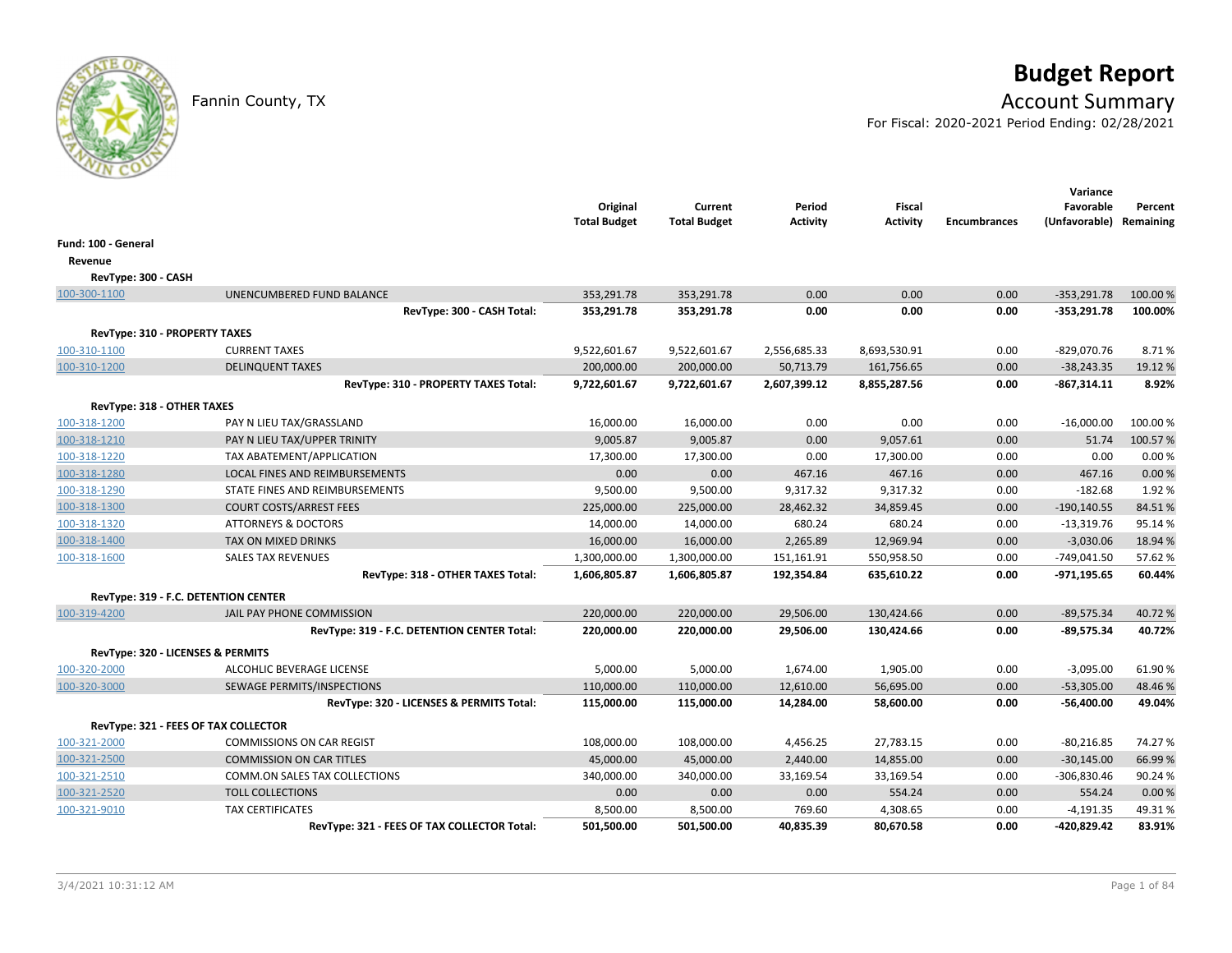|                                         |                                            | Original<br><b>Total Budget</b> | Current<br><b>Total Budget</b> | Period<br><b>Activity</b> | Fiscal<br><b>Activity</b> | <b>Encumbrances</b> | Variance<br>Favorable<br>(Unfavorable) Remaining | Percent |
|-----------------------------------------|--------------------------------------------|---------------------------------|--------------------------------|---------------------------|---------------------------|---------------------|--------------------------------------------------|---------|
| RevType: 330 - GRANTS                   |                                            |                                 |                                |                           |                           |                     |                                                  |         |
| 100-330-4370                            | <b>INDIGENT DEFENSE GRANT</b>              | 28,955.50                       | 28,955.50                      | 0.00                      | 10,068.00                 | 0.00                | $-18,887.50$                                     | 65.23 % |
| 100-330-5590                            | <b>TEXAS VINE PROGRAM</b>                  | 18,571.12                       | 18,571.12                      | 0.00                      | 9,297.49                  | 0.00                | $-9,273.63$                                      | 49.94 % |
|                                         | RevType: 330 - GRANTS Total:               | 47,526.62                       | 47,526.62                      | 0.00                      | 19,365.49                 | 0.00                | $-28,161.13$                                     | 59.25%  |
| RevType: 340 - FEES OF OFFICE           |                                            |                                 |                                |                           |                           |                     |                                                  |         |
| 100-340-1350                            | <b>FAMILY PROTECTION FEE</b>               | 0.00                            | 0.00                           | 0.00                      | 196.87                    | 0.00                | 196.87                                           | 0.00 %  |
| 100-340-4000                            | <b>COUNTY JUDGE FEES</b>                   | 0.00                            | 0.00                           | 144.00                    | 144.00                    | 0.00                | 144.00                                           | 0.00%   |
| 100-340-4030                            | <b>COUNTY CLERK FEES</b>                   | 230,000.00                      | 230,000.00                     | 46,866.33                 | 46,916.33                 | 0.00                | $-183,083.67$                                    | 79.60%  |
| 100-340-4500                            | <b>DISTRICT CLERK FEES</b>                 | 65,000.00                       | 65,000.00                      | 0.00                      | 6,672.44                  | 0.00                | $-58,327.56$                                     | 89.73%  |
| 100-340-4550                            | J. P. #1 FEES                              | 20,000.00                       | 20,000.00                      | 7,774.61                  | 7,774.61                  | 0.00                | $-12,225.39$                                     | 61.13%  |
| 100-340-4560                            | J. P. #2 FEES                              | 5,000.00                        | 5,000.00                       | 1,426.75                  | 1,426.75                  | 0.00                | $-3,573.25$                                      | 71.47%  |
| 100-340-4570                            | J. P. #3 FEES                              | 10,000.00                       | 10,000.00                      | 3,946.63                  | 3,946.63                  | 0.00                | $-6,053.37$                                      | 60.53%  |
| 100-340-4750                            | <b>DISTRICT ATTORNEY FEES</b>              | 5,000.00                        | 5,000.00                       | 226.84                    | 230.84                    | 0.00                | $-4,769.16$                                      | 95.38%  |
| 100-340-4840                            | <b>ELECTION REIMBURSEMENTS</b>             | 0.00                            | 0.00                           | 2,192.80                  | 6,750.59                  | 0.00                | 6,750.59                                         | 0.00%   |
| 100-340-5510                            | <b>CONSTABLE PCT. 1 FEES</b>               | 10,000.00                       | 10,000.00                      | 6,117.25                  | 6,327.25                  | 0.00                | $-3,672.75$                                      | 36.73%  |
| 100-340-5520                            | <b>CONSTABLE PCT. 2 FEES</b>               | 2,900.00                        | 2,900.00                       | 660.00                    | 800.00                    | 0.00                | $-2,100.00$                                      | 72.41%  |
| 100-340-5530                            | <b>CONSTABLE PCT. 3 FEES</b>               | 2,500.00                        | 2,500.00                       | 1,480.52                  | 1,620.52                  | 0.00                | $-879.48$                                        | 35.18%  |
| 100-340-5600                            | SHERIFF FEES                               | 45,000.00                       | 45,000.00                      | 6,208.32                  | 6,929.02                  | 0.00                | $-38,070.98$                                     | 84.60%  |
| 100-340-5730                            | <b>BOND SUPERVISION FEES</b>               | 80,000.00                       | 80,000.00                      | 710.00                    | 18,395.00                 | 0.00                | $-61,605.00$                                     | 77.01%  |
| 100-340-6000                            | D.C.6TH COURT OF APPEALS FEE               | 1,500.00                        | 1,500.00                       | 0.00                      | 130.18                    | 0.00                | $-1,369.82$                                      | 91.32%  |
| 100-340-6010                            | C.C.6TH COURT OF APPEALS FEE               | 500.00                          | 500.00                         | 165.00                    | 165.00                    | 0.00                | $-335.00$                                        | 67.00%  |
| 100-340-6520                            | <b>SUBDIVISION FEES</b>                    | 7,500.00                        | 7,500.00                       | 250.00                    | 3,370.00                  | 0.00                | $-4,130.00$                                      | 55.07%  |
| 100-340-6530                            | ZONING APPLICATION FEES                    | 600.00                          | 600.00                         | 0.00                      | 300.00                    | 0.00                | $-300.00$                                        | 50.00%  |
| 100-340-6540                            | <b>FLOOD PLAIN FEES</b>                    | 150.00                          | 150.00                         | 0.00                      | 210.00                    | 0.00                | 60.00                                            | 140.00% |
| 100-340-6550                            | <b>BUILDING PERMITS</b>                    | 2,000.00                        | 2,000.00                       | 150.00                    | 300.00                    | 0.00                | $-1,700.00$                                      | 85.00%  |
|                                         | RevType: 340 - FEES OF OFFICE Total:       | 487,650.00                      | 487,650.00                     | 78,319.05                 | 112,606.03                | 0.00                | $-375,043.97$                                    | 76.91%  |
| RevType: 350 - FINES                    |                                            |                                 |                                |                           |                           |                     |                                                  |         |
| 100-350-4550                            | J. P. #1 FINES                             | 4,000.00                        | 4,000.00                       | 686.60                    | 686.60                    | 0.00                | $-3,313.40$                                      | 82.84%  |
| 100-350-4560                            | J. P. #2 FINES                             | 500.00                          | 500.00                         | 0.00                      | 0.00                      | 0.00                | $-500.00$                                        | 100.00% |
| 100-350-4570                            | J. P. #3 FINES                             | 2,000.00                        | 2,000.00                       | 0.00                      | 0.00                      | 0.00                | $-2,000.00$                                      | 100.00% |
|                                         | RevType: 350 - FINES Total:                | 6,500.00                        | 6,500.00                       | 686.60                    | 686.60                    | 0.00                | $-5,813.40$                                      | 89.44%  |
| RevType: 352 - FINES & FORFEITURES      |                                            |                                 |                                |                           |                           |                     |                                                  |         |
| 100-352-1000                            | 10% COMM.ON SURETY BAIL BOND FEE           | 700.00                          | 700.00                         | 0.00                      | 0.00                      | 0.00                | $-700.00$                                        | 100.00% |
| 100-352-2010                            | <b>BOND FORFEITURES</b>                    | 7,500.00                        | 7,500.00                       | 14.00                     | 14.00                     | 0.00                | $-7,486.00$                                      | 99.81%  |
|                                         | RevType: 352 - FINES & FORFEITURES Total:  | 8,200.00                        | 8,200.00                       | 14.00                     | 14.00                     | 0.00                | $-8,186.00$                                      | 99.83%  |
| <b>RevType: 360 - INTEREST EARNINGS</b> |                                            |                                 |                                |                           |                           |                     |                                                  |         |
| 100-360-1000                            | <b>INTEREST EARNINGS</b>                   | 8,500.00                        | 8,500.00                       | 2.19                      | 288.07                    | 0.00                | $-8,211.93$                                      | 96.61%  |
| 100-360-1100                            | <b>INTEREST EARNINGS BUSINESS MONEY FU</b> | 500.00                          | 500.00                         | 0.00                      | 136.11                    | 0.00                | $-363.89$                                        | 72.78%  |
|                                         | RevType: 360 - INTEREST EARNINGS Total:    | 9.000.00                        | 9,000.00                       | 2.19                      | 424.18                    | 0.00                | $-8,575.82$                                      | 95.29%  |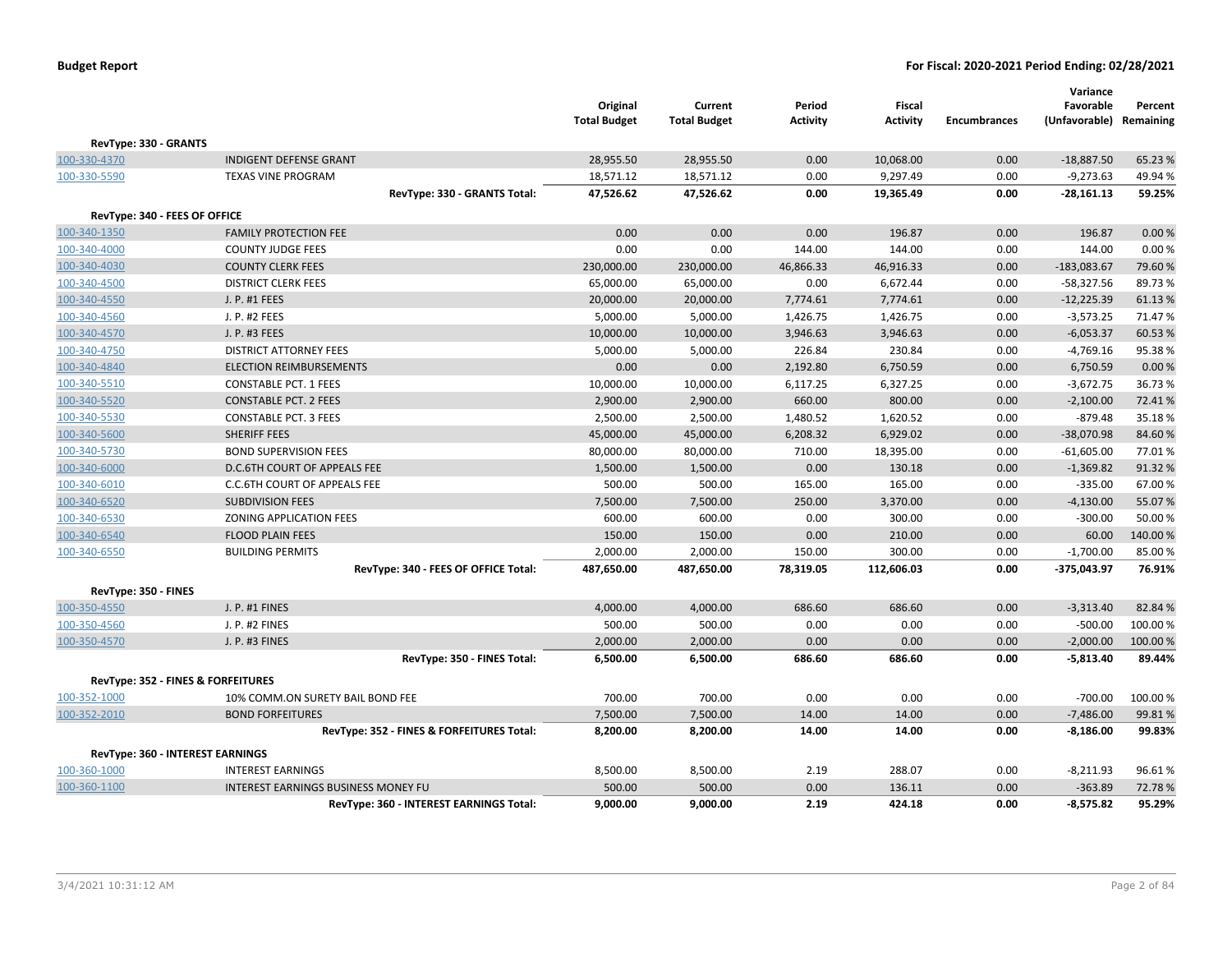|                                             |                              |                                                    | Original<br><b>Total Budget</b> | Current<br><b>Total Budget</b> | Period<br><b>Activity</b> | <b>Fiscal</b><br><b>Activity</b> | <b>Encumbrances</b> | Variance<br>Favorable<br>(Unfavorable) | Percent<br>Remaining |
|---------------------------------------------|------------------------------|----------------------------------------------------|---------------------------------|--------------------------------|---------------------------|----------------------------------|---------------------|----------------------------------------|----------------------|
| RevType: 364 - SALE OF ASSETS LAND/BUILDING |                              |                                                    |                                 |                                |                           |                                  |                     |                                        |                      |
| 100-364-1630                                | <b>SALE OF EQUIPMENT</b>     |                                                    | 1,000.00                        | 1,000.00                       | 0.00                      | 5,210.00                         | 0.00                | 4,210.00                               | 521.00%              |
|                                             |                              | RevType: 364 - SALE OF ASSETS LAND/BUILDING Total: | 1,000.00                        | 1,000.00                       | 0.00                      | 5,210.00                         | 0.00                | 4,210.00                               | 421.00%              |
| RevType: 370 - MISCELLANEOUS                |                              |                                                    |                                 |                                |                           |                                  |                     |                                        |                      |
| 100-370-1000                                |                              | <b>KFYN-RADIO TOWER RENT</b>                       | 2,400.00                        | 2,400.00                       | 0.00                      | 600.00                           | 0.00                | $-1,800.00$                            | 75.00 %              |
| 100-370-1120                                | <b>TOBACCO SETTLEMENT</b>    |                                                    | 19,703.58                       | 19,703.58                      | 0.00                      | 0.00                             | 0.00                | $-19,703.58$                           | 100.00%              |
| 100-370-1150                                | <b>RENT- VERIZON TOWER</b>   |                                                    | 11,109.00                       | 11,109.00                      | 1,064.61                  | 5,323.05                         | 0.00                | $-5,785.95$                            | 52.08%               |
| 100-370-1200                                |                              | <b>CONTRIBUTION IHC TRUST</b>                      | 3,400.00                        | 3,400.00                       | 0.00                      | 16,749.44                        | 0.00                | 13,349.44                              | 492.63%              |
| 100-370-1300                                |                              | <b>REFUNDS &amp; MISCELLANEOUS</b>                 | 6,000.00                        | 6,300.00                       | 584.11                    | 7,892.37                         | 0.00                | 1,592.37                               | 125.28%              |
| <b>Budget Adjustments</b>                   |                              |                                                    |                                 |                                |                           |                                  |                     |                                        |                      |
| <b>Number</b>                               | Date                         | <b>Description</b>                                 | Adjustment                      |                                |                           |                                  |                     |                                        |                      |
| BA0000056                                   | 02/18/2021                   | Firefighters Charitable Foundation Donati          | $-300.00$                       |                                |                           |                                  |                     |                                        |                      |
| 100-370-1310                                |                              | AUTOMOBILE INSURANCE LOSS PAYMENTS                 | 0.00                            | 18,288.62                      | 0.00                      | 18,288.62                        | 0.00                | 0.00                                   | 0.00%                |
| <b>Budget Adjustments</b>                   |                              |                                                    |                                 |                                |                           |                                  |                     |                                        |                      |
| <b>Number</b>                               | Date                         | <b>Description</b>                                 | Adjustment                      |                                |                           |                                  |                     |                                        |                      |
| BA0000051                                   | 12/16/2020                   | Auto Insurance Loss payment                        | $-16,168.69$                    |                                |                           |                                  |                     |                                        |                      |
| BA0000049                                   | 12/16/2020                   | Auto Insurance Loss payments to R&M Au             | 16,168.69                       |                                |                           |                                  |                     |                                        |                      |
| BA0000050                                   | 12/16/2020                   | To correct Auto Insurance Loss payments            | $-16,168.69$                    |                                |                           |                                  |                     |                                        |                      |
| BA0000052                                   | 01/29/2021                   | Add Insurance loss payment to Sheriff R&           | 1,841.93                        |                                |                           |                                  |                     |                                        |                      |
| BA0000055                                   | 01/29/2021                   | Auto Insurance Loss payment to Sheriff Ri          | $-1,841.93$                     |                                |                           |                                  |                     |                                        |                      |
| BA0000054                                   | 01/29/2021                   | To correct Auto Insurance loss payment to          | $-1,841.93$                     |                                |                           |                                  |                     |                                        |                      |
| BA0000057                                   | 02/26/2021                   | Sheriff Auto Loss Supplement check for U           | $-278.00$                       |                                |                           |                                  |                     |                                        |                      |
| 100-370-1350                                |                              | HEALTH INS. SURPLUS DISTRIBUTION                   | 4,000.00                        | 4,000.00                       | 0.00                      | 0.00                             | 0.00                | $-4,000.00$                            | 100.00 %             |
| 100-370-1390                                | <b>STATE JUROR REIMB.FEE</b> |                                                    | 10,000.00                       | 10,000.00                      | 1,190.00                  | 1,836.00                         | 0.00                | $-8,164.00$                            | 81.64%               |
| 100-370-1420                                |                              | <b>CULVERT PERMITTING PROCESS</b>                  | 0.00                            | 0.00                           | 190.00                    | 910.00                           | 0.00                | 910.00                                 | 0.00%                |
| 100-370-1421                                |                              | <b>ROW PERMIT APPLICATION</b>                      | 0.00                            | 0.00                           | 0.00                      | 20.00                            | 0.00                | 20.00                                  | 0.00%                |
| 100-370-1430                                | D.A.SALARY REIMB.            |                                                    | 27,500.00                       | 27,500.00                      | 9,166.66                  | 18,333.32                        | 0.00                | $-9,166.68$                            | 33.33 %              |
| 100-370-1460                                |                              | SALE OF RECYCLED MATERIALS                         | 0.00                            | 0.00                           | 0.00                      | 29.40                            | 0.00                | 29.40                                  | 0.00%                |
| 100-370-1470                                |                              | UTILITIES REIMBURSEMENT                            | 14,000.00                       | 14,000.00                      | 1,063.69                  | 2,967.41                         | 0.00                | $-11,032.59$                           | 78.80%               |
| 100-370-1510                                | ASST. DA LONGEVITY PAY       |                                                    | 4,400.00                        | 4,400.00                       | 1,380.00                  | 2,760.00                         | 0.00                | $-1,640.00$                            | 37.27 %              |
| 100-370-1620                                |                              | <b>COURT REPORTER SERVICE FEE</b>                  | 6,000.00                        | 6,000.00                       | 498.00                    | 889.87                           | 0.00                | $-5,110.13$                            | 85.17%               |
| 100-370-4080                                |                              | COUNTY WELLNESS PROGRAM                            | 1,100.00                        | 1,100.00                       | 0.00                      | 0.00                             | 0.00                | $-1,100.00$                            | 100.00%              |
| 100-370-4100                                |                              | CO CT AT LAW SUPPLEMENT                            | 84,000.00                       | 84,000.00                      | 0.00                      | 21,000.00                        | 0.00                | $-63,000.00$                           | 75.00 %              |
| 100-370-4170                                | <b>EMS ALLOCATION</b>        |                                                    | 600,000.00                      | 600,000.00                     | 0.00                      | 600,000.00                       | 0.00                | 0.00                                   | 0.00%                |
| 100-370-4320                                |                              | PROCEEDS OF SALE OF LIVESTOCK                      | 0.00                            | 0.00                           | 0.00                      | 24.32                            | 0.00                | 24.32                                  | 0.00%                |
| 100-370-4500                                |                              | DIST. CLK. PASSPORT PHOTO                          | 1,000.00                        | 1,000.00                       | 0.00                      | 0.00                             | 0.00                | $-1,000.00$                            | 100.00%              |
| 100-370-4530                                |                              | REIMB.CEC ODYSSEY SAAS                             | 21,593.00                       | 21,593.00                      | 7,145.63                  | 13,166.13                        | 0.00                | $-8,426.87$                            | 39.03 %              |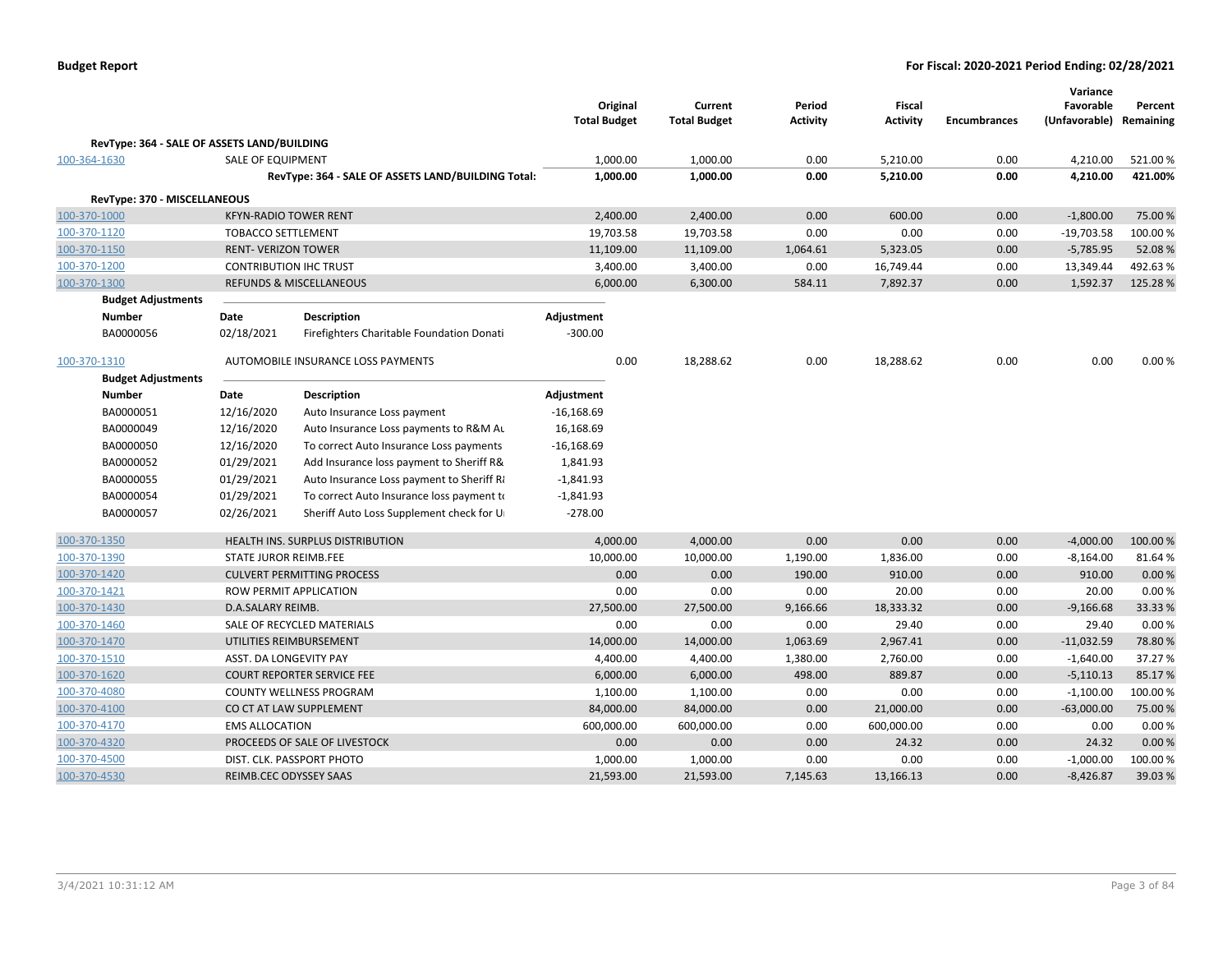| 100-370-5620                      | STATE REIMB.OFFENDER TRANSPORT           | Original<br><b>Total Budget</b><br>8,000.00 | Current<br><b>Total Budget</b><br>8,000.00 | Period<br><b>Activity</b><br>0.00 | <b>Fiscal</b><br><b>Activity</b><br>6,537.00 | <b>Encumbrances</b><br>0.00 | Variance<br>Favorable<br>(Unfavorable)<br>$-1,463.00$ | Percent<br>Remaining<br>18.29 % |
|-----------------------------------|------------------------------------------|---------------------------------------------|--------------------------------------------|-----------------------------------|----------------------------------------------|-----------------------------|-------------------------------------------------------|---------------------------------|
|                                   | RevType: 370 - MISCELLANEOUS Total:      | 824,205.58                                  | 842,794.20                                 | 22,282.70                         | 717,326.93                                   | 0.00                        | $-125,467.27$                                         | 14.89%                          |
|                                   | <b>Revenue Total:</b>                    | 13,903,281.52                               | 13,921,870.14                              | 2,985,683.89                      | 10,616,226.25                                | 0.00                        | $-3,305,643.89$                                       | 23.74%                          |
| Expense                           |                                          |                                             |                                            |                                   |                                              |                             |                                                       |                                 |
| Department: 400 - County Judge    |                                          |                                             |                                            |                                   |                                              |                             |                                                       |                                 |
| 100-400-1010                      | SALARY ELECTED OFFICIAL                  | 67,178.37                                   | 67,178.37                                  | 5,167.56                          | 28,421.58                                    | 0.00                        | 38,756.79                                             | 57.69%                          |
| 100-400-1050                      | <b>SALARY SECRETARY</b>                  | 30,820.92                                   | 30,820.92                                  | 2,370.85                          | 13,039.63                                    | 0.00                        | 17,781.29                                             | 57.69%                          |
| 100-400-2010                      | SOCIAL SECURITY TAXES                    | 6,485.16                                    | 6,485.16                                   | 502.74                            | 1,277.96                                     | 0.00                        | 5,207.20                                              | 80.29%                          |
| 100-400-2020                      | <b>GROUP HEALTH INSURANCE</b>            | 12,555.60                                   | 12,555.60                                  | 1,045.48                          | 5,227.40                                     | 0.00                        | 7,328.20                                              | 58.37%                          |
| 100-400-2030                      | <b>RETIREMENT</b>                        | 11,887.28                                   | 11,887.28                                  | 938.53                            | 5,037.78                                     | 0.00                        | 6,849.50                                              | 57.62%                          |
| 100-400-2040                      | <b>WORKERS' COMPENSATION</b>             | 321.28                                      | 321.28                                     | 0.00                              | 144.04                                       | 0.00                        | 177.24                                                | 55.17%                          |
| 100-400-2050                      | <b>MEDICARE TAX</b>                      | 1,516.69                                    | 1,516.69                                   | 117.58                            | 2,134.12                                     | 0.00                        | $-617.43$                                             | $-40.71%$                       |
| 100-400-2250                      | <b>TRAVEL ALLOWANCE</b>                  | 4,200.00                                    | 4,200.00                                   | 350.00                            | 1,750.00                                     | 0.00                        | 2,450.00                                              | 58.33%                          |
| 100-400-3100                      | <b>OFFICE SUPPLIES</b>                   | 800.00                                      | 800.00                                     | 0.00                              | 149.46                                       | 74.24                       | 576.30                                                | 72.04 %                         |
| 100-400-3110                      | POSTAGE                                  | 200.00                                      | 200.00                                     | 1.20                              | 2.40                                         | 0.00                        | 197.60                                                | 98.80%                          |
| 100-400-4270                      | OUT OF COUNTY TRAVEL/TRAINING            | 5,500.00                                    | 5,500.00                                   | 0.00                              | 50.00                                        | 0.00                        | 5,450.00                                              | 99.09%                          |
| 100-400-4350                      | PRINTING                                 | 200.00                                      | 200.00                                     | 0.00                              | 0.00                                         | 0.00                        | 200.00                                                | 100.00%                         |
| 100-400-4680                      | JUVENILE BOARD SALARY                    | 2,400.00                                    | 2,400.00                                   | 200.00                            | 1,000.00                                     | 0.00                        | 1,400.00                                              | 58.33%                          |
| 100-400-4810                      | <b>DUES</b>                              | 335.00                                      | 335.00                                     | 0.00                              | 200.00                                       | 0.00                        | 135.00                                                | 40.30%                          |
| 100-400-5720                      | <b>OFFICE EQUIPMENT</b>                  | 200.00                                      | 200.00                                     | 0.00                              | 0.00                                         | 0.00                        | 200.00                                                | 100.00%                         |
|                                   | Department: 400 - County Judge Total:    | 144,600.30                                  | 144,600.30                                 | 10,693.94                         | 58,434.37                                    | 74.24                       | 86,091.69                                             | 59.54%                          |
| Department: 401 - 911 Coordinator |                                          |                                             |                                            |                                   |                                              |                             |                                                       |                                 |
| 100-401-4030                      | TCOG RURAL ADDRESSING                    | 23,000.00                                   | 23,000.00                                  | 23,000.00                         | 23,000.00                                    | 0.00                        | 0.00                                                  | 0.00%                           |
|                                   | Department: 401 - 911 Coordinator Total: | 23,000.00                                   | 23,000.00                                  | 23,000.00                         | 23,000.00                                    | 0.00                        | 0.00                                                  | 0.00%                           |
| Department: 403 - County Clerk    |                                          |                                             |                                            |                                   |                                              |                             |                                                       |                                 |
| 100-403-1010                      | SALARY ELECTED OFFICIAL                  | 58,757.97                                   | 58,757.97                                  | 4,479.84                          | 24,639.12                                    | 0.00                        | 34,118.85                                             | 58.07%                          |
| 100-403-1030                      | SALALRY CHIEF DEPUTY                     | 30,970.16                                   | 30,970.16                                  | 2,382.32                          | 5,955.81                                     | 0.00                        | 25,014.35                                             | 80.77%                          |
| 100-403-1040                      | <b>SALARY DEPUTIES</b>                   | 138,901.46                                  | 138,901.46                                 | 10,671.76                         | 65,880.29                                    | 0.00                        | 73,021.17                                             | 52.57%                          |
| 100-403-1070                      | <b>SALARY PART-TIME</b>                  | 18,096.00                                   | 18,096.00                                  | 1,392.00                          | 7,860.00                                     | 0.00                        | 10,236.00                                             | 56.56%                          |
| 100-403-2010                      | SOCIAL SECURITY TAXES                    | 15,296.99                                   | 15,296.99                                  | 1,132.91                          | 2,834.67                                     | 0.00                        | 12,462.32                                             | 81.47%                          |
| 100-403-2020                      | <b>GROUP HEALTH INSURANCE</b>            | 85,446.48                                   | 85,446.48                                  | 7,120.54                          | 35,602.70                                    | 0.00                        | 49,843.78                                             | 58.33%                          |
| 100-403-2030                      | RETIREMENT                               | 29,212.31                                   | 29,212.31                                  | 2,244.62                          | 12,327.63                                    | 0.00                        | 16,884.68                                             | 57.80%                          |
| 100-403-2040                      | <b>WORKERS COMPENSATION</b>              | 789.52                                      | 789.52                                     | 0.00                              | 353.98                                       | 0.00                        | 435.54                                                | 55.17%                          |
| 100-403-2050                      | <b>MEDICARE TAX</b>                      | 3,577.52                                    | 3,577.52                                   | 264.96                            | 4,894.78                                     | 0.00                        | $-1,317.26$                                           | $-36.82%$                       |
| 100-403-3100                      | <b>OFFICE SUPPLIES</b>                   | 3,760.00                                    | 3,760.00                                   | 189.48                            | 2,012.13                                     | 674.03                      | 1,073.84                                              | 28.56%                          |
| 100-403-3110                      | POSTAGE                                  | 1,500.00                                    | 1,500.00                                   | 79.96                             | 324.61                                       | 0.00                        | 1,175.39                                              | 78.36%                          |
| 100-403-4270                      | OUT OF COUNTY TRAVEL/TRAINING            | 3,500.00                                    | 3,500.00                                   | 0.00                              | 250.00                                       | 0.00                        | 3,250.00                                              | 92.86%                          |
| 100-403-4350                      | <b>PRINTING</b>                          | 1,400.00                                    | 1,400.00                                   | 0.00                              | 1,363.16                                     | 0.00                        | 36.84                                                 | 2.63%                           |
| 100-403-4800                      | <b>BOND</b>                              | 157.50                                      | 157.50                                     | 0.00                              | 0.00                                         | 0.00                        | 157.50                                                | 100.00%                         |
| 100-403-4810                      | <b>DUES</b>                              | 225.00                                      | 225.00                                     | 0.00                              | 175.00                                       | 0.00                        | 50.00                                                 | 22.22 %                         |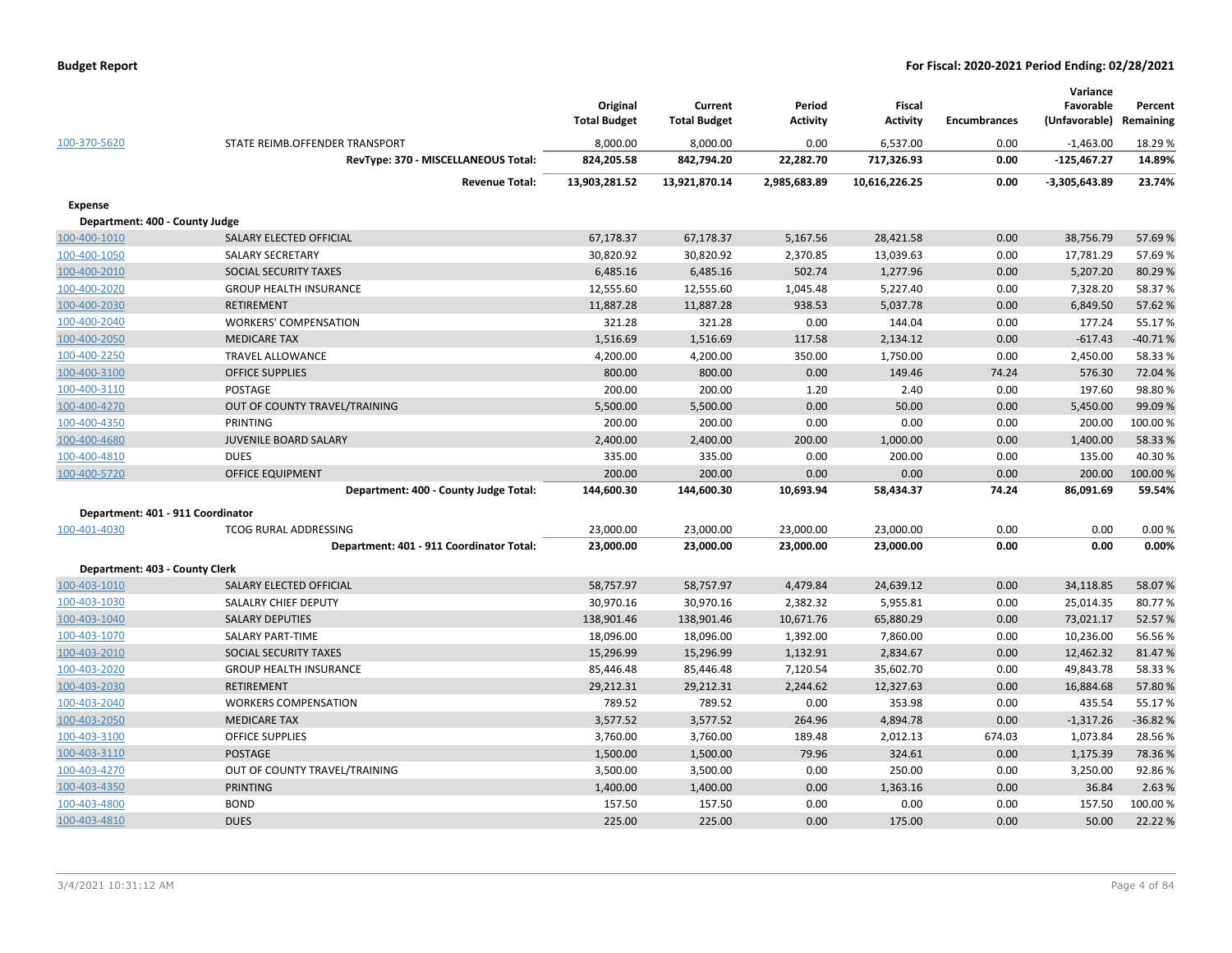|                            |                                                    | Original<br><b>Total Budget</b> | Current<br><b>Total Budget</b> | Period<br><b>Activity</b> | Fiscal<br><b>Activity</b> | <b>Encumbrances</b> | Variance<br>Favorable<br>(Unfavorable) | Percent<br>Remaining |
|----------------------------|----------------------------------------------------|---------------------------------|--------------------------------|---------------------------|---------------------------|---------------------|----------------------------------------|----------------------|
| 100-403-5720               | <b>OFFICE EQUIPMENT</b>                            | 200.00                          | 200.00                         | 228.26                    | 228.26                    | 0.00                | $-28.26$                               | $-14.13%$            |
|                            | Department: 403 - County Clerk Total:              | 391,790.91                      | 391,790.91                     | 30,186.65                 | 164,702.14                | 674.03              | 226,414.74                             | 57.79%               |
| Department: 404 - Election |                                                    |                                 |                                |                           |                           |                     |                                        |                      |
| 100-404-1090               | SALARY-ELECTION WORKERS                            | 15,900.00                       | 15,900.00                      | 0.00                      | 20,489.00                 | 0.00                | $-4,589.00$                            | $-28.86%$            |
| 100-404-2010               | SOCIAL SECURITY TAXES                              | 625.00                          | 625.00                         | 0.00                      | 0.00                      | 0.00                | 625.00                                 | 100.00%              |
| 100-404-2050               | <b>MEDICARE TAX</b>                                | 175.00                          | 175.00                         | 0.00                      | 91.24                     | 0.00                | 83.76                                  | 47.86%               |
| 100-404-3100               | <b>ELECTION SUPPLIES</b>                           | 5,500.00                        | 5,500.00                       | 40.30                     | 3,185.21                  | 100.00              | 2,214.79                               | 40.27%               |
| 100-404-3110               | POSTAGE                                            | 8,500.00                        | 8,500.00                       | 33.55                     | 1,694.93                  | 0.00                | 6,805.07                               | 80.06%               |
| 100-404-4210               | <b>ELECTION INTERNET</b>                           | 925.00                          | 925.00                         | 113.97                    | 455.88                    | 0.00                | 469.12                                 | 50.72%               |
| 100-404-4270               | ELECTION TRAVEL/TRAINING                           | 2,500.00                        | 2,500.00                       | 0.00                      | 104.63                    | 0.00                | 2,395.37                               | 95.81%               |
| 100-404-4300               | <b>BIDS AND NOTICES</b>                            | 600.00                          | 600.00                         | 112.00                    | 538.69                    | 0.00                | 61.31                                  | 10.22 %              |
| 100-404-4420               | PROFESSIONAL SERVICE/TRANSLATOR                    | 200.00                          | 200.00                         | 0.00                      | 62.50                     | 0.00                | 137.50                                 | 68.75 %              |
| 100-404-4810               | <b>DUES</b>                                        | 300.00                          | 300.00                         | 0.00                      | 0.00                      | 0.00                | 300.00                                 | 100.00 %             |
| 100-404-4830               | <b>VOTER REGISTRATION</b>                          | 2,000.00                        | 2,000.00                       | 0.00                      | 0.00                      | 0.00                | 2,000.00                               | 100.00%              |
| 100-404-4850               | ELECTION MAINT. AGREEMENT                          | 16,221.00                       | 16,221.00                      | 0.00                      | 14,661.00                 | 0.00                | 1,560.00                               | 9.62%                |
|                            | Department: 404 - Election Total:                  | 53,446.00                       | 53,446.00                      | 299.82                    | 41,283.08                 | 100.00              | 12,062.92                              | 22.57%               |
|                            | Department: 405 - Veterans' Service Officer        |                                 |                                |                           |                           |                     |                                        |                      |
| 100-405-1020               | SALARY VETERANS' SERVICE OFFICER                   | 40,375.92                       | 40,375.92                      | 3,105.84                  | 17,082.13                 | 0.00                | 23,293.79                              | 57.69%               |
| 100-405-2010               | SOCIAL SECURITY TAXES                              | 2,503.31                        | 2,503.31                       | 189.58                    | 473.95                    | 0.00                | 2,029.36                               | 81.07%               |
| 100-405-2020               | <b>GROUP HEALTH INSURANCE</b>                      | 12,206.64                       | 12,206.64                      | 1,017.22                  | 5,086.10                  | 0.00                | 7,120.54                               | 58.33 %              |
| 100-405-2030               | RETIREMENT                                         | 4,780.51                        | 4,780.51                       | 368.36                    | 2,018.35                  | 0.00                | 2,762.16                               | 57.78%               |
| 100-405-2040               | <b>WORKERS' COMPENSATION</b>                       | 129.20                          | 129.20                         | 0.00                      | 57.93                     | 0.00                | 71.27                                  | 55.16%               |
| 100-405-2050               | <b>MEDICARE TAX</b>                                | 585.45                          | 585.45                         | 44.34                     | 814.45                    | 0.00                | $-229.00$                              | $-39.12%$            |
| 100-405-3100               | <b>OFFICE SUPPLIES</b>                             | 150.00                          | 150.00                         | 0.00                      | 112.73                    | 0.00                | 37.27                                  | 24.85 %              |
| 100-405-3110               | POSTAGE                                            | 100.00                          | 100.00                         | 0.00                      | 0.00                      | 0.00                | 100.00                                 | 100.00 %             |
| 100-405-4270               | OUT OF COUNTY TRAVEL/TRAINING                      | 1,250.00                        | 1,250.00                       | 0.00                      | 0.00                      | 0.00                | 1,250.00                               | 100.00 %             |
| 100-405-5720               | <b>OFFICE EQUIPMENT</b>                            | 200.00                          | 200.00                         | 0.00                      | 0.00                      | 0.00                | 200.00                                 | 100.00%              |
|                            | Department: 405 - Veterans' Service Officer Total: | 62,281.03                       | 62,281.03                      | 4,725.34                  | 25,645.64                 | 0.00                | 36,635.39                              | 58.82%               |
|                            | Department: 406 - Emergency Management             |                                 |                                |                           |                           |                     |                                        |                      |
| 100-406-1020               | SALARY-EMERGENCY MANAGEMENT COORDINATOR            | 33,748.00                       | 33,748.00                      | 2,555.63                  | 14,055.91                 | 0.00                | 19,692.09                              | 58.35 %              |
| 100-406-2010               | SOCIAL SECURITY TAXES                              | 2,092.38                        | 2,092.38                       | 158.44                    | 396.10                    | 0.00                | 1,696.28                               | 81.07%               |
| 100-406-2020               | <b>GROUP HEALTH INSURANCE</b>                      | 12,206.64                       | 12,206.64                      | 1,017.22                  | 7,120.54                  | 0.00                | 5,086.10                               | 41.67%               |
| 100-406-2030               | <b>RETIREMENT</b>                                  | 3,995.76                        | 3,995.76                       | 303.10                    | 1,660.75                  | 0.00                | 2,335.01                               | 58.44 %              |
| 100-406-2040               | <b>WORKERS' COMPENSATION</b>                       | 107.99                          | 107.99                         | 0.00                      | 48.42                     | 0.00                | 59.57                                  | 55.16%               |
| 100-406-2050               | <b>MEDICARE TAX</b>                                | 489.35                          | 489.35                         | 37.06                     | 679.15                    | 0.00                | $-189.80$                              | $-38.79%$            |
| 100-406-3100               | <b>OFFICE SUPPLIES</b>                             | 200.00                          | 200.00                         | 50.99                     | 110.98                    | 0.00                | 89.02                                  | 44.51%               |
| 100-406-3110               | POSTAGE                                            | 50.00                           | 50.00                          | 0.00                      | 0.00                      | 0.00                | 50.00                                  | 100.00 %             |
| 100-406-3300               | AUTO EXPENSE-GAS & OIL                             | 800.00                          | 800.00                         | 0.00                      | 131.73                    | 0.00                | 668.27                                 | 83.53%               |
| 100-406-4200               | SATELLITE TELEPHONE                                | 175.00                          | 175.00                         | 0.00                      | 0.00                      | 0.00                | 175.00                                 | 100.00 %             |
| 100-406-4210               | <b>EMERGENCY INTERNET</b>                          | 460.00                          | 460.00                         | 37.99                     | 152.00                    | 0.00                | 308.00                                 | 66.96%               |
| 100-406-4270               | OUT OF COUNTY TRAVEL/TRAINING                      | 1,000.00                        | 1,000.00                       | 0.00                      | 0.00                      | 0.00                | 1,000.00                               | 100.00 %             |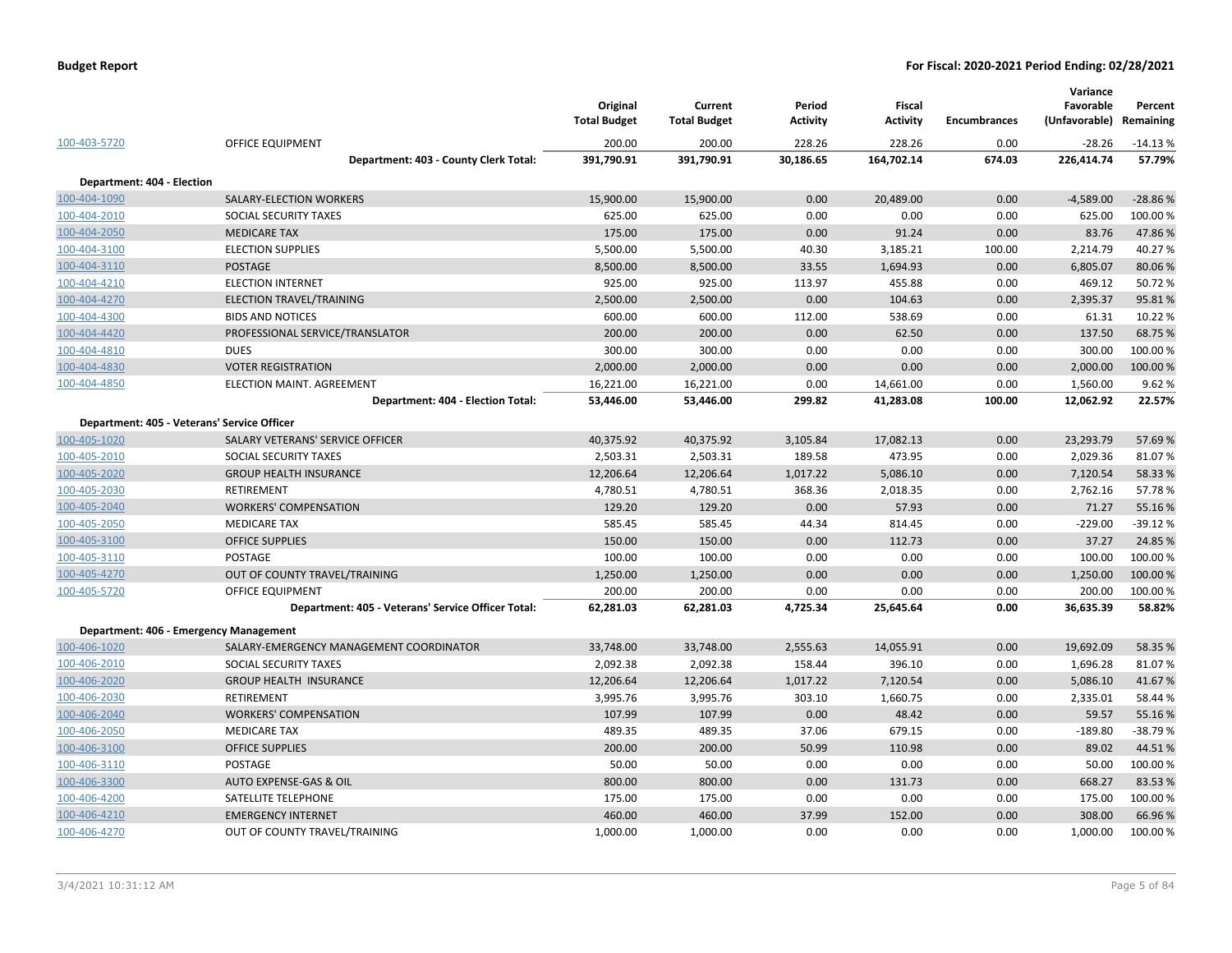|                                       |                            |                                               | Original<br><b>Total Budget</b> | Current<br><b>Total Budget</b> | Period<br>Activity | <b>Fiscal</b><br><b>Activity</b> | <b>Encumbrances</b> | Variance<br>Favorable<br>(Unfavorable) | Percent<br>Remaining |
|---------------------------------------|----------------------------|-----------------------------------------------|---------------------------------|--------------------------------|--------------------|----------------------------------|---------------------|----------------------------------------|----------------------|
| 100-406-4530                          | <b>R&amp;M EQUIPMENT</b>   |                                               | 200.00                          | 200.00                         | 0.00               | 0.00                             | 0.00                | 200.00                                 | 100.00 %             |
| 100-406-4540                          | <b>R&amp;M AUTO</b>        |                                               | 1,000.00                        | 1,000.00                       | 0.00               | 0.00                             | 0.00                | 1,000.00                               | 100.00%              |
| 100-406-4870                          |                            | TRAILER/AUTO INSURANCE                        | 650.00                          | 650.00                         | 0.00               | 619.00                           | 0.00                | 31.00                                  | 4.77 %               |
| 100-406-4890                          |                            | CODE RED EARLY WARNING SYSTEM                 | 12,768.00                       | 12,768.00                      | 0.00               | 13,406.40                        | 0.00                | $-638.40$                              | $-5.00%$             |
| 100-406-5750                          |                            | PURCHASE OF AUTOMOBILES                       | 0.00                            | 34,400.67                      | 0.00               | 0.00                             | 34,400.67           | 0.00                                   | 0.00%                |
| <b>Budget Adjustments</b>             |                            |                                               |                                 |                                |                    |                                  |                     |                                        |                      |
| Number                                | Date                       | <b>Description</b>                            | Adjustment                      |                                |                    |                                  |                     |                                        |                      |
| BA0000036                             | 10/06/2020                 | <b>Emergency Management Vehicle</b>           | 34,400.67                       |                                |                    |                                  |                     |                                        |                      |
|                                       |                            | Department: 406 - Emergency Management Total: | 69,943.12                       | 104,343.79                     | 4,160.43           | 38,380.98                        | 34,400.67           | 31,562.14                              | 30.25%               |
| Department: 409 - Non-Departmental    |                            |                                               |                                 |                                |                    |                                  |                     |                                        |                      |
| 100-409-2040                          |                            | <b>WORKERS' COMPENSATION</b>                  | 1,000.00                        | 1,000.00                       | 0.00               | 365.35                           | 0.00                | 634.65                                 | 63.47%               |
| 100-409-2060                          |                            | UNEMPLOYMENT EXPENSE                          | 1,000.00                        | 1,000.00                       | 6,413.50           | 6,413.50                         | 0.00                | $-5,413.50$                            | -541.35 %            |
| 100-409-3990                          | <b>CLAIMS SETTLEMENTS</b>  |                                               | 5,000.00                        | 5,000.00                       | 0.00               | 0.00                             | 0.00                | 5,000.00                               | 100.00 %             |
| 100-409-4000                          | <b>LEGAL FEES</b>          |                                               | 13,000.00                       | 13,000.00                      | 0.00               | 0.00                             | 0.00                | 13,000.00                              | 100.00 %             |
| 100-409-4010                          | <b>AUDIT EXPENSE</b>       |                                               | 45,000.00                       | 45,000.00                      | 0.00               | 0.00                             | 0.00                | 45,000.00                              | 100.00%              |
| 100-409-4040                          |                            | 911 EMERGENCY SERVICE                         | 8,917.00                        | 8,917.00                       | 0.00               | 4,458.50                         | 0.00                | 4,458.50                               | 50.00 %              |
| 100-409-4060                          | TAX APPRAISAL DISTRICT     |                                               | 487,712.16                      | 487,712.16                     | 0.00               | 188,936.00                       | 0.00                | 298,776.16                             | 61.26%               |
| 100-409-4080                          |                            | <b>COUNTY WELLNESS PROGRAM</b>                | 1,100.00                        | 1,100.00                       | 0.00               | 304.94                           | 0.00                | 795.06                                 | 72.28%               |
| 100-409-4260                          | PROFESSIONAL FEES          |                                               | 20,000.00                       | 20,000.00                      | 0.00               | 0.00                             | 0.00                | 20,000.00                              | 100.00%              |
| 100-409-4300                          | <b>BIDS &amp; NOTICES</b>  |                                               | 1,500.00                        | 1,500.00                       | 328.18             | 732.34                           | 0.00                | 767.66                                 | 51.18%               |
| 100-409-4810                          | <b>DUES</b>                |                                               | 7,800.00                        | 7,800.00                       | 1,225.00           | 3,825.67                         | 0.00                | 3,974.33                               | 50.95 %              |
| 100-409-4830                          | PUBLIC OFFICIALS INS.      |                                               | 16,000.00                       | 16,000.00                      | 0.00               | 14,225.80                        | 0.00                | 1,774.20                               | 11.09 %              |
| 100-409-4840                          |                            | <b>GENERAL LIABILITY INSURANCE</b>            | 7,500.00                        | 7,500.00                       | 0.00               | 7,252.00                         | 0.00                | 248.00                                 | 3.31%                |
| 100-409-4850                          | <b>WATER SUPPLY AGENCY</b> |                                               | 1,000.00                        | 1,000.00                       | 0.00               | 0.00                             | 0.00                | 1,000.00                               | 100.00%              |
| 100-409-4890                          |                            | <b>COURT COSTS/ARREST FEES</b>                | 225,000.00                      | 225,000.00                     | 33,433.94          | 33,704.78                        | 0.00                | 191,295.22                             | 85.02%               |
| 100-409-4920                          |                            | <b>6TH COURT OF APPEALS FEE</b>               | 2,500.00                        | 2,500.00                       | 0.00               | 487.80                           | 0.00                | 2,012.20                               | 80.49%               |
| 100-409-4940                          |                            | TCEQ PERMITS ENVIRONMENTAL DEV                | 800.00                          | 800.00                         | 0.00               | 1,630.00                         | 0.00                | $-830.00$                              | $-103.75%$           |
| 100-409-4990                          | <b>BANK SERVICE FEES</b>   |                                               | 8,775.00                        | 8,775.00                       | 700.00             | 3,551.00                         | 0.00                | 5,224.00                               | 59.53 %              |
|                                       |                            | Department: 409 - Non-Departmental Total:     | 853,604.16                      | 853,604.16                     | 42,100.62          | 265,887.68                       | 0.00                | 587,716.48                             | 68.85%               |
| Department: 410 - County Court at Law |                            |                                               |                                 |                                |                    |                                  |                     |                                        |                      |
| 100-410-1010                          |                            | SALARY ELECTED OFFICIAL                       | 167,000.00                      | 167,000.00                     | 12,846.16          | 70,653.88                        | 0.00                | 96,346.12                              | 57.69%               |
| 100-410-1030                          |                            | SALARY COURT COORDINATOR                      | 32,759.08                       | 32,759.08                      | 2,519.93           | 13,859.65                        | 0.00                | 18,899.43                              | 57.69%               |
| 100-410-1100                          |                            | <b>SALARY COURT REPORTER</b>                  | 67,566.10                       | 67,566.10                      | 4,836.83           | 28,225.13                        | 0.00                | 39,340.97                              | 58.23%               |
| 100-410-1300                          | <b>BAILIFF</b>             |                                               | 40,868.41                       | 40,868.41                      | 3,143.73           | 17,290.50                        | 0.00                | 23,577.91                              | 57.69%               |
| 100-410-2010                          | SOCIAL SECURITY TAXES      |                                               | 18,537.60                       | 18,537.60                      | 1,454.35           | 3,270.04                         | 0.00                | 15,267.56                              | 82.36%               |
| 100-410-2020                          |                            | <b>GROUP HEALTH INSURANCE</b>                 | 42,723.24                       | 42,723.24                      | 2,573.34           | 16,935.64                        | 0.00                | 25,787.60                              | 60.36%               |
| 100-410-2030                          | RETIREMENT                 |                                               | 36,774.28                       | 36,774.28                      | 2,786.35           | 15,425.28                        | 0.00                | 21,349.00                              | 58.05 %              |
| 100-410-2040                          |                            | <b>WORKERS COMPENSATION</b>                   | 993.90                          | 993.90                         | 0.00               | 445.61                           | 0.00                | 548.29                                 | 55.17%               |
| 100-410-2050                          | <b>MEDICARE TAX</b>        |                                               | 4,503.61                        | 4,503.61                       | 340.15             | 4,765.76                         | 0.00                | $-262.15$                              | $-5.82%$             |
| 100-410-3150                          | <b>COPIER RENTAL</b>       |                                               | 1,300.00                        | 1,300.00                       | 195.44             | 503.86                           | 0.00                | 796.14                                 | 61.24%               |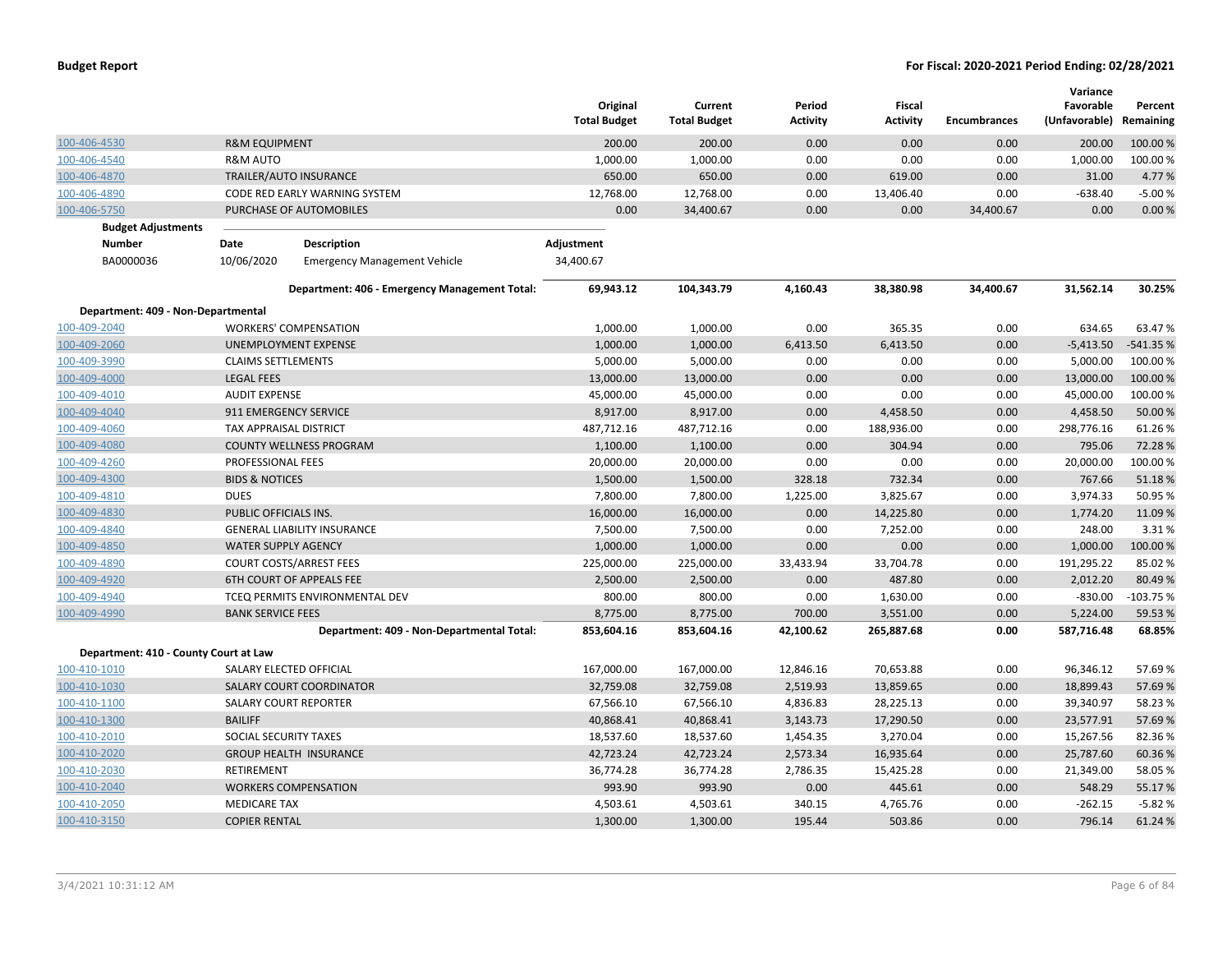|                                                       |                               |                                               | Original<br><b>Total Budget</b> | Current<br><b>Total Budget</b> | Period<br>Activity | Fiscal<br>Activity | <b>Encumbrances</b> | Variance<br>Favorable<br>(Unfavorable) Remaining | Percent   |
|-------------------------------------------------------|-------------------------------|-----------------------------------------------|---------------------------------|--------------------------------|--------------------|--------------------|---------------------|--------------------------------------------------|-----------|
| 100-410-3190                                          | <b>JURY EXPENSE</b>           |                                               | 2,000.00                        | 2,000.00                       | 0.00               | 0.00               | 0.00                | 2,000.00                                         | 100.00%   |
| 100-410-4240                                          | <b>INDIGENT ATTORNEY FEES</b> |                                               | 55,000.00                       | 55,000.00                      | 2,450.00           | 12,500.00          | 0.00                | 42,500.00                                        | 77.27 %   |
| 100-410-4250                                          | PROFESSIONAL SERVICES         |                                               | 1,200.00                        | 1,200.00                       | 0.00               | 770.00             | 0.00                | 430.00                                           | 35.83%    |
| 100-410-4270                                          |                               | OUT OF COUNTY TRAVEL/TRAINING                 | 2,000.00                        | 2,000.00                       | 0.00               | 0.00               | 0.00                | 2,000.00                                         | 100.00 %  |
| 100-410-4350                                          | PRINTING                      |                                               | 150.00                          | 150.00                         | 0.00               | 0.00               | 0.00                | 150.00                                           | 100.00%   |
| 100-410-4380                                          |                               | <b>COURT REPORTER EXPENSE</b>                 | 3,500.00                        | 3,500.00                       | 0.00               | 0.00               | 0.00                | 3,500.00                                         | 100.00%   |
| 100-410-4390                                          | <b>WITNESS EXPENSE</b>        |                                               | 500.00                          | 500.00                         | 0.00               | 0.00               | 0.00                | 500.00                                           | 100.00%   |
| 100-410-4530                                          | <b>R&amp;M EQUIPMENT</b>      |                                               | 200.00                          | 200.00                         | 0.00               | 0.00               | 0.00                | 200.00                                           | 100.00%   |
| <b>Budget Adjustments</b>                             |                               |                                               |                                 |                                |                    |                    |                     |                                                  |           |
| <b>Number</b>                                         | Date                          | <b>Description</b>                            | Adjustment                      |                                |                    |                    |                     |                                                  |           |
| BA0000038                                             | 10/29/2020                    | Adjust Adopted 2021 technology to compu       | 3,000.00                        |                                |                    |                    |                     |                                                  |           |
| BA0000039                                             | 10/29/2020                    | Correct budget adjustment from equip to       | $-3,000.00$                     |                                |                    |                    |                     |                                                  |           |
| 100-410-4670                                          | <b>VISITING JUDGE</b>         |                                               | 1,200.00                        | 1,200.00                       | 0.00               | 0.00               | 0.00                | 1,200.00                                         | 100.00%   |
| 100-410-4680                                          | <b>JUVENILE BOARD SALARY</b>  |                                               | 2,400.00                        | 2,400.00                       | 200.00             | 1,000.00           | 0.00                | 1,400.00                                         | 58.33 %   |
| 100-410-4800                                          | <b>BONDS</b>                  |                                               | 100.00                          | 100.00                         | 0.00               | 0.00               | 0.00                | 100.00                                           | 100.00%   |
| 100-410-5740                                          | <b>TECHNOLOGY</b>             |                                               | 3,000.00                        | 3,000.00                       | 555.00             | 3,000.00           | 0.00                | 0.00                                             | 0.00%     |
| <b>Budget Adjustments</b>                             |                               |                                               |                                 |                                |                    |                    |                     |                                                  |           |
| <b>Number</b>                                         | Date                          | <b>Description</b>                            | Adjustment                      |                                |                    |                    |                     |                                                  |           |
| BA0000038                                             | 10/29/2020                    | Adjust Adopted 2021technology to compi        | $-3,000.00$                     |                                |                    |                    |                     |                                                  |           |
| BA0000039                                             | 10/29/2020                    | Correct budget adjustment from equip to       | 3,000.00                        |                                |                    |                    |                     |                                                  |           |
|                                                       |                               |                                               |                                 |                                |                    |                    |                     |                                                  |           |
|                                                       |                               | Department: 410 - County Court at Law Total:  | 484,276.22                      | 484,276.22                     | 33,901.28          | 188,645.35         | 0.00                | 295,630.87                                       | 61.05%    |
| Department: 425 - Court Administration                |                               |                                               |                                 |                                |                    |                    |                     |                                                  |           |
| 100-425-3110                                          | <b>JURY POSTAGE</b>           |                                               | 3,500.00                        | 3,500.00                       | 0.00               | 667.75             | 0.00                | 2,832.25                                         | 80.92%    |
| 100-425-3140                                          | PETIT JURY EXPENSE            |                                               | 25,000.00                       | 25,000.00                      | 0.00               | 310.00             | 0.00                | 24,690.00                                        | 98.76%    |
| 100-425-3180                                          | J.P. JURY EXPENSE             |                                               | 800.00                          | 800.00                         | 0.00               | 0.00               | 0.00                | 800.00                                           | 100.00%   |
| 100-425-4220                                          |                               | REGIONAL INDIGENT DEFENSE PROGRAM             | 14,461.00                       | 14,461.00                      | 0.00               | 14,461.00          | 0.00                | 0.00                                             | 0.00%     |
| 100-425-4350                                          |                               | PRINTING-DISTRICT COURT JUROR CARDS           | 1,200.00                        | 1,200.00                       | 0.00               | 0.00               | 0.00                | 1,200.00                                         | 100.00%   |
| 100-425-4650                                          | PHYSICAL EVID. ANALYSES       |                                               | 800.00                          | 800.00                         | 0.00               | 0.00               | 0.00                | 800.00                                           | 100.00%   |
| 100-425-4660                                          | <b>AUTOPSIES</b>              |                                               | 50,000.00                       | 50,000.00                      | 475.00             | 12,444.75          | 0.00                | 37,555.25                                        | 75.11%    |
|                                                       |                               | Department: 425 - Court Administration Total: | 95,761.00                       | 95,761.00                      | 475.00             | 27,883.50          | 0.00                | 67,877.50                                        | 70.88%    |
| Department: 435 - 336th District Court Administration |                               |                                               |                                 |                                |                    |                    |                     |                                                  |           |
| 100-435-1030                                          |                               | <b>SALARY COURT COORDINATOR</b>               | 37,973.37                       | 37,973.37                      | 2,921.02           | 16,065.64          | 0.00                | 21,907.73                                        | 57.69%    |
| 100-435-1100                                          | <b>SALARY COURT REPORTER</b>  |                                               | 88,602.42                       | 88,602.42                      | 6,815.58           | 36,977.48          | 0.00                | 51,624.94                                        | 58.27%    |
| 100-435-1300                                          | <b>BAILIFF</b>                |                                               | 41,797.08                       | 41,797.08                      | 3,215.16           | 17,683.39          | 0.00                | 24,113.69                                        | 57.69%    |
| 100-435-2010                                          | SOCIAL SECURITY               |                                               | 10,662.32                       | 10,662.32                      | 772.57             | 1,939.09           | 0.00                | 8,723.23                                         | 81.81%    |
| 100-435-2020                                          |                               | <b>GROUP HEALTH INSURANCE</b>                 | 36,619.92                       | 36,619.92                      | 3,051.66           | 15,258.30          | 0.00                | 21,361.62                                        | 58.33 %   |
| 100-435-2030                                          | RETIREMENT                    |                                               | 20,361.59                       | 20,361.59                      | 1,571.66           | 8,534.07           | 0.00                | 11,827.52                                        | 58.09%    |
| 100-435-2040                                          |                               | <b>WORKERS COMPENSATION</b>                   | 538.79                          | 538.79                         | 0.00               | 241.57             | 0.00                | 297.22                                           | 55.16%    |
| 100-435-2050                                          | <b>MEDICARE TAX</b>           |                                               | 2,493.61                        | 2,493.61                       | 180.70             | 3,481.96           | 0.00                | $-988.35$                                        | $-39.64%$ |
| 100-435-3100                                          | <b>OFFICE SUPPLIES</b>        |                                               | 1,500.00                        | 1,500.00                       | 0.00               | 365.64             | 0.00                | 1,134.36                                         | 75.62 %   |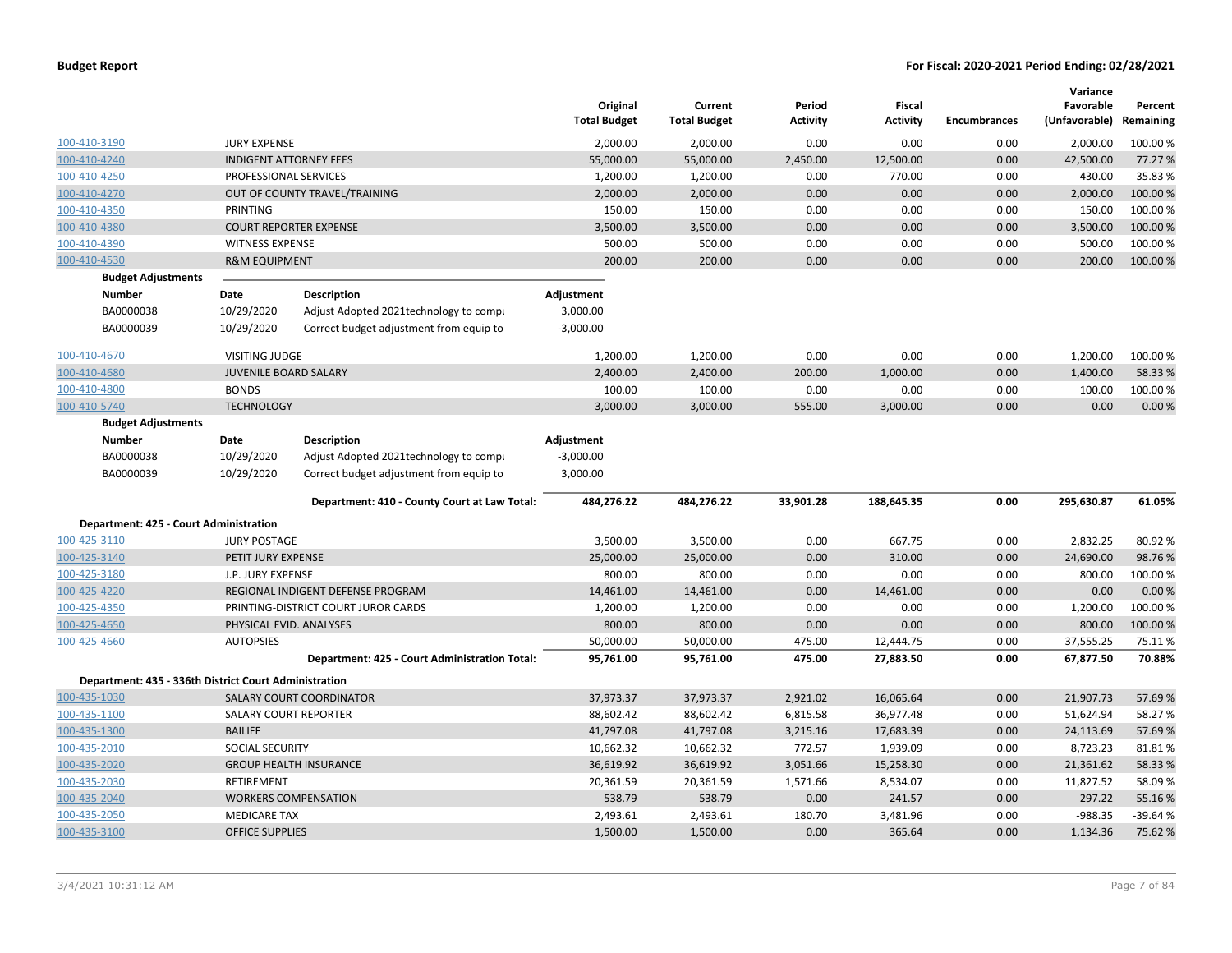|                                  |                               |                                                              | Original<br><b>Total Budget</b> | Current<br><b>Total Budget</b> | Period<br><b>Activity</b> | Fiscal<br><b>Activity</b> | <b>Encumbrances</b> | Variance<br>Favorable<br>(Unfavorable) Remaining | Percent  |
|----------------------------------|-------------------------------|--------------------------------------------------------------|---------------------------------|--------------------------------|---------------------------|---------------------------|---------------------|--------------------------------------------------|----------|
| 100-435-3110                     | POSTAGE                       |                                                              | 250.00                          | 250.00                         | 2.03                      | 6.33                      | 0.00                | 243.67                                           | 97.47%   |
| 100-435-3120                     | <b>DISTRICT JURY SUPPLIES</b> |                                                              | 1,000.00                        | 1,000.00                       | 0.00                      | 169.18                    | 0.00                | 830.82                                           | 83.08%   |
| 100-435-3520                     | <b>GPS/SCRAM MONITORS</b>     |                                                              | 0.00                            | 948.00                         | 0.00                      | 948.00                    | 0.00                | 0.00                                             | 0.00%    |
| <b>Budget Adjustments</b>        |                               |                                                              |                                 |                                |                           |                           |                     |                                                  |          |
| <b>Number</b>                    | Date                          | Description                                                  | Adjustment                      |                                |                           |                           |                     |                                                  |          |
| BA0000045                        | 12/01/2020                    | Adjustment District Court Scram                              | 948.00                          |                                |                           |                           |                     |                                                  |          |
| 100-435-3950                     | <b>BAILIFF UNIFORMS</b>       |                                                              | 400.00                          | 400.00                         | 0.00                      | 0.00                      | 0.00                | 400.00                                           | 100.00%  |
| 100-435-4270                     |                               | OUT OF CO TRAVEL/TRAINING                                    | 5,000.00                        | 5,000.00                       | 0.00                      | 130.00                    | 0.00                | 4,870.00                                         | 97.40%   |
| 100-435-4320                     | <b>ATTORNEY FEES JUVENILE</b> |                                                              | 20,000.00                       | 20,000.00                      | 0.00                      | 1,817.50                  | 0.00                | 18,182.50                                        | 90.91%   |
| 100-435-4340                     |                               | APPEAL COURT TRANSCRIPTS                                     | 20,000.00                       | 20,000.00                      | 0.00                      | 66.00                     | 0.00                | 19,934.00                                        | 99.67%   |
| 100-435-4350                     |                               | ATTORNEYS FEES APPEALS CT                                    | 15,000.00                       | 15,000.00                      | 0.00                      | 1,250.00                  | 0.00                | 13,750.00                                        | 91.67%   |
| 100-435-4360                     |                               | ATTORNEY FEES- CPS CASES                                     | 375,000.00                      | 375,000.00                     | 43,357.05                 | 113,444.55                | 0.00                | 261,555.45                                       | 69.75 %  |
| 100-435-4370                     | <b>ATTORNEY FEES</b>          |                                                              | 200,000.00                      | 200,000.00                     | 7,055.50                  | 40,002.32                 | 0.00                | 159,997.68                                       | 80.00%   |
| 100-435-4380                     |                               | <b>COURT REPORTER EXPENSE</b>                                | 7,500.00                        | 7,500.00                       | 407.00                    | 2,585.50                  | 0.00                | 4,914.50                                         | 65.53%   |
| 100-435-4390                     | <b>INVESTIGATOR EXPENSE</b>   |                                                              | 5,000.00                        | 5,000.00                       | 0.00                      | 0.00                      | 0.00                | 5,000.00                                         | 100.00%  |
| 100-435-4420                     |                               | OTHER PROFESSIONAL SERV.                                     | 20,000.00                       | 19,052.00                      | 1,275.00                  | 5,412.50                  | 0.00                | 13,639.50                                        | 71.59%   |
| <b>Budget Adjustments</b>        |                               |                                                              |                                 |                                |                           |                           |                     |                                                  |          |
| <b>Number</b>                    | Date                          | <b>Description</b>                                           | Adjustment                      |                                |                           |                           |                     |                                                  |          |
| BA0000045                        | 12/01/2020                    | Adjustment District Court Scram                              | $-948.00$                       |                                |                           |                           |                     |                                                  |          |
| 100-435-4530                     | <b>COMPUTER SOFTWARE</b>      |                                                              | 0.00                            | 3,000.00                       | 512.50                    | 1,025.00                  | 0.00                | 1,975.00                                         | 65.83 %  |
| <b>Budget Adjustments</b>        |                               |                                                              |                                 |                                |                           |                           |                     |                                                  |          |
| Number                           | Date                          | <b>Description</b>                                           | Adjustment                      |                                |                           |                           |                     |                                                  |          |
| BA0000039                        | 10/29/2020                    | Correct budget adjustment from equip to                      | 3,000.00                        |                                |                           |                           |                     |                                                  |          |
| 100-435-4670                     | <b>VISITING JUDGE</b>         |                                                              | 2,000.00                        | 2,000.00                       | 0.00                      | 0.00                      | 0.00                | 2,000.00                                         | 100.00 % |
| 100-435-4680                     | <b>JUVENILE BOARD SALARY</b>  |                                                              | 3,600.00                        | 3,600.00                       | 300.00                    | 1,500.00                  | 0.00                | 2,100.00                                         | 58.33%   |
| 100-435-4810                     | <b>DUES</b>                   |                                                              | 525.00                          | 525.00                         | 0.00                      | 0.00                      | 0.00                | 525.00                                           | 100.00%  |
| 100-435-5720                     | <b>OFFICE EQUIPMENT</b>       |                                                              | 200.00                          | 200.00                         | 0.00                      | 0.00                      | 0.00                | 200.00                                           | 100.00%  |
| 100-435-5740                     | <b>TECHNOLOGY</b>             |                                                              | 3,000.00                        | 0.00                           | 0.00                      | 0.00                      | 0.00                | 0.00                                             | 0.00%    |
| <b>Budget Adjustments</b>        |                               |                                                              |                                 |                                |                           |                           |                     |                                                  |          |
| <b>Number</b>                    | Date                          | <b>Description</b>                                           | Adjustment                      |                                |                           |                           |                     |                                                  |          |
| BA0000039                        | 10/29/2020                    | Correct budget adjustment from equip to                      | $-3,000.00$                     |                                |                           |                           |                     |                                                  |          |
| 100-435-5900                     | <b>DISTRICT JUDGE BOOKS</b>   |                                                              | 500.00                          | 500.00                         | 0.00                      | 0.00                      | 57.00               | 443.00                                           | 88.60%   |
|                                  |                               | Department: 435 - 336th District Court Administration Total: | 919,524.10                      | 919,524.10                     | 71,437.43                 | 268,904.02                | 57.00               | 650,563.08                                       | 70.75%   |
| Department: 450 - District Clerk |                               |                                                              |                                 |                                |                           |                           |                     |                                                  |          |
| 100-450-1010                     | SALARY ELECTED OFFICIAL       |                                                              | 58,757.97                       | 58,757.97                      | 4,519.84                  | 24,859.12                 | 0.00                | 33,898.85                                        | 57.69%   |
| 100-450-1030                     | <b>SALARY CHIEF DEPUTY</b>    |                                                              | 41,086.53                       | 41,086.53                      | 3,160.51                  | 17,382.78                 | 0.00                | 23,703.75                                        | 57.69%   |
| 100-450-1040                     | <b>SALARIES DEPUTIES</b>      |                                                              | 173,835.78                      | 173,835.78                     | 13,372.04                 | 73,545.93                 | 0.00                | 100,289.85                                       | 57.69%   |
| 100-450-1070                     | <b>SALARY PART-TIME</b>       |                                                              | 29,952.00                       | 29,952.00                      | 2,304.00                  | 9,804.00                  | 0.00                | 20,148.00                                        | 67.27 %  |
| 100-450-2010                     | SOCIAL SECURITY TAXES         |                                                              | 18,825.20                       | 18,825.20                      | 1,364.17                  | 3,406.01                  | 0.00                | 15,419.19                                        | 81.91%   |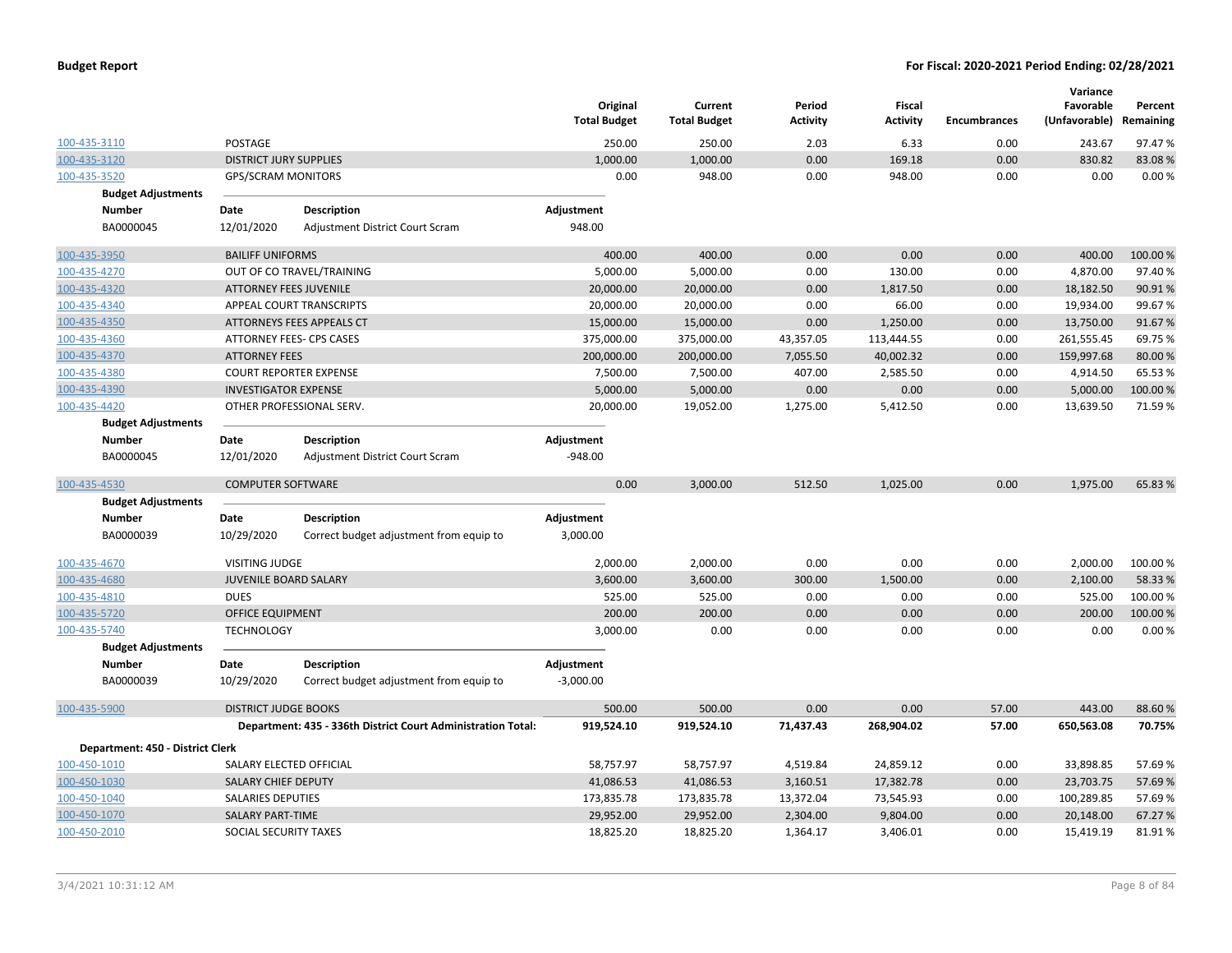|              |                                                      | Original<br><b>Total Budget</b> | Current<br><b>Total Budget</b> | Period<br><b>Activity</b> | <b>Fiscal</b><br><b>Activity</b> | <b>Encumbrances</b> | Variance<br>Favorable<br>(Unfavorable) | Percent<br>Remaining |
|--------------|------------------------------------------------------|---------------------------------|--------------------------------|---------------------------|----------------------------------|---------------------|----------------------------------------|----------------------|
| 100-450-2020 | <b>GROUP HEALTH INSURANCE</b>                        | 97,653.12                       | 97,653.12                      | 7,958.04                  | 39,790.20                        | 0.00                | 57,862.92                              | 59.25 %              |
| 100-450-2030 | <b>RETIREMENT</b>                                    | 35,950.06                       | 35,950.06                      | 2,770.10                  | 14,840.00                        | 0.00                | 21,110.06                              | 58.72 %              |
| 100-450-2040 | <b>WORKERS COMPENSATION</b>                          | 971.62                          | 971.62                         | 0.00                      | 435.63                           | 0.00                | 535.99                                 | 55.16%               |
| 100-450-2050 | <b>MEDICARE TAX</b>                                  | 4,402.67                        | 4,402.67                       | 319.06                    | 5,681.35                         | 0.00                | $-1,278.68$                            | $-29.04%$            |
| 100-450-3100 | <b>OFFICE SUPPLIES</b>                               | 4,000.00                        | 4,000.00                       | 122.64                    | 1,368.30                         | 0.00                | 2,631.70                               | 65.79 %              |
| 100-450-3110 | POSTAGE                                              | 4,000.00                        | 4,000.00                       | 213.97                    | 884.87                           | 0.00                | 3,115.13                               | 77.88%               |
| 100-450-3130 | PASSPORT PHOTO SUPPLIES                              | 600.00                          | 600.00                         | 0.00                      | 0.00                             | 0.00                | 600.00                                 | 100.00 %             |
| 100-450-4270 | OUT OF COUNTY TRAVEL/TRAINING                        | 4,000.00                        | 4,000.00                       | 0.00                      | 1,497.83                         | 0.00                | 2,502.17                               | 62.55 %              |
| 100-450-4350 | <b>PRINTING</b>                                      | 2,000.00                        | 2,000.00                       | 0.00                      | 0.00                             | 0.00                | 2,000.00                               | 100.00%              |
| 100-450-4800 | <b>BONDS</b>                                         | 157.50                          | 157.50                         | 0.00                      | 0.00                             | 0.00                | 157.50                                 | 100.00%              |
| 100-450-4810 | <b>DUES</b>                                          | 225.00                          | 225.00                         | 0.00                      | 175.00                           | 0.00                | 50.00                                  | 22.22 %              |
| 100-450-5720 | OFFICE EQUIPMENT                                     | 200.00                          | 200.00                         | 0.00                      | 198.65                           | 0.00                | 1.35                                   | 0.68%                |
|              | Department: 450 - District Clerk Total:              | 476,617.45                      | 476,617.45                     | 36,104.37                 | 193,869.67                       | 0.00                | 282,747.78                             | 59.32%               |
|              | Department: 455 - Justice of the Peace Pct. 1        |                                 |                                |                           |                                  |                     |                                        |                      |
| 100-455-1010 | SALARY ELECTED OFFICIAL                              | 45,003.43                       | 45,003.43                      | 3,461.80                  | 19,039.90                        | 0.00                | 25,963.53                              | 57.69%               |
| 100-455-1030 | SALARY CHIEF DEPUTY                                  | 39,934.14                       | 39,934.14                      | 3,071.86                  | 16,895.24                        | 0.00                | 23,038.90                              | 57.69%               |
| 100-455-1040 | <b>SALARY DEPUTY</b>                                 | 25,344.80                       | 25,344.80                      | 2,166.24                  | 11,914.34                        | 0.00                | 13,430.46                              | 52.99 %              |
| 100-455-2010 | SOCIAL SECURITY TAXES                                | 6,811.70                        | 6,811.70                       | 545.80                    | 1,364.50                         | 0.00                | 5,447.20                               | 79.97%               |
| 100-455-2020 | <b>GROUP HEALTH INSURANCE</b>                        | 35,399.26                       | 35,399.26                      | 2,036.98                  | 10,184.90                        | 0.00                | 25,214.36                              | 71.23 %              |
| 100-455-2030 | RETIREMENT                                           | 12,723.98                       | 12,723.98                      | 1,043.66                  | 5,665.48                         | 0.00                | 7,058.50                               | 55.47%               |
| 100-455-2040 | <b>WORKERS' COMPENSATION</b>                         | 343.89                          | 343.89                         | 0.00                      | 158.22                           | 0.00                | 185.67                                 | 53.99 %              |
| 100-455-2050 | <b>MEDICARE TAX</b>                                  | 1,593.05                        | 1,593.05                       | 127.66                    | 2,335.59                         | 0.00                | $-742.54$                              | $-46.61%$            |
| 100-455-2250 | <b>TRAVEL ALLOWANCE</b>                              | 2,400.00                        | 2,400.00                       | 200.00                    | 1,000.00                         | 0.00                | 1,400.00                               | 58.33 %              |
| 100-455-3100 | <b>OFFICE SUPPLIES</b>                               | 700.00                          | 700.00                         | 0.00                      | 126.14                           | 108.09              | 465.77                                 | 66.54 %              |
| 100-455-3110 | <b>POSTAGE</b>                                       | 400.00                          | 400.00                         | 36.33                     | 134.43                           | 0.00                | 265.57                                 | 66.39 %              |
| 100-455-4270 | OUT OF COUNTY TRAVEL/TRAINING                        | 3,000.00                        | 3,000.00                       | 0.00                      | 50.00                            | 0.00                | 2,950.00                               | 98.33%               |
| 100-455-4350 | <b>PRINTING</b>                                      | 300.00                          | 300.00                         | 105.00                    | 105.00                           | 0.00                | 195.00                                 | 65.00 %              |
| 100-455-4800 | <b>BOND</b>                                          | 265.00                          | 265.00                         | 0.00                      | 0.00                             | 0.00                | 265.00                                 | 100.00%              |
| 100-455-4810 | <b>DUES</b>                                          | 135.00                          | 135.00                         | 0.00                      | 60.00                            | 0.00                | 75.00                                  | 55.56 %              |
| 100-455-5720 | <b>OFFICE EQUIPMENT</b>                              | 200.00                          | 200.00                         | 0.00                      | 27.99                            | 0.00                | 172.01                                 | 86.01%               |
|              | Department: 455 - Justice of the Peace Pct. 1 Total: | 174,554.25                      | 174,554.25                     | 12,795.33                 | 69,061.73                        | 108.09              | 105,384.43                             | 60.37%               |
|              | Department: 456 - Justice of the Peace Pct. 2        |                                 |                                |                           |                                  |                     |                                        |                      |
| 100-456-1010 | SALARY ELECTED OFFICIAL                              | 45,003.43                       | 45,003.43                      | 3,461.80                  | 19,039.90                        | 0.00                | 25,963.53                              | 57.69 %              |
| 100-456-1030 | SALARY CHIEF DEPUTY                                  | 41,085.13                       | 41,085.13                      | 3,160.38                  | 17,382.12                        | 0.00                | 23,703.01                              | 57.69%               |
| 100-456-2010 | SOCIAL SECURITY TAXES                                | 5,486.29                        | 5,486.29                       | 422.98                    | 1,057.45                         | 0.00                | 4,428.84                               | 80.73%               |
| 100-456-2020 | <b>GROUP HEALTH INSURANCE</b>                        | 24,413.28                       | 24,413.28                      | 2,032.54                  | 10,162.70                        | 0.00                | 14,250.58                              | 58.37%               |
| 100-456-2030 | <b>RETIREMENT</b>                                    | 10,192.89                       | 10,192.89                      | 797.24                    | 4,315.26                         | 0.00                | 5,877.63                               | 57.66%               |
| 100-456-2040 | <b>WORKERS' COMPENSATION</b>                         | 275.48                          | 275.48                         | 0.00                      | 123.51                           | 0.00                | 151.97                                 | 55.17%               |
| 100-456-2050 | <b>MEDICARE TAX</b>                                  | 1,283.08                        | 1,283.08                       | 98.92                     | 1,805.35                         | 0.00                | $-522.27$                              | $-40.70%$            |
| 100-456-2250 | <b>TRAVEL ALLOWANCE</b>                              | 2,400.00                        | 2,400.00                       | 200.00                    | 1,000.00                         | 0.00                | 1,400.00                               | 58.33 %              |
| 100-456-3100 | <b>OFFICE SUPPLIES</b>                               | 600.00                          | 600.00                         | 0.00                      | 234.57                           | 0.00                | 365.43                                 | 60.91%               |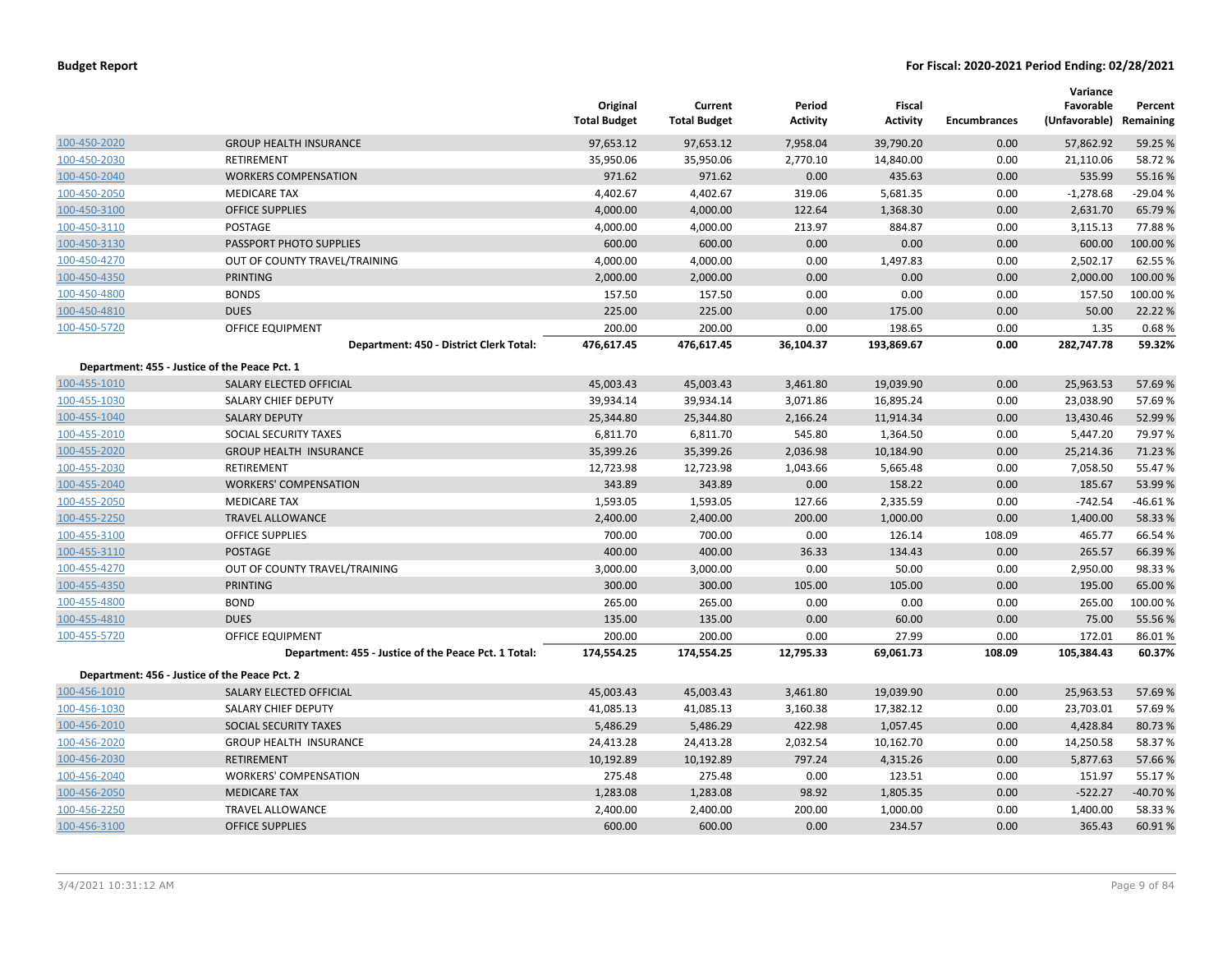|                                               |                                                      |                                 |                                |                           |                           |                     | Variance                   |                      |
|-----------------------------------------------|------------------------------------------------------|---------------------------------|--------------------------------|---------------------------|---------------------------|---------------------|----------------------------|----------------------|
|                                               |                                                      | Original<br><b>Total Budget</b> | Current<br><b>Total Budget</b> | Period<br><b>Activity</b> | Fiscal<br><b>Activity</b> | <b>Encumbrances</b> | Favorable<br>(Unfavorable) | Percent<br>Remaining |
| 100-456-3110                                  | <b>POSTAGE</b>                                       | 300.00                          | 300.00                         | 0.00                      | 0.00                      | 0.00                | 300.00                     | 100.00 %             |
| 100-456-4210                                  | <b>INTERNET</b>                                      | 1,000.00                        | 1,000.00                       | 81.95                     | 409.75                    | 0.00                | 590.25                     | 59.03 %              |
| 100-456-4220                                  | R & M RADIO                                          | 100.00                          | 100.00                         | 0.00                      | 0.00                      | 0.00                | 100.00                     | 100.00%              |
| 100-456-4270                                  | OUT OF COUNTY TRAVEL/TRAINING                        | 2,000.00                        | 2,000.00                       | 0.00                      | 0.00                      | 0.00                | 2,000.00                   | 100.00%              |
| 100-456-4350                                  | PRINTING                                             | 200.00                          | 200.00                         | 0.00                      | 0.00                      | 0.00                | 200.00                     | 100.00%              |
| 100-456-4600                                  | <b>OFFICE RENTAL</b>                                 | 4,200.00                        | 4,200.00                       | 350.00                    | 1,750.00                  | 0.00                | 2,450.00                   | 58.33 %              |
| 100-456-4800                                  | <b>BOND</b>                                          | 100.00                          | 100.00                         | 0.00                      | 100.00                    | 0.00                | 0.00                       | 0.00%                |
| 100-456-4810                                  | <b>DUES</b>                                          | 95.00                           | 95.00                          | 0.00                      | 95.00                     | 0.00                | 0.00                       | 0.00 %               |
| 100-456-5720                                  | OFFICE EQUIPMENT                                     | 200.00                          | 200.00                         | 0.00                      | 0.00                      | 0.00                | 200.00                     | 100.00%              |
| 100-456-5910                                  | <b>ONLINE RESEARCH</b>                               | 1,100.00                        | 1,100.00                       | 0.00                      | 93.73                     | 0.00                | 1,006.27                   | 91.48%               |
|                                               | Department: 456 - Justice of the Peace Pct. 2 Total: | 140,034.58                      | 140,034.58                     | 10,605.81                 | 57,569.34                 | 0.00                | 82,465.24                  | 58.89%               |
| Department: 457 - Justice of the Peace Pct. 3 |                                                      |                                 |                                |                           |                           |                     |                            |                      |
| 100-457-1010                                  | SALARY ELECTED OFFICIAL                              | 45,003.43                       | 45,003.43                      | 3,461.80                  | 19,039.90                 | 0.00                | 25,963.53                  | 57.69%               |
| 100-457-1030                                  | SALARY CHIEF DEPUTY                                  | 28,520.00                       | 28,520.00                      | 2,193.84                  | 12,066.14                 | 0.00                | 16,453.86                  | 57.69%               |
| 100-457-2010                                  | SOCIAL SECURITY TAXES                                | 4,707.25                        | 4,707.25                       | 363.06                    | 907.65                    | 0.00                | 3,799.60                   | 80.72%               |
| 100-457-2020                                  | <b>GROUP HEALTH INSURANCE</b>                        | 24,413.28                       | 24,413.28                      | 2,034.44                  | 10,172.20                 | 0.00                | 14,241.08                  | 58.33 %              |
| 100-457-2030                                  | RETIREMENT                                           | 8,705.17                        | 8,705.17                       | 682.60                    | 3,687.14                  | 0.00                | 5,018.03                   | 57.64%               |
| 100-457-2040                                  | <b>WORKERS' COMPENSATION</b>                         | 235.27                          | 235.27                         | 0.00                      | 105.48                    | 0.00                | 129.79                     | 55.17%               |
| 100-457-2050                                  | <b>MEDICARE TAX</b>                                  | 1,100.89                        | 1,100.89                       | 84.92                     | 1,548.59                  | 0.00                | $-447.70$                  | $-40.67%$            |
| 100-457-2250                                  | <b>TRAVEL ALLOWANCE</b>                              | 2,400.00                        | 2,400.00                       | 200.00                    | 1,000.00                  | 0.00                | 1,400.00                   | 58.33 %              |
| 100-457-3100                                  | <b>OFFICE SUPPLIES</b>                               | 500.00                          | 500.00                         | 9.80                      | 43.78                     | 12.98               | 443.24                     | 88.65 %              |
| 100-457-3110                                  | POSTAGE                                              | 350.00                          | 350.00                         | 0.00                      | 38.00                     | 0.00                | 312.00                     | 89.14 %              |
| 100-457-4210                                  | <b>INTERNET</b>                                      | 456.00                          | 456.00                         | 37.99                     | 151.96                    | 0.00                | 304.04                     | 66.68%               |
| 100-457-4270                                  | OUT OF COUNTY TRAVEL/TRAINING                        | 2,000.00                        | 2,000.00                       | 0.00                      | 0.00                      | 0.00                | 2,000.00                   | 100.00 %             |
| 100-457-4350                                  | PRINTING                                             | 250.00                          | 250.00                         | 0.00                      | 0.00                      | 0.00                | 250.00                     | 100.00%              |
| 100-457-4800                                  | <b>BOND</b>                                          | 50.00                           | 50.00                          | 0.00                      | 0.00                      | 0.00                | 50.00                      | 100.00 %             |
| 100-457-4810                                  | <b>DUES</b>                                          | 60.00                           | 60.00                          | 0.00                      | 0.00                      | 0.00                | 60.00                      | 100.00%              |
| 100-457-5720                                  | <b>OFFICE EQUIPMENT</b>                              | 200.00                          | 200.00                         | 0.00                      | 0.00                      | 0.00                | 200.00                     | 100.00 %             |
|                                               | Department: 457 - Justice of the Peace Pct. 3 Total: | 118,951.29                      | 118,951.29                     | 9,068.45                  | 48,760.84                 | 12.98               | 70,177.47                  | 59.00%               |
| Department: 475 - District Attorney           |                                                      |                                 |                                |                           |                           |                     |                            |                      |
| 100-475-1011                                  | DA. SALARY SUPPLEMENT                                | 6,770.00                        | 6,770.00                       | 520.76                    | 2,864.18                  | 0.00                | 3,905.82                   | 57.69%               |
| 100-475-1012                                  | DA SALARY REIMB. GC CH 46                            | 27,500.00                       | 27,500.00                      | 2,115.38                  | 11,634.59                 | 0.00                | 15,865.41                  | 57.69%               |
| 100-475-1030                                  | SALARY ASSISTANT D.A.                                | 311,258.12                      | 311,258.12                     | 23,622.91                 | 130,032.15                | 0.00                | 181,225.97                 | 58.22 %              |
| 100-475-1031                                  | <b>INVESTIGATOR</b>                                  | 61,963.53                       | 61,963.53                      | 4,766.44                  | 26,215.40                 | 319.60              | 35,428.53                  | 57.18%               |
| 100-475-1032                                  | ASST. DA LONGEVITY PAY                               | 5,080.00                        | 5,080.00                       | 480.00                    | 2,450.00                  | 0.00                | 2,630.00                   | 51.77%               |
| 100-475-1050                                  | SALARIES SECRETARIES                                 | 189,664.91                      | 189,664.91                     | 13,828.49                 | 77,399.51                 | 0.00                | 112,265.40                 | 59.19%               |
| 100-475-1051                                  | <b>DISCOVERY CLERK</b>                               | 37,731.20                       | 37,731.20                      | 2,902.40                  | 15,963.20                 | 0.00                | 21,768.00                  | 57.69%               |
| 100-475-1070                                  | <b>SALARY PART-TIME</b>                              | 18,096.00                       | 18,096.00                      | 1,632.00                  | 8,418.00                  | 0.00                | 9,678.00                   | 53.48 %              |
| 100-475-2010                                  | SOCIAL SECURITY TAXES                                | 40,187.39                       | 40,187.39                      | 2,993.52                  | 7,537.82                  | 0.00                | 32,649.57                  | 81.24 %              |
| 100-475-2020                                  | <b>GROUP HEALTH INSURANCE</b>                        | 134,273.04                      | 134,273.04                     | 11,041.24                 | 55,206.04                 | 0.00                | 79,067.00                  | 58.89 %              |
| 100-475-2030                                  | RETIREMENT                                           | 76,744.96                       | 76,744.96                      | 5,929.79                  | 32,507.78                 | 0.00                | 44,237.18                  | 57.64%               |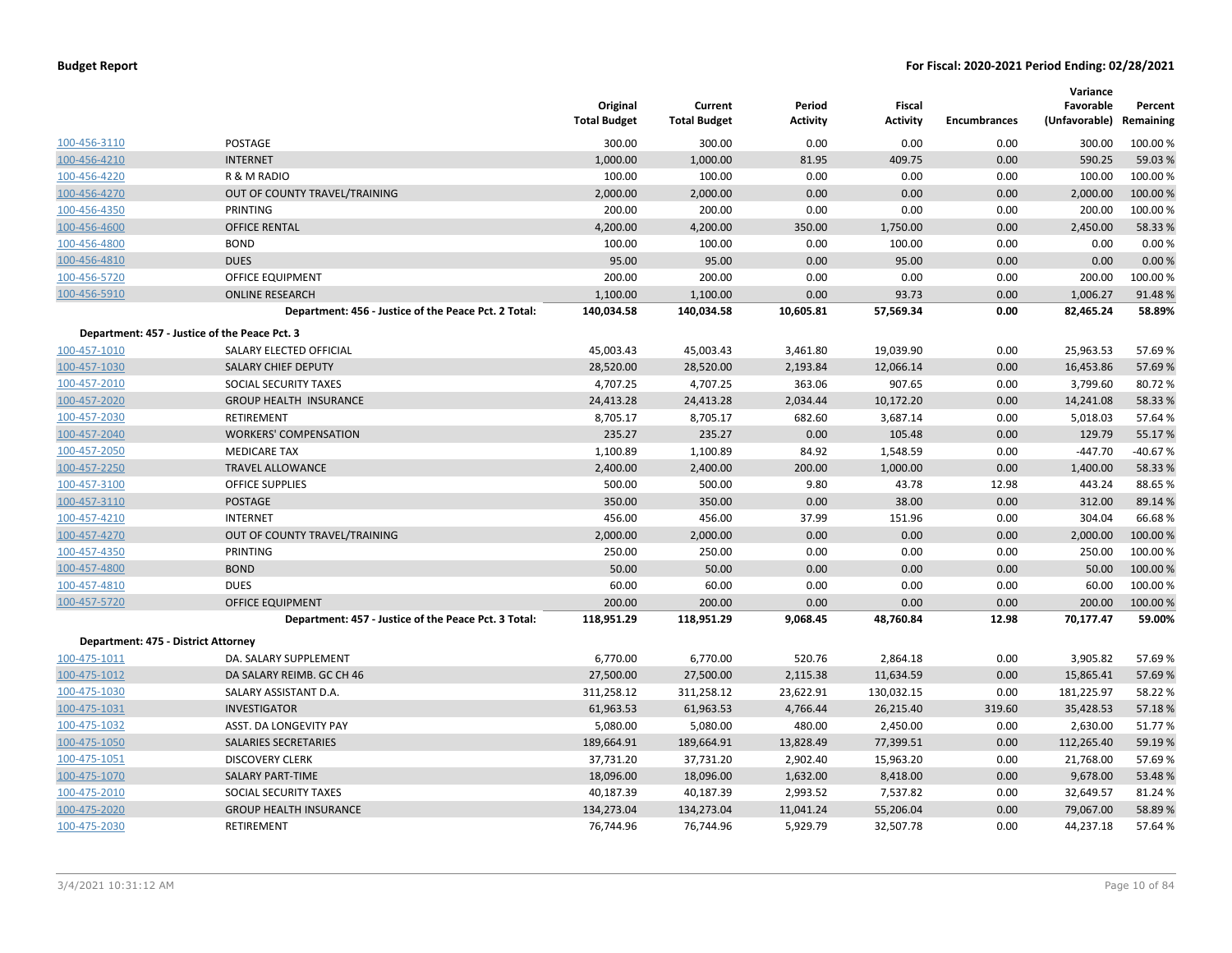|                                  |                                            | Original<br><b>Total Budget</b> | Current<br><b>Total Budget</b> | Period<br><b>Activity</b> | Fiscal<br><b>Activity</b> | <b>Encumbrances</b> | Variance<br>Favorable<br>(Unfavorable) | Percent<br>Remaining |
|----------------------------------|--------------------------------------------|---------------------------------|--------------------------------|---------------------------|---------------------------|---------------------|----------------------------------------|----------------------|
| 100-475-2040                     | <b>WORKERS' COMPENSATION</b>               | 1,334.94                        | 1,334.94                       | 0.00                      | 601.99                    | 0.00                | 732.95                                 | 54.91%               |
| 100-475-2050                     | <b>MEDICARE TAX</b>                        | 9,398.66                        | 9,398.66                       | 700.12                    | 12,898.77                 | 0.00                | $-3,500.11$                            | $-37.24%$            |
| 100-475-2250                     | <b>TRAVEL ALLOWANCE</b>                    | 3,060.00                        | 3,060.00                       | 255.00                    | 1,275.00                  | 0.00                | 1,785.00                               | 58.33 %              |
| 100-475-3100                     | OFFICE SUPPLIES                            | 9,000.00                        | 9,000.00                       | 472.94                    | 2,514.94                  | 68.47               | 6,416.59                               | 71.30%               |
| 100-475-3110                     | <b>POSTAGE</b>                             | 2,400.00                        | 2,400.00                       | 46.75                     | 329.46                    | 0.00                | 2,070.54                               | 86.27 %              |
| 100-475-3130                     | <b>GRAND JURY EXPENSE</b>                  | 5,500.00                        | 5,500.00                       | 387.16                    | 2,057.16                  | 0.00                | 3,442.84                               | 62.60%               |
| 100-475-3150                     | <b>COPIER EXPENSE</b>                      | 1,400.00                        | 1,400.00                       | 203.04                    | 528.04                    | 0.00                | 871.96                                 | 62.28%               |
| 100-475-4270                     | OUT OF COUNTY TRAVEL/TRAINING              | 10,000.00                       | 10,000.00                      | 800.00                    | 1,171.42                  | 0.00                | 8,828.58                               | 88.29%               |
| 100-475-4350                     | <b>PRINTING</b>                            | 500.00                          | 500.00                         | 0.00                      | 214.20                    | 0.00                | 285.80                                 | 57.16 %              |
| 100-475-4380                     | CT.REPORTER-TRANSCRIPTS                    | 5,000.00                        | 5,000.00                       | 0.00                      | 198.00                    | 0.00                | 4,802.00                               | 96.04%               |
| 100-475-4390                     | <b>WITNESS EXPENSE</b>                     | 3,000.00                        | 3,000.00                       | 0.00                      | 0.00                      | 0.00                | 3,000.00                               | 100.00 %             |
| 100-475-4650                     | PHYS.EVIDENCE ANALYSIS                     | 4,000.00                        | 4,000.00                       | 0.00                      | 0.00                      | 0.00                | 4,000.00                               | 100.00%              |
| 100-475-4800                     | <b>BOND</b>                                | 445.00                          | 445.00                         | 0.00                      | 276.50                    | 0.00                | 168.50                                 | 37.87 %              |
| 100-475-4810                     | <b>DUES</b>                                | 3,500.00                        | 3,500.00                       | 0.00                      | 135.00                    | 0.00                | 3,365.00                               | 96.14%               |
| 100-475-5720                     | OFFICE EQUIPMENT                           | 200.00                          | 200.00                         | 0.00                      | 0.00                      | 0.00                | 200.00                                 | 100.00 %             |
| 100-475-5740                     | <b>TECHNOLOGY</b>                          | 200.00                          | 200.00                         | 0.00                      | 0.00                      | 0.00                | 200.00                                 | 100.00 %             |
| 100-475-5900                     | <b>BOOKS</b>                               | 750.00                          | 750.00                         | 0.00                      | 0.00                      | 0.00                | 750.00                                 | 100.00 %             |
| 100-475-5910                     | <b>ONLINE RESEARCH</b>                     | 9,060.00                        | 9,060.00                       | 756.37                    | 3,007.75                  | 0.00                | 6,052.25                               | 66.80%               |
|                                  | Department: 475 - District Attorney Total: | 978,017.75                      | 978,017.75                     | 73,454.31                 | 395,436.90                | 388.07              | 582,192.78                             | 59.53%               |
| Department: 495 - County Auditor |                                            |                                 |                                |                           |                           |                     |                                        |                      |
| 100-495-1020                     | SALARY APPOINTED OFFICIAL                  | 73,778.37                       | 73,778.37                      | 5,675.26                  | 31,213.93                 | 0.00                | 42,564.44                              | 57.69%               |
| 100-495-1030                     | SALARIES ASSISTANTS                        | 150,158.45                      | 150,158.45                     | 11,550.62                 | 63,566.44                 | 0.00                | 86,592.01                              | 57.67%               |
| 100-495-2010                     | SOCIAL SECURITY TAXES                      | 13,884.08                       | 13,884.08                      | 950.90                    | 2,382.55                  | 0.00                | 11,501.53                              | 82.84 %              |
| 100-495-2020                     | <b>GROUP HEALTH INSURANCE</b>              | 48,826.56                       | 48,826.56                      | 4,068.88                  | 20,344.40                 | 0.00                | 28,482.16                              | 58.33 %              |
| 100-495-2030                     | <b>RETIREMENT</b>                          | 26,514.12                       | 26,514.12                      | 2,042.98                  | 11,198.79                 | 0.00                | 15,315.33                              | 57.76 %              |
| 100-495-2040                     | <b>WORKERS COMPENSATION</b>                | 716.60                          | 716.60                         | 0.00                      | 321.29                    | 0.00                | 395.31                                 | 55.16%               |
| 100-495-2050                     | <b>MEDICARE TAX</b>                        | 3,247.08                        | 3,247.08                       | 222.38                    | 4,147.09                  | 0.00                | $-900.01$                              | $-27.72%$            |
| 100-495-3100                     | <b>OFFICE SUPPLIES</b>                     | 700.00                          | 700.00                         | 0.00                      | 49.72                     | 0.00                | 650.28                                 | 92.90%               |
| 100-495-4270                     | OUT OF COUNTY TRAVEL/TRAINING              | 4,000.00                        | 4,000.00                       | 0.00                      | 0.00                      | 0.00                | 4,000.00                               | 100.00 %             |
| 100-495-4350                     | PRINTING                                   | 50.00                           | 50.00                          | 0.00                      | 0.00                      | 0.00                | 50.00                                  | 100.00%              |
| 100-495-4520                     | R & M EQUIPMENT                            | 50.00                           | 50.00                          | 0.00                      | 0.00                      | 0.00                | 50.00                                  | 100.00 %             |
| 100-495-4800                     | <b>BOND</b>                                | 383.00                          | 383.00                         | 0.00                      | 329.00                    | 0.00                | 54.00                                  | 14.10%               |
| 100-495-4810                     | <b>DUES</b>                                | 340.00                          | 340.00                         | 0.00                      | 340.00                    | 0.00                | 0.00                                   | 0.00%                |
| 100-495-5720                     | OFFICE EQUIPMENT                           | 200.00                          | 200.00                         | 0.00                      | 0.00                      | 0.00                | 200.00                                 | 100.00 %             |
|                                  | Department: 495 - County Auditor Total:    | 322,848.26                      | 322,848.26                     | 24,511.02                 | 133,893.21                | 0.00                | 188,955.05                             | 58.53%               |
|                                  | Department: 496 - County Purchasing        |                                 |                                |                           |                           |                     |                                        |                      |
| 100-496-1020                     | SALARY PURCHASING AGENT                    | 53,254.76                       | 53,254.76                      | 4,096.53                  | 22,530.88                 | 0.00                | 30,723.88                              | 57.69%               |
| 100-496-2010                     | SOCIAL SECURITY TAXES                      | 3,301.80                        | 3,301.80                       | 249.96                    | 626.31                    | 0.00                | 2,675.49                               | 81.03%               |
| 100-496-2020                     | <b>GROUP HEALTH INSURANCE</b>              | 12,206.64                       | 12,206.64                      | 1,017.22                  | 5,086.10                  | 0.00                | 7,120.54                               | 58.33 %              |
| 100-496-2030                     | <b>RETIREMENT</b>                          | 6,305.36                        | 6,305.36                       | 485.84                    | 2,662.11                  | 0.00                | 3,643.25                               | 57.78%               |
| 100-496-2040                     | <b>WORKERS' COMPENSATION</b>               | 170.42                          | 170.42                         | 0.00                      | 76.41                     | 0.00                | 94.01                                  | 55.16%               |
|                                  |                                            |                                 |                                |                           |                           |                     |                                        |                      |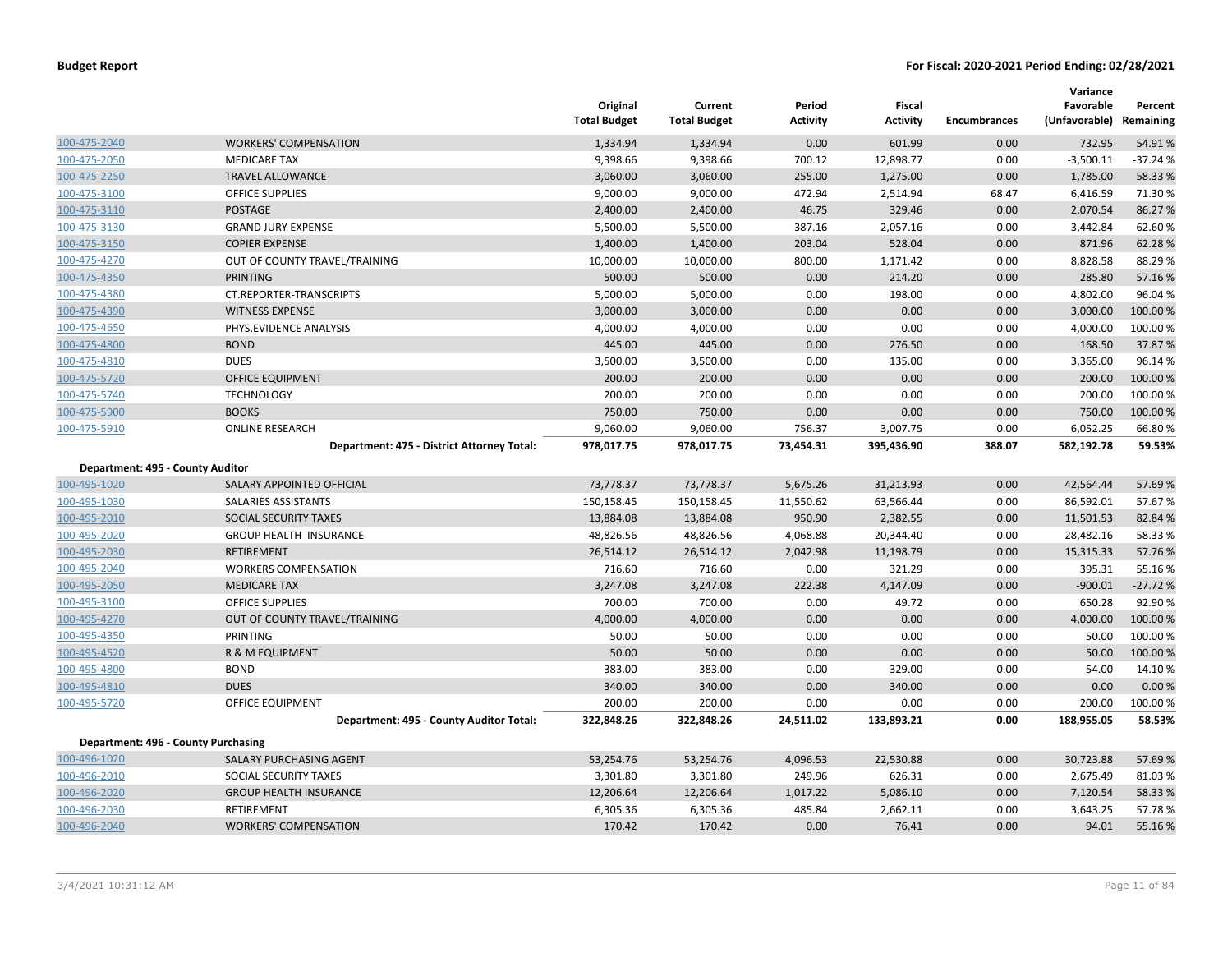|                                    |                                            | Original<br><b>Total Budget</b> | Current<br><b>Total Budget</b> | Period<br>Activity | Fiscal<br><b>Activity</b> | <b>Encumbrances</b> | Variance<br>Favorable<br>(Unfavorable) | Percent<br>Remaining |
|------------------------------------|--------------------------------------------|---------------------------------|--------------------------------|--------------------|---------------------------|---------------------|----------------------------------------|----------------------|
| 100-496-2050                       | <b>MEDICARE TAX</b>                        | 772.19                          | 772.19                         | 58.46              | 1,071.21                  | 0.00                | $-299.02$                              | $-38.72%$            |
| 100-496-3100                       | <b>OFFICE SUPPLIES</b>                     | 250.00                          | 250.00                         | 0.00               | 20.99                     | $-51.78$            | 280.79                                 | 112.32 %             |
| 100-496-4270                       | OUT OF COUNTY TRAVEL/TRAINING              | 2,400.00                        | 2,400.00                       | 0.00               | 0.00                      | 79.00               | 2,321.00                               | 96.71%               |
| 100-496-4350                       | <b>PRINTING</b>                            | 35.00                           | 35.00                          | 0.00               | 0.00                      | 0.00                | 35.00                                  | 100.00%              |
| 100-496-4800                       | <b>BOND</b>                                | 93.00                           | 93.00                          | 0.00               | 93.00                     | 0.00                | 0.00                                   | 0.00%                |
| 100-496-4810                       | <b>DUES</b>                                | 450.00                          | 450.00                         | 0.00               | 75.00                     | 0.00                | 375.00                                 | 83.33 %              |
| 100-496-5720                       | <b>OFFICE EQUIPMENT</b>                    | 200.00                          | 200.00                         | 0.00               | 0.00                      | 0.00                | 200.00                                 | 100.00%              |
|                                    | Department: 496 - County Purchasing Total: | 79,439.17                       | 79,439.17                      | 5,908.01           | 32,242.01                 | 27.22               | 47,169.94                              | 59.38%               |
| Department: 497 - County Treasurer |                                            |                                 |                                |                    |                           |                     |                                        |                      |
| 100-497-1010                       | SALARY ELECTED OFFICIAL                    | 58,757.97                       | 58,757.97                      | 4,519.84           | 24,859.12                 | 0.00                | 33,898.85                              | 57.69%               |
| 100-497-2010                       | SOCIAL SECURITY TAXES                      | 3,642.99                        | 3,642.99                       | 222.46             | 567.90                    | 0.00                | 3,075.09                               | 84.41%               |
| 100-497-2020                       | <b>GROUP HEALTH INSURANCE</b>              | 12,206.64                       | 12,206.64                      | 1,016.34           | 5,081.70                  | 0.00                | 7,124.94                               | 58.37 %              |
| 100-497-2030                       | RETIREMENT                                 | 6,956.94                        | 6,956.94                       | 536.06             | 2,937.20                  | 0.00                | 4,019.74                               | 57.78%               |
| 100-497-2040                       | <b>WORKERS' COMPENSATION</b>               | 188.03                          | 188.03                         | 0.00               | 84.30                     | 0.00                | 103.73                                 | 55.17 %              |
| 100-497-2050                       | <b>MEDICARE TAX</b>                        | 851.99                          | 851.99                         | 52.02              | 988.69                    | 0.00                | $-136.70$                              | $-16.04%$            |
| 100-497-3100                       | <b>OFFICE SUPPLIES</b>                     | 300.00                          | 300.00                         | 0.00               | 218.49                    | 0.00                | 81.51                                  | 27.17%               |
| 100-497-4270                       | OUT OF COUNTY TRAVEL/TRAINING              | 1,500.00                        | 1,500.00                       | 0.00               | 180.00                    | 0.00                | 1,320.00                               | 88.00%               |
| 100-497-4350                       | <b>PRINTING</b>                            | 100.00                          | 100.00                         | 0.00               | 0.00                      | 0.00                | 100.00                                 | 100.00%              |
| 100-497-4520                       | <b>R&amp;M EQUIPMENT</b>                   | 50.00                           | 50.00                          | 0.00               | 0.00                      | 0.00                | 50.00                                  | 100.00%              |
| 100-497-4810                       | <b>DUES</b>                                | 200.00                          | 200.00                         | 0.00               | 150.00                    | 0.00                | 50.00                                  | 25.00 %              |
|                                    | Department: 497 - County Treasurer Total:  | 84,754.56                       | 84,754.56                      | 6,346.72           | 35,067.40                 | 0.00                | 49,687.16                              | 58.62%               |
|                                    | Department: 499 - Tax Assessor Collector   |                                 |                                |                    |                           |                     |                                        |                      |
| 100-499-1010                       | SALARY ELECTED OFFICIAL                    | 58,757.97                       | 58,757.97                      | 4,519.84           | 24,859.12                 | 0.00                | 33,898.85                              | 57.69%               |
| 100-499-1030                       | SALARIES CHIEF DEPUTY                      | 42,272.36                       | 42,272.36                      | 3,251.73           | 17,884.49                 | 0.00                | 24,387.87                              | 57.69%               |
| 100-499-1040                       | <b>SALARIES DEPUTIES</b>                   | 102,426.15                      | 102,426.15                     | 7,878.96           | 43,334.19                 | 0.00                | 59,091.96                              | 57.69%               |
| 100-499-1070                       | <b>SALARY PART-TIME</b>                    | 18,096.00                       | 18,096.00                      | 0.00               | 1,365.72                  | 0.00                | 16,730.28                              | 92.45 %              |
| 100-499-2010                       | SOCIAL SECURITY TAXES                      | 13,736.25                       | 13,736.25                      | 937.34             | 2,437.40                  | 0.00                | 11,298.85                              | 82.26%               |
| 100-499-2020                       | <b>GROUP HEALTH INSURANCE</b>              | 61,033.20                       | 61,033.20                      | 5,086.10           | 25,430.50                 | 0.00                | 35,602.70                              | 58.33 %              |
| 100-499-2030                       | RETIREMENT                                 | 26,231.81                       | 26,231.81                      | 1,856.16           | 10,332.04                 | 0.00                | 15,899.77                              | 60.61%               |
| 100-499-2040                       | <b>WORKERS COMPENSATION</b>                | 708.97                          | 708.97                         | 0.00               | 317.87                    | 0.00                | 391.10                                 | 55.16%               |
| 100-499-2050                       | <b>MEDICARE TAX</b>                        | 3,212.51                        | 3,212.51                       | 219.22             | 4,011.41                  | 0.00                | $-798.90$                              | $-24.87%$            |
| 100-499-2251                       | <b>LEONARD OFFICE TRAVEL</b>               | 550.00                          | 550.00                         | 0.00               | 0.00                      | 0.00                | 550.00                                 | 100.00%              |
| 100-499-3100                       | <b>OFFICE SUPPLIES</b>                     | 1,200.00                        | 1,200.00                       | 0.00               | 234.31                    | 532.35              | 433.34                                 | 36.11%               |
| 100-499-3110                       | POSTAGE                                    | 2,400.00                        | 2,400.00                       | 208.57             | 864.00                    | 0.00                | 1,536.00                               | 64.00 %              |
| 100-499-3150                       | <b>COPIER EXPENSE</b>                      | 1,200.00                        | 1,200.00                       | 179.50             | 462.21                    | 0.00                | 737.79                                 | 61.48%               |
| 100-499-4270                       | OUT OF COUNTY TRAVEL/TRAINING              | 4,000.00                        | 4,000.00                       | 0.00               | 1,465.84                  | 0.00                | 2,534.16                               | 63.35 %              |
| 100-499-4350                       | PRINTING                                   | 200.00                          | 200.00                         | 0.00               | 0.00                      | 0.00                | 200.00                                 | 100.00 %             |
| 100-499-4600                       | <b>LEONARD OFFICE RENT</b>                 | 1,200.00                        | 1,200.00                       | 0.00               | 300.00                    | 0.00                | 900.00                                 | 75.00 %              |
| 100-499-4800                       | <b>BOND</b>                                | 3,918.00                        | 3,918.00                       | 0.00               | 3,550.00                  | 0.00                | 368.00                                 | 9.39%                |
| 100-499-4810                       | <b>DUES</b>                                | 225.00                          | 225.00                         | 175.00             | 175.00                    | 0.00                | 50.00                                  | 22.22 %              |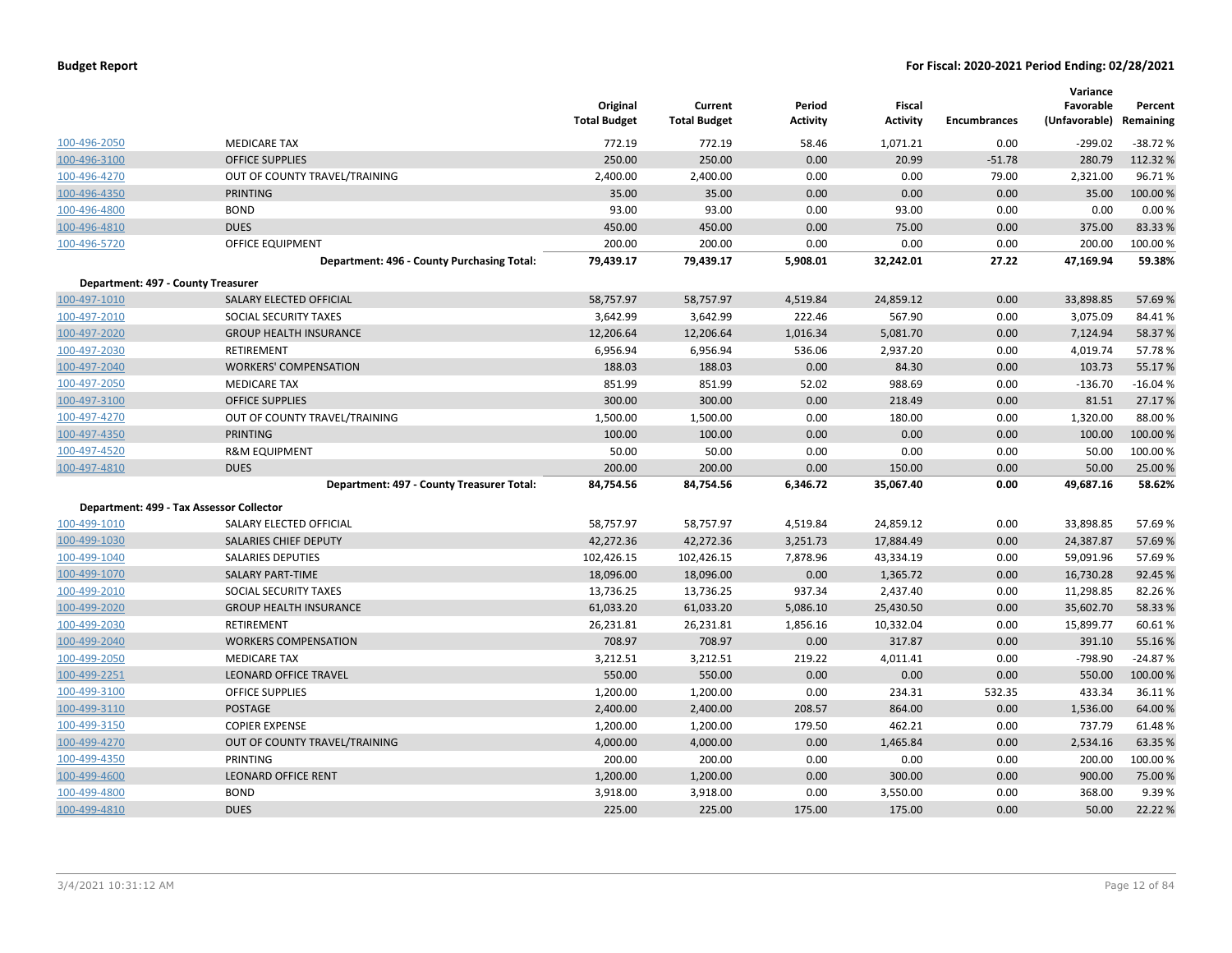|                                     |                           |                                                 | Original<br><b>Total Budget</b> | Current<br><b>Total Budget</b> | Period<br><b>Activity</b> | <b>Fiscal</b><br><b>Activity</b> | <b>Encumbrances</b> | Variance<br>Favorable<br>(Unfavorable) | Percent<br>Remaining |
|-------------------------------------|---------------------------|-------------------------------------------------|---------------------------------|--------------------------------|---------------------------|----------------------------------|---------------------|----------------------------------------|----------------------|
| 100-499-5720                        | <b>OFFICE EQUIPMENT</b>   |                                                 | 200.00                          | 200.00                         | 0.00                      | 0.00                             | 0.00                | 200.00                                 | 100.00 %             |
|                                     |                           | Department: 499 - Tax Assessor Collector Total: | 341,568.22                      | 341,568.22                     | 24,312.42                 | 137,024.10                       | 532.35              | 204,011.77                             | 59.73%               |
| Department: 503 - Computer/IT Dept. |                           |                                                 |                                 |                                |                           |                                  |                     |                                        |                      |
| 100-503-1020                        | SALARY-TECHNICIAN         |                                                 | 42,817.02                       | 42,817.02                      | 3,293.63                  | 18,114.93                        | 0.00                | 24,702.09                              | 57.69%               |
| 100-503-1070                        |                           | SALARY PART-TIME TECHNICIAN                     | 12,000.00                       | 12,000.00                      | 0.00                      | 2,700.00                         | 0.00                | 9,300.00                               | 77.50%               |
| 100-503-2010                        | <b>SOCIAL SECURITY</b>    |                                                 | 3,900.96                        | 3,900.96                       | 180.46                    | 451.15                           | 0.00                | 3,449.81                               | 88.43%               |
| 100-503-2020                        |                           | <b>GROUP HEALTH INSURANCE</b>                   | 12,206.64                       | 12,206.64                      | 1,017.22                  | 5,086.10                         | 0.00                | 7,120.54                               | 58.33%               |
| 100-503-2030                        | <b>RETIREMENT</b>         |                                                 | 7,449.57                        | 7,449.57                       | 392.99                    | 2,142.73                         | 0.00                | 5,306.84                               | 71.24 %              |
| 100-503-2040                        |                           | <b>WORKERS COMPENSATION</b>                     | 201.34                          | 201.34                         | 0.00                      | 63.24                            | 0.00                | 138.10                                 | 68.59%               |
| 100-503-2050                        | <b>MEDICARE TAX</b>       |                                                 | 912.32                          | 912.32                         | 42.20                     | 788.13                           | 0.00                | 124.19                                 | 13.61%               |
| 100-503-2250                        | <b>TRAVEL ALLOWANCE</b>   |                                                 | 828.00                          | 828.00                         | 40.00                     | 200.00                           | 0.00                | 628.00                                 | 75.85%               |
| 100-503-3100                        | <b>OFFICE SUPPLIES</b>    |                                                 | 100.00                          | 100.00                         | 0.00                      | 0.00                             | 0.00                | 100.00                                 | 100.00%              |
| 100-503-4210                        | <b>EMERGENCY INTERNET</b> |                                                 | 455.88                          | 455.88                         | 37.99                     | 152.00                           | 0.00                | 303.88                                 | 66.66%               |
| 100-503-4270                        |                           | OUT OF COUNTY TRAVEL/TRAINING                   | 1,200.00                        | 1,200.00                       | 0.00                      | 0.00                             | 0.00                | 1,200.00                               | 100.00%              |
| 100-503-4810                        | <b>DUES</b>               |                                                 | 175.00                          | 175.00                         | 0.00                      | 0.00                             | 0.00                | 175.00                                 | 100.00%              |
| 100-503-5720                        | <b>OFFICE EQUIPMENT</b>   |                                                 | 200.00                          | 200.00                         | 32.99                     | 62.95                            | 0.00                | 137.05                                 | 68.53%               |
| 100-503-5740                        |                           | COMPUTER/WEB SOFTWARE                           | 5,000.00                        | 5,000.00                       | 945.00                    | 3,380.44                         | 108.44              | 1,511.12                               | 30.22 %              |
| 100-503-5760                        |                           | <b>COUNTY COMPUTER REPLACEMENT</b>              | 32,500.00                       | 32,500.00                      | 0.00                      | 263.59                           | 0.00                | 32,236.41                              | 99.19%               |
|                                     |                           | Department: 503 - Computer/IT Dept. Total:      | 119,946.73                      | 119,946.73                     | 5,982.48                  | 33,405.26                        | 108.44              | 86,433.03                              | 72.06%               |
| Department: 509 - Contingency       |                           |                                                 |                                 |                                |                           |                                  |                     |                                        |                      |
| 100-509-4750                        | CONTINGENCY               |                                                 | 279,000.00                      | 244,599.33                     | 0.00                      | 0.00                             | 0.00                | 244,599.33                             | 100.00 %             |
| <b>Budget Adjustments</b>           |                           |                                                 |                                 |                                |                           |                                  |                     |                                        |                      |
| <b>Number</b>                       | Date                      | <b>Description</b>                              | Adjustment                      |                                |                           |                                  |                     |                                        |                      |
| BA0000036                           | 10/06/2020                | <b>Emergency Management Vehicle</b>             | $-34,400.67$                    |                                |                           |                                  |                     |                                        |                      |
|                                     |                           | Department: 509 - Contingency Total:            | 279,000.00                      | 244,599.33                     | 0.00                      | 0.00                             | 0.00                | 244,599.33                             | 100.00%              |
| Department: 510 - Courthouse        |                           |                                                 |                                 |                                |                           |                                  |                     |                                        |                      |
| 100-510-1070                        | SALARY PART-TIME          |                                                 | 16,291.86                       | 16,291.86                      | 1,344.00                  | 7,509.12                         | 0.00                | 8,782.74                               | 53.91%               |
| 100-510-1150                        | <b>SALARY JANITOR</b>     |                                                 | 41,087.92                       | 41,087.92                      | 3,160.61                  | 17,383.35                        | 0.00                | 23,704.57                              | 57.69%               |
| 100-510-2010                        | SOCIAL SECURITY TAXES     |                                                 | 3,557.94                        | 3,557.94                       | 276.30                    | 687.04                           | 0.00                | 2,870.90                               | 80.69%               |
| 100-510-2020                        |                           | <b>GROUP HEALTH INSURANCE</b>                   | 12,206.64                       | 12,206.64                      | 1,017.22                  | 5,086.10                         | 0.00                | 7,120.54                               | 58.33%               |
| 100-510-2030                        | <b>RETIREMENT</b>         |                                                 | 6,830.40                        | 6,830.40                       | 534.24                    | 2,941.14                         | 0.00                | 3,889.26                               | 56.94 %              |
| 100-510-2040                        |                           | <b>WORKERS' COMPENSATION</b>                    | 2,114.69                        | 2,114.69                       | 0.00                      | 981.49                           | 0.00                | 1,133.20                               | 53.59%               |
| 100-510-2050                        | <b>MEDICARE TAX</b>       |                                                 | 832.00                          | 832.00                         | 64.62                     | 1,198.88                         | 0.00                | $-366.88$                              | $-44.10%$            |
| 100-510-3100                        | <b>OFFICE SUPPLIES</b>    |                                                 | 3,500.00                        | 3,500.00                       | 87.78                     | 1,042.59                         | 270.69              | 2,186.72                               | 62.48%               |
| 100-510-3110                        | <b>POSTAGE</b>            |                                                 | 5,000.00                        | 5,000.00                       | $-414.07$                 | $-3,212.94$                      | 0.00                | 8,212.94                               | 164.26%              |
| 100-510-3150                        | <b>COPIER RENTAL</b>      |                                                 | 8,000.00                        | 8,000.00                       | 743.22                    | 3,713.66                         | 0.00                | 4,286.34                               | 53.58%               |
| 100-510-3160                        |                           | <b>EMPLOYEE AWARDS BANQUET</b>                  | 2,400.00                        | 2,400.00                       | 0.00                      | 482.60                           | 0.00                | 1,917.40                               | 79.89%               |
| 100-510-3300                        | EXPENSE-GAS AND OIL       |                                                 | 200.00                          | 200.00                         | 0.00                      | 0.00                             | 0.00                | 200.00                                 | 100.00 %             |
| 100-510-4200                        | <b>TELEPHONE</b>          |                                                 | 44,140.00                       | 44,140.00                      | 105.00                    | 14,615.25                        | 0.00                | 29,524.75                              | 66.89%               |
| 100-510-4210                        | <b>INTERNET</b>           |                                                 | 1,500.00                        | 1,500.00                       | 0.00                      | 0.00                             | 0.00                | 1,500.00                               | 100.00 %             |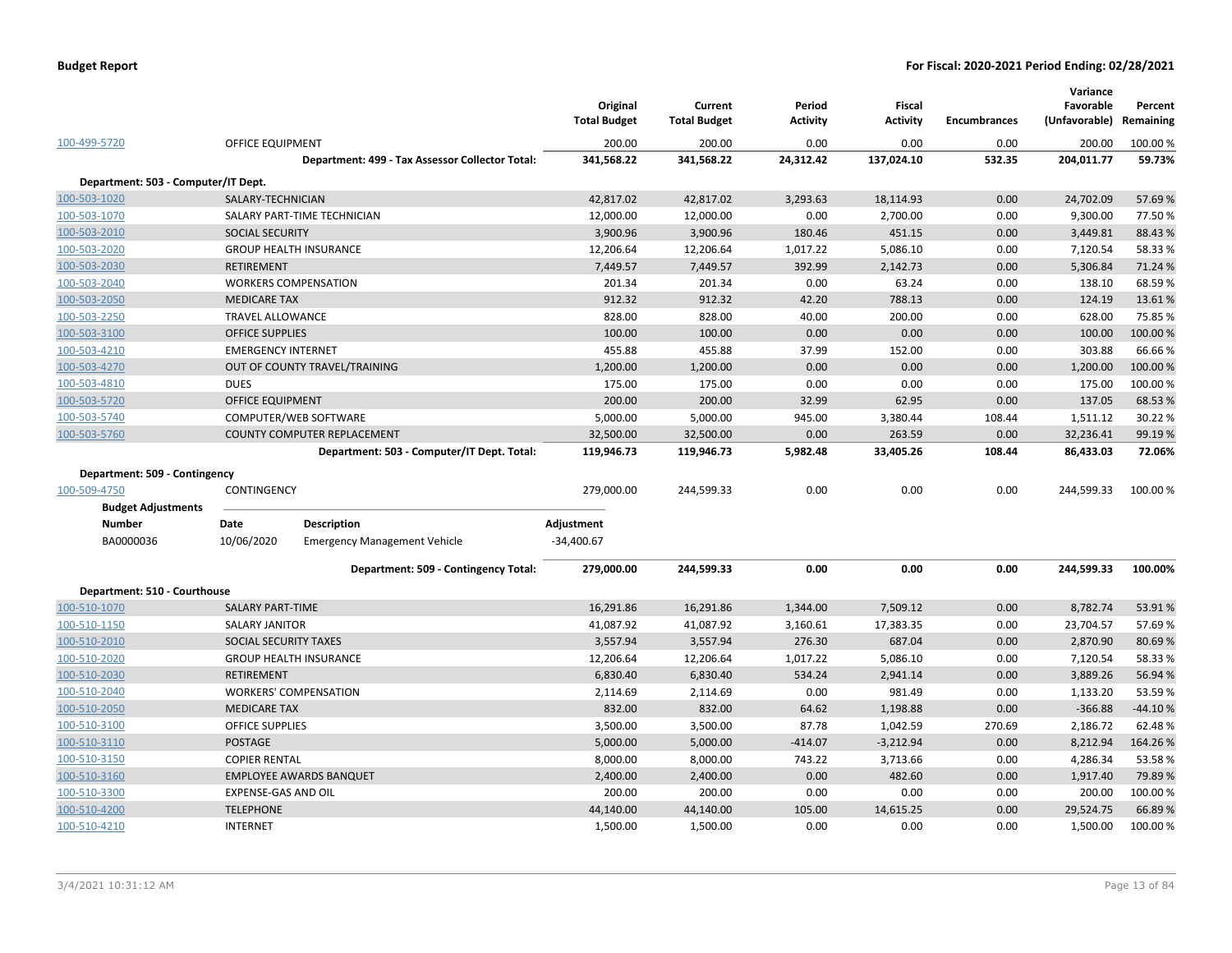|              |                                                 | Original<br><b>Total Budget</b> | Current<br><b>Total Budget</b> | Period<br><b>Activity</b> | <b>Fiscal</b><br><b>Activity</b> | <b>Encumbrances</b> | Variance<br>Favorable<br>(Unfavorable) Remaining | Percent    |
|--------------|-------------------------------------------------|---------------------------------|--------------------------------|---------------------------|----------------------------------|---------------------|--------------------------------------------------|------------|
| 100-510-4231 | <b>CELL PHONE - JANITOR</b>                     | 0.00                            | 0.00                           | 0.00                      | $-8.11$                          | 0.00                | 8.11                                             | 0.00%      |
| 100-510-4400 | UTILITIES ELECTRICITY                           | 5,250.00                        | 5,250.00                       | 0.00                      | 698.45                           | 0.00                | 4,551.55                                         | 86.70%     |
| 100-510-4420 | <b>UTILITIES WATER</b>                          | 840.00                          | 840.00                         | 0.00                      | 0.00                             | 0.00                | 840.00                                           | 100.00%    |
| 100-510-4430 | <b>TRASH PICK-UP</b>                            | 1,050.00                        | 1,050.00                       | 87.56                     | 350.24                           | 0.00                | 699.76                                           | 66.64 %    |
| 100-510-4501 | PEST CONTROL                                    | 150.00                          | 150.00                         | 0.00                      | 0.00                             | 0.00                | 150.00                                           | 100.00%    |
| 100-510-4530 | <b>COMPUTER SOFTWARE</b>                        | 220,000.00                      | 220,000.00                     | 68,713.47                 | 140,594.94                       | 0.00                | 79,405.06                                        | 36.09%     |
| 100-510-4820 | <b>FIRE INSURANCE</b>                           | 28,500.00                       | 28,500.00                      | 0.00                      | 0.00                             | 0.00                | 28,500.00                                        | 100.00%    |
| 100-510-5770 | <b>JANITOR EQUIPMENT</b>                        | 300.00                          | 300.00                         | 0.00                      | 0.00                             | 0.00                | 300.00                                           | 100.00 %   |
|              | Department: 510 - Courthouse Total:             | 403,751.45                      | 403,751.45                     | 75,719.95                 | 194,063.80                       | 270.69              | 209,416.96                                       | 51.87%     |
|              | Department: 511 - County Office Building        |                                 |                                |                           |                                  |                     |                                                  |            |
| 100-511-2251 | <b>JANITOR TRAVEL</b>                           | 180.00                          | 180.00                         | 0.00                      | 21.39                            | 0.00                | 158.61                                           | 88.12%     |
| 100-511-3320 | <b>JANITOR SUPPLIES</b>                         | 1,000.00                        | 1,000.00                       | 41.71                     | 237.42                           | 8.62                | 753.96                                           | 75.40%     |
| 100-511-4400 | UTILITIES ELECTRICITY                           | 4,500.00                        | 4,500.00                       | 0.00                      | 1,208.85                         | 0.00                | 3,291.15                                         | 73.14 %    |
| 100-511-4410 | UTILITIES GAS                                   | 1,000.00                        | 1,000.00                       | 147.55                    | 386.22                           | 0.00                | 613.78                                           | 61.38%     |
| 100-511-4420 | <b>UTILITIES WATER</b>                          | 1,100.00                        | 1,100.00                       | 57.58                     | 230.32                           | 0.00                | 869.68                                           | 79.06%     |
| 100-511-4430 | <b>TRASH PICK-UP SERVICE</b>                    | 540.00                          | 540.00                         | 43.78                     | 175.12                           | 0.00                | 364.88                                           | 67.57%     |
| 100-511-4500 | R & M BUILDING                                  | 1,000.00                        | 1,000.00                       | 50.00                     | 100.00                           | 0.00                | 900.00                                           | 90.00 %    |
| 100-511-4501 | PEST CONTROL                                    | 268.00                          | 268.00                         | 0.00                      | 67.00                            | 0.00                | 201.00                                           | 75.00 %    |
| 100-511-4820 | <b>FIRE INSURANCE</b>                           | 1,050.00                        | 1,050.00                       | 0.00                      | 0.00                             | 0.00                | 1,050.00                                         | 100.00%    |
|              | Department: 511 - County Office Building Total: | 10,638.00                       | 10,638.00                      | 340.62                    | 2,426.32                         | 8.62                | 8,203.06                                         | 77.11%     |
|              | Department: 512 - Co-Op Office Building         |                                 |                                |                           |                                  |                     |                                                  |            |
| 100-512-4400 | UTILITIES ELECTRICITY                           | 720.00                          | 720.00                         | 0.00                      | 1,807.93                         | 0.00                | $-1,087.93$                                      | $-151.10%$ |
| 100-512-4420 | <b>UTILITIES WATER</b>                          | 0.00                            | 0.00                           | 57.58                     | 230.32                           | 0.00                | $-230.32$                                        | 0.00%      |
| 100-512-4501 | PEST CONTROL                                    | 0.00                            | 0.00                           | 0.00                      | 70.00                            | 0.00                | $-70.00$                                         | 0.00%      |
| 100-512-4820 | <b>FIRE INSURANCE</b>                           | 1,450.00                        | 1,450.00                       | 0.00                      | 0.00                             | 0.00                | 1,450.00                                         | 100.00 %   |
|              | Department: 512 - Co-Op Office Building Total:  | 2,170.00                        | 2,170.00                       | 57.58                     | 2,108.25                         | 0.00                | 61.75                                            | 2.85%      |
|              | Department: 513 - Courthouse South Annex        |                                 |                                |                           |                                  |                     |                                                  |            |
| 100-513-3110 | <b>POSTAGE</b>                                  | 2,000.00                        | 2,000.00                       | $-169.18$                 | $-1,093.76$                      | 0.00                | 3,093.76                                         | 154.69%    |
| 100-513-3150 | <b>COPIER RENTAL</b>                            | 1,500.00                        | 1,500.00                       | 195.44                    | 529.31                           | 0.00                | 970.69                                           | 64.71%     |
| 100-513-3320 | <b>JANITOR SUPPLIES</b>                         | 1,500.00                        | 1,500.00                       | 0.00                      | 477.99                           | 8.62                | 1,013.39                                         | 67.56%     |
| 100-513-4210 | <b>INTERNET</b>                                 | 3,300.00                        | 3,300.00                       | 0.00                      | 925.72                           | 0.00                | 2,374.28                                         | 71.95 %    |
| 100-513-4400 | UTILITIES ELECTRICITY                           | 5,600.00                        | 5,600.00                       | 0.00                      | 1,545.18                         | 0.00                | 4,054.82                                         | 72.41%     |
| 100-513-4410 | <b>UTILITIES GAS</b>                            | 1,300.00                        | 1,300.00                       | 0.00                      | 621.95                           | 0.00                | 678.05                                           | 52.16%     |
| 100-513-4420 | UTILITIES WATER                                 | 1,225.00                        | 1,225.00                       | 57.58                     | 322.19                           | 0.00                | 902.81                                           | 73.70%     |
| 100-513-4430 | <b>TRASH PICKUP SERVICE</b>                     | 1,050.00                        | 1,050.00                       | 87.56                     | 350.24                           | 0.00                | 699.76                                           | 66.64 %    |
| 100-513-4500 | <b>R&amp;M BUILDING</b>                         | 1,000.00                        | 1,000.00                       | 0.00                      | 398.00                           | 0.00                | 602.00                                           | 60.20%     |
| 100-513-4501 | PEST CONTROL                                    | 380.00                          | 380.00                         | 0.00                      | 95.00                            | 0.00                | 285.00                                           | 75.00 %    |
| 100-513-4820 | <b>FIRE INSURANCE</b>                           | 2,700.00                        | 2,700.00                       | 0.00                      | 0.00                             | 0.00                | 2,700.00                                         | 100.00 %   |
|              | Department: 513 - Courthouse South Annex Total: | 21,555.00                       | 21,555.00                      | 171.40                    | 4,171.82                         | 8.62                | 17,374.56                                        | 80.61%     |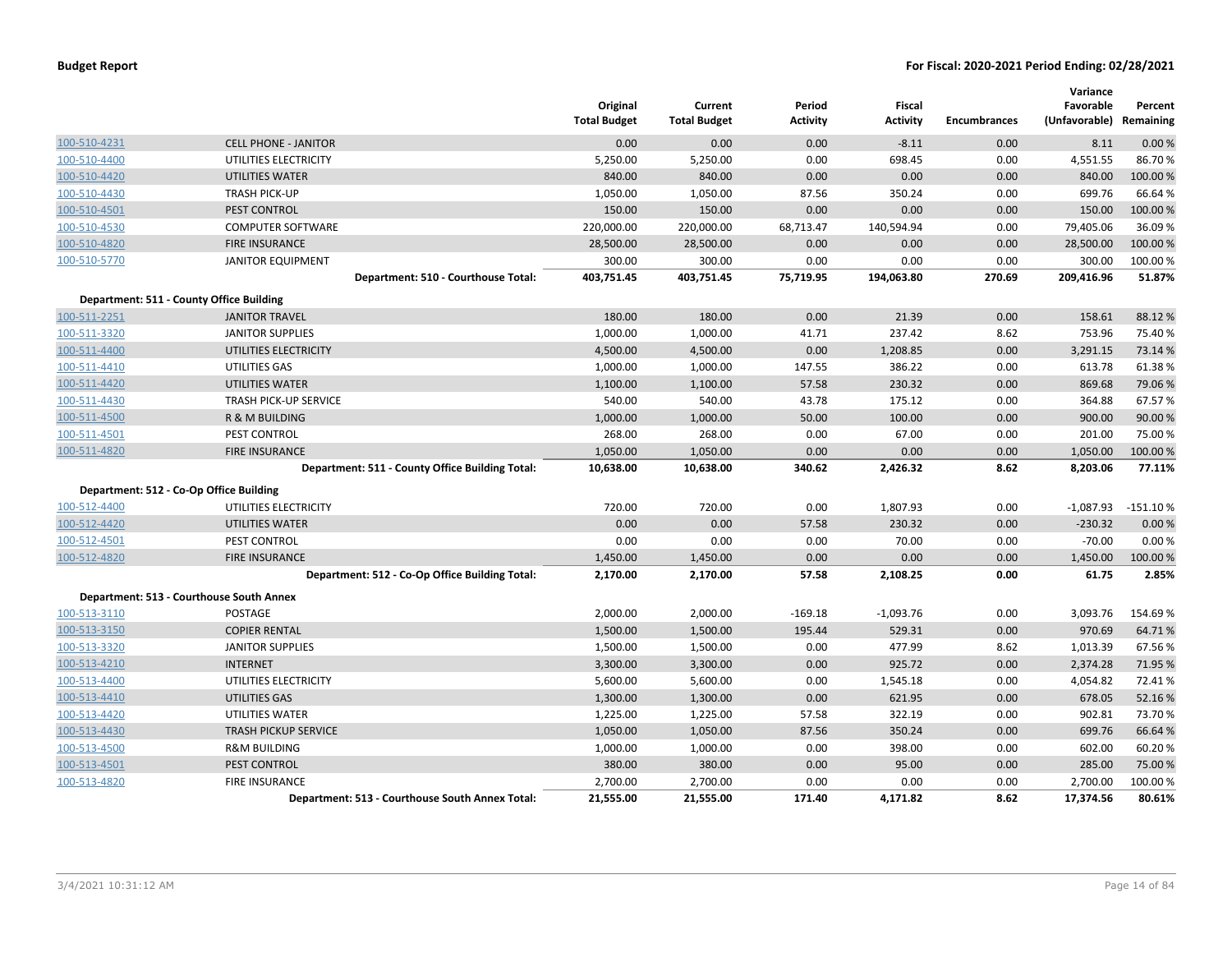|                                   |                                                      | Original            | Current             | Period          | Fiscal          |                     | Variance<br>Favorable   | Percent   |
|-----------------------------------|------------------------------------------------------|---------------------|---------------------|-----------------|-----------------|---------------------|-------------------------|-----------|
|                                   |                                                      | <b>Total Budget</b> | <b>Total Budget</b> | <b>Activity</b> | <b>Activity</b> | <b>Encumbrances</b> | (Unfavorable) Remaining |           |
| Department: 514 - City Hall Annex |                                                      |                     |                     |                 |                 |                     |                         |           |
| 100-514-4210                      | <b>INTERNET</b>                                      | 800.00              | 800.00              | 0.00            | 330.76          | 0.00                | 469.24                  | 58.66%    |
|                                   | Department: 514 - City Hall Annex Total:             | 800.00              | 800.00              | 0.00            | 330.76          | 0.00                | 469.24                  | 58.66%    |
|                                   | Department: 515 - Windom County Building             |                     |                     |                 |                 |                     |                         |           |
| 100-515-3320                      | <b>JANITOR SUPPLIES</b>                              | 1,000.00            | 1,000.00            | 0.00            | 0.00            | 0.00                | 1,000.00                | 100.00%   |
| 100-515-4210                      | <b>INTERNET</b>                                      | 565.00              | 565.00              | 46.95           | 234.75          | 0.00                | 330.25                  | 58.45 %   |
| 100-515-4400                      | UTILITIES ELECTRICITY                                | 3,000.00            | 3,000.00            | 0.00            | 897.30          | 0.00                | 2,102.70                | 70.09%    |
| 100-515-4410                      | UTILITIES GAS                                        | 2,000.00            | 2,000.00            | 213.98          | 579.60          | 0.00                | 1,420.40                | 71.02 %   |
| 100-515-4420                      | UTILITIES WATER                                      | 800.00              | 800.00              | 41.50           | 166.00          | 0.00                | 634.00                  | 79.25 %   |
| 100-515-4500                      | <b>R&amp;M BUILDING</b>                              | 1,000.00            | 1,000.00            | 0.00            | 0.00            | 0.00                | 1,000.00                | 100.00%   |
| 100-515-4501                      | PEST CONTROL                                         | 260.00              | 260.00              | 0.00            | 0.00            | 0.00                | 260.00                  | 100.00%   |
| 100-515-4502                      | <b>LAWN MAINTENANCE</b>                              | 800.00              | 800.00              | 0.00            | 140.00          | 0.00                | 660.00                  | 82.50%    |
| 100-515-4820                      | <b>FIRE INSURANCE</b>                                | 1,775.00            | 1,775.00            | 0.00            | 0.00            | 0.00                | 1,775.00                | 100.00%   |
|                                   | Department: 515 - Windom County Building Total:      | 11,200.00           | 11,200.00           | 302.43          | 2,017.65        | 0.00                | 9,182.35                | 81.99%    |
|                                   | Department: 516 - Agrilife Extension Building        |                     |                     |                 |                 |                     |                         |           |
| 100-516-2251                      | <b>JANITOR TRAVEL</b>                                | 265.00              | 265.00              | 0.00            | 28.98           | 0.00                | 236.02                  | 89.06%    |
| 100-516-3320                      | <b>JANITOR SUPPLIES</b>                              | 500.00              | 500.00              | 0.00            | 186.47          | 8.62                | 304.91                  | 60.98%    |
| 100-516-4400                      | UTILITIES ELECTRICITY                                | 5,100.00            | 5,100.00            | 0.00            | 1,669.74        | 0.00                | 3,430.26                | 67.26%    |
| 100-516-4420                      | UTILITIES WATER                                      | 720.00              | 720.00              | 57.58           | 230.32          | 0.00                | 489.68                  | 68.01%    |
| 100-516-4500                      | <b>R&amp;M BUILDING</b>                              | 500.00              | 500.00              | 100.00          | 100.00          | 0.00                | 400.00                  | 80.00 %   |
| 100-516-4501                      | PEST CONTROL                                         | 228.00              | 228.00              | 0.00            | 114.00          | 0.00                | 114.00                  | 50.00 %   |
| 100-516-4820                      | <b>FIRE INSURANCE</b>                                | 1,100.00            | 1,100.00            | 0.00            | 0.00            | 0.00                | 1,100.00                | 100.00%   |
|                                   | Department: 516 - Agrilife Extension Building Total: | 8,413.00            | 8,413.00            | 157.58          | 2,329.51        | 8.62                | 6,074.87                | 72.21%    |
|                                   | <b>Department: 518 - County Offices Relocation</b>   |                     |                     |                 |                 |                     |                         |           |
| 100-518-3110                      | <b>POSTAGE</b>                                       | 350.00              | 350.00              | 0.00            | 336.00          | 0.00                | 14.00                   | 4.00%     |
| 100-518-3320                      | <b>JANITOR SUPPLIES</b>                              | 3,000.00            | 3,000.00            | 0.00            | 1,384.00        | 0.00                | 1,616.00                | 53.87%    |
| 100-518-4210                      | <b>INTERNET</b>                                      | 13,500.00           | 13,500.00           | 0.00            | 4,192.72        | 0.00                | 9,307.28                | 68.94 %   |
| 100-518-4400                      | UTILITIES ELECTRICITY                                | 30,000.00           | 30,000.00           | 794.69          | 7,730.70        | 0.00                | 22,269.30               | 74.23 %   |
| 100-518-4410                      | UTILITIES GAS                                        | 3,500.00            | 3,500.00            | 365.33          | 1,064.08        | 0.00                | 2,435.92                | 69.60%    |
| 100-518-4420                      | UTILITIES WATER                                      | 7,000.00            | 7,000.00            | 432.70          | 1,858.30        | 0.00                | 5,141.70                | 73.45 %   |
| 100-518-4430                      | TRASH PICKUP SERVICE                                 | 2,150.00            | 2,150.00            | 184.26          | 669.05          | 0.00                | 1,480.95                | 68.88%    |
| 100-518-4500                      | R & M BUILDING                                       | 1,000.00            | 1,000.00            | 1,299.50        | 1,432.62        | 71.19               | $-503.81$               | $-50.38%$ |
| 100-518-4501                      | PEST CONTROL                                         | 1,000.00            | 1,000.00            | 145.00          | 380.00          | 0.00                | 620.00                  | 62.00 %   |
| 100-518-4600                      | <b>MOVING EXPENSES</b>                               | 35,000.00           | 35,000.00           | 0.00            | 0.00            | 0.00                | 35,000.00               | 100.00%   |
| 100-518-4700                      | OFFICE SPACE LEASE                                   | 137,850.00          | 137,850.00          | 9,400.00        | 61,400.00       | 0.00                | 76,450.00               | 55.46 %   |
| 100-518-4830                      | <b>ALARM MONITORING</b>                              | 900.00              | 900.00              | 0.00            | 885.60          | 0.00                | 14.40                   | 1.60%     |
|                                   | Department: 518 - County Offices Relocation Total:   | 235,250.00          | 235,250.00          | 12,621.48       | 81,333.07       | 71.19               | 153,845.74              | 65.40%    |
| Department: 520 - Lake Fannin     |                                                      |                     |                     |                 |                 |                     |                         |           |
| 100-520-4890                      | <b>LOCAL FUNDING</b>                                 | 5,000.00            | 5,000.00            | 0.00            | 5,000.00        | 0.00                | 0.00                    | 0.00%     |
|                                   | Department: 520 - Lake Fannin Total:                 | 5,000.00            | 5,000.00            | 0.00            | 5,000.00        | 0.00                | 0.00                    | 0.00%     |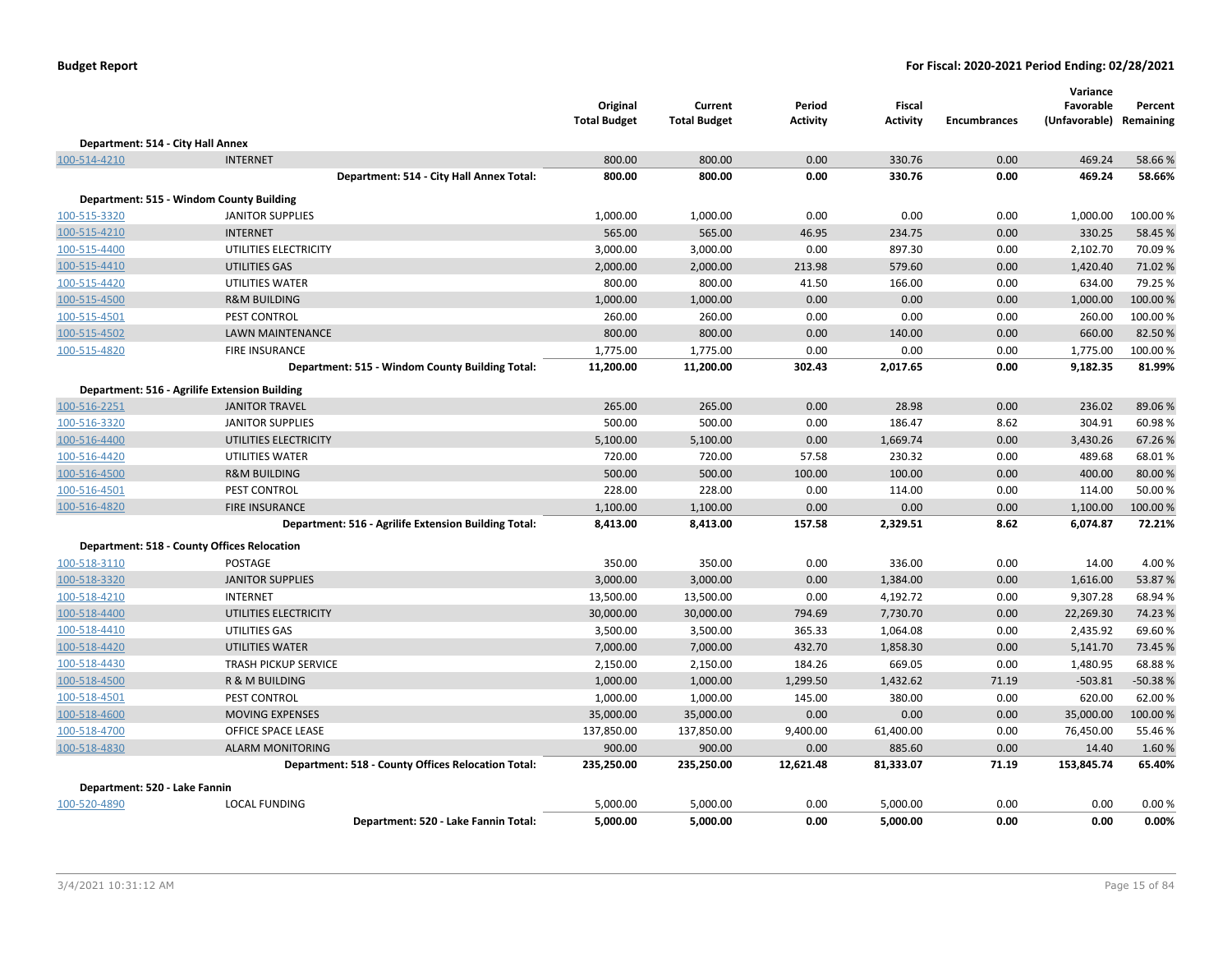|                                          |                            |                                            | Original<br><b>Total Budget</b> | Current<br><b>Total Budget</b> | Period<br><b>Activity</b> | Fiscal<br><b>Activity</b> | <b>Encumbrances</b> | Variance<br>Favorable<br>(Unfavorable) Remaining | Percent          |
|------------------------------------------|----------------------------|--------------------------------------------|---------------------------------|--------------------------------|---------------------------|---------------------------|---------------------|--------------------------------------------------|------------------|
| Department: 540 - Ambulance Service      |                            |                                            |                                 |                                |                           |                           |                     |                                                  |                  |
| 100-540-4170                             | <b>EMS SERVICE</b>         |                                            | 740,000.00                      | 740,000.00                     | 61,666.67                 | 308,333.35                | 0.00                | 431,666.65                                       | 58.33 %          |
| 100-540-4400                             | UTILITIES ELECTRICITY      |                                            | 6,000.00                        | 6,000.00                       | 0.00                      | 906.11                    | 0.00                | 5,093.89                                         | 84.90%           |
| 100-540-4410                             | <b>UTILITIES GAS</b>       |                                            | 3,600.00                        | 3,600.00                       | 0.00                      | 0.00                      | 0.00                | 3,600.00                                         | 100.00%          |
|                                          |                            | Department: 540 - Ambulance Service Total: | 749,600.00                      | 749,600.00                     | 61,666.67                 | 309,239.46                | 0.00                | 440,360.54                                       | 58.75%           |
| <b>Department: 543 - Fire Protection</b> |                            |                                            |                                 |                                |                           |                           |                     |                                                  |                  |
| 100-543-4160                             | FIRE PROTECTION SERVICE    |                                            | 131,320.00                      | 131,320.00                     | 32,829.94                 | 65,659.88                 | 0.00                | 65,660.12                                        | 50.00%           |
| 100-543-4220                             | <b>R&amp;M RADIO/TOWER</b> |                                            | 700.00                          | 700.00                         | 0.00                      | 136.90                    | 0.00                | 563.10                                           | 80.44 %          |
| 100-543-4950                             | <b>DONATIONS</b>           |                                            | 0.00                            | 300.00                         | 0.00                      | 0.00                      | 0.00                | 300.00                                           | 100.00%          |
| <b>Budget Adjustments</b>                |                            |                                            |                                 |                                |                           |                           |                     |                                                  |                  |
| <b>Number</b>                            | Date                       | <b>Description</b>                         | Adjustment                      |                                |                           |                           |                     |                                                  |                  |
| BA0000056                                | 02/18/2021                 | Firefighters Charitable Foundation Donati  | 300.00                          |                                |                           |                           |                     |                                                  |                  |
|                                          |                            | Department: 543 - Fire Protection Total:   | 132,020.00                      | 132,320.00                     | 32,829.94                 | 65,796.78                 | 0.00                | 66,523.22                                        | 50.27%           |
|                                          |                            |                                            |                                 |                                |                           |                           |                     |                                                  |                  |
| Department: 551 - Constable Pct.1        |                            |                                            |                                 |                                |                           |                           |                     |                                                  |                  |
| 100-551-1010                             | SALARY ELECTED OFFICIAL    |                                            | 33,674.57                       | 33,674.57                      | 2,590.36                  | 14,246.98                 | 0.00                | 19,427.59                                        | 57.69%           |
| 100-551-2010                             | SOCIAL SECURITY TAXES      |                                            | 2,236.62                        | 2,236.62                       | 166.20                    | 421.28                    | 0.00<br>0.00        | 1,815.34                                         | 81.16%           |
| 100-551-2020                             | RETIREMENT                 | <b>GROUP HEALTH INSURANCE</b>              | 6,103.32                        | 6,103.32                       | 478.32                    | 2,391.54                  | 0.00                | 3,711.78                                         | 60.82%<br>56.07% |
| 100-551-2030                             |                            | <b>WORKERS' COMPENSATION</b>               | 3,987.07                        | 3,987.07<br>606.14             | 325.36<br>0.00            | 1,751.51<br>272.83        | 0.00                | 2,235.56<br>333.31                               | 54.99%           |
| 100-551-2040<br>100-551-2050             | <b>MEDICARE TAX</b>        |                                            | 606.14<br>523.08                |                                |                           | 708.91                    | 0.00                | $-185.83$                                        | $-35.53%$        |
| 100-551-2250                             | <b>TRAVEL ALLOWANCE</b>    |                                            | 2,400.00                        | 523.08<br>2,400.00             | 38.86<br>200.00           | 1,000.00                  | 0.00                | 1,400.00                                         | 58.33 %          |
| 100-551-3100                             | <b>OFFICE SUPPLIES</b>     |                                            | 50.00                           | 50.00                          | 0.00                      | 0.00                      | 0.00                | 50.00                                            | 100.00 %         |
| 100-551-3110                             | <b>POSTAGE</b>             |                                            | 150.00                          | 150.00                         | 0.00                      | 6.25                      | 0.00                | 143.75                                           | 95.83 %          |
| 100-551-3300                             |                            | AUTO EXPENSE-GAS AND OIL                   | 1,500.00                        | 1,500.00                       | 0.00                      | 46.62                     | 0.00                | 1,453.38                                         | 96.89%           |
| 100-551-4220                             | R & M RADIO                |                                            | 100.00                          | 100.00                         | 0.00                      | 0.00                      | 0.00                | 100.00                                           | 100.00 %         |
| 100-551-4350                             | PRINTING                   |                                            | 50.00                           | 50.00                          | 0.00                      | 0.00                      | 0.00                | 50.00                                            | 100.00%          |
| 100-551-4800                             | <b>BOND</b>                |                                            | 178.00                          | 178.00                         | 0.00                      | 177.50                    | 0.00                | 0.50                                             | 0.28%            |
| 100-551-4880                             |                            | LAW ENFORCEMENT INSURANCE                  | 500.00                          | 500.00                         | 0.00                      | 462.96                    | 0.00                | 37.04                                            | 7.41%            |
| 100-551-5910                             | <b>ONLINE RESEARCH</b>     |                                            | 600.00                          | 600.00                         | 0.00                      | 150.00                    | 0.00                | 450.00                                           | 75.00 %          |
|                                          |                            | Department: 551 - Constable Pct.1 Total:   | 52,658.80                       | 52,658.80                      | 3,799.10                  | 21,636.38                 | 0.00                | 31,022.42                                        | 58.91%           |
| Department: 552 - Constable Pct.2        |                            |                                            |                                 |                                |                           |                           |                     |                                                  |                  |
| 100-552-1010                             | SALARY ELECTED OFFICIAL    |                                            | 16,619.05                       | 16,619.05                      | 1,278.38                  | 7,031.09                  | 0.00                | 9,587.96                                         | 57.69%           |
| 100-552-2010                             | SOCIAL SECURITY TAXES      |                                            | 1,030.38                        | 1,030.38                       | 79.26                     | 198.15                    | 0.00                | 832.23                                           | 80.77%           |
| 100-552-2020                             |                            | <b>GROUP HEALTH INSURANCE</b>              | 12,206.64                       | 12,206.64                      | 1,017.22                  | 5,086.10                  | 0.00                | 7,120.54                                         | 58.33%           |
| 100-552-2030                             | <b>RETIREMENT</b>          |                                            | 1,967.70                        | 1,967.70                       | 151.62                    | 830.76                    | 0.00                | 1,136.94                                         | 57.78%           |
| 100-552-2040                             |                            | <b>WORKERS' COMPENSATION</b>               | 299.14                          | 299.14                         | 0.00                      | 134.65                    | 0.00                | 164.49                                           | 54.99%           |
| 100-552-2050                             | <b>MEDICARE TAX</b>        |                                            | 240.98                          | 240.98                         | 18.54                     | 339.75                    | 0.00                | $-98.77$                                         | -40.99%          |
| 100-552-3100                             | <b>OFFICE SUPPLIES</b>     |                                            | 100.00                          | 100.00                         | 0.00                      | 0.00                      | 0.00                | 100.00                                           | 100.00 %         |
| 100-552-3110                             | <b>POSTAGE</b>             |                                            | 250.00                          | 250.00                         | 0.00                      | 0.00                      | 0.00                | 250.00                                           | 100.00 %         |
| 100-552-3300                             |                            | AUTO EXPENSE-GAS AND OIL                   | 1,000.00                        | 1,000.00                       | 0.00                      | 30.00                     | 0.00                | 970.00                                           | 97.00%           |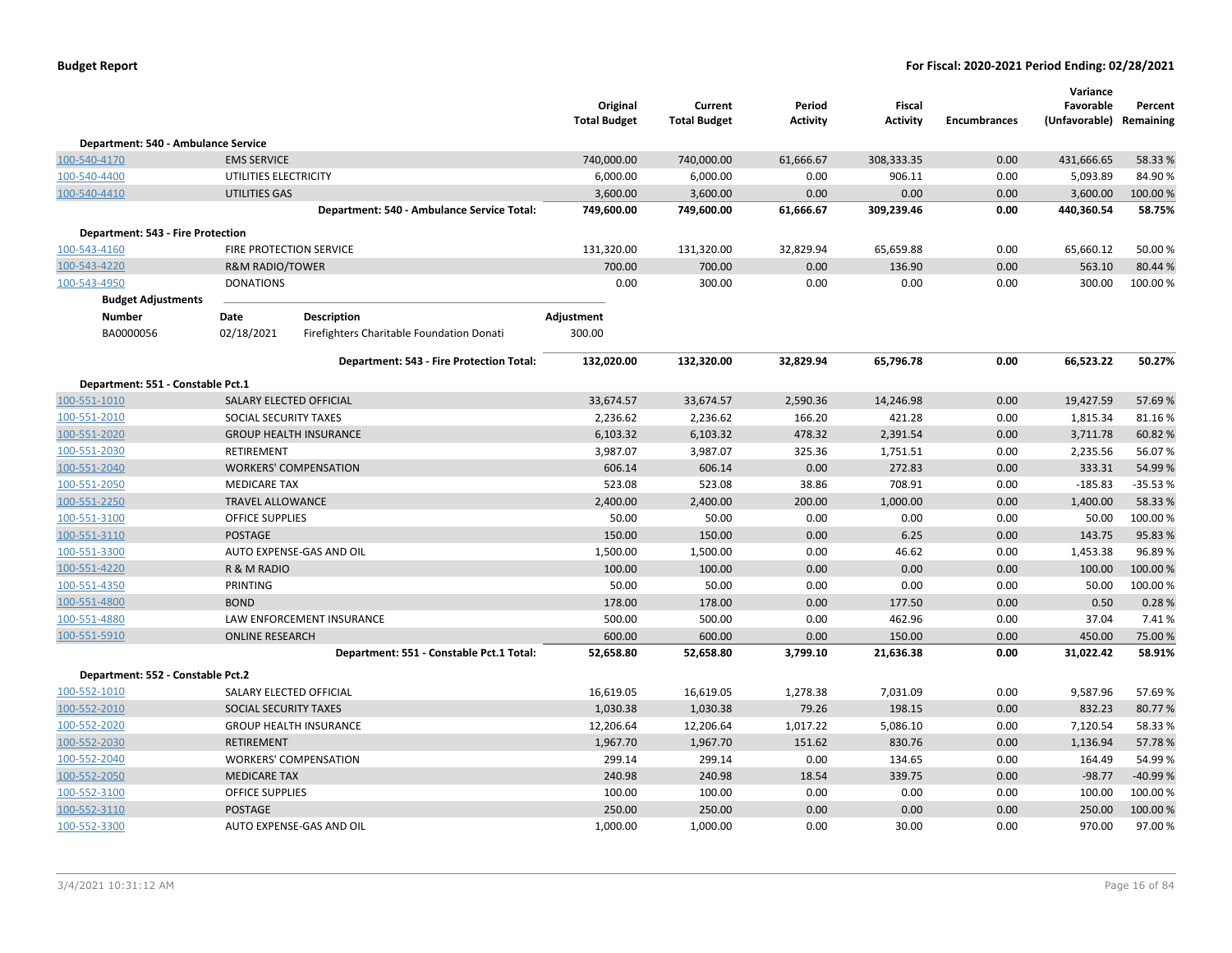|                                   |                                                 | Original<br><b>Total Budget</b> | Current<br><b>Total Budget</b> | Period<br>Activity | <b>Fiscal</b><br><b>Activity</b> | <b>Encumbrances</b> | Variance<br>Favorable<br>(Unfavorable) | Percent<br>Remaining |
|-----------------------------------|-------------------------------------------------|---------------------------------|--------------------------------|--------------------|----------------------------------|---------------------|----------------------------------------|----------------------|
| 100-552-4220                      | R & M RADIO                                     | 100.00                          | 100.00                         | 0.00               | 0.00                             | 0.00                | 100.00                                 | 100.00 %             |
| 100-552-4270                      | OUT OF COUNTY TRAVEL/TRAINING                   | 228.00                          | 228.00                         | 0.00               | 0.00                             | 0.00                | 228.00                                 | 100.00%              |
| 100-552-4350                      | <b>PRINTING</b>                                 | 100.00                          | 100.00                         | 0.00               | 0.00                             | 0.00                | 100.00                                 | 100.00%              |
| 100-552-4540                      | <b>R&amp;M AUTO</b>                             | 1,000.00                        | 1,000.00                       | 0.00               | 0.00                             | 0.00                | 1,000.00                               | 100.00%              |
| 100-552-4800                      | <b>BOND</b>                                     | 178.00                          | 178.00                         | 0.00               | 0.00                             | 0.00                | 178.00                                 | 100.00 %             |
| 100-552-4870                      | <b>AUTO INSURANCE</b>                           | 425.00                          | 425.00                         | 0.00               | 403.00                           | 0.00                | 22.00                                  | 5.18%                |
| 100-552-4880                      | LAW ENFOREMENT INSURANCE                        | 500.00                          | 500.00                         | 0.00               | 462.96                           | 0.00                | 37.04                                  | 7.41%                |
|                                   | Department: 552 - Constable Pct.2 Total:        | 36,244.89                       | 36,244.89                      | 2,545.02           | 14,516.46                        | 0.00                | 21,728.43                              | 59.95%               |
| Department: 553 - Constable Pct.3 |                                                 |                                 |                                |                    |                                  |                     |                                        |                      |
| 100-553-1010                      | SALARY ELECTED OFFICIAL                         | 14,830.57                       | 14,830.57                      | 1,140.82           | 6,274.51                         | 0.00                | 8,556.06                               | 57.69%               |
| 100-553-2010                      | SOCIAL SECURITY TAXES                           | 1,068.30                        | 1,068.30                       | 83.14              | 207.85                           | 0.00                | 860.45                                 | 80.54 %              |
| 100-553-2020                      | <b>GROUP HEALTH INSURANCE</b>                   | 12,206.64                       | 12,206.64                      | 1,017.22           | 5,086.10                         | 0.00                | 7,120.54                               | 58.33%               |
| 100-553-2030                      | <b>RETIREMENT</b>                               | 1,755.94                        | 1,755.94                       | 147.16             | 753.21                           | 0.00                | 1,002.73                               | 57.11%               |
| 100-553-2040                      | <b>WORKERS' COMPENSATION</b>                    | 266.95                          | 266.95                         | 0.00               | 120.16                           | 0.00                | 146.79                                 | 54.99%               |
| 100-553-2050                      | <b>MEDICARE TAX</b>                             | 249.84                          | 249.84                         | 19.44              | 348.69                           | 0.00                | $-98.85$                               | $-39.57%$            |
| 100-553-2250                      | <b>TRAVEL ALLOWANCE</b>                         | 2,400.00                        | 2,400.00                       | 200.00             | 1,000.00                         | 0.00                | 1,400.00                               | 58.33 %              |
| 100-553-3100                      | <b>OFFICE SUPPLIES</b>                          | 40.00                           | 40.00                          | 0.00               | 0.00                             | 0.00                | 40.00                                  | 100.00%              |
| 100-553-3110                      | POSTAGE                                         | 150.00                          | 150.00                         | 0.00               | 0.00                             | 0.00                | 150.00                                 | 100.00%              |
| 100-553-3300                      | AUTO EXPENSE-GAS AND OIL                        | 200.00                          | 200.00                         | 0.00               | 0.00                             | 0.00                | 200.00                                 | 100.00 %             |
| 100-553-4350                      | PRINTING                                        | 50.00                           | 50.00                          | 0.00               | 0.00                             | 0.00                | 50.00                                  | 100.00%              |
| 100-553-4530                      | <b>COMPUTER SOFTWARE</b>                        | 1,152.00                        | 1,152.00                       | 0.00               | 60.00                            | 0.00                | 1,092.00                               | 94.79%               |
| 100-553-4800                      | <b>BOND</b>                                     | 178.00                          | 178.00                         | 0.00               | 178.00                           | 0.00                | 0.00                                   | 0.00%                |
| 100-553-4810                      | <b>DUES</b>                                     | 60.00                           | 60.00                          | 0.00               | 0.00                             | 0.00                | 60.00                                  | 100.00%              |
| 100-553-4880                      | LAW ENFORCEMENT INSURANCE                       | 500.00                          | 500.00                         | 0.00               | 462.96                           | 0.00                | 37.04                                  | 7.41%                |
| 100-553-5720                      | <b>OFFICE EQUIPMENT</b>                         | 200.00                          | 200.00                         | 0.00               | 0.00                             | 0.00                | 200.00                                 | 100.00 %             |
|                                   | Department: 553 - Constable Pct.3 Total:        | 35,308.24                       | 35,308.24                      | 2,607.78           | 14,491.48                        | 0.00                | 20,816.76                              | 58.96%               |
|                                   | Department: 555 - Animal Control Officer        |                                 |                                |                    |                                  |                     |                                        |                      |
| 100-555-4410                      | ANIMAL CONTROL OFFICER/SERVICES                 | 3,000.00                        | 3,000.00                       | 0.00               | 807.68                           | 0.00                | 2,192.32                               | 73.08%               |
|                                   | Department: 555 - Animal Control Officer Total: | 3,000.00                        | 3,000.00                       | 0.00               | 807.68                           | 0.00                | 2,192.32                               | 73.08%               |
|                                   | Department: 559 - Texas VINE Program            |                                 |                                |                    |                                  |                     |                                        |                      |
| 100-559-4950                      | VINE AUTOMATED VICTIM NOTIF. SERV.              | 18,571.12                       | 18,571.12                      | 0.00               | 4,642.78                         | 0.00                | 13,928.34                              | 75.00 %              |
|                                   | Department: 559 - Texas VINE Program Total:     | 18,571.12                       | 18,571.12                      | 0.00               | 4,642.78                         | 0.00                | 13,928.34                              | 75.00%               |
| Department: 560 - County Sheriff  |                                                 |                                 |                                |                    |                                  |                     |                                        |                      |
| 100-560-1010                      | SALARY ELECTED OFFICIAL                         | 60,513.98                       | 60,513.98                      | 4,654.92           | 25,602.06                        | 0.00                | 34,911.92                              | 57.69%               |
| 100-560-1030                      | SALARY CHIEF DEPUTY                             | 52,500.00                       | 52,500.00                      | 4,038.46           | 22,211.50                        | 0.00                | 30,288.50                              | 57.69%               |
| 100-560-1040                      | SALARIES DEPUTIES                               | 683,192.21                      | 683,192.21                     | 47,588.50          | 275,019.62                       | 0.00                | 408,172.59                             | 59.74 %              |
| 100-560-1050                      | SALARY ADMINISTRATIVE SECRETARY                 | 43,020.00                       | 43,020.00                      | 3,309.22           | 18,200.76                        | 0.00                | 24,819.24                              | 57.69%               |
| 100-560-1051                      | SALARY EVIDENCE CLERK                           | 25,480.00                       | 25,480.00                      | 1,960.00           | 10,780.00                        | 0.00                | 14,700.00                              | 57.69%               |
| 100-560-1070                      | <b>SALARY PART-TIME</b>                         | 0.00                            | 0.00                           | 1,392.00           | 8,148.00                         | 0.00                | $-8,148.00$                            | 0.00 %               |
| 100-560-1080                      | COMPENSATION/HOLIDAY PAY                        | 138,719.27                      | 138,719.27                     | 1,781.38           | 12,055.35                        | 0.00                | 126,663.92                             | 91.31%               |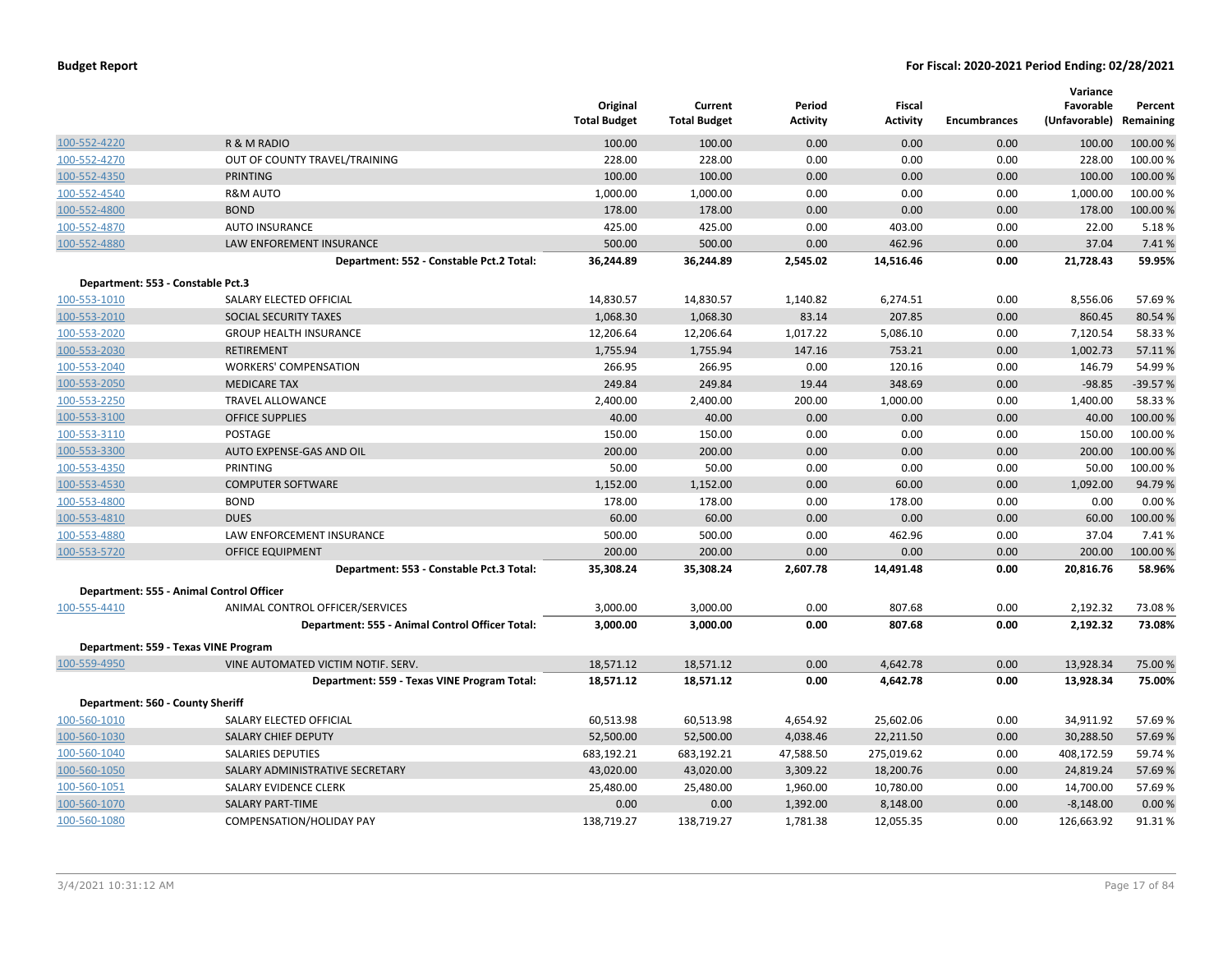|                           |                           |                                          | Original<br><b>Total Budget</b> | Current<br><b>Total Budget</b> | Period<br><b>Activity</b> | <b>Fiscal</b><br><b>Activity</b> | <b>Encumbrances</b> | Variance<br>Favorable<br>(Unfavorable) | Percent<br>Remaining |
|---------------------------|---------------------------|------------------------------------------|---------------------------------|--------------------------------|---------------------------|----------------------------------|---------------------|----------------------------------------|----------------------|
| 100-560-1110              | <b>SALARY LIEUTENANT</b>  |                                          | 47,200.00                       | 47,200.00                      | 3,744.23                  | 20,105.36                        | 0.00                | 27,094.64                              | 57.40 %              |
| 100-560-1130              |                           | SALARY TRANSPORT OFFICER                 | 38,292.67                       | 38,292.67                      | 3,092.88                  | 16,679.46                        | 0.00                | 21,613.21                              | 56.44 %              |
| 100-560-1140              |                           | SALARY PROF. STANDARDS OFFICER           | 38,292.67                       | 38,292.67                      | 2,945.60                  | 16,200.80                        | 0.00                | 22,091.87                              | 57.69%               |
| 100-560-1200              | <b>SALARY DISPATCHER</b>  |                                          | 291,683.00                      | 291,683.00                     | 16,955.09                 | 94,735.96                        | 0.00                | 196,947.04                             | 67.52 %              |
| 100-560-2010              | SOCIAL SECURITY TAXES     |                                          | 85,608.01                       | 85,608.01                      | 5,434.84                  | 14,135.17                        | 0.00                | 71,472.84                              | 83.49 %              |
| 100-560-2020              |                           | <b>GROUP HEALTH INSURANCE</b>            | 366,199.20                      | 366,199.20                     | 28,595.83                 | 141,967.39                       | 0.00                | 224,231.81                             | 61.23%               |
| 100-560-2030              | <b>RETIREMENT</b>         |                                          | 151,573.02                      | 151,573.02                     | 10,847.37                 | 61,411.12                        | 0.00                | 90,161.90                              | 59.48%               |
| 100-560-2040              |                           | <b>WORKERS' COMPENSATION</b>             | 26,018.53                       | 26,018.53                      | 0.00                      | 7,715.18                         | 0.00                | 18,303.35                              | 70.35 %              |
| 100-560-2050              | <b>MEDICARE TAX</b>       |                                          | 18,562.57                       | 18,562.57                      | 1,271.06                  | 24,155.15                        | 0.00                | $-5,592.58$                            | $-30.13%$            |
| 100-560-2060              |                           | UNEMPLOYMENT EXPENSE                     | 5,000.00                        | 5,000.00                       | $-92.59$                  | $-92.59$                         | 0.00                | 5,092.59                               | 101.85%              |
| 100-560-2500              | <b>EMPLOYEE PHYSICALS</b> |                                          | 1,000.00                        | 1,000.00                       | 103.00                    | 478.00                           | 0.00                | 522.00                                 | 52.20%               |
| 100-560-3100              | <b>OFFICE SUPPLIES</b>    |                                          | 8,000.00                        | 8,000.00                       | 0.00                      | 3,488.91                         | 82.45               | 4,428.64                               | 55.36 %              |
| 100-560-3110              | <b>POSTAGE</b>            |                                          | 1,700.00                        | 1,700.00                       | 209.34                    | 867.42                           | 0.00                | 832.58                                 | 48.98%               |
| 100-560-3200              | <b>WEAPONS SUPPLIES</b>   |                                          | 3,000.00                        | 3,000.00                       | 0.00                      | 2,070.09                         | 0.00                | 929.91                                 | 31.00%               |
| 100-560-3210              | <b>PATROL SUPPLIES</b>    |                                          | 3,800.00                        | 3,800.00                       | 143.50                    | 629.89                           | 389.94              | 2,780.17                               | 73.16%               |
| 100-560-3300              |                           | AUTO EXPENSE GAS & OIL                   | 70,000.00                       | 70,000.00                      | 0.00                      | 14,157.89                        | 0.00                | 55,842.11                              | 79.77%               |
| 100-560-3320              |                           | SHERIFF JANITOR SUPPLIES                 | 1,750.00                        | 1,750.00                       | 164.76                    | 601.53                           | 0.00                | 1,148.47                               | 65.63%               |
| 100-560-3950              | UNIFORMS/OTHER            |                                          | 6,300.00                        | 6,300.00                       | 0.00                      | 1,523.86                         | 2,388.58            | 2,387.56                               | 37.90%               |
| 100-560-4210              | <b>INTERNET SERVICE</b>   |                                          | 9,500.00                        | 9,500.00                       | 566.97                    | 3,181.97                         | 0.00                | 6,318.03                               | 66.51%               |
| 100-560-4220              | R & M RADIO               |                                          | 1,000.00                        | 1,000.00                       | 0.00                      | 0.00                             | 0.00                | 1,000.00                               | 100.00%              |
| 100-560-4250              |                           | PROFESSIONAL SERVICES/INTERPRETER        | 100.00                          | 100.00                         | 0.00                      | 0.00                             | 0.00                | 100.00                                 | 100.00%              |
| 100-560-4270              |                           | OUT OF COUNTY TRAVEL/TRAINING            | 4,000.00                        | 4,000.00                       | 0.00                      | 0.00                             | 0.00                | 4,000.00                               | 100.00%              |
| 100-560-4280              | PRISONER TRANSPORT        |                                          | 8,500.00                        | 8,500.00                       | 585.50                    | 3,995.52                         | 0.00                | 4,504.48                               | 52.99 %              |
| 100-560-4300              | <b>BIDS AND NOTICES</b>   |                                          | 500.00                          | 500.00                         | 0.00                      | 0.00                             | 0.00                | 500.00                                 | 100.00%              |
| 100-560-4320              |                           | <b>IMPOUNDMENT OF ESTRAY LIVESTOCK</b>   | 10,000.00                       | 10,000.00                      | 0.00                      | 3,325.00                         | 0.00                | 6,675.00                               | 66.75 %              |
| 100-560-4350              | PRINTING                  |                                          | 1,000.00                        | 1,000.00                       | 0.00                      | 0.00                             | 0.00                | 1,000.00                               | 100.00%              |
| 100-560-4420              | UTILITIES WATER           |                                          | 3,000.00                        | 3,000.00                       | 134.46                    | 544.93                           | 0.00                | 2,455.07                               | 81.84 %              |
| 100-560-4430              | SHERIFF TRASH PICKUP      |                                          | 1,500.00                        | 1,500.00                       | 120.84                    | 483.36                           | 0.00                | 1,016.64                               | 67.78%               |
| 100-560-4500              | R & M BUILDING            |                                          | 5,000.00                        | 5,000.00                       | 60.45                     | 2,144.13                         | 0.00                | 2,855.87                               | 57.12 %              |
| 100-560-4501              | PEST CONTROL              |                                          | 320.00                          | 320.00                         | 0.00                      | 80.00                            | 0.00                | 240.00                                 | 75.00 %              |
| 100-560-4530              |                           | TYLER/CAD MAINTENANCE                    | 15,347.62                       | 15,347.62                      | 0.00                      | 15,050.30                        | 0.00                | 297.32                                 | 1.94 %               |
| 100-560-4540              | R & M AUTOMOBILES         |                                          | 45,000.00                       | 63,288.62                      | 3,393.89                  | 30,864.51                        | 3,585.55            | 28,838.56                              | 45.57%               |
| <b>Budget Adjustments</b> |                           |                                          |                                 |                                |                           |                                  |                     |                                        |                      |
| <b>Number</b>             | Date                      | <b>Description</b>                       | Adjustment                      |                                |                           |                                  |                     |                                        |                      |
| BA0000048                 | 12/16/2020                | Auto Insurance Loss payments to R&M A    | 16,168.69                       |                                |                           |                                  |                     |                                        |                      |
| BA0000052                 | 01/29/2021                | Add Insurance loss payment to Sheriff R& | 1,841.93                        |                                |                           |                                  |                     |                                        |                      |
| BA0000057                 | 02/26/2021                | Sheriff Auto Loss Supplement check for U | 278.00                          |                                |                           |                                  |                     |                                        |                      |
| 100-560-4800              | <b>BOND</b>               |                                          | 435.00                          | 435.00                         | 0.00                      | 435.00                           | 0.00                | 0.00                                   | 0.00%                |
| 100-560-4820              | <b>FIRE INSURANCE</b>     |                                          | 325.00                          | 325.00                         | 0.00                      | 0.00                             | 0.00                | 325.00                                 | 100.00%              |
| 100-560-4870              |                           | <b>AUTOMOBILE INSURANCE</b>              | 10,500.00                       | 10,500.00                      | 0.00                      | 9,266.00                         | 0.00                | 1,234.00                               | 11.75 %              |
| 100-560-4880              |                           | LAW ENFORCEMENT INSURANCE                | 15,000.00                       | 15,000.00                      | 0.00                      | 15,983.68                        | 0.00                | $-983.68$                              | $-6.56%$             |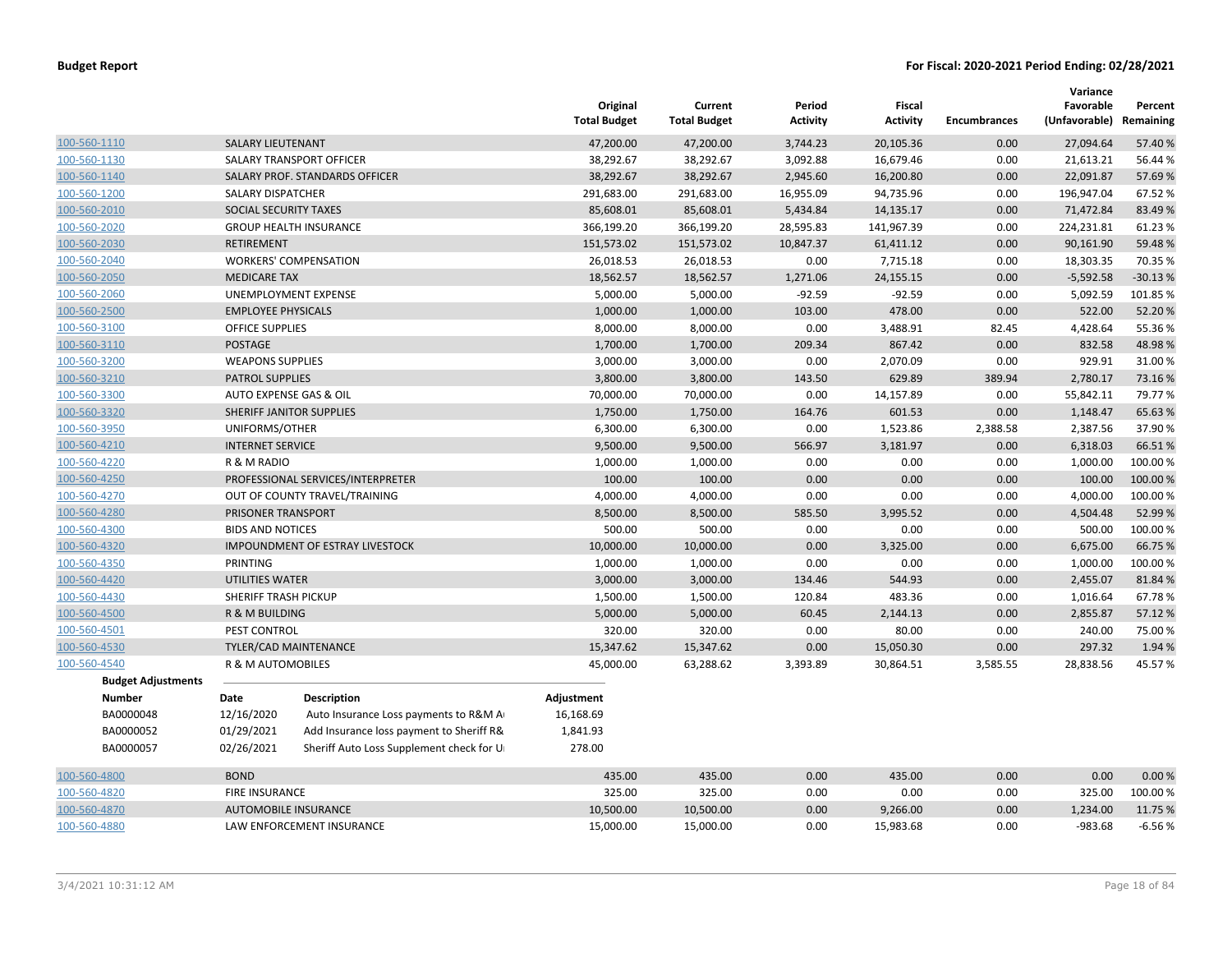|              |                                             | Original<br><b>Total Budget</b> | Current<br><b>Total Budget</b> | Period<br><b>Activity</b> | Fiscal<br><b>Activity</b> | <b>Encumbrances</b> | Variance<br>Favorable<br>(Unfavorable) Remaining | Percent   |
|--------------|---------------------------------------------|---------------------------------|--------------------------------|---------------------------|---------------------------|---------------------|--------------------------------------------------|-----------|
| 100-560-4890 | <b>LOCAL FUNDING 562</b>                    | 36,287.76                       | 36,287.76                      | 0.00                      | 36,287.76                 | 0.00                | 0.00                                             | 0.00%     |
| 100-560-5720 | <b>OFFICE EQUIPMENT</b>                     | 200.00                          | 200.00                         | 0.00                      | 59.95                     | 0.00                | 140.05                                           | 70.03%    |
| 100-560-5740 | <b>TECHNOLOGY</b>                           | 16,000.00                       | 16,000.00                      | 0.00                      | 9,398.93                  | 0.00                | 6,601.07                                         | 41.26%    |
| 100-560-5750 | PURCHASE OF AUTOMOBILES                     | 50,000.00                       | 50,000.00                      | 0.00                      | 0.00                      | 50,341.31           | $-341.31$                                        | $-0.68%$  |
| 100-560-5790 | <b>WEAPONS</b>                              | 2,000.00                        | 2,000.00                       | 0.00                      | 0.00                      | 548.60              | 1,451.40                                         | 72.57 %   |
|              | Department: 560 - County Sheriff Total:     | 2,402,920.51                    | 2,421,209.13                   | 143,001.50                | 923,948.92                | 57,336.43           | 1,439,923.78                                     | 59.47%    |
|              | <b>Department: 565 - Jail Operations</b>    |                                 |                                |                           |                           |                     |                                                  |           |
| 100-565-3800 | PRISONER HOUSING                            | 2,550,000.00                    | 2,550,000.00                   | 168,762.50                | 732,392.50                | 0.00                | 1,817,607.50                                     | 71.28%    |
| 100-565-4000 | PRISONER TRANSPORT/GUARD                    | 25,000.00                       | 25,000.00                      | 10,897.44                 | 14,830.19                 | 0.00                | 10,169.81                                        | 40.68%    |
| 100-565-4050 | PRISONER MEDICAL                            | 175,000.00                      | 175,000.00                     | 15,105.52                 | 52,969.38                 | 0.00                | 122,030.62                                       | 69.73 %   |
| 100-565-4500 | <b>R&amp;M BUILDING</b>                     | 1,000.00                        | 1,000.00                       | 142.49                    | 580.74                    | 0.00                | 419.26                                           | 41.93%    |
| 100-565-4501 | PEST CONTROL                                | 580.00                          | 580.00                         | 0.00                      | 0.00                      | 0.00                | 580.00                                           | 100.00 %  |
|              | Department: 565 - Jail Operations Total:    | 2,751,580.00                    | 2,751,580.00                   | 194,907.95                | 800,772.81                | 0.00                | 1,950,807.19                                     | 70.90%    |
|              | Department: 570 - Adult Probation           |                                 |                                |                           |                           |                     |                                                  |           |
| 100-570-5720 | <b>OFFICE EQUIPMENT</b>                     | 0.00                            | 0.00                           | 0.00                      | 0.00                      | 168.87              | $-168.87$                                        | 0.00%     |
|              | Department: 570 - Adult Probation Total:    | 0.00                            | 0.00                           | 0.00                      | 0.00                      | 168.87              | $-168.87$                                        | 0.00%     |
|              | Department: 573 - Bond Supervision          |                                 |                                |                           |                           |                     |                                                  |           |
| 100-573-1020 | SALARY-BOND SUPERVISOR                      | 38,244.95                       | 38,244.95                      | 2,941.92                  | 16,180.55                 | 0.00                | 22,064.40                                        | 57.69%    |
| 100-573-1070 | Part Time                                   | 2,816.32                        | 2,816.32                       | 0.00                      | 0.00                      | 0.00                | 2,816.32                                         | 100.00 %  |
| 100-573-2010 | SOCIAL SECURITY TAXES                       | 2,545.80                        | 2,545.80                       | 180.48                    | 451.20                    | 0.00                | 2,094.60                                         | 82.28%    |
| 100-573-2020 | <b>GROUP HEALTH INSURANCE</b>               | 13,427.30                       | 13,427.30                      | 1,017.22                  | 5,086.10                  | 0.00                | 8,341.20                                         | 62.12%    |
| 100-573-2030 | <b>RETIREMENT</b>                           | 4,861.65                        | 4,861.65                       | 348.92                    | 1,911.84                  | 0.00                | 2,949.81                                         | 60.68%    |
| 100-573-2040 | <b>WORKERS' COMPENSATION</b>                | 131.39                          | 131.39                         | 0.00                      | 54.87                     | 0.00                | 76.52                                            | 58.24 %   |
| 100-573-2050 | <b>MEDICARE TAX</b>                         | 595.39                          | 595.39                         | 42.20                     | 773.54                    | 0.00                | $-178.15$                                        | $-29.92%$ |
| 100-573-3100 | <b>OFFICE SUPPLIES</b>                      | 700.00                          | 700.00                         | 0.00                      | 0.00                      | 236.45              | 463.55                                           | 66.22 %   |
| 100-573-3130 | <b>DRUG TESTING SUPPLIES</b>                | 4,000.00                        | 4,000.00                       | 0.00                      | 0.00                      | 1,380.00            | 2,620.00                                         | 65.50 %   |
| 100-573-3400 | <b>EVALUATIONS</b>                          | 1,000.00                        | 1,000.00                       | 0.00                      | 0.00                      | 0.00                | 1,000.00                                         | 100.00 %  |
| 100-573-4270 | OUT OF COUNTY TRAVEL/TRAINING               | 1,900.00                        | 1,900.00                       | 0.00                      | 0.00                      | 0.00                | 1,900.00                                         | 100.00 %  |
| 100-573-4530 | <b>COMPUTER SOFTWARE</b>                    | 1,284.00                        | 1,284.00                       | 107.00                    | 642.00                    | 0.00                | 642.00                                           | 50.00 %   |
| 100-573-4800 | <b>BOND</b>                                 | 50.00                           | 50.00                          | 0.00                      | 0.00                      | 0.00                | 50.00                                            | 100.00 %  |
| 100-573-4810 | <b>DUES</b>                                 | 75.00                           | 75.00                          | 0.00                      | 0.00                      | 0.00                | 75.00                                            | 100.00 %  |
|              | Department: 573 - Bond Supervision Total:   | 71,631.80                       | 71,631.80                      | 4,637.74                  | 25,100.10                 | 1,616.45            | 44,915.25                                        | 62.70%    |
|              | Department: 575 - Juvenile Probation        |                                 |                                |                           |                           |                     |                                                  |           |
| 100-575-3110 | POSTAGE                                     | 0.00                            | 0.00                           | 0.00                      | 18.10                     | 0.00                | $-18.10$                                         | 0.00%     |
| 100-575-3150 | <b>COPIER RENTAL</b>                        | 0.00                            | 0.00                           | 48.86                     | 126.87                    | 0.00                | $-126.87$                                        | 0.00%     |
| 100-575-9950 | JUVENILE PROBATION FUNDING                  | 170,000.00                      | 170,000.00                     | 0.00                      | 170,000.00                | 0.00                | 0.00                                             | 0.00%     |
|              | Department: 575 - Juvenile Probation Total: | 170,000.00                      | 170,000.00                     | 48.86                     | 170,144.97                | 0.00                | $-144.97$                                        | $-0.09%$  |
|              | Department: 590 - Environmental Development |                                 |                                |                           |                           |                     |                                                  |           |
| 100-590-1020 | <b>SALARY DIRECTOR</b>                      | 30,248.92                       | 30,248.92                      | 2,326.85                  | 12,797.62                 | 0.00                | 17,451.30                                        | 57.69%    |
| 100-590-1040 | <b>SALARIES DEPUTIES</b>                    | 40,681.56                       | 40,681.56                      | 3,129.36                  | 17,211.49                 | 0.00                | 23,470.07                                        | 57.69%    |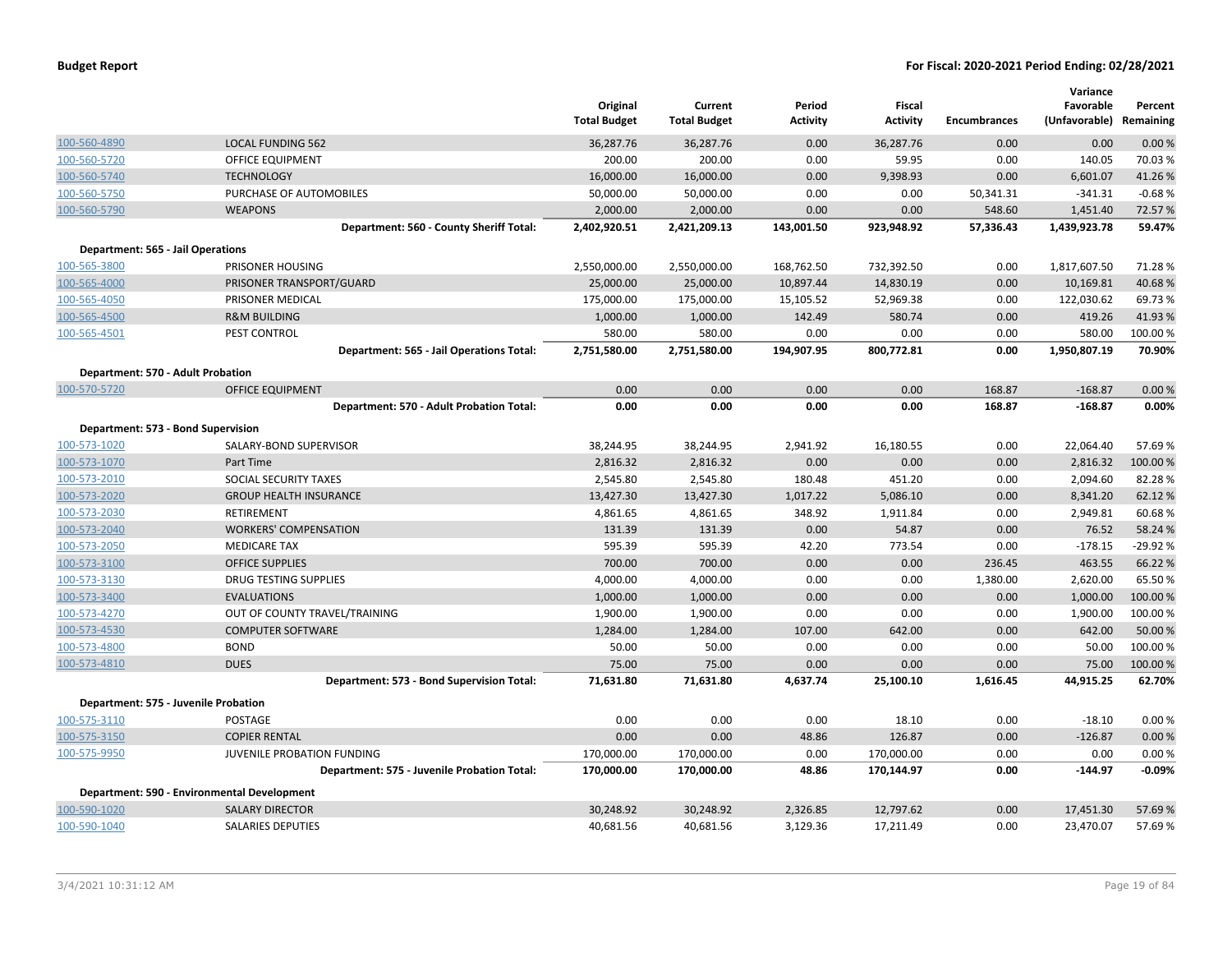|                                          |                                                    | Original<br><b>Total Budget</b> | Current<br><b>Total Budget</b> | Period<br><b>Activity</b> | <b>Fiscal</b><br><b>Activity</b> | <b>Encumbrances</b> | Variance<br>Favorable<br>(Unfavorable) | Percent<br>Remaining |
|------------------------------------------|----------------------------------------------------|---------------------------------|--------------------------------|---------------------------|----------------------------------|---------------------|----------------------------------------|----------------------|
| 100-590-1070                             | <b>SALARY PART-TIME</b>                            | 18,096.00                       | 18,096.00                      | 348.00                    | 1,140.00                         | 0.00                | 16,956.00                              | 93.70%               |
| 100-590-2010                             | SOCIAL SECURITY TAXES                              | 5,519.64                        | 5,519.64                       | 351.44                    | 862.02                           | 0.00                | 4,657.62                               | 84.38%               |
| 100-590-2020                             | <b>GROUP HEALTH INSURANCE</b>                      | 24,413.28                       | 24,413.28                      | 2,034.44                  | 10,343.06                        | 0.00                | 14,070.22                              | 57.63%               |
| 100-590-2030                             | RETIREMENT                                         | 10,540.74                       | 10,540.74                      | 688.37                    | 3,680.40                         | 0.00                | 6,860.34                               | 65.08%               |
| 100-590-2040                             | <b>WORKERS' COMPENSATION</b>                       | 272.79                          | 272.79                         | 0.00                      | 122.62                           | 0.00                | 150.17                                 | 55.05 %              |
| 100-590-2050                             | <b>MEDICARE TAX</b>                                | 1,290.88                        | 1,290.88                       | 82.19                     | 1,483.18                         | 0.00                | $-192.30$                              | $-14.90%$            |
| 100-590-3100                             | <b>OFFICE SUPPLIES</b>                             | 850.00                          | 850.00                         | 13.99                     | 525.38                           | 0.00                | 324.62                                 | 38.19%               |
| 100-590-3110                             | <b>POSTAGE</b>                                     | 1,700.00                        | 1,700.00                       | 103.35                    | 441.75                           | 0.00                | 1,258.25                               | 74.01%               |
| 100-590-3150                             | <b>COPIER RENTAL</b>                               | 1,000.00                        | 1,000.00                       | 146.58                    | 370.73                           | 0.00                | 629.27                                 | 62.93 %              |
| 100-590-3300                             | AUTO EXPENSE GAS & OIL                             | 1,100.00                        | 1,100.00                       | 0.00                      | 100.58                           | 0.00                | 999.42                                 | 90.86%               |
| 100-590-4270                             | OUT OF COUNTY TRAVEL/TRAINING                      | 1,500.00                        | 1,500.00                       | 0.00                      | 0.00                             | 0.00                | 1,500.00                               | 100.00%              |
| 100-590-4350                             | PRINTING                                           | 200.00                          | 200.00                         | 0.00                      | 0.00                             | 0.00                | 200.00                                 | 100.00%              |
| 100-590-4530                             | <b>COMPUTER SOFTWARE</b>                           | 300.00                          | 300.00                         | 0.00                      | 0.00                             | 0.00                | 300.00                                 | 100.00%              |
| 100-590-4540                             | <b>R&amp;M AUTO</b>                                | 1,000.00                        | 1,000.00                       | 0.00                      | 316.95                           | 0.00                | 683.05                                 | 68.31%               |
| 100-590-4670                             | VISITING HEALTH INSPECTOR                          | 300.00                          | 300.00                         | 0.00                      | 0.00                             | 0.00                | 300.00                                 | 100.00%              |
| 100-590-4800                             | <b>BOND</b>                                        | 100.00                          | 100.00                         | 0.00                      | 0.00                             | 0.00                | 100.00                                 | 100.00%              |
| 100-590-4810                             | <b>DUES</b>                                        | 111.00                          | 111.00                         | 0.00                      | 0.00                             | 0.00                | 111.00                                 | 100.00%              |
| 100-590-4870                             | AUTOMOBILE INSURANCE                               | 225.00                          | 225.00                         | 0.00                      | 188.00                           | 0.00                | 37.00                                  | 16.44 %              |
| 100-590-5720                             | <b>OFFICE EQUIPMENT</b>                            | 200.00                          | 200.00                         | 0.00                      | 0.00                             | 0.00                | 200.00                                 | 100.00 %             |
|                                          | Department: 590 - Environmental Development Total: | 139,649.81                      | 139,649.81                     | 9,224.57                  | 49,583.78                        | 0.00                | 90,066.03                              | 64.49%               |
|                                          | Department: 591 - Development Services             |                                 |                                |                           |                                  |                     |                                        |                      |
| 100-591-1020                             | <b>SALARY DIRECTOR</b>                             | 36,834.94                       | 36,834.94                      | 2,326.84                  | 14,425.63                        | 0.00                | 22,409.31                              | 60.84 %              |
| 100-591-2010                             | SOCIAL SECURITY TAXES                              | 2,283.77                        | 2,283.77                       | 144.26                    | 874.13                           | 0.00                | 1,409.64                               | 61.72%               |
| 100-591-2020                             | <b>GROUP HEALTH INSURANCE</b>                      | 12,206.64                       | 12,206.64                      | 1,017.22                  | 5,932.46                         | 0.00                | 6,274.18                               | 51.40%               |
| 100-591-2030                             | <b>RETIREMENT</b>                                  | 4,361.26                        | 4,361.26                       | 275.96                    | 1,704.05                         | 0.00                | 2,657.21                               | 60.93 %              |
| 100-591-2040                             | <b>WORKERS' COMPENSATION</b>                       | 117.87                          | 117.87                         | 0.00                      | 52.85                            | 0.00                | 65.02                                  | 55.16%               |
| 100-591-2050                             | <b>MEDICARE TAX</b>                                | 534.11                          | 534.11                         | 33.74                     | 640.54                           | 0.00                | $-106.43$                              | $-19.93%$            |
| 100-591-3100                             | <b>OFFICE SUPPLIES</b>                             | 500.00                          | 500.00                         | 0.00                      | 0.00                             | 0.00                | 500.00                                 | 100.00%              |
| 100-591-3110                             | <b>POSTAGE</b>                                     | 300.00                          | 300.00                         | 0.00                      | 0.00                             | 0.00                | 300.00                                 | 100.00%              |
| 100-591-3300                             | AUTO EXPENSE GAS & OIL                             | 700.00                          | 700.00                         | 0.00                      | 138.33                           | 0.00                | 561.67                                 | 80.24 %              |
| 100-591-4270                             | OUT OF COUNTY TRAVEL/TRAINING                      | 1,500.00                        | 1,500.00                       | 0.00                      | 0.00                             | 0.00                | 1,500.00                               | 100.00%              |
| 100-591-4350                             | PRINTING                                           | 100.00                          | 100.00                         | 0.00                      | 23.00                            | 0.00                | 77.00                                  | 77.00 %              |
| 100-591-4530                             | <b>COMPUTER SOFTWARE</b>                           | 100.00                          | 100.00                         | 0.00                      | 0.00                             | 0.00                | 100.00                                 | 100.00%              |
| 100-591-4540                             | <b>R&amp;M AUTO</b>                                | 250.00                          | 250.00                         | 0.00                      | 14.50                            | 0.00                | 235.50                                 | 94.20%               |
| 100-591-4800                             | <b>BOND</b>                                        | 50.00                           | 50.00                          | 0.00                      | 0.00                             | 0.00                | 50.00                                  | 100.00%              |
| 100-591-4810                             | <b>DUES</b>                                        | 50.00                           | 50.00                          | 0.00                      | 0.00                             | 0.00                | 50.00                                  | 100.00%              |
| 100-591-4870                             | <b>AUTOMOBILE INSURANCE</b>                        | 275.00                          | 275.00                         | 0.00                      | 220.00                           | 0.00                | 55.00                                  | 20.00 %              |
|                                          | Department: 591 - Development Services Total:      | 60,163.59                       | 60,163.59                      | 3,798.02                  | 24,025.49                        | 0.00                | 36,138.10                              | 60.07%               |
| <b>Department: 640 - County Services</b> |                                                    |                                 |                                |                           |                                  |                     |                                        |                      |
| 100-640-4100                             | <b>FANNIN CO. CHILDRENS CTR</b>                    | 1,000.00                        | 1,000.00                       | 0.00                      | 1,000.00                         | 0.00                | 0.00                                   | 0.00%                |
| 100-640-4110                             | <b>FANNIN CO. WELFARE BOARD</b>                    | 1,000.00                        | 1,000.00                       | 0.00                      | 0.00                             | 0.00                | 1,000.00                               | 100.00 %             |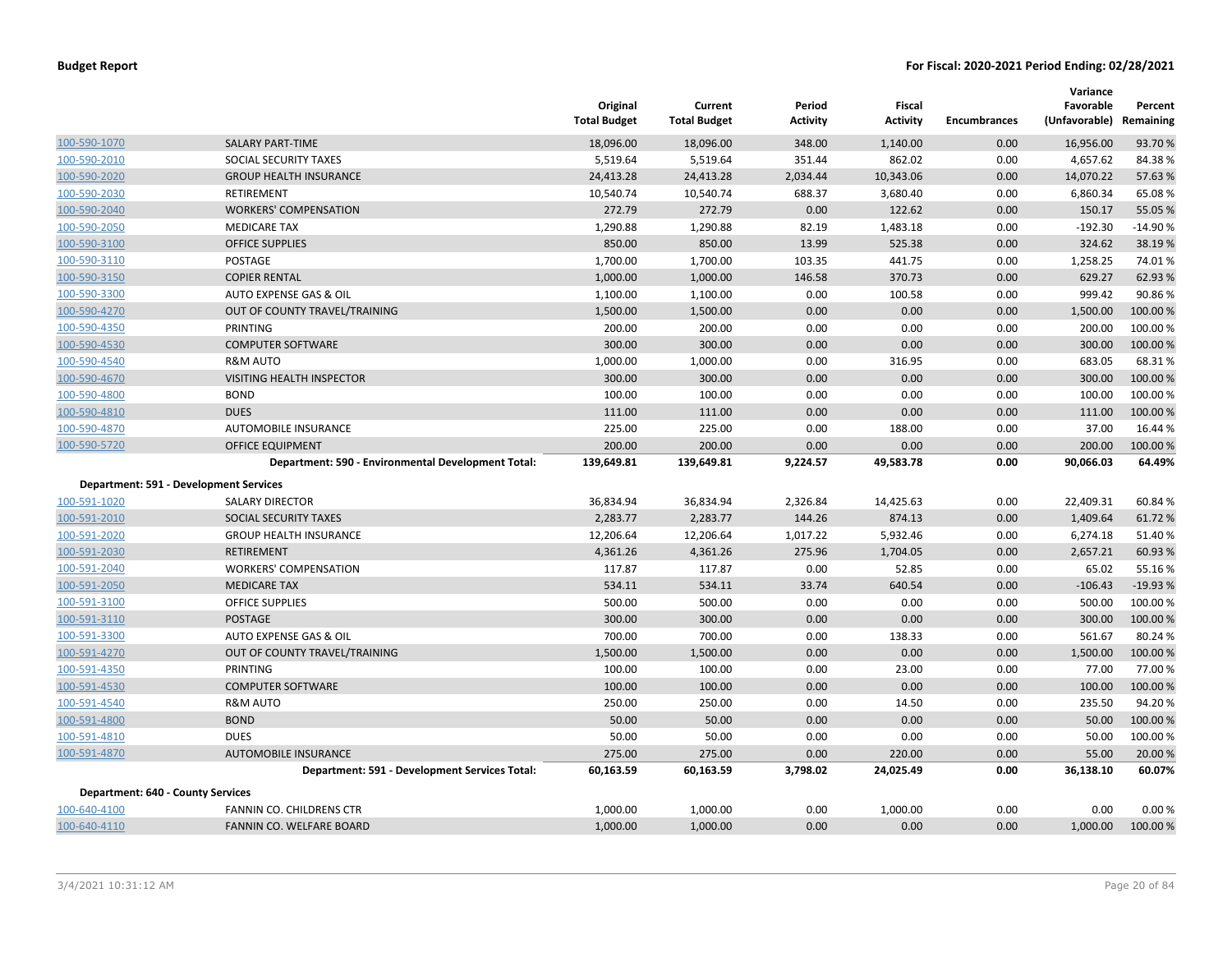|                                  |                                               | Original<br><b>Total Budget</b> | Current<br><b>Total Budget</b> | Period<br><b>Activity</b> | Fiscal<br><b>Activity</b> | <b>Encumbrances</b> | Variance<br>Favorable<br>(Unfavorable) Remaining | Percent   |
|----------------------------------|-----------------------------------------------|---------------------------------|--------------------------------|---------------------------|---------------------------|---------------------|--------------------------------------------------|-----------|
| 100-640-4120                     | FANNIN CO. HISTORICAL SOC                     | 4,500.00                        | 4,500.00                       | 0.00                      | 4,500.00                  | 0.00                | 0.00                                             | 0.00%     |
| 100-640-4130                     | TEXOMA COMMUNITY CENTER(M.H.M.R.)             | 22,500.00                       | 22,500.00                      | 0.00                      | 22,500.00                 | 0.00                | 0.00                                             | 0.00%     |
| 100-640-4140                     | <b>FANNIN COUNTY CRISIS CENTER</b>            | 1,000.00                        | 1,000.00                       | 0.00                      | 0.00                      | 0.00                | 1,000.00                                         | 100.00%   |
| 100-640-4150                     | <b>TAPS PUBLIC TRANSIT</b>                    | 5,000.00                        | 5,000.00                       | 0.00                      | 5,000.00                  | 0.00                | 0.00                                             | 0.00%     |
| 100-640-4160                     | <b>TRI-COUNTY SNAP</b>                        | 2,400.00                        | 2,400.00                       | 0.00                      | 0.00                      | 0.00                | 2,400.00                                         | 100.00%   |
| 100-640-4170                     | <b>OPEN ARMS SHELTER</b>                      | 1,000.00                        | 1,000.00                       | 0.00                      | 0.00                      | 0.00                | 1,000.00                                         | 100.00 %  |
| 100-640-4180                     | FANNIN CO COMMUNITY MINISTRIES, INC           | 1,000.00                        | 1,000.00                       | 0.00                      | 0.00                      | 0.00                | 1,000.00                                         | 100.00%   |
| 100-640-4400                     | UTILITIES ELECTRICITY                         | 8,500.00                        | 8,500.00                       | 0.00                      | 1,868.54                  | 0.00                | 6,631.46                                         | 78.02 %   |
| 100-640-4410                     | UTILITIES GAS                                 | 2,000.00                        | 2,000.00                       | 346.02                    | 829.82                    | 0.00                | 1,170.18                                         | 58.51%    |
| 100-640-4420                     | UTILITIES WATER                               | 4,000.00                        | 4,000.00                       | 302.17                    | 1,208.68                  | 0.00                | 2,791.32                                         | 69.78%    |
| 100-640-4430                     | <b>TRASH PICK-UP</b>                          | 525.00                          | 525.00                         | 43.78                     | 175.12                    | 0.00                | 349.88                                           | 66.64 %   |
| 100-640-4820                     | <b>FIRE INSURANCE</b>                         | 2,600.00                        | 2,600.00                       | 0.00                      | 0.00                      | 0.00                | 2,600.00                                         | 100.00 %  |
|                                  | Department: 640 - County Services Total:      | 57,025.00                       | 57,025.00                      | 691.97                    | 37,082.16                 | 0.00                | 19,942.84                                        | 34.97%    |
| Department: 641 - Health Officer |                                               |                                 |                                |                           |                           |                     |                                                  |           |
| 100-641-1020                     | SALARY APPOINTED OFFICIAL                     | 2,400.00                        | 2,400.00                       | 200.00                    | 1,000.00                  | 0.00                | 1,400.00                                         | 58.33 %   |
|                                  | Department: 641 - Health Officer Total:       | 2,400.00                        | 2,400.00                       | 200.00                    | 1,000.00                  | 0.00                | 1,400.00                                         | 58.33%    |
|                                  | Department: 645 - Indigent Health Care        |                                 |                                |                           |                           |                     |                                                  |           |
| 100-645-1020                     | SALARY IHC DIRECTOR                           | 18,096.00                       | 18,096.00                      | 1,392.00                  | 7,656.00                  | 0.00                | 10,440.00                                        | 57.69%    |
| 100-645-2010                     | SOCIAL SECURITY TAX                           | 1,121.95                        | 1,121.95                       | 86.30                     | 215.75                    | 0.00                | 906.20                                           | 80.77%    |
| 100-645-2030                     | <b>RETIREMENT</b>                             | 2,142.57                        | 2,142.57                       | 165.10                    | 904.62                    | 0.00                | 1,237.95                                         | 57.78%    |
| 100-645-2040                     | <b>WORKER'S COMP</b>                          | 57.91                           | 57.91                          | 0.00                      | 25.96                     | 0.00                | 31.95                                            | 55.17%    |
| 100-645-2050                     | <b>MEDICARE TAX</b>                           | 262.39                          | 262.39                         | 20.18                     | 369.89                    | 0.00                | $-107.50$                                        | $-40.97%$ |
| 100-645-3100                     | OFFICE SUPPLIES                               | 400.00                          | 400.00                         | 0.00                      | 179.17                    | 112.82              | 108.01                                           | 27.00 %   |
| 100-645-3110                     | <b>POSTAGE</b>                                | 75.00                           | 75.00                          | 0.00                      | 55.00                     | 0.00                | 20.00                                            | 26.67%    |
| 100-645-4090                     | <b>DIABETIC SUPPLIES</b>                      | 3,000.00                        | 3,000.00                       | 217.66                    | 512.54                    | 0.00                | 2,487.46                                         | 82.92 %   |
| 100-645-4100                     | CERT. REG. NURSE ANES.                        | 500.00                          | 500.00                         | 0.00                      | 0.00                      | 0.00                | 500.00                                           | 100.00 %  |
| 100-645-4110                     | PHYSICIAN, NON-EMERGENCY                      | 15,000.00                       | 15,000.00                      | 5,738.50                  | 18,824.71                 | 0.00                | $-3,824.71$                                      | $-25.50%$ |
| 100-645-4120                     | PRESCRIPTIONS, DRUGS                          | 20,000.00                       | 20,000.00                      | 2,364.81                  | 9,358.73                  | 0.00                | 10,641.27                                        | 53.21%    |
| 100-645-4130                     | HOSPITAL, INPATIENT                           | 45,000.00                       | 45,000.00                      | 0.00                      | 0.00                      | 0.00                | 45,000.00                                        | 100.00 %  |
| 100-645-4140                     | HOSPITAL, OUTPATIENT                          | 60,000.00                       | 60,000.00                      | 3,707.67                  | 47,548.82                 | 0.00                | 12,451.18                                        | 20.75 %   |
| 100-645-4150                     | LABORATORY/X-RAY                              | 4,000.00                        | 4,000.00                       | 397.66                    | 706.79                    | 0.00                | 3,293.21                                         | 82.33 %   |
| 100-645-4180                     | FED. QUALIFIED HEALTH CENTER                  | 5,000.00                        | 5,000.00                       | 0.00                      | 0.00                      | 0.00                | 5,000.00                                         | 100.00 %  |
| 100-645-4210                     | <b>INTERNET</b>                               | 948.00                          | 948.00                         | 0.00                      | 345.76                    | 0.00                | 602.24                                           | 63.53 %   |
| 100-645-4270                     | OUT OF COUNTY TRAVEL/TRAINING                 | 1,000.00                        | 1,000.00                       | 0.00                      | 0.00                      | 0.00                | 1,000.00                                         | 100.00 %  |
| 100-645-4300                     | <b>BIDS &amp; NOTICES</b>                     | 75.00                           | 75.00                          | 0.00                      | 0.00                      | 0.00                | 75.00                                            | 100.00%   |
| 100-645-4530                     | <b>COMPUTER SOFTWARE</b>                      | 12,708.00                       | 12,708.00                      | 1,059.00                  | 6,354.00                  | 0.00                | 6,354.00                                         | 50.00 %   |
|                                  | Department: 645 - Indigent Health Care Total: | 189,386.82                      | 189,386.82                     | 15,148.88                 | 93,057.74                 | 112.82              | 96,216.26                                        | 50.80%    |
| Department: 665 - County Agents  |                                               |                                 |                                |                           |                           |                     |                                                  |           |
| 100-665-1050                     | <b>SALARY SECRETARY</b>                       | 28,296.90                       | 28,296.90                      | 2,176.69                  | 6,896.80                  | 0.00                | 21,400.10                                        | 75.63 %   |
| 100-665-1500                     | <b>CO. AGENTS SALARIES</b>                    | 51,811.65                       | 51,811.65                      | 3,985.52                  | 21,920.36                 | 0.00                | 29,891.29                                        | 57.69%    |
| 100-665-2010                     | SOCIAL SECURITY TAXES                         | 4,966.73                        | 4,966.73                       | 323.26                    | 698.25                    | 0.00                | 4,268.48                                         | 85.94 %   |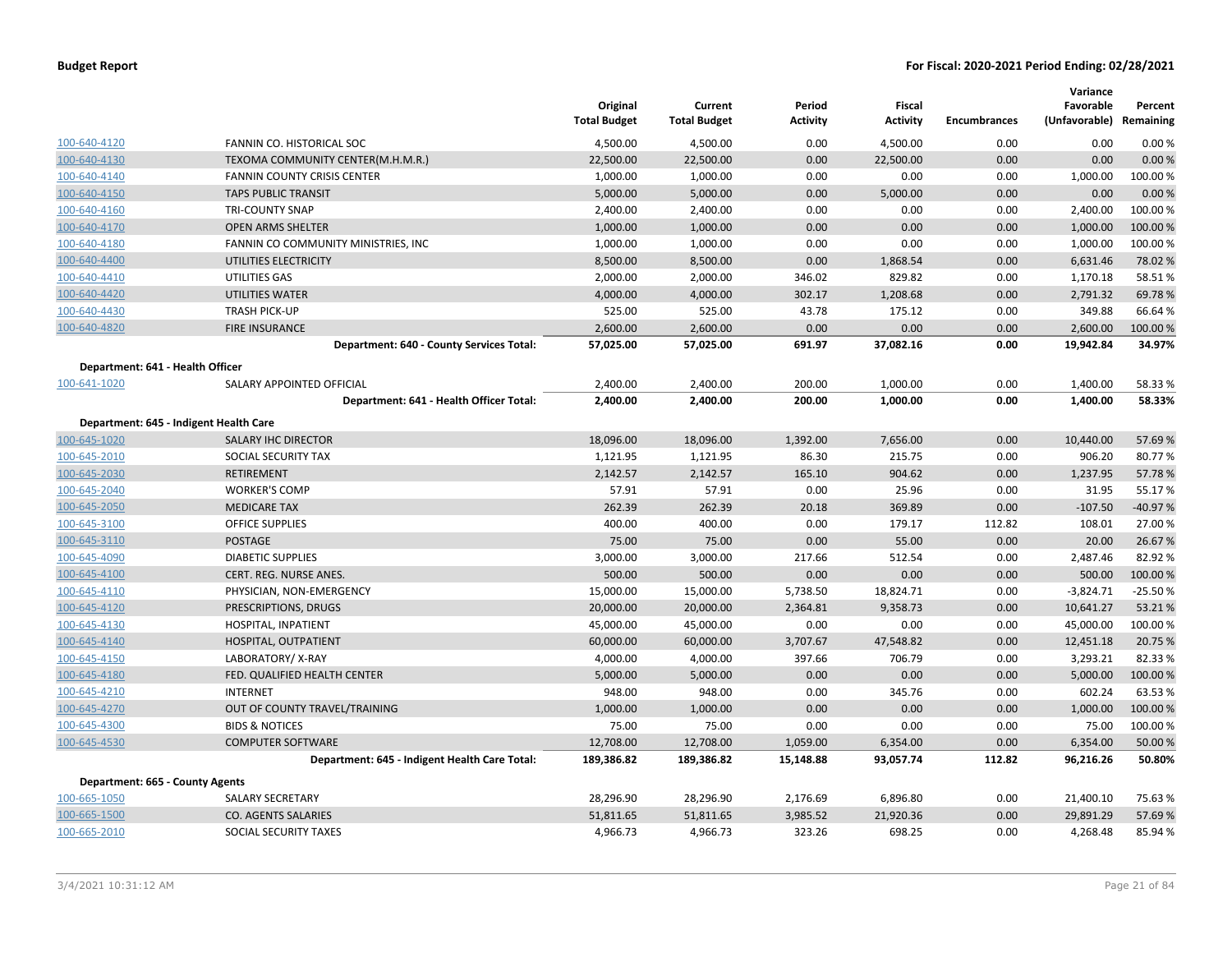| <b>Budget Report</b> |  |
|----------------------|--|
|----------------------|--|

|                                                    |                                                           | Original<br><b>Total Budget</b> | Current<br><b>Total Budget</b> | Period<br><b>Activity</b> | <b>Fiscal</b><br><b>Activity</b> | <b>Encumbrances</b> | Variance<br>Favorable<br>(Unfavorable) | Percent<br>Remaining |
|----------------------------------------------------|-----------------------------------------------------------|---------------------------------|--------------------------------|---------------------------|----------------------------------|---------------------|----------------------------------------|----------------------|
| 100-665-2020                                       | <b>GROUP HEALTH INSURANCE</b>                             | 12,206.64                       | 12,206.64                      | 1,017.22                  | 5,086.10                         | 0.00                | 7,120.54                               | 58.33 %              |
| 100-665-2030                                       | <b>RETIREMENT</b>                                         | 3,350.35                        | 3,350.35                       | 258.16                    | 815.04                           | 0.00                | 2,535.31                               | 75.67%               |
| 100-665-2040                                       | <b>WORKERS' COMPENSATION</b>                              | 90.55                           | 90.55                          | 0.00                      | 40.60                            | 0.00                | 49.95                                  | 55.16%               |
| 100-665-2050                                       | <b>MEDICARE TAX</b>                                       | 1,161.57                        | 1,161.57                       | 75.62                     | 1,288.67                         | 0.00                | $-127.10$                              | $-10.94%$            |
| 100-665-3100                                       | <b>OFFICE SUPPLIES</b>                                    | 1,100.00                        | 1,100.00                       | 0.00                      | 293.45                           | 0.00                | 806.55                                 | 73.32 %              |
| 100-665-3110                                       | <b>POSTAGE</b>                                            | 300.00                          | 300.00                         | 0.00                      | 0.00                             | 0.00                | 300.00                                 | 100.00%              |
| 100-665-3150                                       | <b>COPIER RENTAL</b>                                      | 1,800.00                        | 1,800.00                       | 179.50                    | 487.55                           | 0.00                | 1,312.45                               | 72.91%               |
| 100-665-3350                                       | <b>PROGRAM SUPPLIES</b>                                   | 500.00                          | 500.00                         | 0.00                      | 0.00                             | 0.00                | 500.00                                 | 100.00%              |
| 100-665-4210                                       | <b>INTERNET</b>                                           | 800.00                          | 800.00                         | 0.00                      | 259.96                           | 0.00                | 540.04                                 | 67.51%               |
| 100-665-4270                                       | IN/OUT CO.TRAVEL/TRAINING-AG.                             | 3,000.00                        | 3,000.00                       | 0.00                      | 120.00                           | 0.00                | 2,880.00                               | 96.00%               |
| 100-665-4280                                       | IN/OUT CO.TRAVEL/TRAINING-F.C.S.                          | 3,000.00                        | 3,000.00                       | 0.00                      | 150.00                           | 0.00                | 2,850.00                               | 95.00%               |
| 100-665-4290                                       | IN/OUT CO.TRAVEL/TRAINING-4-H                             | 3,000.00                        | 3,000.00                       | 0.00                      | 110.00                           | 0.00                | 2,890.00                               | 96.33%               |
|                                                    | Department: 665 - County Agents Total:                    | 115,384.39                      | 115,384.39                     | 8,015.97                  | 38,166.78                        | 0.00                | 77,217.61                              | 66.92%               |
| <b>Department: 696 - Donations and Allocations</b> |                                                           |                                 |                                |                           |                                  |                     |                                        |                      |
| 100-696-4910                                       | SOIL & WATER CONSERVATION                                 | 1,000.00                        | 1,000.00                       | 0.00                      | 0.00                             | 0.00                | 1,000.00                               | 100.00%              |
| 100-696-4920                                       | <b>INDIGENT BURIAL</b>                                    | 2,000.00                        | 2,000.00                       | 0.00                      | 0.00                             | 0.00                | 2,000.00                               | 100.00 %             |
|                                                    | <b>Department: 696 - Donations and Allocations Total:</b> | 3,000.00                        | 3,000.00                       | 0.00                      | 0.00                             | 0.00                | 3,000.00                               | 100.00%              |
|                                                    | <b>Expense Total:</b>                                     | 13,903,281.52                   | 13,921,870.14                  | 1,002,564.44              | 5,126,892.17                     | 96,085.40           | 8,698,892.57                           | 62.48%               |
|                                                    | Fund: 100 - General Surplus (Deficit):                    | 0.00                            | 0.00                           | 1,983,119.45              | 5,489,334.08                     | $-96,085.40$        | 5,393,248.68                           | 0.00%                |
| Fund: 110 - Courthouse Security                    |                                                           |                                 |                                |                           |                                  |                     |                                        |                      |
| Revenue                                            |                                                           |                                 |                                |                           |                                  |                     |                                        |                      |
| RevType: 300 - CASH                                |                                                           |                                 |                                |                           |                                  |                     |                                        |                      |
| 110-300-1110                                       | <b>BEGINNING CASH BALANCE</b>                             | 26,650.00                       | 26,650.00                      | 0.00                      | 0.00                             | 0.00                | $-26,650.00$                           | 100.00 %             |
|                                                    | RevType: 300 - CASH Total:                                | 26,650.00                       | 26,650.00                      | 0.00                      | 0.00                             | 0.00                | $-26,650.00$                           | 100.00%              |
| RevType: 340 - FEES OF OFFICE                      |                                                           |                                 |                                |                           |                                  |                     |                                        |                      |
| 110-340-6000                                       | <b>COUNTY CLERK FEES</b>                                  | 4,000.00                        | 4,000.00                       | 2,713.21                  | 2,713.21                         | 0.00                | $-1,286.79$                            | 32.17%               |
| 110-340-6500                                       | <b>DISTRICT CLERK FEES</b>                                | 2,200.00                        | 2,200.00                       | 0.00                      | 217.31                           | 0.00                | $-1,982.69$                            | 90.12%               |
| 110-340-6510                                       | <b>JUSTICE OF PEACE FEES</b>                              | 2,100.00                        | 2,100.00                       | 110.83                    | 110.83                           | 0.00                | $-1,989.17$                            | 94.72%               |
|                                                    | RevType: 340 - FEES OF OFFICE Total:                      | 8,300.00                        | 8,300.00                       | 2,824.04                  | 3,041.35                         | 0.00                | -5,258.65                              | 63.36%               |
| <b>RevType: 360 - INTEREST EARNINGS</b>            |                                                           |                                 |                                |                           |                                  |                     |                                        |                      |
| 110-360-1000                                       | <b>INTEREST EARNINGS</b>                                  | 50.00                           | 50.00                          | 0.00                      | 0.00                             | 0.00                | $-50.00$                               | 100.00 %             |
|                                                    | RevType: 360 - INTEREST EARNINGS Total:                   | 50.00                           | 50.00                          | 0.00                      | 0.00                             | 0.00                | $-50.00$                               | 100.00%              |
|                                                    | <b>Revenue Total:</b>                                     | 35,000.00                       | 35,000.00                      | 2,824.04                  | 3,041.35                         | 0.00                | $-31.958.65$                           | 91.31%               |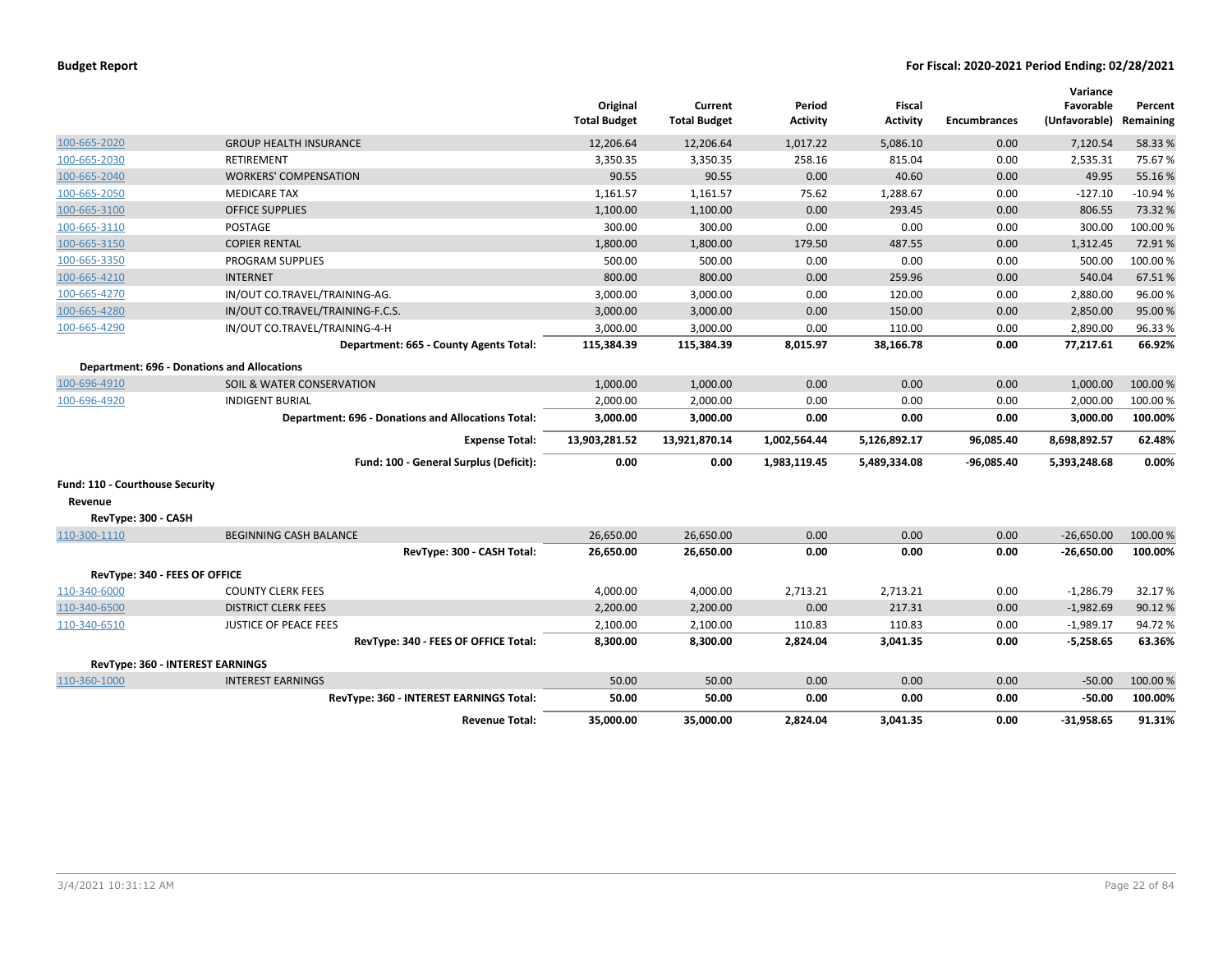|                                             |                                                                | Original<br><b>Total Budget</b> | Current<br><b>Total Budget</b> | Period<br><b>Activity</b> | <b>Fiscal</b><br><b>Activity</b> | <b>Encumbrances</b> | Variance<br>Favorable<br>(Unfavorable) | Percent<br>Remaining |
|---------------------------------------------|----------------------------------------------------------------|---------------------------------|--------------------------------|---------------------------|----------------------------------|---------------------|----------------------------------------|----------------------|
| Expense                                     |                                                                |                                 |                                |                           |                                  |                     |                                        |                      |
|                                             | Department: 541 - Courthouse Security Part-Time                |                                 |                                |                           |                                  |                     |                                        |                      |
| 110-541-1070                                | <b>SALARY PART-TIME</b>                                        | 35,000.00                       | 35,000.00                      | 0.00                      | 0.00                             | 0.00                | 35,000.00                              | 100.00 %             |
|                                             | Department: 541 - Courthouse Security Part-Time Total:         | 35,000.00                       | 35,000.00                      | 0.00                      | 0.00                             | 0.00                | 35,000.00                              | 100.00%              |
|                                             | <b>Expense Total:</b>                                          | 35,000.00                       | 35,000.00                      | 0.00                      | 0.00                             | 0.00                | 35,000.00                              | 100.00%              |
|                                             | Fund: 110 - Courthouse Security Surplus (Deficit):             | 0.00                            | 0.00                           | 2,824.04                  | 3,041.35                         | 0.00                | 3,041.35                               | 0.00%                |
| Fund: 111 - Justice Court Building Security |                                                                |                                 |                                |                           |                                  |                     |                                        |                      |
| Revenue                                     |                                                                |                                 |                                |                           |                                  |                     |                                        |                      |
| RevType: 300 - CASH                         |                                                                |                                 |                                |                           |                                  |                     |                                        |                      |
| 111-300-1140                                | <b>BEGINNING CASH</b>                                          | 3,650.00                        | 3,650.00                       | 0.00                      | 0.00                             | 0.00                | $-3,650.00$                            | 100.00 %             |
|                                             | RevType: 300 - CASH Total:                                     | 3,650.00                        | 3,650.00                       | 0.00                      | 0.00                             | 0.00                | $-3,650.00$                            | 100.00%              |
| RevType: 370 - MISCELLANEOUS                |                                                                |                                 |                                |                           |                                  |                     |                                        |                      |
| 111-370-4550                                | JP1 SECURITY FEE                                               | 500.00                          | 500.00                         | 467.72                    | 467.72                           | 0.00                | $-32.28$                               | 6.46%                |
| 111-370-4560                                | <b>JP2 SECURITY FEE</b>                                        | 150.00                          | 150.00                         | 85.90                     | 85.90                            | 0.00                | $-64.10$                               | 42.73%               |
| 111-370-4570                                | JP3 SECURITY FEE                                               | 200.00                          | 200.00                         | 362.30                    | 362.30                           | 0.00                | 162.30                                 | 181.15%              |
|                                             | RevType: 370 - MISCELLANEOUS Total:                            | 850.00                          | 850.00                         | 915.92                    | 915.92                           | 0.00                | 65.92                                  | 7.76%                |
|                                             | <b>Revenue Total:</b>                                          | 4,500.00                        | 4,500.00                       | 915.92                    | 915.92                           | 0.00                | $-3,584.08$                            | 79.65%               |
| <b>Expense</b>                              |                                                                |                                 |                                |                           |                                  |                     |                                        |                      |
|                                             | Department: 454 - Justice Ct Bldg Expense                      |                                 |                                |                           |                                  |                     |                                        |                      |
| 111-454-3200                                | JP1 SECURITY EXPENSE                                           | 1,000.00                        | 1,000.00                       | 0.00                      | 0.00                             | 0.00                | 1,000.00                               | 100.00 %             |
| 111-454-3210                                | <b>JP2 SECURITY EXPENSE</b>                                    | 1,000.00                        | 1,000.00                       | 0.00                      | 0.00                             | 0.00                | 1,000.00                               | 100.00%              |
| 111-454-3220                                | <b>JP3 SECURITY EXPENSE</b>                                    | 2,500.00                        | 2,500.00                       | 0.00                      | 0.00                             | 0.00                | 2,500.00                               | 100.00 %             |
|                                             | Department: 454 - Justice Ct Bldg Expense Total:               | 4,500.00                        | 4,500.00                       | 0.00                      | 0.00                             | 0.00                | 4,500.00                               | 100.00%              |
|                                             | <b>Expense Total:</b>                                          | 4,500.00                        | 4,500.00                       | 0.00                      | 0.00                             | 0.00                | 4,500.00                               | 100.00%              |
|                                             | Fund: 111 - Justice Court Building Security Surplus (Deficit): | 0.00                            | 0.00                           | 915.92                    | 915.92                           | 0.00                | 915.92                                 | 0.00%                |
| Fund: 120 - County Clerk Vital Statistics   |                                                                |                                 |                                |                           |                                  |                     |                                        |                      |
| Revenue                                     |                                                                |                                 |                                |                           |                                  |                     |                                        |                      |
| RevType: 300 - CASH                         |                                                                |                                 |                                |                           |                                  |                     |                                        |                      |
| 120-300-1120                                | BEGINNING CASH BALANCE                                         | 2,995.00                        | 2,995.00                       | 0.00                      | 0.00                             | 0.00                | $-2,995.00$                            | 100.00 %             |
|                                             | RevType: 300 - CASH Total:                                     | 2,995.00                        | 2,995.00                       | 0.00                      | 0.00                             | 0.00                | $-2,995.00$                            | 100.00%              |
| RevType: 360 - INTEREST EARNINGS            |                                                                |                                 |                                |                           |                                  |                     |                                        |                      |
| 120-360-1000                                | <b>INTEREST EARNINGS</b>                                       | 5.00                            | 5.00                           | 0.00                      | 0.00                             | 0.00                | $-5.00$                                | 100.00 %             |
|                                             | RevType: 360 - INTEREST EARNINGS Total:                        | 5.00                            | 5.00                           | 0.00                      | 0.00                             | 0.00                | $-5.00$                                | 100.00%              |
| RevType: 370 - MISCELLANEOUS                |                                                                |                                 |                                |                           |                                  |                     |                                        |                      |
| 120-370-1340                                | CO.CLK.VITAL STAT.FEE                                          | 500.00                          | 500.00                         | 130.00                    | 130.00                           | 0.00                | $-370.00$                              | 74.00%               |
|                                             | RevType: 370 - MISCELLANEOUS Total:                            | 500.00                          | 500.00                         | 130.00                    | 130.00                           | 0.00                | $-370.00$                              | 74.00%               |
|                                             | <b>Revenue Total:</b>                                          | 3,500.00                        | 3,500.00                       | 130.00                    | 130.00                           | 0.00                | -3,370.00                              | 96.29%               |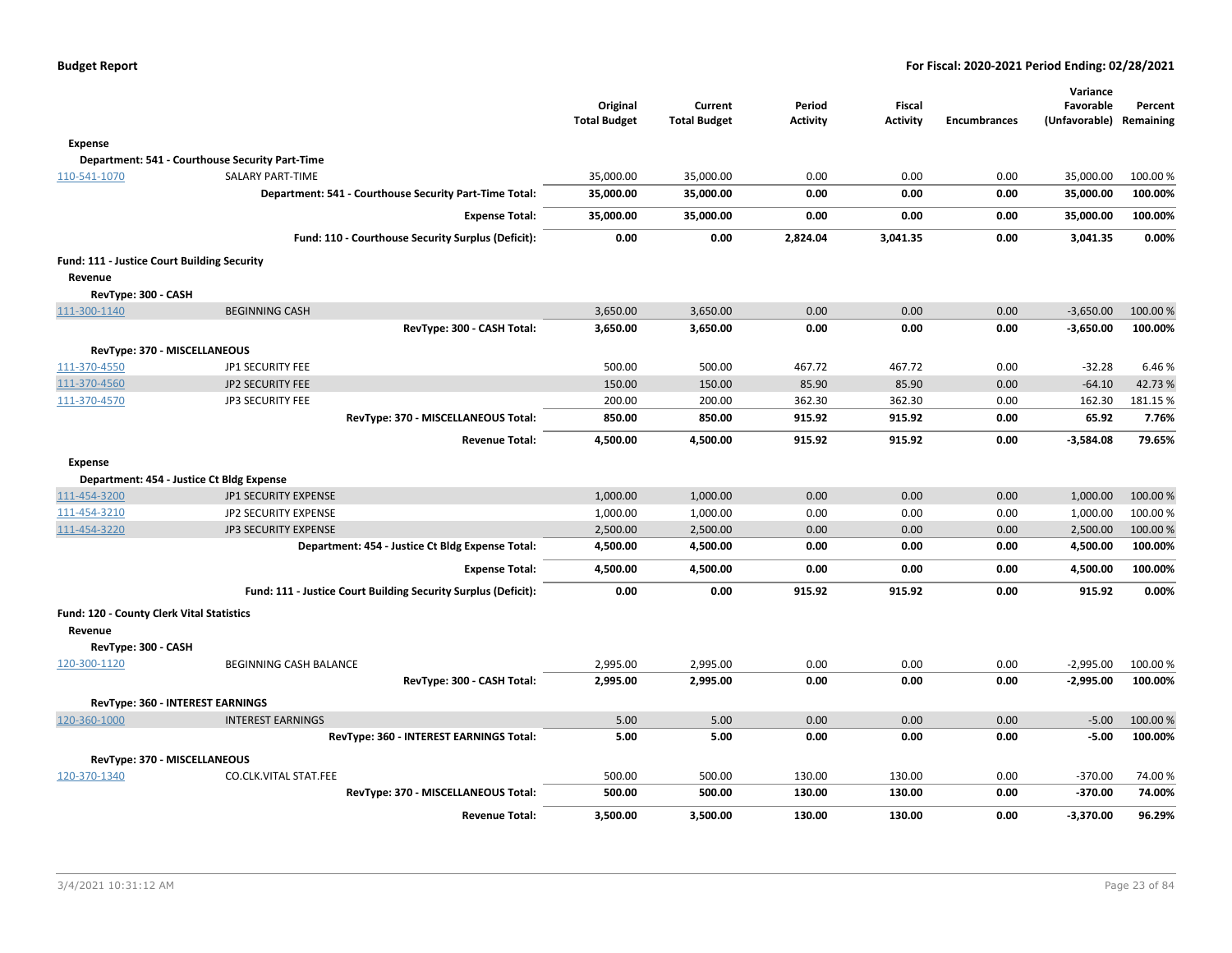|                              |                                                                | Original<br><b>Total Budget</b> | Current<br><b>Total Budget</b> | Period<br><b>Activity</b> | <b>Fiscal</b><br><b>Activity</b> | <b>Encumbrances</b> | Variance<br>Favorable<br>(Unfavorable) Remaining | Percent  |
|------------------------------|----------------------------------------------------------------|---------------------------------|--------------------------------|---------------------------|----------------------------------|---------------------|--------------------------------------------------|----------|
| Expense                      |                                                                |                                 |                                |                           |                                  |                     |                                                  |          |
|                              | Department: 411 - Vital Stats Expense                          |                                 |                                |                           |                                  |                     |                                                  |          |
| 120-411-3100                 | <b>OFFICE SUPPLIES</b>                                         | 2,500.00                        | 2,500.00                       | 0.00                      | 153.00                           | 0.00                | 2,347.00                                         | 93.88%   |
| 120-411-4270                 | OUT OF COUNTY TRAVEL                                           | 1,000.00                        | 1,000.00                       | 0.00                      | 0.00                             | 0.00                | 1,000.00                                         | 100.00%  |
|                              | Department: 411 - Vital Stats Expense Total:                   | 3,500.00                        | 3,500.00                       | 0.00                      | 153.00                           | 0.00                | 3,347.00                                         | 95.63%   |
|                              | <b>Expense Total:</b>                                          | 3,500.00                        | 3,500.00                       | 0.00                      | 153.00                           | 0.00                | 3,347.00                                         | 95.63%   |
|                              | Fund: 120 - County Clerk Vital Statistics Surplus (Deficit):   | 0.00                            | 0.00                           | 130.00                    | $-23.00$                         | 0.00                | $-23.00$                                         | 0.00%    |
|                              | Fund: 121 - County Clerk Records Management                    |                                 |                                |                           |                                  |                     |                                                  |          |
| Revenue                      |                                                                |                                 |                                |                           |                                  |                     |                                                  |          |
| RevType: 300 - CASH          |                                                                |                                 |                                |                           |                                  |                     |                                                  |          |
| 121-300-1180                 | <b>BEGINNING CASH BALANCE</b>                                  | 38,139.08                       | 38,139.08                      | 0.00                      | 0.00                             | 0.00                | $-38,139.08$                                     | 100.00 % |
|                              | RevType: 300 - CASH Total:                                     | 38,139.08                       | 38,139.08                      | 0.00                      | 0.00                             | 0.00                | $-38,139.08$                                     | 100.00%  |
|                              | RevType: 360 - INTEREST EARNINGS                               |                                 |                                |                           |                                  |                     |                                                  |          |
| 121-360-1000                 | <b>INTEREST EARNINGS</b>                                       | 50.00                           | 50.00                          | 0.00                      | 0.00                             | 0.00                | $-50.00$                                         | 100.00 % |
|                              | RevType: 360 - INTEREST EARNINGS Total:                        | 50.00                           | 50.00                          | 0.00                      | 0.00                             | 0.00                | $-50.00$                                         | 100.00%  |
| RevType: 370 - MISCELLANEOUS |                                                                |                                 |                                |                           |                                  |                     |                                                  |          |
| 121-370-1310                 | <b>SUBSCRIPTION/IMAGES FEES</b>                                | 2,500.00                        | 2,500.00                       | 2,297.00                  | 6,729.00                         | 0.00                | 4,229.00                                         | 269.16%  |
| 121-370-1330                 | <b>CO.CLERK PRESERVE REC FEE</b>                               | 55,000.00                       | 55,000.00                      | 8,193.97                  | 8,193.97                         | 0.00                | $-46,806.03$                                     | 85.10%   |
|                              | RevType: 370 - MISCELLANEOUS Total:                            | 57,500.00                       | 57,500.00                      | 10,490.97                 | 14,922.97                        | 0.00                | $-42,577.03$                                     | 74.05%   |
|                              | <b>Revenue Total:</b>                                          | 95,689.08                       | 95,689.08                      | 10,490.97                 | 14,922.97                        | 0.00                | $-80,766.11$                                     | 84.40%   |
| <b>Expense</b>               |                                                                |                                 |                                |                           |                                  |                     |                                                  |          |
|                              | Department: 402 - Co.Clerk Records Mgt. Exp.                   |                                 |                                |                           |                                  |                     |                                                  |          |
| 121-402-1040                 | <b>SALARY DEPUTY</b>                                           | 25,743.12                       | 25,743.12                      | 1,980.24                  | 10,891.31                        | 0.00                | 14,851.81                                        | 57.69%   |
| 121-402-2010                 | SOCIAL SECURITY TAXES                                          | 1,596.07                        | 1,596.07                       | 122.78                    | 306.95                           | 0.00                | 1,289.12                                         | 80.77%   |
| 121-402-2020                 | <b>GROUP HEALTH INSURANCE</b>                                  | 12,206.64                       | 12,206.64                      | 1,017.22                  | 5,086.10                         | 0.00                | 7,120.54                                         | 58.33%   |
| 121-402-2030                 | RETIREMENT                                                     | 3,047.99                        | 3,047.99                       | 234.86                    | 1,286.89                         | 0.00                | 1,761.10                                         | 57.78%   |
| 121-402-2040                 | <b>WORKERS COMPENSATION</b>                                    | 82.38                           | 82.38                          | 0.00                      | 36.93                            | 0.00                | 45.45                                            | 55.17%   |
| 121-402-2050                 | <b>MEDICARE TAX</b>                                            | 373.28                          | 373.28                         | 28.72                     | 526.30                           | 0.00                | $-153.02$                                        | -40.99%  |
| 121-402-3100                 | <b>OFFICE SUPPLIES</b>                                         | 600.00                          | 600.00                         | 0.00                      | 0.00                             | 0.00                | 600.00                                           | 100.00%  |
| 121-402-3120                 | <b>IMAGING SYSTEM</b>                                          | 51,204.00                       | 51,204.00                      | 0.00                      | 12,864.00                        | 0.00                | 38,340.00                                        | 74.88%   |
| 121-402-3150                 | <b>COPIER MAINTENANCE</b>                                      | 435.60                          | 435.60                         | 0.00                      | 0.00                             | 0.00                | 435.60                                           | 100.00%  |
| 121-402-5740                 | <b>TECHNOLOGY</b>                                              | 400.00                          | 400.00                         | 0.00                      | 0.00                             | 0.00                | 400.00                                           | 100.00 % |
|                              | Department: 402 - Co.Clerk Records Mgt. Exp. Total:            | 95,689.08                       | 95,689.08                      | 3,383.82                  | 30,998.48                        | 0.00                | 64,690.60                                        | 67.60%   |
|                              | <b>Expense Total:</b>                                          | 95,689.08                       | 95,689.08                      | 3,383.82                  | 30,998.48                        | 0.00                | 64,690.60                                        | 67.60%   |
|                              | Fund: 121 - County Clerk Records Management Surplus (Deficit): | 0.00                            | 0.00                           | 7,107.15                  | $-16,075.51$                     | 0.00                | $-16,075.51$                                     | 0.00%    |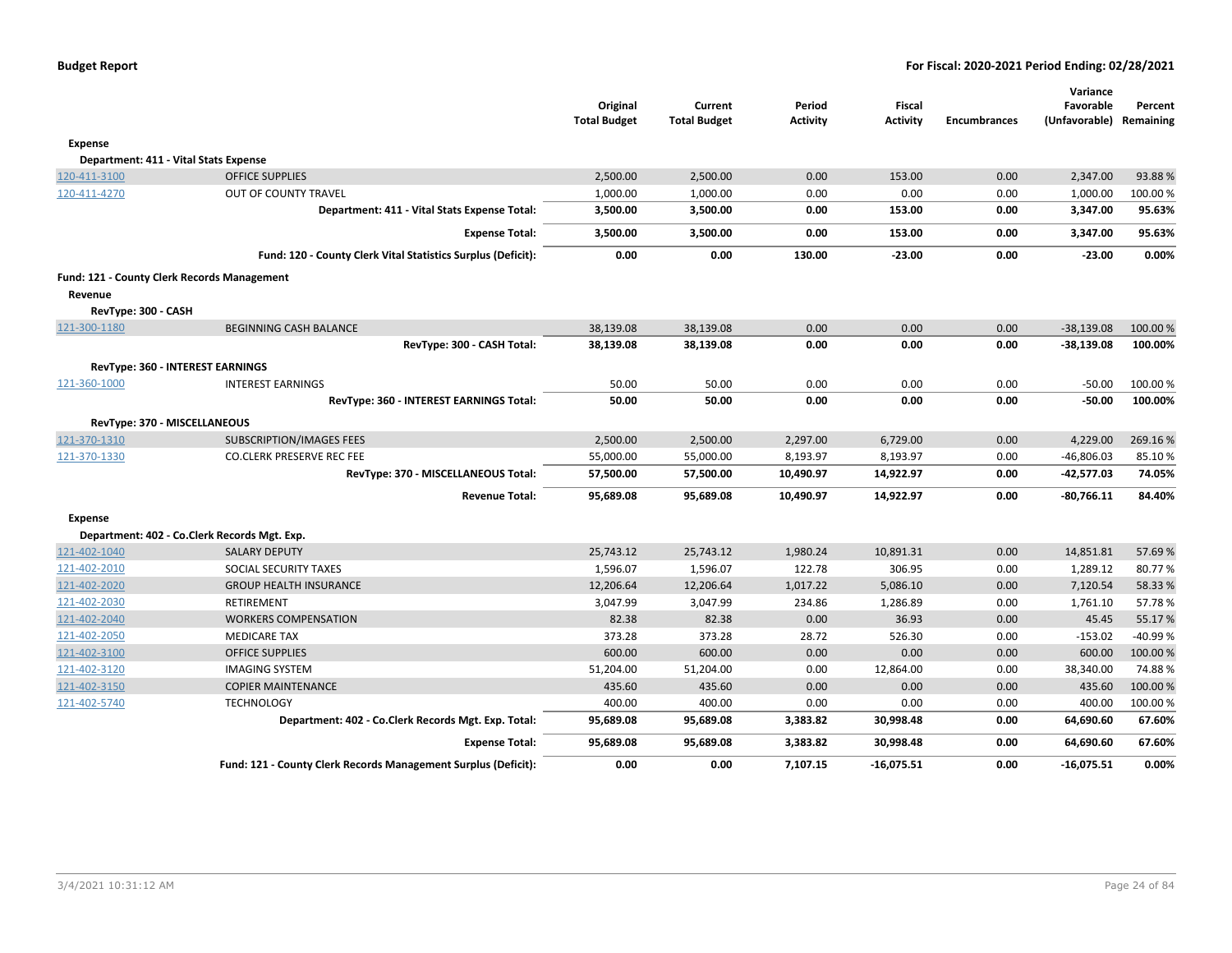|                                                |                                                            | Original<br><b>Total Budget</b> | Current<br><b>Total Budget</b> | Period<br><b>Activity</b> | Fiscal<br><b>Activity</b> | <b>Encumbrances</b> | Variance<br>Favorable<br>(Unfavorable) Remaining | Percent                   |
|------------------------------------------------|------------------------------------------------------------|---------------------------------|--------------------------------|---------------------------|---------------------------|---------------------|--------------------------------------------------|---------------------------|
| Fund: 122 - Chapter 19 Funds                   |                                                            |                                 |                                |                           |                           |                     |                                                  |                           |
| Revenue                                        |                                                            |                                 |                                |                           |                           |                     |                                                  |                           |
| RevType: 330 - GRANTS                          |                                                            |                                 |                                |                           |                           |                     |                                                  |                           |
| 122-330-4030                                   | <b>CHAPTER 19 FUNDS</b>                                    | 1,205.96                        | 1,205.96                       | 0.00                      | 0.00                      | 0.00                | $-1,205.96$                                      | 100.00 %                  |
|                                                | RevType: 330 - GRANTS Total:                               | 1,205.96                        | 1,205.96                       | 0.00                      | 0.00                      | 0.00                | $-1,205.96$                                      | 100.00%                   |
|                                                | <b>Revenue Total:</b>                                      | 1,205.96                        | 1,205.96                       | 0.00                      | 0.00                      | 0.00                | $-1,205.96$                                      | 100.00%                   |
| <b>Expense</b>                                 |                                                            |                                 |                                |                           |                           |                     |                                                  |                           |
| Department: 403 - County Clerk                 |                                                            |                                 |                                |                           |                           |                     |                                                  |                           |
| 122-403-1070                                   | SALARY PART-TIME                                           | 470.00                          | 470.00                         | 0.00                      | 0.00                      | 0.00                | 470.00                                           | 100.00%                   |
| 122-403-2010                                   | SOCIAL SECURITY TAXES                                      | 29.14                           | 29.14                          | 0.00                      | 0.00                      | 0.00                | 29.14                                            | 100.00%                   |
| 122-403-2050                                   | <b>MEDICARE TAX</b>                                        | 6.82                            | 6.82                           | 0.00                      | 0.00                      | 0.00                | 6.82                                             | 100.00 %                  |
| 122-403-3100                                   | <b>OFFICE SUPPLIES</b>                                     | 700.00                          | 700.00                         | 0.00                      | 0.00                      | 0.00                | 700.00                                           | 100.00 %                  |
|                                                | Department: 403 - County Clerk Total:                      | 1,205.96                        | 1,205.96                       | 0.00                      | 0.00                      | 0.00                | 1,205.96                                         | 100.00%                   |
|                                                | Department: 478 - HAVA CARES Act Coronavirus Relief        |                                 |                                |                           |                           |                     |                                                  |                           |
| 122-478-1033                                   | <b>SECURITY</b>                                            | 0.00                            | 0.00                           | 0.00                      | 1,400.00                  | 0.00                | $-1,400.00$                                      | 0.00%                     |
| 122-478-1090                                   | <b>SALARY ELECTION</b>                                     | 0.00                            | 0.00                           | 0.00                      | 11,373.00                 | 0.00                | $-11,373.00$                                     | 0.00%                     |
| 122-478-2030                                   | RETIREMENT                                                 | 0.00                            | 0.00                           | 0.00                      | 165.06                    | 0.00                | $-165.06$                                        | 0.00%                     |
| 122-478-2050                                   | <b>MEDICARE TAX</b>                                        | 0.00                            | 0.00                           | 0.00                      | 136.02                    | 0.00                | $-136.02$                                        | 0.00%                     |
| 122-478-3100                                   | <b>OFFICE SUPPLIES</b>                                     | 0.00                            | 0.00                           | 0.00                      | 9.83                      | 0.00                | $-9.83$                                          | 0.00%                     |
| 122-478-3970                                   | <b>SANITIZING SUPPLIES</b>                                 | 0.00                            | 0.00                           | 0.00                      | 1,547.27                  | 0.00                | $-1,547.27$                                      | 0.00%                     |
| 122-478-3980                                   | PERSONAL PROTECTIVE EQUIPMENT                              | 0.00                            | 0.00                           | 0.00                      | 302.51                    | 0.00                | $-302.51$                                        | 0.00%                     |
| 122-478-3990                                   | OFFICE PROTECTION                                          | 0.00                            | 0.00                           | 0.00                      | 957.84                    | 0.00                | $-957.84$                                        | 0.00%                     |
| 122-478-4420                                   | OTHER PROFESSIONAL SERVICES                                | 0.00                            | 0.00                           | 0.00                      | 1,266.94                  | 0.00                | $-1,266.94$                                      | 0.00%                     |
| 122-478-5720                                   | <b>OFFICE EQUIPMENT</b>                                    | 0.00                            | 0.00                           | 0.00                      | 211.60                    | 0.00                | $-211.60$                                        | 0.00%                     |
|                                                | Department: 478 - HAVA CARES Act Coronavirus Relief Total: | 0.00                            | 0.00                           | 0.00                      | 17,370.07                 | 0.00                | $-17,370.07$                                     | 0.00%                     |
|                                                | <b>Expense Total:</b>                                      | 1,205.96                        | 1,205.96                       | 0.00                      | 17,370.07                 | 0.00                |                                                  | $-16,164.11$ $-1,340.35%$ |
|                                                | Fund: 122 - Chapter 19 Funds Surplus (Deficit):            | 0.00                            | 0.00                           | 0.00                      | -17,370.07                | 0.00                | -17,370.07                                       | 0.00%                     |
| Fund: 123 - Election Equipment Fund<br>Revenue |                                                            |                                 |                                |                           |                           |                     |                                                  |                           |
| RevType: 300 - CASH                            |                                                            |                                 |                                |                           |                           |                     |                                                  |                           |
| 123-300-1480                                   | <b>BEGINNING CASH BALANCE</b>                              | 26,000.00                       | 26,000.00                      | 0.00                      | 0.00                      | 0.00                | $-26,000.00$                                     | 100.00 %                  |
|                                                | RevType: 300 - CASH Total:                                 | 26,000.00                       | 26,000.00                      | 0.00                      | 0.00                      | 0.00                | $-26,000.00$                                     | 100.00%                   |
| RevType: 340 - FEES OF OFFICE                  |                                                            |                                 |                                |                           |                           |                     |                                                  |                           |
| 123-340-4840                                   | <b>ELECTION REIMBURSEMENTS</b>                             | 4,000.00                        | 4,000.00                       | 670.13                    | 1,849.93                  | 0.00                | $-2,150.07$                                      | 53.75 %                   |
|                                                | RevType: 340 - FEES OF OFFICE Total:                       | 4,000.00                        | 4,000.00                       | 670.13                    | 1,849.93                  | 0.00                | $-2,150.07$                                      | 53.75%                    |
|                                                | <b>Revenue Total:</b>                                      | 30,000.00                       | 30,000.00                      | 670.13                    | 1.849.93                  | 0.00                | $-28,150.07$                                     | 93.83%                    |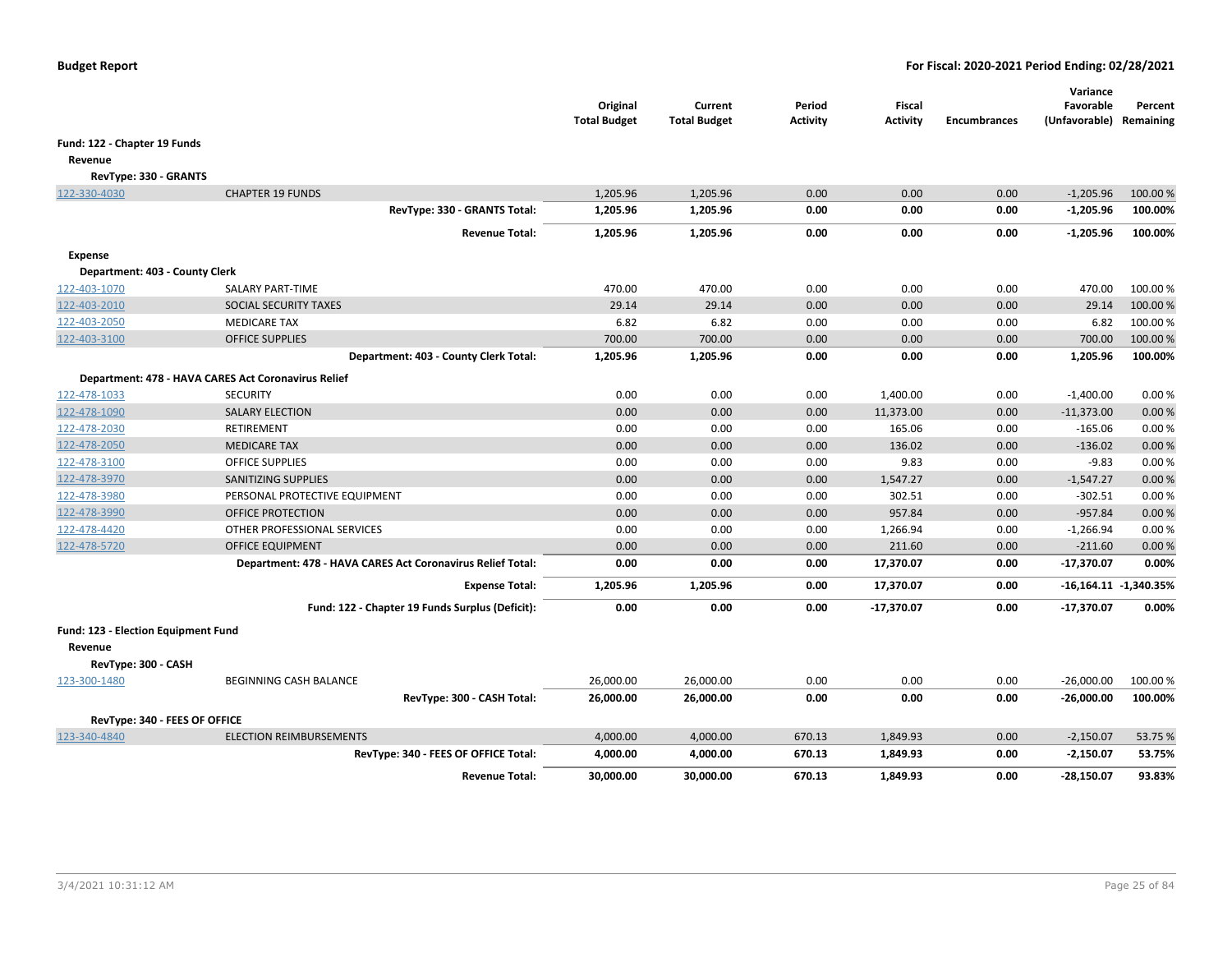|                     |                                                                       | Original<br><b>Total Budget</b> | Current<br><b>Total Budget</b> | Period<br><b>Activity</b> | <b>Fiscal</b><br><b>Activity</b> | <b>Encumbrances</b> | Variance<br>Favorable<br>(Unfavorable) Remaining | Percent  |
|---------------------|-----------------------------------------------------------------------|---------------------------------|--------------------------------|---------------------------|----------------------------------|---------------------|--------------------------------------------------|----------|
|                     |                                                                       |                                 |                                |                           |                                  |                     |                                                  |          |
| <b>Expense</b>      |                                                                       |                                 |                                |                           |                                  |                     |                                                  |          |
|                     | Department: 403 - County Clerk                                        |                                 |                                |                           |                                  |                     |                                                  |          |
| 123-403-5730        | <b>ELECTION EQUIPMENT</b>                                             | 30,000.00                       | 30,000.00                      | 0.00                      | 0.00                             | 0.00                | 30,000.00                                        | 100.00 % |
|                     | Department: 403 - County Clerk Total:                                 | 30,000.00                       | 30,000.00                      | 0.00                      | 0.00                             | 0.00                | 30,000.00                                        | 100.00%  |
|                     | <b>Expense Total:</b>                                                 | 30,000.00                       | 30,000.00                      | 0.00                      | 0.00                             | 0.00                | 30,000.00                                        | 100.00%  |
|                     | Fund: 123 - Election Equipment Fund Surplus (Deficit):                | 0.00                            | 0.00                           | 670.13                    | 1,849.93                         | 0.00                | 1,849.93                                         | 0.00%    |
|                     | Fund: 125 - County Clerk Co.& Dist.CourtTechnology                    |                                 |                                |                           |                                  |                     |                                                  |          |
| Revenue             |                                                                       |                                 |                                |                           |                                  |                     |                                                  |          |
|                     | RevType: 370 - MISCELLANEOUS                                          |                                 |                                |                           |                                  |                     |                                                  |          |
| 125-370-4400        | CO. CLK. CO. & DIST. CT. TECHNOLOGY FEE                               | 600.00                          | 600.00                         | 34.43                     | 34.43                            | 0.00                | $-565.57$                                        | 94.26%   |
|                     | RevType: 370 - MISCELLANEOUS Total:                                   | 600.00                          | 600.00                         | 34.43                     | 34.43                            | 0.00                | $-565.57$                                        | 94.26%   |
|                     | <b>Revenue Total:</b>                                                 | 600.00                          | 600.00                         | 34.43                     | 34.43                            | 0.00                | $-565.57$                                        | 94.26%   |
| <b>Expense</b>      |                                                                       |                                 |                                |                           |                                  |                     |                                                  |          |
|                     | Department: 440 - Technology Equipment                                |                                 |                                |                           |                                  |                     |                                                  |          |
| 125-440-5720        | OFFICE EQUIPMENT                                                      | 600.00                          | 600.00                         | 300.00                    | 300.00                           | 0.00                | 300.00                                           | 50.00%   |
|                     | Department: 440 - Technology Equipment Total:                         | 600.00                          | 600.00                         | 300.00                    | 300.00                           | 0.00                | 300.00                                           | 50.00%   |
|                     | <b>Expense Total:</b>                                                 | 600.00                          | 600.00                         | 300.00                    | 300.00                           | 0.00                | 300.00                                           | 50.00%   |
|                     | Fund: 125 - County Clerk Co.& Dist.CourtTechnology Surplus (Deficit): | 0.00                            | 0.00                           | $-265.57$                 | $-265.57$                        | 0.00                | $-265.57$                                        | 0.00%    |
|                     | Fund: 126 - County Clerk Court Records Preservation                   |                                 |                                |                           |                                  |                     |                                                  |          |
| Revenue             |                                                                       |                                 |                                |                           |                                  |                     |                                                  |          |
|                     | RevType: 370 - MISCELLANEOUS                                          |                                 |                                |                           |                                  |                     |                                                  |          |
| 126-370-1330        | CO.CLK.COURT RECORDS PRESERVATION                                     | 0.00                            | 0.00                           | 310.00                    | 310.00                           | 0.00                | 310.00                                           | 0.00%    |
|                     | RevType: 370 - MISCELLANEOUS Total:                                   | 0.00                            | 0.00                           | 310.00                    | 310.00                           | 0.00                | 310.00                                           | 0.00%    |
|                     | <b>Revenue Total:</b>                                                 | 0.00                            | 0.00                           | 310.00                    | 310.00                           | 0.00                | 310.00                                           | 0.00%    |
|                     | Fund: 126 - County Clerk Court Records Preservation Total:            | 0.00                            | 0.00                           | 310.00                    | 310.00                           | 0.00                | 310.00                                           | 0.00%    |
| Revenue             | Fund: 127 - County Clerk Records Archive                              |                                 |                                |                           |                                  |                     |                                                  |          |
| RevType: 300 - CASH |                                                                       |                                 |                                |                           |                                  |                     |                                                  |          |
| 127-300-1530        | <b>BEGINNING CASH BALANCE</b>                                         | 50,000.00                       | 50,000.00                      | 0.00                      | 0.00                             | 0.00                | $-50,000.00$                                     | 100.00 % |
|                     | RevType: 300 - CASH Total:                                            | 50,000.00                       | 50,000.00                      | 0.00                      | 0.00                             | 0.00                | $-50,000.00$                                     | 100.00%  |
|                     | RevType: 370 - MISCELLANEOUS                                          |                                 |                                |                           |                                  |                     |                                                  |          |
| 127-370-1330        | CO. CLERK RECORDS ARCHIVE FEE                                         | 90,000.00                       | 90,000.00                      | 16,770.00                 | 16,770.00                        | 0.00                | $-73,230.00$                                     | 81.37%   |
|                     | RevType: 370 - MISCELLANEOUS Total:                                   | 90,000.00                       | 90,000.00                      | 16,770.00                 | 16,770.00                        | 0.00                | -73,230.00                                       | 81.37%   |
|                     | <b>Revenue Total:</b>                                                 | 140,000.00                      | 140,000.00                     | 16,770.00                 | 16,770.00                        | 0.00                | $-123,230.00$                                    | 88.02%   |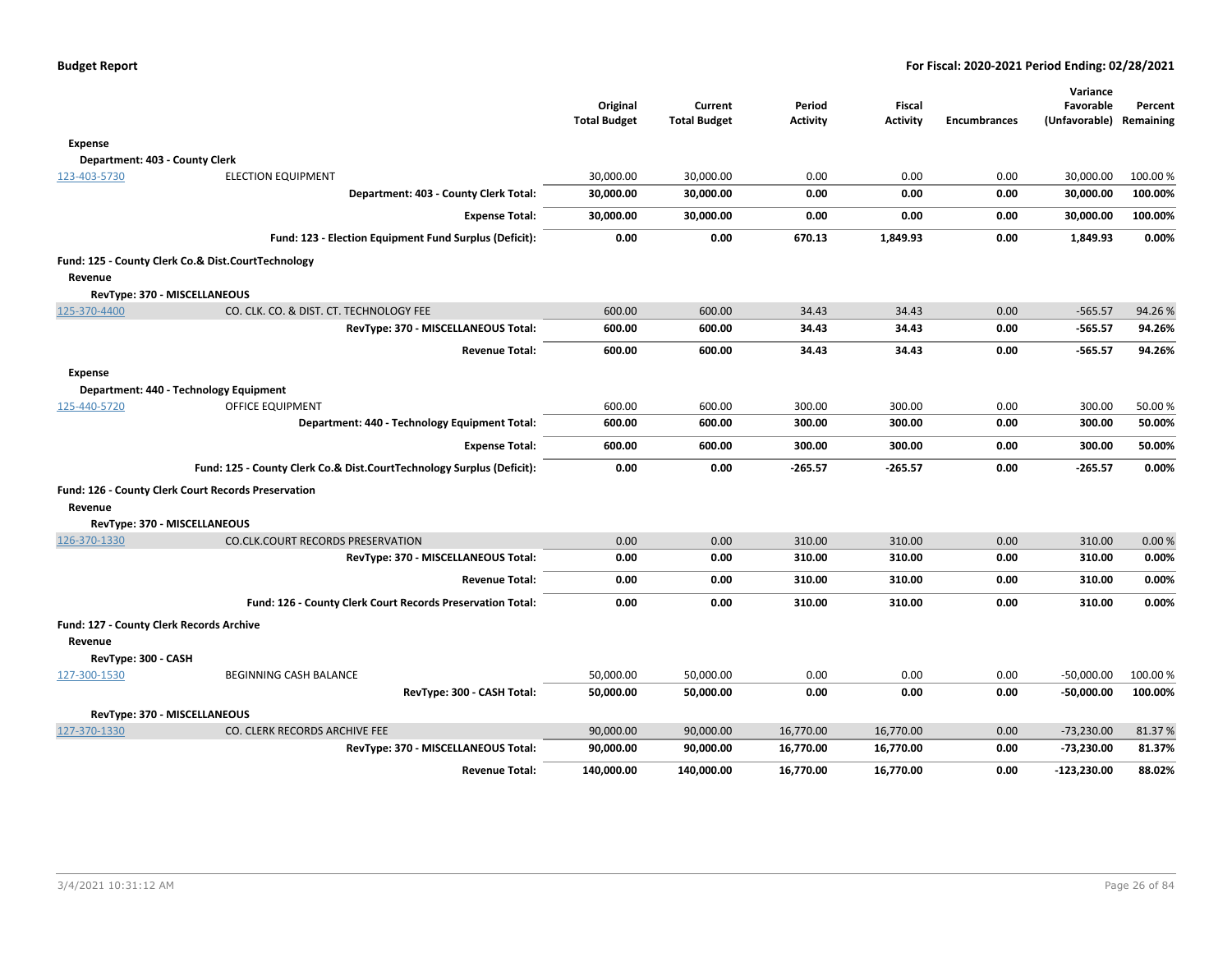|                                            |                                                               | Original<br><b>Total Budget</b> | Current<br><b>Total Budget</b> | Period<br><b>Activity</b> | <b>Fiscal</b><br><b>Activity</b> | <b>Encumbrances</b> | Variance<br>Favorable<br>(Unfavorable) Remaining | Percent  |
|--------------------------------------------|---------------------------------------------------------------|---------------------------------|--------------------------------|---------------------------|----------------------------------|---------------------|--------------------------------------------------|----------|
| Expense                                    |                                                               |                                 |                                |                           |                                  |                     |                                                  |          |
| Department: 403 - County Clerk             |                                                               |                                 |                                |                           |                                  |                     |                                                  |          |
| 127-403-4370                               | <b>DIGITAL IMAGING</b>                                        | 140,000.00                      | 140,000.00                     | 0.00                      | 5,225.32                         | 0.00                | 134,774.68                                       | 96.27%   |
|                                            | Department: 403 - County Clerk Total:                         | 140,000.00                      | 140,000.00                     | 0.00                      | 5,225.32                         | 0.00                | 134,774.68                                       | 96.27%   |
|                                            | <b>Expense Total:</b>                                         | 140,000.00                      | 140,000.00                     | 0.00                      | 5,225.32                         | 0.00                | 134,774.68                                       | 96.27%   |
|                                            | Fund: 127 - County Clerk Records Archive Surplus (Deficit):   | 0.00                            | 0.00                           | 16,770.00                 | 11,544.68                        | 0.00                | 11,544.68                                        | 0.00%    |
| Fund: 130 - Bail Bond Trust Fund           |                                                               |                                 |                                |                           |                                  |                     |                                                  |          |
| Revenue                                    |                                                               |                                 |                                |                           |                                  |                     |                                                  |          |
| RevType: 345 - BONDS                       |                                                               |                                 |                                |                           |                                  |                     |                                                  |          |
| 130-345-1130                               | <b>SURETY BAIL BOND FEE</b>                                   | 7,000.00                        | 7,000.00                       | 360.00                    | 2,175.00                         | 0.00                | $-4,825.00$                                      | 68.93%   |
|                                            | RevType: 345 - BONDS Total:                                   | 7,000.00                        | 7,000.00                       | 360.00                    | 2,175.00                         | 0.00                | $-4,825.00$                                      | 68.93%   |
|                                            | <b>Revenue Total:</b>                                         | 7,000.00                        | 7,000.00                       | 360.00                    | 2,175.00                         | 0.00                | $-4,825.00$                                      | 68.93%   |
| <b>Expense</b>                             |                                                               |                                 |                                |                           |                                  |                     |                                                  |          |
|                                            | Department: 498 - Bail Bond Fee Expense                       |                                 |                                |                           |                                  |                     |                                                  |          |
| 130-498-4890                               | <b>QUARTERLY BAIL BOND FEES</b>                               | 7,000.00                        | 7,000.00                       | 0.00                      | 0.00                             | 0.00                | 7,000.00                                         | 100.00 % |
|                                            | Department: 498 - Bail Bond Fee Expense Total:                | 7,000.00                        | 7,000.00                       | 0.00                      | 0.00                             | 0.00                | 7,000.00                                         | 100.00%  |
|                                            | <b>Expense Total:</b>                                         | 7,000.00                        | 7,000.00                       | 0.00                      | 0.00                             | 0.00                | 7,000.00                                         | 100.00%  |
|                                            | Fund: 130 - Bail Bond Trust Fund Surplus (Deficit):           | 0.00                            | 0.00                           | 360.00                    | 2,175.00                         | 0.00                | 2,175.00                                         | 0.00%    |
| Fund: 160 - County Judge Excess Supplement |                                                               |                                 |                                |                           |                                  |                     |                                                  |          |
| Revenue                                    |                                                               |                                 |                                |                           |                                  |                     |                                                  |          |
| RevType: 300 - CASH                        |                                                               |                                 |                                |                           |                                  |                     |                                                  |          |
| 160-300-1160                               | <b>BEGINNING CASH BALANCE</b>                                 | 2,700.00                        | 2,700.00                       | 0.00                      | 0.00                             | 0.00                | $-2,700.00$                                      | 100.00%  |
|                                            | RevType: 300 - CASH Total:                                    | 2,700.00                        | 2,700.00                       | 0.00                      | 0.00                             | 0.00                | $-2,700.00$                                      | 100.00%  |
|                                            | <b>Revenue Total:</b>                                         | 2,700.00                        | 2,700.00                       | 0.00                      | 0.00                             | 0.00                | $-2,700.00$                                      | 100.00%  |
| <b>Expense</b>                             |                                                               |                                 |                                |                           |                                  |                     |                                                  |          |
|                                            | Department: 452 - Excess Supplement County Judge              |                                 |                                |                           |                                  |                     |                                                  |          |
| 160-452-3100                               | <b>OFFICE SUPPLIES</b>                                        | 1,000.00                        | 1,000.00                       | 0.00                      | 38.80                            | 0.00                | 961.20                                           | 96.12%   |
| 160-452-3110                               | <b>POSTAGE</b>                                                | 1,500.00                        | 1,500.00                       | 0.00                      | 4.00                             | 0.00                | 1,496.00                                         | 99.73%   |
| 160-452-5720                               | <b>OFFICE EQUIPMENT</b>                                       | 200.00                          | 200.00                         | 0.00                      | 0.00                             | 0.00                | 200.00                                           | 100.00%  |
|                                            | Department: 452 - Excess Supplement County Judge Total:       | 2,700.00                        | 2,700.00                       | 0.00                      | 42.80                            | 0.00                | 2,657.20                                         | 98.41%   |
|                                            | <b>Expense Total:</b>                                         | 2,700.00                        | 2,700.00                       | 0.00                      | 42.80                            | 0.00                | 2,657.20                                         | 98.41%   |
|                                            | Fund: 160 - County Judge Excess Supplement Surplus (Deficit): | 0.00                            | 0.00                           | 0.00                      | $-42.80$                         | 0.00                | $-42.80$                                         | 0.00%    |
| Fund: 161 - Probate Judges Education       |                                                               |                                 |                                |                           |                                  |                     |                                                  |          |
| Revenue                                    |                                                               |                                 |                                |                           |                                  |                     |                                                  |          |
| RevType: 300 - CASH                        |                                                               |                                 |                                |                           |                                  |                     |                                                  |          |
| 161-300-1170                               | <b>BEGINNING CASH BALANCE</b>                                 | 1,450.00                        | 1,450.00                       | 0.00                      | 0.00                             | 0.00                | $-1,450.00$                                      | 100.00 % |
|                                            | RevType: 300 - CASH Total:                                    | 1,450.00                        | 1,450.00                       | 0.00                      | 0.00                             | 0.00                | $-1,450.00$                                      | 100.00%  |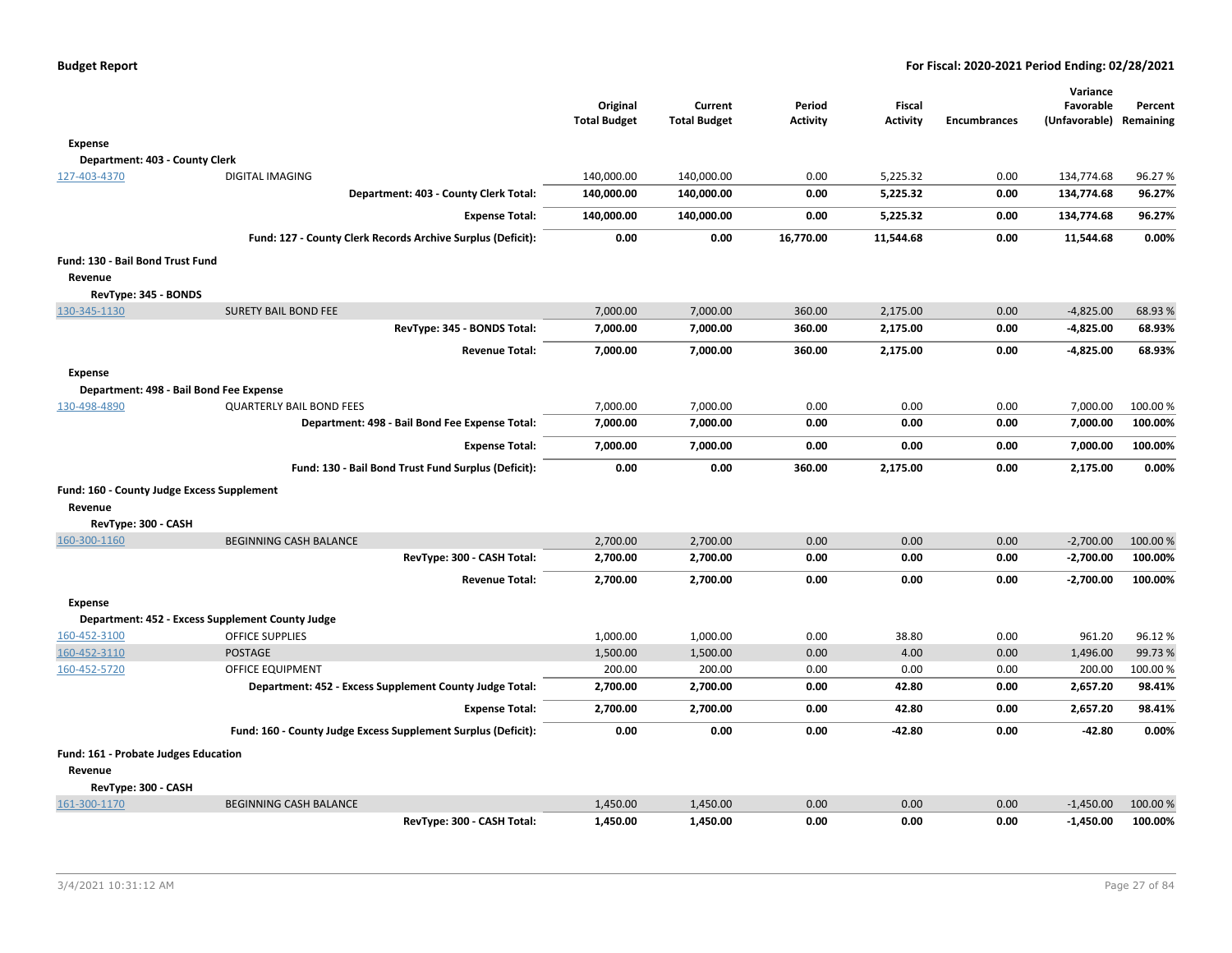| <b>Budget Report</b> |  |
|----------------------|--|
|----------------------|--|

|                                                      |                                                                  | Original            | Current             | Period          | <b>Fiscal</b>   |                     | Variance<br>Favorable | Percent   |
|------------------------------------------------------|------------------------------------------------------------------|---------------------|---------------------|-----------------|-----------------|---------------------|-----------------------|-----------|
|                                                      |                                                                  | <b>Total Budget</b> | <b>Total Budget</b> | <b>Activity</b> | <b>Activity</b> | <b>Encumbrances</b> | (Unfavorable)         | Remaining |
| RevType: 340 - FEES OF OFFICE                        |                                                                  |                     |                     |                 |                 |                     |                       |           |
| 161-340-1310                                         | PROBATE JUDGES EDUCATION                                         | 150.00              | 150.00              | 145.00          | 145.00          | 0.00                | $-5.00$               | 3.33 %    |
|                                                      | RevType: 340 - FEES OF OFFICE Total:                             | 150.00              | 150.00              | 145.00          | 145.00          | 0.00                | $-5.00$               | 3.33%     |
|                                                      | <b>Revenue Total:</b>                                            | 1,600.00            | 1,600.00            | 145.00          | 145.00          | 0.00                | $-1,455.00$           | 90.94%    |
| Expense                                              |                                                                  |                     |                     |                 |                 |                     |                       |           |
| Department: 412 - Probate Judges Expense             |                                                                  |                     |                     |                 |                 |                     |                       |           |
| 161-412-4270                                         | <b>OUT OF COUNTY TRAVEL</b>                                      | 1,600.00            | 1,600.00            | 0.00            | 0.00            | 0.00                | 1,600.00              | 100.00%   |
|                                                      | Department: 412 - Probate Judges Expense Total:                  | 1,600.00            | 1,600.00            | 0.00            | 0.00            | 0.00                | 1,600.00              | 100.00%   |
|                                                      | <b>Expense Total:</b>                                            | 1,600.00            | 1,600.00            | 0.00            | 0.00            | 0.00                | 1,600.00              | 100.00%   |
|                                                      | Fund: 161 - Probate Judges Education Surplus (Deficit):          | 0.00                | 0.00                | 145.00          | 145.00          | 0.00                | 145.00                | 0.00%     |
| <b>Fund: 190 - District Clerk Records Management</b> |                                                                  |                     |                     |                 |                 |                     |                       |           |
| Revenue                                              |                                                                  |                     |                     |                 |                 |                     |                       |           |
| RevType: 300 - CASH                                  |                                                                  |                     |                     |                 |                 |                     |                       |           |
| 190-300-1190                                         | BEGINNING CASH BALANCE                                           | 7,088.49            | 7,088.49            | 0.00            | 0.00            | 0.00                | $-7,088.49$           | 100.00 %  |
|                                                      | RevType: 300 - CASH Total:                                       | 7,088.49            | 7,088.49            | 0.00            | 0.00            | 0.00                | $-7,088.49$           | 100.00%   |
| RevType: 360 - INTEREST EARNINGS                     |                                                                  |                     |                     |                 |                 |                     |                       |           |
| 190-360-1000                                         | <b>INTEREST EARNINGS</b>                                         | 15.00               | 15.00               | 0.00            | 0.00            | 0.00                | $-15.00$              | 100.00%   |
|                                                      | RevType: 360 - INTEREST EARNINGS Total:                          | 15.00               | 15.00               | 0.00            | 0.00            | 0.00                | $-15.00$              | 100.00%   |
| RevType: 370 - MISCELLANEOUS                         |                                                                  |                     |                     |                 |                 |                     |                       |           |
| 190-370-1360                                         | DST.CLK.PRES.REC.FEE                                             | 2,500.00            | 2,500.00            | 0.00            | 226.56          | 0.00                | $-2,273.44$           | 90.94 %   |
|                                                      | RevType: 370 - MISCELLANEOUS Total:                              | 2,500.00            | 2,500.00            | 0.00            | 226.56          | 0.00                | $-2,273.44$           | 90.94%    |
|                                                      | <b>Revenue Total:</b>                                            | 9,603.49            | 9,603.49            | 0.00            | 226.56          | 0.00                | $-9,376.93$           | 97.64%    |
| <b>Expense</b>                                       |                                                                  |                     |                     |                 |                 |                     |                       |           |
| Department: 450 - District Clerk                     |                                                                  |                     |                     |                 |                 |                     |                       |           |
| 190-450-1070                                         | <b>SALARY PART-TIME</b>                                          | 6,111.56            | 6,111.56            | 470.12          | 2,585.66        | 0.00                | 3,525.90              | 57.69%    |
| 190-450-2010                                         | SOCIAL SECURITY TAXES                                            | 352.42              | 352.42              | 28.74           | 71.85           | 0.00                | 280.57                | 79.61%    |
| 190-450-2020                                         | <b>GROUP HEALTH INSURANCE</b>                                    | 2,400.00            | 2,400.00            | 179.72          | 898.60          | 0.00                | 1,501.40              | 62.56%    |
| 190-450-2030                                         | RETIREMENT                                                       | 654.51              | 654.51              | 55.76           | 305.49          | 0.00                | 349.02                | 53.33 %   |
| 190-450-2050                                         | <b>MEDICARE TAX</b>                                              | 85.00               | 85.00               | 6.72            | 123.17          | 0.00                | $-38.17$              | $-44.91%$ |
| 190-450-3100                                         | <b>OFFICE SUPPLIES</b>                                           | 0.00                | 0.00                | 140.85          | 140.85          | 0.00                | $-140.85$             | 0.00%     |
|                                                      | Department: 450 - District Clerk Total:                          | 9,603.49            | 9,603.49            | 881.91          | 4,125.62        | 0.00                | 5,477.87              | 57.04%    |
|                                                      | <b>Expense Total:</b>                                            | 9,603.49            | 9,603.49            | 881.91          | 4,125.62        | 0.00                | 5,477.87              | 57.04%    |
|                                                      | Fund: 190 - District Clerk Records Management Surplus (Deficit): | 0.00                | 0.00                | -881.91         | $-3,899.06$     | 0.00                | $-3,899.06$           | 0.00%     |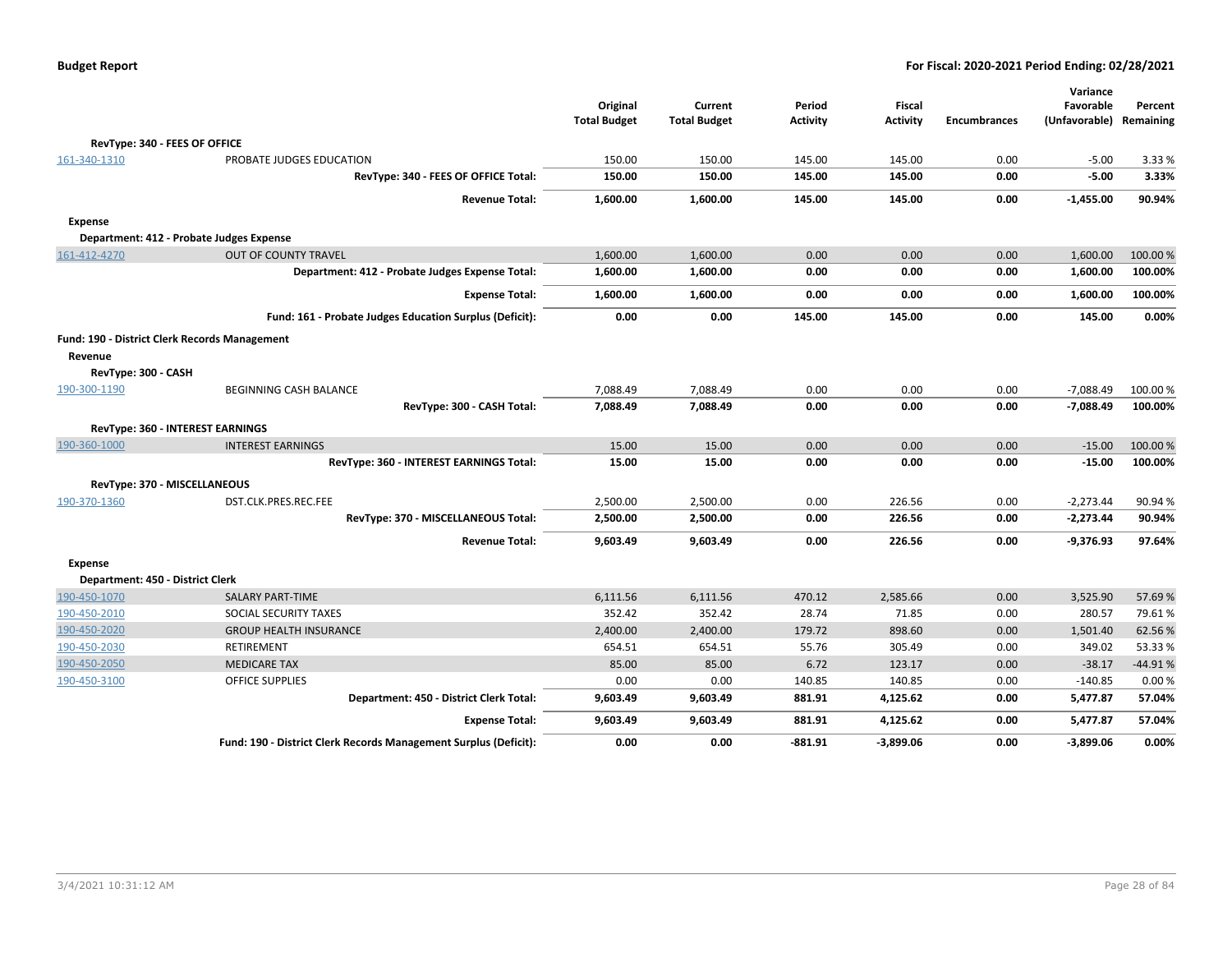|                                                  |                                                                          | Original<br><b>Total Budget</b> | Current<br><b>Total Budget</b> | Period<br><b>Activity</b> | Fiscal<br><b>Activity</b> | <b>Encumbrances</b> | Variance<br>Favorable<br>(Unfavorable) Remaining | Percent  |
|--------------------------------------------------|--------------------------------------------------------------------------|---------------------------------|--------------------------------|---------------------------|---------------------------|---------------------|--------------------------------------------------|----------|
|                                                  | <b>Fund: 191 - District Court Records Archive</b>                        |                                 |                                |                           |                           |                     |                                                  |          |
| Revenue                                          |                                                                          |                                 |                                |                           |                           |                     |                                                  |          |
| RevType: 300 - CASH                              |                                                                          |                                 |                                |                           |                           |                     |                                                  |          |
| 191-300-1340                                     | <b>BEGINNING CASH BALANCE</b>                                            | 25,000.00                       | 25,000.00                      | 0.00                      | 0.00                      | 0.00                | $-25,000.00$                                     | 100.00 % |
|                                                  | RevType: 300 - CASH Total:                                               | 25,000.00                       | 25,000.00                      | 0.00                      | 0.00                      | 0.00                | $-25,000.00$                                     | 100.00%  |
|                                                  | RevType: 370 - MISCELLANEOUS                                             |                                 |                                |                           |                           |                     |                                                  |          |
| 191-370-4500                                     | DISTRICT CT.RECORDS ARCHIVE FEE                                          | 4,000.00                        | 4,000.00                       | 0.00                      | 330.18                    | 0.00                | $-3,669.82$                                      | 91.75%   |
|                                                  | RevType: 370 - MISCELLANEOUS Total:                                      | 4,000.00                        | 4,000.00                       | 0.00                      | 330.18                    | 0.00                | $-3,669.82$                                      | 91.75%   |
|                                                  | <b>Revenue Total:</b>                                                    | 29,000.00                       | 29,000.00                      | 0.00                      | 330.18                    | 0.00                | -28,669.82                                       | 98.86%   |
|                                                  |                                                                          |                                 |                                |                           |                           |                     |                                                  |          |
| Expense                                          |                                                                          |                                 |                                |                           |                           |                     |                                                  |          |
| Department: 450 - District Clerk<br>191-450-5720 | <b>OFFICE EQUIPMENT</b>                                                  | 29,000.00                       | 29,000.00                      | 0.00                      | 6,436.85                  | 0.00                | 22,563.15                                        | 77.80%   |
|                                                  | Department: 450 - District Clerk Total:                                  | 29,000.00                       | 29,000.00                      | 0.00                      | 6,436.85                  | 0.00                | 22,563.15                                        | 77.80%   |
|                                                  |                                                                          |                                 |                                |                           |                           |                     |                                                  |          |
|                                                  | <b>Expense Total:</b>                                                    | 29,000.00                       | 29,000.00                      | 0.00                      | 6,436.85                  | 0.00                | 22,563.15                                        | 77.80%   |
|                                                  | Fund: 191 - District Court Records Archive Surplus (Deficit):            | 0.00                            | 0.00                           | 0.00                      | $-6,106.67$               | 0.00                | $-6,106.67$                                      | 0.00%    |
| Revenue                                          | Fund: 192 - District Clerk Co.& Dist.Court Technology                    |                                 |                                |                           |                           |                     |                                                  |          |
| RevType: 300 - CASH                              |                                                                          |                                 |                                |                           |                           |                     |                                                  |          |
| 192-300-1610                                     | BEGINNING CASH BALANCE                                                   | 3,000.00                        | 3,000.00                       | 0.00                      | 0.00                      | 0.00                | $-3,000.00$                                      | 100.00 % |
|                                                  | RevType: 300 - CASH Total:                                               | 3,000.00                        | 3,000.00                       | 0.00                      | 0.00                      | 0.00                | $-3,000.00$                                      | 100.00%  |
|                                                  | RevType: 370 - MISCELLANEOUS                                             |                                 |                                |                           |                           |                     |                                                  |          |
| 192-370-4400                                     | DST.CLK.CO.&DST.CT.TECHNOLOGY FEE                                        | 0.00                            | 0.00                           | 0.00                      | 48.67                     | 0.00                | 48.67                                            | 0.00%    |
|                                                  | RevType: 370 - MISCELLANEOUS Total:                                      | 0.00                            | 0.00                           | 0.00                      | 48.67                     | 0.00                | 48.67                                            | 0.00%    |
|                                                  | <b>Revenue Total:</b>                                                    | 3,000.00                        | 3,000.00                       | 0.00                      | 48.67                     | 0.00                | $-2,951.33$                                      | 98.38%   |
| <b>Expense</b>                                   |                                                                          |                                 |                                |                           |                           |                     |                                                  |          |
|                                                  | Department: 440 - Technology Equipment                                   |                                 |                                |                           |                           |                     |                                                  |          |
| 192-440-5720                                     | OFFICE EQUIPMENT                                                         | 3,000.00                        | 3,000.00                       | 0.00                      | 0.00                      | 0.00                | 3,000.00                                         | 100.00 % |
|                                                  | Department: 440 - Technology Equipment Total:                            | 3,000.00                        | 3,000.00                       | 0.00                      | 0.00                      | 0.00                | 3,000.00                                         | 100.00%  |
|                                                  | <b>Expense Total:</b>                                                    | 3,000.00                        | 3,000.00                       | 0.00                      | 0.00                      | 0.00                | 3,000.00                                         | 100.00%  |
|                                                  | Fund: 192 - District Clerk Co.& Dist.Court Technology Surplus (Deficit): | 0.00                            | 0.00                           | 0.00                      | 48.67                     | 0.00                | 48.67                                            | 0.00%    |
|                                                  | <b>Fund: 193 - District Clerk Court Records Preservation</b>             |                                 |                                |                           |                           |                     |                                                  |          |
| Revenue                                          |                                                                          |                                 |                                |                           |                           |                     |                                                  |          |
| RevType: 300 - CASH                              |                                                                          |                                 |                                |                           |                           |                     |                                                  |          |
| 193-300-1620                                     | <b>BEGINNING CASH BALANCE</b>                                            | 35,000.00                       | 35,000.00                      | 0.00                      | 0.00                      | 0.00                | $-35,000.00$                                     | 100.00%  |
|                                                  | RevTvpe: 300 - CASH Total:                                               | 35.000.00                       | 35.000.00                      | 0.00                      | 0.00                      | 0.00                | $-35,000.00$                                     | 100.00%  |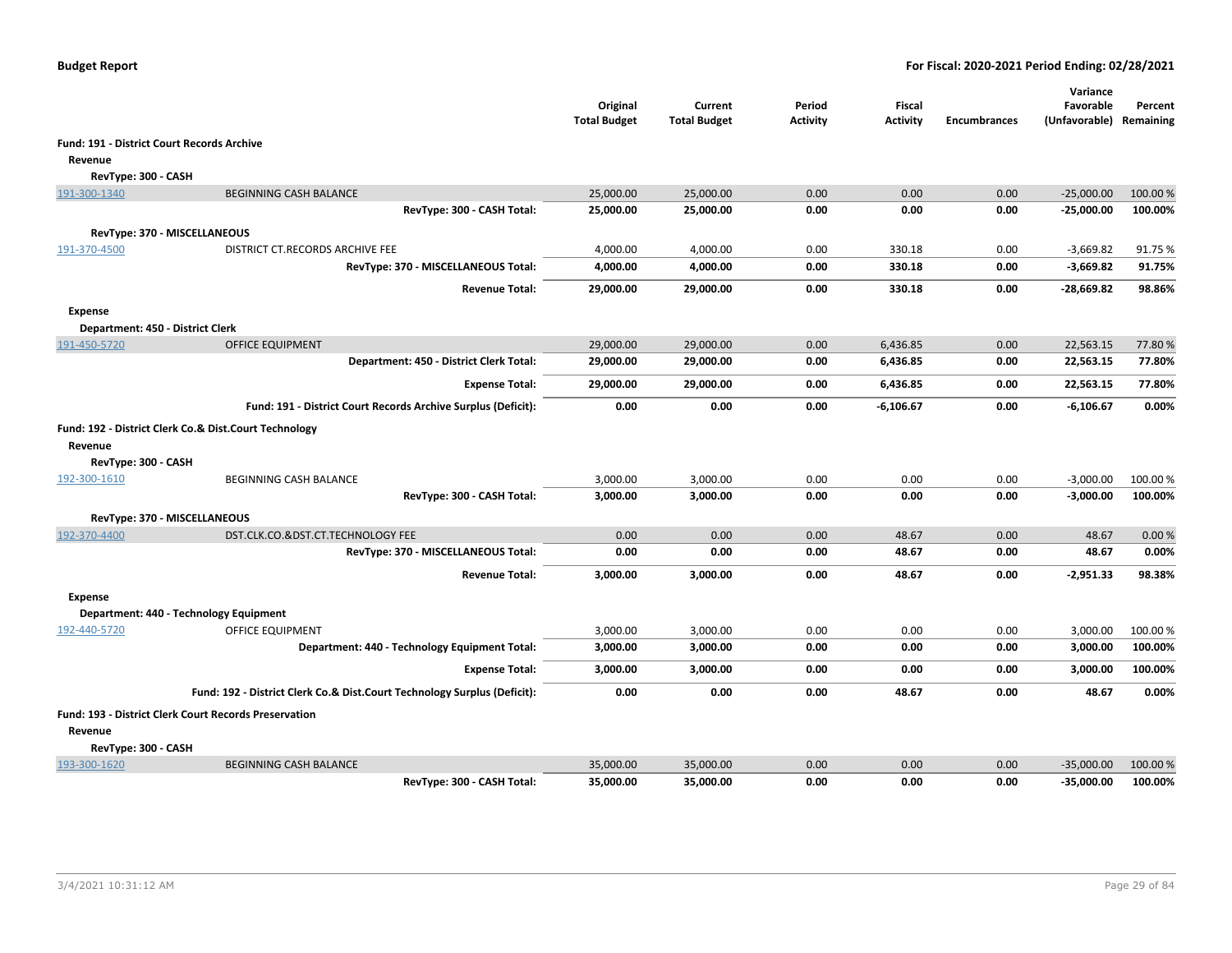| <b>Budget Report</b> |  |
|----------------------|--|
|----------------------|--|

|                                                      |                                |                                                                          |                     | Original  | Current             | Period          | <b>Fiscal</b>   |                     | Variance<br>Favorable | Percent   |
|------------------------------------------------------|--------------------------------|--------------------------------------------------------------------------|---------------------|-----------|---------------------|-----------------|-----------------|---------------------|-----------------------|-----------|
|                                                      |                                |                                                                          | <b>Total Budget</b> |           | <b>Total Budget</b> | <b>Activity</b> | <b>Activity</b> | <b>Encumbrances</b> | (Unfavorable)         | Remaining |
| RevType: 370 - MISCELLANEOUS                         |                                |                                                                          |                     |           |                     |                 |                 |                     |                       |           |
| 193-370-1330                                         |                                | DIST.CLK.COURT RECORDS PRESERVATION                                      |                     | 0.00      | 0.00                | 0.00            | 270.35          | 0.00                | 270.35                | 0.00%     |
|                                                      |                                | RevType: 370 - MISCELLANEOUS Total:                                      |                     | 0.00      | 0.00                | 0.00            | 270.35          | 0.00                | 270.35                | 0.00%     |
|                                                      |                                | <b>Revenue Total:</b>                                                    |                     | 35,000.00 | 35,000.00           | 0.00            | 270.35          | 0.00                | $-34,729.65$          | 99.23%    |
| <b>Expense</b>                                       |                                |                                                                          |                     |           |                     |                 |                 |                     |                       |           |
| Department: 545 - District Clerk Records Pres.Equip. |                                |                                                                          |                     |           |                     |                 |                 |                     |                       |           |
| 193-545-5720                                         | <b>OFFICE EQUIPMENT</b>        |                                                                          |                     | 35,000.00 | 35,000.00           | 0.00            | 0.00            | 0.00                | 35,000.00             | 100.00%   |
|                                                      |                                | Department: 545 - District Clerk Records Pres. Equip. Total:             |                     | 35,000.00 | 35,000.00           | 0.00            | 0.00            | 0.00                | 35,000.00             | 100.00%   |
|                                                      |                                | <b>Expense Total:</b>                                                    |                     | 35,000.00 | 35,000.00           | 0.00            | 0.00            | 0.00                | 35,000.00             | 100.00%   |
|                                                      |                                | Fund: 193 - District Clerk Court Records Preservation Surplus (Deficit): |                     | 0.00      | 0.00                | 0.00            | 270.35          | 0.00                | 270.35                | 0.00%     |
| Fund: 200 - County Offices Records Mangement         |                                |                                                                          |                     |           |                     |                 |                 |                     |                       |           |
| Revenue                                              |                                |                                                                          |                     |           |                     |                 |                 |                     |                       |           |
| RevType: 300 - CASH                                  |                                |                                                                          |                     |           |                     |                 |                 |                     |                       |           |
| 200-300-1200                                         | BEGINNING CASH BALANCE         |                                                                          |                     | 6,737.24  | 6,737.24            | 0.00            | 0.00            | 0.00                | $-6,737.24$           | 100.00 %  |
|                                                      |                                | RevType: 300 - CASH Total:                                               |                     | 6,737.24  | 6,737.24            | 0.00            | 0.00            | 0.00                | $-6,737.24$           | 100.00%   |
| RevType: 360 - INTEREST EARNINGS                     |                                |                                                                          |                     |           |                     |                 |                 |                     |                       |           |
| 200-360-1000                                         | <b>INTEREST EARNINGS</b>       |                                                                          |                     | 50.00     | 50.00               | 0.00            | 0.00            | 0.00                | $-50.00$              | 100.00 %  |
|                                                      |                                | RevType: 360 - INTEREST EARNINGS Total:                                  |                     | 50.00     | 50.00               | 0.00            | 0.00            | 0.00                | $-50.00$              | 100.00%   |
| RevType: 370 - MISCELLANEOUS                         |                                |                                                                          |                     |           |                     |                 |                 |                     |                       |           |
| 200-370-1350                                         | <b>CO.OFFICE REC.MNGMT.FEE</b> |                                                                          |                     | 15,000.00 | 15,000.00           | 8,544.56        | 8,950.79        | 0.00                | $-6,049.21$           | 40.33%    |
|                                                      |                                | RevType: 370 - MISCELLANEOUS Total:                                      |                     | 15,000.00 | 15,000.00           | 8,544.56        | 8,950.79        | 0.00                | $-6,049.21$           | 40.33%    |
|                                                      |                                | <b>Revenue Total:</b>                                                    |                     | 21,787.24 | 21,787.24           | 8,544.56        | 8,950.79        | 0.00                | $-12,836.45$          | 58.92%    |
| Expense                                              |                                |                                                                          |                     |           |                     |                 |                 |                     |                       |           |
| Department: 449 - Co. Office Records Mgt.            |                                |                                                                          |                     |           |                     |                 |                 |                     |                       |           |
| 200-449-1070                                         | <b>SALARY PART-TIME</b>        |                                                                          |                     | 0.00      | 8,807.83            | 720.00          | 2,835.00        | 0.00                | 5,972.83              | 67.81%    |
| <b>Budget Adjustments</b>                            |                                |                                                                          |                     |           |                     |                 |                 |                     |                       |           |
| <b>Number</b>                                        | Date                           | <b>Description</b>                                                       | Adjustment          |           |                     |                 |                 |                     |                       |           |
| BA0000047                                            | 12/15/2020                     | Reclassify budget lines                                                  | 8,807.83            |           |                     |                 |                 |                     |                       |           |
| 200-449-2010                                         | SOCIAL SECURITY TAXES          |                                                                          |                     | 0.00      | 529.75              | 44.64           | 103.42          | 0.00                | 426.33                | 80.48%    |
| <b>Budget Adjustments</b>                            |                                |                                                                          |                     |           |                     |                 |                 |                     |                       |           |
| <b>Number</b>                                        | Date                           | <b>Description</b>                                                       | Adjustment          |           |                     |                 |                 |                     |                       |           |
| BA0000047                                            | 12/15/2020                     | Reclassify budget lines                                                  | 529.75              |           |                     |                 |                 |                     |                       |           |
| 200-449-2030                                         | <b>RETIREMENT</b>              |                                                                          |                     | 0.00      | 998.83              | 85.40           | 335.13          | 0.00                | 663.70                | 66.45 %   |
| <b>Budget Adjustments</b>                            |                                |                                                                          |                     |           |                     |                 |                 |                     |                       |           |
| <b>Number</b>                                        | Date                           | <b>Description</b>                                                       | Adjustment          |           |                     |                 |                 |                     |                       |           |
| BA0000047                                            | 12/15/2020                     | Reclassify budget lines                                                  | 998.83              |           |                     |                 |                 |                     |                       |           |
| 200-449-2040                                         | <b>WORKERS COMPENSATION</b>    |                                                                          |                     | 0.00      | 26.94               | 0.00            | 12.64           | 0.00                | 14.30                 | 53.08%    |
|                                                      |                                |                                                                          |                     |           |                     |                 |                 |                     |                       |           |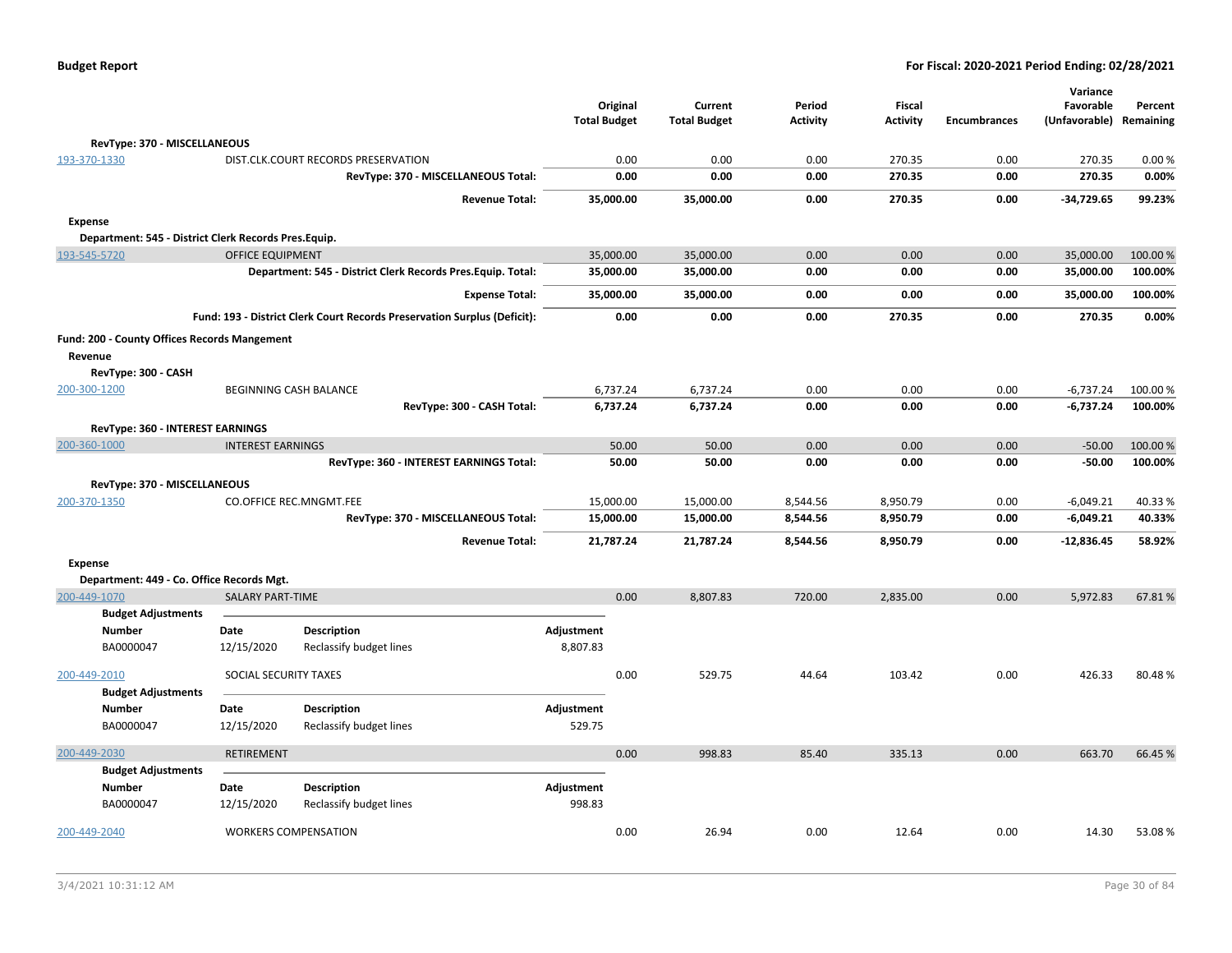|                                            |                           |                                                                 | Original<br><b>Total Budget</b> | Current<br><b>Total Budget</b> | Period<br><b>Activity</b> | <b>Fiscal</b><br><b>Activity</b> | <b>Encumbrances</b> | Variance<br>Favorable<br>(Unfavorable) Remaining | Percent  |
|--------------------------------------------|---------------------------|-----------------------------------------------------------------|---------------------------------|--------------------------------|---------------------------|----------------------------------|---------------------|--------------------------------------------------|----------|
| <b>Budget Adjustments</b><br><b>Number</b> | Date                      | <b>Description</b>                                              | Adjustment                      |                                |                           |                                  |                     |                                                  |          |
| BA0000047                                  | 12/15/2020                | Reclassify budget lines                                         | 26.94                           |                                |                           |                                  |                     |                                                  |          |
|                                            |                           |                                                                 |                                 |                                |                           |                                  |                     |                                                  |          |
| 200-449-2050                               | <b>MEDICARE TAX</b>       |                                                                 | 0.00                            | 123.89                         | 10.44                     | 113.47                           | 0.00                | 10.42                                            | 8.41%    |
| <b>Budget Adjustments</b>                  |                           |                                                                 |                                 |                                |                           |                                  |                     |                                                  |          |
| <b>Number</b>                              | Date                      | <b>Description</b>                                              | Adjustment                      |                                |                           |                                  |                     |                                                  |          |
| BA0000047                                  | 12/15/2020                | Reclassify budget lines                                         | 123.89                          |                                |                           |                                  |                     |                                                  |          |
| 200-449-3500                               | RECORDS DISPOSAL          |                                                                 | 5,000.00                        | 5,000.00                       | 219.56                    | 962.65                           | 0.00                | 4,037.35                                         | 80.75%   |
| 200-449-4530                               | <b>COMPUTER SOFTWARE</b>  |                                                                 | 4,150.00                        | 4,150.00                       | 0.00                      | 0.00                             | 0.00                | 4,150.00                                         | 100.00%  |
| 200-449-5740                               | <b>TECHNOLOGY</b>         |                                                                 | 1,150.00                        | 1,150.00                       | 0.00                      | 0.00                             | 0.00                | 1,150.00                                         | 100.00%  |
|                                            |                           | Department: 449 - Co. Office Records Mgt. Total:                | 10,300.00                       | 20,787.24                      | 1,080.04                  | 4,362.31                         | 0.00                | 16,424.93                                        | 79.01%   |
| Department: 999 - Undesignated Conversion  |                           |                                                                 |                                 |                                |                           |                                  |                     |                                                  |          |
| 200-999-9999                               |                           | UNDESIGNATED CONVERSION                                         | 11,487.24                       | 1,000.00                       | 0.00                      | 0.00                             | 0.00                | 1,000.00                                         | 100.00%  |
| <b>Budget Adjustments</b>                  |                           |                                                                 |                                 |                                |                           |                                  |                     |                                                  |          |
| <b>Number</b>                              | Date                      | <b>Description</b>                                              | Adjustment                      |                                |                           |                                  |                     |                                                  |          |
| BA0000047                                  | 12/15/2020                | Reclassify budget lines                                         | $-8,807.83$                     |                                |                           |                                  |                     |                                                  |          |
| BA0000047                                  | 12/15/2020                | Reclassify budget lines                                         | $-529.75$                       |                                |                           |                                  |                     |                                                  |          |
| BA0000047                                  | 12/15/2020                | Reclassify budget lines                                         | -998.83                         |                                |                           |                                  |                     |                                                  |          |
| BA0000047                                  | 12/15/2020                | Reclassify budget lines                                         | $-26.94$                        |                                |                           |                                  |                     |                                                  |          |
| BA0000047                                  | 12/15/2020                | Reclassify budget lines                                         | $-123.89$                       |                                |                           |                                  |                     |                                                  |          |
|                                            |                           | Department: 999 - Undesignated Conversion Total:                | 11,487.24                       | 1,000.00                       | 0.00                      | 0.00                             | 0.00                | 1,000.00                                         | 100.00%  |
|                                            |                           | <b>Expense Total:</b>                                           | 21,787.24                       | 21,787.24                      | 1,080.04                  | 4,362.31                         | 0.00                | 17,424.93                                        | 79.98%   |
|                                            |                           | Fund: 200 - County Offices Records Mangement Surplus (Deficit): | 0.00                            | 0.00                           | 7,464.52                  | 4,588.48                         | 0.00                | 4,588.48                                         | 0.00%    |
| Fund: 210 - Road & Bridge #1<br>Revenue    |                           |                                                                 |                                 |                                |                           |                                  |                     |                                                  |          |
| RevType: 300 - CASH                        |                           |                                                                 |                                 |                                |                           |                                  |                     |                                                  |          |
| 210-300-1210                               |                           | BEGINNING CASH BALANCE                                          | 66,657.62                       | 66,657.62                      | 0.00                      | 0.00                             | 0.00                | $-66,657.62$                                     | 100.00 % |
|                                            |                           | RevType: 300 - CASH Total:                                      | 66,657.62                       | 66,657.62                      | 0.00                      | 0.00                             | 0.00                | $-66,657.62$                                     | 100.00%  |
| RevType: 310 - PROPERTY TAXES              |                           |                                                                 |                                 |                                |                           |                                  |                     |                                                  |          |
| 210-310-1100                               | <b>CURRENT TAXES</b>      |                                                                 | 547,378.68                      | 547,378.68                     | 146,943.85                | 499,655.13                       | 0.00                | $-47,723.55$                                     | 8.72%    |
| 210-310-1200                               | <b>DELINQUENT TAXES</b>   |                                                                 | 10,000.00                       | 10,000.00                      | 2,914.75                  | 9,296.86                         | 0.00                | $-703.14$                                        | 7.03 %   |
|                                            |                           | RevType: 310 - PROPERTY TAXES Total:                            | 557,378.68                      | 557,378.68                     | 149,858.60                | 508,951.99                       | 0.00                | -48,426.69                                       | 8.69%    |
| RevType: 318 - OTHER TAXES                 |                           |                                                                 |                                 |                                |                           |                                  |                     |                                                  |          |
| 210-318-1200                               |                           | PAY N LIEU TAX/GRASSLAND                                        | 1,500.00                        | 1,500.00                       | 0.00                      | 0.00                             | 0.00                | $-1,500.00$                                      | 100.00%  |
| 210-318-1210                               |                           | PAY N LIEU TAX/UPPER TRINITY                                    | 517.67                          | 517.67                         | 0.00                      | 548.84                           | 0.00                | 31.17                                            | 106.02%  |
| 210-318-1600                               | <b>SALES TAX REVENUES</b> |                                                                 | 50,000.00                       | 50,000.00                      | 8,689.87                  | 31,673.05                        | 0.00                | $-18,326.95$                                     | 36.65%   |
|                                            |                           | RevType: 318 - OTHER TAXES Total:                               | 52,017.67                       | 52,017.67                      | 8,689.87                  | 32,221.89                        | 0.00                | $-19,795.78$                                     | 38.06%   |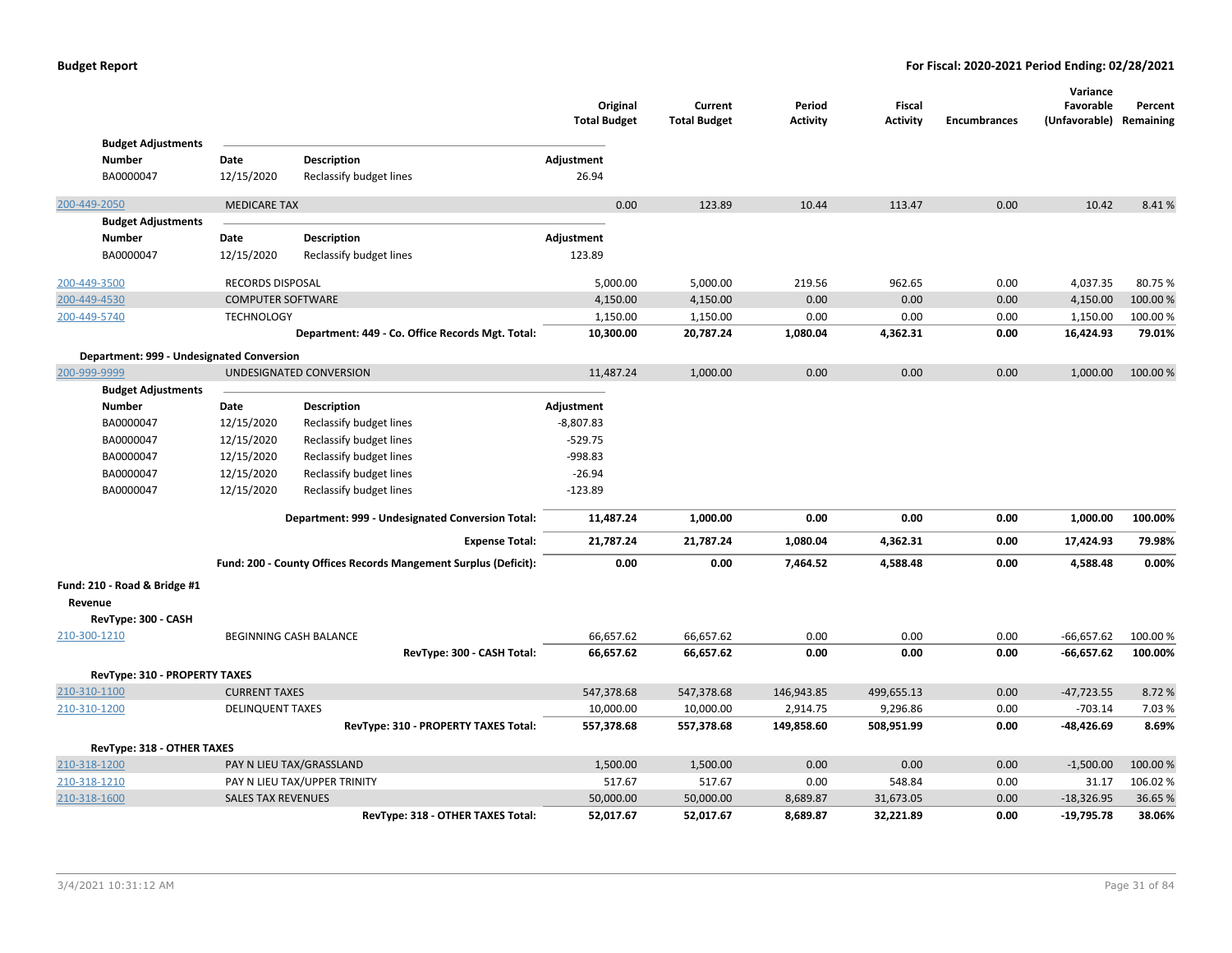|                                   |                                                        | Original<br><b>Total Budget</b> | Current<br><b>Total Budget</b> | Period<br><b>Activity</b> | Fiscal<br><b>Activity</b> | <b>Encumbrances</b> | Variance<br>Favorable<br>(Unfavorable) Remaining | Percent           |
|-----------------------------------|--------------------------------------------------------|---------------------------------|--------------------------------|---------------------------|---------------------------|---------------------|--------------------------------------------------|-------------------|
|                                   | RevType: 321 - FEES OF TAX COLLECTOR                   |                                 |                                |                           |                           |                     |                                                  |                   |
| 210-321-2000                      | CAR REGISTRATION/SALES TAX                             | 75,000.00                       | 75,000.00                      | 18,913.53                 | 52,770.10                 | 0.00                | $-22,229.90$                                     | 29.64%            |
| 210-321-3000                      | <b>COUNTY'S ADDITIONAL \$10</b>                        | 65,000.00                       | 65,000.00                      | 3,784.57                  | 23,284.18                 | 0.00                | $-41,715.82$                                     | 64.18%            |
|                                   | RevType: 321 - FEES OF TAX COLLECTOR Total:            | 140,000.00                      | 140,000.00                     | 22,698.10                 | 76,054.28                 | 0.00                | $-63,945.72$                                     | 45.68%            |
| RevType: 350 - FINES              |                                                        |                                 |                                |                           |                           |                     |                                                  |                   |
| 210-350-4030                      | <b>COUNTY CLERK FINES</b>                              | 7,000.00                        | 7,000.00                       | 904.22                    | 904.22                    | 0.00                | $-6,095.78$                                      | 87.08%            |
| 210-350-4500                      | <b>DISTRICT CLERK FINES</b>                            | 8,000.00                        | 8,000.00                       | 0.00                      | 1,194.41                  | 0.00                | $-6,805.59$                                      | 85.07%            |
| 210-350-4550                      | J. P. #1 FINES                                         | 5,000.00                        | 5,000.00                       | 1,759.14                  | 1,759.14                  | 0.00                | $-3,240.86$                                      | 64.82%            |
| 210-350-4560                      | J. P. #2 FINES                                         | 2,500.00                        | 2,500.00                       | 1,169.82                  | 1,169.82                  | 0.00                | $-1,330.18$                                      | 53.21%            |
| 210-350-4570                      | J. P. #3 FINES                                         | 2,000.00                        | 2,000.00                       | 922.05                    | 922.05                    | 0.00                | $-1,077.95$                                      | 53.90%            |
|                                   | RevType: 350 - FINES Total:                            | 24,500.00                       | 24,500.00                      | 4,755.23                  | 5,949.64                  | 0.00                | $-18,550.36$                                     | 75.72%            |
|                                   | RevType: 360 - INTEREST EARNINGS                       |                                 |                                |                           |                           |                     |                                                  |                   |
| 210-360-1000                      | <b>INTEREST EARNINGS</b>                               | 500.00                          | 500.00                         | 0.00                      | 2.10                      | 0.00                | $-497.90$                                        | 99.58%            |
|                                   | RevType: 360 - INTEREST EARNINGS Total:                | 500.00                          | 500.00                         | 0.00                      | 2.10                      | 0.00                | $-497.90$                                        | 99.58%            |
|                                   | RevType: 364 - SALE OF ASSETS LAND/BUILDING            |                                 |                                |                           |                           |                     |                                                  |                   |
| 210-364-1630                      | SALE OF EQUIPMENT                                      | 1,000.00                        | 1,000.00                       | 0.00                      | 0.00                      | 0.00                | $-1,000.00$                                      | 100.00%           |
|                                   | RevType: 364 - SALE OF ASSETS LAND/BUILDING Total:     | 1,000.00                        | 1,000.00                       | 0.00                      | 0.00                      | 0.00                | $-1,000.00$                                      | 100.00%           |
|                                   |                                                        |                                 |                                |                           |                           |                     |                                                  |                   |
| RevType: 370 - MISCELLANEOUS      |                                                        |                                 |                                |                           |                           |                     |                                                  |                   |
| 210-370-1200<br>210-370-1250      | STATE LATERAL ROAD                                     | 8,500.00                        | 8,500.00                       | 0.00                      | 8,432.71                  | 0.00<br>0.00        | $-67.29$                                         | 0.79%             |
|                                   | <b>TDT WEIGHT FEES</b><br>REFUNDS & MISCELLANEOUS      | 23,000.00<br>500.00             | 23,000.00<br>500.00            | 0.00<br>0.00              | 10,325.17<br>60.00        | 0.00                | $-12,674.83$<br>$-440.00$                        | 55.11%<br>88.00%  |
| 210-370-1300                      | <b>CULVERT PERMITTING PROCESS</b>                      | 0.00                            | 0.00                           | 20.00                     | 160.00                    | 0.00                | 160.00                                           | 0.00%             |
| 210-370-1420<br>210-370-1450      | REIMBURSEMENT OF MATERIALS                             | 2,000.00                        | 2,000.00                       | 600.00                    | 7,923.00                  | 0.00                | 5,923.00                                         | 396.15%           |
|                                   | RevType: 370 - MISCELLANEOUS Total:                    | 34,000.00                       | 34,000.00                      | 620.00                    | 26,900.88                 | 0.00                | $-7,099.12$                                      | 20.88%            |
|                                   |                                                        |                                 |                                |                           |                           |                     |                                                  |                   |
|                                   | <b>Revenue Total:</b>                                  | 876,053.97                      | 876,053.97                     | 186,621.80                | 650,080.78                | 0.00                | -225,973.19                                      | 25.79%            |
| <b>Expense</b>                    |                                                        |                                 |                                |                           |                           |                     |                                                  |                   |
| Department: 621 - Road & Bridge 1 |                                                        |                                 |                                |                           |                           |                     |                                                  |                   |
| 210-621-1010                      | SALARY ELECTED OFFICIAL                                | 63,240.97                       | 63,240.97                      | 4,864.70                  | 26,755.85                 | 0.00                | 36,485.12                                        | 57.69%            |
| 210-621-1030                      | <b>SALARY FOREMAN</b>                                  | 32,485.18                       | 32,485.18                      | 2,498.86                  | 13,743.73                 | 0.00                | 18,741.45                                        | 57.69%            |
| 210-621-1060                      | SALARY PRECINCT EMPLOYEES                              | 218,411.26                      | 218,411.26                     | 10,682.66                 | 66,135.55                 | 0.00                | 152,275.71                                       | 69.72%            |
| 210-621-2010                      | SOCIAL SECURITY TAXES                                  | 19,476.52                       | 19,476.52                      | 1,082.34                  | 2,868.78                  | 0.00                | 16,607.74                                        | 85.27%            |
| 210-621-2020                      | <b>GROUP HEALTH INSURANCE</b>                          | 97,653.12                       | 97,653.12                      | 5,568.99                  | 29,879.39                 | 0.00                | 67,773.73                                        | 69.40%            |
| 210-621-2030                      | RETIREMENT                                             | 37,193.87                       | 37,193.87                      | 2,140.29                  | 12,598.68                 | 0.00                | 24,595.19                                        | 66.13%            |
| 210-621-2040                      | <b>WORKERS COMPENSATION</b>                            | 7,905.10                        | 7,905.10                       | 0.00                      | 3,597.86                  | 0.00                | 4,307.24                                         | 54.49%            |
| 210-621-2050                      | <b>MEDICARE TAX</b>                                    | 4,554.99                        | 4,554.99                       | 253.10                    | 5,064.49                  | 0.00                | $-509.50$                                        | $-11.19%$         |
| 210-621-3140                      | EMPLOYEE PHYSICALS/DOT TESTING<br><b>SHOP SUPPLIES</b> | 450.00<br>2,000.00              | 450.00<br>2,000.00             | 0.00<br>105.31            | 0.00<br>225.01            | 0.00<br>0.00        | 450.00<br>1,774.99                               | 100.00%<br>88.75% |
| 210-621-3400<br>210-621-3410      | R&B MAT. ROCK & GRAVEL                                 | 100,000.00                      | 100,000.00                     | 6,763.41                  | 37,535.36                 | 0.00                | 62,464.64                                        | 62.46%            |
| 210-621-3420                      | <b>R&amp;B MAT. CULVERTS</b>                           | 15,000.00                       | 15,000.00                      | 0.00                      | 483.60                    | 7,794.36            | 6,722.04                                         | 44.81%            |
| 210-621-3430                      | R&B MAT. HARDWARE & LUMBER                             | 2,000.00                        | 2,000.00                       | 194.61                    | 194.61                    | 0.00                | 1,805.39                                         | 90.27%            |
|                                   |                                                        |                                 |                                |                           |                           |                     |                                                  |                   |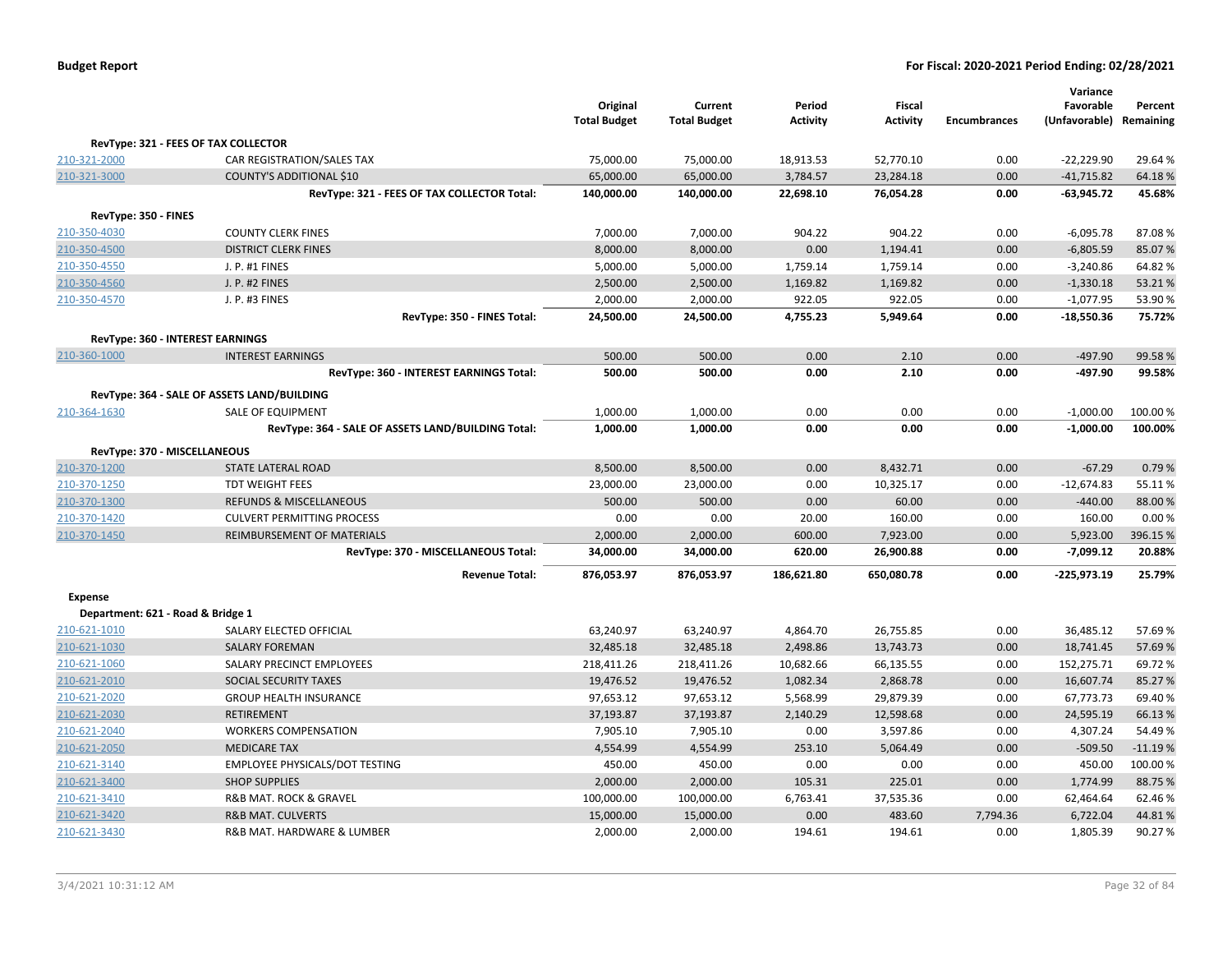|                                             |                                                    | Original<br><b>Total Budget</b> | Current<br><b>Total Budget</b> | Period<br><b>Activity</b> | <b>Fiscal</b><br><b>Activity</b> | <b>Encumbrances</b> | Variance<br>Favorable<br>(Unfavorable) Remaining | Percent  |
|---------------------------------------------|----------------------------------------------------|---------------------------------|--------------------------------|---------------------------|----------------------------------|---------------------|--------------------------------------------------|----------|
| 210-621-3440                                | R&B MAT. ASPHALT/RD OIL                            | 60.000.00                       | 60,000.00                      | 0.00                      | 35.013.10                        | 0.00                | 24,986.90                                        | 41.64%   |
| 210-621-4060                                | TAX APPRAISAL DISTRICT                             | 28,034.70                       | 28,034.70                      | 0.00                      | 0.00                             | 0.00                | 28,034.70                                        | 100.00%  |
| 210-621-4200                                | UTILITY TELEPHONE                                  | 270.00                          | 270.00                         | 0.00                      | 0.00                             | 0.00                | 270.00                                           | 100.00%  |
| 210-621-4210                                | <b>INTERNET</b>                                    | 1,100.00                        | 1,100.00                       | 56.90                     | 390.50                           | 0.00                | 709.50                                           | 64.50%   |
| 210-621-4270                                | OUT OF COUNTY TRAVEL/TRAINING                      | 1,435.58                        | 1,435.58                       | 0.00                      | 466.00                           | 0.00                | 969.58                                           | 67.54%   |
| 210-621-4300                                | <b>BIDS, NOTICES &amp; PERMITS</b>                 | 800.00                          | 800.00                         | 0.00                      | 0.00                             | 0.00                | 800.00                                           | 100.00%  |
| 210-621-4350                                | PRINTING                                           | 100.00                          | 100.00                         | 0.00                      | 51.88                            | 0.00                | 48.12                                            | 48.12%   |
| 210-621-4400                                | UTILITY ELECTRICITY                                | 1,600.00                        | 1,600.00                       | 0.00                      | 354.56                           | 0.00                | 1,245.44                                         | 77.84%   |
| 210-621-4420                                | <b>UTILITY WATER</b>                               | 250.00                          | 250.00                         | 17.59                     | 69.35                            | 0.00                | 180.65                                           | 72.26%   |
| 210-621-4430                                | <b>TRASH PICKUP</b>                                | 1,000.00                        | 1,000.00                       | 90.83                     | 363.32                           | 0.00                | 636.68                                           | 63.67%   |
| 210-621-4500                                | <b>R&amp;M BUILDING</b>                            | 300.00                          | 300.00                         | 0.00                      | 0.00                             | 0.00                | 300.00                                           | 100.00 % |
| 210-621-4570                                | R&M MACHINERY GAS & OIL                            | 41,000.00                       | 41,000.00                      | 0.00                      | 5,247.01                         | 0.00                | 35,752.99                                        | 87.20%   |
| 210-621-4580                                | <b>R&amp;M MACHINERY PARTS</b>                     | 22,500.00                       | 22,500.00                      | 3,043.11                  | 6,656.25                         | 0.00                | 15,843.75                                        | 70.42%   |
| 210-621-4590                                | R&M MACH. TIRES & TUBES                            | 20,000.00                       | 20,000.00                      | 112.00                    | 1,858.00                         | 597.18              | 17,544.82                                        | 87.72%   |
| 210-621-4800                                | <b>BOND</b>                                        | 0.00                            | 0.00                           | 0.00                      | 177.50                           | 0.00                | $-177.50$                                        | 0.00%    |
| 210-621-4810                                | <b>DUES</b>                                        | 335.00                          | 335.00                         | 0.00                      | 0.00                             | 0.00                | 335.00                                           | 100.00 % |
| 210-621-4820                                | <b>INSURANCE</b>                                   | 5,500.00                        | 5,500.00                       | 0.00                      | 2,984.30                         | 0.00                | 2,515.70                                         | 45.74%   |
| 210-621-4900                                | MISCELLANEOUS                                      | 1,000.00                        | 1,000.00                       | 0.00                      | 0.00                             | 0.00                | 1,000.00                                         | 100.00%  |
| 210-621-4910                                | SOIL & WATER CONSERVATION                          | 250.00                          | 250.00                         | 0.00                      | 0.00                             | 0.00                | 250.00                                           | 100.00 % |
| 210-621-4940                                | <b>FLOOD CONTROL SITE MAINTENANCE</b>              | 5,500.00                        | 5,500.00                       | 0.00                      | 0.00                             | 0.00                | 5,500.00                                         | 100.00%  |
| 210-621-4960                                | TCOG HAZARDOUS WASTEMATCH                          | 1,250.00                        | 1,250.00                       | 0.00                      | 0.00                             | 0.00                | 1,250.00                                         | 100.00 % |
| 210-621-5710                                | PURCHASE OF MACH./EQUIP                            | 67,500.00                       | 67,500.00                      | 0.00                      | 0.00                             | 0.00                | 67,500.00                                        | 100.00 % |
|                                             | Department: 621 - Road & Bridge 1 Total:           | 860,096.29                      | 860,096.29                     | 37,474.70                 | 252,714.68                       | 8,391.54            | 598,990.07                                       | 69.64%   |
| Department: 625 - Administrative Office R&B |                                                    |                                 |                                |                           |                                  |                     |                                                  |          |
| 210-625-1050                                | <b>SALARY SECRETARY</b>                            | 10,271.28                       | 10,271.28                      | 790.12                    | 4,345.68                         | 0.00                | 5.925.60                                         | 57.69%   |
| 210-625-2010                                | SOCIAL SECURITY TAXES                              | 636.82                          | 636.82                         | 33.82                     | 84.55                            | 0.00                | 552.27                                           | 86.72%   |
| 210-625-2020                                | <b>GROUP HEALTH INSURANCE</b>                      | 3,051.66                        | 3,051.66                       | 0.00                      | 1,017.53                         | 0.00                | 2,034.13                                         | 66.66%   |
| 210-625-2030                                | RETIREMENT                                         | 1,216.12                        | 1,216.12                       | 93.72                     | 513.53                           | 0.00                | 702.59                                           | 57.77%   |
| 210-625-2040                                | <b>WORKERS COMPENSATION</b>                        | 32.87                           | 32.87                          | 0.00                      | 14.74                            | 0.00                | 18.13                                            | 55.16%   |
| 210-625-2050                                | <b>MEDICARE TAX</b>                                | 148.93                          | 148.93                         | 7.92                      | 153.66                           | 0.00                | $-4.73$                                          | $-3.18%$ |
| 210-625-3100                                | <b>OFFICE SUPPLIES</b>                             | 100.00                          | 100.00                         | 0.00                      | 0.00                             | 0.00                | 100.00                                           | 100.00 % |
| 210-625-4530                                | <b>COMPUTER SOFTWARE</b>                           | 500.00                          | 500.00                         | 0.00                      | 0.00                             | 0.00                | 500.00                                           | 100.00%  |
|                                             | Department: 625 - Administrative Office R&B Total: | 15,957.68                       | 15,957.68                      | 925.58                    | 6,129.69                         | 0.00                | 9,827.99                                         | 61.59%   |
|                                             | <b>Expense Total:</b>                              | 876,053.97                      | 876,053.97                     | 38,400.28                 | 258,844.37                       | 8,391.54            | 608,818.06                                       | 69.50%   |
|                                             | Fund: 210 - Road & Bridge #1 Surplus (Deficit):    | 0.00                            | 0.00                           | 148,221.52                | 391,236.41                       | $-8,391.54$         | 382,844.87                                       | 0.00%    |
| Fund: 220 - Road & Bridge #2                |                                                    |                                 |                                |                           |                                  |                     |                                                  |          |
| Revenue                                     |                                                    |                                 |                                |                           |                                  |                     |                                                  |          |
| RevType: 300 - CASH                         |                                                    |                                 |                                |                           |                                  |                     |                                                  |          |
| 220-300-1220                                | <b>BEGINNING CASH BALANCE</b>                      | 150,609.92                      | 150,609.92                     | 0.00                      | 0.00                             | 0.00                | $-150,609.92$                                    | 100.00 % |
|                                             | RevType: 300 - CASH Total:                         | 150,609.92                      | 150,609.92                     | 0.00                      | 0.00                             | 0.00                | $-150.609.92$                                    | 100.00%  |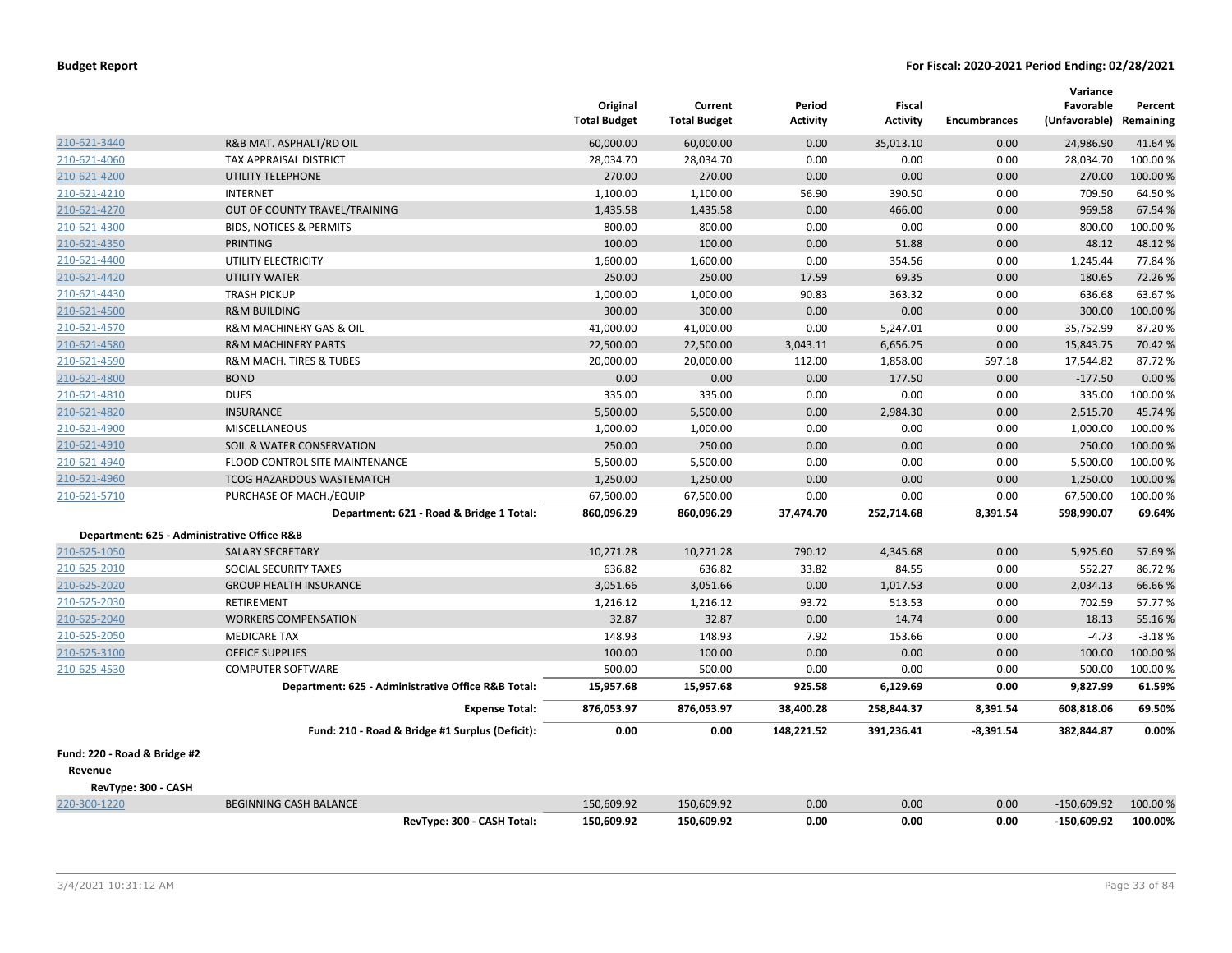|                      |                                                    | Original            | Current             | Period          | <b>Fiscal</b>   |                     | Variance<br>Favorable   |          |
|----------------------|----------------------------------------------------|---------------------|---------------------|-----------------|-----------------|---------------------|-------------------------|----------|
|                      |                                                    | <b>Total Budget</b> | <b>Total Budget</b> | <b>Activity</b> | <b>Activity</b> | <b>Encumbrances</b> | (Unfavorable) Remaining | Percent  |
|                      | RevType: 310 - PROPERTY TAXES                      |                     |                     |                 |                 |                     |                         |          |
| 220-310-1100         | <b>CURRENT TAXES</b>                               | 637,623.64          | 637,623.64          | 171,199.59      | 582,132.21      | 0.00                | $-55,491.43$            | 8.70%    |
| 220-310-1200         | <b>DELINQUENT TAXES</b>                            | 12,000.00           | 12,000.00           | 3,395.88        | 10,831.49       | 0.00                | $-1,168.51$             | 9.74 %   |
|                      | RevType: 310 - PROPERTY TAXES Total:               | 649,623.64          | 649,623.64          | 174,595.47      | 592,963.70      | 0.00                | $-56,659.94$            | 8.72%    |
|                      | RevType: 318 - OTHER TAXES                         |                     |                     |                 |                 |                     |                         |          |
| 220-318-1200         | PAY N LIEU TAX/GRASSLAND                           | 2,000.00            | 2,000.00            | 0.00            | 0.00            | 0.00                | $-2,000.00$             | 100.00 % |
| 220-318-1210         | PAY N LIEU TAX/UPPER TRINITY                       | 603.02              | 603.02              | 0.00            | 639.17          | 0.00                | 36.15                   | 105.99%  |
| 220-318-1600         | <b>SALES TAX REVENUES</b>                          | 62,000.00           | 62,000.00           | 10,120.10       | 36,885.97       | 0.00                | $-25,114.03$            | 40.51%   |
|                      | RevType: 318 - OTHER TAXES Total:                  | 64,603.02           | 64,603.02           | 10,120.10       | 37,525.14       | 0.00                | $-27,077.88$            | 41.91%   |
|                      | RevType: 321 - FEES OF TAX COLLECTOR               |                     |                     |                 |                 |                     |                         |          |
| 220-321-2000         | CAR REGISTRATION/SALES TAX                         | 87,000.00           | 87,000.00           | 22,031.78       | 61,470.17       | 0.00                | $-25,529.83$            | 29.34 %  |
| 220-321-3000         | COUNTY'S ADDITIONAL \$10                           | 80,000.00           | 80,000.00           | 4,408.53        | 27,122.93       | 0.00                | $-52,877.07$            | 66.10%   |
|                      | RevType: 321 - FEES OF TAX COLLECTOR Total:        | 167,000.00          | 167,000.00          | 26,440.31       | 88,593.10       | 0.00                | $-78,406.90$            | 46.95%   |
| RevType: 350 - FINES |                                                    |                     |                     |                 |                 |                     |                         |          |
| 220-350-4030         | <b>COUNTY CLERK FINES</b>                          | 6,000.00            | 6,000.00            | 1,053.32        | 1,053.32        | 0.00                | $-4,946.68$             | 82.44 %  |
| 220-350-4500         | <b>DISTRICT CLERK FINES</b>                        | 8,500.00            | 8,500.00            | 0.00            | 1,391.34        | 0.00                | $-7,108.66$             | 83.63%   |
| 220-350-4550         | J. P. #1 FINES                                     | 7,500.00            | 7,500.00            | 2,049.15        | 2,049.15        | 0.00                | $-5,450.85$             | 72.68%   |
| 220-350-4560         | J. P. #2 FINES                                     | 3,000.00            | 3,000.00            | 1,362.68        | 1,362.68        | 0.00                | $-1,637.32$             | 54.58%   |
| 220-350-4570         | J. P. #3 FINES                                     | 5,000.00            | 5,000.00            | 1,074.07        | 1,074.07        | 0.00                | $-3,925.93$             | 78.52%   |
|                      | RevType: 350 - FINES Total:                        | 30,000.00           | 30,000.00           | 5,539.22        | 6,930.56        | 0.00                | $-23,069.44$            | 76.90%   |
|                      | RevType: 360 - INTEREST EARNINGS                   |                     |                     |                 |                 |                     |                         |          |
| 220-360-1000         | <b>INTEREST EARNINGS</b>                           | 3,000.00            | 3,000.00            | 0.00            | 29.72           | 0.00                | $-2,970.28$             | 99.01%   |
|                      | RevType: 360 - INTEREST EARNINGS Total:            | 3,000.00            | 3,000.00            | 0.00            | 29.72           | 0.00                | $-2,970.28$             | 99.01%   |
|                      | RevType: 364 - SALE OF ASSETS LAND/BUILDING        |                     |                     |                 |                 |                     |                         |          |
| 220-364-1630         | <b>SALE OF EQUIPMENT</b>                           | 4,000.00            | 4,000.00            | 0.00            | 0.00            | 0.00                | $-4,000.00$             | 100.00 % |
|                      | RevType: 364 - SALE OF ASSETS LAND/BUILDING Total: | 4,000.00            | 4,000.00            | 0.00            | 0.00            | 0.00                | $-4,000.00$             | 100.00%  |
|                      | RevType: 370 - MISCELLANEOUS                       |                     |                     |                 |                 |                     |                         |          |
| 220-370-1200         | STATE LATERAL ROAD                                 | 10,000.00           | 10,000.00           | 0.00            | 9,822.98        | 0.00                | $-177.02$               | 1.77%    |
| 220-370-1250         | <b>TDT WEIGHT FEES</b>                             | 25,000.00           | 25,000.00           | 0.00            | 12,027.46       | 0.00                | $-12,972.54$            | 51.89%   |
| 220-370-1300         | REFUNDS & MISCELLANEOUS                            | 0.00                | 0.00                | 530.00          | 742.20          | 0.00                | 742.20                  | 0.00%    |
| 220-370-1420         | <b>CULVERT PERMITTING PROCESS</b>                  | 0.00                | 0.00                | 60.00           | 320.00          | 0.00                | 320.00                  | 0.00 %   |
| 220-370-1421         | <b>ROW PERMIT APPLICATION</b>                      | 0.00                | 0.00                | 0.00            | 20.00           | 0.00                | 20.00                   | 0.00%    |
| 220-370-1450         | REIMBURSEMENT OF MATERIALS                         | 2,000.00            | 2,000.00            | 1,568.00        | 5,008.50        | 0.00                | 3,008.50                | 250.43%  |
| 220-370-1500         | TRENTON HIGH MEADOWS SUBDIVISION                   | 2,800.00            | 2,800.00            | 1,400.00        | 4,200.00        | 0.00                | 1,400.00                | 150.00%  |
|                      | RevType: 370 - MISCELLANEOUS Total:                | 39,800.00           | 39,800.00           | 3,558.00        | 32,141.14       | 0.00                | $-7,658.86$             | 19.24%   |
|                      | <b>Revenue Total:</b>                              | 1,108,636.58        | 1,108,636.58        | 220,253.10      | 758,183.36      | 0.00                | -350,453.22             | 31.61%   |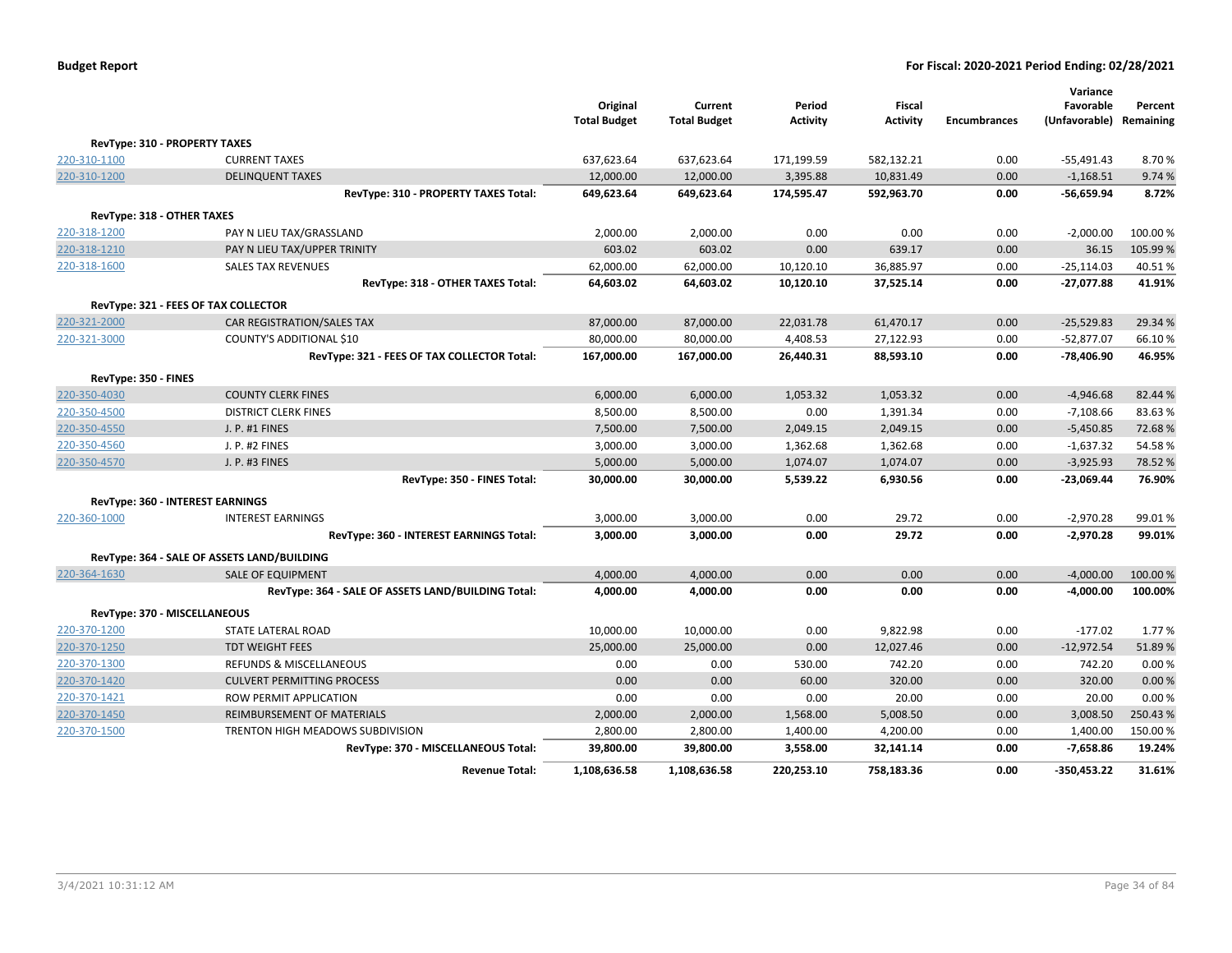|                                   |                                       | Original<br><b>Total Budget</b> | Current<br><b>Total Budget</b> | Period<br><b>Activity</b> | <b>Fiscal</b><br>Activity | <b>Encumbrances</b> | Variance<br>Favorable<br>(Unfavorable) Remaining | Percent   |
|-----------------------------------|---------------------------------------|---------------------------------|--------------------------------|---------------------------|---------------------------|---------------------|--------------------------------------------------|-----------|
| Expense                           |                                       |                                 |                                |                           |                           |                     |                                                  |           |
| Department: 509 - Contingency     |                                       |                                 |                                |                           |                           |                     |                                                  |           |
| 220-509-4750                      | <b>CONTINGENCY</b>                    | 10,000.00                       | 10,000.00                      | 0.00                      | 0.00                      | 0.00                | 10,000.00                                        | 100.00 %  |
|                                   | Department: 509 - Contingency Total:  | 10,000.00                       | 10,000.00                      | 0.00                      | 0.00                      | 0.00                | 10,000.00                                        | 100.00%   |
| Department: 622 - Road & Bridge 2 |                                       |                                 |                                |                           |                           |                     |                                                  |           |
| 220-622-1010                      | SALARY ELECTED OFFICIAL               | 63,240.97                       | 63,240.97                      | 4,864.70                  | 26,755.85                 | 0.00                | 36,485.12                                        | 57.69%    |
| 220-622-1030                      | <b>SALARY FOREMAN</b>                 | 0.00                            | 0.00                           | 4,652.65                  | 22,251.03                 | 0.00                | $-22,251.03$                                     | 0.00%     |
| 220-622-1060                      | SALARY PRECINCT EMPLOYEES             | 232,350.04                      | 232,350.04                     | 15,456.46                 | 80,034.07                 | 0.00                | 152,315.97                                       | 65.55 %   |
| 220-622-2010                      | SOCIAL SECURITY TAXES                 | 18,474.44                       | 18,474.44                      | 1,479.72                  | 3,615.30                  | 0.00                | 14,859.14                                        | 80.43%    |
| 220-622-2020                      | <b>GROUP HEALTH INSURANCE</b>         | 97,653.12                       | 97,653.12                      | 8,137.76                  | 40,688.80                 | 0.00                | 56,964.32                                        | 58.33 %   |
| 220-622-2030                      | <b>RETIREMENT</b>                     | 34,997.98                       | 34,997.98                      | 2,961.89                  | 15,248.62                 | 0.00                | 19,749.36                                        | 56.43%    |
| 220-622-2040                      | <b>WORKERS COMPENSATION</b>           | 7,337.58                        | 7,337.58                       | 0.00                      | 3,339.60                  | 0.00                | 3,997.98                                         | 54.49%    |
| 220-622-2050                      | <b>MEDICARE TAX</b>                   | 4,286.07                        | 4,286.07                       | 346.07                    | 5,830.90                  | 0.00                | $-1,544.83$                                      | $-36.04%$ |
| 220-622-3140                      | EMPLOYEE PHYSICALS/DOT TESTING        | 400.00                          | 400.00                         | 0.00                      | 140.00                    | 0.00                | 260.00                                           | 65.00%    |
| 220-622-3400                      | <b>SHOP SUPPLIES</b>                  | 5,500.00                        | 5,500.00                       | 388.30                    | 2,559.88                  | 13.78               | 2,926.34                                         | 53.21%    |
| 220-622-3410                      | <b>R&amp;B MAT. ROCK &amp; GRAVEL</b> | 184,307.00                      | 184,307.00                     | 35,509.33                 | 89,733.95                 | 0.00                | 94,573.05                                        | 51.31%    |
| 220-622-3420                      | <b>R&amp;B MAT. CULVERTS</b>          | 14,000.00                       | 14,000.00                      | 3,260.97                  | 13,703.48                 | 232.26              | 64.26                                            | 0.46%     |
| 220-622-3430                      | R&B MAT. HARDWARE & LUMBER            | 3,000.00                        | 3,000.00                       | 0.00                      | 3,628.66                  | 625.00              | $-1,253.66$                                      | $-41.79%$ |
| 220-622-3440                      | R&B MAT. ASPHALT/RD OIL               | 92,000.00                       | 92,000.00                      | 1,823.25                  | 19,902.77                 | 0.00                | 72,097.23                                        | 78.37%    |
| 220-622-3450                      | CHEMICALS                             | 1,000.00                        | 1,000.00                       | 0.00                      | 0.00                      | 0.00                | 1,000.00                                         | 100.00 %  |
| 220-622-3950                      | <b>UNIFORMS</b>                       | 2,800.00                        | 2,800.00                       | 236.87                    | 1,134.79                  | 0.00                | 1,665.21                                         | 59.47%    |
| 220-622-4060                      | TAX APPRAISAL DISTRICT                | 32,656.70                       | 32,656.70                      | 0.00                      | 0.00                      | 0.00                | 32,656.70                                        | 100.00%   |
| 220-622-4210                      | <b>INTERNET</b>                       | 0.00                            | 0.00                           | 81.95                     | 409.75                    | 0.00                | $-409.75$                                        | 0.00 %    |
| 220-622-4270                      | OUT OF COUNTY TRAVEL/TRAINING         | 2,500.00                        | 2,500.00                       | 0.00                      | 344.48                    | 0.00                | 2,155.52                                         | 86.22%    |
| 220-622-4300                      | <b>BIDS, NOTICES &amp; PERMITS</b>    | 500.00                          | 500.00                         | 0.00                      | 0.00                      | 0.00                | 500.00                                           | 100.00%   |
| 220-622-4350                      | PRINTING                              | 100.00                          | 100.00                         | 0.00                      | 0.00                      | 0.00                | 100.00                                           | 100.00 %  |
| 220-622-4400                      | UTILITY ELECTRICITY                   | 2,000.00                        | 2,000.00                       | 0.00                      | 570.58                    | 0.00                | 1,429.42                                         | 71.47%    |
| 220-622-4410                      | UTILITY GAS                           | 750.00                          | 750.00                         | 168.51                    | 475.71                    | 0.00                | 274.29                                           | 36.57%    |
| 220-622-4420                      | UTILITY WATER                         | 940.00                          | 940.00                         | 80.24                     | 320.96                    | 0.00                | 619.04                                           | 65.86%    |
| 220-622-4430                      | <b>TRASH PICK-UP</b>                  | 1,300.00                        | 1,300.00                       | 0.00                      | 0.00                      | 0.00                | 1,300.00                                         | 100.00%   |
| 220-622-4500                      | <b>R&amp;M BUILDING</b>               | 3,000.00                        | 3,000.00                       | 0.00                      | 5.97                      | 0.00                | 2,994.03                                         | 99.80%    |
| 220-622-4570                      | R&M MACHINERY GAS & OIL               | 70,000.00                       | 70,000.00                      | 0.00                      | 13,215.01                 | 0.00                | 56,784.99                                        | 81.12%    |
| 220-622-4580                      | <b>R&amp;M MACHINERY PARTS</b>        | 50,000.00                       | 50,000.00                      | 2,714.26                  | 62,730.35                 | 0.00                | $-12,730.35$                                     | $-25.46%$ |
| 220-622-4590                      | R&M MACH. TIRES & TUBES               | 15,000.00                       | 15,000.00                      | 2,808.70                  | 6,235.65                  | 0.00                | 8,764.35                                         | 58.43%    |
| 220-622-4600                      | EQUIPMENT RENTAL/LEASE                | 32,000.00                       | 32,000.00                      | 0.00                      | 22,830.00                 | 0.00                | 9,170.00                                         | 28.66%    |
| 220-622-4810                      | <b>DUES</b>                           | 335.00                          | 335.00                         | 0.00                      | 0.00                      | 0.00                | 335.00                                           | 100.00%   |
| 220-622-4820                      | <b>INSURANCE</b>                      | 9,000.00                        | 9,000.00                       | 0.00                      | 5,836.63                  | 0.00                | 3,163.37                                         | 35.15 %   |
| 220-622-4900                      | MISCELLANEOUS                         | 1,000.00                        | 1,000.00                       | 0.00                      | 0.00                      | 0.00                | 1,000.00                                         | 100.00 %  |
| 220-622-4910                      | SOIL & WATER CONSERVATION             | 250.00                          | 250.00                         | 0.00                      | 0.00                      | 0.00                | 250.00                                           | 100.00%   |
| 220-622-4930                      | TRENTON HIGH MEADOWS SUBDIVISION      | 4,000.00                        | 4,000.00                       | 0.00                      | 0.00                      | 0.00                | 4,000.00                                         | 100.00%   |
| 220-622-4940                      | FLOOD CONTROL SITE MAINTENANCE        | 4,000.00                        | 4,000.00                       | 0.00                      | 0.00                      | 0.00                | 4,000.00                                         | 100.00%   |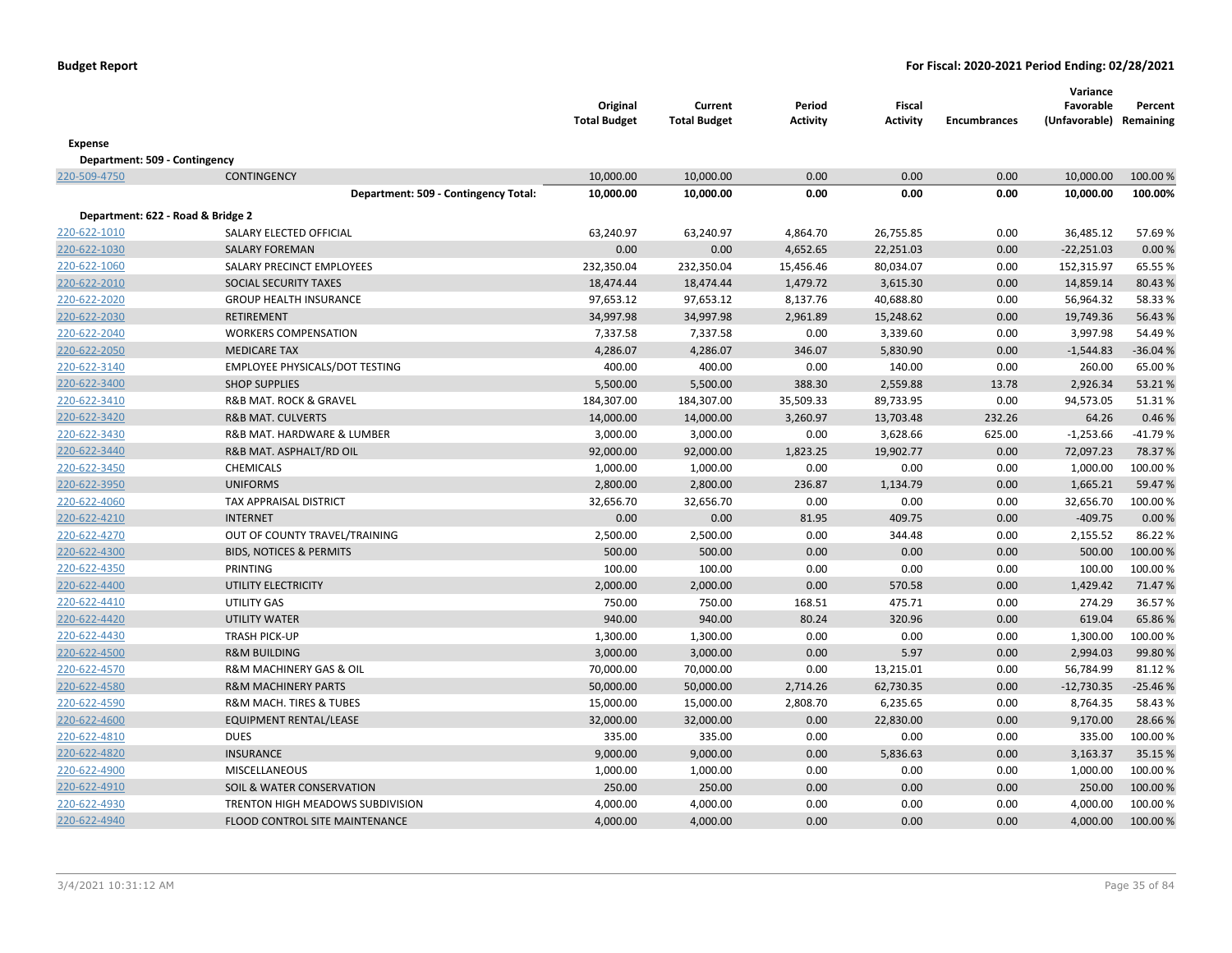|                                                                                                                         |                          |                                                                              | Original<br><b>Total Budget</b>    | Current<br><b>Total Budget</b> | Period<br><b>Activity</b> | <b>Fiscal</b><br><b>Activity</b> | <b>Encumbrances</b> | Variance<br>Favorable<br>(Unfavorable) | Percent<br>Remaining |
|-------------------------------------------------------------------------------------------------------------------------|--------------------------|------------------------------------------------------------------------------|------------------------------------|--------------------------------|---------------------------|----------------------------------|---------------------|----------------------------------------|----------------------|
| 220-622-5710                                                                                                            |                          | PURCHASE OF MACH./EQUIP                                                      | 92.000.00                          | 92,000.00                      | 2,504.37                  | 2,504.37                         | 49,000.00           | 40,495.63                              | 44.02%               |
| 220-622-5730                                                                                                            | <b>RADIO EQUIPMENT</b>   |                                                                              | 0.00                               | 0.00                           | 0.00                      | 12.00                            | 0.00                | $-12.00$                               | 0.00%                |
|                                                                                                                         |                          | Department: 622 - Road & Bridge 2 Total:                                     | 1,082,678.90                       | 1,082,678.90                   | 87,476.00                 | 444,059.16                       | 49,871.04           | 588,748.70                             | 54.38%               |
| Department: 625 - Administrative Office R&B                                                                             |                          |                                                                              |                                    |                                |                           |                                  |                     |                                        |                      |
| 220-625-1050                                                                                                            | <b>SALARY SECRETARY</b>  |                                                                              | 10,271.28                          | 10,271.28                      | 790.12                    | 4,345.68                         | 0.00                | 5,925.60                               | 57.69%               |
| 220-625-2010                                                                                                            | SOCIAL SECURITY TAXES    |                                                                              | 636.82                             | 636.82                         | 33.82                     | 84.55                            | 0.00                | 552.27                                 | 86.72%               |
| 220-625-2020                                                                                                            |                          | <b>GROUP HEALTH INSURANCE</b>                                                | 3,051.66                           | 3,051.66                       | 0.00                      | 1,017.53                         | 0.00                | 2,034.13                               | 66.66%               |
| 220-625-2030                                                                                                            | <b>RETIREMENT</b>        |                                                                              | 1,216.12                           | 1,216.12                       | 93.72                     | 513.53                           | 0.00                | 702.59                                 | 57.77%               |
| 220-625-2040                                                                                                            |                          | <b>WORKERS COMPENSATION</b>                                                  | 32.87                              | 32.87                          | 0.00                      | 14.74                            | 0.00                | 18.13                                  | 55.16%               |
| 220-625-2050                                                                                                            | <b>MEDICARE TAX</b>      |                                                                              | 148.93                             | 148.93                         | 7.92                      | 153.66                           | 0.00                | $-4.73$                                | $-3.18%$             |
| 220-625-3100                                                                                                            | <b>OFFICE SUPPLIES</b>   |                                                                              | 100.00                             | 100.00                         | 0.00                      | 0.00                             | 0.00                | 100.00                                 | 100.00 %             |
| 220-625-4530                                                                                                            | <b>COMPUTER SOFTWARE</b> |                                                                              | 500.00                             | 500.00                         | 0.00                      | 0.00                             | 0.00                | 500.00                                 | 100.00 %             |
|                                                                                                                         |                          | Department: 625 - Administrative Office R&B Total:                           | 15,957.68                          | 15,957.68                      | 925.58                    | 6,129.69                         | 0.00                | 9,827.99                               | 61.59%               |
|                                                                                                                         |                          | <b>Expense Total:</b>                                                        | 1,108,636.58                       | 1,108,636.58                   | 88,401.58                 | 450,188.85                       | 49,871.04           | 608,576.69                             | 54.89%               |
|                                                                                                                         |                          | Fund: 220 - Road & Bridge #2 Surplus (Deficit):                              | 0.00                               | 0.00                           | 131,851.52                | 307,994.51                       | -49,871.04          | 258,123.47                             | 0.00%                |
| Revenue<br>RevType: 325 - RAW WATER PIPELINE<br>221-325-1790<br><b>Budget Adjustments</b><br><b>Number</b><br>BA0000040 | Date<br>10/30/2020       | FOR MAINTENANCE OF ROADS<br><b>Description</b><br><b>Garney Construction</b> | 0.00<br>Adjustment<br>$-12,000.00$ | 12,000.00                      | 0.00                      | 12,000.00                        | 0.00                | 0.00                                   | 0.00%                |
|                                                                                                                         |                          | RevType: 325 - RAW WATER PIPELINE Total:                                     | 0.00                               | 12,000.00                      | 0.00                      | 12,000.00                        | 0.00                | 0.00                                   | 0.00%                |
|                                                                                                                         |                          | <b>Revenue Total:</b>                                                        | 0.00                               | 12,000.00                      | 0.00                      | 12,000.00                        | 0.00                | 0.00                                   | 0.00%                |
| <b>Expense</b>                                                                                                          |                          |                                                                              |                                    |                                |                           |                                  |                     |                                        |                      |
| Department: 622 - Road & Bridge 2                                                                                       |                          |                                                                              |                                    |                                |                           |                                  |                     |                                        |                      |
| 221-622-3410                                                                                                            |                          | R & B MAT. ROCK & GRAVEL                                                     | 0.00                               | 12,000.00                      | 0.00                      | 0.00                             | 0.00                | 12,000.00                              | 100.00 %             |
| <b>Budget Adjustments</b><br><b>Number</b>                                                                              | Date                     | <b>Description</b>                                                           | Adjustment                         |                                |                           |                                  |                     |                                        |                      |
| BA0000040                                                                                                               | 10/30/2020               | <b>Garney Construction</b>                                                   | 12,000.00                          |                                |                           |                                  |                     |                                        |                      |
|                                                                                                                         |                          | Department: 622 - Road & Bridge 2 Total:                                     | 0.00                               | 12,000.00                      | 0.00                      | 0.00                             | 0.00                | 12,000.00                              | 100.00%              |
|                                                                                                                         |                          | <b>Expense Total:</b>                                                        | 0.00                               | 12,000.00                      | 0.00                      | 0.00                             | 0.00                | 12,000.00                              | 100.00%              |
|                                                                                                                         |                          | Fund: 221 - Raw Water Pipeline Road and Bridge #2 Surplus (Deficit):         | 0.00                               | 0.00                           | 0.00                      | 12,000.00                        | 0.00                | 12,000.00                              | 0.00%                |
| Fund: 230 - Road & Bridge #3<br>Revenue<br>RevType: 310 - PROPERTY TAXES                                                |                          |                                                                              |                                    |                                |                           |                                  |                     |                                        |                      |
| 230-310-1100                                                                                                            | <b>CURRENT TAXES</b>     |                                                                              | 956,435.46                         | 956,435.46                     | 256,783.00                | 873,142.60                       | 0.00                | $-83,292.86$                           | 8.71%                |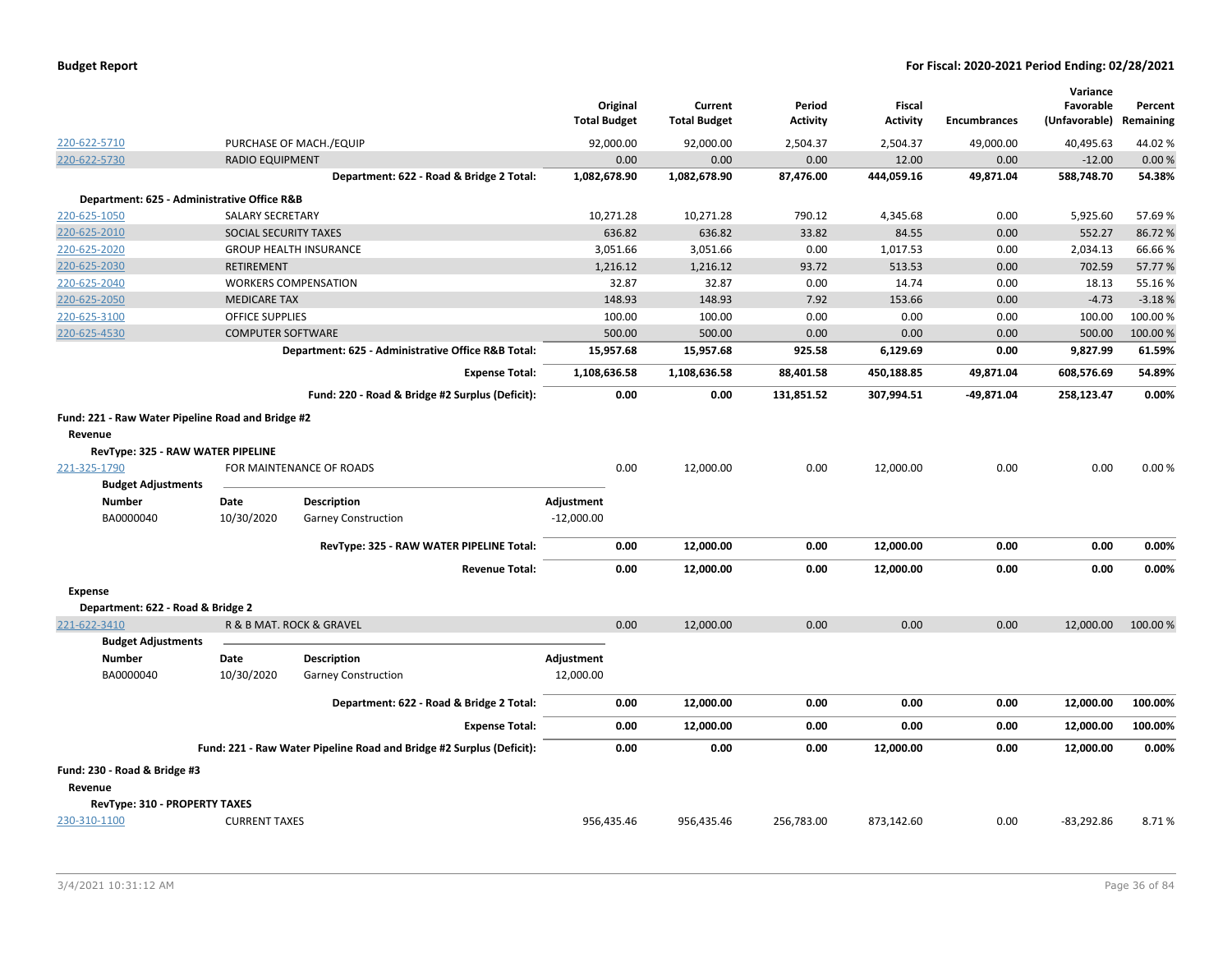|                                   |                                                    | Original<br><b>Total Budget</b> | Current<br><b>Total Budget</b> | Period<br><b>Activity</b> | Fiscal<br><b>Activity</b> | <b>Encumbrances</b> | Variance<br>Favorable<br>(Unfavorable) | Percent<br>Remaining |
|-----------------------------------|----------------------------------------------------|---------------------------------|--------------------------------|---------------------------|---------------------------|---------------------|----------------------------------------|----------------------|
| 230-310-1200                      | <b>DELINQUENT TAXES</b>                            | 15,900.00                       | 15,900.00                      | 5,093.48                  | 16,246.17                 | 0.00                | 346.17                                 | 102.18%              |
|                                   | RevType: 310 - PROPERTY TAXES Total:               | 972,335.46                      | 972,335.46                     | 261,876.48                | 889,388.77                | 0.00                | $-82,946.69$                           | 8.53%                |
| RevType: 318 - OTHER TAXES        |                                                    |                                 |                                |                           |                           |                     |                                        |                      |
| 230-318-1200                      | PAY N LIEU TAX/GRASSLAND                           | 2,000.00                        | 2,000.00                       | 0.00                      | 0.00                      | 0.00                | $-2,000.00$                            | 100.00%              |
| 230-318-1210                      | PAY N LIEU TAX/UPPER TRINITY                       | 904.53                          | 904.53                         | 0.00                      | 958.88                    | 0.00                | 54.35                                  | 106.01%              |
| 230-318-1600                      | <b>SALES TAX REVENUES</b>                          | 90,000.00                       | 90,000.00                      | 15,182.08                 | 55,336.02                 | 0.00                | $-34,663.98$                           | 38.52 %              |
|                                   | RevType: 318 - OTHER TAXES Total:                  | 92,904.53                       | 92,904.53                      | 15,182.08                 | 56,294.90                 | 0.00                | $-36,609.63$                           | 39.41%               |
|                                   | RevType: 321 - FEES OF TAX COLLECTOR               |                                 |                                |                           |                           |                     |                                        |                      |
| 230-321-2000                      | CAR REGISTRATION/SALES TAX                         | 120,000.00                      | 120,000.00                     | 33,047.67                 | 92,205.25                 | 0.00                | $-27,794.75$                           | 23.16 %              |
| 230-321-3000                      | COUNTY'S ADDITIONAL \$10                           | 100,000.00                      | 100,000.00                     | 6,612.78                  | 40,684.41                 | 0.00                | $-59,315.59$                           | 59.32 %              |
|                                   | RevType: 321 - FEES OF TAX COLLECTOR Total:        | 220,000.00                      | 220,000.00                     | 39,660.45                 | 132,889.66                | 0.00                | $-87,110.34$                           | 39.60%               |
| RevType: 350 - FINES              |                                                    |                                 |                                |                           |                           |                     |                                        |                      |
| 230-350-4030                      | <b>COUNTY CLERK FINES</b>                          | 10,000.00                       | 10,000.00                      | 1,579.98                  | 1,579.98                  | 0.00                | $-8,420.02$                            | 84.20%               |
| 230-350-4500                      | <b>DISTRICT CLERK FINES</b>                        | 10,000.00                       | 10,000.00                      | 0.00                      | 2,087.01                  | 0.00                | $-7,912.99$                            | 79.13%               |
| 230-350-4550                      | J. P. #1 FINES                                     | 5,000.00                        | 5,000.00                       | 3,073.74                  | 3,073.74                  | 0.00                | $-1,926.26$                            | 38.53%               |
| 230-350-4560                      | J. P. #2 FINES                                     | 2,400.00                        | 2,400.00                       | 2,044.04                  | 2,044.04                  | 0.00                | $-355.96$                              | 14.83%               |
| 230-350-4570                      | J. P. #3 FINES                                     | 3,000.00                        | 3,000.00                       | 1,611.10                  | 1,611.10                  | 0.00                | $-1,388.90$                            | 46.30%               |
|                                   | RevType: 350 - FINES Total:                        | 30,400.00                       | 30,400.00                      | 8,308.86                  | 10,395.87                 | 0.00                | $-20,004.13$                           | 65.80%               |
|                                   | <b>RevType: 360 - INTEREST EARNINGS</b>            |                                 |                                |                           |                           |                     |                                        |                      |
| 230-360-1000                      | <b>INTEREST EARNINGS</b>                           | 4,000.00                        | 4,000.00                       | 0.00                      | 70.42                     | 0.00                | $-3,929.58$                            | 98.24%               |
|                                   | RevType: 360 - INTEREST EARNINGS Total:            | 4,000.00                        | 4,000.00                       | 0.00                      | 70.42                     | 0.00                | $-3,929.58$                            | 98.24%               |
|                                   |                                                    |                                 |                                |                           |                           |                     |                                        |                      |
|                                   | RevType: 364 - SALE OF ASSETS LAND/BUILDING        |                                 |                                |                           |                           |                     |                                        |                      |
| 230-364-1630                      | <b>SALE OF EQUIPMENT</b>                           | 5,000.00                        | 5,000.00                       | 0.00                      | 0.00                      | 0.00                | $-5,000.00$                            | 100.00 %             |
|                                   | RevType: 364 - SALE OF ASSETS LAND/BUILDING Total: | 5,000.00                        | 5,000.00                       | 0.00                      | 0.00                      | 0.00                | $-5,000.00$                            | 100.00%              |
| RevType: 370 - MISCELLANEOUS      |                                                    |                                 |                                |                           |                           |                     |                                        |                      |
| 230-370-1200                      | STATE LATERAL ROAD                                 | 14,500.00                       | 14,500.00                      | 0.00                      | 14,734.47                 | 0.00                | 234.47                                 | 101.62%              |
| 230-370-1250                      | <b>TDT WEIGHT FEES</b>                             | 20,000.00                       | 20,000.00                      | 0.00                      | 18,041.18                 | 0.00                | $-1,958.82$                            | 9.79%                |
| 230-370-1300                      | <b>REFUNDS &amp; MISCELLANEOUS</b>                 | 2,869.88                        | 2,869.88                       | 0.00                      | 377.10                    | 0.00                | $-2,492.78$                            | 86.86%               |
| 230-370-1420                      | <b>CULVERT PERMITTING PROCESS</b>                  | 0.00                            | 0.00                           | 120.00                    | 580.00                    | 0.00                | 580.00                                 | 0.00%                |
| 230-370-1450                      | REIMBURSEMENT OF MATERIALS                         | 10,000.00                       | 10,000.00                      | 149.38                    | 3,188.91                  | 0.00                | $-6,811.09$                            | 68.11%               |
|                                   | RevType: 370 - MISCELLANEOUS Total:                | 47,369.88                       | 47,369.88                      | 269.38                    | 36,921.66                 | 0.00                | $-10,448.22$                           | 22.06%               |
|                                   | <b>Revenue Total:</b>                              | 1,372,009.87                    | 1,372,009.87                   | 325,297.25                | 1,125,961.28              | 0.00                | -246,048.59                            | 17.93%               |
| <b>Expense</b>                    |                                                    |                                 |                                |                           |                           |                     |                                        |                      |
| Department: 509 - Contingency     |                                                    |                                 |                                |                           |                           |                     |                                        |                      |
| 230-509-4750                      | CONTINGENCY                                        | 30,000.00                       | 30,000.00                      | 0.00                      | 0.00                      | 0.00                | 30,000.00                              | 100.00 %             |
|                                   | Department: 509 - Contingency Total:               | 30,000.00                       | 30,000.00                      | 0.00                      | 0.00                      | 0.00                | 30,000.00                              | 100.00%              |
| Department: 623 - Road & Bridge 3 |                                                    |                                 |                                |                           |                           |                     |                                        |                      |
| 230-623-1010                      | SALARY ELECTED OFFICIAL                            | 63,240.97                       | 63,240.97                      | 4,864.70                  | 26,755.85                 | 0.00                | 36,485.12                              | 57.69%               |
| 230-623-1030                      | <b>SALARY FOREMAN</b>                              | 0.00                            | 0.00                           | 2,811.90                  | 14,790.73                 | 0.00                | $-14,790.73$                           | 0.00%                |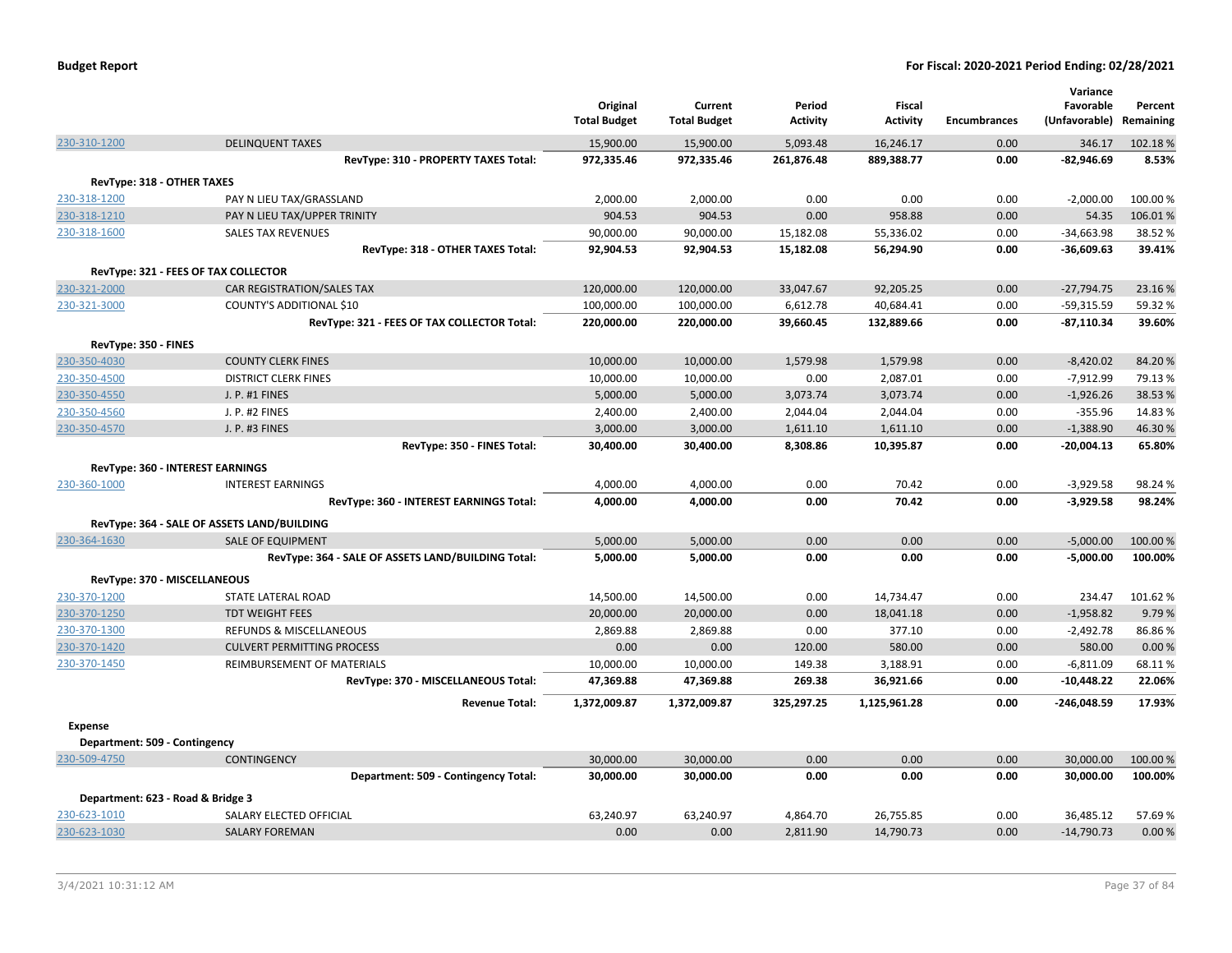|              |                                        | Original<br><b>Total Budget</b> | Current<br><b>Total Budget</b> | Period<br><b>Activity</b> | <b>Fiscal</b><br><b>Activity</b> | <b>Encumbrances</b> | Variance<br>Favorable<br>(Unfavorable) Remaining | Percent   |
|--------------|----------------------------------------|---------------------------------|--------------------------------|---------------------------|----------------------------------|---------------------|--------------------------------------------------|-----------|
| 230-623-1050 | <b>SALARY SECRETARY</b>                | 11,700.00                       | 11,700.00                      | 864.00                    | 4,778.88                         | 0.00                | 6,921.12                                         | 59.15 %   |
| 230-623-1060 | SALARY PRECINCT EMPLOYEES              | 308,082.42                      | 308,082.42                     | 21,041.11                 | 107,825.10                       | 0.00                | 200,257.32                                       | 65.00 %   |
| 230-623-1070 | <b>SALARY PART-TIME</b>                | 18,096.00                       | 18,096.00                      | 0.00                      | 0.00                             | 0.00                | 18,096.00                                        | 100.00%   |
| 230-623-2010 | SOCIAL SECURITY TAXES                  | 23,747.45                       | 23,747.45                      | 1,825.44                  | 4,457.43                         | 0.00                | 19,290.02                                        | 81.23%    |
| 230-623-2020 | <b>GROUP HEALTH INSURANCE</b>          | 122,066.40                      | 122,066.40                     | 10,171.32                 | 49,839.38                        | 0.00                | 72,227.02                                        | 59.17%    |
| 230-623-2030 | <b>RETIREMENT</b>                      | 45,349.97                       | 45,349.97                      | 3,508.41                  | 18,214.96                        | 0.00                | 27,135.01                                        | 59.83 %   |
| 230-623-2040 | <b>WORKERS COMPENSATION</b>            | 9,692.43                        | 9,692.43                       | 0.00                      | 4,410.99                         | 0.00                | 5,281.44                                         | 54.49%    |
| 230-623-2050 | <b>MEDICARE TAX</b>                    | 5,553.84                        | 5,553.84                       | 426.93                    | 7,294.47                         | 0.00                | $-1,740.63$                                      | $-31.34%$ |
| 230-623-3100 | <b>OFFICE SUPPLIES</b>                 | 500.00                          | 500.00                         | 0.00                      | 145.21                           | 0.00                | 354.79                                           | 70.96%    |
| 230-623-3140 | <b>EMPLOYEE PHYSICALS/DOT TESTING</b>  | 500.00                          | 500.00                         | 0.00                      | 140.00                           | 0.00                | 360.00                                           | 72.00 %   |
| 230-623-3400 | <b>SHOP SUPPLIES</b>                   | 6,500.00                        | 6,500.00                       | 0.00                      | 3,979.74                         | 128.50              | 2,391.76                                         | 36.80%    |
| 230-623-3410 | R&B MAT. ROCK & GRAVEL                 | 173,177.65                      | 173,177.65                     | 6,645.64                  | 51,048.19                        | 0.00                | 122,129.46                                       | 70.52 %   |
| 230-623-3420 | <b>R&amp;B MAT. CULVERTS</b>           | 20,000.00                       | 20,000.00                      | 0.00                      | 5,999.20                         | 0.00                | 14,000.80                                        | 70.00 %   |
| 230-623-3430 | R&B MAT. HARDWARE & LUMBER             | 5,000.00                        | 5,000.00                       | 16.12                     | 641.76                           | 0.00                | 4,358.24                                         | 87.16%    |
| 230-623-3440 | R&B MAT. ASPHALT/RD OIL                | 90,000.00                       | 90,000.00                      | 1,600.95                  | 36,147.80                        | 0.00                | 53,852.20                                        | 59.84 %   |
| 230-623-3450 | <b>CHEMICALS</b>                       | 10,000.00                       | 10,000.00                      | 0.00                      | 9,975.00                         | 0.00                | 25.00                                            | 0.25%     |
| 230-623-3500 | <b>DEBRIS REMOVAL</b>                  | 3,000.00                        | 3,000.00                       | 0.00                      | 427.51                           | 0.00                | 2,572.49                                         | 85.75 %   |
| 230-623-4000 | <b>LEGAL FEES</b>                      | 1,000.00                        | 1,000.00                       | 0.00                      | 0.00                             | 0.00                | 1,000.00                                         | 100.00%   |
| 230-623-4060 | TAX APPRAISAL DISTRICT                 | 48,985.06                       | 48,985.06                      | 0.00                      | 0.00                             | 0.00                | 48,985.06                                        | 100.00 %  |
| 230-623-4210 | <b>INTERNET</b>                        | 1,100.00                        | 1,100.00                       | 81.95                     | 409.75                           | 0.00                | 690.25                                           | 62.75 %   |
| 230-623-4270 | OUT OF COUNTY TRAVEL/TRAINING          | 3,500.00                        | 3,500.00                       | 0.00                      | 633.40                           | 0.00                | 2,866.60                                         | 81.90%    |
| 230-623-4300 | <b>BIDS, NOTICES &amp; PERMITS</b>     | 1,500.00                        | 1,500.00                       | 0.00                      | 810.00                           | 0.00                | 690.00                                           | 46.00%    |
| 230-623-4350 | PRINTING                               | 100.00                          | 100.00                         | 0.00                      | 0.00                             | 0.00                | 100.00                                           | 100.00%   |
| 230-623-4400 | UTILITY ELECTRICITY                    | 3,500.00                        | 3,500.00                       | 320.28                    | 1,192.84                         | 0.00                | 2,307.16                                         | 65.92 %   |
| 230-623-4410 | UTILITY GAS                            | 550.00                          | 550.00                         | 0.00                      | 0.00                             | 0.00                | 550.00                                           | 100.00%   |
| 230-623-4420 | <b>UTILITY WATER</b>                   | 850.00                          | 850.00                         | 32.19                     | 128.79                           | 0.00                | 721.21                                           | 84.85 %   |
| 230-623-4430 | <b>TRASH PICK-UP</b>                   | 1,000.00                        | 1,000.00                       | 90.83                     | 363.32                           | 0.00                | 636.68                                           | 63.67%    |
| 230-623-4500 | <b>R&amp;M BUILDING</b>                | 1,500.00                        | 1,500.00                       | 0.00                      | 0.00                             | 0.00                | 1,500.00                                         | 100.00 %  |
| 230-623-4530 | <b>COMPUTER SOFTWARE</b>               | 1,000.00                        | 1,000.00                       | 0.00                      | 0.00                             | 0.00                | 1,000.00                                         | 100.00 %  |
| 230-623-4570 | R&M MACHINERY GAS & OIL                | 150,000.00                      | 150,000.00                     | 89.00                     | 19,670.91                        | 0.00                | 130,329.09                                       | 86.89%    |
| 230-623-4580 | <b>R&amp;M MACHINERY PARTS</b>         | 100,000.00                      | 100,000.00                     | 17,469.76                 | 51,294.03                        | 0.00                | 48,705.97                                        | 48.71%    |
| 230-623-4590 | <b>R&amp;M MACH. TIRES &amp; TUBES</b> | 20,000.00                       | 20,000.00                      | 1,628.75                  | 14,312.75                        | 0.00                | 5,687.25                                         | 28.44 %   |
| 230-623-4600 | EQUIPMENT RENTAL/LEASE                 | 20,000.00                       | 20,000.00                      | 3,000.00                  | 6,000.00                         | 0.00                | 14,000.00                                        | 70.00%    |
| 230-623-4800 | <b>BOND</b>                            | 150.00                          | 150.00                         | 0.00                      | 177.50                           | 0.00                | $-27.50$                                         | $-18.33%$ |
| 230-623-4810 | <b>DUES</b>                            | 335.00                          | 335.00                         | 0.00                      | 39.99                            | 0.00                | 295.01                                           | 88.06%    |
| 230-623-4820 | <b>INSURANCE</b>                       | 11,000.00                       | 11,000.00                      | 0.00                      | 5,149.64                         | 0.00                | 5,850.36                                         | 53.19 %   |
| 230-623-4900 | <b>MISCELLANEOUS</b>                   | 1,500.00                        | 1,500.00                       | 0.00                      | 0.00                             | 0.00                | 1,500.00                                         | 100.00 %  |
| 230-623-4910 | <b>SOIL &amp; WATER CONSERVATION</b>   | 25.00                           | 25.00                          | 0.00                      | 0.00                             | 0.00                | 25.00                                            | 100.00%   |
| 230-623-4960 | TCOG HAZARDOUS WASTEMATCH              | 1,250.00                        | 1,250.00                       | 0.00                      | 0.00                             | 0.00                | 1,250.00                                         | 100.00%   |
| 230-623-5710 | PURCHASE OF MACH./EQUIP                | 40,000.00                       | 40.000.00                      | 0.00                      | 26.500.00                        | 17.128.50           | $-3,628.50$                                      | $-9.07%$  |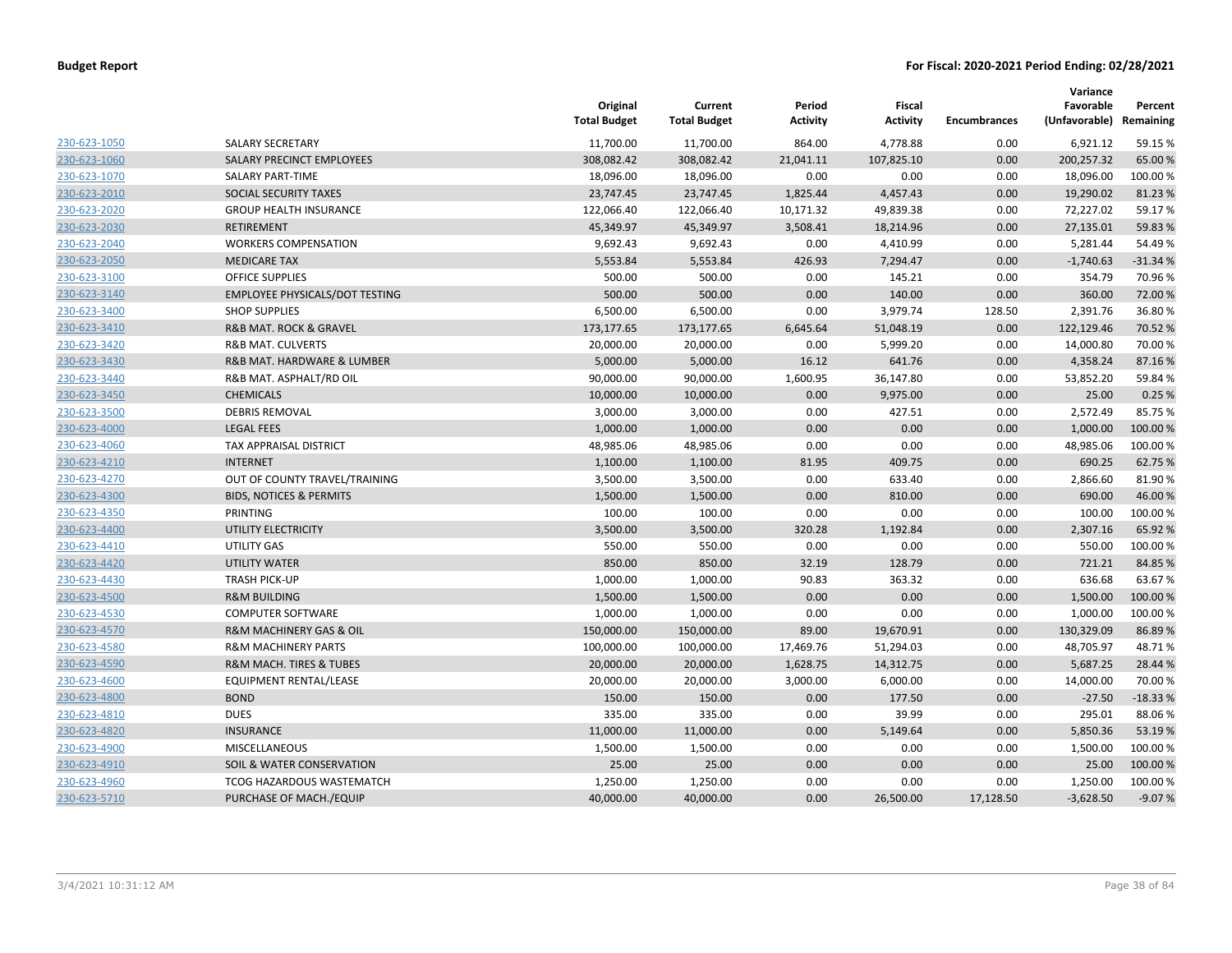|                |                                                       |                                |                                                    | Original<br><b>Total Budget</b> | Current<br><b>Total Budget</b> | Period<br><b>Activity</b> | <b>Fiscal</b><br><b>Activity</b> | <b>Encumbrances</b> | Variance<br>Favorable<br>(Unfavorable) | Percent<br>Remaining |
|----------------|-------------------------------------------------------|--------------------------------|----------------------------------------------------|---------------------------------|--------------------------------|---------------------------|----------------------------------|---------------------|----------------------------------------|----------------------|
| 230-623-5750   |                                                       | LAND/BUILDING                  |                                                    | 1,000.00                        | 1,000.00                       | 0.00                      | 0.00                             | 0.00                | 1,000.00                               | 100.00 %             |
|                |                                                       |                                | Department: 623 - Road & Bridge 3 Total:           | 1,326,052.19                    | 1,326,052.19                   | 76,489.28                 | 473,555.12                       | 17,257.00           | 835,240.07                             | 62.99%               |
|                | Department: 625 - Administrative Office R&B           |                                |                                                    |                                 |                                |                           |                                  |                     |                                        |                      |
| 230-625-1050   |                                                       | <b>SALARY SECRETARY</b>        |                                                    | 10,271.28                       | 10,271.28                      | 790.12                    | 4,345.68                         | 0.00                | 5,925.60                               | 57.69%               |
| 230-625-2010   |                                                       | SOCIAL SECURITY TAXES          |                                                    | 636.82                          | 636.82                         | 33.82                     | 84.55                            | 0.00                | 552.27                                 | 86.72%               |
| 230-625-2020   |                                                       |                                | <b>GROUP HEALTH INSURANCE</b>                      | 3,051.66                        | 3,051.66                       | 0.00                      | 1,017.53                         | 0.00                | 2,034.13                               | 66.66%               |
| 230-625-2030   |                                                       | <b>RETIREMENT</b>              |                                                    | 1,216.12                        | 1,216.12                       | 93.72                     | 513.53                           | 0.00                | 702.59                                 | 57.77%               |
| 230-625-2040   |                                                       | <b>WORKERS COMPENSATION</b>    |                                                    | 32.87                           | 32.87                          | 0.00                      | 14.74                            | 0.00                | 18.13                                  | 55.16%               |
| 230-625-2050   |                                                       | <b>MEDICARE TAX</b>            |                                                    | 148.93                          | 148.93                         | 7.92                      | 153.66                           | 0.00                | $-4.73$                                | $-3.18%$             |
| 230-625-3100   |                                                       | <b>OFFICE SUPPLIES</b>         |                                                    | 100.00                          | 100.00                         | 0.00                      | 0.00                             | 0.00                | 100.00                                 | 100.00 %             |
| 230-625-4530   |                                                       | <b>COMPUTER SOFTWARE</b>       |                                                    | 500.00                          | 500.00                         | 0.00                      | 0.00                             | 0.00                | 500.00                                 | 100.00%              |
|                |                                                       |                                | Department: 625 - Administrative Office R&B Total: | 15,957.68                       | 15,957.68                      | 925.58                    | 6,129.69                         | 0.00                | 9,827.99                               | 61.59%               |
|                |                                                       |                                | <b>Expense Total:</b>                              | 1,372,009.87                    | 1,372,009.87                   | 77,414.86                 | 479,684.81                       | 17,257.00           | 875,068.06                             | 63.78%               |
|                |                                                       |                                | Fund: 230 - Road & Bridge #3 Surplus (Deficit):    | 0.00                            | 0.00                           | 247,882.39                | 646,276.47                       | $-17,257.00$        | 629,019.47                             | 0.00%                |
| <b>Revenue</b> | Fund: 231 - Lake Road Impact/Raw Water PipelinePct. 3 |                                |                                                    |                                 |                                |                           |                                  |                     |                                        |                      |
|                | RevType: 300 - CASH                                   |                                |                                                    |                                 |                                |                           |                                  |                     |                                        |                      |
| 231-300-1230   |                                                       |                                | UNENCUMBERED FUND BALANCE                          | 250,000.00                      | 250,000.00                     | 0.00                      | 0.00                             | 0.00                | $-250,000.00$                          | 100.00 %             |
|                |                                                       |                                | RevType: 300 - CASH Total:                         | 250,000.00                      | 250,000.00                     | 0.00                      | 0.00                             | 0.00                | $-250,000.00$                          | 100.00%              |
|                | RevType: 325 - RAW WATER PIPELINE                     |                                | FOR MAINTENANCE OF ROADS                           | 0.00                            | 84,000.00                      | 0.00                      | 84,000.00                        | 0.00                | 0.00                                   | 0.00%                |
| 231-325-1790   | <b>Budget Adjustments</b>                             |                                |                                                    |                                 |                                |                           |                                  |                     |                                        |                      |
|                | Number                                                | Date                           | <b>Description</b>                                 | Adjustment                      |                                |                           |                                  |                     |                                        |                      |
|                | BA0000044                                             | 10/30/2020                     | Austin Bridge                                      | $-30,000.00$                    |                                |                           |                                  |                     |                                        |                      |
|                | BA0000041                                             | 10/30/2020                     | <b>Garney Construction</b>                         | $-54,000.00$                    |                                |                           |                                  |                     |                                        |                      |
|                |                                                       |                                | RevType: 325 - RAW WATER PIPELINE Total:           | 0.00                            | 84,000.00                      | 0.00                      | 84,000.00                        | 0.00                | 0.00                                   | 0.00%                |
|                |                                                       |                                | <b>Revenue Total:</b>                              | 250,000.00                      | 334,000.00                     | 0.00                      | 84,000.00                        | 0.00                | -250,000.00                            | 74.85%               |
| <b>Expense</b> |                                                       |                                |                                                    |                                 |                                |                           |                                  |                     |                                        |                      |
|                | Department: 623 - Road & Bridge 3                     |                                |                                                    |                                 |                                |                           |                                  |                     |                                        |                      |
| 231-623-4900   |                                                       | <b>MISCELLANEOUS</b>           |                                                    | 250,000.00                      | 250,000.00                     | 0.00                      | 0.00                             | 0.00                | 250,000.00                             | 100.00 %             |
|                |                                                       |                                | Department: 623 - Road & Bridge 3 Total:           | 250,000.00                      | 250,000.00                     | 0.00                      | 0.00                             | 0.00                | 250,000.00                             | 100.00%              |
|                | Department: 626 - Road & Bridge 3 Raw Water Pipeline  |                                |                                                    |                                 |                                |                           |                                  |                     |                                        |                      |
| 231-626-4580   |                                                       | <b>R&amp;M MACHINERY PARTS</b> |                                                    | 0.00                            | 30,000.00                      | 0.00                      | 0.00                             | 0.00                | 30,000.00                              | 100.00%              |
|                | <b>Budget Adjustments</b>                             |                                |                                                    |                                 |                                |                           |                                  |                     |                                        |                      |
|                | <b>Number</b>                                         | Date                           | <b>Description</b>                                 | Adjustment                      |                                |                           |                                  |                     |                                        |                      |
|                | BA0000044                                             | 10/30/2020                     | <b>Austin Bridge</b>                               | 30,000.00                       |                                |                           |                                  |                     |                                        |                      |
| 231-626-5710   |                                                       |                                | PURCHASE OF MACH./EQUIP                            | 0.00                            | 54,000.00                      | 0.00                      | 0.00                             | 0.00                | 54,000.00                              | 100.00 %             |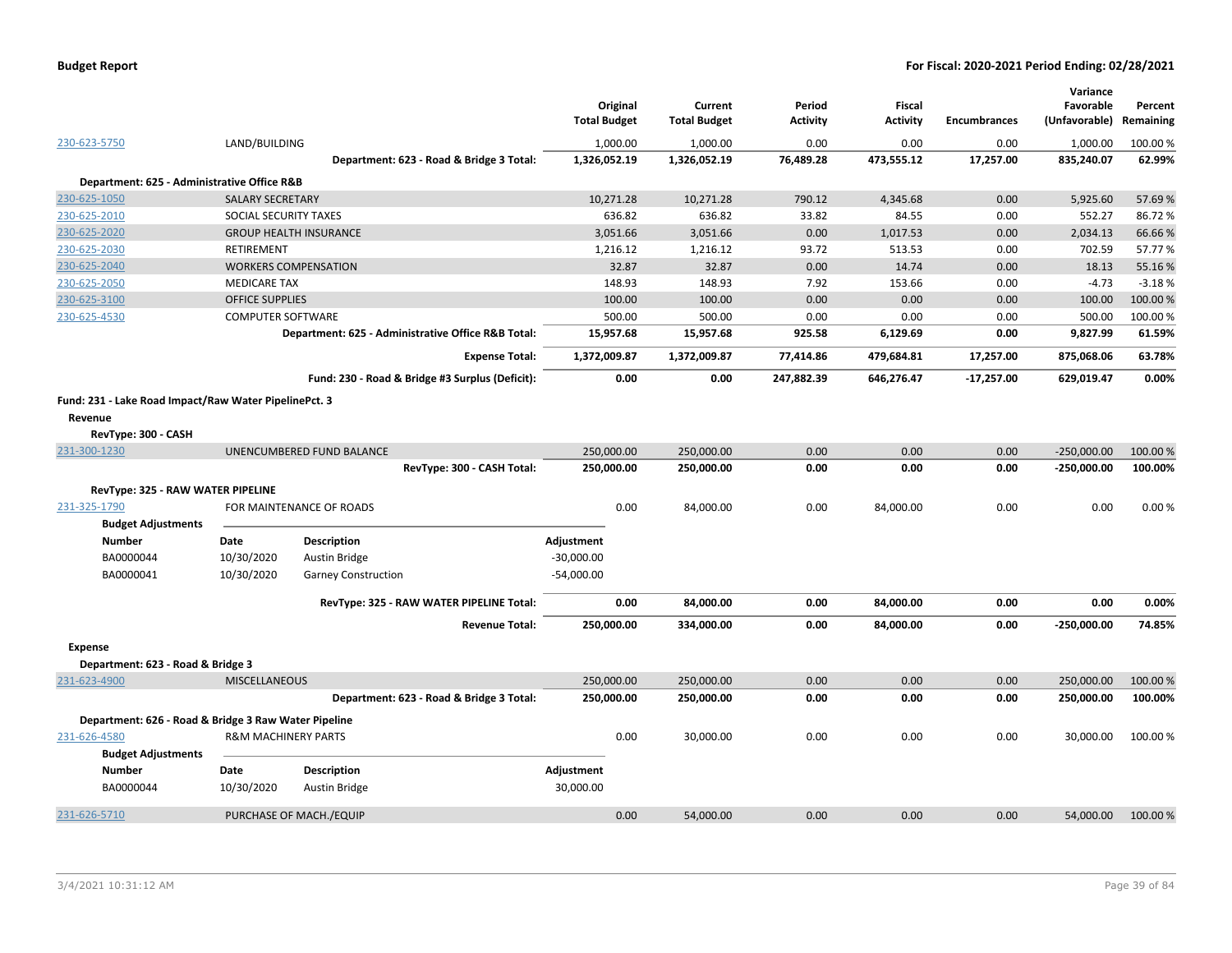|                                             |                             |                                                                          | Original<br><b>Total Budget</b> | Current<br><b>Total Budget</b> | Period<br><b>Activity</b> | Fiscal<br><b>Activity</b> | <b>Encumbrances</b> | Variance<br>Favorable<br>(Unfavorable) Remaining | Percent  |
|---------------------------------------------|-----------------------------|--------------------------------------------------------------------------|---------------------------------|--------------------------------|---------------------------|---------------------------|---------------------|--------------------------------------------------|----------|
| <b>Budget Adjustments</b><br><b>Number</b>  | Date                        |                                                                          |                                 |                                |                           |                           |                     |                                                  |          |
|                                             |                             | Description                                                              | Adjustment                      |                                |                           |                           |                     |                                                  |          |
| BA0000041                                   | 10/30/2020                  | <b>Garney Construction</b>                                               | 54,000.00                       |                                |                           |                           |                     |                                                  |          |
|                                             |                             | Department: 626 - Road & Bridge 3 Raw Water Pipeline Total:              | 0.00                            | 84,000.00                      | 0.00                      | 0.00                      | 0.00                | 84,000.00                                        | 100.00%  |
|                                             |                             | <b>Expense Total:</b>                                                    | 250,000.00                      | 334,000.00                     | 0.00                      | 0.00                      | 0.00                | 334,000.00                                       | 100.00%  |
|                                             |                             | Fund: 231 - Lake Road Impact/Raw Water PipelinePct. 3 Surplus (Deficit): | 0.00                            | 0.00                           | 0.00                      | 84,000.00                 | 0.00                | 84,000.00                                        | 0.00%    |
| Fund: 240 - Road & Bridge #4                |                             |                                                                          |                                 |                                |                           |                           |                     |                                                  |          |
| Revenue                                     |                             |                                                                          |                                 |                                |                           |                           |                     |                                                  |          |
| RevType: 300 - CASH                         |                             |                                                                          |                                 |                                |                           |                           |                     |                                                  |          |
| 240-300-1240                                |                             | BEGINNING CASH BALANCE                                                   | 47,006.36                       | 47,006.36                      | 0.00                      | 0.00                      | 0.00                | $-47,006.36$                                     | 100.00 % |
|                                             |                             | RevType: 300 - CASH Total:                                               | 47,006.36                       | 47,006.36                      | 0.00                      | 0.00                      | 0.00                | -47,006.36                                       | 100.00%  |
| <b>RevType: 310 - PROPERTY TAXES</b>        |                             |                                                                          |                                 |                                |                           |                           |                     |                                                  |          |
| 240-310-1100                                | <b>CURRENT TAXES</b>        |                                                                          | 544,424.23                      | 544,424.23                     | 146,189.96                | 497,091.64                | 0.00                | $-47,332.59$                                     | 8.69%    |
| 240-310-1200                                | <b>DELINQUENT TAXES</b>     |                                                                          | 10,000.00                       | 10,000.00                      | 2,899.79                  | 9,249.17                  | 0.00                | $-750.83$                                        | 7.51%    |
|                                             |                             | RevType: 310 - PROPERTY TAXES Total:                                     | 554,424.23                      | 554,424.23                     | 149,089.75                | 506,340.81                | 0.00                | -48,083.42                                       | 8.67%    |
| RevType: 318 - OTHER TAXES                  |                             |                                                                          |                                 |                                |                           |                           |                     |                                                  |          |
| 240-318-1200                                |                             | PAY N LIEU TAX/GRASSLAND                                                 | 1,600.00                        | 1,600.00                       | 0.00                      | 0.00                      | 0.00                | $-1,600.00$                                      | 100.00 % |
| 240-318-1210                                |                             | PAY N LIEU TAX/UPPER TRINITY                                             | 514.83                          | 514.83                         | 0.00                      | 545.90                    | 0.00                | 31.07                                            | 106.04%  |
| 240-318-1600                                | <b>SALES TAX REVENUES</b>   |                                                                          | 55,000.00                       | 55,000.00                      | 8,643.36                  | 31,503.52                 | 0.00                | $-23,496.48$                                     | 42.72%   |
|                                             |                             | RevType: 318 - OTHER TAXES Total:                                        | 57,114.83                       | 57,114.83                      | 8,643.36                  | 32,049.42                 | 0.00                | $-25,065.41$                                     | 43.89%   |
| RevType: 321 - FEES OF TAX COLLECTOR        |                             |                                                                          |                                 |                                |                           |                           |                     |                                                  |          |
| 240-321-2000                                |                             | CAR REGISTRATION/SALES TAX                                               | 75,000.00                       | 75,000.00                      | 18,811.46                 | 52,485.26                 | 0.00                | $-22,514.74$                                     | 30.02%   |
| 240-321-3000                                |                             | <b>COUNTY'S ADDITIONAL \$10</b>                                          | 65,000.00                       | 65,000.00                      | 3,764.12                  | 23,158.48                 | 0.00                | $-41,841.52$                                     | 64.37%   |
|                                             |                             | RevType: 321 - FEES OF TAX COLLECTOR Total:                              | 140,000.00                      | 140,000.00                     | 22,575.58                 | 75,643.74                 | 0.00                | $-64,356.26$                                     | 45.97%   |
| RevType: 350 - FINES                        |                             |                                                                          |                                 |                                |                           |                           |                     |                                                  |          |
| 240-350-4030                                | <b>COUNTY CLERK FINES</b>   |                                                                          | 10,000.00                       | 10,000.00                      | 899.36                    | 899.36                    | 0.00                | $-9,100.64$                                      | 91.01%   |
| 240-350-4500                                | <b>DISTRICT CLERK FINES</b> |                                                                          | 10,500.00                       | 10,500.00                      | 0.00                      | 1,187.97                  | 0.00                | $-9,312.03$                                      | 88.69%   |
| 240-350-4550                                | J. P. #1 FINES              |                                                                          | 8,000.00                        | 8,000.00                       | 1,749.62                  | 1,749.62                  | 0.00                | $-6,250.38$                                      | 78.13%   |
| 240-350-4560                                | J. P. #2 FINES              |                                                                          | 2,000.00                        | 2,000.00                       | 1,163.51                  | 1,163.51                  | 0.00                | $-836.49$                                        | 41.82%   |
| 240-350-4570                                | J. P. #3 FINES              |                                                                          | 3,300.00                        | 3,300.00                       | 917.08                    | 917.08                    | 0.00                | $-2,382.92$                                      | 72.21%   |
|                                             |                             | RevType: 350 - FINES Total:                                              | 33,800.00                       | 33,800.00                      | 4,729.57                  | 5,917.54                  | 0.00                | $-27,882.46$                                     | 82.49%   |
| RevType: 360 - INTEREST EARNINGS            |                             |                                                                          |                                 |                                |                           |                           |                     |                                                  |          |
| 240-360-1000                                | <b>INTEREST EARNINGS</b>    |                                                                          | 2,000.00                        | 2,000.00                       | 0.00                      | 12.45                     | 0.00                | $-1,987.55$                                      | 99.38%   |
|                                             |                             | RevType: 360 - INTEREST EARNINGS Total:                                  | 2,000.00                        | 2,000.00                       | 0.00                      | 12.45                     | 0.00                | $-1,987.55$                                      | 99.38%   |
| RevType: 364 - SALE OF ASSETS LAND/BUILDING |                             |                                                                          |                                 |                                |                           |                           |                     |                                                  |          |
| 240-364-1630                                | SALE OF EQUIPMENT           |                                                                          | 1,500.00                        | 1,500.00                       | 0.00                      | 0.00                      | 0.00                | $-1,500.00$                                      | 100.00 % |
|                                             |                             | RevType: 364 - SALE OF ASSETS LAND/BUILDING Total:                       | 1,500.00                        | 1,500.00                       | 0.00                      | 0.00                      | 0.00                | $-1,500.00$                                      | 100.00%  |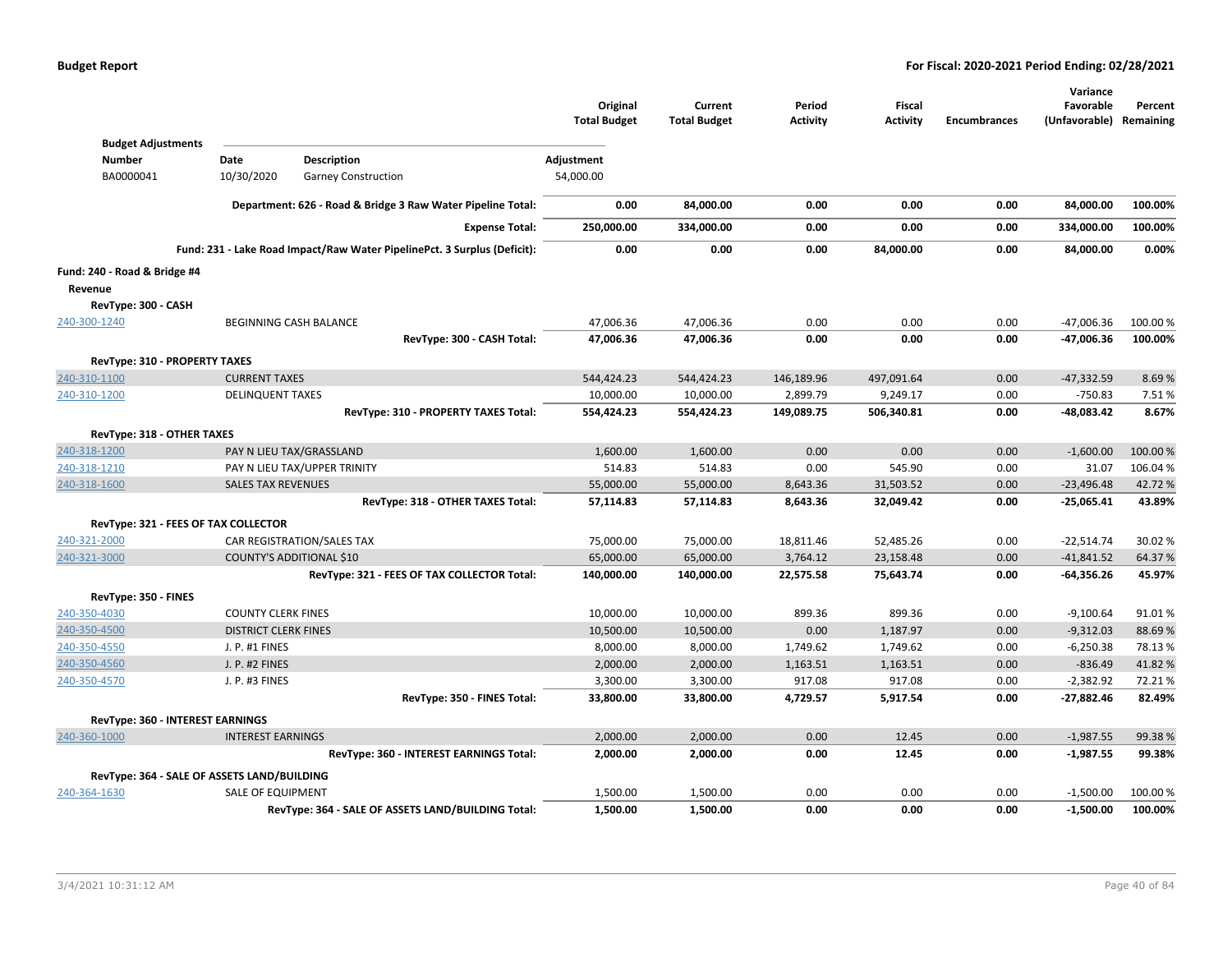|                                   |                                     | Original<br><b>Total Budget</b> | Current<br><b>Total Budget</b> | Period<br><b>Activity</b> | <b>Fiscal</b><br><b>Activity</b> | <b>Encumbrances</b> | Variance<br>Favorable<br>(Unfavorable) Remaining | Percent  |
|-----------------------------------|-------------------------------------|---------------------------------|--------------------------------|---------------------------|----------------------------------|---------------------|--------------------------------------------------|----------|
|                                   | RevType: 370 - MISCELLANEOUS        |                                 |                                |                           |                                  |                     |                                                  |          |
| 240-370-1200                      | STATE LATERAL ROAD                  | 10,000.00                       | 10,000.00                      | 0.00                      | 8,387.19                         | 0.00                | $-1,612.81$                                      | 16.13%   |
| 240-370-1250                      | TDT WEIGHT FEES                     | 23,000.00                       | 23,000.00                      | 0.00                      | 10,269.44                        | 0.00                | $-12,730.56$                                     | 55.35 %  |
| 240-370-1300                      | <b>REFUNDS &amp; MISCELLANEOUS</b>  | 1,000.00                        | 1,000.00                       | 0.00                      | 0.00                             | 0.00                | $-1,000.00$                                      | 100.00 % |
| 240-370-1420                      | <b>CULVERT PERMITTING PROCESS</b>   | 0.00                            | 0.00                           | 180.00                    | 760.00                           | 0.00                | 760.00                                           | 0.00%    |
| 240-370-1421                      | ROW PERMIT APPLICATION              | 0.00                            | 0.00                           | 0.00                      | 20.00                            | 0.00                | 20.00                                            | 0.00 %   |
| 240-370-1450                      | REIMBURSEMENT OF MATERIALS          | 1,500.00                        | 1,500.00                       | 0.00                      | 382.80                           | 0.00                | $-1,117.20$                                      | 74.48%   |
| 240-370-1460                      | SALE OF RECYCLED MATERIALS          | 2,000.00                        | 2,000.00                       | 0.00                      | 483.20                           | 0.00                | $-1,516.80$                                      | 75.84 %  |
|                                   | RevType: 370 - MISCELLANEOUS Total: | 37,500.00                       | 37,500.00                      | 180.00                    | 20,302.63                        | 0.00                | $-17,197.37$                                     | 45.86%   |
|                                   | <b>Revenue Total:</b>               | 873,345.42                      | 873,345.42                     | 185,218.26                | 640,266.59                       | 0.00                | -233,078.83                                      | 26.69%   |
| Expense                           |                                     |                                 |                                |                           |                                  |                     |                                                  |          |
| Department: 624 - Road & Bridge 4 |                                     |                                 |                                |                           |                                  |                     |                                                  |          |
| 240-624-1010                      | SALARY ELECTED OFFICIAL             | 63,240.97                       | 63,240.97                      | 4,864.70                  | 26,755.85                        | 0.00                | 36,485.12                                        | 57.69%   |
| 240-624-1030                      | <b>SALARY FOREMAN</b>               | 32,485.18                       | 32,485.18                      | 0.00                      | 11,404.74                        | 0.00                | 21,080.44                                        | 64.89%   |
| 240-624-1050                      | <b>SALARY SECRETARY</b>             | 30,657.94                       | 30,657.94                      | 2,358.31                  | 12,970.70                        | 0.00                | 17,687.24                                        | 57.69%   |
| 240-624-1060                      | SALARY PRECINCT EMPLOYEES           | 150,186.40                      | 150,186.40                     | 10,248.08                 | 47,141.27                        | 0.00                | 103,045.13                                       | 68.61%   |
| 240-624-1070                      | <b>SALARY PART-TIME</b>             | 18,096.00                       | 18,096.00                      | 0.00                      | 0.00                             | 0.00                | 18,096.00                                        | 100.00%  |
| 240-624-2010                      | SOCIAL SECURITY TAXES               | 18,269.32                       | 18,269.32                      | 1,081.83                  | 2,881.07                         | 0.00                | 15,388.25                                        | 84.23%   |
| 240-624-2020                      | <b>GROUP HEALTH INSURANCE</b>       | 97,653.12                       | 97,653.12                      | 5,594.71                  | 32,042.43                        | 0.00                | 65,610.69                                        | 67.19%   |
| 240-624-2030                      | <b>RETIREMENT</b>                   | 34,888.51                       | 34,888.51                      | 2,072.09                  | 11,612.25                        | 0.00                | 23,276.26                                        | 66.72%   |
| 240-624-2040                      | <b>WORKERS COMPENSATION</b>         | 6,469.26                        | 6,469.26                       | 0.00                      | 2,943.79                         | 0.00                | 3,525.47                                         | 54.50%   |
| 240-624-2050                      | <b>MEDICARE TAX</b>                 | 4,272.66                        | 4,272.66                       | 253.01                    | 4,597.11                         | 0.00                | $-324.45$                                        | $-7.59%$ |
| 240-624-2060                      | UNEMPLOYMENT EXPENSE                | 0.00                            | 0.00                           | 9.08                      | 9.08                             | 0.00                | $-9.08$                                          | 0.00%    |
| 240-624-3100                      | <b>OFFICE SUPPLIES</b>              | 250.00                          | 250.00                         | 0.00                      | 61.19                            | 0.00                | 188.81                                           | 75.52 %  |
| 240-624-3140                      | EMPLOYEE PHYSICALS/DOT TESTING      | 350.00                          | 350.00                         | 0.00                      | 0.00                             | 0.00                | 350.00                                           | 100.00%  |
| 240-624-3400                      | <b>SHOP SUPPLIES</b>                | 1,500.00                        | 1,500.00                       | 236.95                    | 518.09                           | 0.00                | 981.91                                           | 65.46%   |
| 240-624-3410                      | R&B MAT. ROCK & GRAVEL              | 80,000.00                       | 80,000.00                      | 18,396.46                 | 55,948.69                        | 0.00                | 24,051.31                                        | 30.06%   |
| 240-624-3420                      | <b>R&amp;B MAT. CULVERTS</b>        | 9,000.00                        | 9,000.00                       | 0.00                      | 8,569.14                         | 0.00                | 430.86                                           | 4.79%    |
| 240-624-3430                      | R&B MAT. HARDWARE & LUMBER          | 1,500.00                        | 1,500.00                       | 0.00                      | 0.00                             | 0.00                | 1,500.00                                         | 100.00%  |
| 240-624-3440                      | R&B MAT. ASPHALT/RD OIL             | 70,000.00                       | 70,000.00                      | 0.00                      | 22,798.14                        | 0.00                | 47,201.86                                        | 67.43 %  |
| 240-624-3450                      | <b>CHEMICALS</b>                    | 15,000.00                       | 15,000.00                      | 0.00                      | 0.00                             | 0.00                | 15,000.00                                        | 100.00%  |
| 240-624-3950                      | <b>UNIFORMS</b>                     | 2,500.00                        | 2,500.00                       | 201.38                    | 1,135.22                         | 0.00                | 1,364.78                                         | 54.59 %  |
| 240-624-4060                      | TAX APPRAISAL DISTRICT              | 27,883.38                       | 27,883.38                      | 0.00                      | 0.00                             | 0.00                | 27,883.38                                        | 100.00%  |
| 240-624-4210                      | <b>INTERNET</b>                     | 1,000.00                        | 1,000.00                       | 0.00                      | 342.01                           | 0.00                | 657.99                                           | 65.80%   |
| 240-624-4270                      | OUT OF COUNTY TRAVEL/TRAINING       | 4,600.00                        | 4,600.00                       | 0.00                      | 875.65                           | 0.00                | 3,724.35                                         | 80.96%   |
| 240-624-4300                      | <b>BIDS, NOTICES &amp; PERMITS</b>  | 300.00                          | 300.00                         | 0.00                      | 0.00                             | 0.00                | 300.00                                           | 100.00 % |
| 240-624-4350                      | PRINTING                            | 100.00                          | 100.00                         | 0.00                      | 0.00                             | 0.00                | 100.00                                           | 100.00%  |
| 240-624-4400                      | UTILITY ELECTRICITY                 | 4,000.00                        | 4,000.00                       | 0.00                      | 1,015.81                         | 0.00                | 2,984.19                                         | 74.60%   |
| 240-624-4410                      | <b>UTILITY GAS</b>                  | 600.00                          | 600.00                         | 105.29                    | 346.44                           | 0.00                | 253.56                                           | 42.26%   |
| 240-624-4420                      | <b>UTILITY WATER</b>                | 1,250.00                        | 1,250.00                       | 57.58                     | 341.09                           | 0.00                | 908.91                                           | 72.71%   |
| 240-624-4430                      | <b>TRASH PICK-UP</b>                | 2,500.00                        | 2,500.00                       | 0.00                      | 1,202.25                         | 0.00                | 1.297.75                                         | 51.91%   |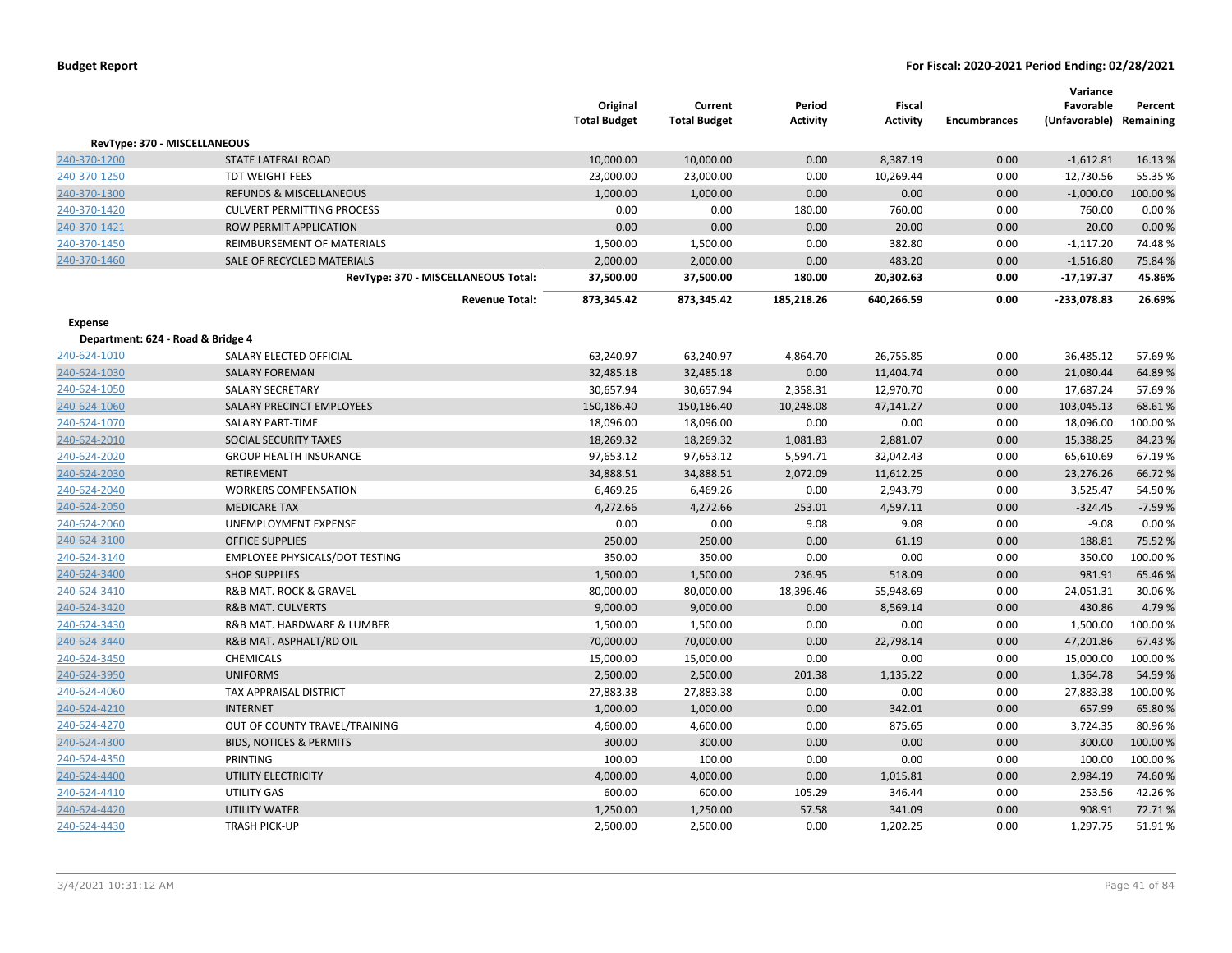|                                                                                         |                                |                                        |                                                    | Original<br><b>Total Budget</b> | Current<br><b>Total Budget</b> | Period<br>Activity | <b>Fiscal</b><br><b>Activity</b> | <b>Encumbrances</b> | Variance<br>Favorable<br>(Unfavorable) | Percent<br>Remaining |
|-----------------------------------------------------------------------------------------|--------------------------------|----------------------------------------|----------------------------------------------------|---------------------------------|--------------------------------|--------------------|----------------------------------|---------------------|----------------------------------------|----------------------|
| 240-624-4500                                                                            | <b>R&amp;M BUILDING</b>        |                                        |                                                    | 1,250.00                        | 1,250.00                       | 0.00               | 0.00                             | 0.00                | 1,250.00                               | 100.00%              |
| 240-624-4530                                                                            | <b>COMPUTER SOFTWARE</b>       |                                        |                                                    | 1,500.00                        | 1,500.00                       | 0.00               | 0.00                             | 0.00                | 1,500.00                               | 100.00 %             |
| 240-624-4570                                                                            |                                | <b>R&amp;M MACHINERY GAS &amp; OIL</b> |                                                    | 40,000.00                       | 40,000.00                      | 0.00               | 5,561.00                         | 0.00                | 34,439.00                              | 86.10%               |
| 240-624-4580                                                                            | <b>R&amp;M MACHINERY PARTS</b> |                                        |                                                    | 30,000.00                       | 30,000.00                      | 2,961.17           | 12,221.24                        | 0.00                | 17,778.76                              | 59.26%               |
| 240-624-4590                                                                            |                                | <b>R&amp;M MACH. TIRES &amp; TUBES</b> |                                                    | 9,000.00                        | 9,000.00                       | 405.00             | 892.00                           | 1,400.00            | 6,708.00                               | 74.53 %              |
| 240-624-4600                                                                            |                                | EQUIPMENT RENTAL/LEASE                 |                                                    | 15,000.00                       | 15,000.00                      | 0.00               | 3,000.00                         | 0.00                | 12,000.00                              | 80.00%               |
| 240-624-4810                                                                            | <b>DUES</b>                    |                                        |                                                    | 335.00                          | 335.00                         | 0.00               | 0.00                             | 0.00                | 335.00                                 | 100.00%              |
| 240-624-4820                                                                            | <b>INSURANCE</b>               |                                        |                                                    | 6,000.00                        | 6,000.00                       | 0.00               | 2,777.63                         | 0.00                | 3,222.37                               | 53.71%               |
| 240-624-4900                                                                            | <b>MISCELLANEOUS</b>           |                                        |                                                    | 500.00                          | 500.00                         | 0.00               | 0.00                             | 0.00                | 500.00                                 | 100.00 %             |
| 240-624-4910                                                                            |                                | SOIL & WATER CONSERVATION              |                                                    | 250.00                          | 250.00                         | 0.00               | 0.00                             | 0.00                | 250.00                                 | 100.00 %             |
| 240-624-5710                                                                            |                                | PURCHASE OF MACH./EQUIP                |                                                    | 75,000.00                       | 75,000.00                      | 0.00               | 0.00                             | 0.00                | 75,000.00                              | 100.00%              |
|                                                                                         |                                |                                        | Department: 624 - Road & Bridge 4 Total:           | 857,387.74                      | 857,387.74                     | 48,845.64          | 269,963.88                       | 1,400.00            | 586,023.86                             | 68.35%               |
| Department: 625 - Administrative Office R&B                                             |                                |                                        |                                                    |                                 |                                |                    |                                  |                     |                                        |                      |
| 240-625-1050                                                                            | <b>SALARY SECRETARY</b>        |                                        |                                                    | 10,271.28                       | 10,271.28                      | 790.04             | 4,345.16                         | 0.00                | 5,926.12                               | 57.70%               |
| 240-625-2010                                                                            | SOCIAL SECURITY TAXES          |                                        |                                                    | 636.82                          | 636.82                         | 33.80              | 84.50                            | 0.00                | 552.32                                 | 86.73%               |
| 240-625-2020                                                                            |                                | <b>GROUP HEALTH INSURANCE</b>          |                                                    | 3,051.66                        | 3,051.66                       | 0.00               | 1,017.56                         | 0.00                | 2,034.10                               | 66.66%               |
| 240-625-2030                                                                            | <b>RETIREMENT</b>              |                                        |                                                    | 1,216.12                        | 1,216.12                       | 93.66              | 513.22                           | 0.00                | 702.90                                 | 57.80%               |
| 240-625-2040                                                                            |                                | <b>WORKERS COMPENSATION</b>            |                                                    | 32.87                           | 32.87                          | 0.00               | 14.74                            | 0.00                | 18.13                                  | 55.16%               |
| 240-625-2050                                                                            | <b>MEDICARE TAX</b>            |                                        |                                                    | 148.93                          | 148.93                         | 7.88               | 153.25                           | 0.00                | $-4.32$                                | $-2.90%$             |
| 240-625-3100                                                                            | <b>OFFICE SUPPLIES</b>         |                                        |                                                    | 100.00                          | 100.00                         | 0.00               | 0.00                             | 0.00                | 100.00                                 | 100.00%              |
| 240-625-4530                                                                            | <b>COMPUTER SOFTWARE</b>       |                                        |                                                    | 500.00                          | 500.00                         | 0.00               | 0.00                             | 0.00                | 500.00                                 | 100.00%              |
|                                                                                         |                                |                                        | Department: 625 - Administrative Office R&B Total: | 15,957.68                       | 15,957.68                      | 925.38             | 6,128.43                         | 0.00                | 9,829.25                               | 61.60%               |
|                                                                                         |                                |                                        | <b>Expense Total:</b>                              | 873,345.42                      | 873,345.42                     | 49,771.02          | 276,092.31                       | 1,400.00            | 595,853.11                             | 68.23%               |
|                                                                                         |                                |                                        | Fund: 240 - Road & Bridge #4 Surplus (Deficit):    | 0.00                            | 0.00                           | 135,447.24         | 364,174.28                       | $-1,400.00$         | 362,774.28                             | 0.00%                |
| Fund: 241 - Lake Road Impact/Raw Water PipelinePct. 4<br>Revenue<br>RevType: 300 - CASH |                                |                                        |                                                    |                                 |                                |                    |                                  |                     |                                        |                      |
| 241-300-1240                                                                            |                                | UNENCUMBERED FUND BALANCE              |                                                    | 150,000.00                      | 150,000.00                     | 0.00               | 0.00                             | 0.00                | $-150,000.00$                          | 100.00 %             |
|                                                                                         |                                |                                        | RevType: 300 - CASH Total:                         | 150,000.00                      | 150,000.00                     | 0.00               | 0.00                             | 0.00                | $-150,000.00$                          | 100.00%              |
| RevType: 326 - MAINTENANCE OF ROADS                                                     |                                |                                        |                                                    |                                 |                                |                    |                                  |                     |                                        |                      |
| 241-326-1830                                                                            |                                | FOR MAINTENANCE OF ROADS               |                                                    | 0.00                            | 104,000.00                     | 0.00               | 104,000.00                       | 0.00                | 0.00                                   | 0.00%                |
| <b>Budget Adjustments</b>                                                               |                                |                                        |                                                    |                                 |                                |                    |                                  |                     |                                        |                      |
| <b>Number</b>                                                                           | Date                           | <b>Description</b>                     |                                                    | Adjustment                      |                                |                    |                                  |                     |                                        |                      |
| BA0000044                                                                               | 10/30/2020                     | Austin Bridge                          |                                                    | $-20,000.00$                    |                                |                    |                                  |                     |                                        |                      |
| BA0000043                                                                               | 10/30/2020                     | <b>Garney Construction</b>             |                                                    | $-84,000.00$                    |                                |                    |                                  |                     |                                        |                      |
|                                                                                         |                                |                                        | RevType: 326 - MAINTENANCE OF ROADS Total:         | 0.00                            | 104,000.00                     | 0.00               | 104,000.00                       | 0.00                | 0.00                                   | 0.00%                |
|                                                                                         |                                |                                        | <b>Revenue Total:</b>                              | 150.000.00                      | 254.000.00                     | 0.00               | 104.000.00                       | 0.00                | $-150.000.00$                          | 59.06%               |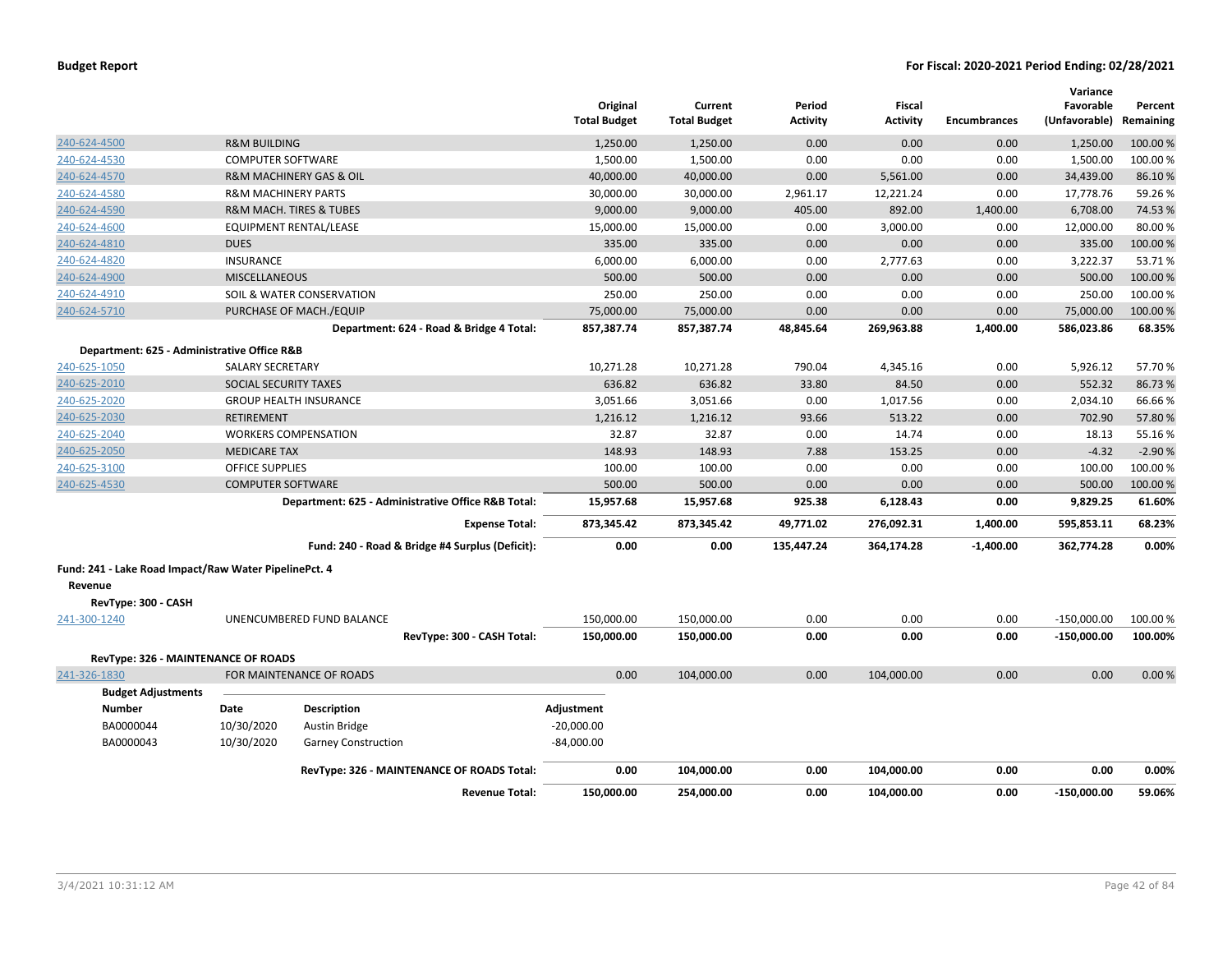|                                                        |                         |                                                                          | Original<br><b>Total Budget</b> |      | Current<br><b>Total Budget</b> | Period<br><b>Activity</b> | <b>Fiscal</b><br><b>Activity</b> | <b>Encumbrances</b> | Variance<br>Favorable<br>(Unfavorable) Remaining | Percent  |
|--------------------------------------------------------|-------------------------|--------------------------------------------------------------------------|---------------------------------|------|--------------------------------|---------------------------|----------------------------------|---------------------|--------------------------------------------------|----------|
| <b>Expense</b>                                         |                         |                                                                          |                                 |      |                                |                           |                                  |                     |                                                  |          |
| Department: 624 - Road & Bridge 4                      |                         |                                                                          |                                 |      |                                |                           |                                  |                     |                                                  |          |
| 241-624-3410<br><b>Budget Adjustments</b>              |                         | R&B MAT. ROCK & GRAVEL                                                   |                                 | 0.00 | 42,000.00                      | 0.00                      | 0.00                             | 0.00                | 42,000.00                                        | 100.00 % |
| <b>Number</b>                                          | Date                    | <b>Description</b>                                                       | Adjustment                      |      |                                |                           |                                  |                     |                                                  |          |
| BA0000043                                              | 10/30/2020              | <b>Garney Construction</b>                                               | 42,000.00                       |      |                                |                           |                                  |                     |                                                  |          |
| 241-624-4900                                           | <b>MISCELLANEOUS</b>    |                                                                          | 150,000.00                      |      | 150,000.00                     | 0.00                      | 0.00                             | 0.00                | 150,000.00                                       | 100.00 % |
| 241-624-5710<br><b>Budget Adjustments</b>              |                         | PURCHASE OF MACH./EQUIP                                                  |                                 | 0.00 | 62,000.00                      | 0.00                      | 0.00                             | 0.00                | 62,000.00                                        | 100.00 % |
| <b>Number</b>                                          | Date                    | <b>Description</b>                                                       | Adjustment                      |      |                                |                           |                                  |                     |                                                  |          |
| BA0000044                                              | 10/30/2020              | Austin Bridge                                                            | 20,000.00                       |      |                                |                           |                                  |                     |                                                  |          |
| BA0000043                                              | 10/30/2020              | <b>Garney Construction</b>                                               | 42,000.00                       |      |                                |                           |                                  |                     |                                                  |          |
|                                                        |                         | Department: 624 - Road & Bridge 4 Total:                                 | 150,000.00                      |      | 254,000.00                     | 0.00                      | 0.00                             | 0.00                | 254,000.00                                       | 100.00%  |
|                                                        |                         | <b>Expense Total:</b>                                                    | 150,000.00                      |      | 254,000.00                     | 0.00                      | 0.00                             | 0.00                | 254,000.00                                       | 100.00%  |
|                                                        |                         | Fund: 241 - Lake Road Impact/Raw Water PipelinePct. 4 Surplus (Deficit): |                                 | 0.00 | 0.00                           | 0.00                      | 104,000.00                       | 0.00                | 104,000.00                                       | 0.00%    |
| Fund: 260 - J.P.#1 Justice Court Technology            |                         |                                                                          |                                 |      |                                |                           |                                  |                     |                                                  |          |
| Revenue                                                |                         |                                                                          |                                 |      |                                |                           |                                  |                     |                                                  |          |
| RevType: 370 - MISCELLANEOUS                           |                         |                                                                          |                                 |      |                                |                           |                                  |                     |                                                  |          |
| 260-370-4550                                           | J.P.#1 TECHNOLOGY FEES  |                                                                          | 1,500.00                        |      | 1,500.00                       | 479.58                    | 479.58                           | 0.00                | $-1,020.42$                                      | 68.03%   |
|                                                        |                         | RevType: 370 - MISCELLANEOUS Total:                                      | 1,500.00                        |      | 1,500.00                       | 479.58                    | 479.58                           | 0.00                | $-1,020.42$                                      | 68.03%   |
|                                                        |                         | <b>Revenue Total:</b>                                                    | 1,500.00                        |      | 1,500.00                       | 479.58                    | 479.58                           | 0.00                | $-1,020.42$                                      | 68.03%   |
| Expense                                                |                         |                                                                          |                                 |      |                                |                           |                                  |                     |                                                  |          |
| Department: 455 - Justice of the Peace Pct. 1          |                         |                                                                          |                                 |      |                                |                           |                                  |                     |                                                  |          |
| 260-455-5720                                           | <b>OFFICE EQUIPMENT</b> |                                                                          | 1,500.00                        |      | 1,500.00                       | 0.00                      | 1,526.42                         | 17.74               | $-44.16$                                         | $-2.94%$ |
|                                                        |                         | Department: 455 - Justice of the Peace Pct. 1 Total:                     | 1,500.00                        |      | 1,500.00                       | 0.00                      | 1,526.42                         | 17.74               | $-44.16$                                         | $-2.94%$ |
|                                                        |                         | <b>Expense Total:</b>                                                    | 1,500.00                        |      | 1,500.00                       | 0.00                      | 1,526.42                         | 17.74               | -44.16                                           | $-2.94%$ |
|                                                        |                         | Fund: 260 - J.P.#1 Justice Court Technology Surplus (Deficit):           |                                 | 0.00 | 0.00                           | 479.58                    | $-1,046.84$                      | $-17.74$            | $-1,064.58$                                      | 0.00%    |
| Fund: 270 - J.P.#2 Justice Court Technology<br>Revenue |                         |                                                                          |                                 |      |                                |                           |                                  |                     |                                                  |          |
| RevType: 370 - MISCELLANEOUS                           |                         |                                                                          |                                 |      |                                |                           |                                  |                     |                                                  |          |
| 270-370-4560                                           | J.P.#2 TECHNOLOGY FEES  |                                                                          | 500.00                          |      | 500.00                         | 70.12                     | 70.12                            | 0.00                | $-429.88$                                        | 85.98%   |
|                                                        |                         | RevType: 370 - MISCELLANEOUS Total:                                      | 500.00                          |      | 500.00                         | 70.12                     | 70.12                            | 0.00                | $-429.88$                                        | 85.98%   |
|                                                        |                         | <b>Revenue Total:</b>                                                    | 500.00                          |      | 500.00                         | 70.12                     | 70.12                            | 0.00                | $-429.88$                                        | 85.98%   |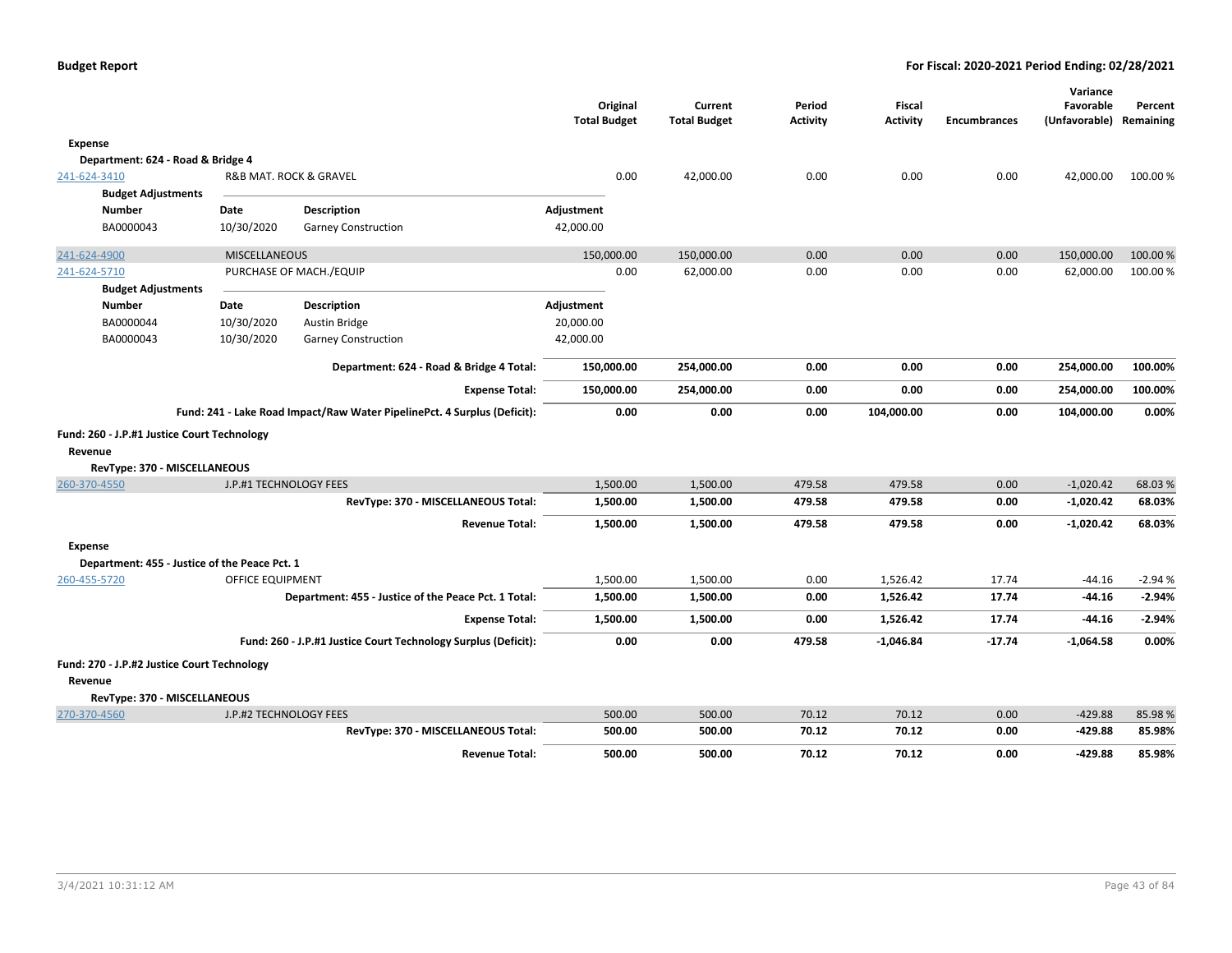| Budget Report |  |
|---------------|--|
|---------------|--|

|                                                 |                                                                    |                     |                     |                 |                 |                     | Variance      |           |
|-------------------------------------------------|--------------------------------------------------------------------|---------------------|---------------------|-----------------|-----------------|---------------------|---------------|-----------|
|                                                 |                                                                    | Original            | Current             | Period          | <b>Fiscal</b>   |                     | Favorable     | Percent   |
|                                                 |                                                                    | <b>Total Budget</b> | <b>Total Budget</b> | <b>Activity</b> | <b>Activity</b> | <b>Encumbrances</b> | (Unfavorable) | Remaining |
| <b>Expense</b>                                  |                                                                    |                     |                     |                 |                 |                     |               |           |
|                                                 | Department: 456 - Justice of the Peace Pct. 2                      |                     |                     |                 |                 |                     |               |           |
| 270-456-5720                                    | <b>OFFICE EQUIPMENT</b>                                            | 500.00              | 500.00              | 0.00            | 0.00            | 0.00                | 500.00        | 100.00%   |
|                                                 | Department: 456 - Justice of the Peace Pct. 2 Total:               | 500.00              | 500.00              | 0.00            | 0.00            | 0.00                | 500.00        | 100.00%   |
|                                                 | <b>Expense Total:</b>                                              | 500.00              | 500.00              | 0.00            | 0.00            | 0.00                | 500.00        | 100.00%   |
|                                                 | Fund: 270 - J.P.#2 Justice Court Technology Surplus (Deficit):     | 0.00                | 0.00                | 70.12           | 70.12           | 0.00                | 70.12         | 0.00%     |
| Fund: 280 - J.P.#3 Justice Court Technology     |                                                                    |                     |                     |                 |                 |                     |               |           |
| Revenue                                         |                                                                    |                     |                     |                 |                 |                     |               |           |
| RevType: 300 - CASH                             |                                                                    |                     |                     |                 |                 |                     |               |           |
| 280-300-1280                                    | <b>BEGINNING CASH BALANCE</b>                                      | 5,300.00            | 5,300.00            | 0.00            | 0.00            | 0.00                | $-5,300.00$   | 100.00%   |
|                                                 | RevType: 300 - CASH Total:                                         | 5,300.00            | 5,300.00            | 0.00            | 0.00            | 0.00                | $-5,300.00$   | 100.00%   |
| RevType: 370 - MISCELLANEOUS                    |                                                                    |                     |                     |                 |                 |                     |               |           |
| 280-370-4560                                    | J.P.#3 TECHNOLOGY FEES                                             | 700.00              | 700.00              | 316.01          | 316.01          | 0.00                | $-383.99$     | 54.86%    |
|                                                 | RevType: 370 - MISCELLANEOUS Total:                                | 700.00              | 700.00              | 316.01          | 316.01          | 0.00                | $-383.99$     | 54.86%    |
|                                                 | <b>Revenue Total:</b>                                              | 6,000.00            | 6,000.00            | 316.01          | 316.01          | 0.00                | $-5,683.99$   | 94.73%    |
| Expense                                         |                                                                    |                     |                     |                 |                 |                     |               |           |
|                                                 | Department: 457 - Justice of the Peace Pct. 3                      |                     |                     |                 |                 |                     |               |           |
| 280-457-5720                                    | <b>OFFICE EQUIPMENT</b>                                            | 6,000.00            | 6,000.00            | 0.00            | 0.00            | 0.00                | 6,000.00      | 100.00%   |
|                                                 | Department: 457 - Justice of the Peace Pct. 3 Total:               | 6,000.00            | 6,000.00            | 0.00            | 0.00            | 0.00                | 6,000.00      | 100.00%   |
|                                                 | <b>Expense Total:</b>                                              | 6,000.00            | 6,000.00            | 0.00            | 0.00            | 0.00                | 6,000.00      | 100.00%   |
|                                                 | Fund: 280 - J.P.#3 Justice Court Technology Surplus (Deficit):     | 0.00                | 0.00                | 316.01          | 316.01          | 0.00                | 316.01        | 0.00%     |
| Fund: 310 - F.C.Detention Center Annual Payment |                                                                    |                     |                     |                 |                 |                     |               |           |
| Revenue                                         |                                                                    |                     |                     |                 |                 |                     |               |           |
| RevType: 319 - F.C. DETENTION CENTER            |                                                                    |                     |                     |                 |                 |                     |               |           |
| 310-319-5510                                    | <b>ANNUAL PAYMENT</b>                                              | 10,000.00           | 10,000.00           | 0.00            | 0.00            | 0.00                | $-10,000.00$  | 100.00%   |
|                                                 | RevType: 319 - F.C. DETENTION CENTER Total:                        | 10,000.00           | 10,000.00           | 0.00            | 0.00            | 0.00                | $-10,000.00$  | 100.00%   |
| RevType: 370 - MISCELLANEOUS                    |                                                                    |                     |                     |                 |                 |                     |               |           |
| 310-370-1300                                    | <b>REFUNDS &amp; MISCELLANEOUS</b>                                 | 0.00                | 0.00                | 0.00            | 100.00          | 0.00                | 100.00        | 0.00%     |
|                                                 | RevType: 370 - MISCELLANEOUS Total:                                | 0.00                | 0.00                | 0.00            | 100.00          | 0.00                | 100.00        | 0.00%     |
|                                                 | <b>Revenue Total:</b>                                              | 10,000.00           | 10,000.00           | 0.00            | 100.00          | 0.00                | $-9,900.00$   | 99.00%    |
| Expense                                         |                                                                    |                     |                     |                 |                 |                     |               |           |
| Department: 560 - County Sheriff                |                                                                    |                     |                     |                 |                 |                     |               |           |
| 310-560-4270                                    | OUT OF COUNTY TRAVEL/TRAINING                                      | 10,000.00           | 10,000.00           | 245.00          | 3,705.50        | 0.00                | 6,294.50      | 62.95%    |
|                                                 | Department: 560 - County Sheriff Total:                            | 10,000.00           | 10,000.00           | 245.00          | 3,705.50        | 0.00                | 6,294.50      | 62.95%    |
|                                                 | <b>Expense Total:</b>                                              | 10,000.00           | 10,000.00           | 245.00          | 3,705.50        | 0.00                | 6,294.50      | 62.95%    |
|                                                 | Fund: 310 - F.C.Detention Center Annual Payment Surplus (Deficit): | 0.00                | 0.00                | $-245.00$       | $-3,605.50$     | 0.00                | $-3,605.50$   | 0.00%     |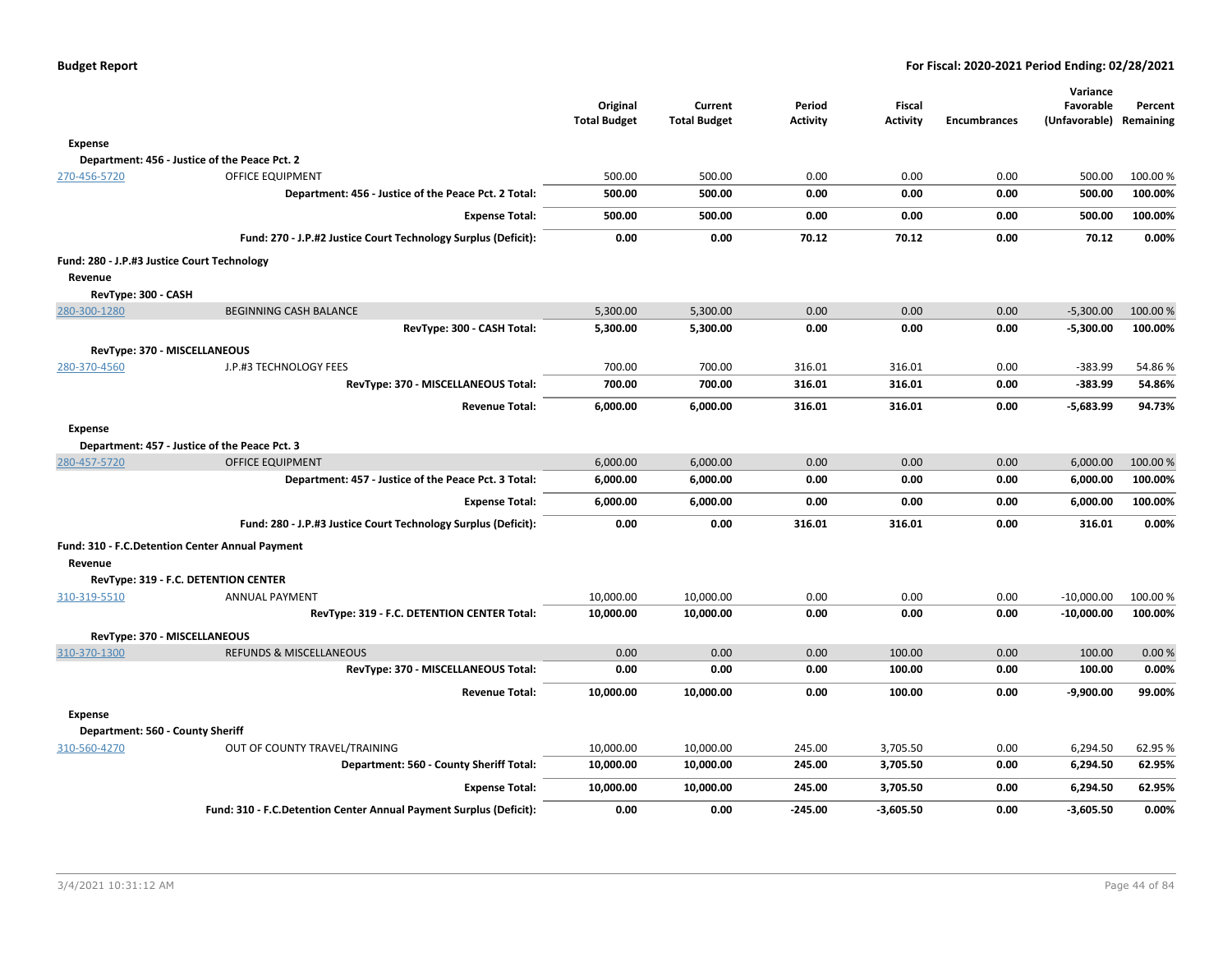|                                           |                                                              | Original<br><b>Total Budget</b> | Current<br><b>Total Budget</b> | Period<br><b>Activity</b> | Fiscal<br><b>Activity</b> | <b>Encumbrances</b> | Variance<br>Favorable<br>(Unfavorable) Remaining | Percent             |
|-------------------------------------------|--------------------------------------------------------------|---------------------------------|--------------------------------|---------------------------|---------------------------|---------------------|--------------------------------------------------|---------------------|
| Fund: 330 - Bail Bondsman Application Fee |                                                              |                                 |                                |                           |                           |                     |                                                  |                     |
| Revenue                                   |                                                              |                                 |                                |                           |                           |                     |                                                  |                     |
| RevType: 300 - CASH                       |                                                              |                                 |                                |                           |                           |                     |                                                  |                     |
| 330-300-1330                              | <b>BEGINNING CASH BALANCE</b>                                | 500.00                          | 500.00                         | 0.00                      | 0.00                      | 0.00                | $-500.00$                                        | 100.00%             |
|                                           | RevType: 300 - CASH Total:                                   | 500.00                          | 500.00                         | 0.00                      | 0.00                      | 0.00                | $-500.00$                                        | 100.00%             |
| RevType: 340 - FEES OF OFFICE             |                                                              |                                 |                                |                           |                           |                     |                                                  |                     |
| 330-340-4800                              | <b>APPLICATION FEE</b>                                       | 0.00                            | 0.00                           | 0.00                      | 500.00                    | 0.00                | 500.00                                           | 0.00%               |
|                                           | RevType: 340 - FEES OF OFFICE Total:                         | 0.00                            | 0.00                           | 0.00                      | 500.00                    | 0.00                | 500.00                                           | 0.00%               |
|                                           |                                                              |                                 |                                |                           |                           |                     |                                                  |                     |
|                                           | <b>Revenue Total:</b>                                        | 500.00                          | 500.00                         | 0.00                      | 500.00                    | 0.00                | 0.00                                             | 0.00%               |
| <b>Expense</b>                            |                                                              |                                 |                                |                           |                           |                     |                                                  |                     |
|                                           | Department: 498 - Bail Bond Fee Expense                      |                                 |                                |                           |                           |                     |                                                  |                     |
| 330-498-3100                              | <b>OFFICE SUPPLIES</b>                                       | 500.00                          | 500.00                         | 0.00                      | 0.00                      | 0.00                | 500.00                                           | 100.00 %            |
|                                           | Department: 498 - Bail Bond Fee Expense Total:               | 500.00                          | 500.00                         | 0.00                      | 0.00                      | 0.00                | 500.00                                           | 100.00%             |
|                                           | <b>Expense Total:</b>                                        | 500.00                          | 500.00                         | 0.00                      | 0.00                      | 0.00                | 500.00                                           | 100.00%             |
|                                           | Fund: 330 - Bail Bondsman Application Fee Surplus (Deficit): | 0.00                            | 0.00                           | 0.00                      | 500.00                    | 0.00                | 500.00                                           | 0.00%               |
| Fund: 350 - Law Library                   |                                                              |                                 |                                |                           |                           |                     |                                                  |                     |
| Revenue                                   |                                                              |                                 |                                |                           |                           |                     |                                                  |                     |
| RevType: 340 - FEES OF OFFICE             |                                                              |                                 |                                |                           |                           |                     |                                                  |                     |
| 350-340-4030                              | <b>COUNTY CLERK FEES</b>                                     | 5,000.00                        | 5,000.00                       | 1,155.00                  | 1,155.00                  | 0.00                | $-3,845.00$                                      | 76.90%              |
| 350-340-4500                              | <b>DISTRICT CLERK FEES</b>                                   | 10,000.00                       | 10,000.00                      | 0.00                      | 914.37                    | 0.00                | $-9,085.63$                                      | 90.86%              |
|                                           | RevType: 340 - FEES OF OFFICE Total:                         | 15,000.00                       | 15,000.00                      | 1,155.00                  | 2,069.37                  | 0.00                | $-12,930.63$                                     | 86.20%              |
|                                           | RevType: 360 - INTEREST EARNINGS                             |                                 |                                |                           |                           |                     |                                                  |                     |
| 350-360-1000                              | <b>INTEREST EARNINGS</b>                                     | 50.00                           | 50.00                          | 0.00                      | 0.00                      | 0.00                | $-50.00$                                         | 100.00%             |
|                                           | RevType: 360 - INTEREST EARNINGS Total:                      | 50.00                           | 50.00                          | 0.00                      | 0.00                      | 0.00                | $-50.00$                                         | 100.00%             |
|                                           | <b>Revenue Total:</b>                                        | 15,050.00                       | 15,050.00                      | 1,155.00                  | 2,069.37                  | 0.00                | $-12,980.63$                                     | 86.25%              |
|                                           |                                                              |                                 |                                |                           |                           |                     |                                                  |                     |
| Expense                                   |                                                              |                                 |                                |                           |                           |                     |                                                  |                     |
| Department: 451 - Law Library             |                                                              |                                 |                                |                           |                           |                     |                                                  |                     |
| 350-451-3100                              | <b>OFFICE SUPPLIES</b><br><b>R&amp;M COMPUTER</b>            | 500.00                          | 500.00                         | 0.00                      | 0.00<br>0.00              | 0.00<br>0.00        | 500.00                                           | 100.00%<br>100.00 % |
| 350-451-4530<br>350-451-5740              |                                                              | 1,000.00<br>13,000.00           | 1,000.00                       | 0.00<br>0.00              | 0.00                      | 0.00                | 1,000.00<br>13,000.00                            | 100.00 %            |
|                                           | <b>TECHNOLOGY</b>                                            |                                 | 13,000.00<br>550.00            |                           | 0.00                      | 0.00                |                                                  | 100.00 %            |
| 350-451-5900                              | LAW BOOKS<br>Department: 451 - Law Library Total:            | 550.00<br>15,050.00             | 15,050.00                      | 0.00<br>0.00              | 0.00                      | 0.00                | 550.00<br>15,050.00                              | 100.00%             |
|                                           |                                                              |                                 |                                |                           |                           |                     |                                                  |                     |
|                                           | <b>Expense Total:</b>                                        | 15,050.00                       | 15,050.00                      | 0.00                      | 0.00                      | 0.00                | 15,050.00                                        | 100.00%             |
|                                           | Fund: 350 - Law Library Surplus (Deficit):                   | 0.00                            | 0.00                           | 1,155.00                  | 2,069.37                  | 0.00                | 2,069.37                                         | 0.00%               |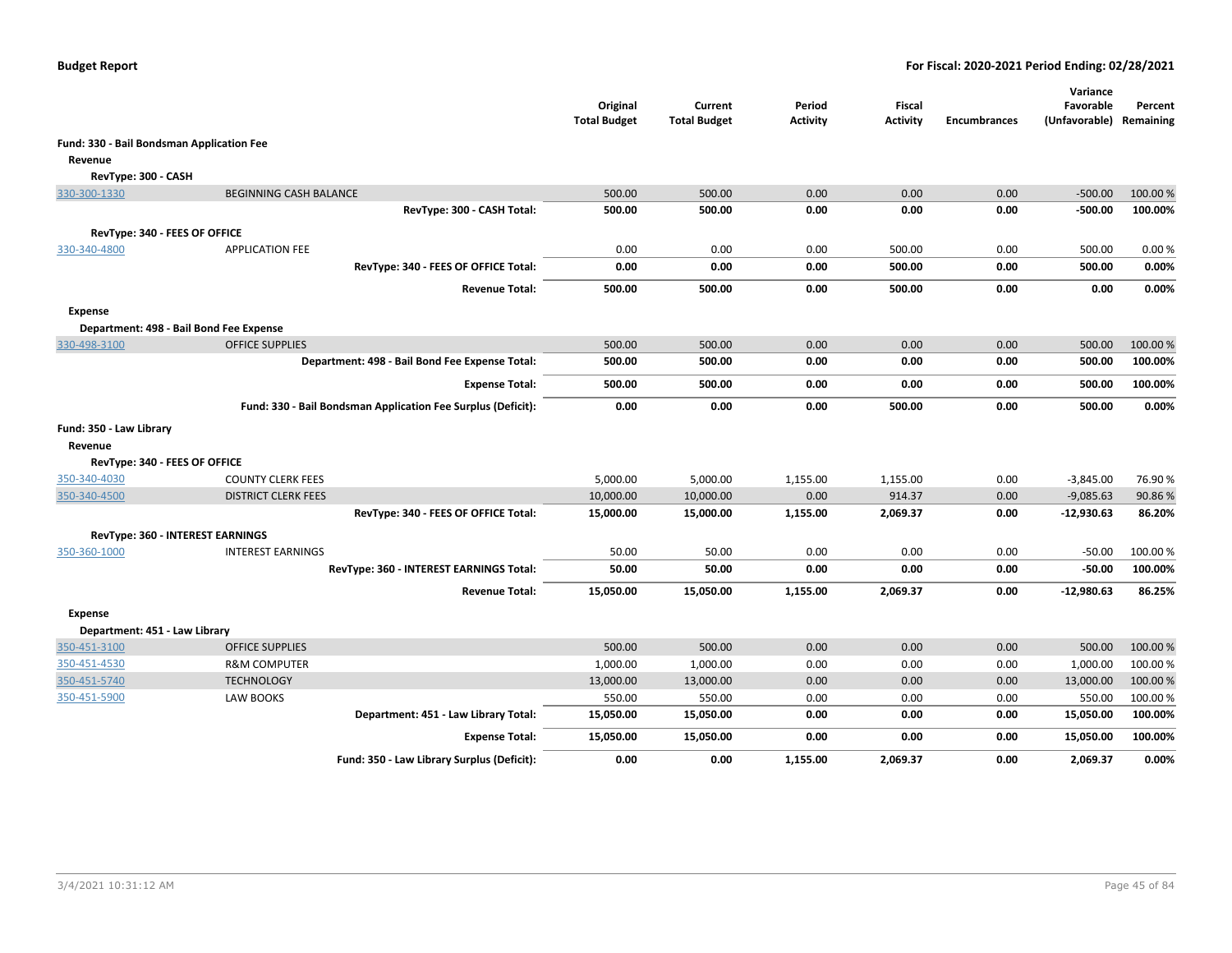|                                                                                    |                                              | Original<br><b>Total Budget</b> | Current<br><b>Total Budget</b> | Period<br><b>Activity</b> | Fiscal<br><b>Activity</b> | <b>Encumbrances</b> | Variance<br>Favorable<br>(Unfavorable) Remaining | Percent    |
|------------------------------------------------------------------------------------|----------------------------------------------|---------------------------------|--------------------------------|---------------------------|---------------------------|---------------------|--------------------------------------------------|------------|
| Fund: 360 - D. A. Fee                                                              |                                              |                                 |                                |                           |                           |                     |                                                  |            |
| Revenue                                                                            |                                              |                                 |                                |                           |                           |                     |                                                  |            |
| RevType: 340 - FEES OF OFFICE                                                      |                                              |                                 |                                |                           |                           |                     |                                                  |            |
| 360-340-4750<br><b>DISTRICT ATTORNEY FEES</b>                                      |                                              | 2,000.00                        | 2,000.00                       | 30.00                     | 83.28                     | 0.00                | $-1,916.72$                                      | 95.84 %    |
|                                                                                    | RevType: 340 - FEES OF OFFICE Total:         | 2,000.00                        | 2,000.00                       | 30.00                     | 83.28                     | 0.00                | $-1,916.72$                                      | 95.84%     |
|                                                                                    |                                              |                                 |                                |                           |                           |                     |                                                  |            |
| RevType: 352 - FINES & FORFEITURES<br>360-352-2000<br><b>CONTRABAND FORFEITURE</b> |                                              | 0.00                            | 0.00                           | 0.00                      | 21,859.41                 | 0.00                | 21,859.41                                        | 0.00%      |
|                                                                                    | RevType: 352 - FINES & FORFEITURES Total:    | 0.00                            | 0.00                           | 0.00                      | 21,859.41                 | 0.00                | 21,859.41                                        | 0.00%      |
|                                                                                    |                                              |                                 |                                |                           |                           |                     |                                                  |            |
| RevType: 360 - INTEREST EARNINGS                                                   |                                              |                                 |                                |                           |                           |                     |                                                  |            |
| INTEREST EARNINGS-D.A. FEE<br>360-360-1000                                         |                                              | 0.00                            | 0.00                           | 0.00                      | 0.25                      | 0.00                | 0.25                                             | 0.00%      |
|                                                                                    | RevType: 360 - INTEREST EARNINGS Total:      | 0.00                            | 0.00                           | 0.00                      | 0.25                      | 0.00                | 0.25                                             | 0.00%      |
| RevType: 370 - MISCELLANEOUS                                                       |                                              |                                 |                                |                           |                           |                     |                                                  |            |
| REFUNDS & MISCELLANEOUS<br>360-370-1300                                            |                                              | 1,000.00                        | 1,000.00                       | 64.04                     | 426.15                    | 0.00                | $-573.85$                                        | 57.39%     |
|                                                                                    | RevType: 370 - MISCELLANEOUS Total:          | 1,000.00                        | 1,000.00                       | 64.04                     | 426.15                    | 0.00                | -573.85                                          | 57.39%     |
|                                                                                    | <b>Revenue Total:</b>                        | 3,000.00                        | 3,000.00                       | 94.04                     | 22,369.09                 | 0.00                | 19,369.09                                        | 645.64%    |
| <b>Expense</b>                                                                     |                                              |                                 |                                |                           |                           |                     |                                                  |            |
| Department: 475 - District Attorney                                                |                                              |                                 |                                |                           |                           |                     |                                                  |            |
| 360-475-4900<br><b>MISCELLANEOUS</b>                                               |                                              | 3,000.00                        | 3,000.00                       | 120.00                    | 1,019.20                  | 0.00                | 1,980.80                                         | 66.03%     |
|                                                                                    | Department: 475 - District Attorney Total:   | 3,000.00                        | 3,000.00                       | 120.00                    | 1,019.20                  | 0.00                | 1,980.80                                         | 66.03%     |
| Department: 477 - DA Seizure                                                       |                                              |                                 |                                |                           |                           |                     |                                                  |            |
| 360-477-1012<br>SALARY SUPPLEMENT                                                  |                                              | 0.00                            | 0.00                           | 948.32                    | 5,215.76                  | 0.00                | $-5,215.76$                                      | 0.00%      |
| 360-477-2010<br>SOCIAL SECURITY TAXES                                              |                                              | 0.00                            | 0.00                           | 54.36                     | 136.17                    | 0.00                | $-136.17$                                        | 0.00%      |
| 360-477-2020<br><b>GROUP HEALTH INSURANCE</b>                                      |                                              | 0.00                            | 0.00                           | 148.18                    | 741.06                    | 0.00                | $-741.06$                                        | 0.00%      |
| 360-477-2030<br><b>RETIREMENT</b>                                                  |                                              | 0.00                            | 0.00                           | 112.17                    | 613.60                    | 0.00                | $-613.60$                                        | 0.00%      |
| 360-477-2040<br><b>WORKERS COMPENSATION</b>                                        |                                              | 0.00                            | 0.00                           | 0.00                      | 3.41                      | 0.00                | $-3.41$                                          | 0.00%      |
| 360-477-2050<br><b>MEDICARE TAX</b>                                                |                                              | 0.00                            | 0.00                           | 12.72                     | 235.78                    | 0.00                | $-235.78$                                        | 0.00%      |
|                                                                                    | Department: 477 - DA Seizure Total:          | 0.00                            | 0.00                           | 1,275.75                  | 6,945.78                  | 0.00                | $-6,945.78$                                      | 0.00%      |
|                                                                                    | <b>Expense Total:</b>                        | 3,000.00                        | 3,000.00                       | 1,395.75                  | 7,964.98                  | 0.00                | -4,964.98                                        | $-165.50%$ |
|                                                                                    | Fund: 360 - D. A. Fee Surplus (Deficit):     | 0.00                            | 0.00                           | $-1,301.71$               | 14,404.11                 | 0.00                | 14,404.11                                        | 0.00%      |
| Fund: 361 - Contraband Seizure                                                     |                                              |                                 |                                |                           |                           |                     |                                                  |            |
| Revenue                                                                            |                                              |                                 |                                |                           |                           |                     |                                                  |            |
| RevType: 360 - INTEREST EARNINGS                                                   |                                              |                                 |                                |                           |                           |                     |                                                  |            |
| <b>INTEREST EARNINGS</b><br>361-360-1000                                           |                                              | 0.00                            | 0.00                           | 0.00                      | 0.22                      | 0.00                | 0.22                                             | 0.00%      |
|                                                                                    | RevType: 360 - INTEREST EARNINGS Total:      | 0.00                            | 0.00                           | 0.00                      | 0.22                      | 0.00                | 0.22                                             | 0.00%      |
|                                                                                    | <b>Revenue Total:</b>                        | 0.00                            | 0.00                           | 0.00                      | 0.22                      | 0.00                | 0.22                                             | 0.00%      |
|                                                                                    | <b>Fund: 361 - Contraband Seizure Total:</b> | 0.00                            | 0.00                           | 0.00                      | 0.22                      | 0.00                | 0.22                                             | 0.00%      |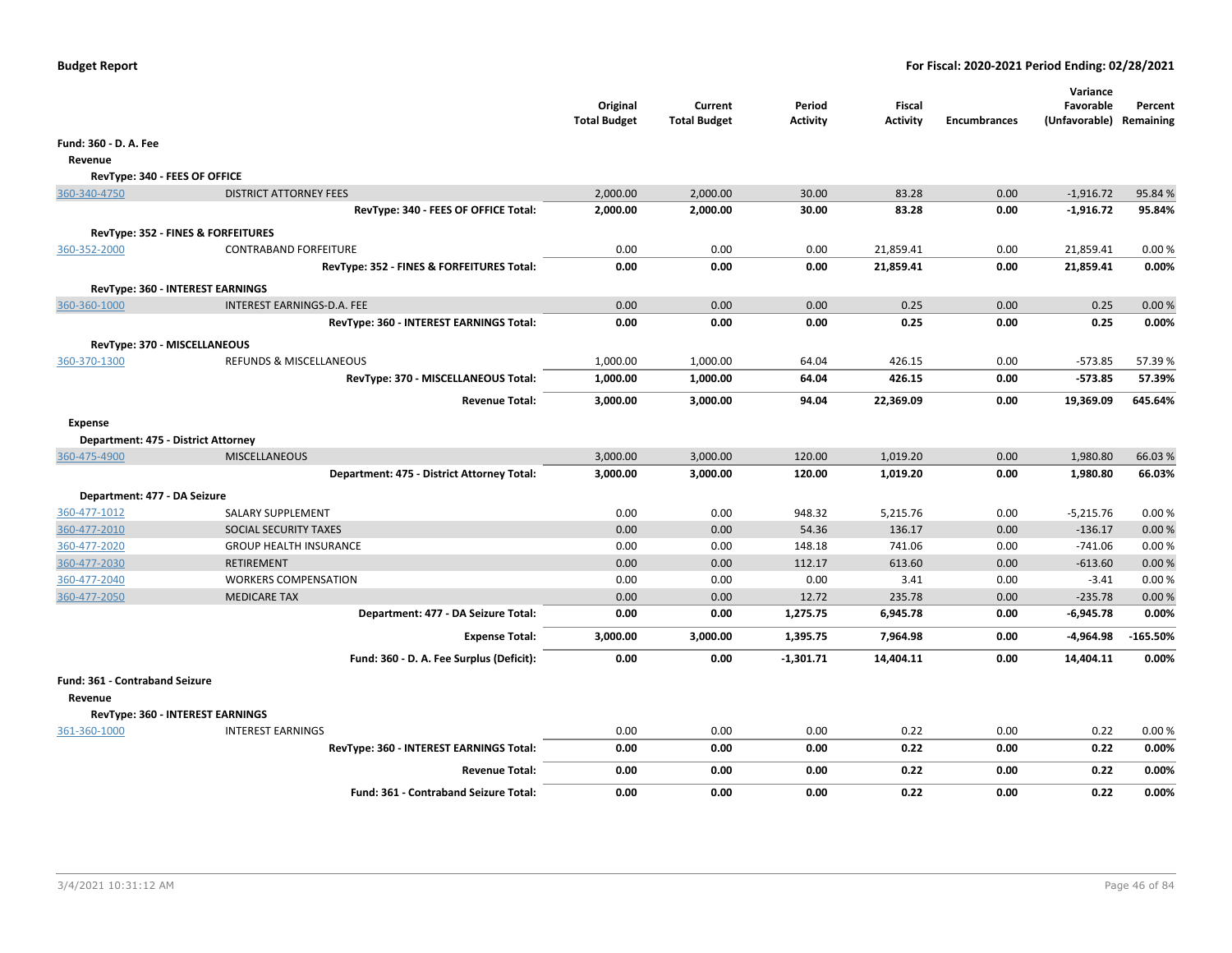|                                           |                                                       | Original<br><b>Total Budget</b> | Current<br><b>Total Budget</b> | Period<br><b>Activity</b> | Fiscal<br><b>Activity</b> | <b>Encumbrances</b> | Variance<br>Favorable<br>(Unfavorable) Remaining | Percent |
|-------------------------------------------|-------------------------------------------------------|---------------------------------|--------------------------------|---------------------------|---------------------------|---------------------|--------------------------------------------------|---------|
| Fund: 362 - Investigator/LEOSE            |                                                       |                                 |                                |                           |                           |                     |                                                  |         |
| Revenue                                   |                                                       |                                 |                                |                           |                           |                     |                                                  |         |
| RevType: 330 - GRANTS                     |                                                       |                                 |                                |                           |                           |                     |                                                  |         |
| 362-330-4750                              | <b>INVESTIGATOR/LEOSE GRANT</b>                       | 0.00                            | 0.00                           | 642.52                    | 642.52                    | 0.00                | 642.52                                           | 0.00%   |
|                                           | RevType: 330 - GRANTS Total:                          | 0.00                            | 0.00                           | 642.52                    | 642.52                    | 0.00                | 642.52                                           | 0.00%   |
|                                           | <b>Revenue Total:</b>                                 | 0.00                            | 0.00                           | 642.52                    | 642.52                    | 0.00                | 642.52                                           | 0.00%   |
|                                           | Fund: 362 - Investigator/LEOSE Total:                 | 0.00                            | 0.00                           | 642.52                    | 642.52                    | 0.00                | 642.52                                           | 0.00%   |
| Fund: 380 - IHC Co-Op Gin                 |                                                       |                                 |                                |                           |                           |                     |                                                  |         |
| Revenue                                   |                                                       |                                 |                                |                           |                           |                     |                                                  |         |
| RevType: 360 - INTEREST EARNINGS          |                                                       |                                 |                                |                           |                           |                     |                                                  |         |
| 380-360-1000                              | <b>INTEREST EARNINGS</b>                              | 0.00                            | 0.00                           | 0.00                      | 2.17                      | 0.00                | 2.17                                             | 0.00%   |
|                                           | RevType: 360 - INTEREST EARNINGS Total:               | 0.00                            | 0.00                           | 0.00                      | 2.17                      | 0.00                | 2.17                                             | 0.00%   |
|                                           | <b>Revenue Total:</b>                                 | 0.00                            | 0.00                           | 0.00                      | 2.17                      | 0.00                | 2.17                                             | 0.00%   |
|                                           | Fund: 380 - IHC Co-Op Gin Total:                      | 0.00                            | 0.00                           | 0.00                      | 2.17                      | 0.00                | 2.17                                             | 0.00%   |
| Fund: 381 - IHC Bonnie Ruth Cooper        |                                                       |                                 |                                |                           |                           |                     |                                                  |         |
| Revenue                                   |                                                       |                                 |                                |                           |                           |                     |                                                  |         |
| RevType: 360 - INTEREST EARNINGS          |                                                       |                                 |                                |                           |                           |                     |                                                  |         |
| 381-360-1000                              | <b>INTEREST EARNINGS</b>                              | 0.00                            | 0.00                           | 0.00                      | 0.63                      | 0.00                | 0.63                                             | 0.00%   |
|                                           | RevType: 360 - INTEREST EARNINGS Total:               | 0.00                            | 0.00                           | 0.00                      | 0.63                      | 0.00                | 0.63                                             | 0.00%   |
| RevType: 370 - MISCELLANEOUS              |                                                       |                                 |                                |                           |                           |                     |                                                  |         |
| 381-370-1500                              | <b>BONNIE RUTH COOPER TRUST</b>                       | 0.00                            | 0.00                           | 0.00                      | 1,186.56                  | 0.00                | 1,186.56                                         | 0.00%   |
|                                           | RevType: 370 - MISCELLANEOUS Total:                   | 0.00                            | 0.00                           | 0.00                      | 1,186.56                  | 0.00                | 1,186.56                                         | 0.00%   |
|                                           | <b>Revenue Total:</b>                                 | 0.00                            | 0.00                           | 0.00                      | 1,187.19                  | 0.00                | 1,187.19                                         | 0.00%   |
| Expense                                   |                                                       |                                 |                                |                           |                           |                     |                                                  |         |
| Department: 645 - Indigent Health Care    |                                                       |                                 |                                |                           |                           |                     |                                                  |         |
| 381-645-4110                              | PHYSICIAN, NON-EMERGENCY                              | 0.00                            | 0.00                           | 258.68                    | 620.80                    | 0.00                | $-620.80$                                        | 0.00%   |
| 381-645-4150                              | LABORATORY/X-RAY                                      | 0.00                            | 0.00                           | 67.89                     | 67.89                     | 0.00                | $-67.89$                                         | 0.00%   |
|                                           | Department: 645 - Indigent Health Care Total:         | 0.00                            | 0.00                           | 326.57                    | 688.69                    | 0.00                | $-688.69$                                        | 0.00%   |
|                                           | <b>Expense Total:</b>                                 | 0.00                            | 0.00                           | 326.57                    | 688.69                    | 0.00                | $-688.69$                                        | 0.00%   |
|                                           | Fund: 381 - IHC Bonnie Ruth Cooper Surplus (Deficit): | 0.00                            | 0.00                           | $-326.57$                 | 498.50                    | 0.00                | 498.50                                           | 0.00%   |
| Fund: 412 - Safe Room Reimbursement Prog. |                                                       |                                 |                                |                           |                           |                     |                                                  |         |
| <b>Expense</b>                            |                                                       |                                 |                                |                           |                           |                     |                                                  |         |
| Department: 408 - Safe Room               |                                                       |                                 |                                |                           |                           |                     |                                                  |         |
| 412-408-4540                              | <b>R&amp;M AUTO</b>                                   | 0.00                            | 0.00                           | 0.00                      | 4,000.00                  | 3,833.60            | $-7,833.60$                                      | 0.00%   |
|                                           | Department: 408 - Safe Room Total:                    | 0.00                            | 0.00                           | 0.00                      | 4,000.00                  | 3,833.60            | $-7,833.60$                                      | 0.00%   |
|                                           | <b>Expense Total:</b>                                 | 0.00                            | 0.00                           | 0.00                      | 4,000.00                  | 3,833.60            | $-7,833.60$                                      | 0.00%   |
|                                           | Fund: 412 - Safe Room Reimbursement Prog. Total:      | 0.00                            | 0.00                           | 0.00                      | 4,000.00                  | 3,833.60            | $-7,833.60$                                      | 0.00%   |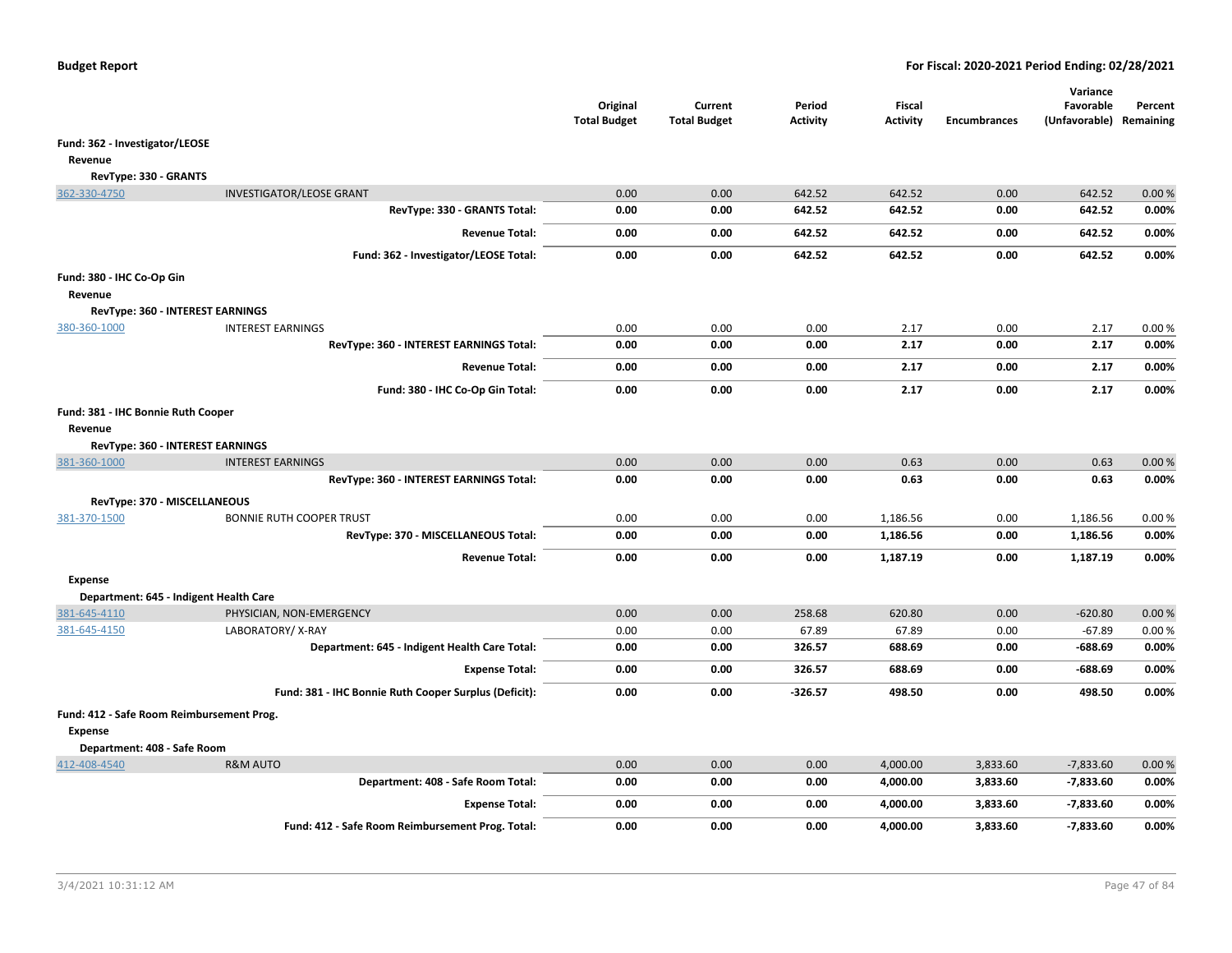|                                                 |                                                        | Original<br><b>Total Budget</b> | Current<br><b>Total Budget</b> | Period<br><b>Activity</b> | <b>Fiscal</b><br><b>Activity</b> | <b>Encumbrances</b> | Variance<br>Favorable<br>(Unfavorable) Remaining | Percent  |
|-------------------------------------------------|--------------------------------------------------------|---------------------------------|--------------------------------|---------------------------|----------------------------------|---------------------|--------------------------------------------------|----------|
| <b>Fund: 413 - CARES ACT-CORONAVIRUS RELIEF</b> |                                                        |                                 |                                |                           |                                  |                     |                                                  |          |
| <b>Expense</b>                                  |                                                        |                                 |                                |                           |                                  |                     |                                                  |          |
| Department: 413 - CARES Act                     |                                                        |                                 |                                |                           |                                  |                     |                                                  |          |
| 413-413-2251                                    | <b>JANITOR TRAVEL</b>                                  | 0.00                            | 0.00                           | 0.00                      | 52.73                            | 0.00                | $-52.73$                                         | 0.00%    |
| 413-413-3100                                    | <b>OFFICE SUPPLIES</b>                                 | 0.00                            | 0.00                           | 0.00                      | 497.60                           | 0.00                | $-497.60$                                        | 0.00%    |
| 413-413-3110                                    | POSTAGE                                                | 0.00                            | 0.00                           | 0.00                      | 467.50                           | 0.00                | $-467.50$                                        | 0.00%    |
| 413-413-3970                                    | <b>SANITIZING SUPPLIES</b>                             | 0.00                            | 0.00                           | 0.00                      | 20,023.45                        | 0.00                | $-20,023.45$                                     | 0.00%    |
| 413-413-3980                                    | PERSONAL PROTECTIVE EQUIPMENT                          | 0.00                            | 0.00                           | 0.00                      | 7,675.67                         | 4,114.00            | $-11,789.67$                                     | 0.00%    |
| 413-413-3981                                    | PUBLIC HEALTH EXPENSES                                 | 0.00                            | 0.00                           | 594.95                    | 10,024.95                        | 0.00                | $-10,024.95$                                     | 0.00%    |
| 413-413-3990                                    | <b>OFFICE PROTECTION</b>                               | 0.00                            | 0.00                           | 0.00                      | 20,522.97                        | 1,105.92            | $-21,628.89$                                     | 0.00%    |
| 413-413-4420                                    | OTHER PROFESSIONAL SERVICES                            | 0.00                            | 0.00                           | 149.95                    | 2,563.70                         | 0.00                | $-2,563.70$                                      | 0.00%    |
| 413-413-5720                                    | OFFICE EQUIPMENT                                       | 0.00                            | 0.00                           | 0.00                      | 24,097.89                        | 0.00                | $-24,097.89$                                     | 0.00%    |
|                                                 | Department: 413 - CARES Act Total:                     | 0.00                            | 0.00                           | 744.90                    | 85,926.46                        | 5,219.92            | $-91,146.38$                                     | 0.00%    |
|                                                 | Department: 417 - COVID-19 Vaccine Call Center         |                                 |                                |                           |                                  |                     |                                                  |          |
| 413-417-1070                                    | SALARY PART-TIME TEMP                                  | 0.00                            | 0.00                           | 6,918.00                  | 7,254.00                         | 0.00                | $-7,254.00$                                      | 0.00%    |
| 413-417-2010                                    | SOCIAL SECURITY TAXES                                  | 0.00                            | 0.00                           | 428.94                    | 449.77                           | 0.00                | $-449.77$                                        | 0.00%    |
| 413-417-2050                                    | <b>MEDICARE TAX</b>                                    | 0.00                            | 0.00                           | 100.33                    | 105.20                           | 0.00                | $-105.20$                                        | 0.00%    |
|                                                 | Department: 417 - COVID-19 Vaccine Call Center Total:  | 0.00                            | 0.00                           | 7,447.27                  | 7,808.97                         | 0.00                | $-7,808.97$                                      | 0.00%    |
|                                                 | <b>Expense Total:</b>                                  | 0.00                            | 0.00                           | 8,192.17                  | 93,735.43                        | 5,219.92            | $-98,955.35$                                     | 0.00%    |
|                                                 | <b>Fund: 413 - CARES ACT-CORONAVIRUS RELIEF Total:</b> | 0.00                            | 0.00                           | 8,192.17                  | 93,735.43                        | 5,219.92            | $-98,955.35$                                     | 0.00%    |
| Fund: 414 - OOG COVID #4145401                  |                                                        |                                 |                                |                           |                                  |                     |                                                  |          |
| Revenue                                         |                                                        |                                 |                                |                           |                                  |                     |                                                  |          |
| RevType: 330 - GRANTS                           |                                                        |                                 |                                |                           |                                  |                     |                                                  |          |
| 414-330-4772                                    | OOG CORONAVIRUS GRANT                                  | 0.00                            | 0.00                           | 21,993.50                 | 21,993.50                        | 0.00                | 21,993.50                                        | 0.00%    |
|                                                 | RevType: 330 - GRANTS Total:                           | 0.00                            | 0.00                           | 21,993.50                 | 21,993.50                        | 0.00                | 21,993.50                                        | 0.00%    |
|                                                 | <b>Revenue Total:</b>                                  | 0.00                            | 0.00                           | 21,993.50                 | 21,993.50                        | 0.00                | 21,993.50                                        | 0.00%    |
| <b>Expense</b>                                  |                                                        |                                 |                                |                           |                                  |                     |                                                  |          |
| Department: 416 - OOG COVID                     |                                                        |                                 |                                |                           |                                  |                     |                                                  |          |
| 414-416-4530                                    | <b>COMPUTER SOFTWARE</b>                               | 0.00                            | 0.00                           | 0.00                      | 208.02                           | 0.00                | $-208.02$                                        | 0.00%    |
| 414-416-5740                                    | <b>TECHNOLOGY</b>                                      | 0.00                            | 0.00                           | 0.00                      | 21,438.78                        | 0.00                | $-21,438.78$                                     | 0.00%    |
|                                                 | Department: 416 - OOG COVID Total:                     | 0.00                            | 0.00                           | 0.00                      | 21,646.80                        | 0.00                | $-21,646.80$                                     | 0.00%    |
|                                                 | <b>Expense Total:</b>                                  | 0.00                            | 0.00                           | 0.00                      | 21,646.80                        | 0.00                | $-21,646.80$                                     | 0.00%    |
|                                                 | Fund: 414 - OOG COVID #4145401 Surplus (Deficit):      | 0.00                            | 0.00                           | 21,993.50                 | 346.70                           | 0.00                | 346.70                                           | 0.00%    |
| Fund: 560 - Sheriff Forfeiture                  |                                                        |                                 |                                |                           |                                  |                     |                                                  |          |
| Revenue                                         |                                                        |                                 |                                |                           |                                  |                     |                                                  |          |
| RevType: 300 - CASH                             |                                                        |                                 |                                |                           |                                  |                     |                                                  |          |
| 560-300-1560                                    | <b>BEGINNING CASH BALANCE</b>                          | 25,000.00                       | 25,000.00                      | 0.00                      | 0.00                             | 0.00                | $-25,000.00$                                     | 100.00 % |
|                                                 | RevType: 300 - CASH Total:                             | 25,000.00                       | 25,000.00                      | 0.00                      | 0.00                             | 0.00                | $-25,000.00$                                     | 100.00%  |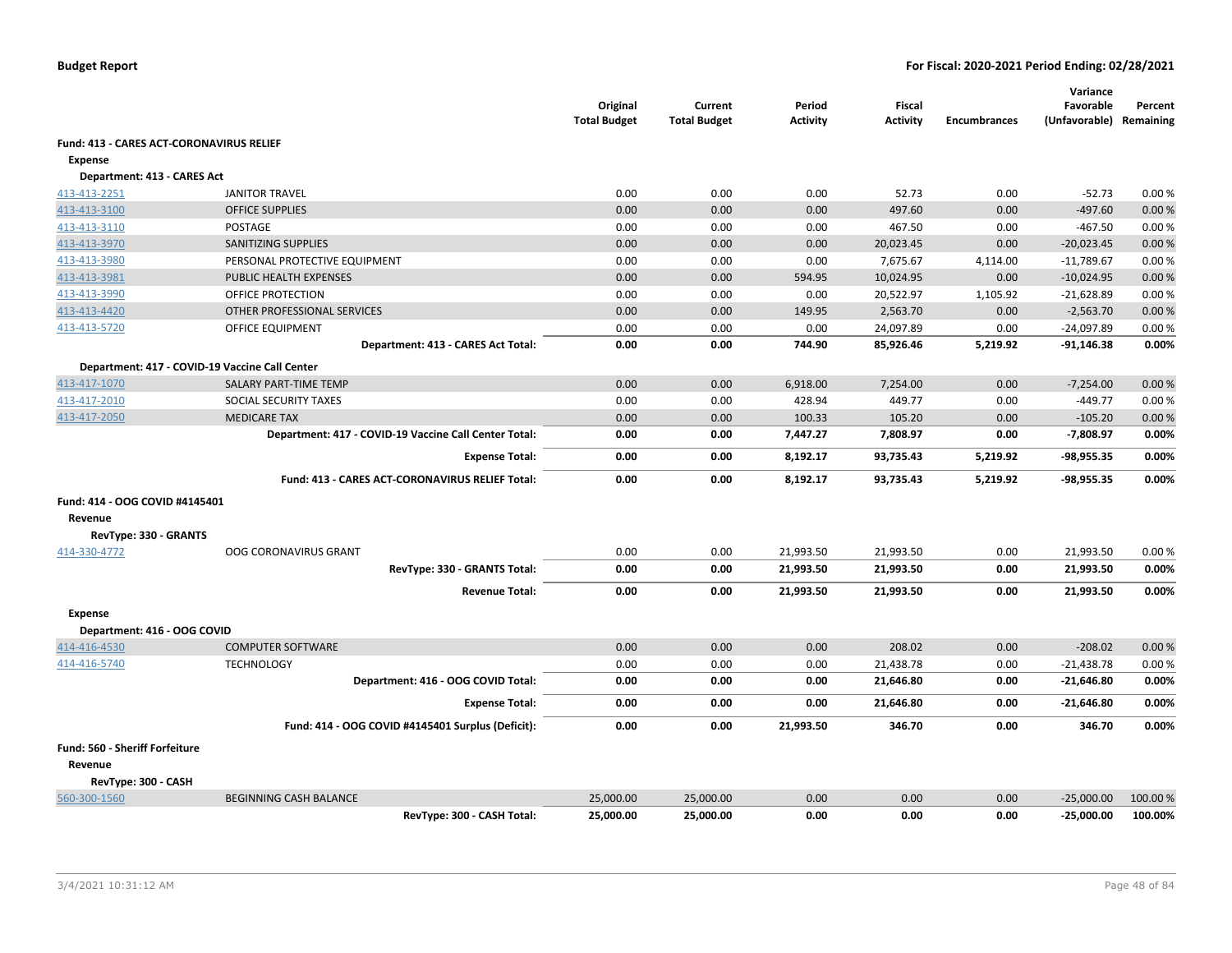| <b>Budget Report</b> |  |
|----------------------|--|
|----------------------|--|

|                |                                                                           | Original<br><b>Total Budget</b> | Current<br><b>Total Budget</b> | Period<br><b>Activity</b> | Fiscal<br><b>Activity</b> | <b>Encumbrances</b> | Variance<br>Favorable<br>(Unfavorable) Remaining | Percent    |
|----------------|---------------------------------------------------------------------------|---------------------------------|--------------------------------|---------------------------|---------------------------|---------------------|--------------------------------------------------|------------|
|                | RevType: 352 - FINES & FORFEITURES                                        |                                 |                                |                           |                           |                     |                                                  |            |
| 560-352-2000   | <b>CONTRABAND FORFEITURE</b>                                              | 0.00                            | 0.00                           | 0.00                      | 54,284.88                 | 0.00                | 54,284.88                                        | 0.00%      |
|                | RevType: 352 - FINES & FORFEITURES Total:                                 | 0.00                            | 0.00                           | 0.00                      | 54,284.88                 | 0.00                | 54,284.88                                        | 0.00%      |
|                | <b>RevType: 360 - INTEREST EARNINGS</b>                                   |                                 |                                |                           |                           |                     |                                                  |            |
| 560-360-1000   | <b>INTEREST EARNINGS-SO FORFEITURE</b>                                    | 0.00                            | 0.00                           | 0.00                      | 0.72                      | 0.00                | 0.72                                             | 0.00%      |
|                | RevType: 360 - INTEREST EARNINGS Total:                                   | 0.00                            | 0.00                           | 0.00                      | 0.72                      | 0.00                | 0.72                                             | 0.00%      |
|                | <b>Revenue Total:</b>                                                     | 25,000.00                       | 25,000.00                      | 0.00                      | 54,285.60                 | 0.00                | 29,285.60                                        | 117.14%    |
| <b>Expense</b> |                                                                           |                                 |                                |                           |                           |                     |                                                  |            |
|                | Department: 560 - County Sheriff                                          |                                 |                                |                           |                           |                     |                                                  |            |
| 560-560-4420   | PROFESSIONAL SERVICES                                                     | 0.00                            | 0.00                           | 0.00                      | 750.00                    | 0.00                | $-750.00$                                        | 0.00%      |
| 560-560-4540   | <b>R&amp;M AUTO</b>                                                       | 0.00                            | 0.00                           | 0.00                      | 0.00                      | 1,609.28            | $-1,609.28$                                      | 0.00%      |
| 560-560-4900   | <b>MISCELLANEOUS</b>                                                      | 25,000.00                       | 25,000.00                      | 0.00                      | 181.00                    | 0.00                | 24,819.00                                        | 99.28%     |
| 560-560-4951   | CONTRABAND FORFEITURE DISBURSEMENT                                        | 0.00                            | 0.00                           | 0.00                      | 8,246.67                  | 0.00                | $-8,246.67$                                      | 0.00%      |
| 560-560-5790   | <b>WEAPONS</b>                                                            | 0.00                            | 0.00                           | 0.00                      | 1,775.00                  | 0.00                | $-1,775.00$                                      | 0.00%      |
| 560-560-5800   | <b>INVESTIGATIVE EQUIPMENT</b>                                            | 0.00                            | 0.00                           | 0.00                      | 2,693.00                  | 0.00                | $-2,693.00$                                      | 0.00%      |
|                | Department: 560 - County Sheriff Total:                                   | 25,000.00                       | 25,000.00                      | 0.00                      | 13,645.67                 | 1,609.28            | 9,745.05                                         | 38.98%     |
|                | Department: 561 - Federal Forfeiture                                      |                                 |                                |                           |                           |                     |                                                  |            |
| 560-561-3200   | <b>WEAPON SUPPLIES</b>                                                    | 0.00                            | 0.00                           | 0.00                      | 2,385.00                  | 0.00                | $-2,385.00$                                      | 0.00%      |
| 560-561-5730   | TELEPHONE/RADIO EQUIPMENT                                                 | 0.00                            | 0.00                           | 0.00                      | 4,202.93                  | 0.00                | $-4,202.93$                                      | 0.00%      |
| 560-561-5740   | <b>TECHNOLOGY</b>                                                         | 0.00                            | 0.00                           | 627.98                    | 2,056.52                  | 1,428.54            | $-3,485.06$                                      | 0.00%      |
| 560-561-5750   | <b>AUTOMOBILES</b>                                                        | 0.00                            | 0.00                           | 0.00                      | 9,170.00                  | 0.00                | $-9,170.00$                                      | 0.00%      |
| 560-561-5790   | <b>WEAPONS</b>                                                            | 0.00                            | 0.00                           | 0.00                      | 25,208.00                 | 25,208.00           | $-50,416.00$                                     | 0.00%      |
|                | Department: 561 - Federal Forfeiture Total:                               | 0.00                            | 0.00                           | 627.98                    | 43,022.45                 | 26,636.54           | $-69,658.99$                                     | 0.00%      |
|                | <b>Expense Total:</b>                                                     | 25,000.00                       | 25,000.00                      | 627.98                    | 56,668.12                 | 28,245.82           | $-59,913.94$                                     | $-239.66%$ |
|                | Fund: 560 - Sheriff Forfeiture Surplus (Deficit):                         | 0.00                            | 0.00                           | $-627.98$                 | $-2,382.52$               | $-28,245.82$        | $-30,628.34$                                     | 0.00%      |
|                | Fund: 561 - Law Enforcement Education Sheriff's Office                    |                                 |                                |                           |                           |                     |                                                  |            |
| Revenue        |                                                                           |                                 |                                |                           |                           |                     |                                                  |            |
|                | RevType: 370 - MISCELLANEOUS                                              |                                 |                                |                           |                           |                     |                                                  |            |
| 561-370-1600   | PEACE OFFICE ALLOCATION                                                   | 1,800.00                        | 1,800.00                       | 1,972.51                  | 1,972.51                  | 0.00                | 172.51                                           | 109.58%    |
|                | RevType: 370 - MISCELLANEOUS Total:                                       | 1,800.00                        | 1,800.00                       | 1,972.51                  | 1,972.51                  | 0.00                | 172.51                                           | 9.58%      |
|                | <b>Revenue Total:</b>                                                     | 1,800.00                        | 1,800.00                       | 1,972.51                  | 1,972.51                  | 0.00                | 172.51                                           | 9.58%      |
| <b>Expense</b> |                                                                           |                                 |                                |                           |                           |                     |                                                  |            |
|                | Department: 560 - County Sheriff                                          |                                 |                                |                           |                           |                     |                                                  |            |
| 561-560-4270   | OUT OF COUNTY TRAVEL/TRAINING                                             | 1,800.00                        | 1,800.00                       | 0.00                      | 0.00                      | 0.00                | 1,800.00                                         | 100.00 %   |
|                | Department: 560 - County Sheriff Total:                                   | 1,800.00                        | 1,800.00                       | 0.00                      | 0.00                      | 0.00                | 1,800.00                                         | 100.00%    |
|                | <b>Expense Total:</b>                                                     | 1,800.00                        | 1,800.00                       | 0.00                      | 0.00                      | 0.00                | 1,800.00                                         | 100.00%    |
|                | Fund: 561 - Law Enforcement Education Sheriff's Office Surplus (Deficit): | 0.00                            | 0.00                           | 1,972.51                  | 1,972.51                  | 0.00                | 1,972.51                                         | 0.00%      |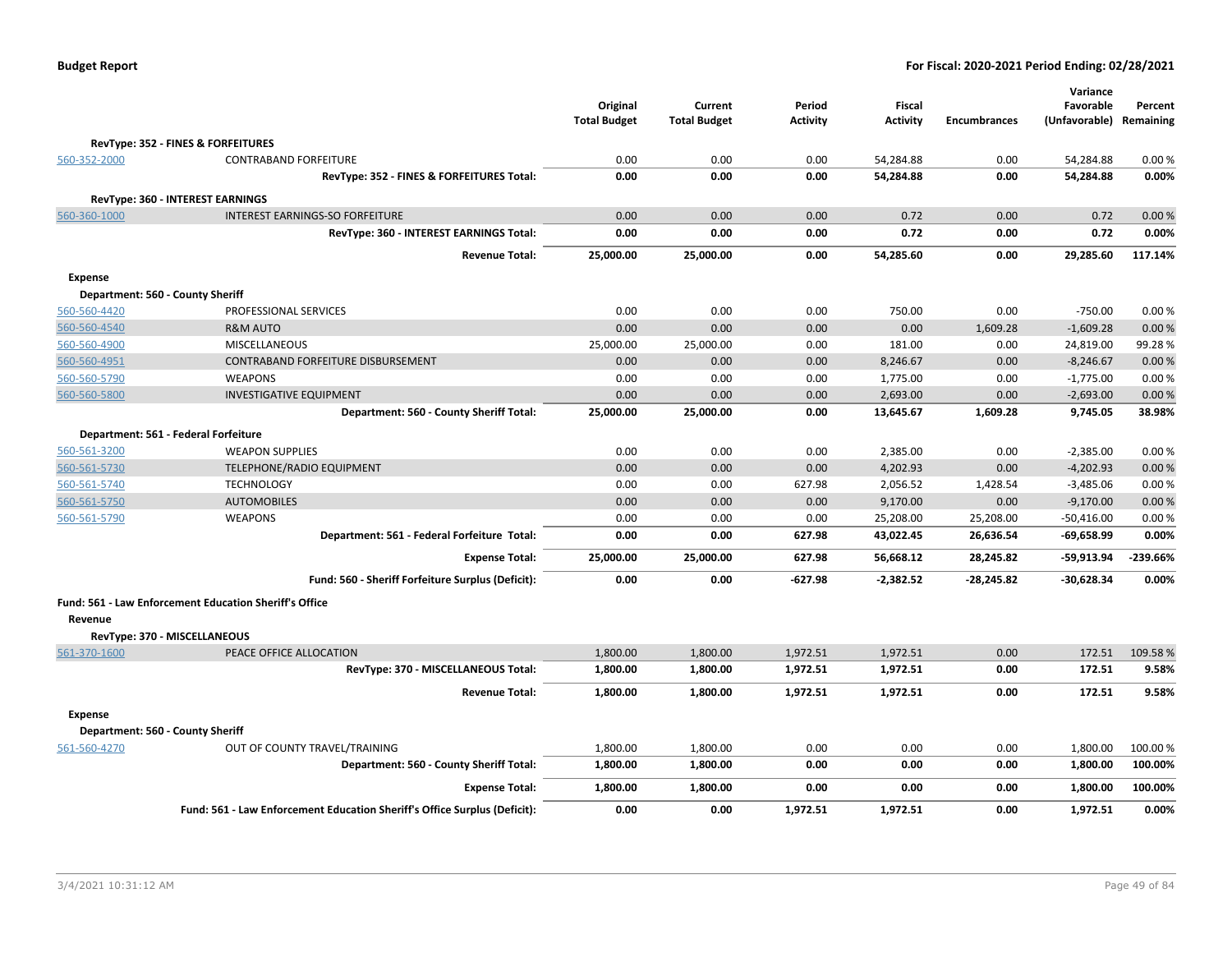|                                            |                                                               | Original<br><b>Total Budget</b> | Current<br><b>Total Budget</b> | Period<br>Activity | Fiscal<br>Activity | <b>Encumbrances</b> | Variance<br>Favorable<br>(Unfavorable) Remaining | Percent   |
|--------------------------------------------|---------------------------------------------------------------|---------------------------------|--------------------------------|--------------------|--------------------|---------------------|--------------------------------------------------|-----------|
| Fund: 562 - Bois D'Arc Lake Reservoir (SO) |                                                               |                                 |                                |                    |                    |                     |                                                  |           |
| Revenue                                    |                                                               |                                 |                                |                    |                    |                     |                                                  |           |
|                                            | RevType: 319 - F.C. DETENTION CENTER                          |                                 |                                |                    |                    |                     |                                                  |           |
| 562-319-1840                               | PERSONNEL INCOME YEAR 2                                       | 108,852.00                      | 108,852.00                     | 0.00               | 121,500.00         | 0.00                | 12,648.00                                        | 111.62%   |
| 562-319-1860                               | VEHICLE OR SPEC EQUIP INC YEAR 2                              | 256,000.00                      | 256,000.00                     | 0.00               | 276,000.00         | 0.00                | 20,000.00                                        | 107.81%   |
| 562-319-2500                               | DRUG SCREENING/PSYCHOLOGICAL INC YEAR 2                       | 600.00                          | 600.00                         | 0.00               | 0.00               | 0.00                | $-600.00$                                        | 100.00 %  |
| 562-319-3950                               | UNIFORMS INCOME YEAR 2                                        | 2,048.00                        | 2,048.00                       | 0.00               | 0.00               | 0.00                | $-2,048.00$                                      | 100.00 %  |
| 562-319-4270                               | TRAINING INCOME YEAR 2                                        | 10,000.00                       | 10,000.00                      | 0.00               | 0.00               | 0.00                | $-10,000.00$                                     | 100.00 %  |
| 562-319-4540                               | R&M EQUIPMENT INCOME YEAR 2                                   | 20,000.00                       | 20,000.00                      | 0.00               | 0.00               | 0.00                | $-20,000.00$                                     | 100.00%   |
|                                            | RevType: 319 - F.C. DETENTION CENTER Total:                   | 397,500.00                      | 397,500.00                     | 0.00               | 397,500.00         | 0.00                | 0.00                                             | 0.00%     |
| RevType: 370 - MISCELLANEOUS               |                                                               |                                 |                                |                    |                    |                     |                                                  |           |
| 562-370-1840                               | <b>LOCAL FUNDING</b>                                          | 36,287.76                       | 36,287.76                      | 0.00               | 36,287.76          | 0.00                | 0.00                                             | 0.00%     |
|                                            | RevType: 370 - MISCELLANEOUS Total:                           | 36,287.76                       | 36,287.76                      | 0.00               | 36,287.76          | 0.00                | 0.00                                             | 0.00%     |
|                                            | <b>Revenue Total:</b>                                         | 433,787.76                      | 433,787.76                     | 0.00               | 433,787.76         | 0.00                | 0.00                                             | 0.00%     |
| <b>Expense</b>                             |                                                               |                                 |                                |                    |                    |                     |                                                  |           |
| Department: 560 - County Sheriff           |                                                               |                                 |                                |                    |                    |                     |                                                  |           |
| 562-560-1040                               | <b>SALARIES DEPUTIES</b>                                      | 80,910.38                       | 80,910.38                      | 6,185.76           | 34,426.70          | 0.00                | 46,483.68                                        | 57.45 %   |
| 562-560-2010                               | SOCIAL SECURITY TAXES                                         | 5,678.72                        | 5,678.72                       | 383.51             | 977.03             | 0.00                | 4,701.69                                         | 82.79%    |
| 562-560-2020                               | <b>GROUP HEALTH INSURANCE</b>                                 | 24,413.28                       | 24,413.28                      | 1,920.77           | 10,556.44          | 0.00                | 13,856.84                                        | 56.76%    |
| 562-560-2030                               | <b>RETIREMENT</b>                                             | 10,542.27                       | 10,542.27                      | 733.62             | 4,067.91           | 0.00                | 6,474.36                                         | 61.41%    |
| 562-560-2040                               | <b>WORKERS COMPENSATION</b>                                   | 2,015.03                        | 2,015.03                       | 0.00               | 639.09             | 0.00                | 1,375.94                                         | 68.28%    |
| 562-560-2050                               | <b>MEDICARE TAX</b>                                           | 1,328.08                        | 1,328.08                       | 89.71              | 1,656.59           | 0.00                | $-328.51$                                        | $-24.74%$ |
| 562-560-2500                               | <b>EMPLOYEE PHYSICALS</b>                                     | 600.00                          | 600.00                         | 0.00               | 0.00               | 0.00                | 600.00                                           | 100.00 %  |
| 562-560-3210                               | <b>PATROL SUPPLIES</b>                                        | 0.00                            | 0.00                           | 0.00               | 0.00               | 526.16              | $-526.16$                                        | 0.00%     |
| 562-560-3950                               | UNIFORMS/OTHER                                                | 2,000.00                        | 2,000.00                       | 0.00               | 0.00               | 0.00                | 2,000.00                                         | 100.00 %  |
| 562-560-4230                               | <b>CELL PHONE ALLOWANCE</b>                                   | 300.00                          | 300.00                         | 0.00               | 0.00               | 0.00                | 300.00                                           | 100.00 %  |
| 562-560-4270                               | OUT OF COUNTY TRAVEL/TRAINING                                 | 10,000.00                       | 10,000.00                      | 0.00               | 0.00               | 0.00                | 10,000.00                                        | 100.00%   |
| 562-560-4530                               | TYLER/CAD MAINTENANCE                                         | 20,000.00                       | 20,000.00                      | 0.00               | 0.00               | 0.00                | 20,000.00                                        | 100.00 %  |
| 562-560-4540                               | R&M AUTO, BOATS, ATV                                          | 20,000.00                       | 20,000.00                      | 0.00               | 0.00               | 0.00                | 20,000.00                                        | 100.00%   |
| 562-560-5750                               | PURCHASE AUTOS, BOATS, ATV'S                                  | 256,000.00                      | 256,000.00                     | 0.00               | 0.00               | 0.00                | 256,000.00                                       | 100.00 %  |
|                                            | Department: 560 - County Sheriff Total:                       | 433,787.76                      | 433,787.76                     | 9,313.37           | 52,323.76          | 526.16              | 380,937.84                                       | 87.82%    |
|                                            | <b>Expense Total:</b>                                         | 433,787.76                      | 433,787.76                     | 9,313.37           | 52,323.76          | 526.16              | 380,937.84                                       | 87.82%    |
|                                            | Fund: 562 - Bois D'Arc Lake Reservoir (SO) Surplus (Deficit): | 0.00                            | 0.00                           | $-9,313.37$        | 381,464.00         | $-526.16$           | 380,937.84                                       | 0.00%     |
| Fund: 590 - Specialty Court/Drug Court     |                                                               |                                 |                                |                    |                    |                     |                                                  |           |
| Revenue                                    |                                                               |                                 |                                |                    |                    |                     |                                                  |           |
| RevType: 370 - MISCELLANEOUS               |                                                               |                                 |                                |                    |                    |                     |                                                  |           |
| 590-370-4250                               | <b>DRUG COURT FEE</b>                                         | 4.000.00                        | 4.000.00                       | 99.03              | 232.62             | 0.00                | $-3,767.38$                                      | 94.18%    |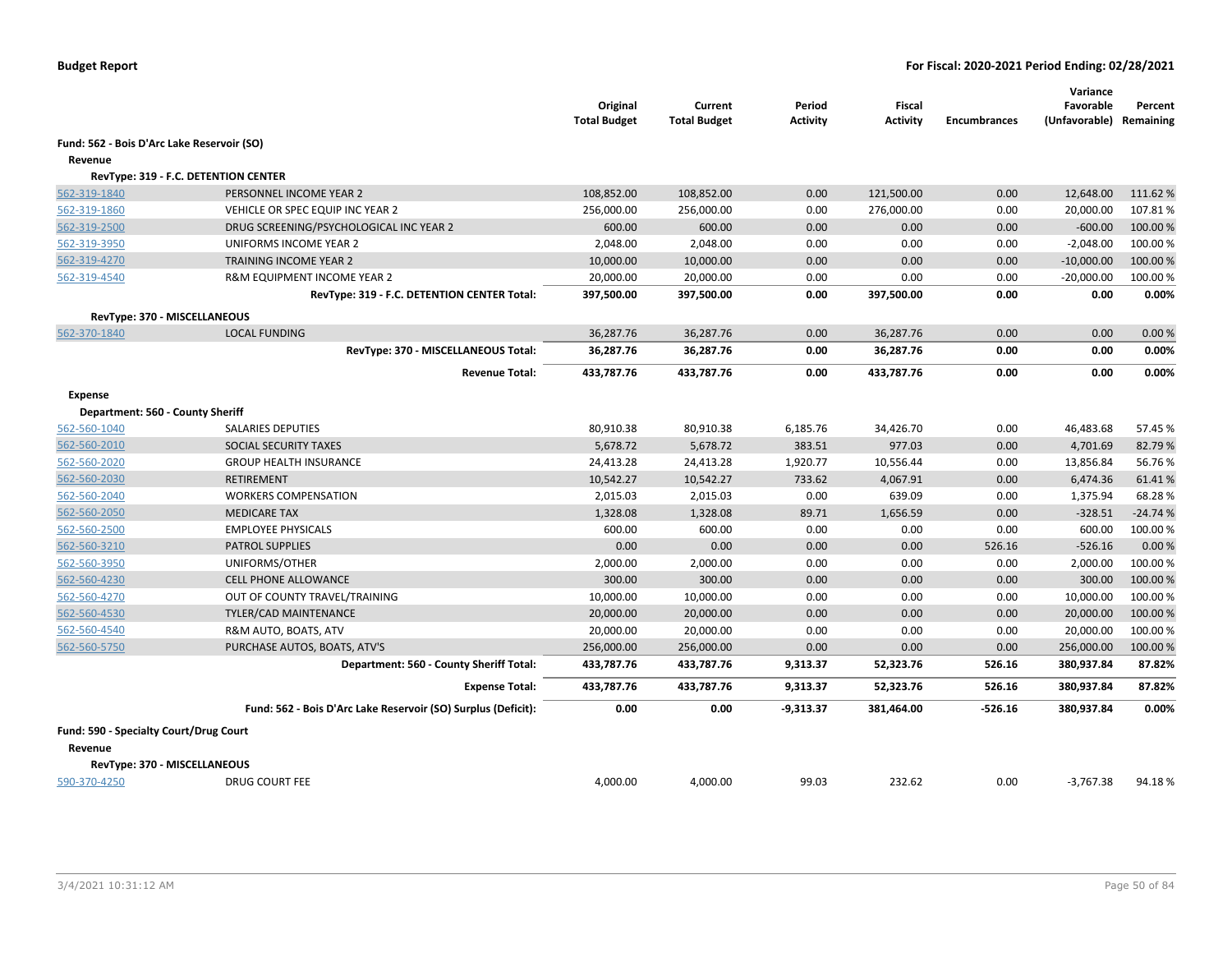|                                |                                                           | Original<br><b>Total Budget</b> | Current<br><b>Total Budget</b> | Period<br><b>Activity</b> | <b>Fiscal</b><br>Activity | <b>Encumbrances</b> | Variance<br>Favorable<br>(Unfavorable) | Percent<br>Remaining |
|--------------------------------|-----------------------------------------------------------|---------------------------------|--------------------------------|---------------------------|---------------------------|---------------------|----------------------------------------|----------------------|
| 590-370-4260                   | <b>SPECIALTY COURT</b>                                    | 0.00                            | 0.00                           | 20.00                     | 60.69                     | 0.00                | 60.69                                  | 0.00%                |
|                                | RevType: 370 - MISCELLANEOUS Total:                       | 4,000.00                        | 4,000.00                       | 119.03                    | 293.31                    | 0.00                | $-3,706.69$                            | 92.67%               |
|                                | <b>Revenue Total:</b>                                     | 4,000.00                        | 4,000.00                       | 119.03                    | 293.31                    | 0.00                | $-3,706.69$                            | 92.67%               |
| <b>Expense</b>                 |                                                           |                                 |                                |                           |                           |                     |                                        |                      |
|                                | <b>Department: 436 - Specialty Court Expenses</b>         |                                 |                                |                           |                           |                     |                                        |                      |
| 590-436-4370                   | ATTORNEY FEES DRUG COURT                                  | 3,400.00                        | 3,400.00                       | 0.00                      | 595.00                    | 0.00                | 2,805.00                               | 82.50%               |
| 590-436-4420                   | PROFESSIONAL SERVICES                                     | 600.00                          | 600.00                         | 0.00                      | 0.00                      | 0.00                | 600.00                                 | 100.00%              |
|                                | Department: 436 - Specialty Court Expenses Total:         | 4,000.00                        | 4,000.00                       | 0.00                      | 595.00                    | 0.00                | 3,405.00                               | 85.13%               |
|                                | <b>Expense Total:</b>                                     | 4,000.00                        | 4,000.00                       | 0.00                      | 595.00                    | 0.00                | 3,405.00                               | 85.13%               |
|                                | Fund: 590 - Specialty Court/Drug Court Surplus (Deficit): | 0.00                            | 0.00                           | 119.03                    | $-301.69$                 | 0.00                | $-301.69$                              | 0.00%                |
| Fund: 600 - Sinking<br>Revenue |                                                           |                                 |                                |                           |                           |                     |                                        |                      |
| RevType: 310 - PROPERTY TAXES  |                                                           |                                 |                                |                           |                           |                     |                                        |                      |
| 600-310-1100                   | <b>CURRENT TAXES</b>                                      | 1,118,142.73                    | 1,118,142.73                   | 352,502.16                | 1,188,774.23              | 0.00                | 70,631.50                              | 106.32%              |
| 600-310-1200                   | <b>DELINQUENT TAXES</b>                                   | 0.00                            | 0.00                           | 3,331.22                  | 10,670.83                 | 0.00                | 10,670.83                              | 0.00%                |
|                                | RevType: 310 - PROPERTY TAXES Total:                      | 1,118,142.73                    | 1,118,142.73                   | 355,833.38                | 1,199,445.06              | 0.00                | 81,302.33                              | 7.27%                |
| RevType: 318 - OTHER TAXES     |                                                           |                                 |                                |                           |                           |                     |                                        |                      |
| 600-318-1200                   | PAY N LIEU TAX/GRASSLAND                                  | 900.00                          | 900.00                         | 0.00                      | 0.00                      | 0.00                | $-900.00$                              | 100.00%              |
| 600-318-1210                   | PAY N LIEU TAX/UPPER TRINITY                              | 200.00                          | 200.00                         | 0.00                      | 489.60                    | 0.00                | 289.60                                 | 244.80%              |
|                                | RevType: 318 - OTHER TAXES Total:                         | 1,100.00                        | 1,100.00                       | 0.00                      | 489.60                    | 0.00                | $-610.40$                              | 55.49%               |
|                                | <b>Revenue Total:</b>                                     | 1,119,242.73                    | 1,119,242.73                   | 355,833.38                | 1,199,934.66              | 0.00                | 80,691.93                              | 7.21%                |
| <b>Expense</b>                 |                                                           |                                 |                                |                           |                           |                     |                                        |                      |
| Department: 620 - Debt Service |                                                           |                                 |                                |                           |                           |                     |                                        |                      |
| 600-620-3090                   | ANNUAL PAYING AGENT REGISTRAR FEES                        | 586.48                          | 586.48                         | 389.81                    | 589.81                    | 0.00                | $-3.33$                                | $-0.57%$             |
| 600-620-4010                   | CONTINUING DISCLOSURE FEES                                | 2,250.00                        | 2,250.00                       | 0.00                      | 0.00                      | 0.00                | 2,250.00                               | 100.00%              |
| 600-620-6270                   | PRINCIPAL, 2017 GO BONDS                                  | 175,000.00                      | 175,000.00                     | 175,000.00                | 175,000.00                | 0.00                | 0.00                                   | 0.00%                |
| 600-620-6300                   | PRINCIPAL, 2018 GO BONDS                                  | 160,000.00                      | 160,000.00                     | 0.00                      | 0.00                      | 0.00                | 160,000.00                             | 100.00%              |
|                                | Department: 620 - Debt Service Total:                     | 337,836.48                      | 337,836.48                     | 175,389.81                | 175,589.81                | 0.00                | 162,246.67                             | 48.03%               |
|                                | Department: 660 - Debt Service Interest                   |                                 |                                |                           |                           |                     |                                        |                      |
| 600-660-6670                   | INTEREST, 2017 GO BONDS                                   | 196,175.00                      | 196,175.00                     | 99,837.50                 | 99,837.50                 | 0.00                | 96,337.50                              | 49.11%               |
| 600-660-6700                   | INTEREST, 2018 GO BONDS                                   | 236,500.00                      | 236,500.00                     | 0.00                      | 118,250.00                | 0.00                | 118,250.00                             | 50.00 %              |
| 600-660-6710                   | INTEREST, 2020 CO BONDS                                   | 348,731.25                      | 348,731.25                     | 232,487.50                | 232,487.50                | 0.00                | 116,243.75                             | 33.33%               |
|                                | Department: 660 - Debt Service Interest Total:            | 781,406.25                      | 781,406.25                     | 332,325.00                | 450,575.00                | 0.00                | 330,831.25                             | 42.34%               |
|                                | <b>Expense Total:</b>                                     | 1,119,242.73                    | 1,119,242.73                   | 507,714.81                | 626,164.81                | 0.00                | 493.077.92                             | 44.05%               |
|                                | Fund: 600 - Sinking Surplus (Deficit):                    | 0.00                            | 0.00                           | $-151.881.43$             | 573.769.85                | 0.00                | 573.769.85                             | 0.00%                |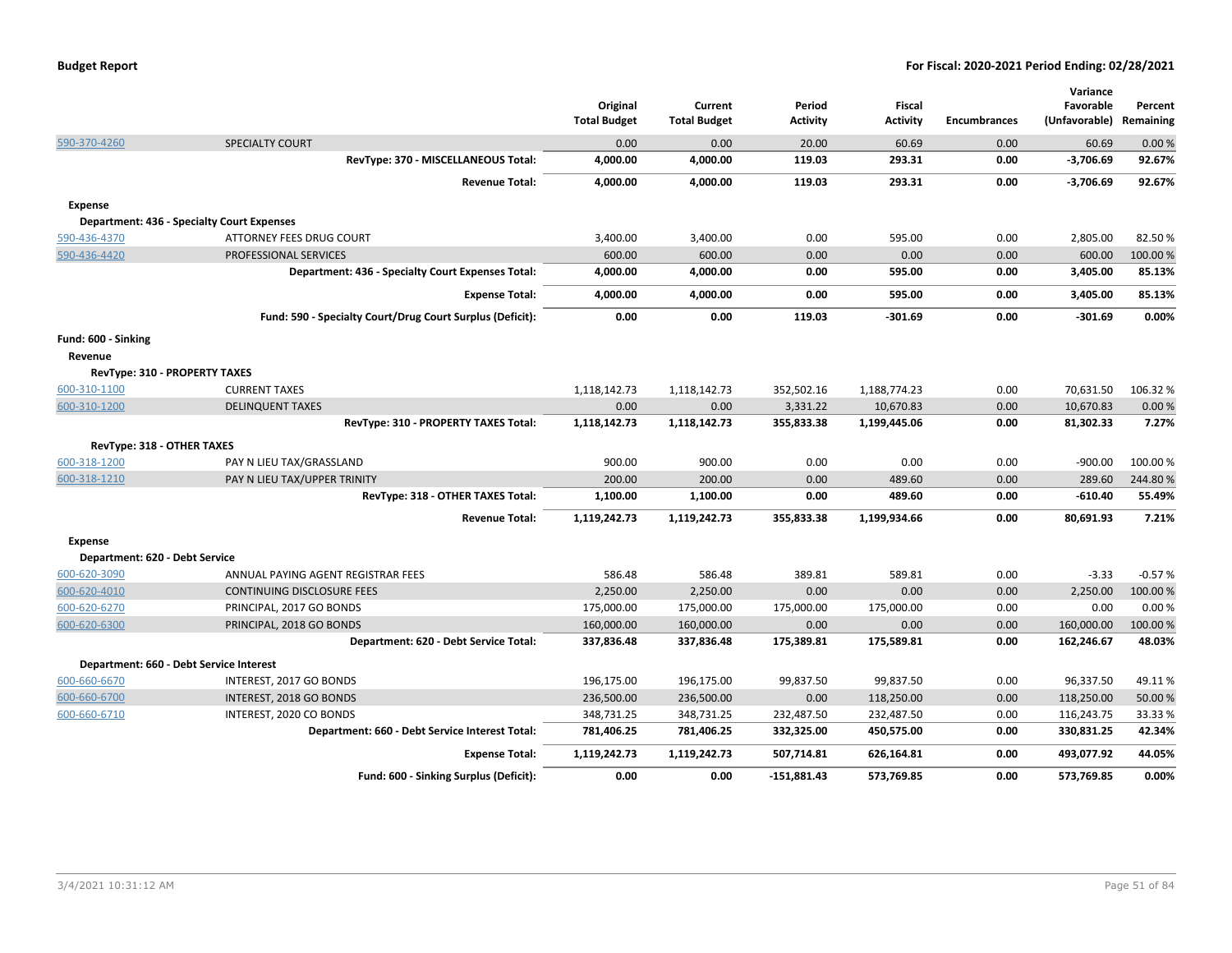|                |                                                                       | Original<br><b>Total Budget</b> | Current<br><b>Total Budget</b> | Period<br><b>Activity</b> | <b>Fiscal</b><br><b>Activity</b> | <b>Encumbrances</b> | Variance<br>Favorable<br>(Unfavorable) | Percent<br>Remaining |
|----------------|-----------------------------------------------------------------------|---------------------------------|--------------------------------|---------------------------|----------------------------------|---------------------|----------------------------------------|----------------------|
|                | Fund: 630 - Law Enforcement Education Const. Pct.1                    |                                 |                                |                           |                                  |                     |                                        |                      |
| Revenue        |                                                                       |                                 |                                |                           |                                  |                     |                                        |                      |
|                | RevType: 370 - MISCELLANEOUS                                          |                                 |                                |                           |                                  |                     |                                        |                      |
| 630-370-1600   | PEACE OFFICER ALLOCATION                                              | 685.17                          | 685.17                         | 642.52                    | 642.52                           | 0.00                | $-42.65$                               | 6.22 %               |
|                | RevType: 370 - MISCELLANEOUS Total:                                   | 685.17                          | 685.17                         | 642.52                    | 642.52                           | 0.00                | $-42.65$                               | 6.22%                |
|                | <b>Revenue Total:</b>                                                 | 685.17                          | 685.17                         | 642.52                    | 642.52                           | 0.00                | $-42.65$                               | 6.22%                |
| <b>Expense</b> | Department: 551 - Constable Pct.1                                     |                                 |                                |                           |                                  |                     |                                        |                      |
| 630-551-4270   | OUT OF COUNTY TRAVEL/TRAINING                                         | 685.17                          | 685.17                         | 0.00                      | 0.00                             | 0.00                | 685.17                                 | 100.00 %             |
|                | Department: 551 - Constable Pct.1 Total:                              | 685.17                          | 685.17                         | 0.00                      | 0.00                             | 0.00                | 685.17                                 | 100.00%              |
|                | <b>Expense Total:</b>                                                 | 685.17                          | 685.17                         | 0.00                      | 0.00                             | 0.00                | 685.17                                 | 100.00%              |
|                | Fund: 630 - Law Enforcement Education Const. Pct.1 Surplus (Deficit): | 0.00                            | 0.00                           | 642.52                    | 642.52                           | 0.00                | 642.52                                 | 0.00%                |
|                | Fund: 640 - Law Enforcement Education Const. Pct.2                    |                                 |                                |                           |                                  |                     |                                        |                      |
| Revenue        |                                                                       |                                 |                                |                           |                                  |                     |                                        |                      |
|                | RevType: 370 - MISCELLANEOUS                                          |                                 |                                |                           |                                  |                     |                                        |                      |
| 640-370-1600   | PEACE OFFICER ALLOCATION                                              | 685.17                          | 685.17                         | 642.52                    | 642.52                           | 0.00                | $-42.65$                               | 6.22%                |
|                | RevType: 370 - MISCELLANEOUS Total:                                   | 685.17                          | 685.17                         | 642.52                    | 642.52                           | 0.00                | $-42.65$                               | 6.22%                |
|                | <b>Revenue Total:</b>                                                 | 685.17                          | 685.17                         | 642.52                    | 642.52                           | 0.00                | $-42.65$                               | 6.22%                |
| <b>Expense</b> |                                                                       |                                 |                                |                           |                                  |                     |                                        |                      |
|                | Department: 552 - Constable Pct.2                                     |                                 |                                |                           |                                  |                     |                                        |                      |
| 640-552-4270   | OUT OF COUNTY TRAVEL/TRAINING                                         | 685.17                          | 685.17                         | 0.00                      | 0.00                             | 0.00                | 685.17                                 | 100.00%              |
|                | Department: 552 - Constable Pct.2 Total:                              | 685.17                          | 685.17                         | 0.00                      | 0.00                             | 0.00                | 685.17                                 | 100.00%              |
|                | <b>Expense Total:</b>                                                 | 685.17                          | 685.17                         | 0.00                      | 0.00                             | 0.00                | 685.17                                 | 100.00%              |
|                | Fund: 640 - Law Enforcement Education Const. Pct.2 Surplus (Deficit): | 0.00                            | 0.00                           | 642.52                    | 642.52                           | 0.00                | 642.52                                 | 0.00%                |
| Revenue        | Fund: 650 - Law Enforcement Education Const. Pct.3                    |                                 |                                |                           |                                  |                     |                                        |                      |
|                | RevType: 370 - MISCELLANEOUS                                          |                                 |                                |                           |                                  |                     |                                        |                      |
| 650-370-1600   | PEACE OFFICER ALLOCATION                                              | 685.17                          | 685.17                         | 642.52                    | 642.52                           | 0.00                | $-42.65$                               | 6.22 %               |
|                | RevType: 370 - MISCELLANEOUS Total:                                   | 685.17                          | 685.17                         | 642.52                    | 642.52                           | 0.00                | $-42.65$                               | 6.22%                |
|                | <b>Revenue Total:</b>                                                 | 685.17                          | 685.17                         | 642.52                    | 642.52                           | 0.00                | $-42.65$                               | 6.22%                |
| <b>Expense</b> | Department: 553 - Constable Pct.3                                     |                                 |                                |                           |                                  |                     |                                        |                      |
| 650-553-4270   | OUT OF COUNTY TRAVEL/TRAINING                                         | 685.17                          | 685.17                         | 0.00                      | 0.00                             | 0.00                | 685.17                                 | 100.00%              |
|                | Department: 553 - Constable Pct.3 Total:                              | 685.17                          | 685.17                         | 0.00                      | 0.00                             | 0.00                | 685.17                                 | 100.00%              |
|                | <b>Expense Total:</b>                                                 | 685.17                          | 685.17                         | 0.00                      | 0.00                             | 0.00                | 685.17                                 | 100.00%              |
|                | Fund: 650 - Law Enforcement Education Const. Pct.3 Surplus (Deficit): | 0.00                            | 0.00                           | 642.52                    | 642.52                           | 0.00                | 642.52                                 | 0.00%                |
|                |                                                                       |                                 |                                |                           |                                  |                     |                                        |                      |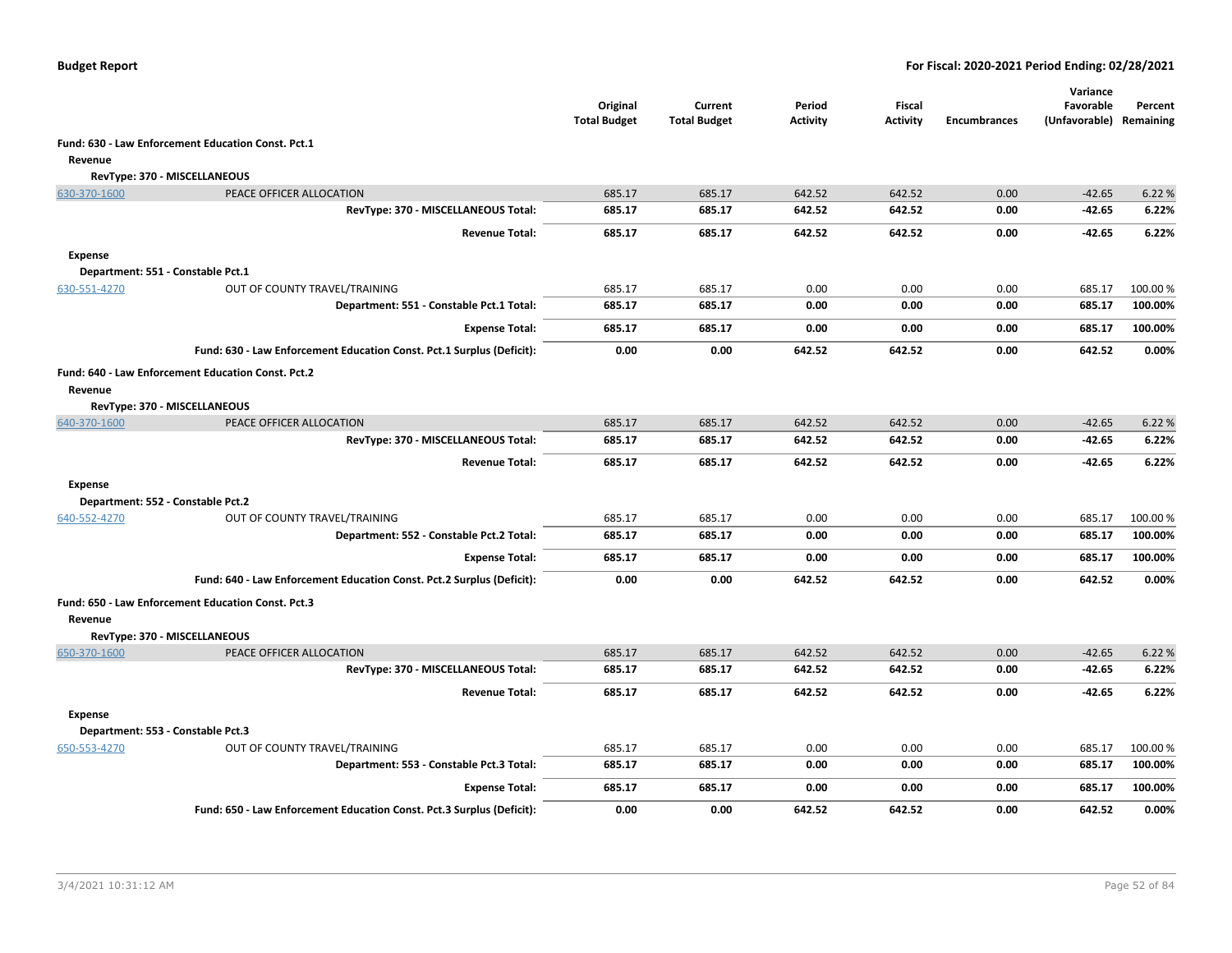|                                    |                                                                       | Original<br><b>Total Budget</b> | Current<br><b>Total Budget</b> | Period<br><b>Activity</b> | Fiscal<br><b>Activity</b> | <b>Encumbrances</b> | Variance<br>Favorable<br>(Unfavorable) | Percent<br>Remaining |
|------------------------------------|-----------------------------------------------------------------------|---------------------------------|--------------------------------|---------------------------|---------------------------|---------------------|----------------------------------------|----------------------|
| Fund: 670 - Courthouse Restoration |                                                                       |                                 |                                |                           |                           |                     |                                        |                      |
| Revenue                            |                                                                       |                                 |                                |                           |                           |                     |                                        |                      |
| RevType: 330 - GRANTS              |                                                                       |                                 |                                |                           |                           |                     |                                        |                      |
| 670-330-5100                       | <b>COURTHOUSE RESTORATION</b>                                         | 0.00                            | 0.00                           | 0.00                      | 437,022.26                | 0.00                | 437,022.26                             | 0.00%                |
|                                    | RevType: 330 - GRANTS Total:                                          | 0.00                            | 0.00                           | 0.00                      | 437,022.26                | 0.00                | 437,022.26                             | 0.00%                |
|                                    | <b>Revenue Total:</b>                                                 | 0.00                            | 0.00                           | 0.00                      | 437,022.26                | 0.00                | 437,022.26                             | 0.00%                |
|                                    | Fund: 670 - Courthouse Restoration Total:                             | 0.00                            | 0.00                           | 0.00                      | 437,022.26                | 0.00                | 437,022.26                             | 0.00%                |
|                                    | Fund: 680 - 2018 GO Bonds-Construction Fund FY2019                    |                                 |                                |                           |                           |                     |                                        |                      |
| Revenue                            |                                                                       |                                 |                                |                           |                           |                     |                                        |                      |
| RevType: 300 - CASH                |                                                                       |                                 |                                |                           |                           |                     |                                        |                      |
| 680-300-1680                       | BEGINNING CASH BALANCE                                                | 2,500,000.00                    | 2,500,000.00                   | 0.00                      | 0.00                      | 0.00                | $-2,500,000.00$                        | 100.00 %             |
|                                    | RevType: 300 - CASH Total:                                            | 2,500,000.00                    | 2,500,000.00                   | 0.00                      | 0.00                      | 0.00                | -2,500,000.00                          | 100.00%              |
|                                    | <b>RevType: 360 - INTEREST EARNINGS</b>                               |                                 |                                |                           |                           |                     |                                        |                      |
| 680-360-1680                       | <b>INTEREST EARNINGS BUSINESS MONEY FUND</b>                          | 0.00                            | 0.00                           | 0.00                      | 433.70                    | 0.00                | 433.70                                 | 0.00 %               |
|                                    | RevType: 360 - INTEREST EARNINGS Total:                               | 0.00                            | 0.00                           | 0.00                      | 433.70                    | 0.00                | 433.70                                 | 0.00%                |
|                                    | <b>Revenue Total:</b>                                                 | 2,500,000.00                    | 2,500,000.00                   | 0.00                      | 433.70                    | 0.00                | $-2,499,566.30$                        | 99.98%               |
| <b>Expense</b>                     |                                                                       |                                 |                                |                           |                           |                     |                                        |                      |
|                                    | Department: 668 - Courthouse Construction Phase 2                     |                                 |                                |                           |                           |                     |                                        |                      |
| 680-668-1650                       | CONSTRUCTION                                                          | 2,500,000.00                    | 2,500,000.00                   | 0.00                      | 1,769,138.98              | 0.00                | 730,861.02                             | 29.23 %              |
| 680-668-1670                       | <b>CONSTRUCTION MANAGER AGENT</b>                                     | 0.00                            | 0.00                           | 87,470.29                 | 332,980.31                | 0.00                | $-332,980.31$                          | 0.00%                |
| 680-668-1680                       | <b>MASONRY AND STONE</b>                                              | 0.00                            | 0.00                           | 0.00                      | 275,527.16                | 0.00                | $-275,527.16$                          | 0.00%                |
| 680-668-4030                       | <b>ARCHITECTURAL FEES</b>                                             | 0.00                            | 0.00                           | 0.00                      | 13,000.00                 | 0.00                | $-13,000.00$                           | 0.00%                |
| 680-668-4260                       | PROFESSIONAL FEES                                                     | 0.00                            | 0.00                           | 1,714.20                  | 6,856.80                  | 0.00                | $-6,856.80$                            | 0.00%                |
| 680-668-4430                       | <b>TRASH PICK UP</b>                                                  | 0.00                            | 0.00                           | 0.00                      | 3,176.56                  | 0.00                | $-3,176.56$                            | 0.00%                |
|                                    | Department: 668 - Courthouse Construction Phase 2 Total:              | 2,500,000.00                    | 2,500,000.00                   | 89,184.49                 | 2,400,679.81              | 0.00                | 99,320.19                              | 3.97%                |
|                                    | <b>Expense Total:</b>                                                 | 2,500,000.00                    | 2,500,000.00                   | 89,184.49                 | 2,400,679.81              | 0.00                | 99,320.19                              | 3.97%                |
|                                    | Fund: 680 - 2018 GO Bonds-Construction Fund FY2019 Surplus (Deficit): | 0.00                            | 0.00                           | -89,184.49                | $-2,400,246.11$           | 0.00                | -2,400,246.11                          | 0.00%                |
| Revenue                            | Fund: 690 - 2020 CO Bonds-Construction Fund FY2020                    |                                 |                                |                           |                           |                     |                                        |                      |
| RevType: 350 - FINES               |                                                                       |                                 |                                |                           |                           |                     |                                        |                      |
| 690-350-1690                       | 2020 CO BOND PROCEEDS                                                 | 9,900,000.00                    | 9,900,000.00                   | 0.00                      | 0.00                      | 0.00                | $-9,900,000.00$                        | 100.00%              |
|                                    | RevType: 350 - FINES Total:                                           | 9,900,000.00                    | 9,900,000.00                   | 0.00                      | 0.00                      | 0.00                | $-9,900,000.00$                        | 100.00%              |
|                                    | <b>RevType: 360 - INTEREST EARNINGS</b>                               |                                 |                                |                           |                           |                     |                                        |                      |
| 690-360-1690                       | <b>INTEREST EARNINGS ICS</b>                                          | 0.00                            | 0.00                           | 0.00                      | 1,261.63                  | 0.00                | 1,261.63                               | 0.00%                |
|                                    | RevType: 360 - INTEREST EARNINGS Total:                               | 0.00                            | 0.00                           | 0.00                      | 1,261.63                  | 0.00                | 1,261.63                               | 0.00%                |
|                                    | <b>Revenue Total:</b>                                                 | 9,900,000.00                    | 9,900,000.00                   | 0.00                      | 1,261.63                  | 0.00                | -9,898,738.37                          | 99.99%               |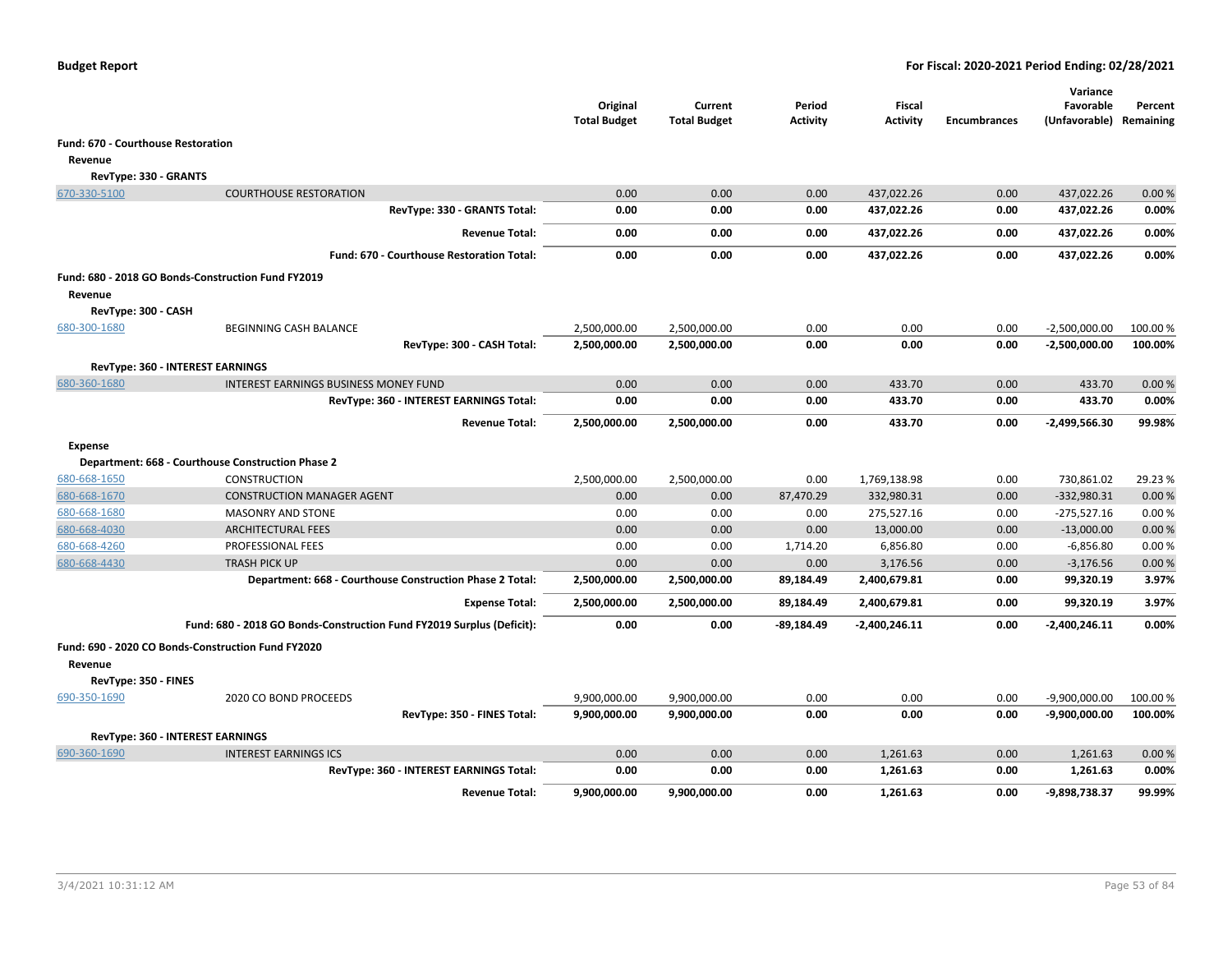|                                          |                                                                       | Original            | Current             | Period          | Fiscal          |                     | Variance<br>Favorable | Percent   |
|------------------------------------------|-----------------------------------------------------------------------|---------------------|---------------------|-----------------|-----------------|---------------------|-----------------------|-----------|
|                                          |                                                                       | <b>Total Budget</b> | <b>Total Budget</b> | <b>Activity</b> | <b>Activity</b> | <b>Encumbrances</b> | (Unfavorable)         | Remaining |
| Expense                                  |                                                                       |                     |                     |                 |                 |                     |                       |           |
|                                          | Department: 669 - Courthouse Construction Phase 2                     |                     |                     |                 |                 |                     |                       |           |
| 690-669-1650                             | <b>CONSTRUCTION</b>                                                   | 9,090,000.00        | 9,090,000.00        | 893,689.76      | 1,305,612.07    | 0.00                | 7,784,387.93          | 85.64%    |
| 690-669-1670                             | <b>CONSTRUCTION MANAGER AGENT</b>                                     | 750,000.00          | 750,000.00          | 0.00            | 0.00            | 0.00                | 750,000.00            | 100.00 %  |
| 690-669-1680                             | <b>MASONRY AND STONE</b>                                              | 0.00                | 0.00                | 0.00            | 217,657.74      | 0.00                | $-217,657.74$         | 0.00%     |
| 690-669-4030                             | <b>ARCHITECTURAL FEE</b>                                              | 60,000.00           | 60,000.00           | 6,500.00        | 13,000.00       | 0.00                | 47,000.00             | 78.33%    |
| 690-669-4430                             | <b>TRASH PICK UP</b>                                                  | 0.00                | 0.00                | 532.53          | 1,909.66        | 0.00                | $-1,909.66$           | 0.00%     |
|                                          | Department: 669 - Courthouse Construction Phase 2 Total:              | 9,900,000.00        | 9,900,000.00        | 900,722.29      | 1,538,179.47    | 0.00                | 8,361,820.53          | 84.46%    |
|                                          | <b>Expense Total:</b>                                                 | 9,900,000.00        | 9,900,000.00        | 900,722.29      | 1,538,179.47    | 0.00                | 8,361,820.53          | 84.46%    |
|                                          | Fund: 690 - 2020 CO Bonds-Construction Fund FY2020 Surplus (Deficit): | 0.00                | 0.00                | -900,722.29     | $-1,536,917.84$ | 0.00                | -1,536,917.84         | 0.00%     |
| Fund: 700 - Right of Way                 |                                                                       |                     |                     |                 |                 |                     |                       |           |
| Revenue                                  |                                                                       |                     |                     |                 |                 |                     |                       |           |
|                                          | <b>RevType: 360 - INTEREST EARNINGS</b>                               |                     |                     |                 |                 |                     |                       |           |
| 700-360-1000                             | <b>INTEREST EARNINGS</b>                                              | 0.00                | 0.00                | 0.00            | 9.65            | 0.00                | 9.65                  | 0.00%     |
|                                          | RevType: 360 - INTEREST EARNINGS Total:                               | 0.00                | 0.00                | 0.00            | 9.65            | 0.00                | 9.65                  | 0.00%     |
|                                          | <b>Revenue Total:</b>                                                 | 0.00                | 0.00                | 0.00            | 9.65            | 0.00                | 9.65                  | 0.00%     |
|                                          | Fund: 700 - Right of Way Total:                                       | 0.00                | 0.00                | 0.00            | 9.65            | 0.00                | 9.65                  | 0.00%     |
| Fund: 810 - County Lake Road Impact Fund |                                                                       |                     |                     |                 |                 |                     |                       |           |
| Revenue                                  |                                                                       |                     |                     |                 |                 |                     |                       |           |
| RevType: 318 - OTHER TAXES               |                                                                       |                     |                     |                 |                 |                     |                       |           |
| 810-318-1830                             | YEAR 3 PAYMENT                                                        | 100,000.00          | 100,000.00          | 0.00            | 100,000.00      | 0.00                | 0.00                  | 0.00%     |
|                                          | RevType: 318 - OTHER TAXES Total:                                     | 100,000.00          | 100,000.00          | 0.00            | 100,000.00      | 0.00                | 0.00                  | 0.00%     |
|                                          | <b>Revenue Total:</b>                                                 | 100,000.00          | 100,000.00          | 0.00            | 100,000.00      | 0.00                | 0.00                  | 0.00%     |
| <b>Expense</b>                           |                                                                       |                     |                     |                 |                 |                     |                       |           |
|                                          | Department: 522 - COUNTY LAKE ROAD IMPACT                             |                     |                     |                 |                 |                     |                       |           |
| 810-522-4900                             | <b>MISCELLANEOUS</b>                                                  | 100,000.00          | 100,000.00          | 0.00            | 0.00            | 0.00                | 100,000.00            | 100.00%   |
|                                          | Department: 522 - COUNTY LAKE ROAD IMPACT Total:                      | 100,000.00          | 100,000.00          | 0.00            | 0.00            | 0.00                | 100,000.00            | 100.00%   |
|                                          | <b>Expense Total:</b>                                                 | 100,000.00          | 100,000.00          | 0.00            | 0.00            | 0.00                | 100,000.00            | 100.00%   |
|                                          | Fund: 810 - County Lake Road Impact Fund Surplus (Deficit):           | 0.00                | 0.00                | 0.00            | 100,000.00      | 0.00                | 100,000.00            | 0.00%     |
| Fund: 850 - Lake Fannin                  |                                                                       |                     |                     |                 |                 |                     |                       |           |
| Revenue                                  |                                                                       |                     |                     |                 |                 |                     |                       |           |
|                                          | RevType: 370 - MISCELLANEOUS                                          |                     |                     |                 |                 |                     |                       |           |
| 850-370-1500                             | <b>DONATIONS</b>                                                      | 0.00                | 0.00                | 0.00            | 2,319.12        | 0.00                | 2,319.12              | 0.00%     |
| 850-370-1830                             | <b>VOLUNTEER MEMBERSHIP FEES</b>                                      | 0.00                | 0.00                | 0.00            | 100.00          | 0.00                | 100.00                | 0.00%     |
| 850-370-1840                             | <b>LOCAL FUNDING</b>                                                  | 5,000.00            | 5,000.00            | 0.00            | 5,000.00        | 0.00                | 0.00                  | 0.00%     |
| 850-370-1850                             | <b>RENTAL FEE</b>                                                     | 0.00                | 0.00                | 0.00            | 1,212.50        | 0.00                | 1,212.50              | 0.00%     |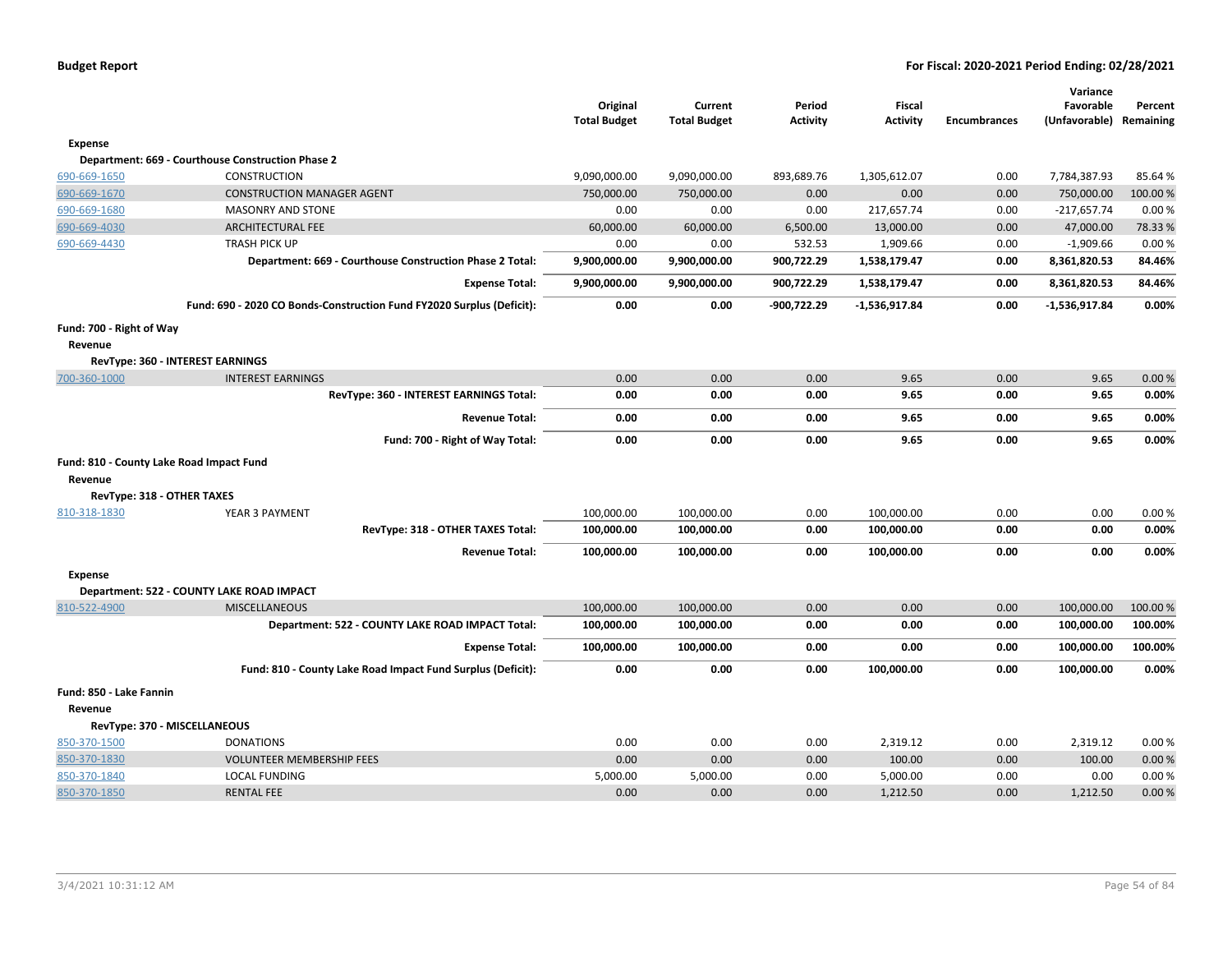| 850-370-1860                    | <b>DEPOSIT FEE</b><br>RevType: 370 - MISCELLANEOUS Total: | Original<br><b>Total Budget</b><br>0.00<br>5,000.00 | Current<br><b>Total Budget</b><br>0.00<br>5,000.00 | Period<br><b>Activity</b><br>150.00<br>150.00 | <b>Fiscal</b><br><b>Activity</b><br>300.00<br>8,931.62 | <b>Encumbrances</b><br>0.00<br>0.00 | Variance<br>Favorable<br>(Unfavorable) Remaining<br>300.00<br>3,931.62 | Percent<br>0.00%<br>78.63% |
|---------------------------------|-----------------------------------------------------------|-----------------------------------------------------|----------------------------------------------------|-----------------------------------------------|--------------------------------------------------------|-------------------------------------|------------------------------------------------------------------------|----------------------------|
|                                 | <b>Revenue Total:</b>                                     | 5,000.00                                            | 5,000.00                                           | 150.00                                        | 8,931.62                                               | 0.00                                | 3,931.62                                                               | 78.63%                     |
| <b>Expense</b>                  |                                                           |                                                     |                                                    |                                               |                                                        |                                     |                                                                        |                            |
| Department: 520 - Lake Fannin   |                                                           |                                                     |                                                    |                                               |                                                        |                                     |                                                                        |                            |
| 850-520-1860                    | <b>DEPOSIT REFUND</b>                                     | 0.00                                                | 0.00                                               | 0.00                                          | 600.00                                                 | 0.00                                | $-600.00$                                                              | 0.00%                      |
| 850-520-3430                    | R&M DAM                                                   | 1,096.00                                            | 1,096.00                                           | 0.00                                          | 0.00                                                   | 0.00                                | 1,096.00                                                               | 100.00%                    |
| 850-520-4400                    | UTILITIES ELECTRICITY                                     | 500.00                                              | 500.00                                             | 0.00                                          | 138.66                                                 | 0.00                                | 361.34                                                                 | 72.27 %                    |
| 850-520-4420                    | UTILITIES WATER                                           | 400.00                                              | 400.00                                             | 224.76                                        | 356.45                                                 | 0.00                                | 43.55                                                                  | 10.89%                     |
| 850-520-4430                    | <b>TRASH PICK UP</b>                                      | 900.00                                              | 900.00                                             | 70.00                                         | 350.00                                                 | 0.00                                | 550.00                                                                 | 61.11%                     |
| 850-520-4500                    | <b>R&amp;M BUILDING</b>                                   | 0.00                                                | 0.00                                               | 0.00                                          | 344.49                                                 | 0.00                                | $-344.49$                                                              | 0.00%                      |
| 850-520-4840                    | <b>GENERAL LIABILITY INSURANCE</b>                        | 2,104.00                                            | 2,104.00                                           | 0.00                                          | 2,160.00                                               | 0.00                                | $-56.00$                                                               | $-2.66%$                   |
|                                 | Department: 520 - Lake Fannin Total:                      | 5,000.00                                            | 5,000.00                                           | 294.76                                        | 3,949.60                                               | 0.00                                | 1,050.40                                                               | 21.01%                     |
|                                 | <b>Expense Total:</b>                                     | 5,000.00                                            | 5,000.00                                           | 294.76                                        | 3,949.60                                               | 0.00                                | 1,050.40                                                               | 21.01%                     |
|                                 | Fund: 850 - Lake Fannin Surplus (Deficit):                | 0.00                                                | 0.00                                               | -144.76                                       | 4,982.02                                               | 0.00                                | 4,982.02                                                               | 0.00%                      |
| Fund: 890 - T.J.J.D.<br>Revenue |                                                           |                                                     |                                                    |                                               |                                                        |                                     |                                                                        |                            |
| RevType: 330 - GRANTS           |                                                           |                                                     |                                                    |                                               |                                                        |                                     |                                                                        |                            |
| 890-330-9080                    | STRUCTURAL FAMILY THERAPY GRANT OOG                       | 0.00                                                | 0.00                                               | 12,500.00                                     | 12,500.00                                              | 0.00                                | 12,500.00                                                              | 0.00%                      |
| 890-330-9150                    | <b>BASIC PROBATION SUPERVISION</b>                        | 136,718.00                                          | 136,718.00                                         | 0.00                                          | 45,573.00                                              | 0.00                                | $-91,145.00$                                                           | 66.67%                     |
| 890-330-9160                    | <b>COMMUNITY PROGRAMS</b>                                 | 75,000.00                                           | 75,000.00                                          | 0.00                                          | 25,000.00                                              | 0.00                                | $-50,000.00$                                                           | 66.67%                     |
| 890-330-9170                    | PRE/POST ADJUDICATION                                     | 4,373.00                                            | 4,373.00                                           | 0.00                                          | 1,458.00                                               | 0.00                                | $-2,915.00$                                                            | 66.66%                     |
| 890-330-9180                    | <b>COMMITMENT DIVERSION</b>                               | 10,000.00                                           | 10,000.00                                          | 0.00                                          | 3,333.00                                               | 0.00                                | $-6,667.00$                                                            | 66.67%                     |
| 890-330-9190                    | <b>MENTAL HEALTH SERVICES</b>                             | 10,737.00                                           | 10,737.00                                          | 0.00                                          | 3,579.00                                               | 0.00                                | $-7,158.00$                                                            | 66.67%                     |
| 890-330-9200                    | REGIONAL DIVERSIONS ALTERNATIVES                          | 3,000.00                                            | 3,000.00                                           | 0.00                                          | 0.00                                                   | 0.00                                | $-3,000.00$                                                            | 100.00 %                   |
|                                 | RevType: 330 - GRANTS Total:                              | 239,828.00                                          | 239,828.00                                         | 12,500.00                                     | 91,443.00                                              | 0.00                                | $-148,385.00$                                                          | 61.87%                     |
| RevType: 370 - MISCELLANEOUS    |                                                           |                                                     |                                                    |                                               |                                                        |                                     |                                                                        |                            |
| 890-370-9950                    | <b>LOCAL FUNDING</b>                                      | 170,000.00                                          | 170,000.00                                         | 0.00                                          | 170,000.00                                             | 0.00                                | 0.00                                                                   | 0.00%                      |
|                                 | RevType: 370 - MISCELLANEOUS Total:                       | 170,000.00                                          | 170,000.00                                         | 0.00                                          | 170,000.00                                             | 0.00                                | 0.00                                                                   | 0.00%                      |
|                                 | <b>Revenue Total:</b>                                     | 409,828.00                                          | 409,828.00                                         | 12,500.00                                     | 261,443.00                                             | 0.00                                | $-148,385.00$                                                          | 36.21%                     |
| <b>Expense</b>                  |                                                           |                                                     |                                                    |                                               |                                                        |                                     |                                                                        |                            |
|                                 | Department: 581 - Structural Family Therapy               |                                                     |                                                    |                                               |                                                        |                                     |                                                                        |                            |
| 890-581-4160                    | STRUCTURAL FAMILY THERAPY                                 | 0.00                                                | 0.00                                               | 12,500.00                                     | 37,500.00                                              | 0.00                                | $-37,500.00$                                                           | 0.00%                      |
|                                 | Department: 581 - Structural Family Therapy Total:        | 0.00                                                | 0.00                                               | 12,500.00                                     | 37,500.00                                              | 0.00                                | $-37,500.00$                                                           | 0.00%                      |
|                                 | <b>Department: 589 - Regional Diversions Alternatives</b> |                                                     |                                                    |                                               |                                                        |                                     |                                                                        |                            |
| 890-589-4530                    | <b>COMPUTER SOFTWARE</b>                                  | 3,000.00                                            | 3,000.00                                           | 0.00                                          | 3,000.00                                               | 0.00                                | 0.00                                                                   | 0.00%                      |
|                                 | Department: 589 - Regional Diversions Alternatives Total: | 3,000.00                                            | 3.000.00                                           | 0.00                                          | 3,000.00                                               | 0.00                                | 0.00                                                                   | 0.00%                      |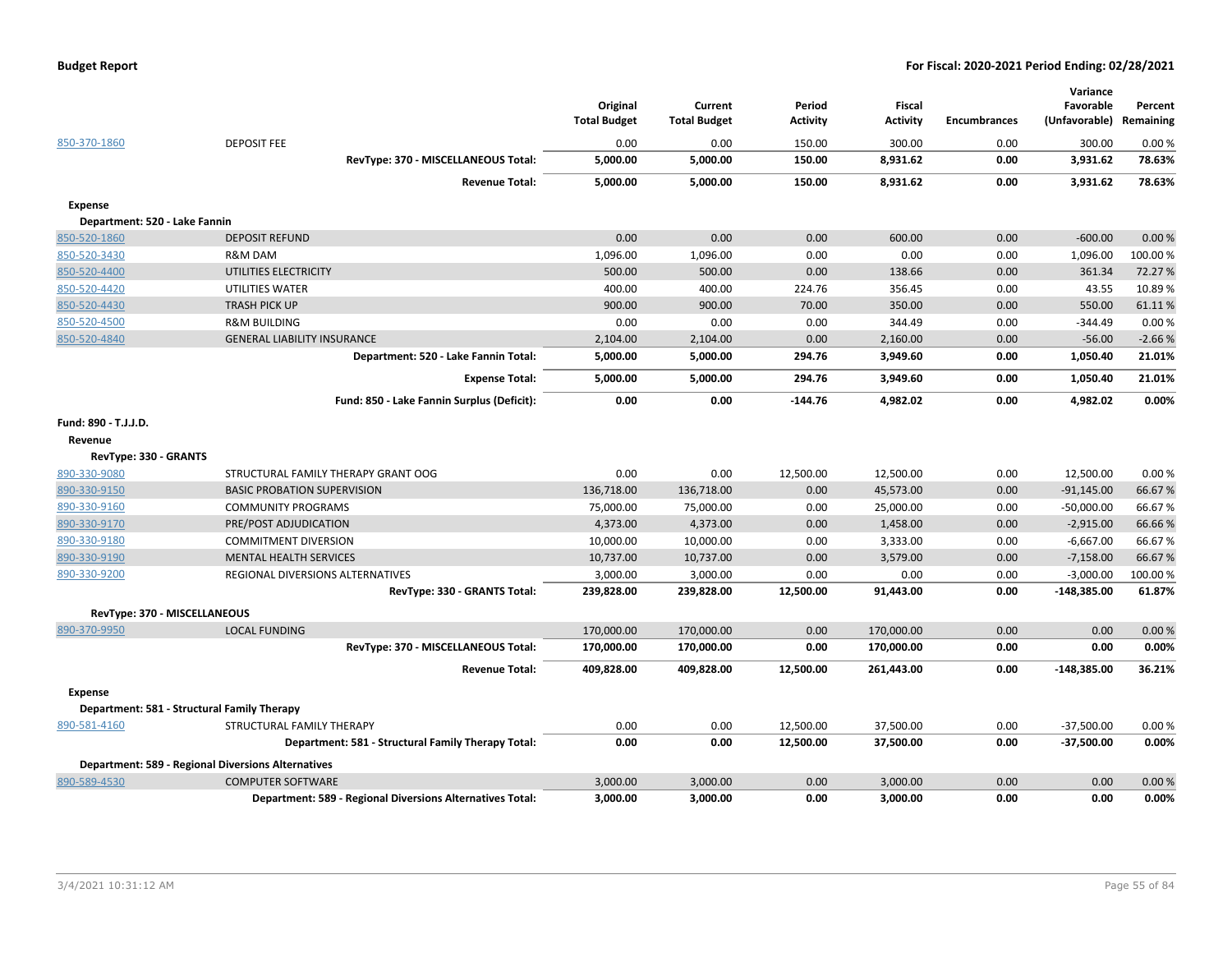|                                 |                                                           | Original<br><b>Total Budget</b> | Current<br><b>Total Budget</b> | Period<br>Activity | Fiscal<br><b>Activity</b> | <b>Encumbrances</b> | Variance<br>Favorable<br>(Unfavorable) Remaining | Percent    |
|---------------------------------|-----------------------------------------------------------|---------------------------------|--------------------------------|--------------------|---------------------------|---------------------|--------------------------------------------------|------------|
|                                 | <b>Department: 592 - Pre/Post Adjudication Facilities</b> |                                 |                                |                    |                           |                     |                                                  |            |
| 890-592-1020                    | SALARY APPOINTED OFFICIAL                                 | 1,357.23                        | 1,357.23                       | 165.32             | 909.20                    | 0.00                | 448.03                                           | 33.01%     |
| 890-592-1030                    | SALARY COMM.CORR.OFFICERS                                 | 1,698.08                        | 1,698.08                       | 206.82             | 1,137.49                  | 0.00                | 560.59                                           | 33.01%     |
| 890-592-2010                    | SOCIAL SECURITY TAX                                       | 189.43                          | 189.43                         | 22.90              | 57.30                     | 0.00                | 132.13                                           | 69.75%     |
| 890-592-2020                    | <b>GROUP HEALTH INSURANCE</b>                             | 693.84                          | 693.84                         | 91.50              | 457.65                    | 0.00                | 236.19                                           | 34.04%     |
| 890-592-2030                    | RETIREMENT                                                | 361.75                          | 361.75                         | 44.11              | 241.74                    | 0.00                | 120.01                                           | 33.17%     |
| 890-592-2040                    | <b>WORKERS COMPENSATION</b>                               | 28.37                           | 28.37                          | 0.00               | 12.38                     | 0.00                | 15.99                                            | 56.36%     |
| 890-592-2050                    | <b>MEDICARE TAX</b>                                       | 44.30                           | 44.30                          | 5.32               | 96.85                     | 0.00                | $-52.55$                                         | $-118.62%$ |
|                                 | Department: 592 - Pre/Post Adjudication Facilities Total: | 4,373.00                        | 4,373.00                       | 535.97             | 2,912.61                  | 0.00                | 1,460.39                                         | 33.40%     |
|                                 | Department: 593 - Commitment Diversion                    |                                 |                                |                    |                           |                     |                                                  |            |
| 890-593-1020                    | SALARY APPOINTED OFFICIAL                                 | 3,103.65                        | 3,103.65                       | 220.40             | 1,212.21                  | 0.00                | 1,891.44                                         | 60.94 %    |
| 890-593-1030                    | SALARY COMM.CORR.OFFICERS                                 | 3,883.10                        | 3,883.10                       | 275.76             | 1,516.69                  | 0.00                | 2,366.41                                         | 60.94 %    |
| 890-593-2010                    | SOCIAL SECURITY TAX                                       | 433.18                          | 433.18                         | 30.50              | 76.34                     | 0.00                | 356.84                                           | 82.38%     |
| 890-593-2020                    | <b>GROUP HEALTH INSURANCE</b>                             | 1,586.64                        | 1,586.64                       | 122.10             | 610.37                    | 0.00                | 976.27                                           | 61.53%     |
| 890-593-2030                    | <b>RETIREMENT</b>                                         | 827.23                          | 827.23                         | 58.85              | 322.43                    | 0.00                | 504.80                                           | 61.02%     |
| 890-593-2040                    | <b>WORKERS COMPENSATION</b>                               | 64.90                           | 64.90                          | 0.00               | 28.30                     | 0.00                | 36.60                                            | 56.39%     |
| 890-593-2050                    | <b>MEDICARE TAX</b>                                       | 101.30                          | 101.30                         | 7.14               | 129.23                    | 0.00                | $-27.93$                                         | $-27.57%$  |
|                                 | Department: 593 - Commitment Diversion Total:             | 10,000.00                       | 10,000.00                      | 714.75             | 3,895.57                  | 0.00                | 6,104.43                                         | 61.04%     |
|                                 | Department: 594 - Mental Health Services                  |                                 |                                |                    |                           |                     |                                                  |            |
| 890-594-1020                    | SALARY APPOINTED OFFICIAL                                 | 406.27                          | 406.27                         | 55.12              | 303.12                    | 0.00                | 103.15                                           | 25.39 %    |
| 890-594-1030                    | SALARY COMM.CORR.OFFICERS                                 | 508.29                          | 508.29                         | 68.95              | 379.19                    | 0.00                | 129.10                                           | 25.40 %    |
| 890-594-2010                    | SOCIAL SECURITY TAX                                       | 56.70                           | 56.70                          | 7.64               | 19.11                     | 0.00                | 37.59                                            | 66.30%     |
| 890-594-2020                    | <b>GROUP HEALTH INSURANCE</b>                             | 207.69                          | 207.69                         | 30.46              | 152.43                    | 0.00                | 55.26                                            | 26.61%     |
| 890-594-2030                    | RETIREMENT                                                | 108.28                          | 108.28                         | 14.72              | 80.63                     | 0.00                | 27.65                                            | 25.54 %    |
| 890-594-2040                    | <b>WORKERS COMPENSATION</b>                               | 8.51                            | 8.51                           | 0.00               | 3.71                      | 0.00                | 4.80                                             | 56.40%     |
| 890-594-2050                    | <b>MEDICARE TAX</b>                                       | 13.26                           | 13.26                          | 1.76               | 32.30                     | 0.00                | $-19.04$                                         | $-143.59%$ |
| 890-594-4130                    | PSYCHOLOGICAL                                             | 4,928.00                        | 4,928.00                       | 1,000.00           | 1,000.00                  | 0.00                | 3,928.00                                         | 79.71%     |
| 890-594-4140                    | COUNSELING                                                | 4,500.00                        | 4,500.00                       | 385.00             | 1,563.00                  | 0.00                | 2,937.00                                         | 65.27%     |
|                                 | Department: 594 - Mental Health Services Total:           | 10,737.00                       | 10,737.00                      | 1,563.65           | 3,533.49                  | 0.00                | 7,203.51                                         | 67.09%     |
|                                 | Department: 994 - Local Funds Carried Forward             |                                 |                                |                    |                           |                     |                                                  |            |
| 890-994-4880                    | LAW ENFORCEMENT INSURANCE                                 | 0.00                            | 0.00                           | 0.00               | 694.44                    | 0.00                | $-694.44$                                        | 0.00%      |
|                                 | Department: 994 - Local Funds Carried Forward Total:      | 0.00                            | 0.00                           | 0.00               | 694.44                    | 0.00                | $-694.44$                                        | 0.00%      |
| Department: 995 - Local Funding |                                                           |                                 |                                |                    |                           |                     |                                                  |            |
| 890-995-1020                    | SALARY APPOINTED OFFICIAL                                 | 4,903.77                        | 4,903.77                       | 385.72             | 2,121.45                  | 0.00                | 2,782.32                                         | 56.74 %    |
| 890-995-1030                    | SALARY COMM.CORR.OFFICERS                                 | 6,135.31                        | 6,135.31                       | 482.59             | 2,654.19                  | 0.00                | 3,481.12                                         | 56.74 %    |
| 890-995-2010                    | SOCIAL SECURITY TAX                                       | 684.42                          | 684.42                         | 53.39              | 133.62                    | 0.00                | 550.80                                           | 80.48%     |
| 890-995-2020                    | <b>GROUP HEALTH INSURANCE</b>                             | 2,506.91                        | 2,506.91                       | 213.60             | 1,068.03                  | 0.00                | 1,438.88                                         | 57.40%     |
| 890-995-2030                    | RETIREMENT                                                | 1,307.03                        | 1,307.03                       | 102.96             | 564.24                    | 0.00                | 742.79                                           | 56.83%     |
| 890-995-2040                    | <b>WORKERS COMPENSATION</b>                               | 102.50                          | 102.50                         | 0.00               | 44.72                     | 0.00                | 57.78                                            | 56.37%     |
| 890-995-2050                    | <b>MEDICARE TAX</b>                                       | 160.06                          | 160.06                         | 12.48              | 226.21                    | 0.00                | $-66.15$                                         | $-41.33%$  |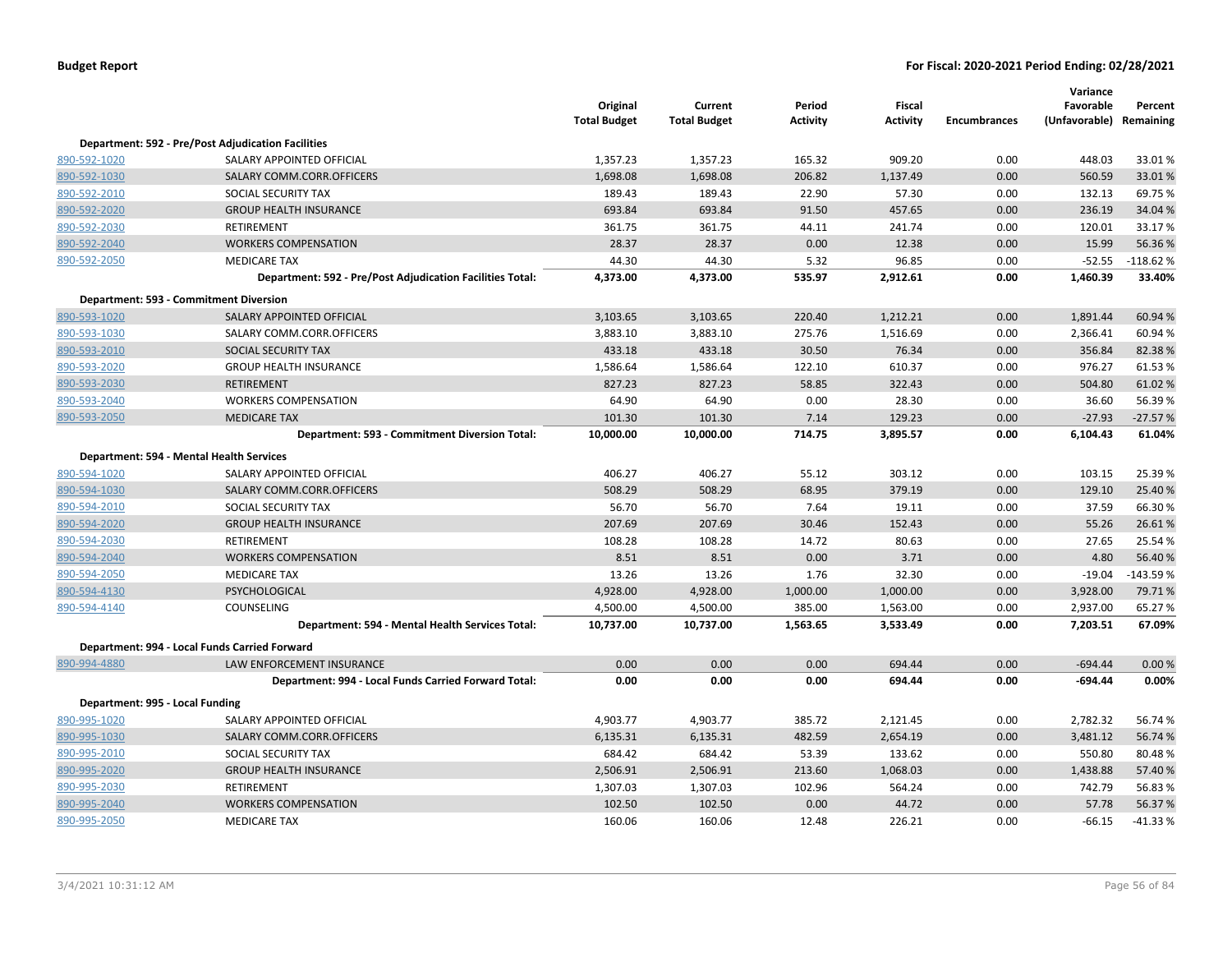|                                                   |                                                      | Original<br><b>Total Budget</b> | Current<br><b>Total Budget</b> | Period<br><b>Activity</b> | Fiscal<br><b>Activity</b> | <b>Encumbrances</b> | Variance<br>Favorable<br>(Unfavorable) Remaining | Percent   |
|---------------------------------------------------|------------------------------------------------------|---------------------------------|--------------------------------|---------------------------|---------------------------|---------------------|--------------------------------------------------|-----------|
| 890-995-4010                                      | <b>AUDIT EXPENSE</b>                                 | 7,000.00                        | 7,000.00                       | 0.00                      | 0.00                      | 0.00                | 7,000.00                                         | 100.00 %  |
| 890-995-4040                                      | DETENTION OPERATING COST FY20                        | 0.00                            | 0.00                           | 0.00                      | 13,995.07                 | 0.00                | $-13,995.07$                                     | 0.00%     |
| 890-995-4041                                      | DETENTION OPERATING COST FY21                        | 137,200.00                      | 137,200.00                     | 31,555.95                 | 52,242.96                 | 0.00                | 84,957.04                                        | 61.92 %   |
| 890-995-4150                                      | RESIDENTIAL PLACEMENT                                | 10,000.00                       | 10,000.00                      | 0.00                      | 0.00                      | 0.00                | 10,000.00                                        | 100.00 %  |
| 890-995-4530                                      | <b>COMPUTER SOFTWARE</b>                             | 0.00                            | 0.00                           | 0.00                      | 90.00                     | 0.00                | $-90.00$                                         | 0.00%     |
|                                                   | Department: 995 - Local Funding Total:               | 170,000.00                      | 170,000.00                     | 32,806.69                 | 73,140.49                 | 0.00                | 96,859.51                                        | 56.98%    |
|                                                   | Department: 996 - Basic Probation Supervision        |                                 |                                |                           |                           |                     |                                                  |           |
| 890-996-1020                                      | SALARY APPOINTED OFFICIAL                            | 38,583.96                       | 38,583.96                      | 2,755.10                  | 15,153.06                 | 0.00                | 23,430.90                                        | 60.73 %   |
| 890-996-1030                                      | SALARY COMM.CORR.OFFICERS                            | 48,273.92                       | 48,273.92                      | 3,447.04                  | 18,958.63                 | 0.00                | 29,315.29                                        | 60.73 %   |
| 890-996-2010                                      | SOCIAL SECURITY TAX                                  | 5,385.19                        | 5,385.19                       | 381.38                    | 954.64                    | 0.00                | 4,430.55                                         | 82.27%    |
| 890-996-2020                                      | <b>GROUP HEALTH INSURANCE</b>                        | 19,724.90                       | 19,724.90                      | 1,525.99                  | 7,629.69                  | 0.00                | 12,095.21                                        | 61.32 %   |
| 890-996-2030                                      | RETIREMENT                                           | 10,283.97                       | 10,283.97                      | 735.62                    | 4,030.61                  | 0.00                | 6,253.36                                         | 60.81%    |
| 890-996-2040                                      | <b>WORKERS COMPENSATION</b>                          | 806.62                          | 806.62                         | 0.00                      | 351.80                    | 0.00                | 454.82                                           | 56.39 %   |
| 890-996-2050                                      | <b>MEDICARE TAX</b>                                  | 1,259.44                        | 1,259.44                       | 89.24                     | 1,615.63                  | 0.00                | $-356.19$                                        | $-28.28%$ |
| 890-996-3100                                      | <b>OFFICE SUPPLIES</b>                               | 2,000.00                        | 2,000.00                       | 0.00                      | 118.48                    | 0.00                | 1,881.52                                         | 94.08%    |
| 890-996-3110                                      | POSTAGE                                              | 200.00                          | 200.00                         | 0.00                      | 0.00                      | 0.00                | 200.00                                           | 100.00%   |
| 890-996-4210                                      | <b>INTERNET</b>                                      | 1,000.00                        | 1,000.00                       | 93.94                     | 529.89                    | 0.00                | 470.11                                           | 47.01%    |
| 890-996-4230                                      | CELL PHONE ALLOWANCE                                 | 400.00                          | 400.00                         | 32.01                     | 164.35                    | 0.00                | 235.65                                           | 58.91%    |
| 890-996-4270                                      | OUT OF COUNTY TRAVEL/TRAINING                        | 8,200.00                        | 8,200.00                       | 167.44                    | 585.48                    | 0.00                | 7,614.52                                         | 92.86%    |
| 890-996-4350                                      | <b>PRINTING</b>                                      | 600.00                          | 600.00                         | 0.00                      | 0.00                      | 0.00                | 600.00                                           | 100.00%   |
|                                                   | Department: 996 - Basic Probation Supervision Total: | 136,718.00                      | 136,718.00                     | 9,227.76                  | 50,092.26                 | 0.00                | 86,625.74                                        | 63.36%    |
|                                                   | <b>Department: 997 - Community Programs</b>          |                                 |                                |                           |                           |                     |                                                  |           |
| 890-997-1020                                      | SALARY APPOINTED OFFICIAL                            | 23,277.38                       | 23,277.38                      | 1,928.52                  | 10,606.93                 | 0.00                | 12,670.45                                        | 54.43 %   |
| 890-997-1030                                      | SALARY COMM.CORR.OFFICERS                            | 29,123.25                       | 29,123.25                      | 2,412.84                  | 13,270.79                 | 0.00                | 15,852.46                                        | 54.43 %   |
| 890-997-2010                                      | SOCIAL SECURITY TAX                                  | 3,248.84                        | 3,248.84                       | 266.89                    | 668.14                    | 0.00                | 2,580.70                                         | 79.43 %   |
| 890-997-2020                                      | <b>GROUP HEALTH INSURANCE</b>                        | 11,899.87                       | 11,899.87                      | 1,068.01                  | 5,340.13                  | 0.00                | 6,559.74                                         | 55.12 %   |
| 890-997-2030                                      | <b>RETIREMENT</b>                                    | 6,204.23                        | 6,204.23                       | 514.88                    | 2,821.23                  | 0.00                | 3,383.00                                         | 54.53 %   |
| 890-997-2040                                      | <b>WORKERS COMPENSATION</b>                          | 486.62                          | 486.62                         | 0.00                      | 212.27                    | 0.00                | 274.35                                           | 56.38%    |
| 890-997-2050                                      | <b>MEDICARE TAX</b>                                  | 759.81                          | 759.81                         | 62.44                     | 1,130.45                  | 0.00                | $-370.64$                                        | $-48.78%$ |
|                                                   | Department: 997 - Community Programs Total:          | 75,000.00                       | 75,000.00                      | 6,253.58                  | 34,049.94                 | 0.00                | 40,950.06                                        | 54.60%    |
|                                                   | <b>Expense Total:</b>                                | 409,828.00                      | 409,828.00                     | 63,602.40                 | 208,818.80                | 0.00                | 201,009.20                                       | 49.05%    |
|                                                   | Fund: 890 - T.J.J.D. Surplus (Deficit):              | 0.00                            | 0.00                           | $-51,102.40$              | 52,624.20                 | 0.00                | 52,624.20                                        | 0.00%     |
| <b>Fund: 891 - Juvenile Probation-Restitution</b> |                                                      |                                 |                                |                           |                           |                     |                                                  |           |
| Revenue                                           |                                                      |                                 |                                |                           |                           |                     |                                                  |           |
| RevType: 340 - FEES OF OFFICE                     |                                                      |                                 |                                |                           |                           |                     |                                                  |           |
| 891-340-5750                                      | <b>JUVENILE PROBATION FEES</b>                       | 0.00                            | 0.00                           | 30.00                     | 150.00                    | 0.00                | 150.00                                           | 0.00%     |
| 891-340-5760                                      | JUVENILE PROBATION RESTITUTION                       | 0.00                            | 0.00                           | 0.00                      | 461.78                    | 0.00                | 461.78                                           | 0.00%     |
| 891-340-5770                                      | <b>JUVENILE PROBATION COURT COSTS</b>                | 0.00                            | 0.00                           | 0.00                      | 60.00                     | 0.00                | 60.00                                            | 0.00%     |
|                                                   |                                                      |                                 |                                |                           |                           |                     |                                                  |           |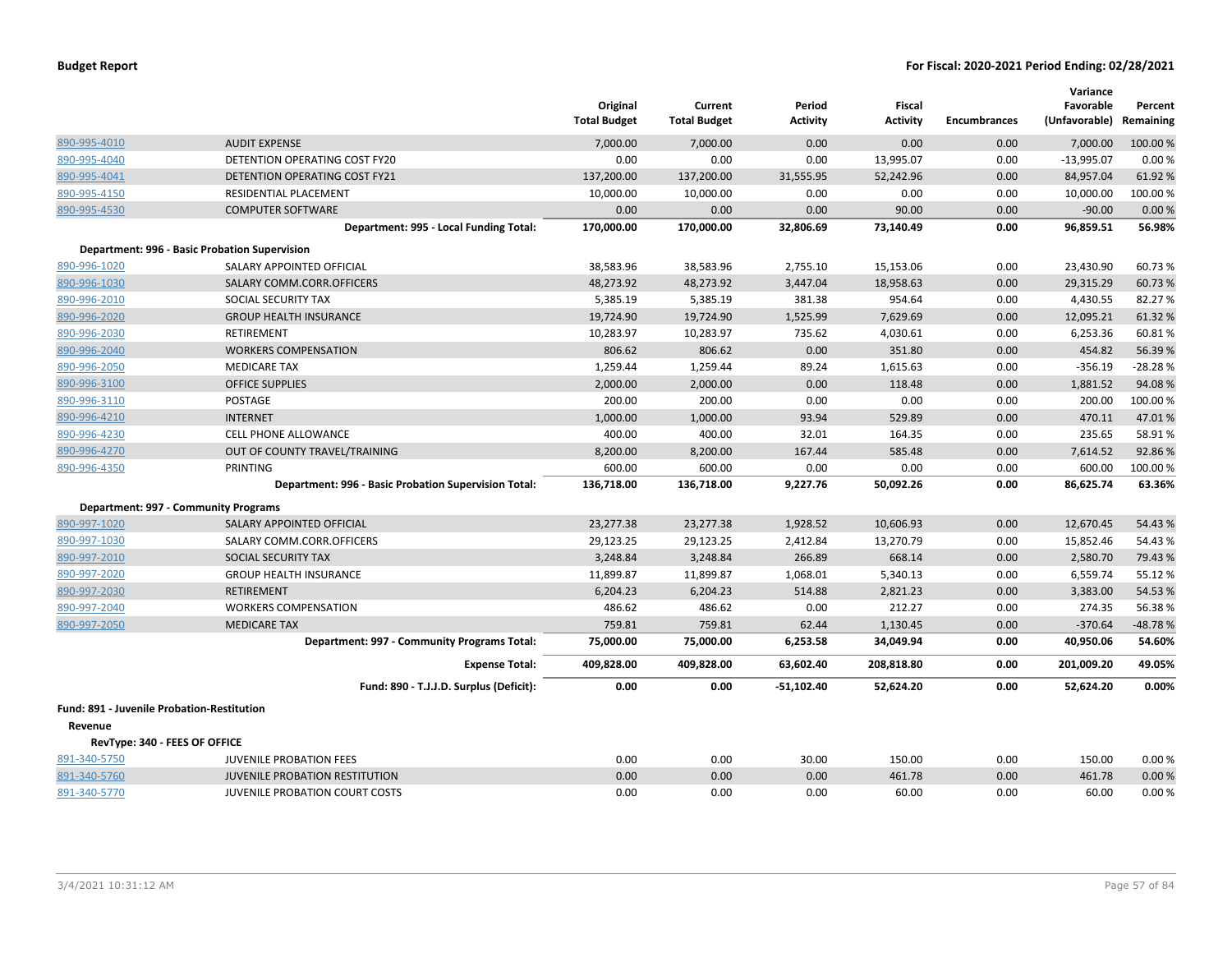|                                       |                                                               | Original<br><b>Total Budget</b> | Current<br><b>Total Budget</b> | Period<br><b>Activity</b> | <b>Fiscal</b><br><b>Activity</b> | <b>Encumbrances</b> | Variance<br>Favorable<br>(Unfavorable) Remaining | Percent  |
|---------------------------------------|---------------------------------------------------------------|---------------------------------|--------------------------------|---------------------------|----------------------------------|---------------------|--------------------------------------------------|----------|
| 891-340-5790                          | REIMBURSEMENT OF EXPENSES                                     | 0.00                            | 0.00                           | 50.00                     | 521.98                           | 0.00                | 521.98                                           | 0.00%    |
|                                       | RevType: 340 - FEES OF OFFICE Total:                          | 0.00                            | 0.00                           | 80.00                     | 1,193.76                         | 0.00                | 1,193.76                                         | 0.00%    |
|                                       | <b>Revenue Total:</b>                                         | 0.00                            | 0.00                           | 80.00                     | 1,193.76                         | 0.00                | 1,193.76                                         | 0.00%    |
| Expense                               |                                                               |                                 |                                |                           |                                  |                     |                                                  |          |
|                                       | <b>Department: 891 - Probation Fee Expenses</b>               |                                 |                                |                           |                                  |                     |                                                  |          |
| 891-891-3100                          | OFFICE SUPPLIES/MISC.                                         | 0.00                            | 0.00                           | 319.47                    | 1,041.07                         | 0.00                | $-1,041.07$                                      | 0.00%    |
| 891-891-3190                          | <b>RESTITUTION</b>                                            | 0.00                            | 0.00                           | 0.00                      | 484.44                           | 0.00                | $-484.44$                                        | 0.00%    |
| 891-891-3200                          | <b>COURT COSTS</b>                                            | 0.00                            | 0.00                           | 20.00                     | 80.00                            | 0.00                | $-80.00$                                         | 0.00%    |
|                                       | Department: 891 - Probation Fee Expenses Total:               | 0.00                            | 0.00                           | 339.47                    | 1,605.51                         | 0.00                | $-1,605.51$                                      | 0.00%    |
|                                       | <b>Expense Total:</b>                                         | 0.00                            | 0.00                           | 339.47                    | 1,605.51                         | 0.00                | $-1,605.51$                                      | 0.00%    |
|                                       | Fund: 891 - Juvenile Probation-Restitution Surplus (Deficit): | 0.00                            | 0.00                           | $-259.47$                 | $-411.75$                        | 0.00                | $-411.75$                                        | 0.00%    |
| Fund: 920 - Statzer                   |                                                               |                                 |                                |                           |                                  |                     |                                                  |          |
| Revenue                               |                                                               |                                 |                                |                           |                                  |                     |                                                  |          |
|                                       | <b>RevType: 360 - INTEREST EARNINGS</b>                       |                                 |                                |                           |                                  |                     |                                                  |          |
| 920-360-1000                          | <b>INTEREST EARNINGS</b>                                      | 0.00                            | 0.00                           | 0.00                      | 4.65                             | 0.00                | 4.65                                             | 0.00%    |
|                                       | RevType: 360 - INTEREST EARNINGS Total:                       | 0.00                            | 0.00                           | 0.00                      | 4.65                             | 0.00                | 4.65                                             | 0.00%    |
|                                       | RevType: 370 - MISCELLANEOUS                                  |                                 |                                |                           |                                  |                     |                                                  |          |
| 920-370-1000                          | <b>RENT</b>                                                   | 757.85                          | 757.85                         | 0.00                      | 0.00                             | 0.00                | $-757.85$                                        | 100.00 % |
|                                       | RevType: 370 - MISCELLANEOUS Total:                           | 757.85                          | 757.85                         | 0.00                      | 0.00                             | 0.00                | $-757.85$                                        | 100.00%  |
|                                       | <b>Revenue Total:</b>                                         | 757.85                          | 757.85                         | 0.00                      | 4.65                             | 0.00                | $-753.20$                                        | 99.39%   |
| Expense                               |                                                               |                                 |                                |                           |                                  |                     |                                                  |          |
| Department: 521 - Statzer Expenses    |                                                               |                                 |                                |                           |                                  |                     |                                                  |          |
| 920-521-4300                          | <b>BIDS, NOTICES &amp; PERMITS</b>                            | 110.00                          | 110.00                         | 0.00                      | 0.00                             | 0.00                | 110.00                                           | 100.00%  |
| 920-521-4900                          | LITERACY COUNCIL DONATIONS                                    | 647.85                          | 647.85                         | 0.00                      | 0.00                             | 0.00                | 647.85                                           | 100.00%  |
|                                       | Department: 521 - Statzer Expenses Total:                     | 757.85                          | 757.85                         | 0.00                      | 0.00                             | 0.00                | 757.85                                           | 100.00%  |
|                                       | <b>Expense Total:</b>                                         | 757.85                          | 757.85                         | 0.00                      | 0.00                             | 0.00                | 757.85                                           | 100.00%  |
|                                       | Fund: 920 - Statzer Surplus (Deficit):                        | 0.00                            | 0.00                           | 0.00                      | 4.65                             | 0.00                | 4.65                                             | 0.00%    |
| Fund: 930 - Texas Community Dev.Prog. |                                                               |                                 |                                |                           |                                  |                     |                                                  |          |
| Revenue                               |                                                               |                                 |                                |                           |                                  |                     |                                                  |          |
| RevType: 330 - GRANTS                 |                                                               |                                 |                                |                           |                                  |                     |                                                  |          |
| 930-330-9090                          | GRANT #7219149 HICKORY CREEK                                  | 0.00                            | 0.00                           | 0.00                      | 212,816.59                       | 0.00                | 212,816.59                                       | 0.00%    |
|                                       | RevType: 330 - GRANTS Total:                                  | 0.00                            | 0.00                           | 0.00                      | 212,816.59                       | 0.00                | 212,816.59                                       | 0.00%    |
|                                       | <b>Revenue Total:</b>                                         | 0.00                            | 0.00                           | 0.00                      | 212,816.59                       | 0.00                | 212,816.59                                       | 0.00%    |
| <b>Expense</b>                        |                                                               |                                 |                                |                           |                                  |                     |                                                  |          |
|                                       | Department: 909 - Grant #7219149 Hickory Creek                |                                 |                                |                           |                                  |                     |                                                  |          |
| 930-909-4140                          | <b>GRANT ADMINISTRATION</b>                                   | 0.00                            | 0.00                           | 0.00                      | 4,750.00                         | 0.00                | $-4,750.00$                                      | 0.00%    |
| 930-909-4150                          | <b>CONSTRUCTION EXPENSE</b>                                   | 0.00                            | 0.00                           | 0.00                      | 178,666.59                       | 0.00                | $-178,666.59$                                    | 0.00%    |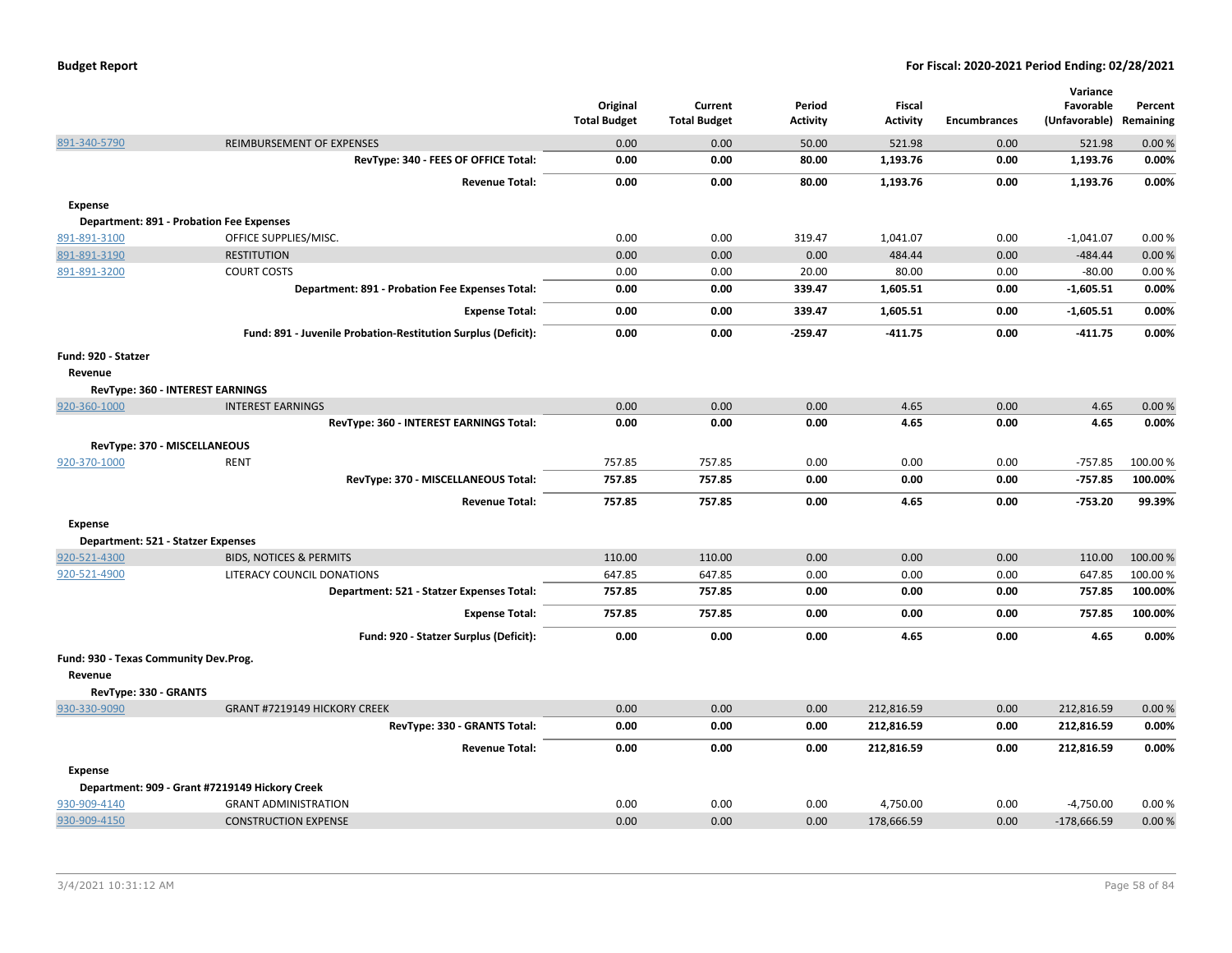|  | Budget Report |
|--|---------------|
|--|---------------|

|                              |                                                          | Original<br><b>Total Budget</b> | Current<br><b>Total Budget</b> | Period<br><b>Activity</b> | Fiscal<br><b>Activity</b> | <b>Encumbrances</b> | Variance<br>Favorable<br>(Unfavorable) | Percent<br>Remaining |
|------------------------------|----------------------------------------------------------|---------------------------------|--------------------------------|---------------------------|---------------------------|---------------------|----------------------------------------|----------------------|
| 930-909-4160                 | <b>ENGINEERING</b>                                       | 0.00                            | 0.00                           | 0.00                      | 29,400.00                 | 0.00                | $-29,400.00$                           | 0.00%                |
|                              | Department: 909 - Grant #7219149 Hickory Creek Total:    | 0.00                            | 0.00                           | 0.00                      | 212,816.59                | 0.00                | $-212,816.59$                          | 0.00%                |
|                              | <b>Expense Total:</b>                                    | 0.00                            | 0.00                           | 0.00                      | 212,816.59                | 0.00                | $-212,816.59$                          | 0.00%                |
|                              | Fund: 930 - Texas Community Dev.Prog. Surplus (Deficit): | 0.00                            | 0.00                           | 0.00                      | 0.00                      | 0.00                | 0.00                                   | 0.00%                |
| Fund: 950 - Payroll          |                                                          |                                 |                                |                           |                           |                     |                                        |                      |
| Revenue                      |                                                          |                                 |                                |                           |                           |                     |                                        |                      |
| RevType: 370 - MISCELLANEOUS |                                                          |                                 |                                |                           |                           |                     |                                        |                      |
| 950-370-1300                 | <b>REFUNDS &amp; MISCELLANEOUS</b>                       | 0.00                            | 0.00                           | 1,463.16                  | 5,881.44                  | 0.00                | 5,881.44                               | 0.00%                |
|                              | RevType: 370 - MISCELLANEOUS Total:                      | 0.00                            | 0.00                           | 1,463.16                  | 5,881.44                  | 0.00                | 5,881.44                               | 0.00%                |
|                              | <b>Revenue Total:</b>                                    | 0.00                            | 0.00                           | 1,463.16                  | 5,881.44                  | 0.00                | 5,881.44                               | 0.00%                |
| <b>Expense</b>               |                                                          |                                 |                                |                           |                           |                     |                                        |                      |
|                              | Department: 415 - COBRA Health Insurance                 |                                 |                                |                           |                           |                     |                                        |                      |
| 950-415-2020                 | <b>COBRA Group Health Insurance</b>                      | 0.00                            | 0.00                           | 1,463.13                  | 6,841.48                  | 0.00                | $-6,841.48$                            | 0.00%                |
|                              | Department: 415 - COBRA Health Insurance Total:          | 0.00                            | 0.00                           | 1,463.13                  | 6,841.48                  | 0.00                | $-6,841.48$                            | 0.00%                |
|                              | <b>Expense Total:</b>                                    | 0.00                            | 0.00                           | 1,463.13                  | 6,841.48                  | 0.00                | $-6,841.48$                            | 0.00%                |
|                              | Fund: 950 - Payroll Surplus (Deficit):                   | 0.00                            | 0.00                           | 0.03                      | $-960.04$                 | 0.00                | $-960.04$                              | 0.00%                |
|                              | <b>Report Surplus (Deficit):</b>                         | 0.00                            | 0.00                           | 1,497,445.62              | 4,909,141.15              | $-210,848.22$       | 4,698,292.93                           | 0.00%                |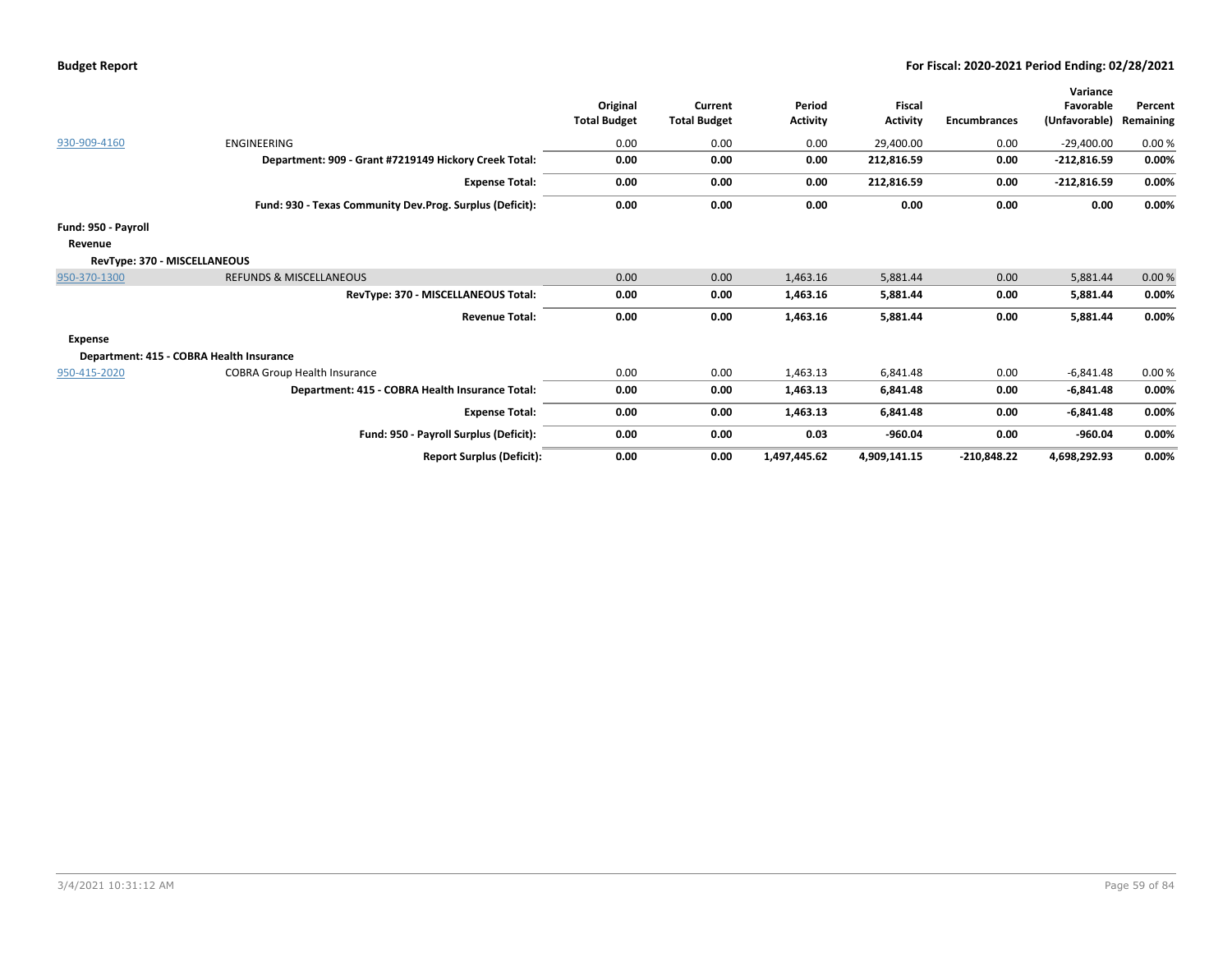# **Group Summary**

| RevTyp                                             | Original<br><b>Total Budget</b> | Current<br><b>Total Budget</b> | Period<br><b>Activity</b> | <b>Fiscal</b><br><b>Activity</b> | <b>Encumbrances</b> | Variance<br>Favorable<br>(Unfavorable) | Percent<br>Remaining |
|----------------------------------------------------|---------------------------------|--------------------------------|---------------------------|----------------------------------|---------------------|----------------------------------------|----------------------|
| Fund: 100 - General                                |                                 |                                |                           |                                  |                     |                                        |                      |
| Revenue                                            |                                 |                                |                           |                                  |                     |                                        |                      |
| 300 - CASH                                         | 353,291.78                      | 353,291.78                     | 0.00                      | 0.00                             | 0.00                | $-353,291.78$                          | 100.00%              |
| 310 - PROPERTY TAXES                               | 9,722,601.67                    | 9,722,601.67                   | 2,607,399.12              | 8,855,287.56                     | 0.00                | $-867,314.11$                          | 8.92%                |
| 318 - OTHER TAXES                                  | 1,606,805.87                    | 1,606,805.87                   | 192,354.84                | 635,610.22                       | 0.00                | -971,195.65                            | 60.44%               |
| 319 - F.C. DETENTION CENTER                        | 220,000.00                      | 220,000.00                     | 29,506.00                 | 130,424.66                       | 0.00                | $-89,575.34$                           | 40.72%               |
| 320 - LICENSES & PERMITS                           | 115,000.00                      | 115,000.00                     | 14,284.00                 | 58,600.00                        | 0.00                | $-56,400.00$                           | 49.04%               |
| 321 - FEES OF TAX COLLECTOR                        | 501,500.00                      | 501,500.00                     | 40,835.39                 | 80,670.58                        | 0.00                | $-420,829.42$                          | 83.91%               |
| 330 - GRANTS                                       | 47,526.62                       | 47,526.62                      | 0.00                      | 19,365.49                        | 0.00                | $-28,161.13$                           | 59.25%               |
| 340 - FEES OF OFFICE                               | 487,650.00                      | 487,650.00                     | 78,319.05                 | 112,606.03                       | 0.00                | -375,043.97                            | 76.91%               |
| 350 - FINES                                        | 6,500.00                        | 6,500.00                       | 686.60                    | 686.60                           | 0.00                | $-5,813.40$                            | 89.44%               |
| 352 - FINES & FORFEITURES                          | 8,200.00                        | 8,200.00                       | 14.00                     | 14.00                            | 0.00                | $-8,186.00$                            | 99.83%               |
| 360 - INTEREST EARNINGS                            | 9,000.00                        | 9,000.00                       | 2.19                      | 424.18                           | 0.00                | $-8,575.82$                            | 95.29%               |
| 364 - SALE OF ASSETS LAND/BUILDING                 | 1,000.00                        | 1,000.00                       | 0.00                      | 5,210.00                         | 0.00                | 4,210.00                               | -421.00%             |
| 370 - MISCELLANEOUS                                | 824,205.58                      | 842,794.20                     | 22,282.70                 | 717,326.93                       | 0.00                | $-125,467.27$                          | 14.89%               |
| <b>Revenue Surplus (Deficit):</b>                  | 13,903,281.52                   | 13,921,870.14                  | 2,985,683.89              | 10,616,226.25                    | 0.00                | -3,305,643.89                          | 23.74%               |
| <b>Expense</b>                                     |                                 |                                |                           |                                  |                     |                                        |                      |
| Department: 400 - County Judge                     |                                 |                                |                           |                                  |                     |                                        |                      |
|                                                    | 144,600.30                      | 144,600.30                     | 10,693.94                 | 58,434.37                        | 74.24               | 86,091.69                              | 59.54%               |
| Department: 400 - County Judge Total:              | 144,600.30                      | 144,600.30                     | 10,693.94                 | 58,434.37                        | 74.24               | 86,091.69                              | 59.54%               |
|                                                    |                                 |                                |                           |                                  |                     |                                        |                      |
| Department: 401 - 911 Coordinator                  |                                 |                                |                           |                                  |                     |                                        |                      |
|                                                    | 23,000.00                       | 23,000.00                      | 23,000.00                 | 23,000.00                        | 0.00                | 0.00                                   | 0.00%                |
| Department: 401 - 911 Coordinator Total:           | 23,000.00                       | 23,000.00                      | 23,000.00                 | 23,000.00                        | 0.00                | 0.00                                   | 0.00%                |
| Department: 403 - County Clerk                     |                                 |                                |                           |                                  |                     |                                        |                      |
|                                                    | 391,790.91                      | 391,790.91                     | 30,186.65                 | 164,702.14                       | 674.03              | 226,414.74                             | 57.79%               |
| Department: 403 - County Clerk Total:              | 391,790.91                      | 391,790.91                     | 30,186.65                 | 164,702.14                       | 674.03              | 226,414.74                             | 57.79%               |
| Department: 404 - Election                         |                                 |                                |                           |                                  |                     |                                        |                      |
|                                                    | 53,446.00                       | 53,446.00                      | 299.82                    | 41,283.08                        | 100.00              | 12,062.92                              | 22.57%               |
| Department: 404 - Election Total:                  | 53,446.00                       | 53,446.00                      | 299.82                    | 41,283.08                        | 100.00              | 12,062.92                              | 22.57%               |
|                                                    |                                 |                                |                           |                                  |                     |                                        |                      |
| Department: 405 - Veterans' Service Officer        |                                 |                                |                           |                                  |                     |                                        |                      |
|                                                    | 62,281.03                       | 62,281.03                      | 4,725.34                  | 25,645.64                        | 0.00                | 36,635.39                              | 58.82%               |
| Department: 405 - Veterans' Service Officer Total: | 62,281.03                       | 62,281.03                      | 4,725.34                  | 25,645.64                        | 0.00                | 36,635.39                              | 58.82%               |
| Department: 406 - Emergency Management             |                                 |                                |                           |                                  |                     |                                        |                      |
|                                                    | 69,943.12                       | 104,343.79                     | 4,160.43                  | 38,380.98                        | 34,400.67           | 31,562.14                              | 30.25%               |
| Department: 406 - Emergency Management Total:      | 69,943.12                       | 104,343.79                     | 4,160.43                  | 38,380.98                        | 34,400.67           | 31,562.14                              | 30.25%               |
| Department: 409 - Non-Departmental                 |                                 |                                |                           |                                  |                     |                                        |                      |
|                                                    | 853,604.16                      | 853,604.16                     | 42,100.62                 | 265,887.68                       | 0.00                | 587,716.48                             | 68.85%               |
|                                                    |                                 |                                |                           |                                  |                     |                                        |                      |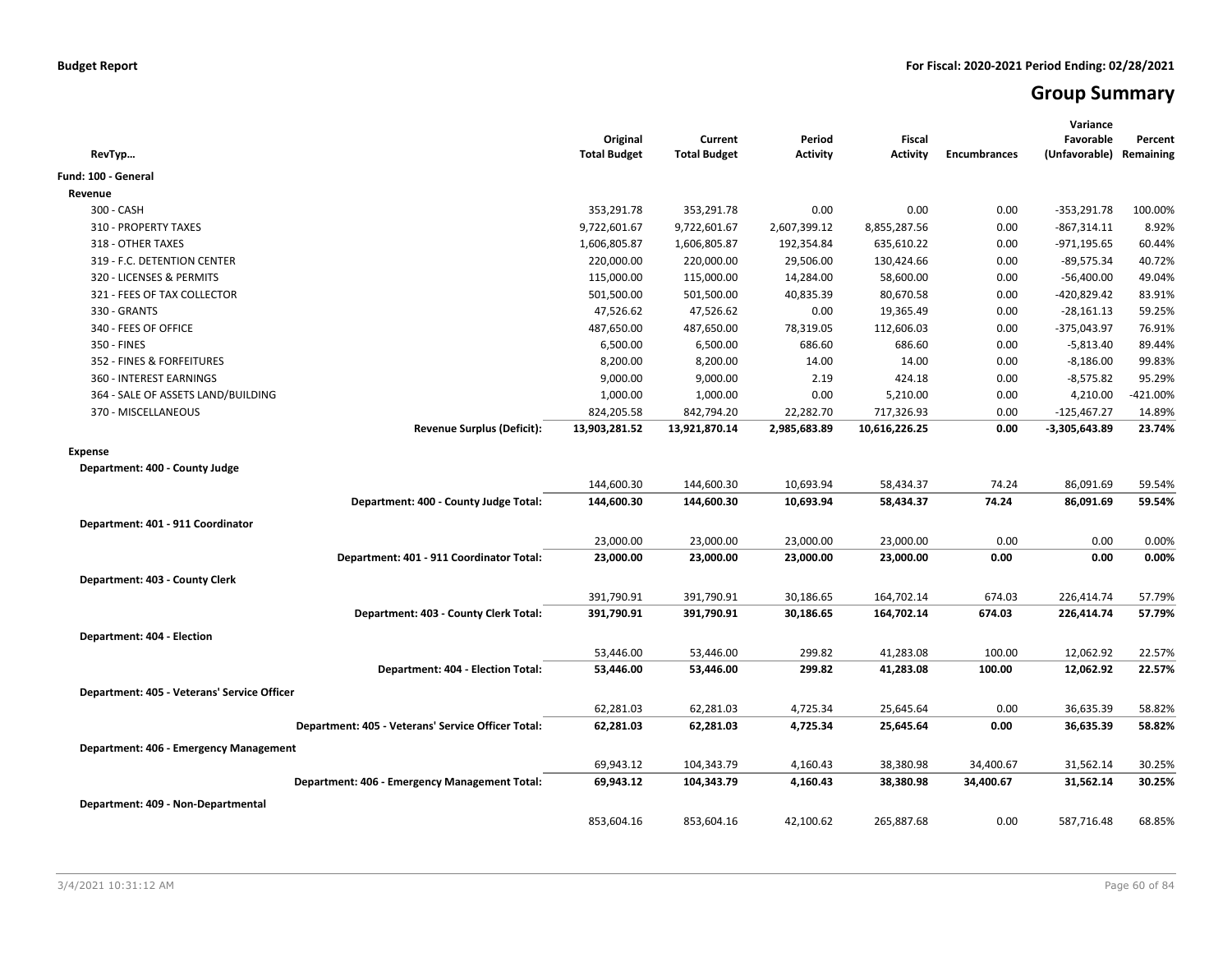| <b>Budget Report</b> |
|----------------------|
|----------------------|

|                                                              |                     |                     |                 |                 |                     | Variance      |           |
|--------------------------------------------------------------|---------------------|---------------------|-----------------|-----------------|---------------------|---------------|-----------|
|                                                              | Original            | Current             | Period          | Fiscal          |                     | Favorable     | Percent   |
| RevTyp                                                       | <b>Total Budget</b> | <b>Total Budget</b> | <b>Activity</b> | <b>Activity</b> | <b>Encumbrances</b> | (Unfavorable) | Remaining |
| Department: 409 - Non-Departmental Total:                    | 853,604.16          | 853,604.16          | 42,100.62       | 265,887.68      | 0.00                | 587,716.48    | 68.85%    |
| Department: 410 - County Court at Law                        |                     |                     |                 |                 |                     |               |           |
|                                                              | 484,276.22          | 484,276.22          | 33,901.28       | 188,645.35      | 0.00                | 295,630.87    | 61.05%    |
| Department: 410 - County Court at Law Total:                 | 484,276.22          | 484,276.22          | 33,901.28       | 188,645.35      | 0.00                | 295,630.87    | 61.05%    |
| Department: 425 - Court Administration                       |                     |                     |                 |                 |                     |               |           |
|                                                              | 95,761.00           | 95,761.00           | 475.00          | 27,883.50       | 0.00                | 67,877.50     | 70.88%    |
| Department: 425 - Court Administration Total:                | 95,761.00           | 95,761.00           | 475.00          | 27,883.50       | 0.00                | 67,877.50     | 70.88%    |
| Department: 435 - 336th District Court Administration        |                     |                     |                 |                 |                     |               |           |
|                                                              | 919,524.10          | 919,524.10          | 71,437.43       | 268,904.02      | 57.00               | 650,563.08    | 70.75%    |
| Department: 435 - 336th District Court Administration Total: | 919,524.10          | 919,524.10          | 71,437.43       | 268,904.02      | 57.00               | 650,563.08    | 70.75%    |
| Department: 450 - District Clerk                             |                     |                     |                 |                 |                     |               |           |
|                                                              | 476,617.45          | 476,617.45          | 36,104.37       | 193,869.67      | 0.00                | 282,747.78    | 59.32%    |
| Department: 450 - District Clerk Total:                      | 476,617.45          | 476,617.45          | 36,104.37       | 193,869.67      | 0.00                | 282,747.78    | 59.32%    |
| Department: 455 - Justice of the Peace Pct. 1                |                     |                     |                 |                 |                     |               |           |
|                                                              | 174,554.25          | 174,554.25          | 12,795.33       | 69,061.73       | 108.09              | 105,384.43    | 60.37%    |
| Department: 455 - Justice of the Peace Pct. 1 Total:         | 174,554.25          | 174,554.25          | 12,795.33       | 69,061.73       | 108.09              | 105,384.43    | 60.37%    |
| Department: 456 - Justice of the Peace Pct. 2                |                     |                     |                 |                 |                     |               |           |
|                                                              | 140,034.58          | 140,034.58          | 10,605.81       | 57,569.34       | 0.00                | 82,465.24     | 58.89%    |
| Department: 456 - Justice of the Peace Pct. 2 Total:         | 140,034.58          | 140,034.58          | 10,605.81       | 57,569.34       | 0.00                | 82,465.24     | 58.89%    |
| Department: 457 - Justice of the Peace Pct. 3                |                     |                     |                 |                 |                     |               |           |
|                                                              | 118,951.29          | 118,951.29          | 9,068.45        | 48,760.84       | 12.98               | 70,177.47     | 59.00%    |
| Department: 457 - Justice of the Peace Pct. 3 Total:         | 118,951.29          | 118,951.29          | 9,068.45        | 48,760.84       | 12.98               | 70,177.47     | 59.00%    |
| Department: 475 - District Attorney                          |                     |                     |                 |                 |                     |               |           |
|                                                              | 978,017.75          | 978,017.75          | 73,454.31       | 395,436.90      | 388.07              | 582,192.78    | 59.53%    |
| Department: 475 - District Attorney Total:                   | 978,017.75          | 978,017.75          | 73,454.31       | 395,436.90      | 388.07              | 582,192.78    | 59.53%    |
| Department: 495 - County Auditor                             |                     |                     |                 |                 |                     |               |           |
|                                                              | 322,848.26          | 322,848.26          | 24,511.02       | 133,893.21      | 0.00                | 188,955.05    | 58.53%    |
| Department: 495 - County Auditor Total:                      | 322,848.26          | 322,848.26          | 24,511.02       | 133,893.21      | 0.00                | 188,955.05    | 58.53%    |
| Department: 496 - County Purchasing                          |                     |                     |                 |                 |                     |               |           |
|                                                              | 79,439.17           | 79,439.17           | 5,908.01        | 32,242.01       | 27.22               | 47,169.94     | 59.38%    |
| Department: 496 - County Purchasing Total:                   | 79,439.17           | 79,439.17           | 5,908.01        | 32,242.01       | 27.22               | 47,169.94     | 59.38%    |
| Department: 497 - County Treasurer                           |                     |                     |                 |                 |                     |               |           |
|                                                              | 84,754.56           | 84,754.56           | 6,346.72        | 35,067.40       | 0.00                | 49,687.16     | 58.62%    |
| Department: 497 - County Treasurer Total:                    | 84,754.56           | 84,754.56           | 6,346.72        | 35,067.40       | 0.00                | 49,687.16     | 58.62%    |
| Department: 499 - Tax Assessor Collector                     |                     |                     |                 |                 |                     |               |           |
|                                                              | 341,568.22          | 341,568.22          | 24,312.42       | 137,024.10      | 532.35              | 204,011.77    | 59.73%    |
| Department: 499 - Tax Assessor Collector Total:              | 341,568.22          | 341,568.22          | 24,312.42       | 137,024.10      | 532.35              | 204,011.77    | 59.73%    |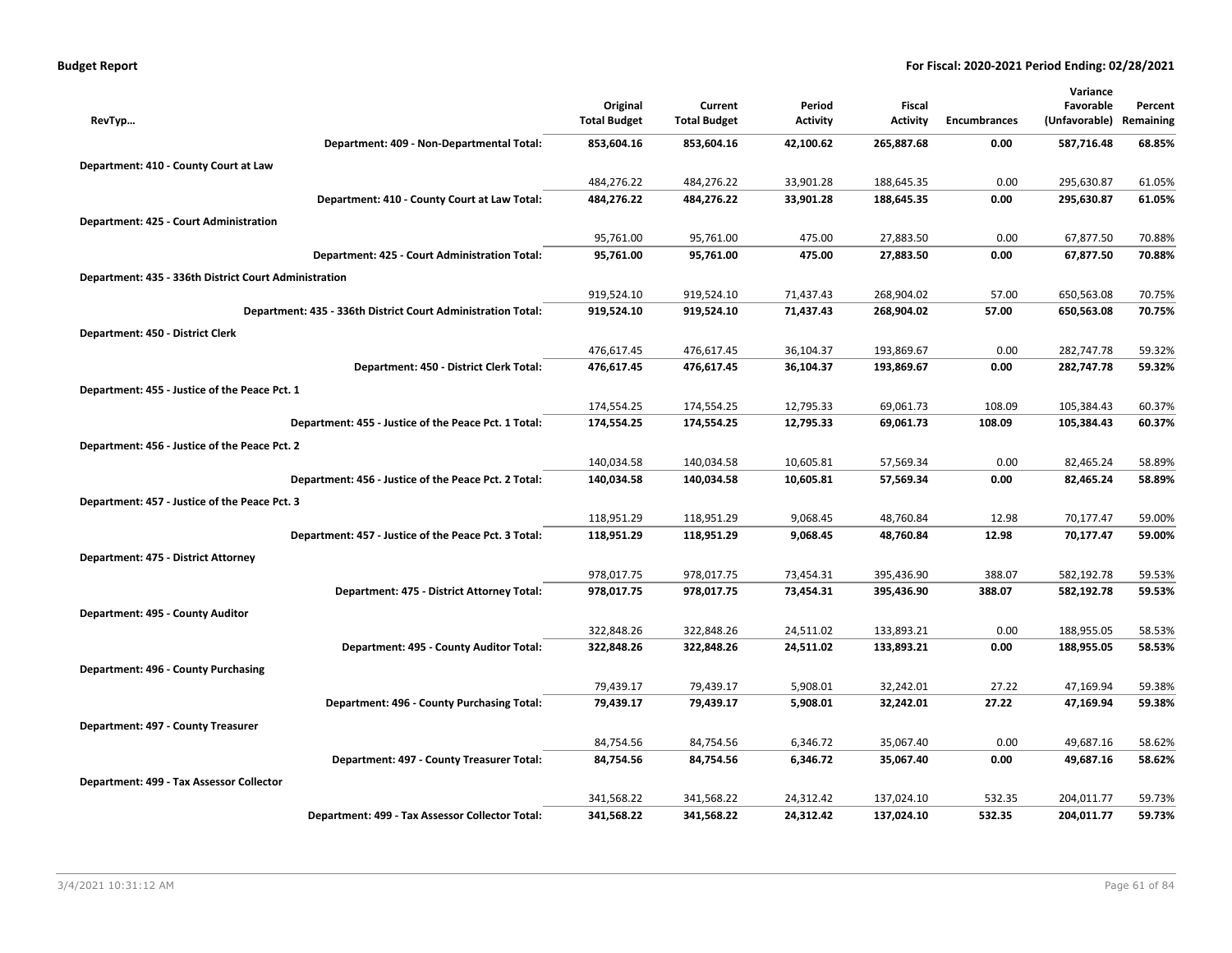| <b>Budget Report</b> |  |  |  |  |
|----------------------|--|--|--|--|
|----------------------|--|--|--|--|

|                                                      |                                 |                                |                           |                           |                     | Variance                   |                      |
|------------------------------------------------------|---------------------------------|--------------------------------|---------------------------|---------------------------|---------------------|----------------------------|----------------------|
|                                                      | Original<br><b>Total Budget</b> | Current<br><b>Total Budget</b> | Period<br><b>Activity</b> | Fiscal<br><b>Activity</b> | <b>Encumbrances</b> | Favorable<br>(Unfavorable) | Percent<br>Remaining |
| RevTyp                                               |                                 |                                |                           |                           |                     |                            |                      |
| Department: 503 - Computer/IT Dept.                  |                                 |                                |                           |                           |                     |                            |                      |
|                                                      | 119,946.73                      | 119,946.73                     | 5,982.48                  | 33,405.26                 | 108.44              | 86,433.03                  | 72.06%               |
| Department: 503 - Computer/IT Dept. Total:           | 119,946.73                      | 119,946.73                     | 5,982.48                  | 33,405.26                 | 108.44              | 86,433.03                  | 72.06%               |
| Department: 509 - Contingency                        |                                 |                                |                           |                           |                     |                            |                      |
|                                                      | 279,000.00                      | 244,599.33                     | 0.00                      | 0.00                      | 0.00                | 244,599.33                 | 100.00%              |
| Department: 509 - Contingency Total:                 | 279,000.00                      | 244,599.33                     | 0.00                      | 0.00                      | 0.00                | 244,599.33                 | 100.00%              |
| Department: 510 - Courthouse                         |                                 |                                |                           |                           |                     |                            |                      |
|                                                      | 403,751.45                      | 403,751.45                     | 75,719.95                 | 194,063.80                | 270.69              | 209,416.96                 | 51.87%               |
| Department: 510 - Courthouse Total:                  | 403,751.45                      | 403,751.45                     | 75,719.95                 | 194,063.80                | 270.69              | 209,416.96                 | 51.87%               |
| Department: 511 - County Office Building             |                                 |                                |                           |                           |                     |                            |                      |
|                                                      | 10,638.00                       | 10,638.00                      | 340.62                    | 2,426.32                  | 8.62                | 8,203.06                   | 77.11%               |
| Department: 511 - County Office Building Total:      | 10,638.00                       | 10,638.00                      | 340.62                    | 2,426.32                  | 8.62                | 8,203.06                   | 77.11%               |
| Department: 512 - Co-Op Office Building              |                                 |                                |                           |                           |                     |                            |                      |
|                                                      | 2,170.00                        | 2,170.00                       | 57.58                     | 2,108.25                  | 0.00                | 61.75                      | 2.85%                |
| Department: 512 - Co-Op Office Building Total:       | 2,170.00                        | 2,170.00                       | 57.58                     | 2,108.25                  | 0.00                | 61.75                      | 2.85%                |
| Department: 513 - Courthouse South Annex             |                                 |                                |                           |                           |                     |                            |                      |
|                                                      | 21,555.00                       | 21,555.00                      | 171.40                    | 4,171.82                  | 8.62                | 17,374.56                  | 80.61%               |
| Department: 513 - Courthouse South Annex Total:      | 21,555.00                       | 21,555.00                      | 171.40                    | 4,171.82                  | 8.62                | 17,374.56                  | 80.61%               |
| Department: 514 - City Hall Annex                    |                                 |                                |                           |                           |                     |                            |                      |
|                                                      | 800.00                          | 800.00                         | 0.00                      | 330.76                    | 0.00                | 469.24                     | 58.66%               |
| Department: 514 - City Hall Annex Total:             | 800.00                          | 800.00                         | 0.00                      | 330.76                    | 0.00                | 469.24                     | 58.66%               |
| Department: 515 - Windom County Building             |                                 |                                |                           |                           |                     |                            |                      |
|                                                      | 11,200.00                       | 11,200.00                      | 302.43                    | 2,017.65                  | 0.00                | 9,182.35                   | 81.99%               |
| Department: 515 - Windom County Building Total:      | 11,200.00                       | 11,200.00                      | 302.43                    | 2,017.65                  | 0.00                | 9,182.35                   | 81.99%               |
| Department: 516 - Agrilife Extension Building        |                                 |                                |                           |                           |                     |                            |                      |
|                                                      | 8,413.00                        | 8,413.00                       | 157.58                    | 2,329.51                  | 8.62                | 6,074.87                   | 72.21%               |
| Department: 516 - Agrilife Extension Building Total: | 8,413.00                        | 8,413.00                       | 157.58                    | 2,329.51                  | 8.62                | 6,074.87                   | 72.21%               |
| <b>Department: 518 - County Offices Relocation</b>   |                                 |                                |                           |                           |                     |                            |                      |
|                                                      | 235,250.00                      | 235,250.00                     | 12,621.48                 | 81,333.07                 | 71.19               | 153,845.74                 | 65.40%               |
| Department: 518 - County Offices Relocation Total:   | 235,250.00                      | 235,250.00                     | 12,621.48                 | 81,333.07                 | 71.19               | 153,845.74                 | 65.40%               |
| Department: 520 - Lake Fannin                        |                                 |                                |                           |                           |                     |                            |                      |
|                                                      | 5,000.00                        | 5,000.00                       | 0.00                      | 5,000.00                  | 0.00                | 0.00                       | 0.00%                |
| Department: 520 - Lake Fannin Total:                 | 5,000.00                        | 5,000.00                       | 0.00                      | 5,000.00                  | 0.00                | 0.00                       | 0.00%                |
| Department: 540 - Ambulance Service                  |                                 |                                |                           |                           |                     |                            |                      |
|                                                      | 749,600.00                      | 749,600.00                     | 61,666.67                 | 309,239.46                | 0.00                | 440,360.54                 | 58.75%               |
| Department: 540 - Ambulance Service Total:           | 749,600.00                      | 749,600.00                     | 61,666.67                 | 309,239.46                | 0.00                | 440,360.54                 | 58.75%               |
| Department: 543 - Fire Protection                    |                                 |                                |                           |                           |                     |                            |                      |
|                                                      | 132,020.00                      | 132,320.00                     | 32,829.94                 | 65,796.78                 | 0.00                | 66,523.22                  | 50.27%               |
|                                                      |                                 |                                |                           |                           |                     |                            |                      |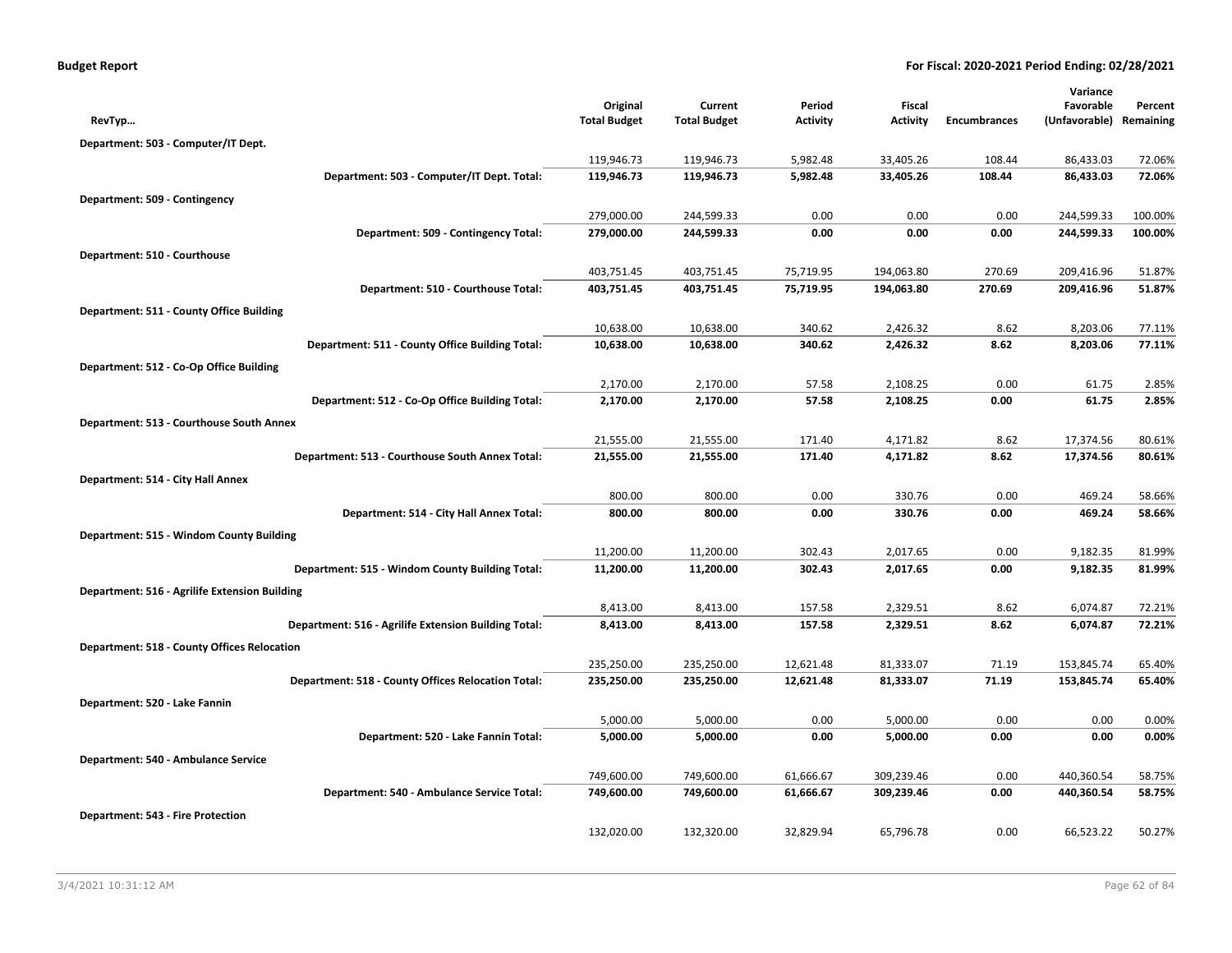|                                               |                                                    |                                 |                                |                           |                           |              | Variance                   |                      |
|-----------------------------------------------|----------------------------------------------------|---------------------------------|--------------------------------|---------------------------|---------------------------|--------------|----------------------------|----------------------|
| RevTyp                                        |                                                    | Original<br><b>Total Budget</b> | Current<br><b>Total Budget</b> | Period<br><b>Activity</b> | Fiscal<br><b>Activity</b> | Encumbrances | Favorable<br>(Unfavorable) | Percent<br>Remaining |
|                                               |                                                    |                                 |                                |                           |                           |              |                            |                      |
|                                               | Department: 543 - Fire Protection Total:           | 132,020.00                      | 132,320.00                     | 32,829.94                 | 65,796.78                 | 0.00         | 66,523.22                  | 50.27%               |
| Department: 551 - Constable Pct.1             |                                                    |                                 |                                |                           |                           |              |                            |                      |
|                                               |                                                    | 52,658.80                       | 52,658.80                      | 3,799.10                  | 21,636.38                 | 0.00         | 31,022.42                  | 58.91%               |
|                                               | Department: 551 - Constable Pct.1 Total:           | 52,658.80                       | 52,658.80                      | 3,799.10                  | 21,636.38                 | 0.00         | 31,022.42                  | 58.91%               |
| Department: 552 - Constable Pct.2             |                                                    |                                 |                                |                           |                           |              |                            |                      |
|                                               |                                                    | 36,244.89                       | 36,244.89                      | 2,545.02                  | 14,516.46                 | 0.00         | 21,728.43                  | 59.95%               |
|                                               | Department: 552 - Constable Pct.2 Total:           | 36,244.89                       | 36,244.89                      | 2,545.02                  | 14,516.46                 | 0.00         | 21,728.43                  | 59.95%               |
| Department: 553 - Constable Pct.3             |                                                    |                                 |                                |                           |                           |              |                            |                      |
|                                               |                                                    | 35,308.24                       | 35,308.24                      | 2,607.78                  | 14,491.48                 | 0.00         | 20,816.76                  | 58.96%               |
|                                               | Department: 553 - Constable Pct.3 Total:           | 35,308.24                       | 35,308.24                      | 2,607.78                  | 14,491.48                 | 0.00         | 20,816.76                  | 58.96%               |
| Department: 555 - Animal Control Officer      |                                                    |                                 |                                |                           |                           |              |                            |                      |
|                                               |                                                    | 3,000.00                        | 3,000.00                       | 0.00                      | 807.68                    | 0.00         | 2,192.32                   | 73.08%               |
|                                               | Department: 555 - Animal Control Officer Total:    | 3,000.00                        | 3,000.00                       | 0.00                      | 807.68                    | 0.00         | 2,192.32                   | 73.08%               |
| Department: 559 - Texas VINE Program          |                                                    |                                 |                                |                           |                           |              |                            |                      |
|                                               |                                                    | 18,571.12                       | 18,571.12                      | 0.00                      | 4,642.78                  | 0.00         | 13,928.34                  | 75.00%               |
|                                               | Department: 559 - Texas VINE Program Total:        | 18,571.12                       | 18,571.12                      | 0.00                      | 4,642.78                  | 0.00         | 13,928.34                  | 75.00%               |
| Department: 560 - County Sheriff              |                                                    |                                 |                                |                           |                           |              |                            |                      |
|                                               |                                                    | 2,402,920.51                    | 2,421,209.13                   | 143,001.50                | 923,948.92                | 57,336.43    | 1,439,923.78               | 59.47%               |
|                                               | Department: 560 - County Sheriff Total:            | 2,402,920.51                    | 2,421,209.13                   | 143,001.50                | 923,948.92                | 57,336.43    | 1,439,923.78               | 59.47%               |
| <b>Department: 565 - Jail Operations</b>      |                                                    |                                 |                                |                           |                           |              |                            |                      |
|                                               |                                                    | 2,751,580.00                    | 2,751,580.00                   | 194,907.95                | 800,772.81                | 0.00         | 1,950,807.19               | 70.90%               |
|                                               | Department: 565 - Jail Operations Total:           | 2,751,580.00                    | 2,751,580.00                   | 194,907.95                | 800,772.81                | 0.00         | 1,950,807.19               | 70.90%               |
| Department: 570 - Adult Probation             |                                                    |                                 |                                |                           |                           |              |                            |                      |
|                                               |                                                    | 0.00                            | 0.00                           | 0.00                      | 0.00                      | 168.87       | $-168.87$                  | 0.00%                |
|                                               | Department: 570 - Adult Probation Total:           | 0.00                            | 0.00                           | 0.00                      | 0.00                      | 168.87       | $-168.87$                  | 0.00%                |
| Department: 573 - Bond Supervision            |                                                    |                                 |                                |                           |                           |              |                            |                      |
|                                               |                                                    | 71,631.80                       | 71,631.80                      | 4,637.74                  | 25,100.10                 | 1,616.45     | 44,915.25                  | 62.70%               |
|                                               | Department: 573 - Bond Supervision Total:          | 71,631.80                       | 71,631.80                      | 4,637.74                  | 25,100.10                 | 1,616.45     | 44,915.25                  | 62.70%               |
| Department: 575 - Juvenile Probation          |                                                    |                                 |                                |                           |                           |              |                            |                      |
|                                               |                                                    | 170,000.00                      | 170,000.00                     | 48.86                     | 170,144.97                | 0.00         | $-144.97$                  | $-0.09%$             |
|                                               | Department: 575 - Juvenile Probation Total:        | 170,000.00                      | 170,000.00                     | 48.86                     | 170,144.97                | 0.00         | $-144.97$                  | $-0.09%$             |
| Department: 590 - Environmental Development   |                                                    |                                 |                                |                           |                           |              |                            |                      |
|                                               |                                                    | 139,649.81                      | 139,649.81                     | 9,224.57                  | 49,583.78                 | 0.00         | 90,066.03                  | 64.49%               |
|                                               | Department: 590 - Environmental Development Total: | 139,649.81                      | 139,649.81                     | 9,224.57                  | 49,583.78                 | 0.00         | 90,066.03                  | 64.49%               |
| <b>Department: 591 - Development Services</b> |                                                    |                                 |                                |                           |                           |              |                            |                      |
|                                               |                                                    | 60,163.59                       | 60,163.59                      | 3,798.02                  | 24,025.49                 | 0.00         | 36,138.10                  | 60.07%               |
|                                               | Department: 591 - Development Services Total:      | 60,163.59                       | 60,163.59                      | 3,798.02                  | 24,025.49                 | 0.00         | 36,138.10                  | 60.07%               |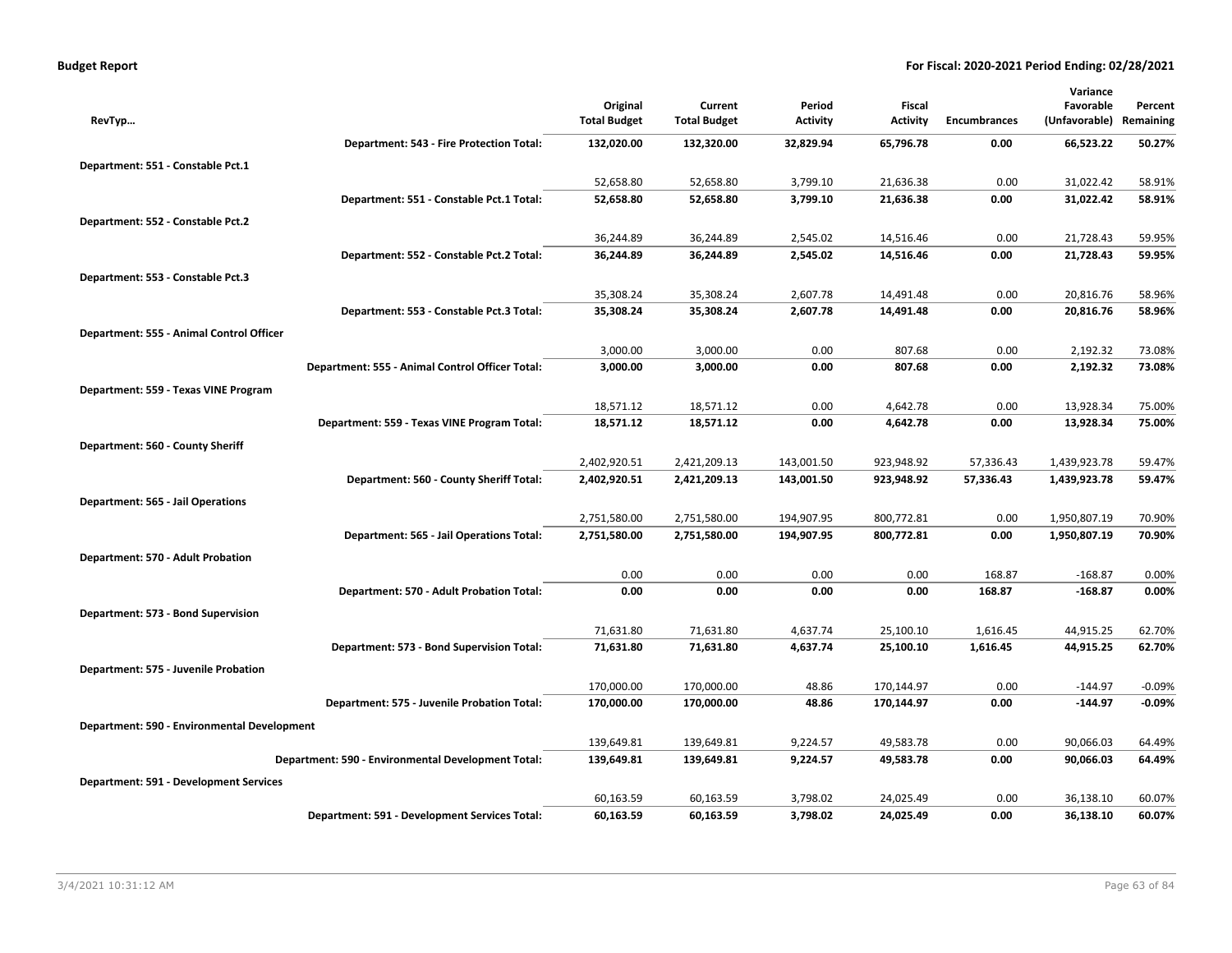| RevTyp                                                    | Original<br><b>Total Budget</b> | Current<br><b>Total Budget</b> | Period<br><b>Activity</b> | Fiscal<br><b>Activity</b> | <b>Encumbrances</b> | Variance<br>Favorable<br>(Unfavorable) | Percent<br>Remaining |
|-----------------------------------------------------------|---------------------------------|--------------------------------|---------------------------|---------------------------|---------------------|----------------------------------------|----------------------|
| <b>Department: 640 - County Services</b>                  |                                 |                                |                           |                           |                     |                                        |                      |
|                                                           | 57,025.00                       | 57,025.00                      | 691.97                    | 37,082.16                 | 0.00                | 19,942.84                              | 34.97%               |
| Department: 640 - County Services Total:                  | 57,025.00                       | 57,025.00                      | 691.97                    | 37,082.16                 | 0.00                | 19,942.84                              | 34.97%               |
| Department: 641 - Health Officer                          |                                 |                                |                           |                           |                     |                                        |                      |
|                                                           | 2,400.00                        | 2,400.00                       | 200.00                    | 1,000.00                  | 0.00                | 1,400.00                               | 58.33%               |
| Department: 641 - Health Officer Total:                   | 2,400.00                        | 2,400.00                       | 200.00                    | 1,000.00                  | 0.00                | 1,400.00                               | 58.33%               |
| Department: 645 - Indigent Health Care                    |                                 |                                |                           |                           |                     |                                        |                      |
|                                                           | 189,386.82                      | 189,386.82                     | 15,148.88                 | 93,057.74                 | 112.82              | 96,216.26                              | 50.80%               |
| Department: 645 - Indigent Health Care Total:             | 189,386.82                      | 189,386.82                     | 15,148.88                 | 93,057.74                 | 112.82              | 96,216.26                              | 50.80%               |
| Department: 665 - County Agents                           |                                 |                                |                           |                           |                     |                                        |                      |
|                                                           | 115,384.39                      | 115,384.39                     | 8,015.97                  | 38,166.78                 | 0.00                | 77,217.61                              | 66.92%               |
| Department: 665 - County Agents Total:                    | 115,384.39                      | 115,384.39                     | 8,015.97                  | 38,166.78                 | 0.00                | 77,217.61                              | 66.92%               |
|                                                           |                                 |                                |                           |                           |                     |                                        |                      |
| <b>Department: 696 - Donations and Allocations</b>        | 3,000.00                        | 3,000.00                       | 0.00                      | 0.00                      | 0.00                | 3,000.00                               | 100.00%              |
| <b>Department: 696 - Donations and Allocations Total:</b> | 3,000.00                        | 3,000.00                       | 0.00                      | 0.00                      | 0.00                | 3,000.00                               | 100.00%              |
|                                                           |                                 |                                |                           |                           |                     |                                        |                      |
| <b>Expense Total:</b>                                     | 13,903,281.52                   | 13,921,870.14                  | 1,002,564.44              | 5,126,892.17              | 96,085.40           | 8,698,892.57                           | 62.48%               |
| Fund: 100 - General Surplus (Deficit):                    | 0.00                            | 0.00                           | 1,983,119.45              | 5,489,334.08              | -96,085.40          | 5,393,248.68                           | 0.00%                |
| Fund: 110 - Courthouse Security                           |                                 |                                |                           |                           |                     |                                        |                      |
| Revenue                                                   |                                 |                                |                           |                           |                     |                                        |                      |
| 300 - CASH                                                | 26,650.00                       | 26,650.00                      | 0.00                      | 0.00                      | 0.00                | $-26,650.00$                           | 100.00%              |
| 340 - FEES OF OFFICE                                      | 8,300.00                        | 8,300.00                       | 2,824.04                  | 3,041.35                  | 0.00                | $-5,258.65$                            | 63.36%               |
| 360 - INTEREST EARNINGS                                   | 50.00                           | 50.00                          | 0.00                      | 0.00                      | 0.00                | $-50.00$                               | 100.00%              |
| <b>Revenue Surplus (Deficit):</b>                         | 35,000.00                       | 35,000.00                      | 2,824.04                  | 3,041.35                  | 0.00                | $-31,958.65$                           | 91.31%               |
| <b>Expense</b>                                            |                                 |                                |                           |                           |                     |                                        |                      |
| Department: 541 - Courthouse Security Part-Time           |                                 |                                |                           |                           |                     |                                        |                      |
|                                                           | 35,000.00                       | 35,000.00                      | 0.00                      | 0.00                      | 0.00                | 35,000.00                              | 100.00%              |
| Department: 541 - Courthouse Security Part-Time Total:    | 35,000.00                       | 35,000.00                      | 0.00                      | 0.00                      | 0.00                | 35,000.00                              | 100.00%              |
| <b>Expense Total:</b>                                     | 35,000.00                       | 35,000.00                      | 0.00                      | 0.00                      | 0.00                | 35,000.00                              | 100.00%              |
| Fund: 110 - Courthouse Security Surplus (Deficit):        | 0.00                            | 0.00                           | 2,824.04                  | 3,041.35                  | 0.00                | 3,041.35                               | 0.00%                |
| Fund: 111 - Justice Court Building Security               |                                 |                                |                           |                           |                     |                                        |                      |
| Revenue                                                   |                                 |                                |                           |                           |                     |                                        |                      |
| 300 - CASH                                                | 3,650.00                        | 3,650.00                       | 0.00                      | 0.00                      | 0.00                | $-3,650.00$                            | 100.00%              |
| 370 - MISCELLANEOUS                                       | 850.00                          | 850.00                         | 915.92                    | 915.92                    | 0.00                | 65.92                                  | $-7.76%$             |
| <b>Revenue Surplus (Deficit):</b>                         | 4,500.00                        | 4,500.00                       | 915.92                    | 915.92                    | 0.00                | $-3,584.08$                            | 79.65%               |
| <b>Expense</b>                                            |                                 |                                |                           |                           |                     |                                        |                      |
| Department: 454 - Justice Ct Bldg Expense                 |                                 |                                |                           |                           |                     |                                        |                      |
|                                                           | 4,500.00                        | 4,500.00                       | 0.00                      | 0.00                      | 0.00                | 4,500.00                               | 100.00%              |
|                                                           |                                 |                                |                           |                           |                     |                                        |                      |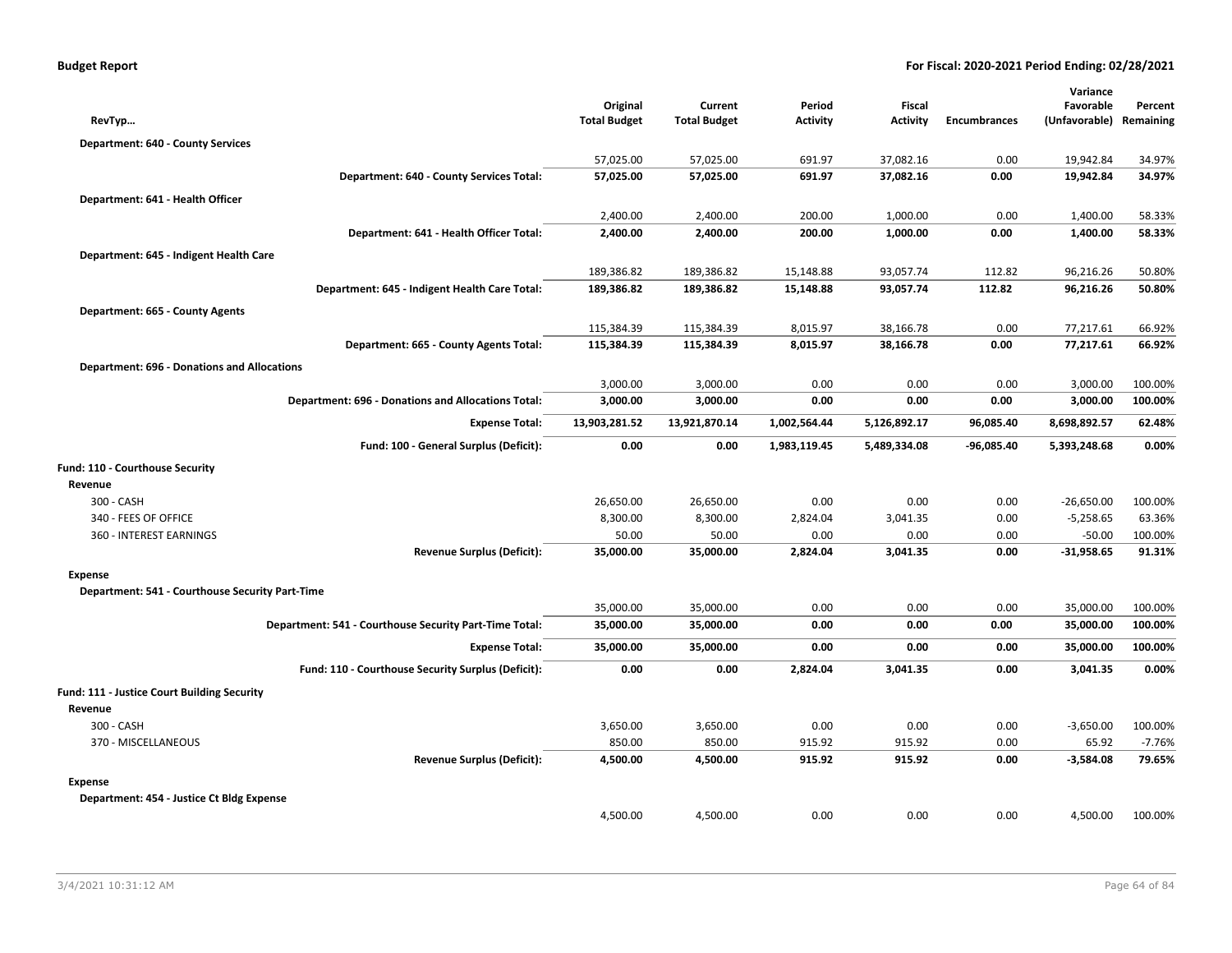| RevTyp                                              |                                                                | Original<br><b>Total Budget</b> | Current<br><b>Total Budget</b> | Period<br><b>Activity</b> | Fiscal<br><b>Activity</b> | <b>Encumbrances</b> | Variance<br>Favorable<br>(Unfavorable) | Percent<br>Remaining |
|-----------------------------------------------------|----------------------------------------------------------------|---------------------------------|--------------------------------|---------------------------|---------------------------|---------------------|----------------------------------------|----------------------|
|                                                     | Department: 454 - Justice Ct Bldg Expense Total:               | 4,500.00                        | 4,500.00                       | 0.00                      | 0.00                      | 0.00                | 4,500.00                               | 100.00%              |
|                                                     | <b>Expense Total:</b>                                          | 4,500.00                        | 4,500.00                       | 0.00                      | 0.00                      | 0.00                | 4,500.00                               | 100.00%              |
|                                                     | Fund: 111 - Justice Court Building Security Surplus (Deficit): | 0.00                            | 0.00                           | 915.92                    | 915.92                    | 0.00                | 915.92                                 | 0.00%                |
| Fund: 120 - County Clerk Vital Statistics           |                                                                |                                 |                                |                           |                           |                     |                                        |                      |
| Revenue                                             |                                                                |                                 |                                |                           |                           |                     |                                        |                      |
| 300 - CASH                                          |                                                                | 2,995.00                        | 2,995.00                       | 0.00                      | 0.00                      | 0.00                | $-2,995.00$                            | 100.00%              |
| 360 - INTEREST EARNINGS                             |                                                                | 5.00                            | 5.00                           | 0.00                      | 0.00                      | 0.00                | $-5.00$                                | 100.00%              |
| 370 - MISCELLANEOUS                                 |                                                                | 500.00                          | 500.00                         | 130.00                    | 130.00                    | 0.00                | $-370.00$                              | 74.00%               |
|                                                     | <b>Revenue Surplus (Deficit):</b>                              | 3,500.00                        | 3,500.00                       | 130.00                    | 130.00                    | 0.00                | $-3,370.00$                            | 96.29%               |
| Expense                                             |                                                                |                                 |                                |                           |                           |                     |                                        |                      |
| Department: 411 - Vital Stats Expense               |                                                                |                                 |                                |                           |                           |                     |                                        |                      |
|                                                     |                                                                | 3,500.00                        | 3,500.00                       | 0.00                      | 153.00                    | 0.00                | 3,347.00                               | 95.63%               |
|                                                     | Department: 411 - Vital Stats Expense Total:                   | 3,500.00                        | 3,500.00                       | 0.00                      | 153.00                    | 0.00                | 3,347.00                               | 95.63%               |
|                                                     | <b>Expense Total:</b>                                          | 3,500.00                        | 3,500.00                       | 0.00                      | 153.00                    | 0.00                | 3,347.00                               | 95.63%               |
|                                                     | Fund: 120 - County Clerk Vital Statistics Surplus (Deficit):   | 0.00                            | 0.00                           | 130.00                    | $-23.00$                  | 0.00                | $-23.00$                               | 0.00%                |
| Fund: 121 - County Clerk Records Management         |                                                                |                                 |                                |                           |                           |                     |                                        |                      |
| Revenue                                             |                                                                |                                 |                                |                           |                           |                     |                                        |                      |
| 300 - CASH                                          |                                                                | 38,139.08                       | 38,139.08                      | 0.00                      | 0.00                      | 0.00                | $-38,139.08$                           | 100.00%              |
| 360 - INTEREST EARNINGS                             |                                                                | 50.00                           | 50.00                          | 0.00                      | 0.00                      | 0.00                | $-50.00$                               | 100.00%              |
| 370 - MISCELLANEOUS                                 |                                                                | 57,500.00                       | 57,500.00                      | 10,490.97                 | 14,922.97                 | 0.00                | $-42,577.03$                           | 74.05%               |
|                                                     | <b>Revenue Surplus (Deficit):</b>                              | 95,689.08                       | 95,689.08                      | 10,490.97                 | 14,922.97                 | 0.00                | $-80,766.11$                           | 84.40%               |
| <b>Expense</b>                                      |                                                                |                                 |                                |                           |                           |                     |                                        |                      |
| Department: 402 - Co.Clerk Records Mgt. Exp.        |                                                                |                                 |                                |                           |                           |                     |                                        |                      |
|                                                     |                                                                | 95,689.08                       | 95,689.08                      | 3,383.82                  | 30,998.48                 | 0.00                | 64,690.60                              | 67.60%               |
|                                                     | Department: 402 - Co.Clerk Records Mgt. Exp. Total:            | 95,689.08                       | 95,689.08                      | 3,383.82                  | 30,998.48                 | 0.00                | 64,690.60                              | 67.60%               |
|                                                     | <b>Expense Total:</b>                                          | 95,689.08                       | 95,689.08                      | 3,383.82                  | 30,998.48                 | 0.00                | 64,690.60                              | 67.60%               |
|                                                     | Fund: 121 - County Clerk Records Management Surplus (Deficit): | 0.00                            | 0.00                           | 7,107.15                  | $-16,075.51$              | 0.00                | $-16,075.51$                           | 0.00%                |
| Fund: 122 - Chapter 19 Funds                        |                                                                |                                 |                                |                           |                           |                     |                                        |                      |
| Revenue                                             |                                                                |                                 |                                |                           |                           |                     |                                        |                      |
| 330 - GRANTS                                        |                                                                | 1,205.96                        | 1,205.96                       | 0.00                      | 0.00                      | 0.00                | $-1,205.96$                            | 100.00%              |
|                                                     | <b>Revenue Surplus (Deficit):</b>                              | 1,205.96                        | 1,205.96                       | 0.00                      | 0.00                      | 0.00                | $-1,205.96$                            | 100.00%              |
| <b>Expense</b>                                      |                                                                |                                 |                                |                           |                           |                     |                                        |                      |
| Department: 403 - County Clerk                      |                                                                |                                 |                                |                           |                           |                     |                                        |                      |
|                                                     |                                                                | 1,205.96                        | 1,205.96                       | 0.00                      | 0.00                      | 0.00                | 1,205.96                               | 100.00%              |
|                                                     | Department: 403 - County Clerk Total:                          | 1,205.96                        | 1,205.96                       | 0.00                      | 0.00                      | 0.00                | 1,205.96                               | 100.00%              |
| Department: 478 - HAVA CARES Act Coronavirus Relief |                                                                |                                 |                                |                           |                           |                     |                                        |                      |
|                                                     |                                                                | 0.00                            | 0.00                           | 0.00                      | 17,370.07                 | 0.00                | $-17,370.07$                           | 0.00%                |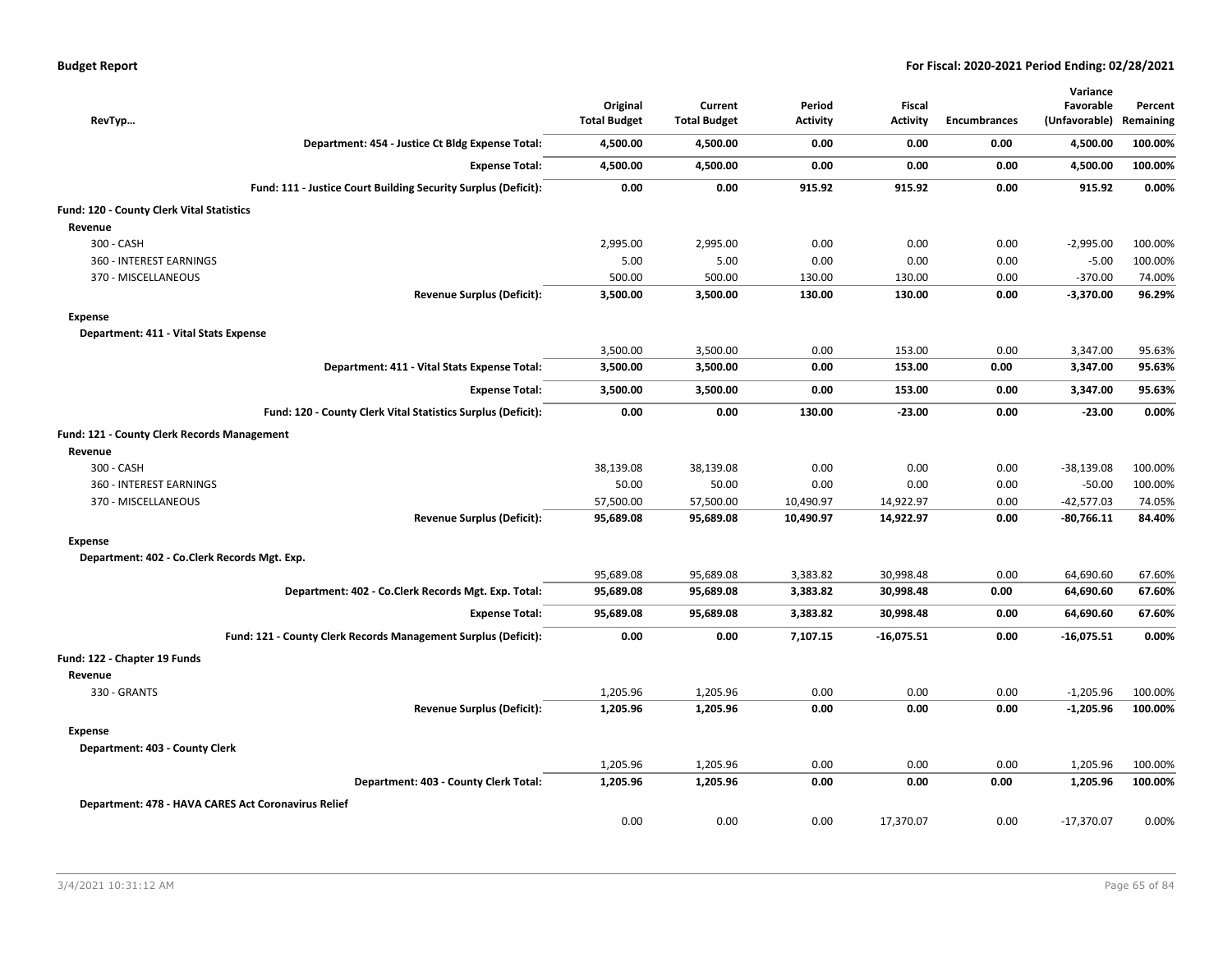| <b>Budget Report</b> |  |
|----------------------|--|
|----------------------|--|

| RevTyp                                                                 | Original<br><b>Total Budget</b> | Current<br><b>Total Budget</b> | Period<br><b>Activity</b> | <b>Fiscal</b><br><b>Activity</b> | <b>Encumbrances</b> | Variance<br>Favorable<br>(Unfavorable) Remaining | Percent                   |
|------------------------------------------------------------------------|---------------------------------|--------------------------------|---------------------------|----------------------------------|---------------------|--------------------------------------------------|---------------------------|
| Department: 478 - HAVA CARES Act Coronavirus Relief Total:             | 0.00                            | 0.00                           | 0.00                      | 17,370.07                        | 0.00                | $-17,370.07$                                     | 0.00%                     |
| <b>Expense Total:</b>                                                  | 1,205.96                        | 1,205.96                       | 0.00                      | 17,370.07                        | 0.00                |                                                  | $-16,164.11$ $-1,340.35%$ |
| Fund: 122 - Chapter 19 Funds Surplus (Deficit):                        | 0.00                            | 0.00                           | 0.00                      | $-17,370.07$                     | 0.00                | $-17,370.07$                                     | 0.00%                     |
| Fund: 123 - Election Equipment Fund                                    |                                 |                                |                           |                                  |                     |                                                  |                           |
| Revenue                                                                |                                 |                                |                           |                                  |                     |                                                  |                           |
| 300 - CASH                                                             | 26,000.00                       | 26,000.00                      | 0.00                      | 0.00                             | 0.00                | $-26,000.00$                                     | 100.00%                   |
| 340 - FEES OF OFFICE                                                   | 4,000.00                        | 4,000.00                       | 670.13                    | 1,849.93                         | 0.00                | $-2,150.07$                                      | 53.75%                    |
| <b>Revenue Surplus (Deficit):</b>                                      | 30,000.00                       | 30,000.00                      | 670.13                    | 1,849.93                         | 0.00                | $-28,150.07$                                     | 93.83%                    |
| <b>Expense</b>                                                         |                                 |                                |                           |                                  |                     |                                                  |                           |
| Department: 403 - County Clerk                                         |                                 |                                |                           |                                  |                     |                                                  |                           |
|                                                                        | 30,000.00                       | 30,000.00                      | 0.00                      | 0.00                             | 0.00                | 30,000.00                                        | 100.00%                   |
| Department: 403 - County Clerk Total:                                  | 30,000.00                       | 30,000.00                      | 0.00                      | 0.00                             | 0.00                | 30,000.00                                        | 100.00%                   |
| <b>Expense Total:</b>                                                  | 30,000.00                       | 30,000.00                      | 0.00                      | 0.00                             | 0.00                | 30,000.00                                        | 100.00%                   |
| Fund: 123 - Election Equipment Fund Surplus (Deficit):                 | 0.00                            | 0.00                           | 670.13                    | 1,849.93                         | 0.00                | 1,849.93                                         | 0.00%                     |
| Fund: 125 - County Clerk Co.& Dist.CourtTechnology                     |                                 |                                |                           |                                  |                     |                                                  |                           |
| Revenue                                                                |                                 |                                |                           |                                  |                     |                                                  |                           |
| 370 - MISCELLANEOUS                                                    | 600.00                          | 600.00                         | 34.43                     | 34.43                            | 0.00                | $-565.57$                                        | 94.26%                    |
| <b>Revenue Surplus (Deficit):</b>                                      | 600.00                          | 600.00                         | 34.43                     | 34.43                            | 0.00                | $-565.57$                                        | 94.26%                    |
| Expense                                                                |                                 |                                |                           |                                  |                     |                                                  |                           |
| Department: 440 - Technology Equipment                                 |                                 |                                |                           |                                  |                     |                                                  |                           |
|                                                                        | 600.00                          | 600.00                         | 300.00                    | 300.00                           | 0.00                | 300.00                                           | 50.00%                    |
| Department: 440 - Technology Equipment Total:                          | 600.00                          | 600.00                         | 300.00                    | 300.00                           | 0.00                | 300.00                                           | 50.00%                    |
| <b>Expense Total:</b>                                                  | 600.00                          | 600.00                         | 300.00                    | 300.00                           | 0.00                | 300.00                                           | 50.00%                    |
| Fund: 125 - County Clerk Co.& Dist.CourtTechnology Surplus (Deficit):  | 0.00                            | 0.00                           | $-265.57$                 | $-265.57$                        | 0.00                | $-265.57$                                        | 0.00%                     |
| <b>Fund: 126 - County Clerk Court Records Preservation</b>             |                                 |                                |                           |                                  |                     |                                                  |                           |
| Revenue                                                                |                                 |                                |                           |                                  |                     |                                                  |                           |
| 370 - MISCELLANEOUS                                                    | 0.00                            | 0.00                           | 310.00                    | 310.00                           | 0.00                | 310.00                                           | 0.00%                     |
| <b>Revenue Surplus (Deficit):</b>                                      | 0.00                            | 0.00                           | 310.00                    | 310.00                           | 0.00                | 310.00                                           | 0.00%                     |
| Fund: 126 - County Clerk Court Records Preservation Surplus (Deficit): | 0.00                            | 0.00                           | 310.00                    | 310.00                           | 0.00                | 310.00                                           | 0.00%                     |
| Fund: 127 - County Clerk Records Archive                               |                                 |                                |                           |                                  |                     |                                                  |                           |
| Revenue                                                                |                                 |                                |                           |                                  |                     |                                                  |                           |
| 300 - CASH                                                             | 50,000.00                       | 50,000.00                      | 0.00                      | 0.00                             | 0.00                | $-50,000.00$                                     | 100.00%                   |
| 370 - MISCELLANEOUS                                                    | 90,000.00                       | 90,000.00                      | 16,770.00                 | 16,770.00                        | 0.00                | $-73,230.00$                                     | 81.37%                    |
| <b>Revenue Surplus (Deficit):</b>                                      | 140,000.00                      | 140,000.00                     | 16,770.00                 | 16,770.00                        | 0.00                | $-123,230.00$                                    | 88.02%                    |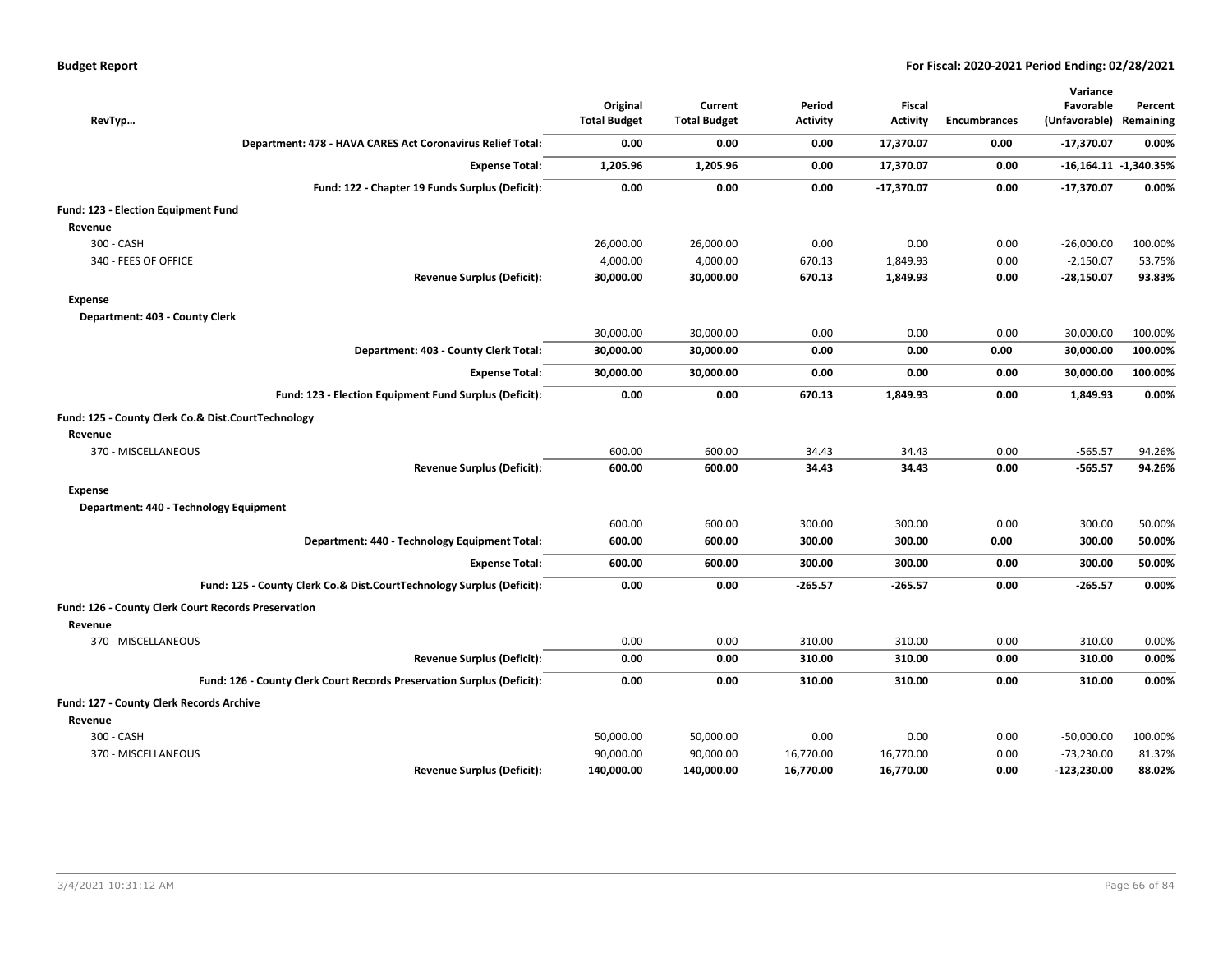| RevTyp                                                        | Original<br><b>Total Budget</b> | Current<br><b>Total Budget</b> | Period<br><b>Activity</b> | Fiscal<br><b>Activity</b> | <b>Encumbrances</b> | Variance<br>Favorable<br>(Unfavorable) Remaining | Percent |
|---------------------------------------------------------------|---------------------------------|--------------------------------|---------------------------|---------------------------|---------------------|--------------------------------------------------|---------|
| <b>Expense</b>                                                |                                 |                                |                           |                           |                     |                                                  |         |
| Department: 403 - County Clerk                                |                                 |                                |                           |                           |                     |                                                  |         |
|                                                               | 140,000.00                      | 140,000.00                     | 0.00                      | 5,225.32                  | 0.00                | 134,774.68                                       | 96.27%  |
| Department: 403 - County Clerk Total:                         | 140,000.00                      | 140,000.00                     | 0.00                      | 5,225.32                  | 0.00                | 134,774.68                                       | 96.27%  |
| <b>Expense Total:</b>                                         | 140,000.00                      | 140,000.00                     | 0.00                      | 5,225.32                  | 0.00                | 134,774.68                                       | 96.27%  |
| Fund: 127 - County Clerk Records Archive Surplus (Deficit):   | 0.00                            | 0.00                           | 16,770.00                 | 11,544.68                 | 0.00                | 11,544.68                                        | 0.00%   |
| Fund: 130 - Bail Bond Trust Fund                              |                                 |                                |                           |                           |                     |                                                  |         |
| Revenue                                                       |                                 |                                |                           |                           |                     |                                                  |         |
| 345 - BONDS                                                   | 7,000.00                        | 7,000.00                       | 360.00                    | 2,175.00                  | 0.00                | $-4,825.00$                                      | 68.93%  |
| <b>Revenue Surplus (Deficit):</b>                             | 7,000.00                        | 7,000.00                       | 360.00                    | 2,175.00                  | 0.00                | $-4,825.00$                                      | 68.93%  |
| <b>Expense</b>                                                |                                 |                                |                           |                           |                     |                                                  |         |
| Department: 498 - Bail Bond Fee Expense                       |                                 |                                |                           |                           |                     |                                                  |         |
|                                                               | 7,000.00                        | 7,000.00                       | 0.00                      | 0.00                      | 0.00                | 7,000.00                                         | 100.00% |
| Department: 498 - Bail Bond Fee Expense Total:                | 7,000.00                        | 7,000.00                       | 0.00                      | 0.00                      | 0.00                | 7,000.00                                         | 100.00% |
| <b>Expense Total:</b>                                         | 7,000.00                        | 7,000.00                       | 0.00                      | 0.00                      | 0.00                | 7,000.00                                         | 100.00% |
| Fund: 130 - Bail Bond Trust Fund Surplus (Deficit):           | 0.00                            | 0.00                           | 360.00                    | 2,175.00                  | 0.00                | 2,175.00                                         | 0.00%   |
| Fund: 160 - County Judge Excess Supplement                    |                                 |                                |                           |                           |                     |                                                  |         |
| Revenue                                                       |                                 |                                |                           |                           |                     |                                                  |         |
| 300 - CASH                                                    | 2,700.00                        | 2,700.00                       | 0.00                      | 0.00                      | 0.00                | $-2,700.00$                                      | 100.00% |
| <b>Revenue Surplus (Deficit):</b>                             | 2,700.00                        | 2,700.00                       | 0.00                      | 0.00                      | 0.00                | $-2,700.00$                                      | 100.00% |
| <b>Expense</b>                                                |                                 |                                |                           |                           |                     |                                                  |         |
| Department: 452 - Excess Supplement County Judge              |                                 |                                |                           |                           |                     |                                                  |         |
|                                                               | 2,700.00                        | 2,700.00                       | 0.00                      | 42.80                     | 0.00                | 2,657.20                                         | 98.41%  |
| Department: 452 - Excess Supplement County Judge Total:       | 2,700.00                        | 2,700.00                       | 0.00                      | 42.80                     | 0.00                | 2,657.20                                         | 98.41%  |
| <b>Expense Total:</b>                                         | 2,700.00                        | 2,700.00                       | 0.00                      | 42.80                     | 0.00                | 2,657.20                                         | 98.41%  |
| Fund: 160 - County Judge Excess Supplement Surplus (Deficit): | 0.00                            | 0.00                           | 0.00                      | $-42.80$                  | 0.00                | $-42.80$                                         | 0.00%   |
| <b>Fund: 161 - Probate Judges Education</b>                   |                                 |                                |                           |                           |                     |                                                  |         |
| Revenue                                                       |                                 |                                |                           |                           |                     |                                                  |         |
| 300 - CASH                                                    | 1,450.00                        | 1,450.00                       | 0.00                      | 0.00                      | 0.00                | $-1,450.00$                                      | 100.00% |
| 340 - FEES OF OFFICE                                          | 150.00                          | 150.00                         | 145.00                    | 145.00                    | 0.00                | $-5.00$                                          | 3.33%   |
| <b>Revenue Surplus (Deficit):</b>                             | 1,600.00                        | 1,600.00                       | 145.00                    | 145.00                    | 0.00                | $-1,455.00$                                      | 90.94%  |
| <b>Expense</b>                                                |                                 |                                |                           |                           |                     |                                                  |         |
| Department: 412 - Probate Judges Expense                      |                                 |                                |                           |                           |                     |                                                  |         |
|                                                               | 1,600.00                        | 1,600.00                       | 0.00                      | 0.00                      | 0.00                | 1,600.00                                         | 100.00% |
| Department: 412 - Probate Judges Expense Total:               | 1,600.00                        | 1,600.00                       | 0.00                      | 0.00                      | 0.00                | 1,600.00                                         | 100.00% |
| <b>Expense Total:</b>                                         | 1,600.00                        | 1,600.00                       | 0.00                      | 0.00                      | 0.00                | 1,600.00                                         | 100.00% |
| Fund: 161 - Probate Judges Education Surplus (Deficit):       | 0.00                            | 0.00                           | 145.00                    | 145.00                    | 0.00                | 145.00                                           | 0.00%   |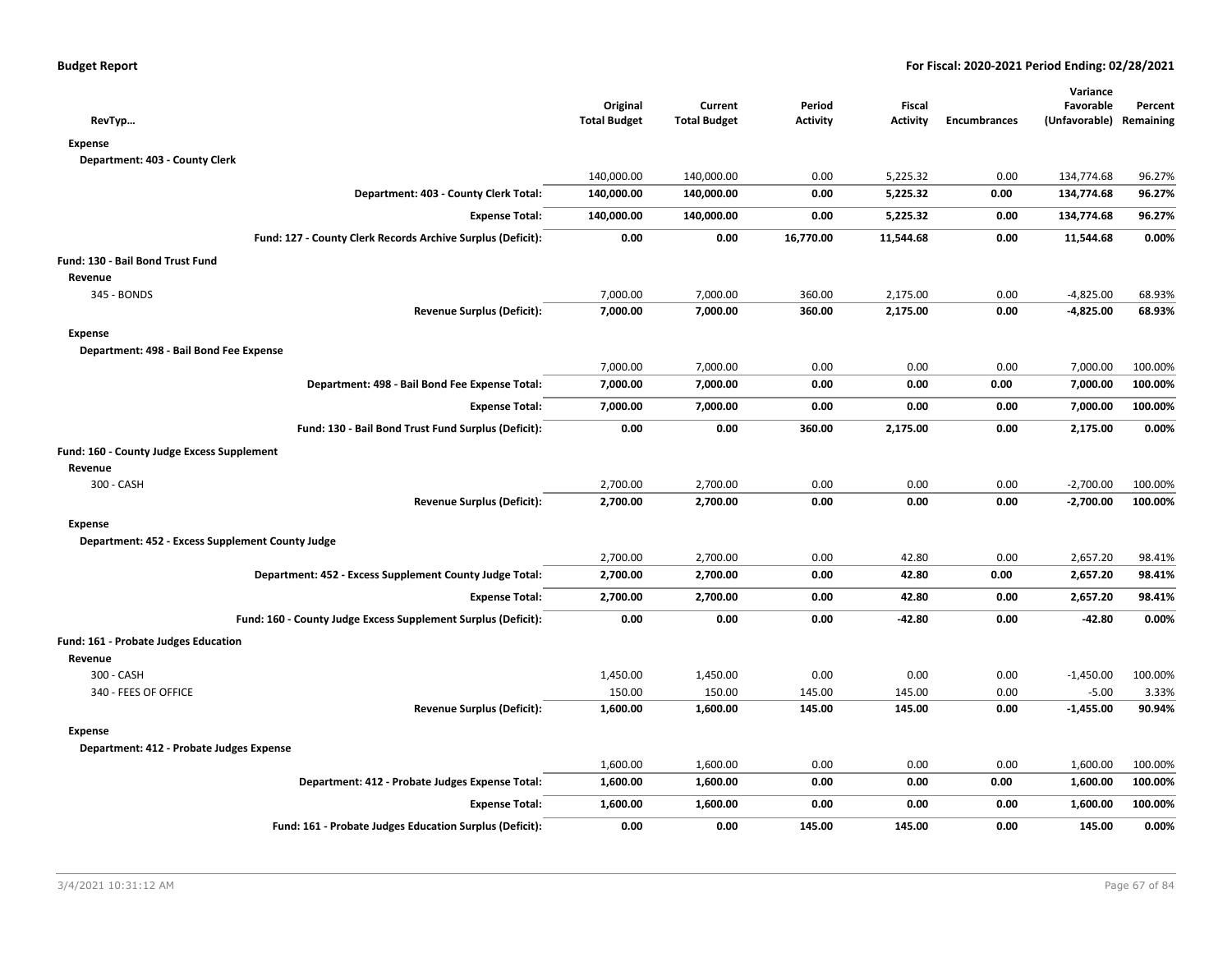|  |  |  | <b>Budget Report</b> |
|--|--|--|----------------------|
|--|--|--|----------------------|

|                                                                          |                     |                     |                 |                 |                     | Variance      |           |
|--------------------------------------------------------------------------|---------------------|---------------------|-----------------|-----------------|---------------------|---------------|-----------|
|                                                                          | Original            | Current             | Period          | <b>Fiscal</b>   |                     | Favorable     | Percent   |
| RevTyp                                                                   | <b>Total Budget</b> | <b>Total Budget</b> | <b>Activity</b> | <b>Activity</b> | <b>Encumbrances</b> | (Unfavorable) | Remaining |
| Fund: 190 - District Clerk Records Management                            |                     |                     |                 |                 |                     |               |           |
| Revenue                                                                  |                     |                     |                 |                 |                     |               |           |
| 300 - CASH                                                               | 7,088.49            | 7,088.49            | 0.00            | 0.00            | 0.00                | $-7,088.49$   | 100.00%   |
| 360 - INTEREST EARNINGS                                                  | 15.00               | 15.00               | 0.00            | 0.00            | 0.00                | $-15.00$      | 100.00%   |
| 370 - MISCELLANEOUS                                                      | 2,500.00            | 2,500.00            | 0.00            | 226.56          | 0.00                | $-2,273.44$   | 90.94%    |
| <b>Revenue Surplus (Deficit):</b>                                        | 9,603.49            | 9,603.49            | 0.00            | 226.56          | 0.00                | $-9,376.93$   | 97.64%    |
| <b>Expense</b>                                                           |                     |                     |                 |                 |                     |               |           |
| Department: 450 - District Clerk                                         |                     |                     |                 |                 |                     |               |           |
|                                                                          | 9,603.49            | 9,603.49            | 881.91          | 4,125.62        | 0.00                | 5,477.87      | 57.04%    |
| Department: 450 - District Clerk Total:                                  | 9,603.49            | 9,603.49            | 881.91          | 4,125.62        | 0.00                | 5,477.87      | 57.04%    |
| <b>Expense Total:</b>                                                    | 9,603.49            | 9,603.49            | 881.91          | 4,125.62        | 0.00                | 5,477.87      | 57.04%    |
| Fund: 190 - District Clerk Records Management Surplus (Deficit):         | 0.00                | 0.00                | $-881.91$       | $-3,899.06$     | 0.00                | $-3,899.06$   | 0.00%     |
| <b>Fund: 191 - District Court Records Archive</b>                        |                     |                     |                 |                 |                     |               |           |
| Revenue                                                                  |                     |                     |                 |                 |                     |               |           |
| 300 - CASH                                                               | 25,000.00           | 25,000.00           | 0.00            | 0.00            | 0.00                | $-25,000.00$  | 100.00%   |
| 370 - MISCELLANEOUS                                                      | 4,000.00            | 4,000.00            | 0.00            | 330.18          | 0.00                | $-3,669.82$   | 91.75%    |
| <b>Revenue Surplus (Deficit):</b>                                        | 29,000.00           | 29,000.00           | 0.00            | 330.18          | 0.00                | -28,669.82    | 98.86%    |
| <b>Expense</b>                                                           |                     |                     |                 |                 |                     |               |           |
| Department: 450 - District Clerk                                         |                     |                     |                 |                 |                     |               |           |
|                                                                          | 29,000.00           | 29,000.00           | 0.00            | 6,436.85        | 0.00                | 22,563.15     | 77.80%    |
| Department: 450 - District Clerk Total:                                  | 29,000.00           | 29,000.00           | 0.00            | 6,436.85        | 0.00                | 22,563.15     | 77.80%    |
| <b>Expense Total:</b>                                                    | 29,000.00           | 29,000.00           | 0.00            | 6,436.85        | 0.00                | 22,563.15     | 77.80%    |
| Fund: 191 - District Court Records Archive Surplus (Deficit):            | 0.00                | 0.00                | 0.00            | $-6,106.67$     | 0.00                | $-6,106.67$   | 0.00%     |
| Fund: 192 - District Clerk Co.& Dist.Court Technology                    |                     |                     |                 |                 |                     |               |           |
| Revenue                                                                  |                     |                     |                 |                 |                     |               |           |
| 300 - CASH                                                               | 3,000.00            | 3,000.00            | 0.00            | 0.00            | 0.00                | $-3,000.00$   | 100.00%   |
| 370 - MISCELLANEOUS                                                      | 0.00                | 0.00                | 0.00            | 48.67           | 0.00                | 48.67         | 0.00%     |
| <b>Revenue Surplus (Deficit):</b>                                        | 3,000.00            | 3,000.00            | 0.00            | 48.67           | 0.00                | $-2,951.33$   | 98.38%    |
| <b>Expense</b>                                                           |                     |                     |                 |                 |                     |               |           |
| Department: 440 - Technology Equipment                                   |                     |                     |                 |                 |                     |               |           |
|                                                                          | 3,000.00            | 3,000.00            | 0.00            | 0.00            | 0.00                | 3,000.00      | 100.00%   |
| Department: 440 - Technology Equipment Total:                            | 3,000.00            | 3,000.00            | 0.00            | 0.00            | 0.00                | 3,000.00      | 100.00%   |
| <b>Expense Total:</b>                                                    | 3,000.00            | 3,000.00            | 0.00            | 0.00            | 0.00                | 3,000.00      | 100.00%   |
| Fund: 192 - District Clerk Co.& Dist.Court Technology Surplus (Deficit): | 0.00                | 0.00                | 0.00            | 48.67           | 0.00                | 48.67         | 0.00%     |
| <b>Fund: 193 - District Clerk Court Records Preservation</b>             |                     |                     |                 |                 |                     |               |           |
| Revenue                                                                  |                     |                     |                 |                 |                     |               |           |
| 300 - CASH                                                               | 35,000.00           | 35,000.00           | 0.00            | 0.00            | 0.00                | $-35,000.00$  | 100.00%   |
|                                                                          |                     |                     |                 |                 |                     |               |           |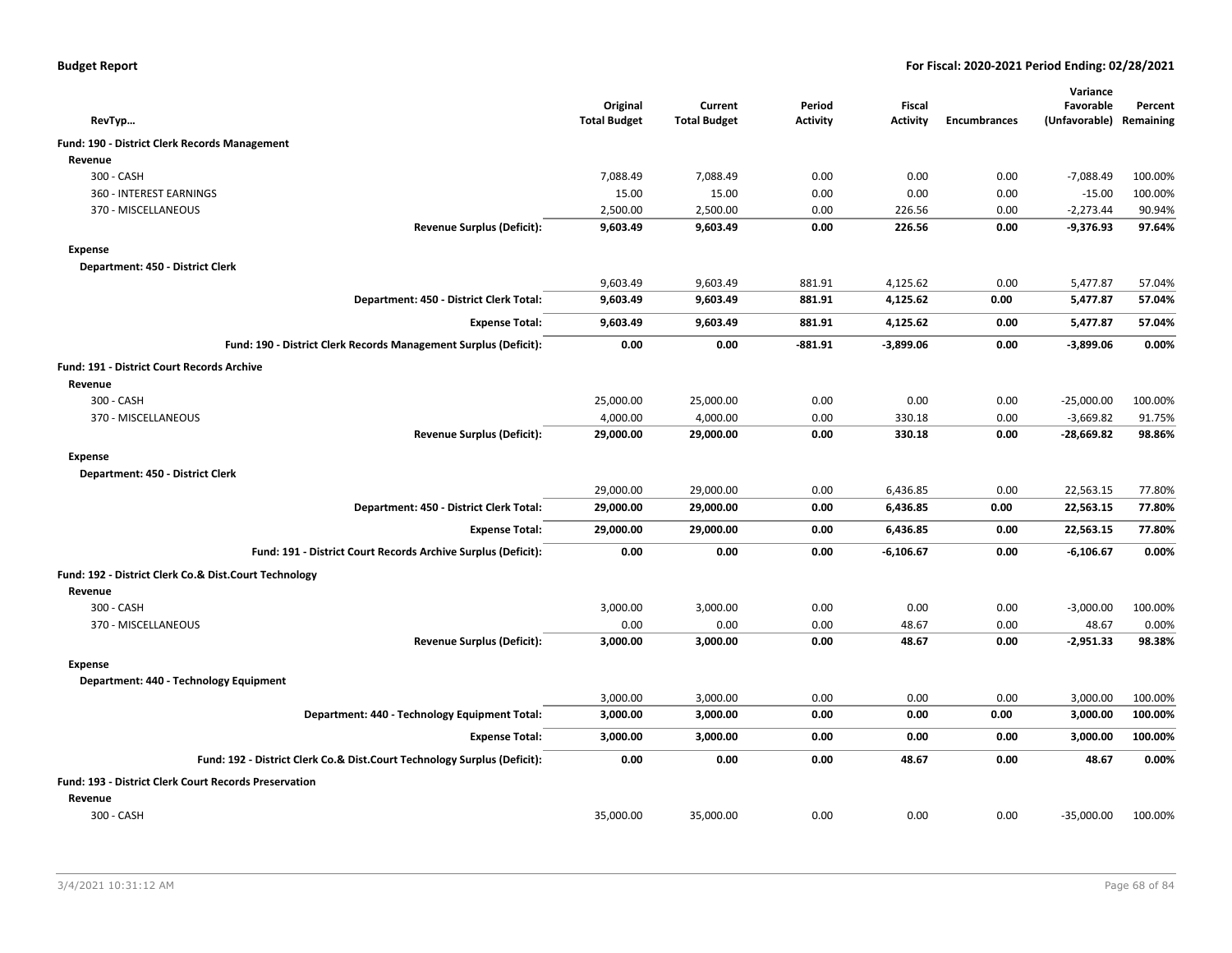| RevTyp                                                                   | Original<br><b>Total Budget</b> | Current<br><b>Total Budget</b> | Period<br><b>Activity</b> | <b>Fiscal</b><br><b>Activity</b> | <b>Encumbrances</b> | Variance<br>Favorable<br>(Unfavorable) Remaining | Percent |
|--------------------------------------------------------------------------|---------------------------------|--------------------------------|---------------------------|----------------------------------|---------------------|--------------------------------------------------|---------|
| 370 - MISCELLANEOUS                                                      | 0.00                            | 0.00                           | 0.00                      | 270.35                           | 0.00                | 270.35                                           | 0.00%   |
| <b>Revenue Surplus (Deficit):</b>                                        | 35,000.00                       | 35,000.00                      | 0.00                      | 270.35                           | 0.00                | $-34,729.65$                                     | 99.23%  |
| <b>Expense</b>                                                           |                                 |                                |                           |                                  |                     |                                                  |         |
| Department: 545 - District Clerk Records Pres.Equip.                     |                                 |                                |                           |                                  |                     |                                                  |         |
|                                                                          | 35,000.00                       | 35,000.00                      | 0.00                      | 0.00                             | 0.00                | 35,000.00                                        | 100.00% |
| Department: 545 - District Clerk Records Pres. Equip. Total:             | 35,000.00                       | 35,000.00                      | 0.00                      | 0.00                             | 0.00                | 35,000.00                                        | 100.00% |
| <b>Expense Total:</b>                                                    | 35,000.00                       | 35,000.00                      | 0.00                      | 0.00                             | 0.00                | 35,000.00                                        | 100.00% |
| Fund: 193 - District Clerk Court Records Preservation Surplus (Deficit): | 0.00                            | 0.00                           | 0.00                      | 270.35                           | 0.00                | 270.35                                           | 0.00%   |
| Fund: 200 - County Offices Records Mangement                             |                                 |                                |                           |                                  |                     |                                                  |         |
| Revenue                                                                  |                                 |                                |                           |                                  |                     |                                                  |         |
| 300 - CASH                                                               | 6,737.24                        | 6,737.24                       | 0.00                      | 0.00                             | 0.00                | $-6,737.24$                                      | 100.00% |
| 360 - INTEREST EARNINGS                                                  | 50.00                           | 50.00                          | 0.00                      | 0.00                             | 0.00                | $-50.00$                                         | 100.00% |
| 370 - MISCELLANEOUS                                                      | 15,000.00                       | 15,000.00                      | 8,544.56                  | 8,950.79                         | 0.00                | $-6,049.21$                                      | 40.33%  |
| <b>Revenue Surplus (Deficit):</b>                                        | 21,787.24                       | 21,787.24                      | 8,544.56                  | 8,950.79                         | 0.00                | $-12,836.45$                                     | 58.92%  |
| <b>Expense</b>                                                           |                                 |                                |                           |                                  |                     |                                                  |         |
| Department: 449 - Co. Office Records Mgt.                                |                                 |                                |                           |                                  |                     |                                                  |         |
|                                                                          | 10,300.00                       | 20,787.24                      | 1,080.04                  | 4,362.31                         | 0.00                | 16,424.93                                        | 79.01%  |
| Department: 449 - Co. Office Records Mgt. Total:                         | 10,300.00                       | 20,787.24                      | 1,080.04                  | 4,362.31                         | 0.00                | 16,424.93                                        | 79.01%  |
| Department: 999 - Undesignated Conversion                                |                                 |                                |                           |                                  |                     |                                                  |         |
|                                                                          | 11,487.24                       | 1,000.00                       | 0.00                      | 0.00                             | 0.00                | 1,000.00                                         | 100.00% |
| Department: 999 - Undesignated Conversion Total:                         | 11,487.24                       | 1,000.00                       | 0.00                      | 0.00                             | 0.00                | 1,000.00                                         | 100.00% |
| <b>Expense Total:</b>                                                    | 21,787.24                       | 21,787.24                      | 1,080.04                  | 4,362.31                         | 0.00                | 17,424.93                                        | 79.98%  |
| Fund: 200 - County Offices Records Mangement Surplus (Deficit):          | 0.00                            | 0.00                           | 7,464.52                  | 4,588.48                         | 0.00                | 4,588.48                                         | 0.00%   |
| Fund: 210 - Road & Bridge #1                                             |                                 |                                |                           |                                  |                     |                                                  |         |
| Revenue                                                                  |                                 |                                |                           |                                  |                     |                                                  |         |
| 300 - CASH                                                               | 66,657.62                       | 66,657.62                      | 0.00                      | 0.00                             | 0.00                | $-66,657.62$                                     | 100.00% |
| 310 - PROPERTY TAXES                                                     | 557,378.68                      | 557,378.68                     | 149,858.60                | 508,951.99                       | 0.00                | $-48,426.69$                                     | 8.69%   |
| 318 - OTHER TAXES                                                        | 52,017.67                       | 52,017.67                      | 8,689.87                  | 32,221.89                        | 0.00                | $-19,795.78$                                     | 38.06%  |
| 321 - FEES OF TAX COLLECTOR                                              | 140,000.00                      | 140,000.00                     | 22,698.10                 | 76,054.28                        | 0.00                | $-63,945.72$                                     | 45.68%  |
| 350 - FINES                                                              | 24,500.00                       | 24,500.00                      | 4,755.23                  | 5,949.64                         | 0.00                | $-18,550.36$                                     | 75.72%  |
| 360 - INTEREST EARNINGS                                                  | 500.00                          | 500.00                         | 0.00                      | 2.10                             | 0.00                | $-497.90$                                        | 99.58%  |
| 364 - SALE OF ASSETS LAND/BUILDING                                       | 1,000.00                        | 1,000.00                       | 0.00                      | 0.00                             | 0.00                | $-1,000.00$                                      | 100.00% |
| 370 - MISCELLANEOUS                                                      | 34,000.00                       | 34,000.00                      | 620.00                    | 26,900.88                        | 0.00                | $-7,099.12$                                      | 20.88%  |
| <b>Revenue Surplus (Deficit):</b>                                        | 876,053.97                      | 876,053.97                     | 186,621.80                | 650,080.78                       | 0.00                | -225,973.19                                      | 25.79%  |
| <b>Expense</b>                                                           |                                 |                                |                           |                                  |                     |                                                  |         |
| Department: 621 - Road & Bridge 1                                        |                                 |                                |                           |                                  |                     |                                                  |         |
|                                                                          | 860,096.29                      | 860,096.29                     | 37,474.70                 | 252,714.68                       | 8,391.54            | 598,990.07                                       | 69.64%  |
| Department: 621 - Road & Bridge 1 Total:                                 | 860,096.29                      | 860,096.29                     | 37,474.70                 | 252,714.68                       | 8,391.54            | 598,990.07                                       | 69.64%  |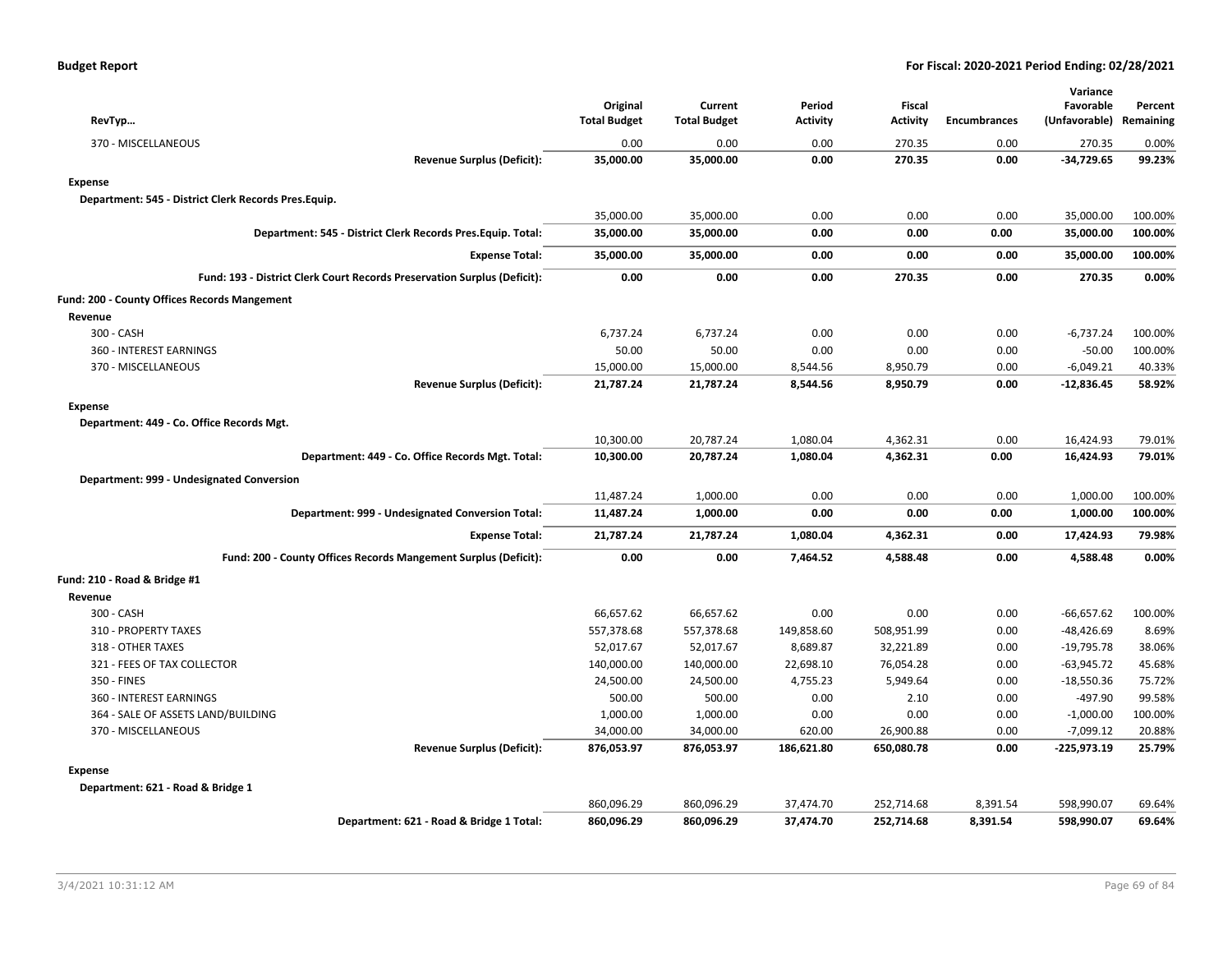| RevTyp                                            |                                                    | Original<br><b>Total Budget</b> | Current<br><b>Total Budget</b> | Period<br><b>Activity</b> | <b>Fiscal</b><br><b>Activity</b> | <b>Encumbrances</b> | Variance<br>Favorable<br>(Unfavorable) Remaining | Percent |
|---------------------------------------------------|----------------------------------------------------|---------------------------------|--------------------------------|---------------------------|----------------------------------|---------------------|--------------------------------------------------|---------|
| Department: 625 - Administrative Office R&B       |                                                    |                                 |                                |                           |                                  |                     |                                                  |         |
|                                                   |                                                    | 15,957.68                       | 15,957.68                      | 925.58                    | 6,129.69                         | 0.00                | 9,827.99                                         | 61.59%  |
|                                                   | Department: 625 - Administrative Office R&B Total: | 15,957.68                       | 15,957.68                      | 925.58                    | 6,129.69                         | 0.00                | 9,827.99                                         | 61.59%  |
|                                                   | <b>Expense Total:</b>                              | 876,053.97                      | 876,053.97                     | 38,400.28                 | 258,844.37                       | 8,391.54            | 608,818.06                                       | 69.50%  |
|                                                   | Fund: 210 - Road & Bridge #1 Surplus (Deficit):    | 0.00                            | 0.00                           | 148,221.52                | 391,236.41                       | -8,391.54           | 382,844.87                                       | 0.00%   |
| Fund: 220 - Road & Bridge #2                      |                                                    |                                 |                                |                           |                                  |                     |                                                  |         |
| Revenue                                           |                                                    |                                 |                                |                           |                                  |                     |                                                  |         |
| 300 - CASH                                        |                                                    | 150,609.92                      | 150,609.92                     | 0.00                      | 0.00                             | 0.00                | $-150,609.92$                                    | 100.00% |
| 310 - PROPERTY TAXES                              |                                                    | 649,623.64                      | 649,623.64                     | 174,595.47                | 592,963.70                       | 0.00                | -56,659.94                                       | 8.72%   |
| 318 - OTHER TAXES                                 |                                                    | 64,603.02                       | 64,603.02                      | 10,120.10                 | 37,525.14                        | 0.00                | $-27,077.88$                                     | 41.91%  |
| 321 - FEES OF TAX COLLECTOR                       |                                                    | 167,000.00                      | 167,000.00                     | 26,440.31                 | 88,593.10                        | 0.00                | $-78,406.90$                                     | 46.95%  |
| 350 - FINES                                       |                                                    | 30,000.00                       | 30,000.00                      | 5,539.22                  | 6,930.56                         | 0.00                |                                                  | 76.90%  |
| 360 - INTEREST EARNINGS                           |                                                    | 3,000.00                        | 3,000.00                       | 0.00                      | 29.72                            | 0.00                | $-23,069.44$<br>$-2,970.28$                      | 99.01%  |
| 364 - SALE OF ASSETS LAND/BUILDING                |                                                    | 4,000.00                        | 4,000.00                       | 0.00                      | 0.00                             | 0.00                | $-4,000.00$                                      | 100.00% |
| 370 - MISCELLANEOUS                               |                                                    | 39,800.00                       | 39,800.00                      | 3,558.00                  | 32,141.14                        | 0.00                | $-7,658.86$                                      | 19.24%  |
|                                                   | <b>Revenue Surplus (Deficit):</b>                  | 1,108,636.58                    | 1,108,636.58                   | 220,253.10                | 758,183.36                       | 0.00                | $-350,453.22$                                    | 31.61%  |
|                                                   |                                                    |                                 |                                |                           |                                  |                     |                                                  |         |
| <b>Expense</b>                                    |                                                    |                                 |                                |                           |                                  |                     |                                                  |         |
| Department: 509 - Contingency                     |                                                    |                                 |                                |                           |                                  |                     |                                                  |         |
|                                                   |                                                    | 10,000.00                       | 10,000.00                      | 0.00                      | 0.00                             | 0.00                | 10,000.00                                        | 100.00% |
|                                                   | Department: 509 - Contingency Total:               | 10,000.00                       | 10,000.00                      | 0.00                      | 0.00                             | 0.00                | 10,000.00                                        | 100.00% |
| Department: 622 - Road & Bridge 2                 |                                                    |                                 |                                |                           |                                  |                     |                                                  |         |
|                                                   |                                                    | 1,082,678.90                    | 1,082,678.90                   | 87,476.00                 | 444,059.16                       | 49,871.04           | 588,748.70                                       | 54.38%  |
|                                                   | Department: 622 - Road & Bridge 2 Total:           | 1,082,678.90                    | 1,082,678.90                   | 87,476.00                 | 444,059.16                       | 49,871.04           | 588,748.70                                       | 54.38%  |
| Department: 625 - Administrative Office R&B       |                                                    |                                 |                                |                           |                                  |                     |                                                  |         |
|                                                   |                                                    |                                 | 15,957.68                      | 925.58                    |                                  | 0.00                |                                                  |         |
|                                                   |                                                    | 15,957.68                       |                                |                           | 6,129.69                         |                     | 9,827.99                                         | 61.59%  |
|                                                   | Department: 625 - Administrative Office R&B Total: | 15,957.68                       | 15,957.68                      | 925.58                    | 6,129.69                         | 0.00                | 9,827.99                                         | 61.59%  |
|                                                   | <b>Expense Total:</b>                              | 1,108,636.58                    | 1,108,636.58                   | 88,401.58                 | 450,188.85                       | 49,871.04           | 608,576.69                                       | 54.89%  |
|                                                   | Fund: 220 - Road & Bridge #2 Surplus (Deficit):    | 0.00                            | 0.00                           | 131,851.52                | 307,994.51                       | -49,871.04          | 258,123.47                                       | 0.00%   |
| Fund: 221 - Raw Water Pipeline Road and Bridge #2 |                                                    |                                 |                                |                           |                                  |                     |                                                  |         |
| Revenue                                           |                                                    |                                 |                                |                           |                                  |                     |                                                  |         |
| 325 - RAW WATER PIPELINE                          |                                                    | 0.00                            | 12,000.00                      | 0.00                      | 12,000.00                        | 0.00                | 0.00                                             | 0.00%   |
|                                                   | <b>Revenue Surplus (Deficit):</b>                  | 0.00                            | 12,000.00                      | 0.00                      | 12,000.00                        | 0.00                | 0.00                                             | 0.00%   |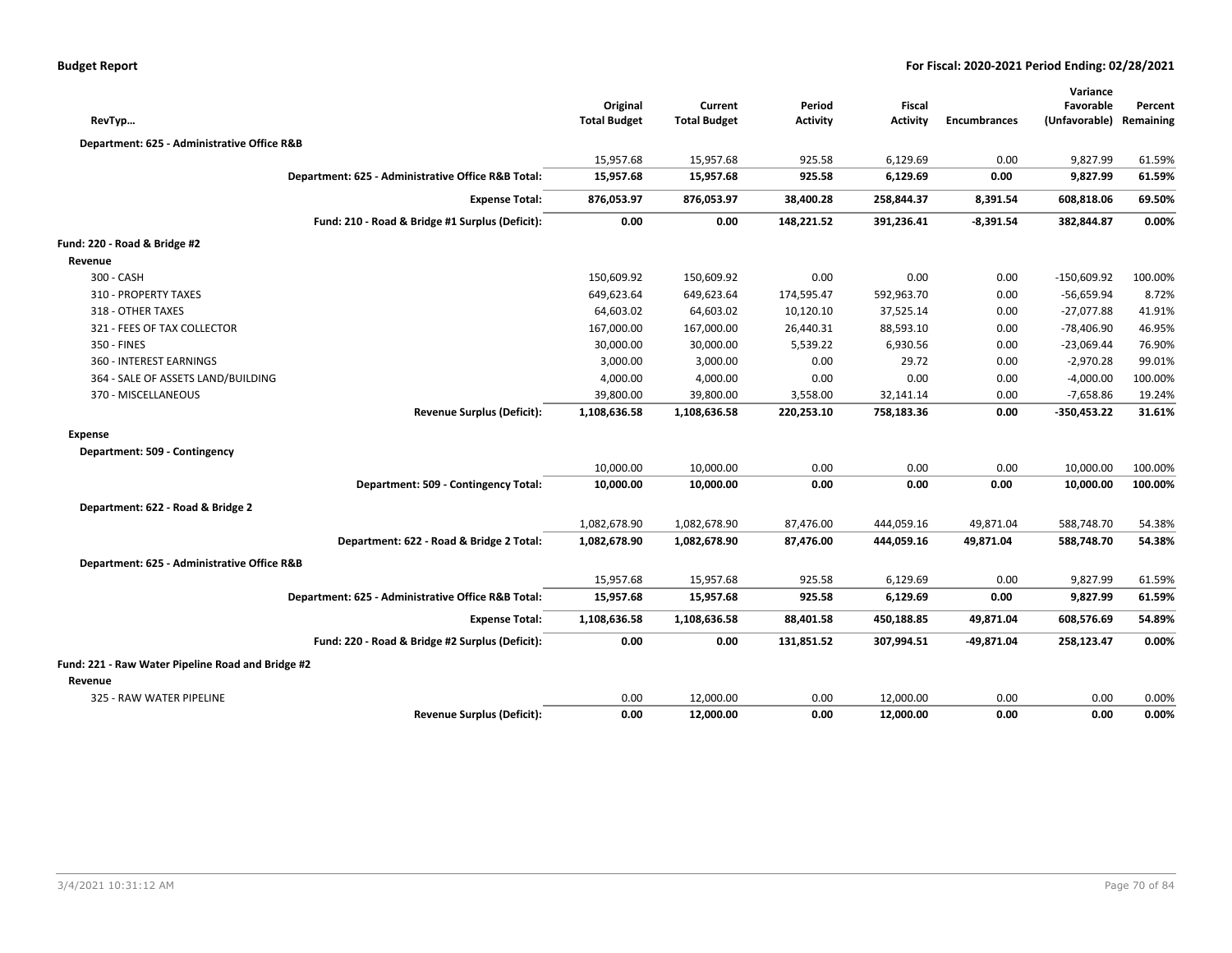| RevTyp                                                               |                                                    | Original<br><b>Total Budget</b> | Current<br><b>Total Budget</b> | Period<br><b>Activity</b> | Fiscal<br><b>Activity</b> | <b>Encumbrances</b> | Variance<br>Favorable<br>(Unfavorable) Remaining | Percent |
|----------------------------------------------------------------------|----------------------------------------------------|---------------------------------|--------------------------------|---------------------------|---------------------------|---------------------|--------------------------------------------------|---------|
| <b>Expense</b>                                                       |                                                    |                                 |                                |                           |                           |                     |                                                  |         |
| Department: 622 - Road & Bridge 2                                    |                                                    |                                 |                                |                           |                           |                     |                                                  |         |
|                                                                      |                                                    | 0.00                            | 12,000.00                      | 0.00                      | 0.00                      | 0.00                | 12,000.00                                        | 100.00% |
|                                                                      | Department: 622 - Road & Bridge 2 Total:           | 0.00                            | 12,000.00                      | 0.00                      | 0.00                      | 0.00                | 12,000.00                                        | 100.00% |
|                                                                      | <b>Expense Total:</b>                              | 0.00                            | 12,000.00                      | 0.00                      | 0.00                      | 0.00                | 12,000.00                                        | 100.00% |
| Fund: 221 - Raw Water Pipeline Road and Bridge #2 Surplus (Deficit): |                                                    | 0.00                            | 0.00                           | 0.00                      | 12,000.00                 | 0.00                | 12,000.00                                        | 0.00%   |
| Fund: 230 - Road & Bridge #3                                         |                                                    |                                 |                                |                           |                           |                     |                                                  |         |
| Revenue                                                              |                                                    |                                 |                                |                           |                           |                     |                                                  |         |
| 310 - PROPERTY TAXES                                                 |                                                    | 972,335.46                      | 972,335.46                     | 261,876.48                | 889,388.77                | 0.00                | $-82,946.69$                                     | 8.53%   |
| 318 - OTHER TAXES                                                    |                                                    | 92,904.53                       | 92,904.53                      | 15,182.08                 | 56,294.90                 | 0.00                | $-36,609.63$                                     | 39.41%  |
| 321 - FEES OF TAX COLLECTOR                                          |                                                    | 220,000.00                      | 220,000.00                     | 39,660.45                 | 132,889.66                | 0.00                | $-87,110.34$                                     | 39.60%  |
| 350 - FINES                                                          |                                                    | 30,400.00                       | 30,400.00                      | 8,308.86                  | 10,395.87                 | 0.00                | $-20,004.13$                                     | 65.80%  |
| 360 - INTEREST EARNINGS                                              |                                                    | 4,000.00                        | 4,000.00                       | 0.00                      | 70.42                     | 0.00                | $-3,929.58$                                      | 98.24%  |
| 364 - SALE OF ASSETS LAND/BUILDING                                   |                                                    | 5,000.00                        | 5,000.00                       | 0.00                      | 0.00                      | 0.00                | $-5,000.00$                                      | 100.00% |
| 370 - MISCELLANEOUS                                                  |                                                    | 47,369.88                       | 47,369.88                      | 269.38                    | 36,921.66                 | 0.00                | $-10,448.22$                                     | 22.06%  |
|                                                                      | <b>Revenue Surplus (Deficit):</b>                  | 1,372,009.87                    | 1,372,009.87                   | 325,297.25                | 1,125,961.28              | 0.00                | $-246,048.59$                                    | 17.93%  |
| <b>Expense</b>                                                       |                                                    |                                 |                                |                           |                           |                     |                                                  |         |
| Department: 509 - Contingency                                        |                                                    |                                 |                                |                           |                           |                     |                                                  |         |
|                                                                      |                                                    | 30,000.00                       | 30,000.00                      | 0.00                      | 0.00                      | 0.00                | 30,000.00                                        | 100.00% |
|                                                                      | Department: 509 - Contingency Total:               | 30,000.00                       | 30,000.00                      | 0.00                      | 0.00                      | 0.00                | 30,000.00                                        | 100.00% |
| Department: 623 - Road & Bridge 3                                    |                                                    |                                 |                                |                           |                           |                     |                                                  |         |
|                                                                      |                                                    | 1,326,052.19                    | 1,326,052.19                   | 76,489.28                 | 473,555.12                | 17,257.00           | 835,240.07                                       | 62.99%  |
|                                                                      | Department: 623 - Road & Bridge 3 Total:           | 1,326,052.19                    | 1,326,052.19                   | 76,489.28                 | 473,555.12                | 17,257.00           | 835,240.07                                       | 62.99%  |
| Department: 625 - Administrative Office R&B                          |                                                    |                                 |                                |                           |                           |                     |                                                  |         |
|                                                                      |                                                    | 15,957.68                       | 15,957.68                      | 925.58                    | 6,129.69                  | 0.00                | 9,827.99                                         | 61.59%  |
|                                                                      | Department: 625 - Administrative Office R&B Total: | 15,957.68                       | 15,957.68                      | 925.58                    | 6,129.69                  | 0.00                | 9,827.99                                         | 61.59%  |
|                                                                      | <b>Expense Total:</b>                              | 1,372,009.87                    | 1,372,009.87                   | 77,414.86                 | 479,684.81                | 17,257.00           | 875,068.06                                       | 63.78%  |
|                                                                      | Fund: 230 - Road & Bridge #3 Surplus (Deficit):    | 0.00                            | 0.00                           | 247,882.39                | 646,276.47                | $-17,257.00$        | 629,019.47                                       | 0.00%   |
| Fund: 231 - Lake Road Impact/Raw Water PipelinePct. 3                |                                                    |                                 |                                |                           |                           |                     |                                                  |         |
| Revenue                                                              |                                                    |                                 |                                |                           |                           |                     |                                                  |         |
| 300 - CASH                                                           |                                                    | 250,000.00                      | 250,000.00                     | 0.00                      | 0.00                      | 0.00                | $-250,000.00$                                    | 100.00% |
| 325 - RAW WATER PIPELINE                                             |                                                    | 0.00                            | 84,000.00                      | 0.00                      | 84,000.00                 | 0.00                | 0.00                                             | 0.00%   |
|                                                                      | <b>Revenue Surplus (Deficit):</b>                  | 250,000.00                      | 334,000.00                     | 0.00                      | 84,000.00                 | 0.00                | $-250,000.00$                                    | 74.85%  |
| <b>Expense</b>                                                       |                                                    |                                 |                                |                           |                           |                     |                                                  |         |
| Department: 623 - Road & Bridge 3                                    |                                                    |                                 |                                |                           |                           |                     |                                                  |         |
|                                                                      |                                                    | 250,000.00                      | 250,000.00                     | 0.00                      | 0.00                      | 0.00                | 250,000.00                                       | 100.00% |
|                                                                      | Department: 623 - Road & Bridge 3 Total:           | 250,000.00                      | 250,000.00                     | 0.00                      | 0.00                      | 0.00                | 250,000.00                                       | 100.00% |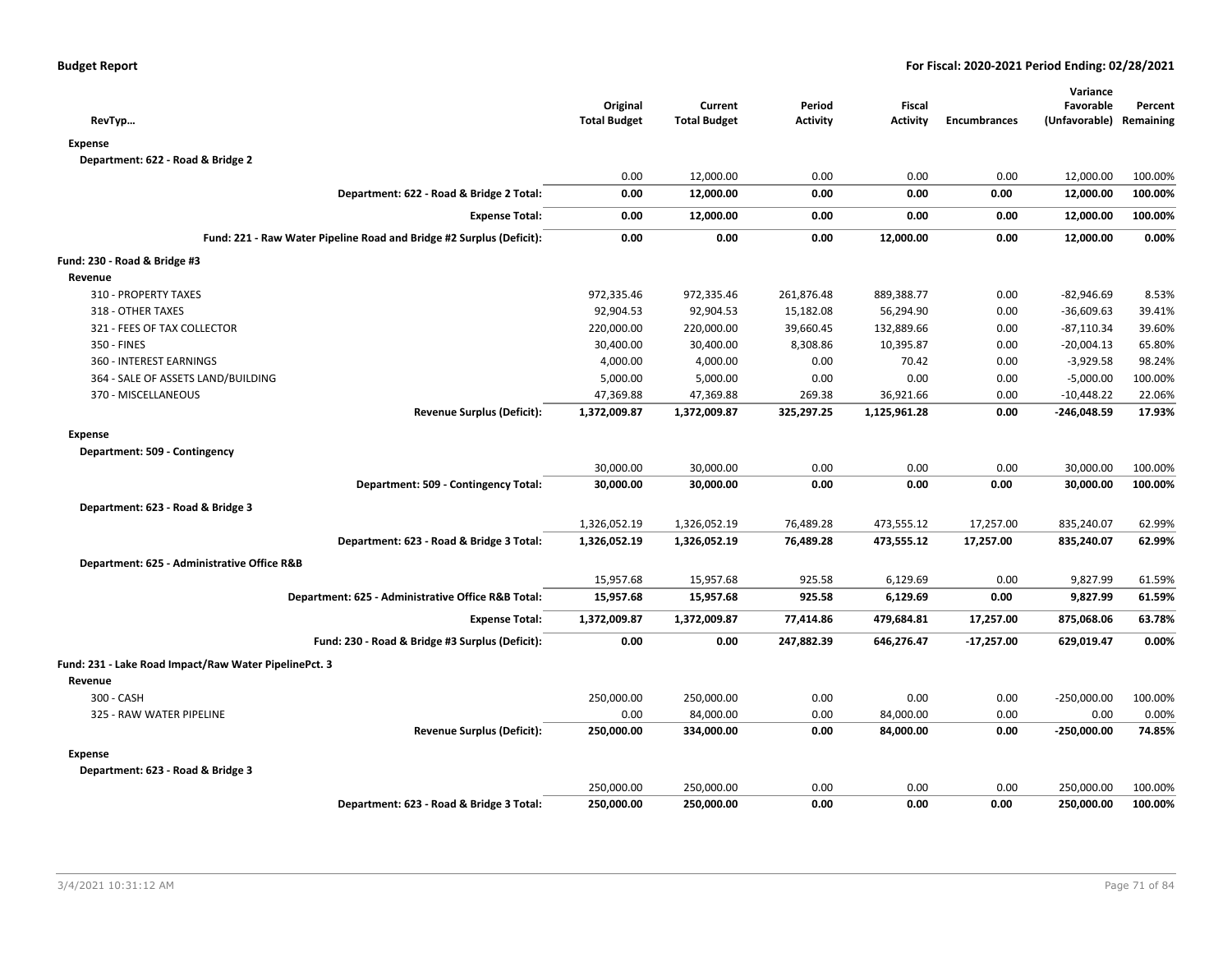| <b>Budget Report</b> |  |
|----------------------|--|
|----------------------|--|

| RevTyp                                                                   | Original<br><b>Total Budget</b> | Current<br><b>Total Budget</b> | Period<br><b>Activity</b> | <b>Fiscal</b><br><b>Activity</b> | <b>Encumbrances</b> | Variance<br>Favorable<br>(Unfavorable) | Percent<br>Remaining |
|--------------------------------------------------------------------------|---------------------------------|--------------------------------|---------------------------|----------------------------------|---------------------|----------------------------------------|----------------------|
| Department: 626 - Road & Bridge 3 Raw Water Pipeline                     |                                 |                                |                           |                                  |                     |                                        |                      |
|                                                                          | 0.00                            | 84,000.00                      | 0.00                      | 0.00                             | 0.00                | 84,000.00                              | 100.00%              |
| Department: 626 - Road & Bridge 3 Raw Water Pipeline Total:              | 0.00                            | 84,000.00                      | 0.00                      | 0.00                             | 0.00                | 84,000.00                              | 100.00%              |
| <b>Expense Total:</b>                                                    | 250,000.00                      | 334,000.00                     | 0.00                      | 0.00                             | 0.00                | 334,000.00                             | 100.00%              |
| Fund: 231 - Lake Road Impact/Raw Water PipelinePct. 3 Surplus (Deficit): | 0.00                            | 0.00                           | 0.00                      | 84,000.00                        | 0.00                | 84,000.00                              | 0.00%                |
| Fund: 240 - Road & Bridge #4                                             |                                 |                                |                           |                                  |                     |                                        |                      |
| Revenue                                                                  |                                 |                                |                           |                                  |                     |                                        |                      |
| 300 - CASH                                                               | 47,006.36                       | 47,006.36                      | 0.00                      | 0.00                             | 0.00                | $-47,006.36$                           | 100.00%              |
| 310 - PROPERTY TAXES                                                     | 554,424.23                      | 554,424.23                     | 149,089.75                | 506,340.81                       | 0.00                | $-48,083.42$                           | 8.67%                |
| 318 - OTHER TAXES                                                        | 57,114.83                       | 57,114.83                      | 8,643.36                  | 32,049.42                        | 0.00                | $-25,065.41$                           | 43.89%               |
| 321 - FEES OF TAX COLLECTOR                                              | 140,000.00                      | 140,000.00                     | 22,575.58                 | 75,643.74                        | 0.00                | $-64,356.26$                           | 45.97%               |
| 350 - FINES                                                              | 33,800.00                       | 33,800.00                      | 4,729.57                  | 5,917.54                         | 0.00                | $-27,882.46$                           | 82.49%               |
| 360 - INTEREST EARNINGS                                                  | 2,000.00                        | 2,000.00                       | 0.00                      | 12.45                            | 0.00                | $-1,987.55$                            | 99.38%               |
| 364 - SALE OF ASSETS LAND/BUILDING                                       | 1,500.00                        | 1,500.00                       | 0.00                      | 0.00                             | 0.00                | $-1,500.00$                            | 100.00%              |
| 370 - MISCELLANEOUS                                                      | 37,500.00                       | 37,500.00                      | 180.00                    | 20,302.63                        | 0.00                | $-17,197.37$                           | 45.86%               |
| <b>Revenue Surplus (Deficit):</b>                                        | 873,345.42                      | 873,345.42                     | 185,218.26                | 640,266.59                       | 0.00                | -233,078.83                            | 26.69%               |
| <b>Expense</b>                                                           |                                 |                                |                           |                                  |                     |                                        |                      |
| Department: 624 - Road & Bridge 4                                        |                                 |                                |                           |                                  |                     |                                        |                      |
|                                                                          | 857,387.74                      | 857,387.74                     | 48,845.64                 | 269,963.88                       | 1,400.00            | 586,023.86                             | 68.35%               |
| Department: 624 - Road & Bridge 4 Total:                                 | 857,387.74                      | 857,387.74                     | 48,845.64                 | 269,963.88                       | 1,400.00            | 586,023.86                             | 68.35%               |
| Department: 625 - Administrative Office R&B                              |                                 |                                |                           |                                  |                     |                                        |                      |
|                                                                          | 15,957.68                       | 15,957.68                      | 925.38                    | 6,128.43                         | 0.00                | 9,829.25                               | 61.60%               |
| Department: 625 - Administrative Office R&B Total:                       | 15,957.68                       | 15,957.68                      | 925.38                    | 6,128.43                         | 0.00                | 9,829.25                               | 61.60%               |
| <b>Expense Total:</b>                                                    | 873,345.42                      | 873,345.42                     | 49,771.02                 | 276,092.31                       | 1,400.00            | 595,853.11                             | 68.23%               |
| Fund: 240 - Road & Bridge #4 Surplus (Deficit):                          | 0.00                            | 0.00                           | 135,447.24                | 364,174.28                       | $-1,400.00$         | 362,774.28                             | 0.00%                |
| Fund: 241 - Lake Road Impact/Raw Water PipelinePct. 4                    |                                 |                                |                           |                                  |                     |                                        |                      |
| Revenue                                                                  |                                 |                                |                           |                                  |                     |                                        |                      |
| 300 - CASH                                                               | 150,000.00                      | 150,000.00                     | 0.00                      | 0.00                             | 0.00                | $-150,000.00$                          | 100.00%              |
| 326 - MAINTENANCE OF ROADS                                               | 0.00                            | 104,000.00                     | 0.00                      | 104,000.00                       | 0.00                | 0.00                                   | 0.00%                |
| <b>Revenue Surplus (Deficit):</b>                                        | 150,000.00                      | 254,000.00                     | 0.00                      | 104,000.00                       | 0.00                | $-150,000.00$                          | 59.06%               |
| <b>Expense</b>                                                           |                                 |                                |                           |                                  |                     |                                        |                      |
| Department: 624 - Road & Bridge 4                                        |                                 |                                |                           |                                  |                     |                                        |                      |
|                                                                          | 150,000.00                      | 254,000.00                     | 0.00                      | 0.00                             | 0.00                | 254,000.00                             | 100.00%              |
| Department: 624 - Road & Bridge 4 Total:                                 | 150,000.00                      | 254,000.00                     | 0.00                      | 0.00                             | 0.00                | 254,000.00                             | 100.00%              |
| <b>Expense Total:</b>                                                    | 150,000.00                      | 254,000.00                     | 0.00                      | 0.00                             | 0.00                | 254,000.00                             | 100.00%              |
| Fund: 241 - Lake Road Impact/Raw Water PipelinePct. 4 Surplus (Deficit): | 0.00                            | 0.00                           | 0.00                      | 104,000.00                       | 0.00                | 104,000.00                             | 0.00%                |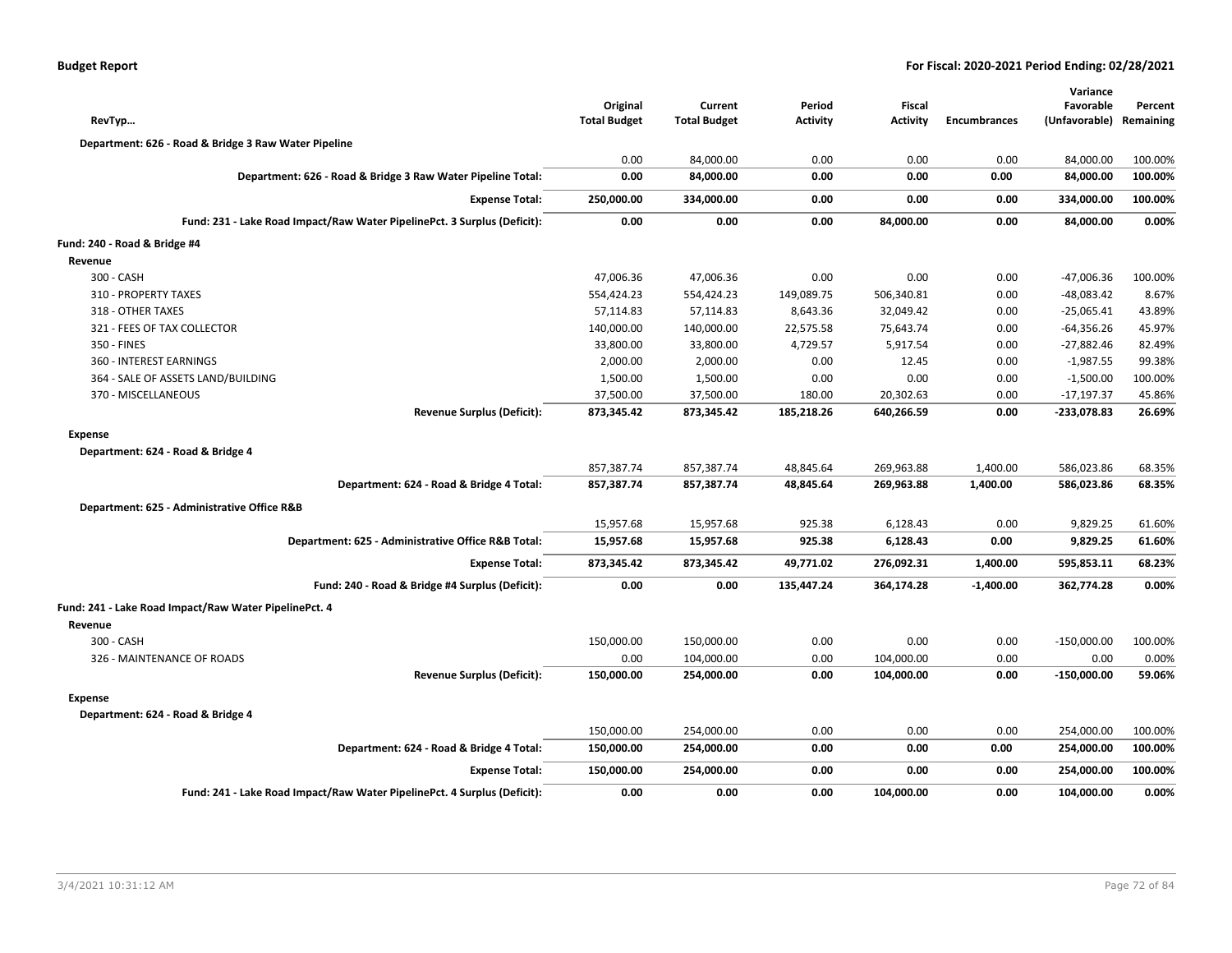| RevTyp                                          |                                                                | Original<br><b>Total Budget</b> | Current<br><b>Total Budget</b> | Period<br><b>Activity</b> | Fiscal<br><b>Activity</b> | <b>Encumbrances</b> | Variance<br>Favorable<br>(Unfavorable) Remaining | Percent  |
|-------------------------------------------------|----------------------------------------------------------------|---------------------------------|--------------------------------|---------------------------|---------------------------|---------------------|--------------------------------------------------|----------|
| Fund: 260 - J.P.#1 Justice Court Technology     |                                                                |                                 |                                |                           |                           |                     |                                                  |          |
| Revenue                                         |                                                                |                                 |                                |                           |                           |                     |                                                  |          |
| 370 - MISCELLANEOUS                             |                                                                | 1,500.00                        | 1,500.00                       | 479.58                    | 479.58                    | 0.00                | $-1,020.42$                                      | 68.03%   |
|                                                 | <b>Revenue Surplus (Deficit):</b>                              | 1,500.00                        | 1,500.00                       | 479.58                    | 479.58                    | 0.00                | $-1,020.42$                                      | 68.03%   |
| Expense                                         |                                                                |                                 |                                |                           |                           |                     |                                                  |          |
| Department: 455 - Justice of the Peace Pct. 1   |                                                                |                                 |                                |                           |                           |                     |                                                  |          |
|                                                 |                                                                | 1,500.00                        | 1,500.00                       | 0.00                      | 1,526.42                  | 17.74               | $-44.16$                                         | $-2.94%$ |
|                                                 | Department: 455 - Justice of the Peace Pct. 1 Total:           | 1,500.00                        | 1,500.00                       | 0.00                      | 1,526.42                  | 17.74               | -44.16                                           | $-2.94%$ |
|                                                 | <b>Expense Total:</b>                                          | 1,500.00                        | 1,500.00                       | 0.00                      | 1,526.42                  | 17.74               | -44.16                                           | $-2.94%$ |
|                                                 | Fund: 260 - J.P.#1 Justice Court Technology Surplus (Deficit): | 0.00                            | 0.00                           | 479.58                    | $-1,046.84$               | $-17.74$            | $-1,064.58$                                      | 0.00%    |
| Fund: 270 - J.P.#2 Justice Court Technology     |                                                                |                                 |                                |                           |                           |                     |                                                  |          |
| Revenue                                         |                                                                |                                 |                                |                           |                           |                     |                                                  |          |
| 370 - MISCELLANEOUS                             |                                                                | 500.00                          | 500.00                         | 70.12                     | 70.12                     | 0.00                | $-429.88$                                        | 85.98%   |
|                                                 | <b>Revenue Surplus (Deficit):</b>                              | 500.00                          | 500.00                         | 70.12                     | 70.12                     | 0.00                | $-429.88$                                        | 85.98%   |
| Expense                                         |                                                                |                                 |                                |                           |                           |                     |                                                  |          |
| Department: 456 - Justice of the Peace Pct. 2   |                                                                |                                 |                                |                           |                           |                     |                                                  |          |
|                                                 |                                                                | 500.00                          | 500.00                         | 0.00                      | 0.00                      | 0.00                | 500.00                                           | 100.00%  |
|                                                 | Department: 456 - Justice of the Peace Pct. 2 Total:           | 500.00                          | 500.00                         | 0.00                      | 0.00                      | 0.00                | 500.00                                           | 100.00%  |
|                                                 | <b>Expense Total:</b>                                          | 500.00                          | 500.00                         | 0.00                      | 0.00                      | 0.00                | 500.00                                           | 100.00%  |
|                                                 | Fund: 270 - J.P.#2 Justice Court Technology Surplus (Deficit): | 0.00                            | 0.00                           | 70.12                     | 70.12                     | 0.00                | 70.12                                            | 0.00%    |
| Fund: 280 - J.P.#3 Justice Court Technology     |                                                                |                                 |                                |                           |                           |                     |                                                  |          |
| Revenue                                         |                                                                |                                 |                                |                           |                           |                     |                                                  |          |
| 300 - CASH                                      |                                                                | 5,300.00                        | 5,300.00                       | 0.00                      | 0.00                      | 0.00                | $-5,300.00$                                      | 100.00%  |
| 370 - MISCELLANEOUS                             |                                                                | 700.00                          | 700.00                         | 316.01                    | 316.01                    | 0.00                | $-383.99$                                        | 54.86%   |
|                                                 | <b>Revenue Surplus (Deficit):</b>                              | 6,000.00                        | 6,000.00                       | 316.01                    | 316.01                    | 0.00                | $-5,683.99$                                      | 94.73%   |
| <b>Expense</b>                                  |                                                                |                                 |                                |                           |                           |                     |                                                  |          |
| Department: 457 - Justice of the Peace Pct. 3   |                                                                |                                 |                                |                           |                           |                     |                                                  |          |
|                                                 |                                                                | 6,000.00                        | 6,000.00                       | 0.00                      | 0.00                      | 0.00                | 6,000.00                                         | 100.00%  |
|                                                 | Department: 457 - Justice of the Peace Pct. 3 Total:           | 6,000.00                        | 6,000.00                       | 0.00                      | 0.00                      | 0.00                | 6,000.00                                         | 100.00%  |
|                                                 | <b>Expense Total:</b>                                          | 6,000.00                        | 6,000.00                       | 0.00                      | 0.00                      | 0.00                | 6,000.00                                         | 100.00%  |
|                                                 | Fund: 280 - J.P.#3 Justice Court Technology Surplus (Deficit): | 0.00                            | 0.00                           | 316.01                    | 316.01                    | 0.00                | 316.01                                           | 0.00%    |
| Fund: 310 - F.C.Detention Center Annual Payment |                                                                |                                 |                                |                           |                           |                     |                                                  |          |
| Revenue                                         |                                                                |                                 |                                |                           |                           |                     |                                                  |          |
| 319 - F.C. DETENTION CENTER                     |                                                                | 10,000.00                       | 10,000.00                      | 0.00                      | 0.00                      | 0.00                | $-10,000.00$                                     | 100.00%  |
| 370 - MISCELLANEOUS                             |                                                                | 0.00                            | 0.00                           | 0.00                      | 100.00                    | 0.00                | 100.00                                           | 0.00%    |
|                                                 | <b>Revenue Surplus (Deficit):</b>                              | 10,000.00                       | 10,000.00                      | 0.00                      | 100.00                    | 0.00                | $-9,900.00$                                      | 99.00%   |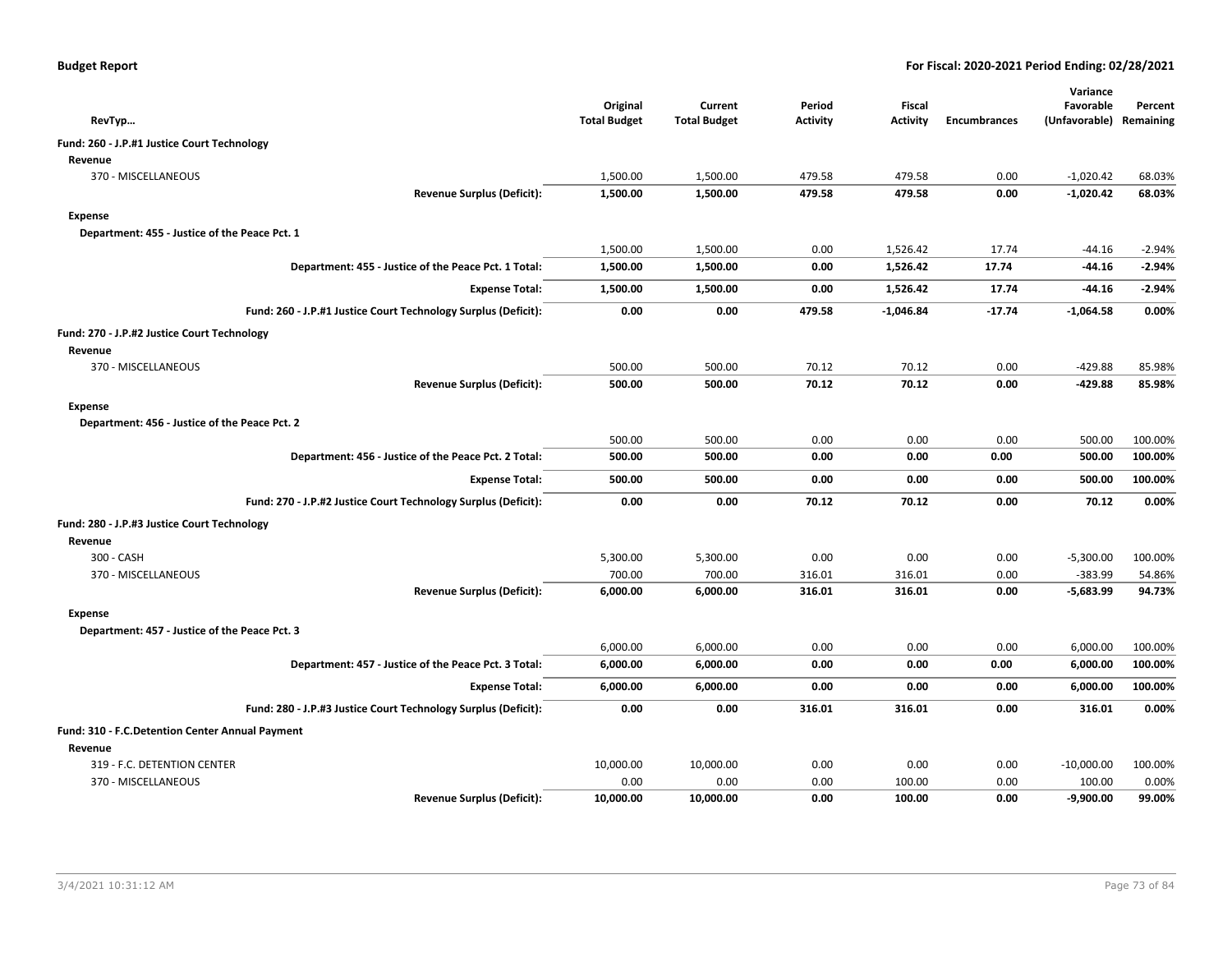| RevTyp                                                             | Original<br><b>Total Budget</b> | Current<br><b>Total Budget</b> | Period<br><b>Activity</b> | Fiscal<br><b>Activity</b> | <b>Encumbrances</b> | Variance<br>Favorable<br>(Unfavorable) Remaining | Percent  |
|--------------------------------------------------------------------|---------------------------------|--------------------------------|---------------------------|---------------------------|---------------------|--------------------------------------------------|----------|
| <b>Expense</b>                                                     |                                 |                                |                           |                           |                     |                                                  |          |
| Department: 560 - County Sheriff                                   |                                 |                                |                           |                           |                     |                                                  |          |
|                                                                    | 10,000.00                       | 10,000.00                      | 245.00                    | 3,705.50                  | 0.00                | 6,294.50                                         | 62.95%   |
| Department: 560 - County Sheriff Total:                            | 10,000.00                       | 10,000.00                      | 245.00                    | 3,705.50                  | 0.00                | 6,294.50                                         | 62.95%   |
| <b>Expense Total:</b>                                              | 10,000.00                       | 10,000.00                      | 245.00                    | 3,705.50                  | 0.00                | 6,294.50                                         | 62.95%   |
| Fund: 310 - F.C.Detention Center Annual Payment Surplus (Deficit): | 0.00                            | 0.00                           | $-245.00$                 | $-3,605.50$               | 0.00                | $-3,605.50$                                      | 0.00%    |
| Fund: 330 - Bail Bondsman Application Fee                          |                                 |                                |                           |                           |                     |                                                  |          |
| Revenue                                                            |                                 |                                |                           |                           |                     |                                                  |          |
| 300 - CASH                                                         | 500.00                          | 500.00                         | 0.00                      | 0.00                      | 0.00                | $-500.00$                                        | 100.00%  |
| 340 - FEES OF OFFICE                                               | 0.00                            | 0.00                           | 0.00                      | 500.00                    | 0.00                | 500.00                                           | 0.00%    |
| <b>Revenue Surplus (Deficit):</b>                                  | 500.00                          | 500.00                         | 0.00                      | 500.00                    | 0.00                | 0.00                                             | 0.00%    |
| <b>Expense</b>                                                     |                                 |                                |                           |                           |                     |                                                  |          |
| Department: 498 - Bail Bond Fee Expense                            |                                 |                                |                           |                           |                     |                                                  |          |
|                                                                    | 500.00                          | 500.00                         | 0.00                      | 0.00                      | 0.00                | 500.00                                           | 100.00%  |
| Department: 498 - Bail Bond Fee Expense Total:                     | 500.00                          | 500.00                         | 0.00                      | 0.00                      | 0.00                | 500.00                                           | 100.00%  |
| <b>Expense Total:</b>                                              | 500.00                          | 500.00                         | 0.00                      | 0.00                      | 0.00                | 500.00                                           | 100.00%  |
| Fund: 330 - Bail Bondsman Application Fee Surplus (Deficit):       | 0.00                            | 0.00                           | 0.00                      | 500.00                    | 0.00                | 500.00                                           | 0.00%    |
| Fund: 350 - Law Library                                            |                                 |                                |                           |                           |                     |                                                  |          |
| Revenue                                                            |                                 |                                |                           |                           |                     |                                                  |          |
| 340 - FEES OF OFFICE                                               | 15,000.00                       | 15,000.00                      | 1,155.00                  | 2,069.37                  | 0.00                | $-12,930.63$                                     | 86.20%   |
| 360 - INTEREST EARNINGS                                            | 50.00                           | 50.00                          | 0.00                      | 0.00                      | 0.00                | $-50.00$                                         | 100.00%  |
| <b>Revenue Surplus (Deficit):</b>                                  | 15,050.00                       | 15,050.00                      | 1,155.00                  | 2,069.37                  | 0.00                | $-12,980.63$                                     | 86.25%   |
| <b>Expense</b>                                                     |                                 |                                |                           |                           |                     |                                                  |          |
| Department: 451 - Law Library                                      |                                 |                                |                           |                           |                     |                                                  |          |
|                                                                    | 15,050.00                       | 15,050.00                      | 0.00                      | 0.00                      | 0.00                | 15,050.00                                        | 100.00%  |
| Department: 451 - Law Library Total:                               | 15,050.00                       | 15,050.00                      | 0.00                      | 0.00                      | 0.00                | 15,050.00                                        | 100.00%  |
| <b>Expense Total:</b>                                              | 15,050.00                       | 15,050.00                      | 0.00                      | 0.00                      | 0.00                | 15,050.00                                        | 100.00%  |
| Fund: 350 - Law Library Surplus (Deficit):                         | 0.00                            | 0.00                           | 1,155.00                  | 2,069.37                  | 0.00                | 2,069.37                                         | 0.00%    |
| Fund: 360 - D. A. Fee                                              |                                 |                                |                           |                           |                     |                                                  |          |
| Revenue                                                            |                                 |                                |                           |                           |                     |                                                  |          |
| 340 - FEES OF OFFICE                                               | 2,000.00                        | 2,000.00                       | 30.00                     | 83.28                     | 0.00                | $-1,916.72$                                      | 95.84%   |
| 352 - FINES & FORFEITURES                                          | 0.00                            | 0.00                           | 0.00                      | 21,859.41                 | 0.00                | 21,859.41                                        | 0.00%    |
| 360 - INTEREST EARNINGS                                            | 0.00                            | 0.00                           | 0.00                      | 0.25                      | 0.00                | 0.25                                             | 0.00%    |
| 370 - MISCELLANEOUS                                                | 1,000.00                        | 1,000.00                       | 64.04                     | 426.15                    | 0.00                | $-573.85$                                        | 57.39%   |
| <b>Revenue Surplus (Deficit):</b>                                  | 3,000.00                        | 3,000.00                       | 94.04                     | 22,369.09                 | 0.00                | 19,369.09                                        | -645.64% |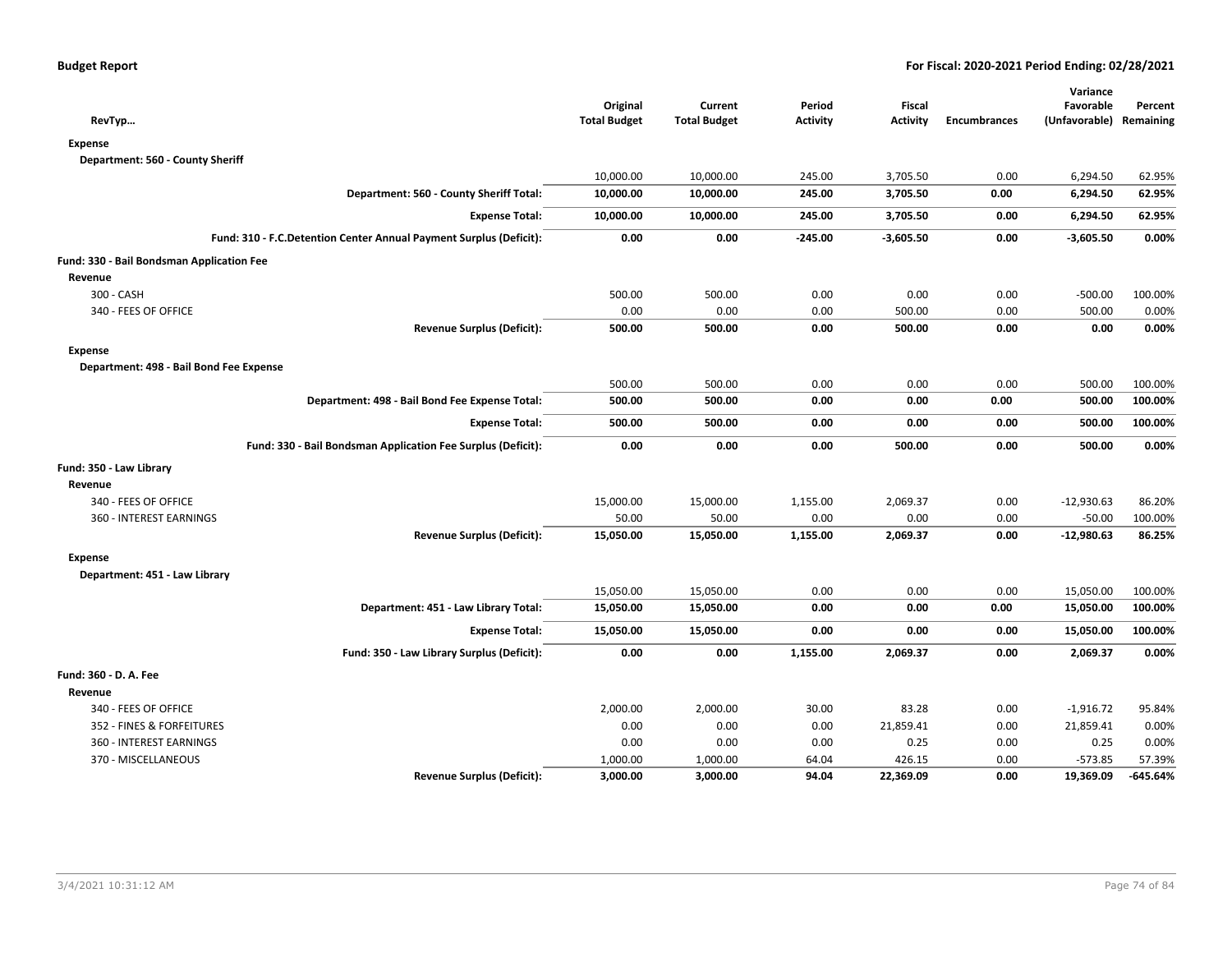| RevTyp                                 |                                                       | Original<br><b>Total Budget</b> | Current<br><b>Total Budget</b> | Period<br><b>Activity</b> | <b>Fiscal</b><br><b>Activity</b> | <b>Encumbrances</b> | Variance<br>Favorable<br>(Unfavorable) Remaining | Percent    |
|----------------------------------------|-------------------------------------------------------|---------------------------------|--------------------------------|---------------------------|----------------------------------|---------------------|--------------------------------------------------|------------|
| <b>Expense</b>                         |                                                       |                                 |                                |                           |                                  |                     |                                                  |            |
| Department: 475 - District Attorney    |                                                       |                                 |                                |                           |                                  |                     |                                                  |            |
|                                        |                                                       | 3,000.00                        | 3,000.00                       | 120.00                    | 1,019.20                         | 0.00                | 1,980.80                                         | 66.03%     |
|                                        | Department: 475 - District Attorney Total:            | 3,000.00                        | 3,000.00                       | 120.00                    | 1,019.20                         | 0.00                | 1,980.80                                         | 66.03%     |
| Department: 477 - DA Seizure           |                                                       |                                 |                                |                           |                                  |                     |                                                  |            |
|                                        |                                                       | 0.00                            | 0.00                           | 1,275.75                  | 6,945.78                         | 0.00                | $-6,945.78$                                      | 0.00%      |
|                                        | Department: 477 - DA Seizure Total:                   | 0.00                            | 0.00                           | 1,275.75                  | 6,945.78                         | 0.00                | $-6,945.78$                                      | 0.00%      |
|                                        | <b>Expense Total:</b>                                 | 3,000.00                        | 3,000.00                       | 1,395.75                  | 7,964.98                         | 0.00                | -4,964.98                                        | $-165.50%$ |
|                                        | Fund: 360 - D. A. Fee Surplus (Deficit):              | 0.00                            | 0.00                           | $-1,301.71$               | 14,404.11                        | 0.00                | 14,404.11                                        | 0.00%      |
| Fund: 361 - Contraband Seizure         |                                                       |                                 |                                |                           |                                  |                     |                                                  |            |
| Revenue                                |                                                       |                                 |                                |                           |                                  |                     |                                                  |            |
| 360 - INTEREST EARNINGS                |                                                       | 0.00                            | 0.00                           | 0.00                      | 0.22                             | 0.00                | 0.22                                             | 0.00%      |
|                                        | <b>Revenue Surplus (Deficit):</b>                     | 0.00                            | 0.00                           | 0.00                      | 0.22                             | 0.00                | 0.22                                             | 0.00%      |
|                                        | Fund: 361 - Contraband Seizure Surplus (Deficit):     | 0.00                            | 0.00                           | 0.00                      | 0.22                             | 0.00                | 0.22                                             | 0.00%      |
| Fund: 362 - Investigator/LEOSE         |                                                       |                                 |                                |                           |                                  |                     |                                                  |            |
| Revenue                                |                                                       |                                 |                                |                           |                                  |                     |                                                  |            |
| 330 - GRANTS                           |                                                       | 0.00                            | 0.00                           | 642.52                    | 642.52                           | 0.00                | 642.52                                           | 0.00%      |
|                                        | <b>Revenue Surplus (Deficit):</b>                     | 0.00                            | 0.00                           | 642.52                    | 642.52                           | 0.00                | 642.52                                           | 0.00%      |
|                                        | Fund: 362 - Investigator/LEOSE Surplus (Deficit):     | 0.00                            | 0.00                           | 642.52                    | 642.52                           | 0.00                | 642.52                                           | 0.00%      |
| Fund: 380 - IHC Co-Op Gin              |                                                       |                                 |                                |                           |                                  |                     |                                                  |            |
| Revenue                                |                                                       |                                 |                                |                           |                                  |                     |                                                  |            |
| 360 - INTEREST EARNINGS                |                                                       | 0.00                            | 0.00                           | 0.00                      | 2.17                             | 0.00                | 2.17                                             | 0.00%      |
|                                        | <b>Revenue Surplus (Deficit):</b>                     | 0.00                            | 0.00                           | 0.00                      | 2.17                             | 0.00                | 2.17                                             | 0.00%      |
|                                        | Fund: 380 - IHC Co-Op Gin Surplus (Deficit):          | 0.00                            | 0.00                           | 0.00                      | 2.17                             | 0.00                | 2.17                                             | 0.00%      |
| Fund: 381 - IHC Bonnie Ruth Cooper     |                                                       |                                 |                                |                           |                                  |                     |                                                  |            |
| Revenue                                |                                                       |                                 |                                |                           |                                  |                     |                                                  |            |
| 360 - INTEREST EARNINGS                |                                                       | 0.00                            | 0.00                           | 0.00                      | 0.63                             | 0.00                | 0.63                                             | 0.00%      |
| 370 - MISCELLANEOUS                    |                                                       | 0.00                            | 0.00                           | 0.00                      | 1,186.56                         | 0.00                | 1,186.56                                         | 0.00%      |
|                                        | <b>Revenue Surplus (Deficit):</b>                     | 0.00                            | 0.00                           | 0.00                      | 1,187.19                         | 0.00                | 1,187.19                                         | 0.00%      |
| <b>Expense</b>                         |                                                       |                                 |                                |                           |                                  |                     |                                                  |            |
| Department: 645 - Indigent Health Care |                                                       |                                 |                                |                           |                                  |                     |                                                  |            |
|                                        |                                                       | 0.00                            | 0.00                           | 326.57                    | 688.69                           | 0.00                | $-688.69$                                        | 0.00%      |
|                                        | Department: 645 - Indigent Health Care Total:         | 0.00                            | 0.00                           | 326.57                    | 688.69                           | 0.00                | $-688.69$                                        | 0.00%      |
|                                        | <b>Expense Total:</b>                                 | 0.00                            | 0.00                           | 326.57                    | 688.69                           | 0.00                | $-688.69$                                        | 0.00%      |
|                                        | Fund: 381 - IHC Bonnie Ruth Cooper Surplus (Deficit): | 0.00                            | 0.00                           | $-326.57$                 | 498.50                           | 0.00                | 498.50                                           | 0.00%      |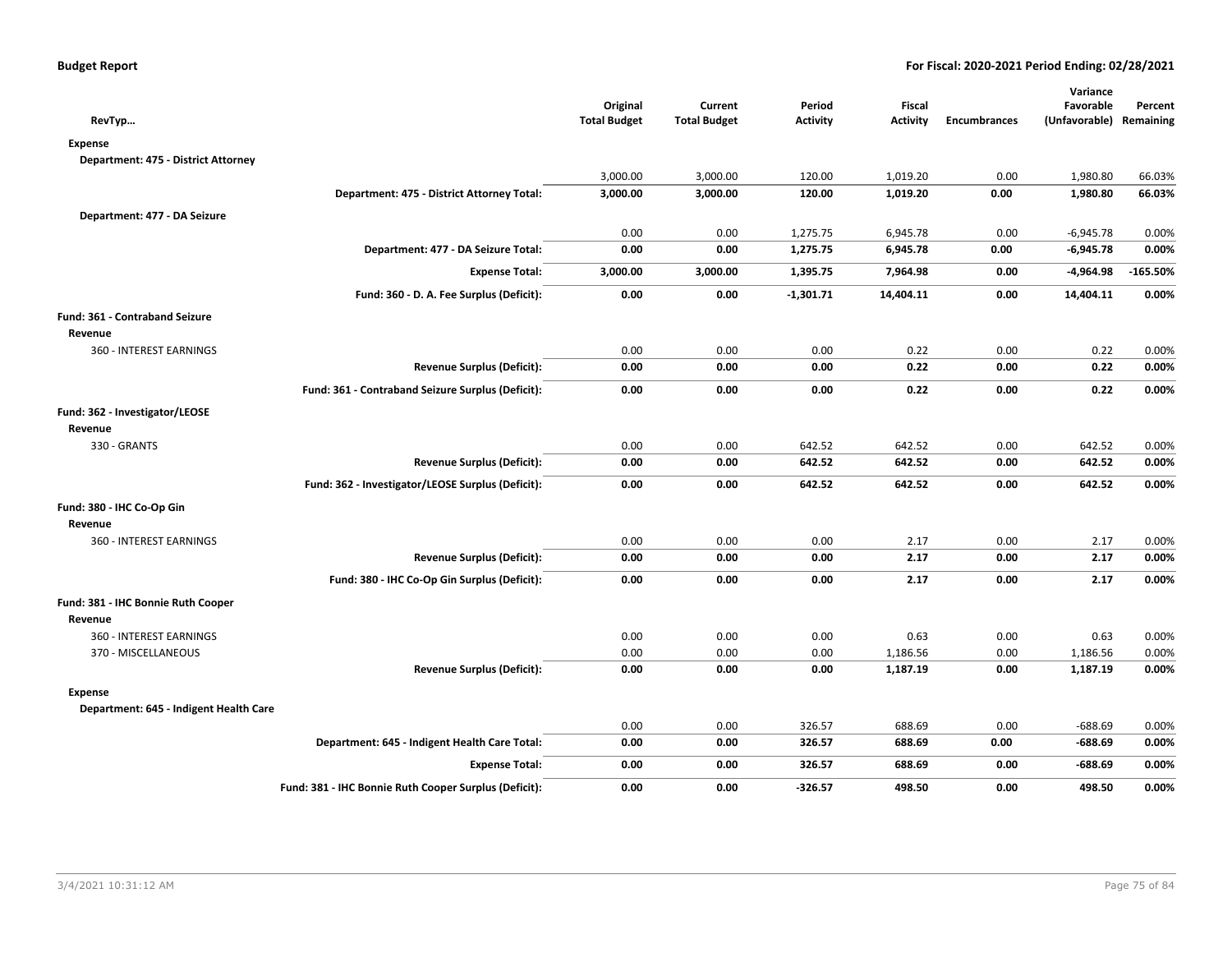| RevTyp                                                | Original<br><b>Total Budget</b> | Current<br><b>Total Budget</b> | Period<br><b>Activity</b> | <b>Fiscal</b><br><b>Activity</b> | <b>Encumbrances</b> | Variance<br>Favorable<br>(Unfavorable) Remaining | Percent    |
|-------------------------------------------------------|---------------------------------|--------------------------------|---------------------------|----------------------------------|---------------------|--------------------------------------------------|------------|
| Fund: 412 - Safe Room Reimbursement Prog.             |                                 |                                |                           |                                  |                     |                                                  |            |
| <b>Expense</b>                                        |                                 |                                |                           |                                  |                     |                                                  |            |
| Department: 408 - Safe Room                           |                                 |                                |                           |                                  |                     |                                                  |            |
|                                                       | 0.00                            | 0.00                           | 0.00                      | 4,000.00                         | 3,833.60            | $-7,833.60$                                      | 0.00%      |
| Department: 408 - Safe Room Total:                    | 0.00                            | 0.00                           | 0.00                      | 4,000.00                         | 3,833.60            | $-7,833.60$                                      | 0.00%      |
| <b>Expense Total:</b>                                 | 0.00                            | 0.00                           | 0.00                      | 4,000.00                         | 3,833.60            | $-7,833.60$                                      | 0.00%      |
| Fund: 412 - Safe Room Reimbursement Prog. Total:      | 0.00                            | 0.00                           | 0.00                      | 4,000.00                         | 3,833.60            | $-7,833.60$                                      | 0.00%      |
| <b>Fund: 413 - CARES ACT-CORONAVIRUS RELIEF</b>       |                                 |                                |                           |                                  |                     |                                                  |            |
| <b>Expense</b>                                        |                                 |                                |                           |                                  |                     |                                                  |            |
| Department: 413 - CARES Act                           |                                 |                                |                           |                                  |                     |                                                  |            |
|                                                       | 0.00                            | 0.00                           | 744.90                    | 85,926.46                        | 5,219.92            | $-91,146.38$                                     | 0.00%      |
| Department: 413 - CARES Act Total:                    | 0.00                            | 0.00                           | 744.90                    | 85,926.46                        | 5,219.92            | $-91,146.38$                                     | 0.00%      |
| Department: 417 - COVID-19 Vaccine Call Center        |                                 |                                |                           |                                  |                     |                                                  |            |
|                                                       | 0.00                            | 0.00                           | 7,447.27                  | 7,808.97                         | 0.00                | $-7,808.97$                                      | 0.00%      |
| Department: 417 - COVID-19 Vaccine Call Center Total: | 0.00                            | 0.00                           | 7,447.27                  | 7,808.97                         | 0.00                | $-7,808.97$                                      | 0.00%      |
| <b>Expense Total:</b>                                 | 0.00                            | 0.00                           | 8,192.17                  | 93,735.43                        | 5,219.92            | -98,955.35                                       | 0.00%      |
| Fund: 413 - CARES ACT-CORONAVIRUS RELIEF Total:       | 0.00                            | 0.00                           | 8,192.17                  | 93,735.43                        | 5,219.92            | $-98,955.35$                                     | 0.00%      |
| Fund: 414 - OOG COVID #4145401                        |                                 |                                |                           |                                  |                     |                                                  |            |
| Revenue                                               |                                 |                                |                           |                                  |                     |                                                  |            |
| 330 - GRANTS                                          | 0.00                            | 0.00                           | 21,993.50                 | 21,993.50                        | 0.00                | 21,993.50                                        | 0.00%      |
| <b>Revenue Surplus (Deficit):</b>                     | 0.00                            | 0.00                           | 21,993.50                 | 21,993.50                        | 0.00                | 21,993.50                                        | 0.00%      |
| <b>Expense</b>                                        |                                 |                                |                           |                                  |                     |                                                  |            |
| Department: 416 - OOG COVID                           |                                 |                                |                           |                                  |                     |                                                  |            |
|                                                       | 0.00                            | 0.00                           | 0.00                      | 21,646.80                        | 0.00                | $-21,646.80$                                     | 0.00%      |
| Department: 416 - OOG COVID Total:                    | 0.00                            | 0.00                           | 0.00                      | 21,646.80                        | 0.00                | $-21,646.80$                                     | 0.00%      |
| <b>Expense Total:</b>                                 | 0.00                            | 0.00                           | 0.00                      | 21,646.80                        | 0.00                | $-21,646.80$                                     | 0.00%      |
| Fund: 414 - OOG COVID #4145401 Surplus (Deficit):     | 0.00                            | 0.00                           | 21,993.50                 | 346.70                           | 0.00                | 346.70                                           | 0.00%      |
| <b>Fund: 560 - Sheriff Forfeiture</b>                 |                                 |                                |                           |                                  |                     |                                                  |            |
| Revenue                                               |                                 |                                |                           |                                  |                     |                                                  |            |
| 300 - CASH                                            | 25,000.00                       | 25,000.00                      | 0.00                      | 0.00                             | 0.00                | $-25,000.00$                                     | 100.00%    |
| 352 - FINES & FORFEITURES                             | 0.00                            | 0.00                           | 0.00                      | 54,284.88                        | 0.00                | 54,284.88                                        | 0.00%      |
| 360 - INTEREST EARNINGS                               | 0.00                            | 0.00                           | 0.00                      | 0.72                             | 0.00                | 0.72                                             | 0.00%      |
| <b>Revenue Surplus (Deficit):</b>                     | 25,000.00                       | 25,000.00                      | 0.00                      | 54,285.60                        | 0.00                | 29,285.60                                        | $-117.14%$ |
| <b>Expense</b>                                        |                                 |                                |                           |                                  |                     |                                                  |            |
| Department: 560 - County Sheriff                      |                                 |                                |                           |                                  |                     |                                                  |            |
|                                                       | 25,000.00                       | 25,000.00                      | 0.00                      | 13,645.67                        | 1,609.28            | 9,745.05                                         | 38.98%     |
| Department: 560 - County Sheriff Total:               | 25,000.00                       | 25,000.00                      | 0.00                      | 13,645.67                        | 1,609.28            | 9,745.05                                         | 38.98%     |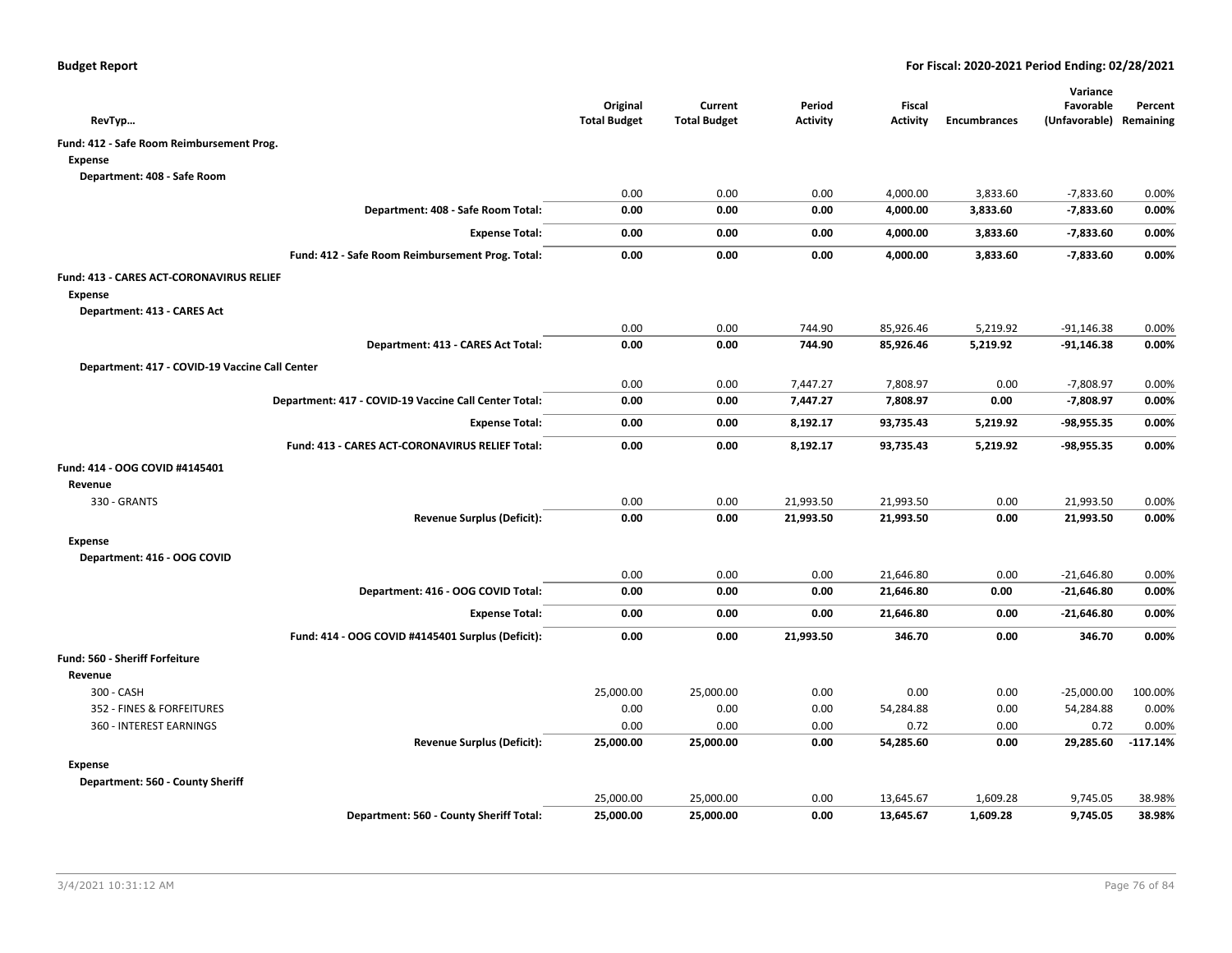| RevTyp                                                                    |                                   | Original<br><b>Total Budget</b> | Current<br><b>Total Budget</b> | Period<br><b>Activity</b> | Fiscal<br><b>Activity</b> | <b>Encumbrances</b> | Variance<br>Favorable<br>(Unfavorable) Remaining | Percent  |
|---------------------------------------------------------------------------|-----------------------------------|---------------------------------|--------------------------------|---------------------------|---------------------------|---------------------|--------------------------------------------------|----------|
| Department: 561 - Federal Forfeiture                                      |                                   |                                 |                                |                           |                           |                     |                                                  |          |
|                                                                           |                                   | 0.00                            | 0.00                           | 627.98                    | 43,022.45                 | 26,636.54           | $-69,658.99$                                     | 0.00%    |
| Department: 561 - Federal Forfeiture Total:                               |                                   | 0.00                            | 0.00                           | 627.98                    | 43,022.45                 | 26,636.54           | $-69,658.99$                                     | 0.00%    |
|                                                                           | <b>Expense Total:</b>             | 25,000.00                       | 25,000.00                      | 627.98                    | 56,668.12                 | 28,245.82           | -59,913.94                                       | -239.66% |
| Fund: 560 - Sheriff Forfeiture Surplus (Deficit):                         |                                   | 0.00                            | 0.00                           | $-627.98$                 | $-2,382.52$               | -28,245.82          | $-30,628.34$                                     | 0.00%    |
| Fund: 561 - Law Enforcement Education Sheriff's Office                    |                                   |                                 |                                |                           |                           |                     |                                                  |          |
| Revenue                                                                   |                                   |                                 |                                |                           |                           |                     |                                                  |          |
| 370 - MISCELLANEOUS                                                       |                                   | 1,800.00                        | 1,800.00                       | 1,972.51                  | 1,972.51                  | 0.00                | 172.51                                           | $-9.58%$ |
|                                                                           | <b>Revenue Surplus (Deficit):</b> | 1,800.00                        | 1,800.00                       | 1,972.51                  | 1,972.51                  | 0.00                | 172.51                                           | -9.58%   |
| <b>Expense</b>                                                            |                                   |                                 |                                |                           |                           |                     |                                                  |          |
| Department: 560 - County Sheriff                                          |                                   |                                 |                                |                           |                           |                     |                                                  |          |
|                                                                           |                                   | 1,800.00                        | 1,800.00                       | 0.00                      | 0.00                      | 0.00                | 1,800.00                                         | 100.00%  |
| Department: 560 - County Sheriff Total:                                   |                                   | 1,800.00                        | 1,800.00                       | 0.00                      | 0.00                      | 0.00                | 1,800.00                                         | 100.00%  |
|                                                                           | <b>Expense Total:</b>             | 1,800.00                        | 1,800.00                       | 0.00                      | 0.00                      | 0.00                | 1,800.00                                         | 100.00%  |
| Fund: 561 - Law Enforcement Education Sheriff's Office Surplus (Deficit): |                                   | 0.00                            | 0.00                           | 1,972.51                  | 1,972.51                  | 0.00                | 1,972.51                                         | 0.00%    |
| Fund: 562 - Bois D'Arc Lake Reservoir (SO)<br>Revenue                     |                                   |                                 |                                |                           |                           |                     |                                                  |          |
| 319 - F.C. DETENTION CENTER                                               |                                   | 397,500.00                      | 397,500.00                     | 0.00                      | 397,500.00                | 0.00                | 0.00                                             | 0.00%    |
| 370 - MISCELLANEOUS                                                       |                                   | 36,287.76                       | 36,287.76                      | 0.00                      | 36,287.76                 | 0.00                | 0.00                                             | 0.00%    |
|                                                                           | <b>Revenue Surplus (Deficit):</b> | 433,787.76                      | 433,787.76                     | 0.00                      | 433,787.76                | 0.00                | 0.00                                             | 0.00%    |
| <b>Expense</b>                                                            |                                   |                                 |                                |                           |                           |                     |                                                  |          |
| Department: 560 - County Sheriff                                          |                                   |                                 |                                |                           |                           |                     |                                                  |          |
|                                                                           |                                   | 433,787.76                      | 433,787.76                     | 9,313.37                  | 52,323.76                 | 526.16              | 380,937.84                                       | 87.82%   |
| Department: 560 - County Sheriff Total:                                   |                                   | 433,787.76                      | 433,787.76                     | 9,313.37                  | 52,323.76                 | 526.16              | 380,937.84                                       | 87.82%   |
|                                                                           | <b>Expense Total:</b>             | 433,787.76                      | 433,787.76                     | 9,313.37                  | 52,323.76                 | 526.16              | 380,937.84                                       | 87.82%   |
| Fund: 562 - Bois D'Arc Lake Reservoir (SO) Surplus (Deficit):             |                                   | 0.00                            | 0.00                           | $-9,313.37$               | 381,464.00                | $-526.16$           | 380,937.84                                       | 0.00%    |
| Fund: 590 - Specialty Court/Drug Court<br>Revenue                         |                                   |                                 |                                |                           |                           |                     |                                                  |          |
| 370 - MISCELLANEOUS                                                       |                                   | 4,000.00                        | 4,000.00                       | 119.03                    | 293.31                    | 0.00                | $-3,706.69$                                      | 92.67%   |
|                                                                           | <b>Revenue Surplus (Deficit):</b> | 4,000.00                        | 4,000.00                       | 119.03                    | 293.31                    | 0.00                | $-3,706.69$                                      | 92.67%   |
| <b>Expense</b>                                                            |                                   |                                 |                                |                           |                           |                     |                                                  |          |
| <b>Department: 436 - Specialty Court Expenses</b>                         |                                   |                                 |                                |                           |                           |                     |                                                  |          |
|                                                                           |                                   | 4,000.00                        | 4,000.00                       | 0.00                      | 595.00                    | 0.00                | 3,405.00                                         | 85.13%   |
| Department: 436 - Specialty Court Expenses Total:                         |                                   | 4,000.00                        | 4,000.00                       | 0.00                      | 595.00                    | 0.00                | 3,405.00                                         | 85.13%   |
|                                                                           | <b>Expense Total:</b>             | 4,000.00                        | 4,000.00                       | 0.00                      | 595.00                    | 0.00                | 3,405.00                                         | 85.13%   |
| Fund: 590 - Specialty Court/Drug Court Surplus (Deficit):                 |                                   | 0.00                            | 0.00                           | 119.03                    | $-301.69$                 | 0.00                | $-301.69$                                        | 0.00%    |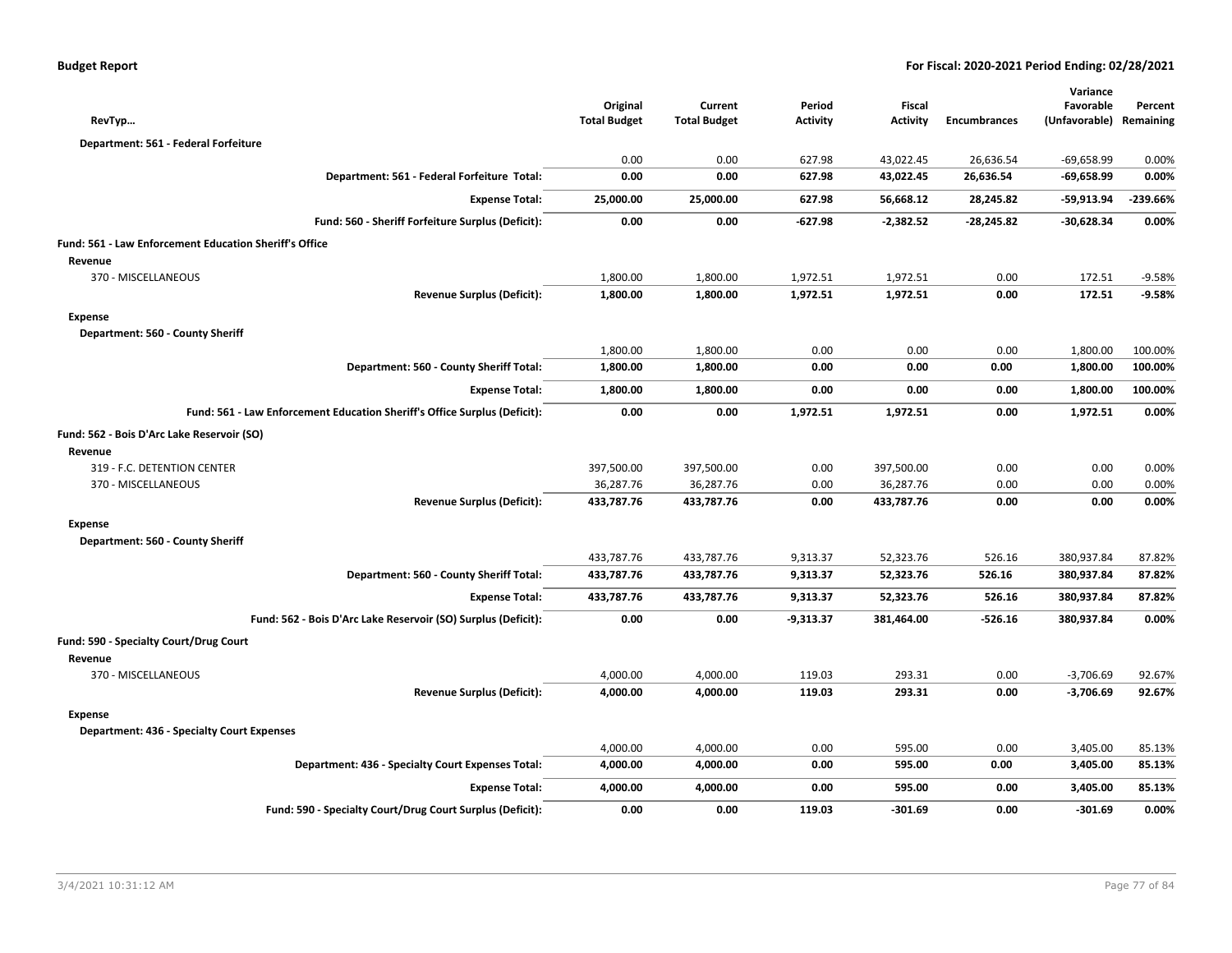|                                                                       | Original            | Current             | Period        | Fiscal          |                     | Variance<br>Favorable   | Percent  |
|-----------------------------------------------------------------------|---------------------|---------------------|---------------|-----------------|---------------------|-------------------------|----------|
| RevTyp                                                                | <b>Total Budget</b> | <b>Total Budget</b> | Activity      | <b>Activity</b> | <b>Encumbrances</b> | (Unfavorable) Remaining |          |
| Fund: 600 - Sinking                                                   |                     |                     |               |                 |                     |                         |          |
| Revenue                                                               |                     |                     |               |                 |                     |                         |          |
| 310 - PROPERTY TAXES                                                  | 1,118,142.73        | 1,118,142.73        | 355,833.38    | 1,199,445.06    | 0.00                | 81,302.33               | $-7.27%$ |
| 318 - OTHER TAXES                                                     | 1,100.00            | 1,100.00            | 0.00          | 489.60          | 0.00                | $-610.40$               | 55.49%   |
| <b>Revenue Surplus (Deficit):</b>                                     | 1,119,242.73        | 1,119,242.73        | 355,833.38    | 1,199,934.66    | 0.00                | 80,691.93               | $-7.21%$ |
| <b>Expense</b>                                                        |                     |                     |               |                 |                     |                         |          |
| Department: 620 - Debt Service                                        |                     |                     |               |                 |                     |                         |          |
|                                                                       | 337,836.48          | 337,836.48          | 175,389.81    | 175,589.81      | 0.00                | 162,246.67              | 48.03%   |
| Department: 620 - Debt Service Total:                                 | 337,836.48          | 337,836.48          | 175,389.81    | 175,589.81      | 0.00                | 162,246.67              | 48.03%   |
| Department: 660 - Debt Service Interest                               |                     |                     |               |                 |                     |                         |          |
|                                                                       | 781,406.25          | 781,406.25          | 332,325.00    | 450,575.00      | 0.00                | 330,831.25              | 42.34%   |
| Department: 660 - Debt Service Interest Total:                        | 781,406.25          | 781,406.25          | 332,325.00    | 450,575.00      | 0.00                | 330,831.25              | 42.34%   |
| <b>Expense Total:</b>                                                 | 1,119,242.73        | 1,119,242.73        | 507,714.81    | 626,164.81      | 0.00                | 493,077.92              | 44.05%   |
| Fund: 600 - Sinking Surplus (Deficit):                                | 0.00                | 0.00                | $-151,881.43$ | 573,769.85      | 0.00                | 573,769.85              | 0.00%    |
| Fund: 630 - Law Enforcement Education Const. Pct.1                    |                     |                     |               |                 |                     |                         |          |
| Revenue                                                               |                     |                     |               |                 |                     |                         |          |
| 370 - MISCELLANEOUS                                                   | 685.17              | 685.17              | 642.52        | 642.52          | 0.00                | $-42.65$                | 6.22%    |
| <b>Revenue Surplus (Deficit):</b>                                     | 685.17              | 685.17              | 642.52        | 642.52          | 0.00                | $-42.65$                | 6.22%    |
| <b>Expense</b>                                                        |                     |                     |               |                 |                     |                         |          |
| Department: 551 - Constable Pct.1                                     |                     |                     |               |                 |                     |                         |          |
|                                                                       | 685.17              | 685.17              | 0.00          | 0.00            | 0.00                | 685.17                  | 100.00%  |
| Department: 551 - Constable Pct.1 Total:                              | 685.17              | 685.17              | 0.00          | 0.00            | 0.00                | 685.17                  | 100.00%  |
| <b>Expense Total:</b>                                                 | 685.17              | 685.17              | 0.00          | 0.00            | 0.00                | 685.17                  | 100.00%  |
| Fund: 630 - Law Enforcement Education Const. Pct.1 Surplus (Deficit): | 0.00                | 0.00                | 642.52        | 642.52          | 0.00                | 642.52                  | 0.00%    |
| Fund: 640 - Law Enforcement Education Const. Pct.2                    |                     |                     |               |                 |                     |                         |          |
| Revenue                                                               |                     |                     |               |                 |                     |                         |          |
| 370 - MISCELLANEOUS                                                   | 685.17              | 685.17              | 642.52        | 642.52          | 0.00                | $-42.65$                | 6.22%    |
| <b>Revenue Surplus (Deficit):</b>                                     | 685.17              | 685.17              | 642.52        | 642.52          | 0.00                | $-42.65$                | 6.22%    |
| <b>Expense</b>                                                        |                     |                     |               |                 |                     |                         |          |
| Department: 552 - Constable Pct.2                                     |                     |                     |               |                 |                     |                         |          |
|                                                                       | 685.17              | 685.17              | 0.00          | 0.00            | 0.00                | 685.17                  | 100.00%  |
| Department: 552 - Constable Pct.2 Total:                              | 685.17              | 685.17              | 0.00          | 0.00            | 0.00                | 685.17                  | 100.00%  |
| <b>Expense Total:</b>                                                 | 685.17              | 685.17              | 0.00          | 0.00            | 0.00                | 685.17                  | 100.00%  |
| Fund: 640 - Law Enforcement Education Const. Pct.2 Surplus (Deficit): | 0.00                | 0.00                | 642.52        | 642.52          | 0.00                | 642.52                  | 0.00%    |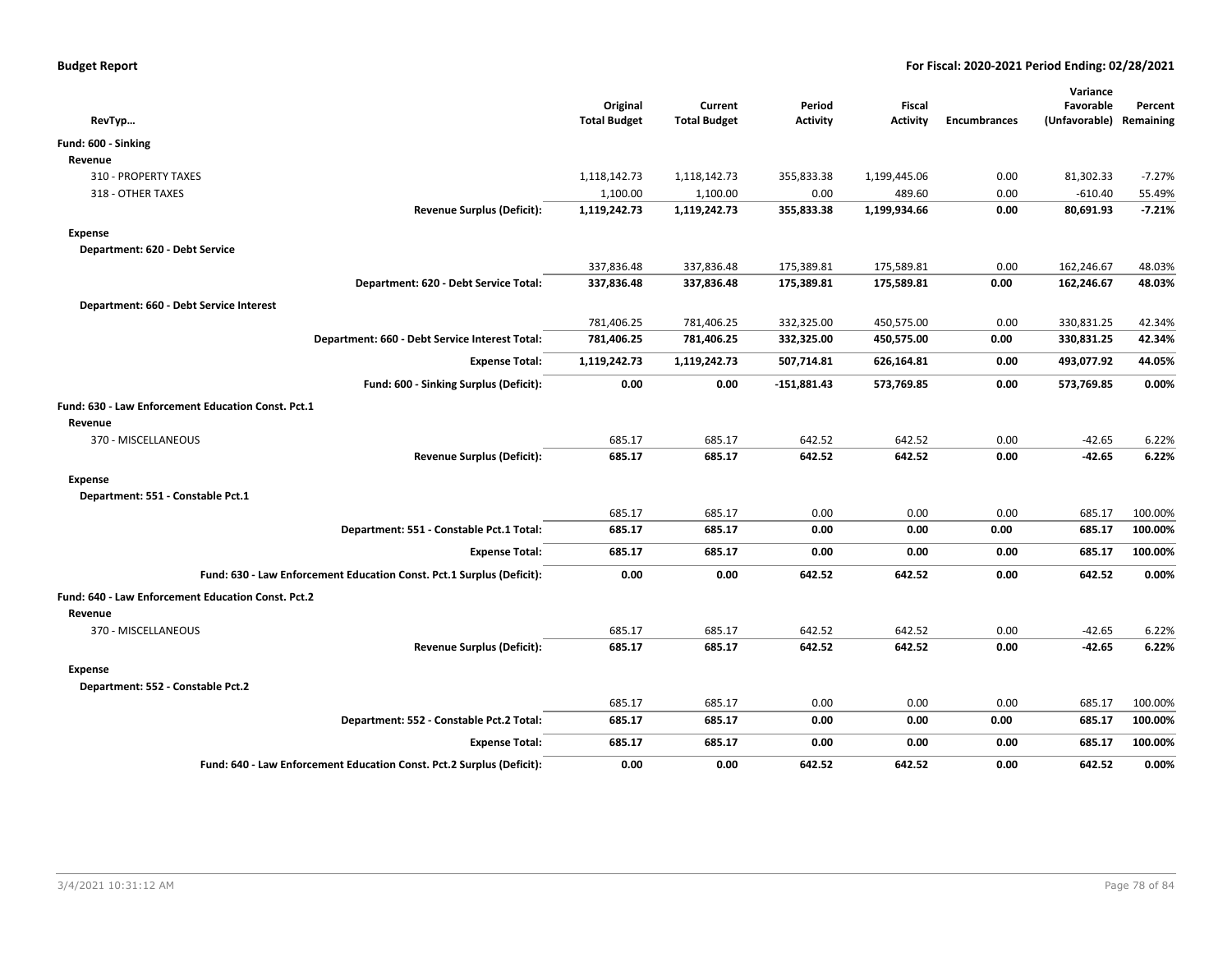|  |  |  | <b>Budget Report</b> |
|--|--|--|----------------------|
|--|--|--|----------------------|

| RevTyp                                                                | Original<br><b>Total Budget</b> | Current<br><b>Total Budget</b> | Period<br><b>Activity</b> | Fiscal<br><b>Activity</b> | <b>Encumbrances</b> | Variance<br>Favorable<br>(Unfavorable) | Percent<br>Remaining |
|-----------------------------------------------------------------------|---------------------------------|--------------------------------|---------------------------|---------------------------|---------------------|----------------------------------------|----------------------|
| Fund: 650 - Law Enforcement Education Const. Pct.3                    |                                 |                                |                           |                           |                     |                                        |                      |
| Revenue                                                               |                                 |                                |                           |                           |                     |                                        |                      |
| 370 - MISCELLANEOUS                                                   | 685.17                          | 685.17                         | 642.52                    | 642.52                    | 0.00                | $-42.65$                               | 6.22%                |
| <b>Revenue Surplus (Deficit):</b>                                     | 685.17                          | 685.17                         | 642.52                    | 642.52                    | 0.00                | $-42.65$                               | 6.22%                |
| <b>Expense</b>                                                        |                                 |                                |                           |                           |                     |                                        |                      |
| Department: 553 - Constable Pct.3                                     |                                 |                                |                           |                           |                     |                                        |                      |
|                                                                       | 685.17                          | 685.17                         | 0.00                      | 0.00                      | 0.00                | 685.17                                 | 100.00%              |
| Department: 553 - Constable Pct.3 Total:                              | 685.17                          | 685.17                         | 0.00                      | 0.00                      | 0.00                | 685.17                                 | 100.00%              |
| <b>Expense Total:</b>                                                 | 685.17                          | 685.17                         | 0.00                      | 0.00                      | 0.00                | 685.17                                 | 100.00%              |
| Fund: 650 - Law Enforcement Education Const. Pct.3 Surplus (Deficit): | 0.00                            | 0.00                           | 642.52                    | 642.52                    | 0.00                | 642.52                                 | 0.00%                |
| Fund: 670 - Courthouse Restoration                                    |                                 |                                |                           |                           |                     |                                        |                      |
| Revenue                                                               |                                 |                                |                           |                           |                     |                                        |                      |
| 330 - GRANTS                                                          | 0.00                            | 0.00                           | 0.00                      | 437,022.26                | 0.00                | 437,022.26                             | 0.00%                |
| <b>Revenue Surplus (Deficit):</b>                                     | 0.00                            | 0.00                           | 0.00                      | 437,022.26                | 0.00                | 437,022.26                             | 0.00%                |
| Fund: 670 - Courthouse Restoration Surplus (Deficit):                 | 0.00                            | 0.00                           | 0.00                      | 437,022.26                | 0.00                | 437,022.26                             | 0.00%                |
|                                                                       |                                 |                                |                           |                           |                     |                                        |                      |
| Fund: 680 - 2018 GO Bonds-Construction Fund FY2019                    |                                 |                                |                           |                           |                     |                                        |                      |
| Revenue<br>300 - CASH                                                 | 2,500,000.00                    | 2,500,000.00                   | 0.00                      | 0.00                      | 0.00                | $-2,500,000.00$                        | 100.00%              |
| 360 - INTEREST EARNINGS                                               | 0.00                            | 0.00                           | 0.00                      | 433.70                    | 0.00                | 433.70                                 | 0.00%                |
| <b>Revenue Surplus (Deficit):</b>                                     | 2,500,000.00                    | 2,500,000.00                   | 0.00                      | 433.70                    | 0.00                | $-2,499,566.30$                        | 99.98%               |
|                                                                       |                                 |                                |                           |                           |                     |                                        |                      |
| <b>Expense</b><br>Department: 668 - Courthouse Construction Phase 2   |                                 |                                |                           |                           |                     |                                        |                      |
|                                                                       | 2,500,000.00                    | 2,500,000.00                   | 89,184.49                 | 2,400,679.81              | 0.00                | 99,320.19                              | 3.97%                |
| Department: 668 - Courthouse Construction Phase 2 Total:              | 2,500,000.00                    | 2,500,000.00                   | 89,184.49                 | 2,400,679.81              | 0.00                | 99,320.19                              | 3.97%                |
| <b>Expense Total:</b>                                                 | 2,500,000.00                    | 2,500,000.00                   | 89,184.49                 | 2,400,679.81              | 0.00                | 99,320.19                              | 3.97%                |
| Fund: 680 - 2018 GO Bonds-Construction Fund FY2019 Surplus (Deficit): | 0.00                            | 0.00                           | $-89,184.49$              | $-2,400,246.11$           | 0.00                | $-2,400,246.11$                        | 0.00%                |
|                                                                       |                                 |                                |                           |                           |                     |                                        |                      |
| Fund: 690 - 2020 CO Bonds-Construction Fund FY2020                    |                                 |                                |                           |                           |                     |                                        |                      |
| Revenue<br>350 - FINES                                                |                                 |                                |                           | 0.00                      |                     |                                        |                      |
| 360 - INTEREST EARNINGS                                               | 9,900,000.00<br>0.00            | 9,900,000.00<br>0.00           | 0.00<br>0.00              | 1,261.63                  | 0.00<br>0.00        | $-9,900,000.00$<br>1,261.63            | 100.00%<br>0.00%     |
| <b>Revenue Surplus (Deficit):</b>                                     | 9,900,000.00                    | 9,900,000.00                   | 0.00                      | 1,261.63                  | 0.00                | -9,898,738.37                          | 99.99%               |
|                                                                       |                                 |                                |                           |                           |                     |                                        |                      |
| <b>Expense</b>                                                        |                                 |                                |                           |                           |                     |                                        |                      |
| Department: 669 - Courthouse Construction Phase 2                     | 9,900,000.00                    | 9,900,000.00                   | 900,722.29                | 1,538,179.47              | 0.00                | 8,361,820.53                           | 84.46%               |
| Department: 669 - Courthouse Construction Phase 2 Total:              | 9,900,000.00                    | 9,900,000.00                   | 900,722.29                | 1,538,179.47              | 0.00                | 8,361,820.53                           | 84.46%               |
|                                                                       | 9,900,000.00                    |                                | 900,722.29                | 1,538,179.47              | 0.00                | 8,361,820.53                           | 84.46%               |
| <b>Expense Total:</b>                                                 |                                 | 9,900,000.00                   |                           |                           |                     |                                        |                      |
| Fund: 690 - 2020 CO Bonds-Construction Fund FY2020 Surplus (Deficit): | 0.00                            | 0.00                           | -900,722.29               | $-1,536,917.84$           | 0.00                | $-1,536,917.84$                        | 0.00%                |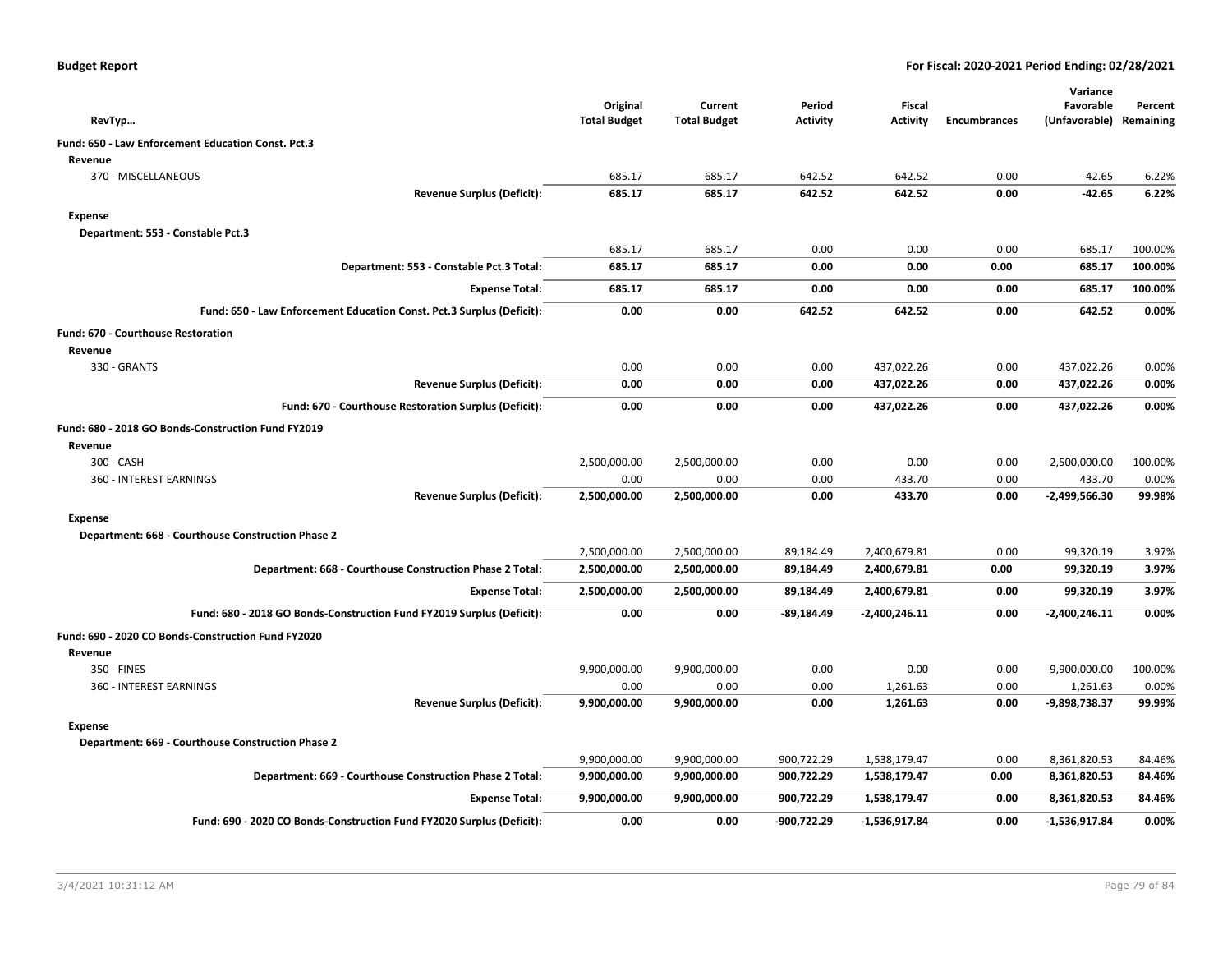| RevTyp                                                           | Original<br><b>Total Budget</b> | Current<br><b>Total Budget</b> | Period<br><b>Activity</b> | Fiscal<br><b>Activity</b> | <b>Encumbrances</b> | Variance<br>Favorable<br>(Unfavorable) Remaining | Percent   |
|------------------------------------------------------------------|---------------------------------|--------------------------------|---------------------------|---------------------------|---------------------|--------------------------------------------------|-----------|
| Fund: 700 - Right of Way                                         |                                 |                                |                           |                           |                     |                                                  |           |
| Revenue                                                          |                                 |                                |                           |                           |                     |                                                  |           |
| <b>360 - INTEREST EARNINGS</b>                                   | 0.00                            | 0.00                           | 0.00                      | 9.65                      | 0.00                | 9.65                                             | 0.00%     |
| <b>Revenue Surplus (Deficit):</b>                                | 0.00                            | 0.00                           | 0.00                      | 9.65                      | 0.00                | 9.65                                             | 0.00%     |
| Fund: 700 - Right of Way Surplus (Deficit):                      | 0.00                            | 0.00                           | 0.00                      | 9.65                      | 0.00                | 9.65                                             | 0.00%     |
| Fund: 810 - County Lake Road Impact Fund                         |                                 |                                |                           |                           |                     |                                                  |           |
| Revenue                                                          |                                 |                                |                           |                           |                     |                                                  |           |
| 318 - OTHER TAXES                                                | 100,000.00                      | 100,000.00                     | 0.00                      | 100,000.00                | 0.00                | 0.00                                             | 0.00%     |
| <b>Revenue Surplus (Deficit):</b>                                | 100,000.00                      | 100,000.00                     | 0.00                      | 100,000.00                | 0.00                | 0.00                                             | 0.00%     |
| <b>Expense</b>                                                   |                                 |                                |                           |                           |                     |                                                  |           |
| Department: 522 - COUNTY LAKE ROAD IMPACT                        |                                 |                                |                           |                           |                     |                                                  |           |
|                                                                  | 100,000.00                      | 100,000.00                     | 0.00                      | 0.00                      | 0.00                | 100,000.00                                       | 100.00%   |
| Department: 522 - COUNTY LAKE ROAD IMPACT Total:                 | 100,000.00                      | 100,000.00                     | 0.00                      | 0.00                      | 0.00                | 100,000.00                                       | 100.00%   |
| <b>Expense Total:</b>                                            | 100,000.00                      | 100,000.00                     | 0.00                      | 0.00                      | 0.00                | 100,000.00                                       | 100.00%   |
| Fund: 810 - County Lake Road Impact Fund Surplus (Deficit):      | 0.00                            | 0.00                           | 0.00                      | 100,000.00                | 0.00                | 100,000.00                                       | 0.00%     |
| Fund: 850 - Lake Fannin                                          |                                 |                                |                           |                           |                     |                                                  |           |
| Revenue                                                          |                                 |                                |                           |                           |                     |                                                  |           |
| 370 - MISCELLANEOUS                                              | 5,000.00                        | 5,000.00                       | 150.00                    | 8,931.62                  | 0.00                | 3,931.62                                         | $-78.63%$ |
| <b>Revenue Surplus (Deficit):</b>                                | 5,000.00                        | 5,000.00                       | 150.00                    | 8,931.62                  | 0.00                | 3,931.62                                         | $-78.63%$ |
| <b>Expense</b>                                                   |                                 |                                |                           |                           |                     |                                                  |           |
| Department: 520 - Lake Fannin                                    |                                 |                                |                           |                           |                     |                                                  |           |
|                                                                  | 5,000.00                        | 5,000.00                       | 294.76                    | 3,949.60                  | 0.00                | 1,050.40                                         | 21.01%    |
| Department: 520 - Lake Fannin Total:                             | 5,000.00                        | 5,000.00                       | 294.76                    | 3,949.60                  | 0.00                | 1,050.40                                         | 21.01%    |
| <b>Expense Total:</b>                                            | 5,000.00                        | 5,000.00                       | 294.76                    | 3,949.60                  | 0.00                | 1,050.40                                         | 21.01%    |
| Fund: 850 - Lake Fannin Surplus (Deficit):                       | 0.00                            | 0.00                           | $-144.76$                 | 4,982.02                  | 0.00                | 4,982.02                                         | 0.00%     |
| Fund: 890 - T.J.J.D.                                             |                                 |                                |                           |                           |                     |                                                  |           |
| Revenue                                                          |                                 |                                |                           |                           |                     |                                                  |           |
| 330 - GRANTS                                                     | 239,828.00                      | 239,828.00                     | 12,500.00                 | 91,443.00                 | 0.00                | $-148,385.00$                                    | 61.87%    |
| 370 - MISCELLANEOUS                                              | 170,000.00                      | 170,000.00                     | 0.00                      | 170,000.00                | 0.00                | 0.00                                             | 0.00%     |
| <b>Revenue Surplus (Deficit):</b>                                | 409,828.00                      | 409,828.00                     | 12,500.00                 | 261,443.00                | 0.00                | $-148,385.00$                                    | 36.21%    |
| Expense                                                          |                                 |                                |                           |                           |                     |                                                  |           |
| Department: 581 - Structural Family Therapy                      |                                 |                                |                           |                           |                     |                                                  |           |
|                                                                  | 0.00                            | 0.00                           | 12,500.00                 | 37,500.00                 | 0.00                | $-37,500.00$                                     | 0.00%     |
| Department: 581 - Structural Family Therapy Total:               | 0.00                            | 0.00                           | 12,500.00                 | 37,500.00                 | 0.00                | $-37,500.00$                                     | 0.00%     |
| <b>Department: 589 - Regional Diversions Alternatives</b>        |                                 |                                |                           |                           |                     |                                                  |           |
|                                                                  | 3,000.00                        | 3,000.00                       | 0.00                      | 3,000.00                  | 0.00                | 0.00                                             | 0.00%     |
| <b>Department: 589 - Regional Diversions Alternatives Total:</b> | 3,000.00                        | 3,000.00                       | 0.00                      | 3,000.00                  | 0.00                | 0.00                                             | 0.00%     |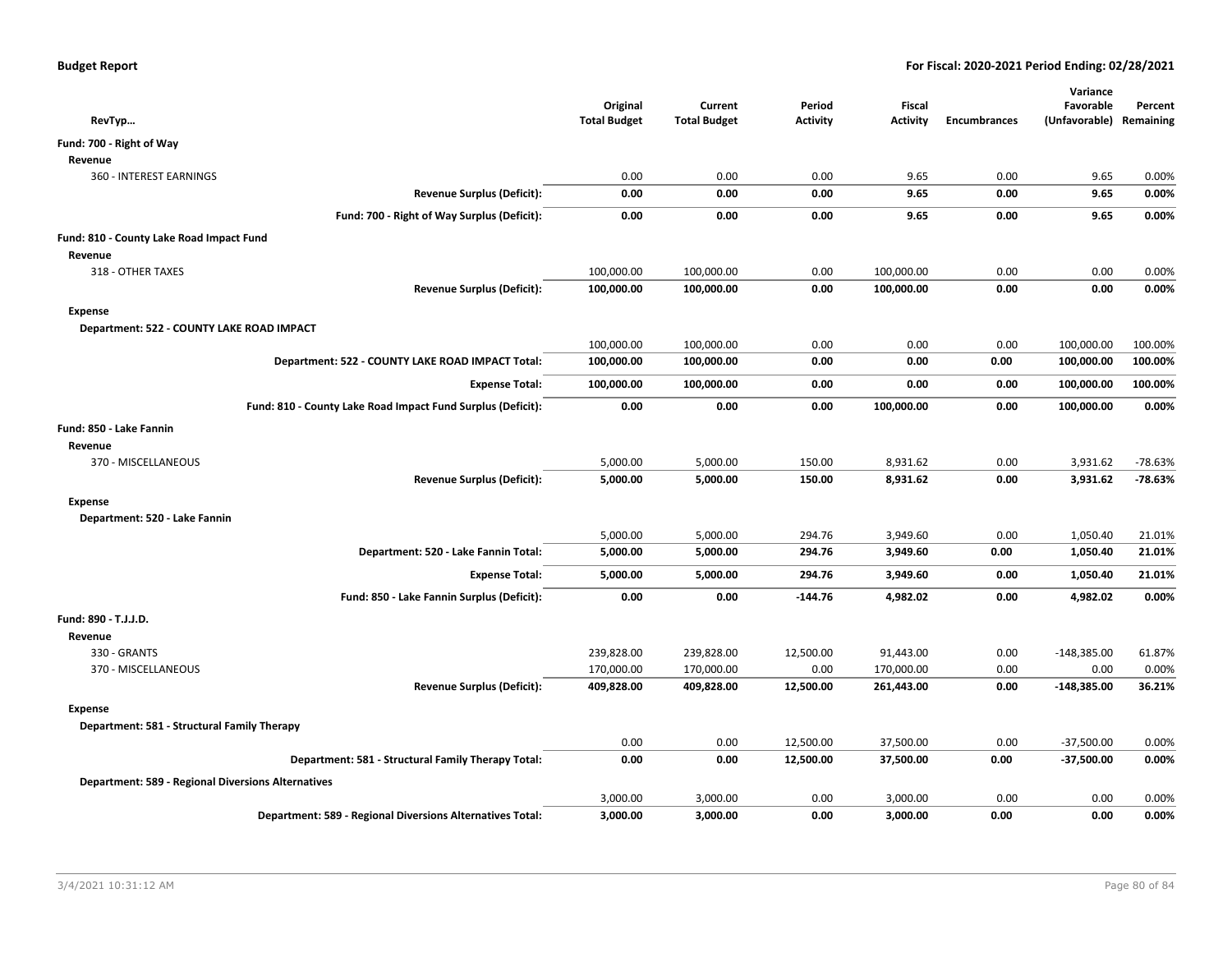| <b>Budget Report</b> |  |
|----------------------|--|
|----------------------|--|

|                                                               |                                 |                                |                           |                                  |                     | Variance                   |                      |
|---------------------------------------------------------------|---------------------------------|--------------------------------|---------------------------|----------------------------------|---------------------|----------------------------|----------------------|
| RevTyp                                                        | Original<br><b>Total Budget</b> | Current<br><b>Total Budget</b> | Period<br><b>Activity</b> | <b>Fiscal</b><br><b>Activity</b> | <b>Encumbrances</b> | Favorable<br>(Unfavorable) | Percent<br>Remaining |
| <b>Department: 592 - Pre/Post Adjudication Facilities</b>     |                                 |                                |                           |                                  |                     |                            |                      |
|                                                               | 4,373.00                        | 4,373.00                       | 535.97                    | 2,912.61                         | 0.00                | 1,460.39                   | 33.40%               |
| Department: 592 - Pre/Post Adjudication Facilities Total:     | 4,373.00                        | 4,373.00                       | 535.97                    | 2,912.61                         | 0.00                | 1,460.39                   | 33.40%               |
| Department: 593 - Commitment Diversion                        |                                 |                                |                           |                                  |                     |                            |                      |
|                                                               | 10,000.00                       | 10,000.00                      | 714.75                    | 3,895.57                         | 0.00                | 6,104.43                   | 61.04%               |
| Department: 593 - Commitment Diversion Total:                 | 10,000.00                       | 10,000.00                      | 714.75                    | 3,895.57                         | 0.00                | 6,104.43                   | 61.04%               |
| Department: 594 - Mental Health Services                      |                                 |                                |                           |                                  |                     |                            |                      |
|                                                               | 10,737.00                       | 10,737.00                      | 1,563.65                  | 3,533.49                         | 0.00                | 7,203.51                   | 67.09%               |
| Department: 594 - Mental Health Services Total:               | 10,737.00                       | 10,737.00                      | 1,563.65                  | 3,533.49                         | 0.00                | 7,203.51                   | 67.09%               |
| Department: 994 - Local Funds Carried Forward                 |                                 |                                |                           |                                  |                     |                            |                      |
|                                                               | 0.00                            | 0.00                           | 0.00                      | 694.44                           | 0.00                | $-694.44$                  | 0.00%                |
| Department: 994 - Local Funds Carried Forward Total:          | 0.00                            | 0.00                           | 0.00                      | 694.44                           | 0.00                | $-694.44$                  | 0.00%                |
| Department: 995 - Local Funding                               |                                 |                                |                           |                                  |                     |                            |                      |
|                                                               | 170,000.00                      | 170,000.00                     | 32,806.69                 | 73,140.49                        | 0.00                | 96,859.51                  | 56.98%               |
| Department: 995 - Local Funding Total:                        | 170,000.00                      | 170,000.00                     | 32,806.69                 | 73,140.49                        | 0.00                | 96,859.51                  | 56.98%               |
| Department: 996 - Basic Probation Supervision                 |                                 |                                |                           |                                  |                     |                            |                      |
|                                                               | 136,718.00                      | 136,718.00                     | 9,227.76                  | 50,092.26                        | 0.00                | 86,625.74                  | 63.36%               |
| Department: 996 - Basic Probation Supervision Total:          | 136,718.00                      | 136,718.00                     | 9,227.76                  | 50,092.26                        | 0.00                | 86,625.74                  | 63.36%               |
| Department: 997 - Community Programs                          |                                 |                                |                           |                                  |                     |                            |                      |
|                                                               | 75,000.00                       | 75,000.00                      | 6,253.58                  | 34,049.94                        | 0.00                | 40,950.06                  | 54.60%               |
| Department: 997 - Community Programs Total:                   | 75,000.00                       | 75,000.00                      | 6,253.58                  | 34,049.94                        | 0.00                | 40,950.06                  | 54.60%               |
| <b>Expense Total:</b>                                         | 409,828.00                      | 409,828.00                     | 63,602.40                 | 208,818.80                       | 0.00                | 201,009.20                 | 49.05%               |
| Fund: 890 - T.J.J.D. Surplus (Deficit):                       | 0.00                            | 0.00                           | $-51,102.40$              | 52,624.20                        | 0.00                | 52,624.20                  | 0.00%                |
| <b>Fund: 891 - Juvenile Probation-Restitution</b>             |                                 |                                |                           |                                  |                     |                            |                      |
| Revenue                                                       |                                 |                                |                           |                                  |                     |                            |                      |
| 340 - FEES OF OFFICE                                          | 0.00                            | 0.00                           | 80.00                     | 1,193.76                         | 0.00                | 1,193.76                   | 0.00%                |
| <b>Revenue Surplus (Deficit):</b>                             | 0.00                            | 0.00                           | 80.00                     | 1,193.76                         | 0.00                | 1,193.76                   | 0.00%                |
| Expense                                                       |                                 |                                |                           |                                  |                     |                            |                      |
| Department: 891 - Probation Fee Expenses                      | 0.00                            | 0.00                           | 339.47                    | 1,605.51                         | 0.00                | $-1,605.51$                | 0.00%                |
| Department: 891 - Probation Fee Expenses Total:               | 0.00                            | 0.00                           | 339.47                    | 1,605.51                         | 0.00                | $-1,605.51$                | 0.00%                |
| <b>Expense Total:</b>                                         |                                 |                                | 339.47                    |                                  |                     |                            | 0.00%                |
|                                                               | 0.00                            | 0.00                           |                           | 1,605.51                         | 0.00                | $-1,605.51$                |                      |
| Fund: 891 - Juvenile Probation-Restitution Surplus (Deficit): | 0.00                            | 0.00                           | -259.47                   | $-411.75$                        | 0.00                | $-411.75$                  | 0.00%                |
| Fund: 920 - Statzer                                           |                                 |                                |                           |                                  |                     |                            |                      |
| Revenue                                                       |                                 |                                |                           |                                  |                     |                            |                      |
| 360 - INTEREST EARNINGS                                       | 0.00                            | 0.00                           | 0.00                      | 4.65                             | 0.00                | 4.65                       | 0.00%                |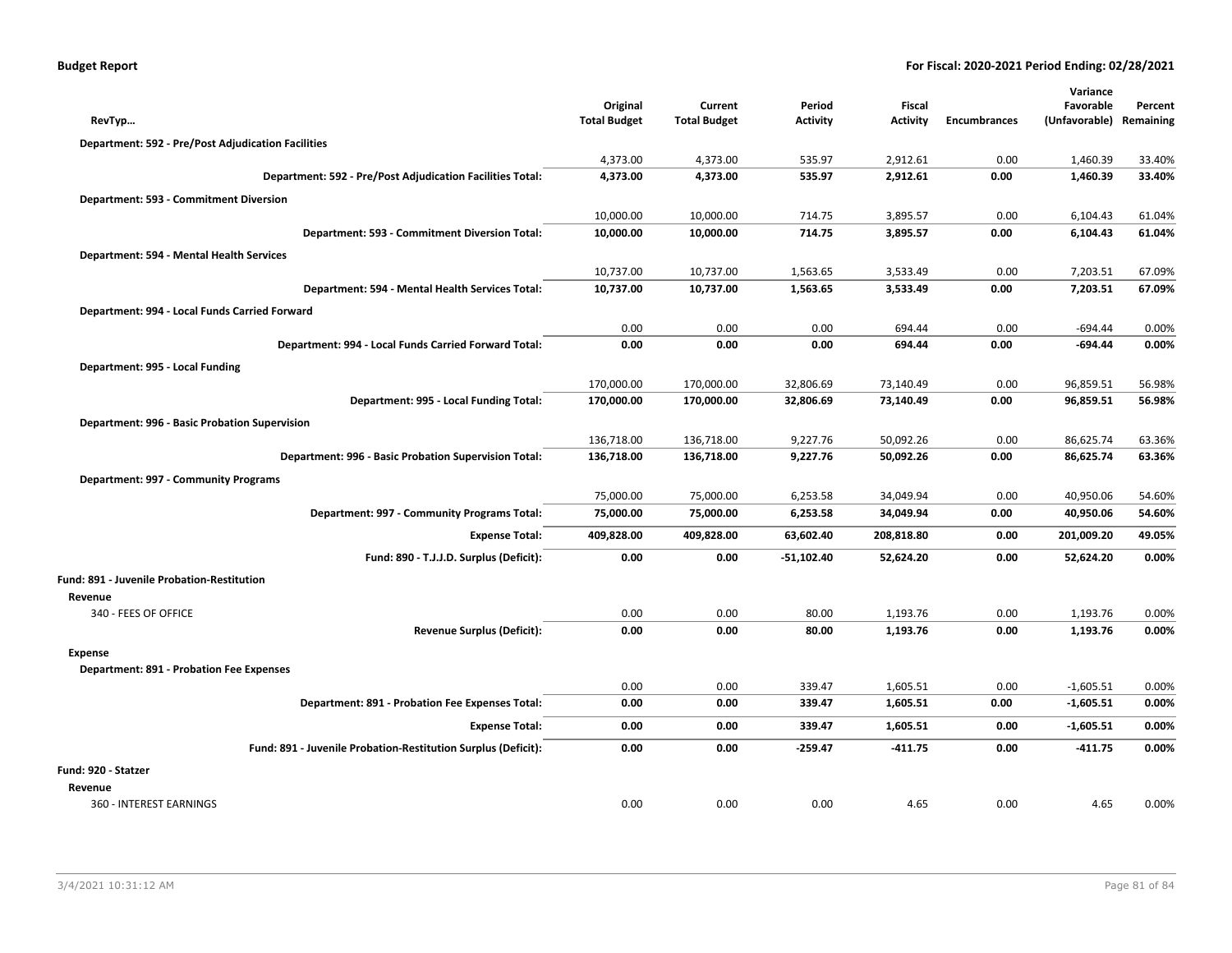|                                                          |                     |                     |                 |                 |                     | Variance      |           |
|----------------------------------------------------------|---------------------|---------------------|-----------------|-----------------|---------------------|---------------|-----------|
|                                                          | Original            | Current             | Period          | <b>Fiscal</b>   |                     | Favorable     | Percent   |
| RevTyp                                                   | <b>Total Budget</b> | <b>Total Budget</b> | <b>Activity</b> | <b>Activity</b> | <b>Encumbrances</b> | (Unfavorable) | Remaining |
| 370 - MISCELLANEOUS                                      | 757.85              | 757.85              | 0.00            | 0.00            | 0.00                | $-757.85$     | 100.00%   |
| <b>Revenue Surplus (Deficit):</b>                        | 757.85              | 757.85              | 0.00            | 4.65            | 0.00                | $-753.20$     | 99.39%    |
| <b>Expense</b>                                           |                     |                     |                 |                 |                     |               |           |
| Department: 521 - Statzer Expenses                       |                     |                     |                 |                 |                     |               |           |
|                                                          | 757.85              | 757.85              | 0.00            | 0.00            | 0.00                | 757.85        | 100.00%   |
| Department: 521 - Statzer Expenses Total:                | 757.85              | 757.85              | 0.00            | 0.00            | 0.00                | 757.85        | 100.00%   |
| <b>Expense Total:</b>                                    | 757.85              | 757.85              | 0.00            | 0.00            | 0.00                | 757.85        | 100.00%   |
| Fund: 920 - Statzer Surplus (Deficit):                   | 0.00                | 0.00                | 0.00            | 4.65            | 0.00                | 4.65          | 0.00%     |
| Fund: 930 - Texas Community Dev.Prog.                    |                     |                     |                 |                 |                     |               |           |
| Revenue                                                  |                     |                     |                 |                 |                     |               |           |
| 330 - GRANTS                                             | 0.00                | 0.00                | 0.00            | 212,816.59      | 0.00                | 212,816.59    | 0.00%     |
| <b>Revenue Surplus (Deficit):</b>                        | 0.00                | 0.00                | 0.00            | 212,816.59      | 0.00                | 212,816.59    | 0.00%     |
| <b>Expense</b>                                           |                     |                     |                 |                 |                     |               |           |
| Department: 909 - Grant #7219149 Hickory Creek           |                     |                     |                 |                 |                     |               |           |
|                                                          | 0.00                | 0.00                | 0.00            | 212,816.59      | 0.00                | $-212,816.59$ | 0.00%     |
| Department: 909 - Grant #7219149 Hickory Creek Total:    | 0.00                | 0.00                | 0.00            | 212,816.59      | 0.00                | $-212,816.59$ | 0.00%     |
| <b>Expense Total:</b>                                    | 0.00                | 0.00                | 0.00            | 212,816.59      | 0.00                | $-212,816.59$ | 0.00%     |
| Fund: 930 - Texas Community Dev.Prog. Surplus (Deficit): | 0.00                | 0.00                | 0.00            | 0.00            | 0.00                | 0.00          | 0.00%     |
| Fund: 950 - Payroll                                      |                     |                     |                 |                 |                     |               |           |
| Revenue                                                  |                     |                     |                 |                 |                     |               |           |
| 370 - MISCELLANEOUS                                      | 0.00                | 0.00                | 1,463.16        | 5,881.44        | 0.00                | 5,881.44      | 0.00%     |
| <b>Revenue Surplus (Deficit):</b>                        | 0.00                | 0.00                | 1,463.16        | 5,881.44        | 0.00                | 5,881.44      | 0.00%     |
| <b>Expense</b>                                           |                     |                     |                 |                 |                     |               |           |
| Department: 415 - COBRA Health Insurance                 |                     |                     |                 |                 |                     |               |           |
|                                                          | 0.00                | 0.00                | 1,463.13        | 6,841.48        | 0.00                | $-6,841.48$   | 0.00%     |
| Department: 415 - COBRA Health Insurance Total:          | 0.00                | 0.00                | 1,463.13        | 6,841.48        | 0.00                | $-6,841.48$   | 0.00%     |
| <b>Expense Total:</b>                                    | 0.00                | 0.00                | 1,463.13        | 6,841.48        | 0.00                | $-6,841.48$   | 0.00%     |
| Fund: 950 - Payroll Surplus (Deficit):                   | 0.00                | 0.00                | 0.03            | $-960.04$       | 0.00                | $-960.04$     | 0.00%     |
| <b>Report Surplus (Deficit):</b>                         | 0.00                | 0.00                | 1,497,445.62    | 4,909,141.15    | $-210,848.22$       | 4,698,292.93  | 0.00%     |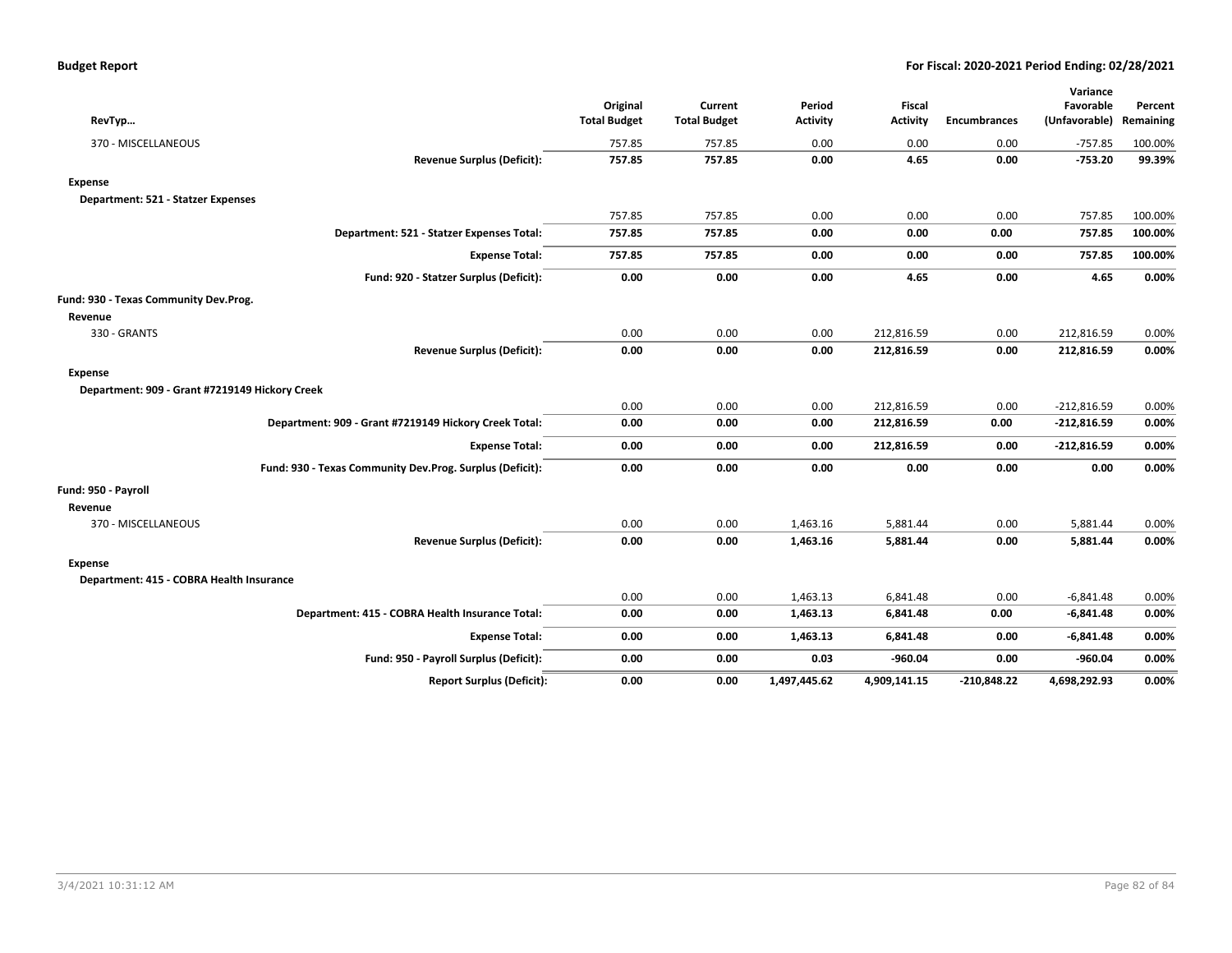# **Fund Summary**

| Fund                                 | Original<br><b>Total Budget</b> | Current<br><b>Total Budget</b> | Period<br>Activity | <b>Fiscal</b><br><b>Activity</b> | <b>Encumbrances</b> | Variance<br>Favorable<br>(Unfavorable) |
|--------------------------------------|---------------------------------|--------------------------------|--------------------|----------------------------------|---------------------|----------------------------------------|
| 100 - General                        | 0.00                            | 0.00                           | 1,983,119.45       | 5,489,334.08                     | $-96,085.40$        | 5,393,248.68                           |
| 110 - Courthouse Security            | 0.00                            | 0.00                           | 2,824.04           | 3,041.35                         | 0.00                | 3,041.35                               |
| 111 - Justice Court Building Securit | 0.00                            | 0.00                           | 915.92             | 915.92                           | 0.00                | 915.92                                 |
| 120 - County Clerk Vital Statistics  | 0.00                            | 0.00                           | 130.00             | $-23.00$                         | 0.00                | $-23.00$                               |
| 121 - County Clerk Records Manag     | 0.00                            | 0.00                           | 7,107.15           | $-16,075.51$                     | 0.00                | $-16,075.51$                           |
| 122 - Chapter 19 Funds               | 0.00                            | 0.00                           | 0.00               | $-17,370.07$                     | 0.00                | $-17,370.07$                           |
| 123 - Election Equipment Fund        | 0.00                            | 0.00                           | 670.13             | 1,849.93                         | 0.00                | 1,849.93                               |
| 125 - County Clerk Co.& Dist.Court   | 0.00                            | 0.00                           | $-265.57$          | $-265.57$                        | 0.00                | $-265.57$                              |
| 126 - County Clerk Court Records P   | 0.00                            | 0.00                           | 310.00             | 310.00                           | 0.00                | 310.00                                 |
| 127 - County Clerk Records Archive   | 0.00                            | 0.00                           | 16,770.00          | 11,544.68                        | 0.00                | 11,544.68                              |
| 130 - Bail Bond Trust Fund           | 0.00                            | 0.00                           | 360.00             | 2,175.00                         | 0.00                | 2,175.00                               |
| 160 - County Judge Excess Supplen    | 0.00                            | 0.00                           | 0.00               | $-42.80$                         | 0.00                | $-42.80$                               |
| 161 - Probate Judges Education       | 0.00                            | 0.00                           | 145.00             | 145.00                           | 0.00                | 145.00                                 |
| 190 - District Clerk Records Manag   | 0.00                            | 0.00                           | $-881.91$          | $-3,899.06$                      | 0.00                | $-3,899.06$                            |
| 191 - District Court Records Archive | 0.00                            | 0.00                           | 0.00               | $-6,106.67$                      | 0.00                | $-6,106.67$                            |
| 192 - District Clerk Co.& Dist.Court | 0.00                            | 0.00                           | 0.00               | 48.67                            | 0.00                | 48.67                                  |
| 193 - District Clerk Court Records F | 0.00                            | 0.00                           | 0.00               | 270.35                           | 0.00                | 270.35                                 |
| 200 - County Offices Records Mang    | 0.00                            | 0.00                           | 7,464.52           | 4,588.48                         | 0.00                | 4,588.48                               |
| 210 - Road & Bridge #1               | 0.00                            | 0.00                           | 148,221.52         | 391,236.41                       | $-8,391.54$         | 382,844.87                             |
| 220 - Road & Bridge #2               | 0.00                            | 0.00                           | 131,851.52         | 307,994.51                       | $-49,871.04$        | 258,123.47                             |
| 221 - Raw Water Pipeline Road and    | 0.00                            | 0.00                           | 0.00               | 12,000.00                        | 0.00                | 12,000.00                              |
| 230 - Road & Bridge #3               | 0.00                            | 0.00                           | 247,882.39         | 646,276.47                       | $-17,257.00$        | 629,019.47                             |
| 231 - Lake Road Impact/Raw Wate      | 0.00                            | 0.00                           | 0.00               | 84,000.00                        | 0.00                | 84,000.00                              |
| 240 - Road & Bridge #4               | 0.00                            | 0.00                           | 135,447.24         | 364,174.28                       | $-1,400.00$         | 362,774.28                             |
| 241 - Lake Road Impact/Raw Wate      | 0.00                            | 0.00                           | 0.00               | 104,000.00                       | 0.00                | 104,000.00                             |
| 260 - J.P.#1 Justice Court Technolo  | 0.00                            | 0.00                           | 479.58             | $-1,046.84$                      | $-17.74$            | $-1,064.58$                            |
| 270 - J.P.#2 Justice Court Technolo  | 0.00                            | 0.00                           | 70.12              | 70.12                            | 0.00                | 70.12                                  |
| 280 - J.P.#3 Justice Court Technolo  | 0.00                            | 0.00                           | 316.01             | 316.01                           | 0.00                | 316.01                                 |
| 310 - F.C.Detention Center Annual    | 0.00                            | 0.00                           | $-245.00$          | $-3,605.50$                      | 0.00                | $-3,605.50$                            |
| 330 - Bail Bondsman Application Fe   | 0.00                            | 0.00                           | 0.00               | 500.00                           | 0.00                | 500.00                                 |
| 350 - Law Library                    | 0.00                            | 0.00                           | 1,155.00           | 2,069.37                         | 0.00                | 2.069.37                               |
| 360 - D. A. Fee                      | 0.00                            | 0.00                           | $-1,301.71$        | 14,404.11                        | 0.00                | 14,404.11                              |
| 361 - Contraband Seizure             | 0.00                            | 0.00                           | 0.00               | 0.22                             | 0.00                | 0.22                                   |
| 362 - Investigator/LEOSE             | 0.00                            | 0.00                           | 642.52             | 642.52                           | 0.00                | 642.52                                 |
| 380 - IHC Co-Op Gin                  | 0.00                            | 0.00                           | 0.00               | 2.17                             | 0.00                | 2.17                                   |
| 381 - IHC Bonnie Ruth Cooper         | 0.00                            | 0.00                           | $-326.57$          | 498.50                           | 0.00                | 498.50                                 |
| 412 - Safe Room Reimbursement P      | 0.00                            | 0.00                           | 0.00               | $-4,000.00$                      | $-3,833.60$         | $-7,833.60$                            |
| 413 - CARES ACT-CORONAVIRUS RI       | 0.00                            | 0.00                           | $-8,192.17$        | $-93,735.43$                     | $-5,219.92$         | -98,955.35                             |
| 414 - OOG COVID #4145401             | 0.00                            | 0.00                           | 21,993.50          | 346.70                           | 0.00                | 346.70                                 |
| 560 - Sheriff Forfeiture             | 0.00                            | 0.00                           | $-627.98$          | $-2,382.52$                      | $-28,245.82$        | $-30,628.34$                           |